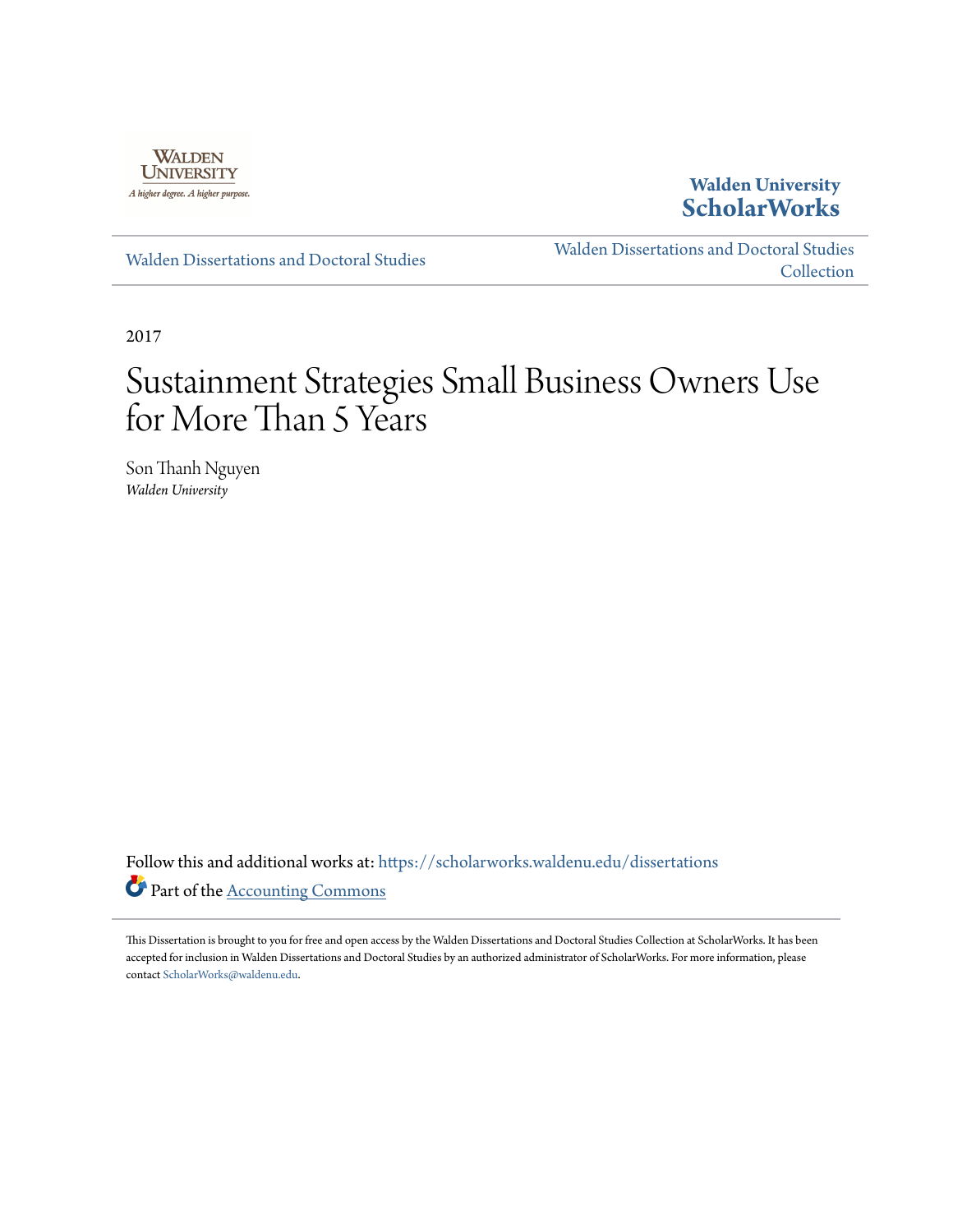## **Walden University**

College of Management and Technology

This is to certify that the doctoral study by

Son Nguyen

has been found to be complete and satisfactory in all respects, and that any and all revisions required by the review committee have been made.

Review Committee Dr. James Glenn, Committee Chairperson, Doctor of Business Administration Faculty

Dr. Peter Anthony, Committee Member, Doctor of Business Administration Faculty

Dr. Judith Blando, University Reviewer, Doctor of Business Administration Faculty

Chief Academic Officer Eric Riedel, Ph.D.

> Walden University 2017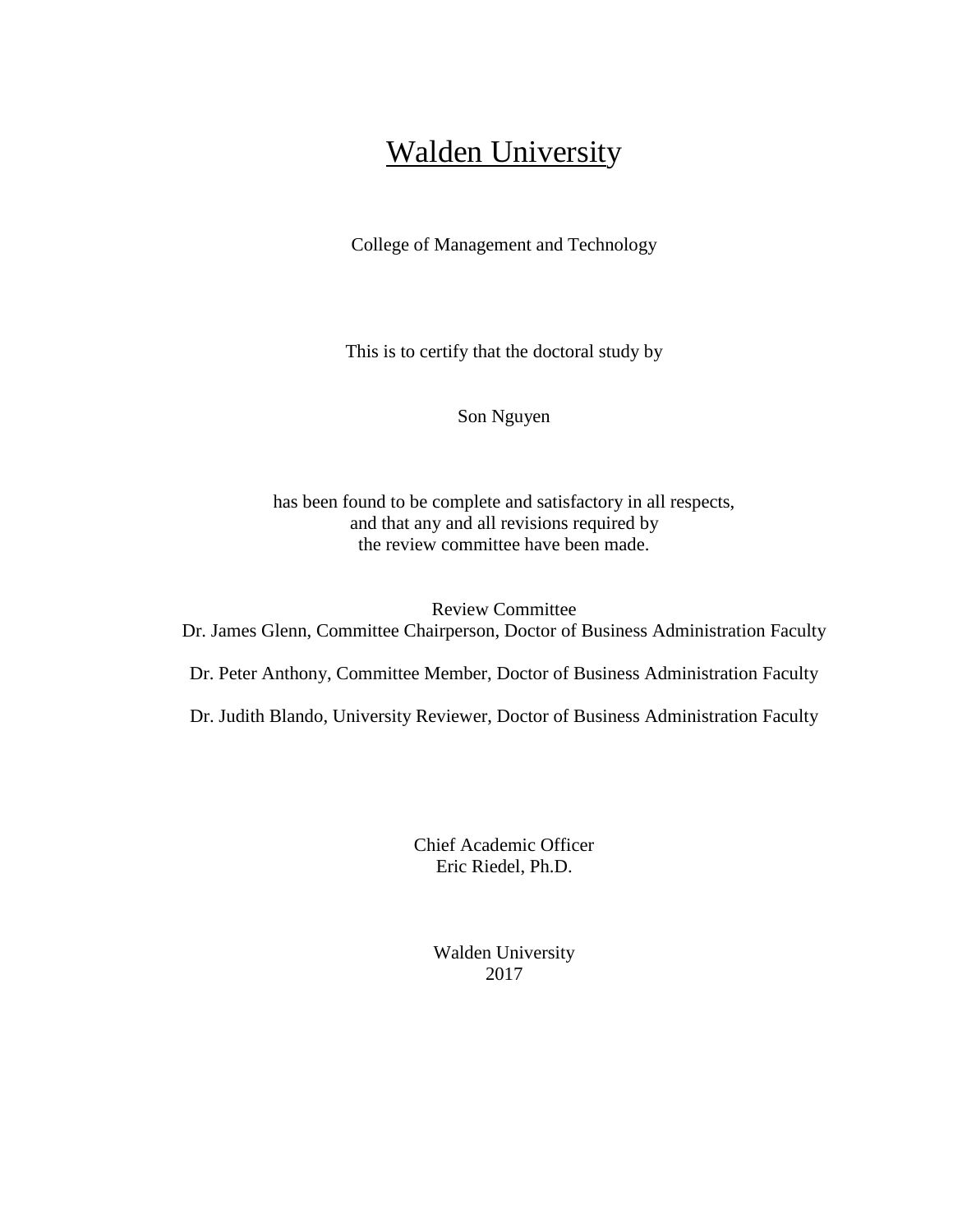#### Abstract

Sustainment Strategies Small Business Owners Use for More Than Five years

by

Son Nguyen

MBA, Cameron University, 2010

BS, Georgia Institute of Technology, 2004

Doctoral Study Submitted in Partial Fulfillment

of the Requirements for the Degree of

Doctor of Business Administration

Walden University

July 2017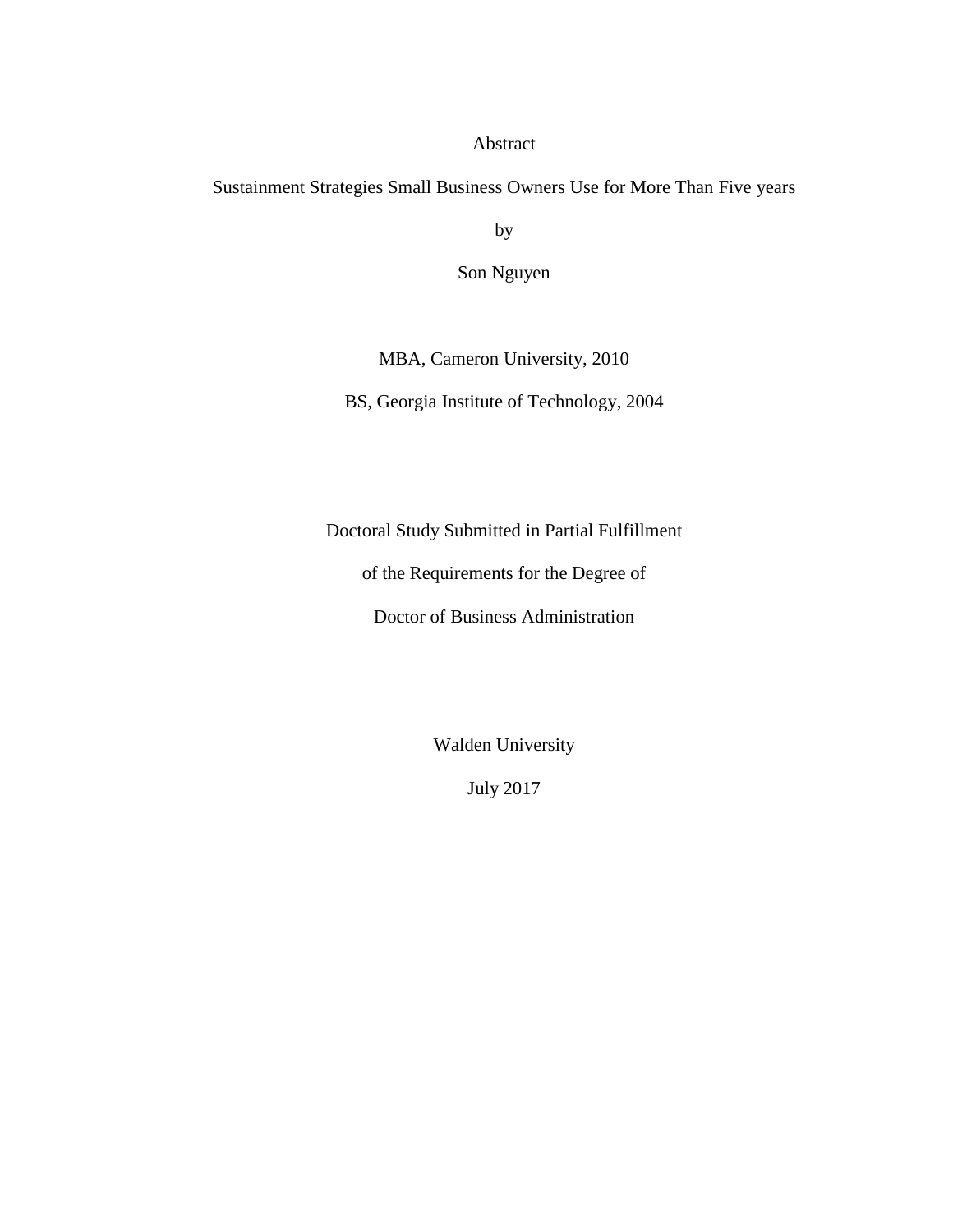#### **Abstract**

U.S. Small Business Administration reports that small businesses are one of the pillars of the U.S. economy, providing employment, innovation, and productivity. However, these businesses are constantly faced with challenges resulting from limited resources and continuous technological advances. This qualitative multiple-case study was performed to explore the strategies that small business owners (SBOs) in Maryland use to acquire capital to sustain their businesses financially for more than 5 years. The study's framework, the strategic management theory, was applied to determine the most effective approaches for the small businesses. Face-to-face interviews with 6 recruited SBOs were performed. A qualitative thematic analysis was then used to analyze the interviews. The main strategies to sustain capital were to create a business plan focusing on long-term goals and invest in employee knowledge and skills. In the process of measuring success, participants mostly determined their success by their ability to acquire customers based on feedback and good service. The interviewees managed their cash by minimizing debt, maximizing the use of technology, and keeping track of cash flows. The SBOs also shared that the challenges in business were endured by staying debt-free, adjusting their strategies with the market changes, and conserving cash and expenses. Contributions to social change include helping small businesses sustain by leveraging strategic planning, management, and implementation in their businesses, thereby providing jobs and contributing to the overall economic vitality of the community.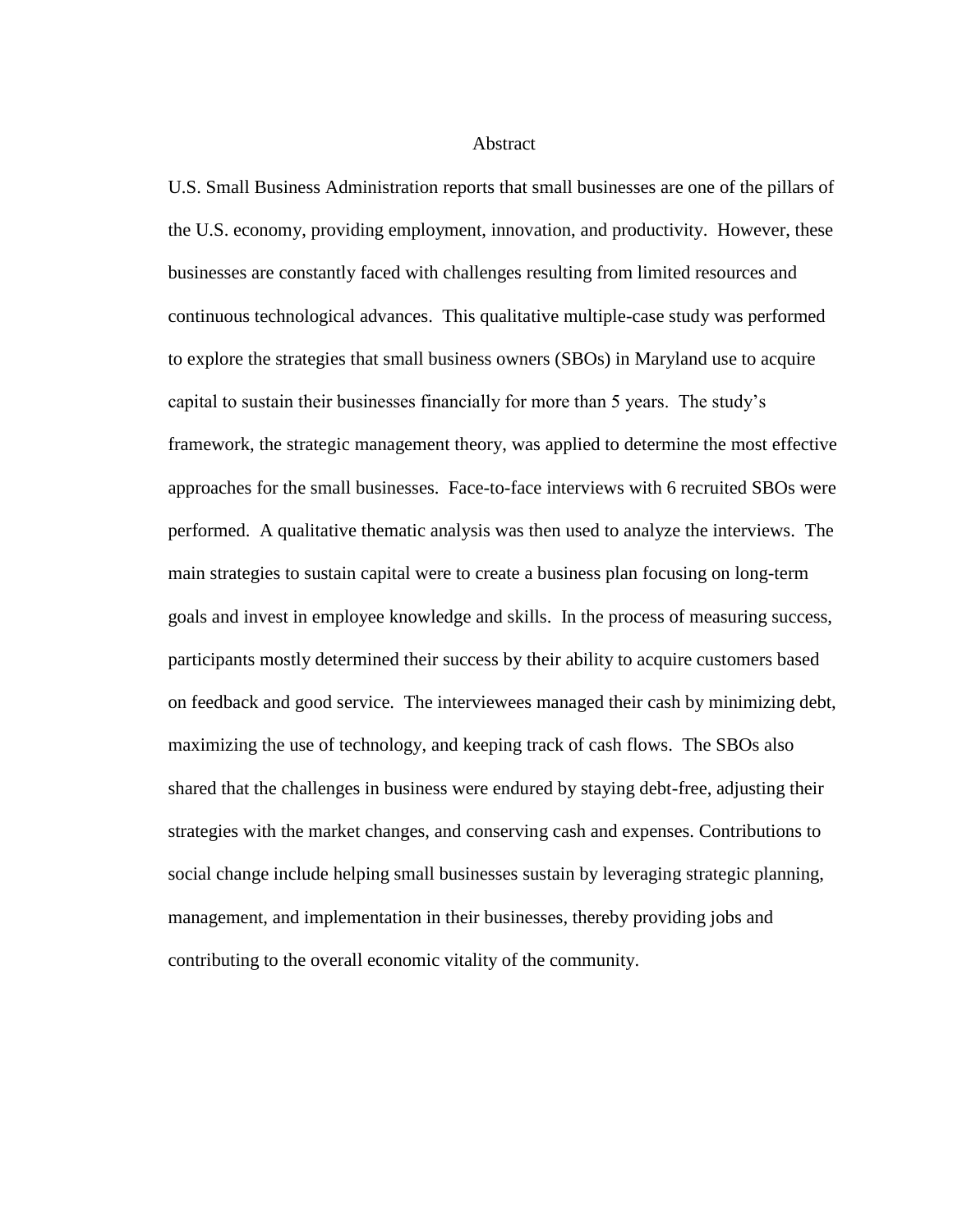Sustainment Strategies Small Business Owners Use for More Than 5 Years

by

Son Nguyen

MBA, Cameron University, 2010

BS, Georgia Institute of Technology, 2004

Doctoral Study Submitted in Partial Fulfillment

of the Requirements for the Degree of

Doctor of Business Administration

Walden University

July 2017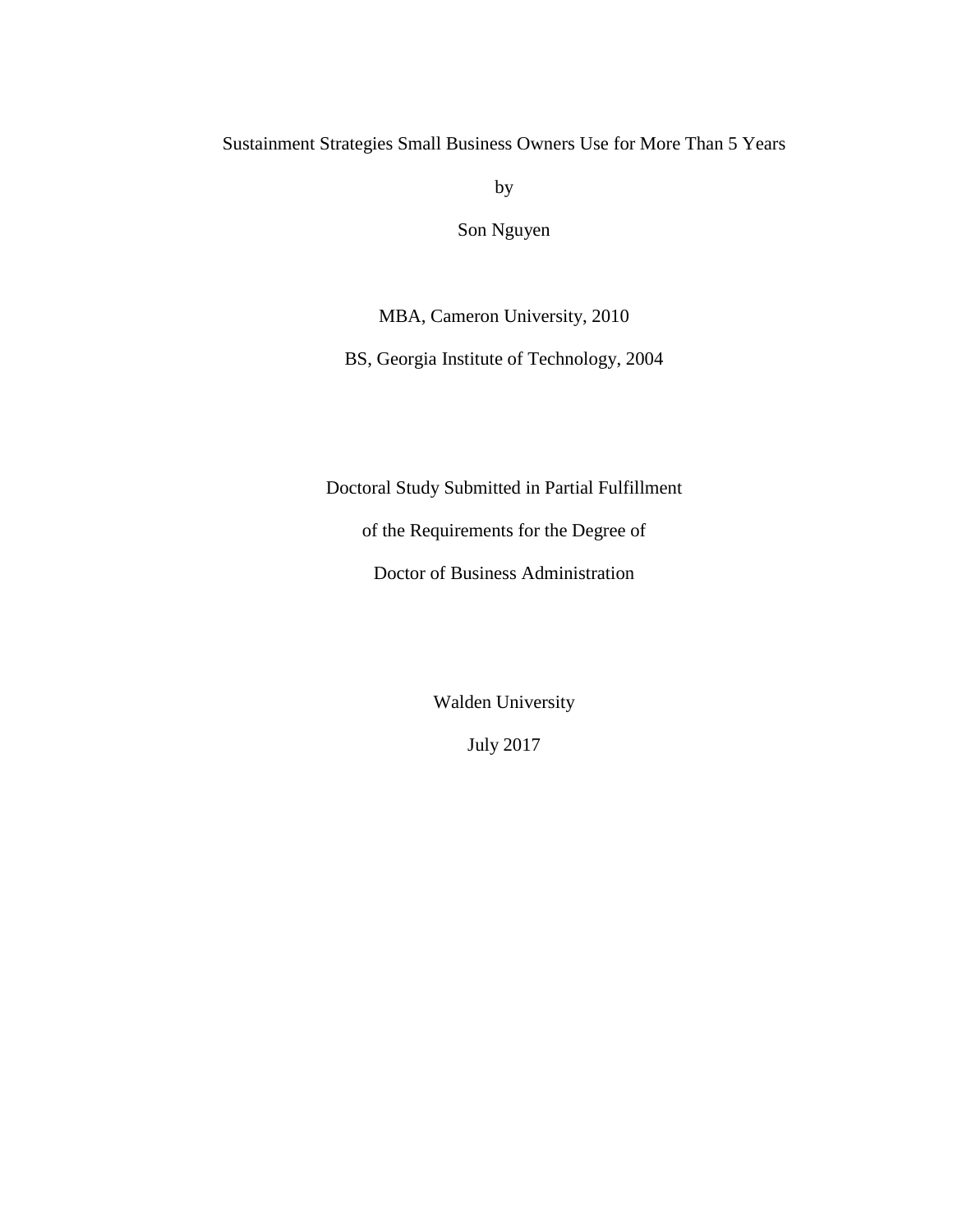#### Dedication

The dedication of my doctoral study goes to my parents Long Nguyen and Sung Vo, for endlessly sacrificing their entire lives in order to send their children to school, no matter how poor we were. I also dedicate it to my son, Kennedy Nguyen; he is a reason why I want to achieve my doctoral degree. I want to set an example for him so that he can follow my guidance when he grows up as my father did for me. My father provided me with a prime example of how a father should lead his family and guide his children, and his spiritual support continuously encouraged me to complete this program. I also want to thank my wife, Tran Truong, for taking care of my son so that I have free time to focus on my studies. To my siblings who always pressed me to be better, I would not be in this position without all of you supporting me to finish my doctoral degree.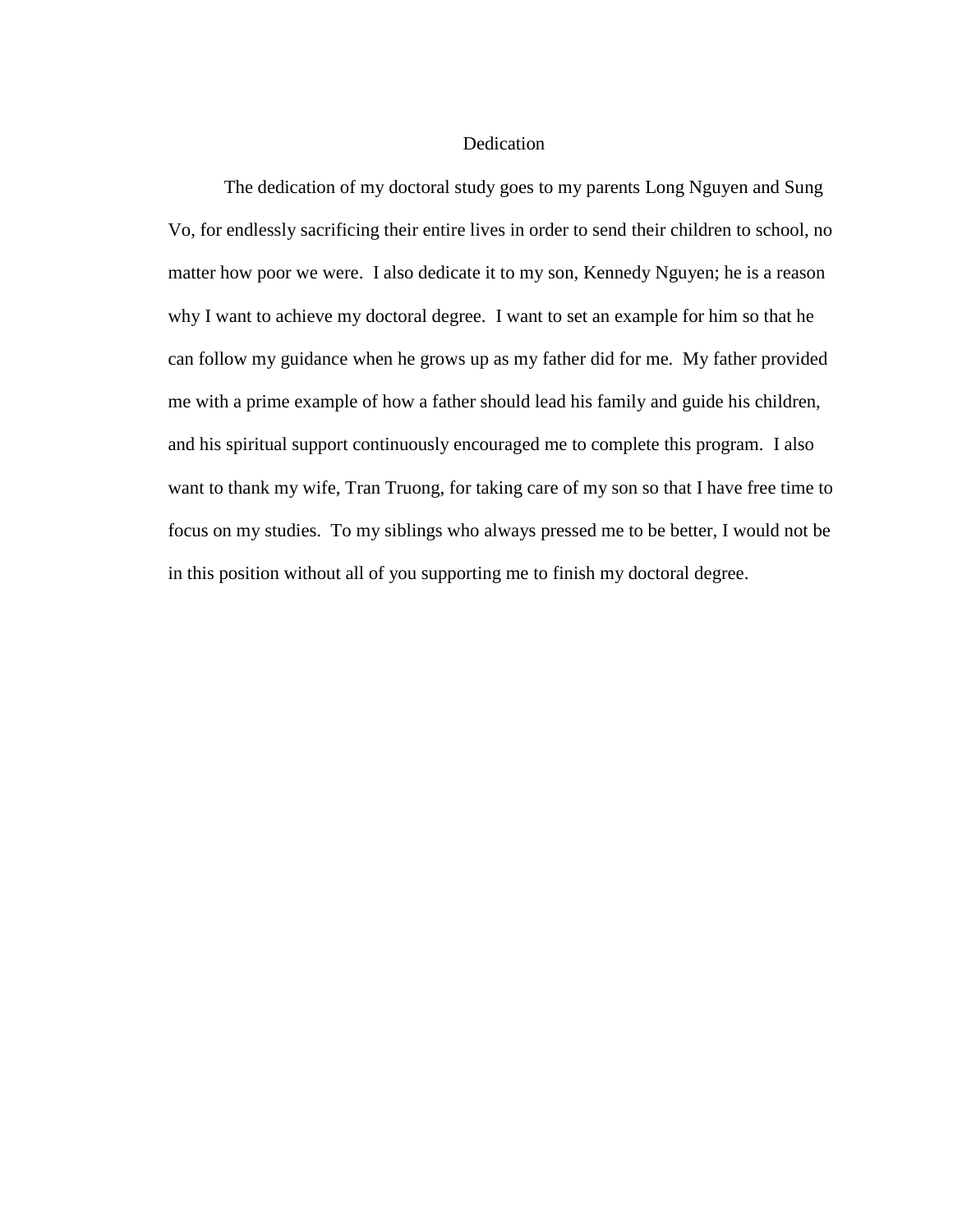#### Acknowledgments

First, I would like to thank my parents for guiding my steps and helping me through this journey. I wish to acknowledge my committee chair, Dr. James Glenn, committee members, Dr. Peter Anthony, and Dr. Judy Blando, for their guidance and professionalism throughout this journey. Thank you to my classmates who have helped me complete my study. I would like to acknowledge my friends and family for supporting me through this journey.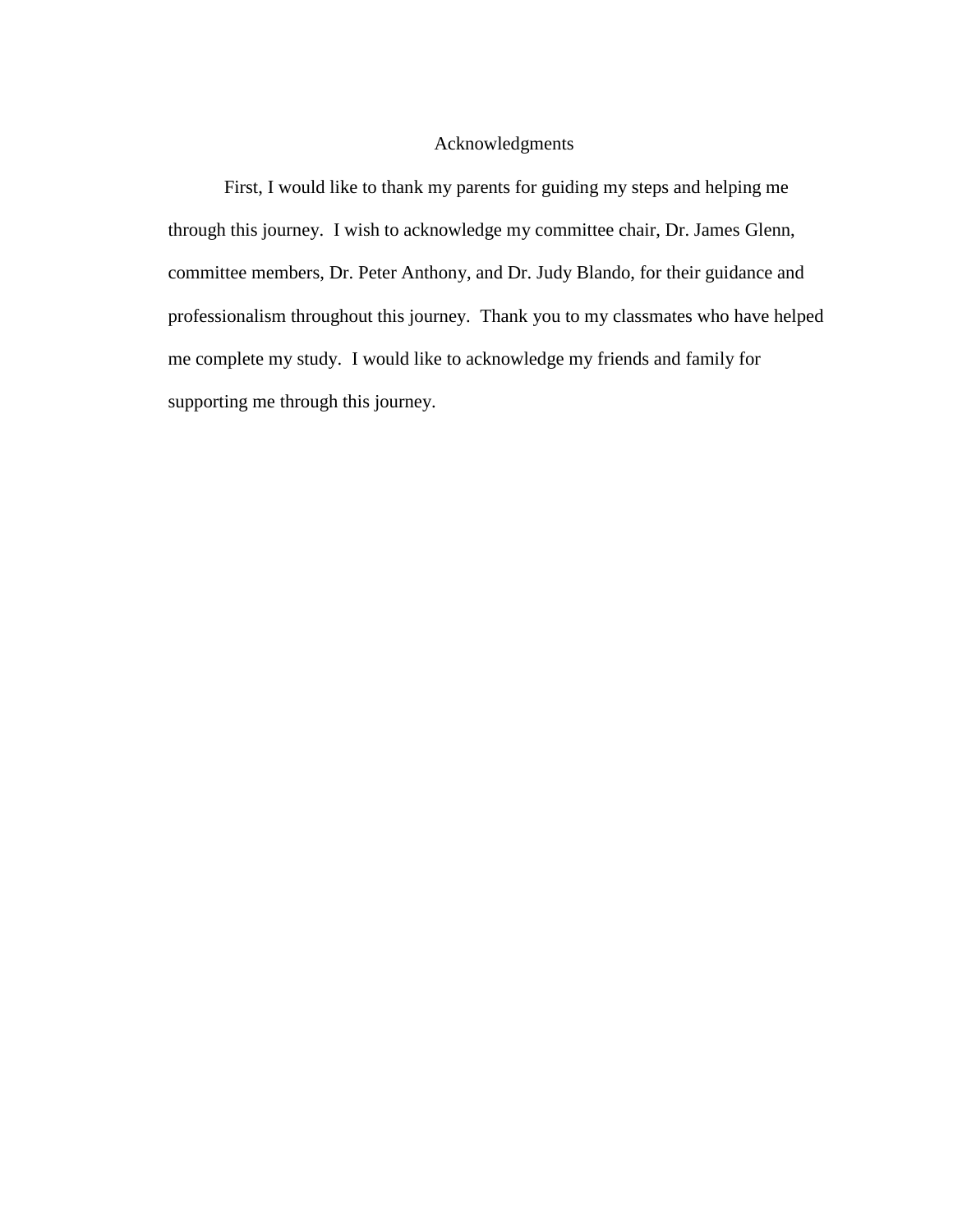### Table of Contents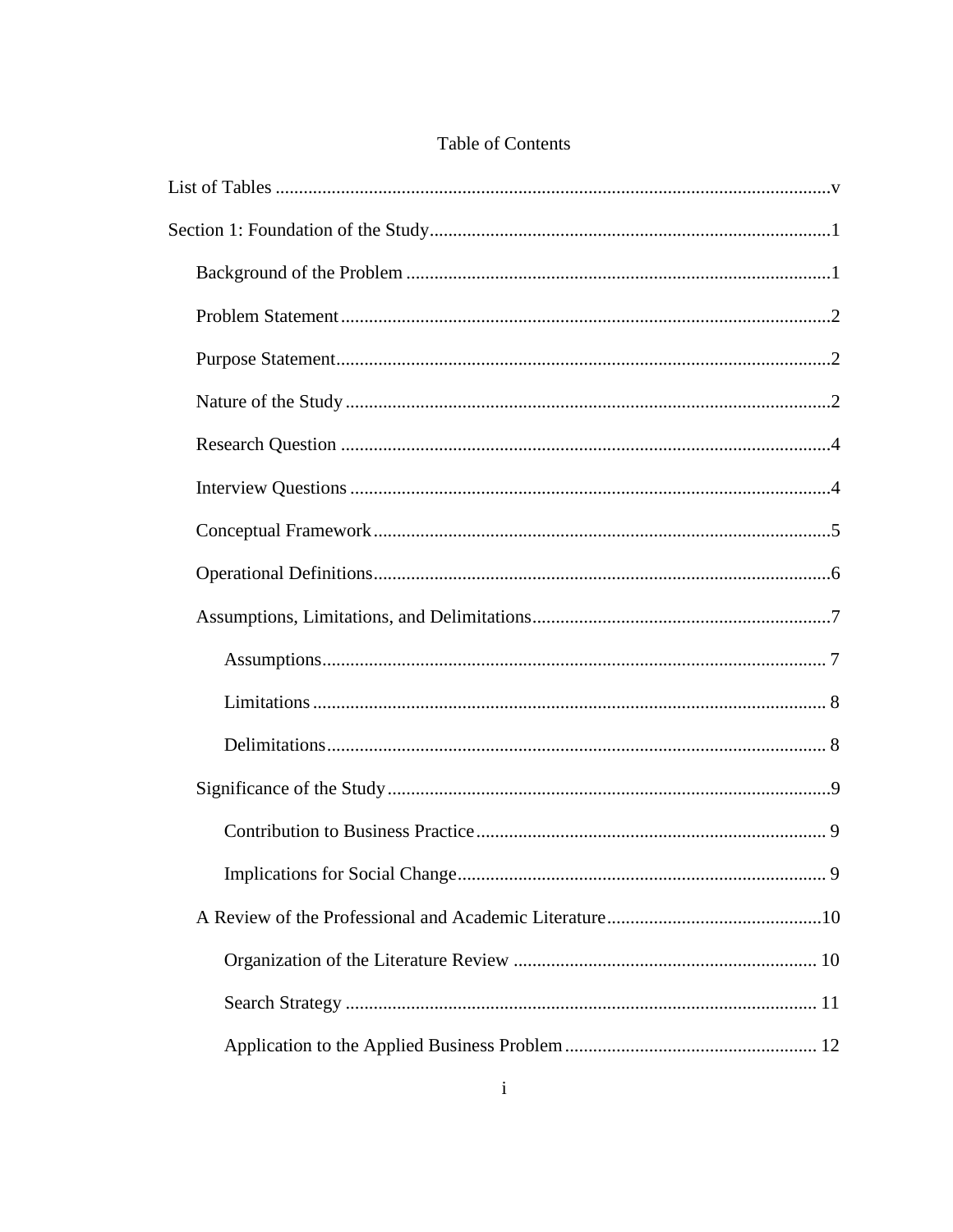| .80 |
|-----|
|     |
|     |
|     |
|     |
|     |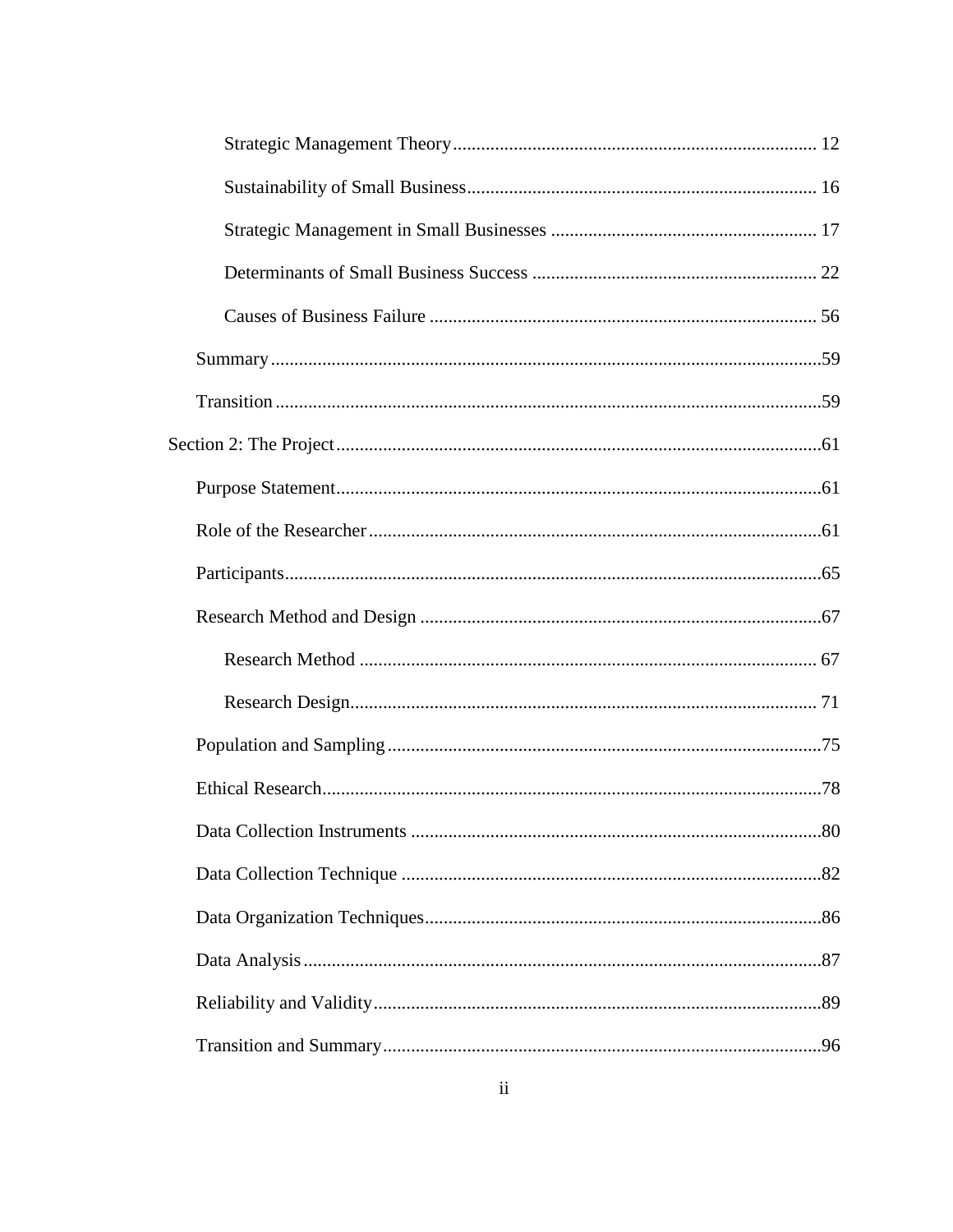| Section 3: Application to Professional Practice and Implications for Change97 |  |
|-------------------------------------------------------------------------------|--|
|                                                                               |  |
|                                                                               |  |
| Thematic Category 1: The Strategies Used to Acquire Capital Successfully      |  |
|                                                                               |  |
| Thematic Category 2: How the Success of the Strategies was Measured  113      |  |
| Thematic Category 3: How the Capital is Managed to Control the Inflow         |  |
|                                                                               |  |
| Thematic Category 4: How the Challenges Were Overcome to Acquire              |  |
|                                                                               |  |
| Thematic Category 5: The Cash Management Strategies to Ensure the             |  |
|                                                                               |  |
|                                                                               |  |
|                                                                               |  |
|                                                                               |  |
|                                                                               |  |
|                                                                               |  |
|                                                                               |  |
|                                                                               |  |
|                                                                               |  |
|                                                                               |  |
|                                                                               |  |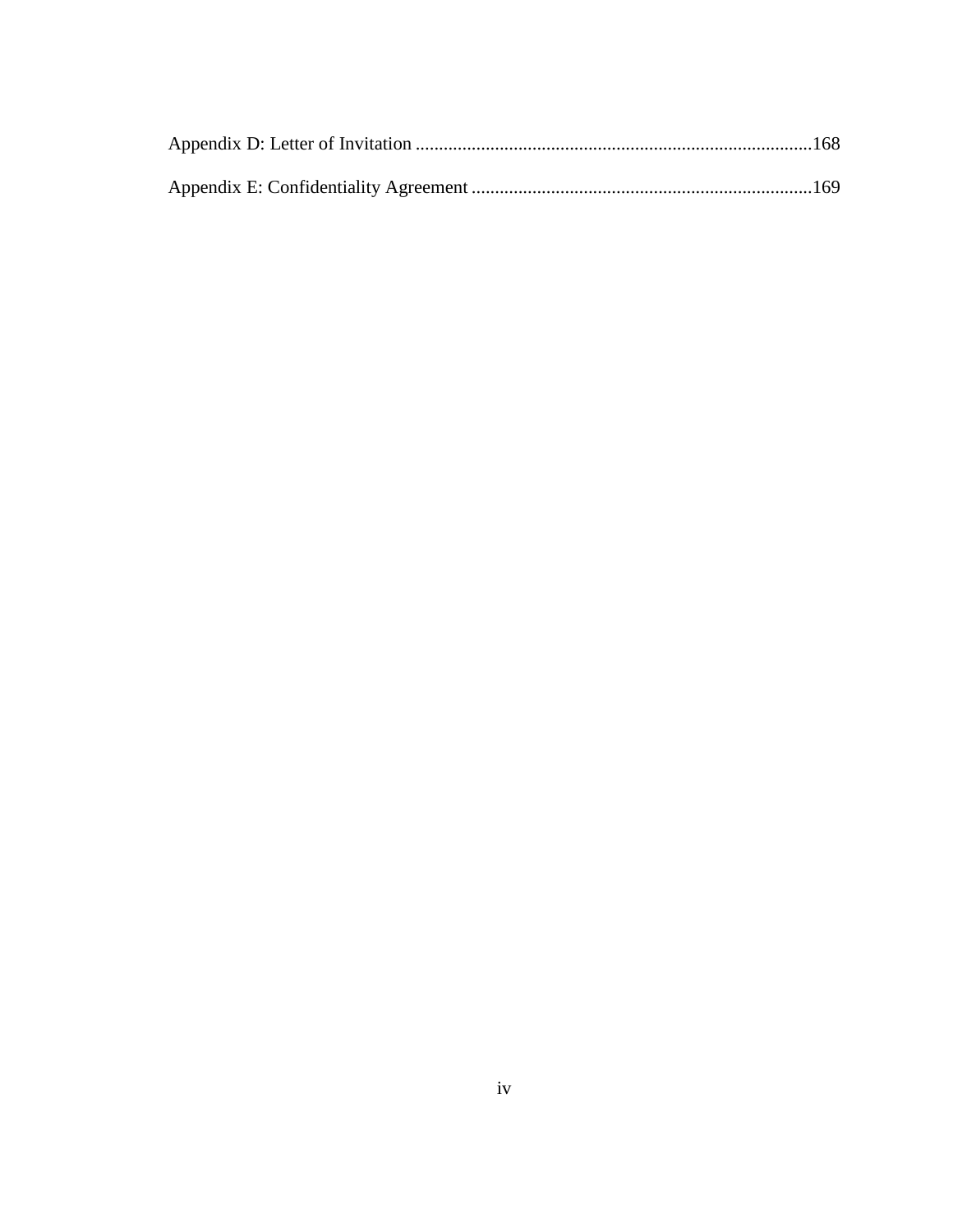## List of Tables

<span id="page-11-0"></span>

| Table 3. Breakdown of Findings for Thematic Category 3114 |  |
|-----------------------------------------------------------|--|
|                                                           |  |
|                                                           |  |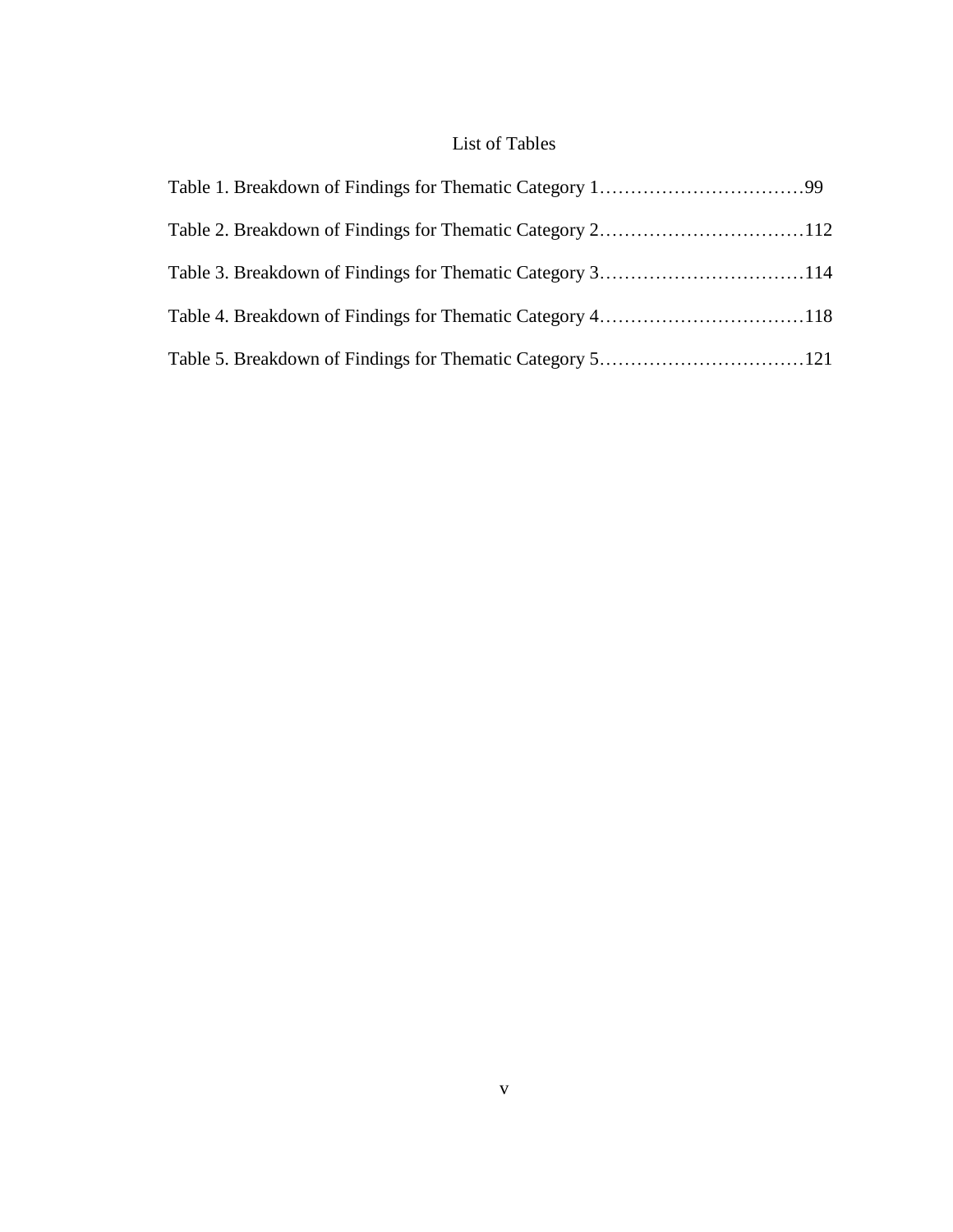#### Section 1: Foundation of the Study

<span id="page-12-0"></span>Small businesses are a significant source of employment, economic growth, innovation, and productivity in both emerging and advanced economies. Edina (2014) described small businesses as the backbone of the U.S. economy. Their success is essential to job creation, increased private sector sales, and a robust economic recovery. Researchers and economists recognized small businesses as engines of growth and development (Neagu, 2016). The U.S. Small Business Administration (SBA; 2014) indicated that small business owners (SBOs) hire more than half of all workers in the private sector of the United States; however, major challenges for SBOs persist, including competition; resource insufficiencies; information technology management concerns; and a failure to strategize marketing, product development, and human resource concerns (Mutoko, 2014).

#### **Background of the Problem**

<span id="page-12-1"></span>The SBA (2014) indicated that 49% of new small businesses survive 5 years or more, 34% survive 10 years or more, and 26% survive 15 years or more. Survival rates are constant throughout the country and major industries (SBA, 2014). According to researchers, SBOs fail for numerous reasons, including their lack of entrepreneurial experience and inability to adopt a business strategy (Cordeiro, 2013; França, de Aragão Gomes, Machado, & Russo, 2014; Mutoko, 2014). Many also fail because they lack access to sufficient resources, fail to assess business risks, poorly manage personnel and materials, and offer low-quality products and services (Cordeiro, 2013; Miles, 2013; Mutoko, 2014; Williams, 2014).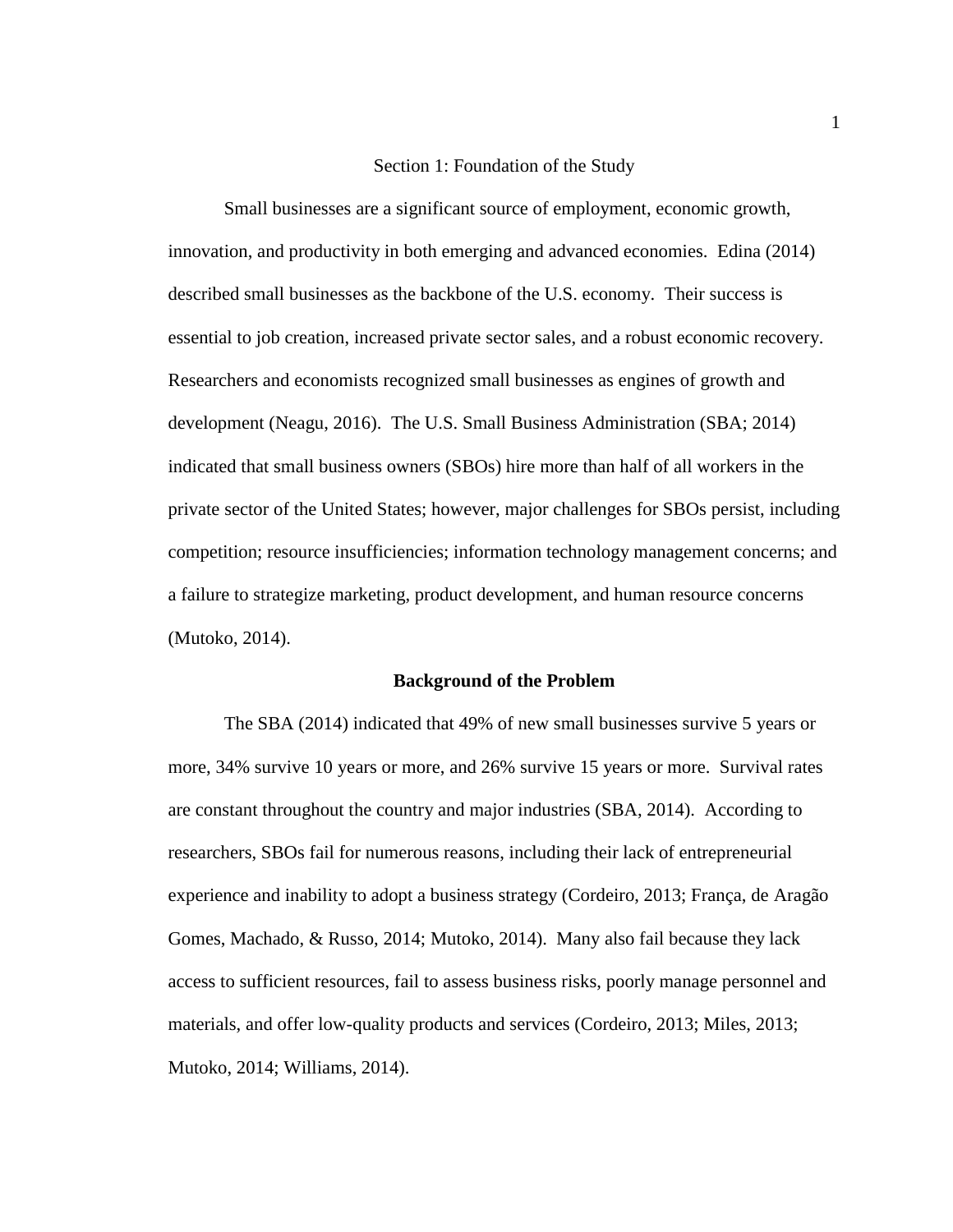#### **Problem Statement**

<span id="page-13-0"></span>The survivability rate of new small business launches in the United States is low (Marom & Lussier, 2014). The SBA (2014) reported that only 51% of all new businesses survive for more than 5 years; one-third survive more than 10 years. Increasing the chances of survival are an elusive goal for owners with insufficient management skills and financial resources (Essig, 2014; Vasilescu, 2014). The general business problem was that some SBOs, unable to sustain their businesses, must file for bankruptcy. The specific business problem was that some SBOs lack strategies to acquire capital to sustain their businesses financially for more than 5 years.

#### **Purpose Statement**

<span id="page-13-1"></span>The purpose of the qualitative multiple-case study was to explore strategies that SBOs use to acquire capital to sustain their businesses financially for more than 5 years. The specific population for the study consisted of SBOs who have owned businesses in Maryland for more than 5 years. The implications for positive social change included the potential to reduce small business failure and improve business owners' success rates by providing the strategies that SBOs might use to acquire capital to sustain their businesses financially. As a result of the study, new and struggling business owners may improve their success in sustaining their businesses, which may lead to additional jobs and a general improvement in the economic environment in the community.

#### **Nature of the Study**

<span id="page-13-2"></span>Three types of research methods are available to researchers: (a) qualitative, (b) quantitative, and (c) mixed methods (Yin, 2014). The decision regarding which method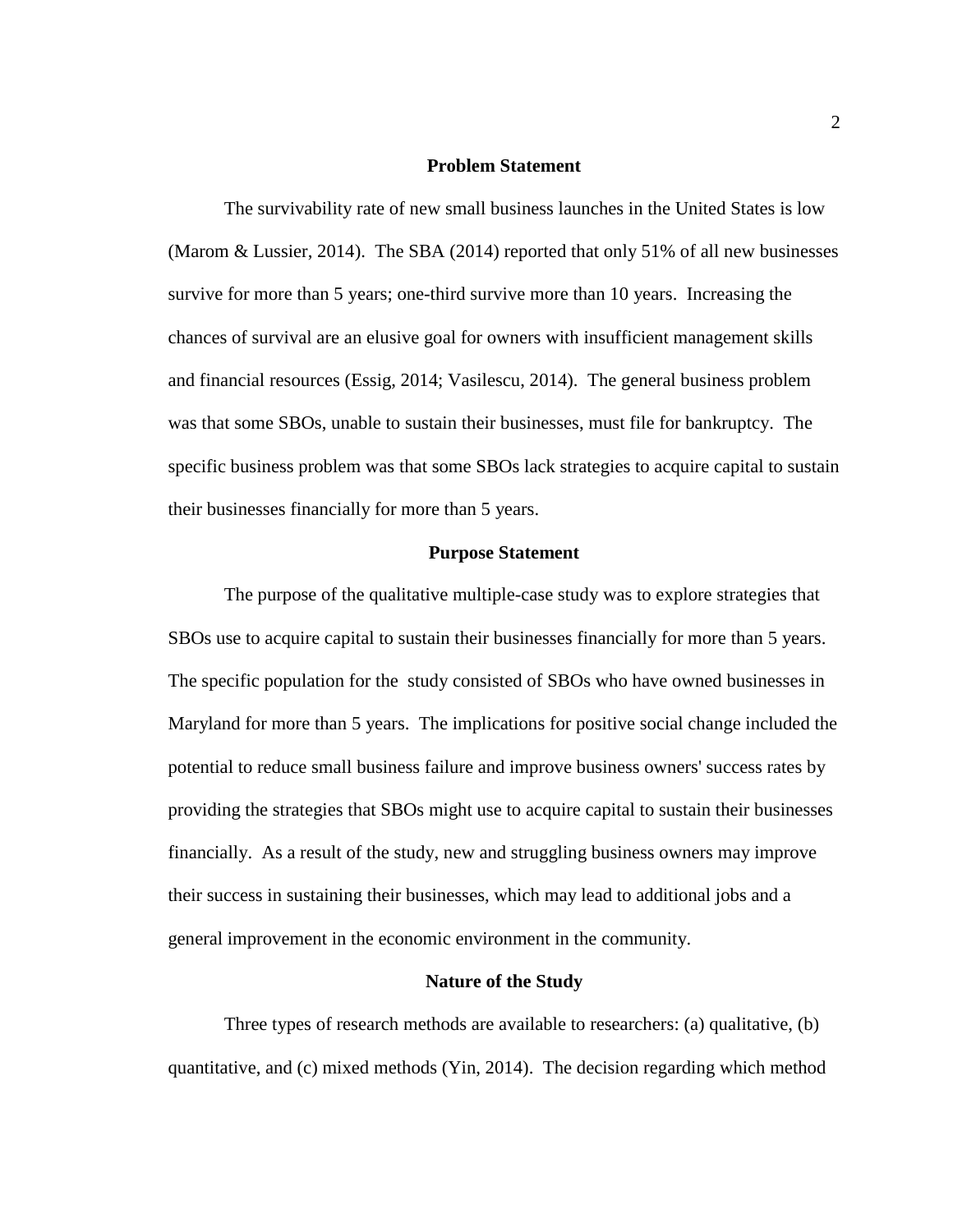is appropriate depends on the nature of the problem, resources available, and the researchers' skills and training. The qualitative research method was used in this study because this method is best suited to determine the meaning of a phenomenon through description. Researchers employ qualitative research to understand natural phenomena and, in particular, the meaning, experiences, and views of participants (Bloomberg  $\&$ Volpe, 2012); using the qualitative approach provides a means to determine the meaning of a phenomenon through the descriptions of business owners' work practices. Following Maxwell (2013), for this study, the quantitative method was not suitable because the researcher must collect data to examine relationships between variables and to consider market size, demographics, and user preferences. Only after some difficulty can researchers acquire this data in a study of the lived experiences of SBOs. The mixed methods approach was similarly inappropriate. In a mixed methods study, a researcher collects data to explore issues related to organizational problem-solving (Yin, 2014). A mixed methodology was unsuitable for this study because as a hybrid of both methods, the researcher is required to analyze data statistically. The mixed methods approach was not suitable for studies of nontechnological fields that require significant data acquisition (Maxwell, 2013).

Using multiple-case studies, researchers can delve deeply into a program, event, activity, process, or individual (Yin, 2014). The multiple-case study was chosen for this study because it obtains respondents' perspectives that accurately reflect the strategies they used to acquire capital to sustain their organizations financially for more than 5 years. The alternatives offer less utility than the multiple-case study. According to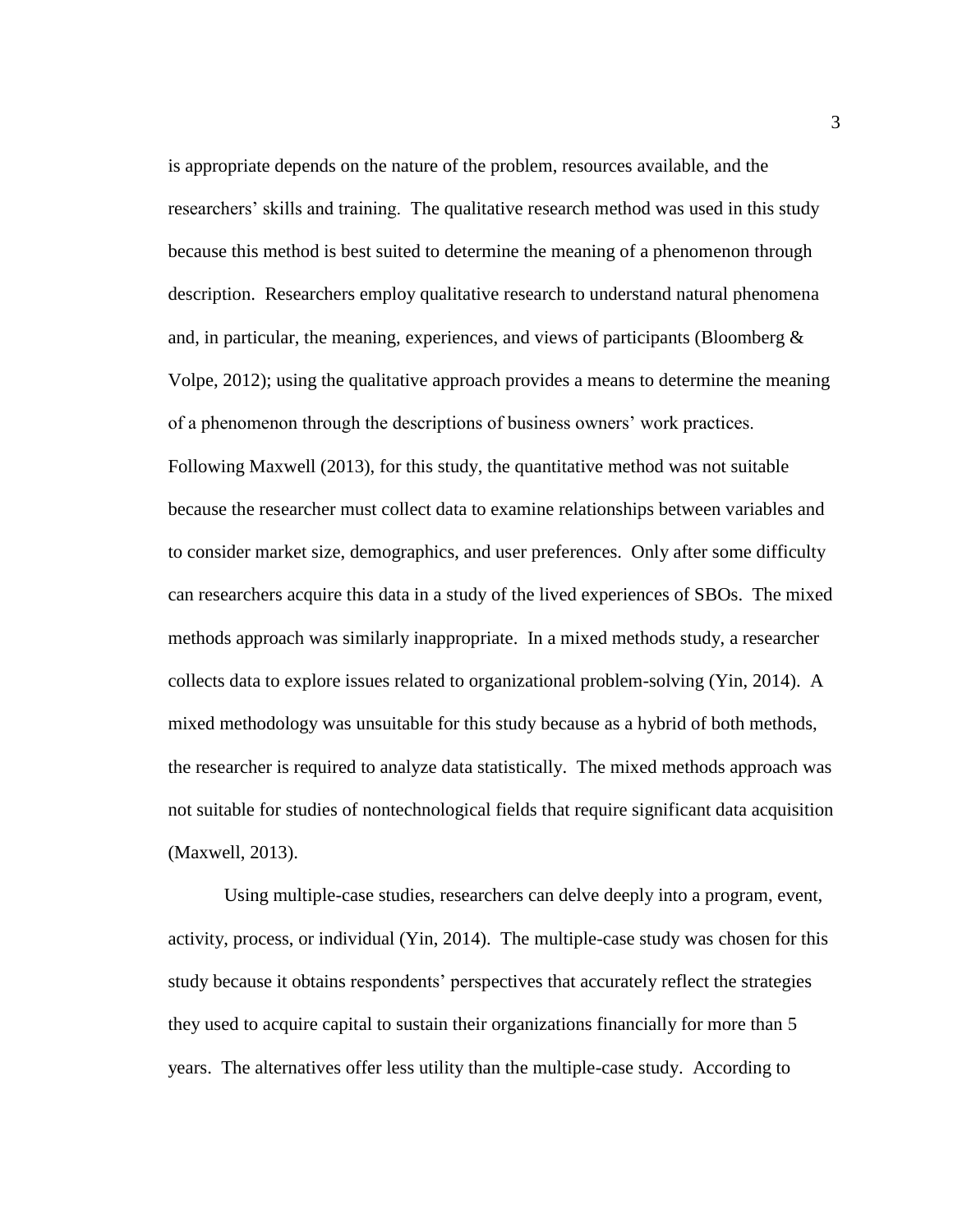Bloomberg and Volpe (2012), researchers use phenomenology to explore how human beings make sense of experience and the meaning they give to those experiences; this was unsuitable for the present study because focus must be on events rather than business strategies and on phenomena rather than the tools used to sustain business activity (Maxwell, 2013). Using an ethnographic approach would oblige the researcher to study the owners' cultural beliefs (Bloomberg & Volpe, 2012). The ethnographic approach would not directly facilitate my understanding of how SBOs maintained their businesses. Similarly, following Maxwell, narrative design, which involves the subjects' detailed stories, would not complement a focused study of practices used to acquire capital to sustain businesses financially for more than 5 years.

#### **Research Question**

<span id="page-15-0"></span>RQ: What strategies do SBOs use to acquire capital successfully to sustain their businesses financially for more than 5 years?

#### **Interview Questions**

- <span id="page-15-1"></span>1. What strategies did you use to acquire capital to sustain the business financially more than 5 years?
- 2. How did you use these strategies to acquire capital to sustain the business financially for more than 5 years?
- 3. How did you measure the success of the strategies you used?
- 4. How do you manage your capital to control the inflow and outflow of cash effectively?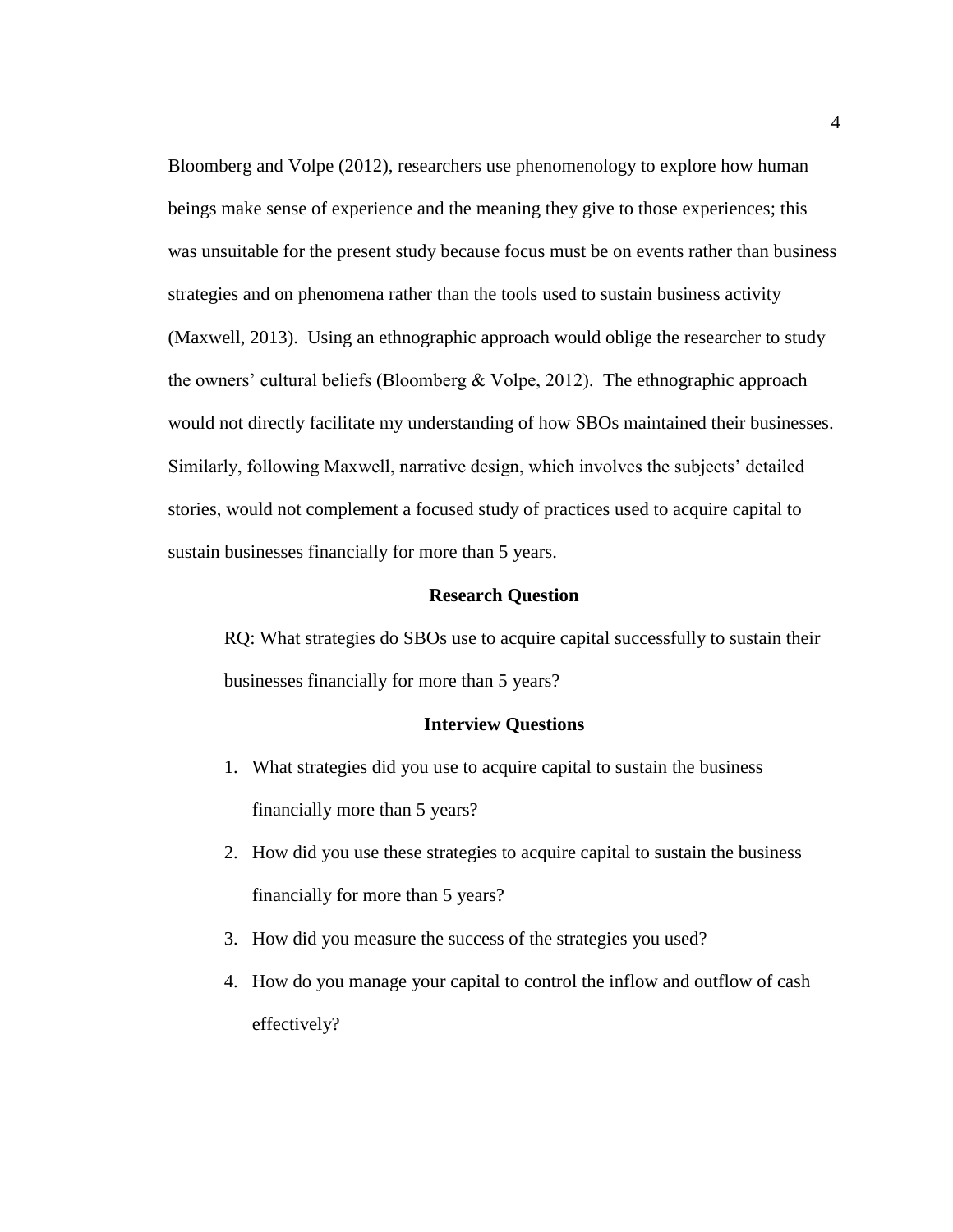- 5. How have you overcome challenges to acquire capital to sustain your business?
- 6. What strategies did you use to manage and increase your business capital?
- 7. As an SBO, how did you acquire capital to sustain your business financially?
- 8. What cash management strategies did you use to ensure the survival of your business for more than 5 years?
- 9. How did those cash management strategies reduce risk in your business?
- 10. What other information, not covered in these questions, do you think is relevant to the purpose of this study?

#### **Conceptual Framework**

<span id="page-16-0"></span>The conceptual framework for this study was the strategic management theory (SMT) developed by Ansoff in 1979. Researchers use SMT to identify and describe the strategies SBOs use to achieve better performance and a competitive advantage and to acquire capital to sustain their businesses financially for more than 5 years (Pop & Borza, 2013). Strategic management (SM) is a process of specifying and achieving a firm's objectives by allocating resources to further business goals (Wudhikarn, 2016). SBOs use SMT to plan, allocate resources, and integrate evaluation and control systems. By using SMT, business owners can respond more readily to environmental changes. Employing SMT, SBOs consider external requirements that enable them to understand the needs of customers (Dauda, Akinlabade, & Akinlabi, 2010). SBOs also focus on the formulation, implementation, and evaluation of cross-functional decisions business leaders make to accomplish goals and objectives (Hill & Jones, 2012).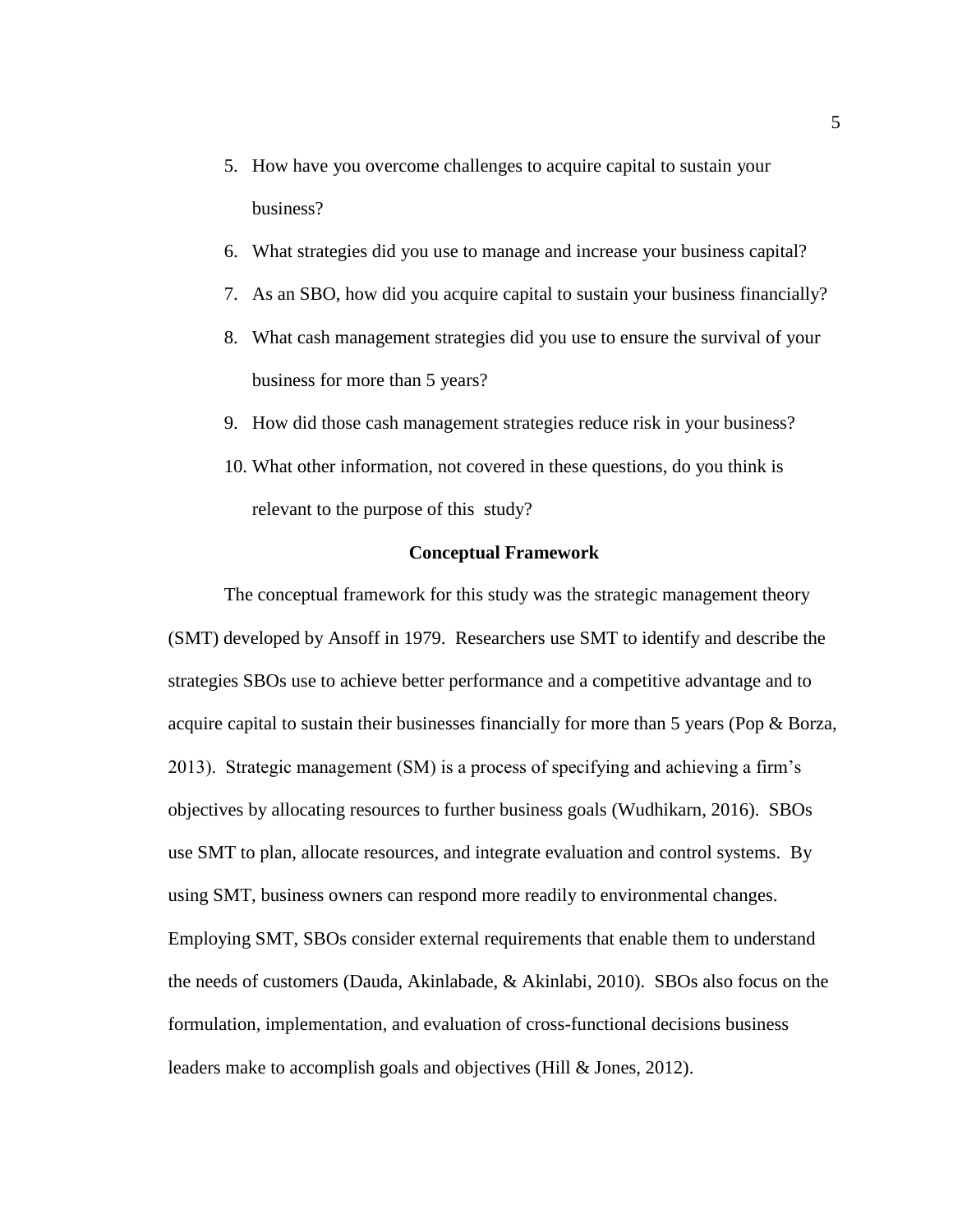Providing functional strategies (Hill & Jones, 2012) are yet another value of SMT, and through its use, SBOs avail themselves of market or product opportunities and avoid excessive diversification that may outstrip resources (Pervaiz  $\&$  Zafar, 2014). SBOs who want to acquire capital to sustain their organizations financially for more than 5 years may use SMT to select the most advantageous niche position to exploit core competencies by addressing such issues as a competitive rivalry, resource allocation, and profit maximization (Hill & Jones, 2012). By understanding these matters, SBOs may define functional strategies that enable them to meet their objectives and gain a competitive advantage (Hill & Jone, 2012; Mahdi & Almsafir, 2014).

#### **Operational Definitions**

<span id="page-17-0"></span>*Balanced scorecard*: A balanced scorecard (BSC) is a strategic planning and management system used to bring together the vision and strategy of the organization to improve communications (Cretu, Gheonea, & Ivan, 2015).

*Business failure*: A business failure is one in which the enterprise closes because of the owner no longer earns a profit and has insufficient funds to meet expenses (Yang, 2016).

*Business success*: Success occurs when business leaders determine they have met or exceeded their goals, earned profits sufficient to cover costs, and increased the size, scale, or market shares of their business (Insah, Mumuni, & Bangiyel, 2013).

*Competitive advantage*: Competitive advantage is the advantage enjoyed by business owners who are more successful than their competitors at generating sales or retaining customers (Mahdi & Almsafir, 2014).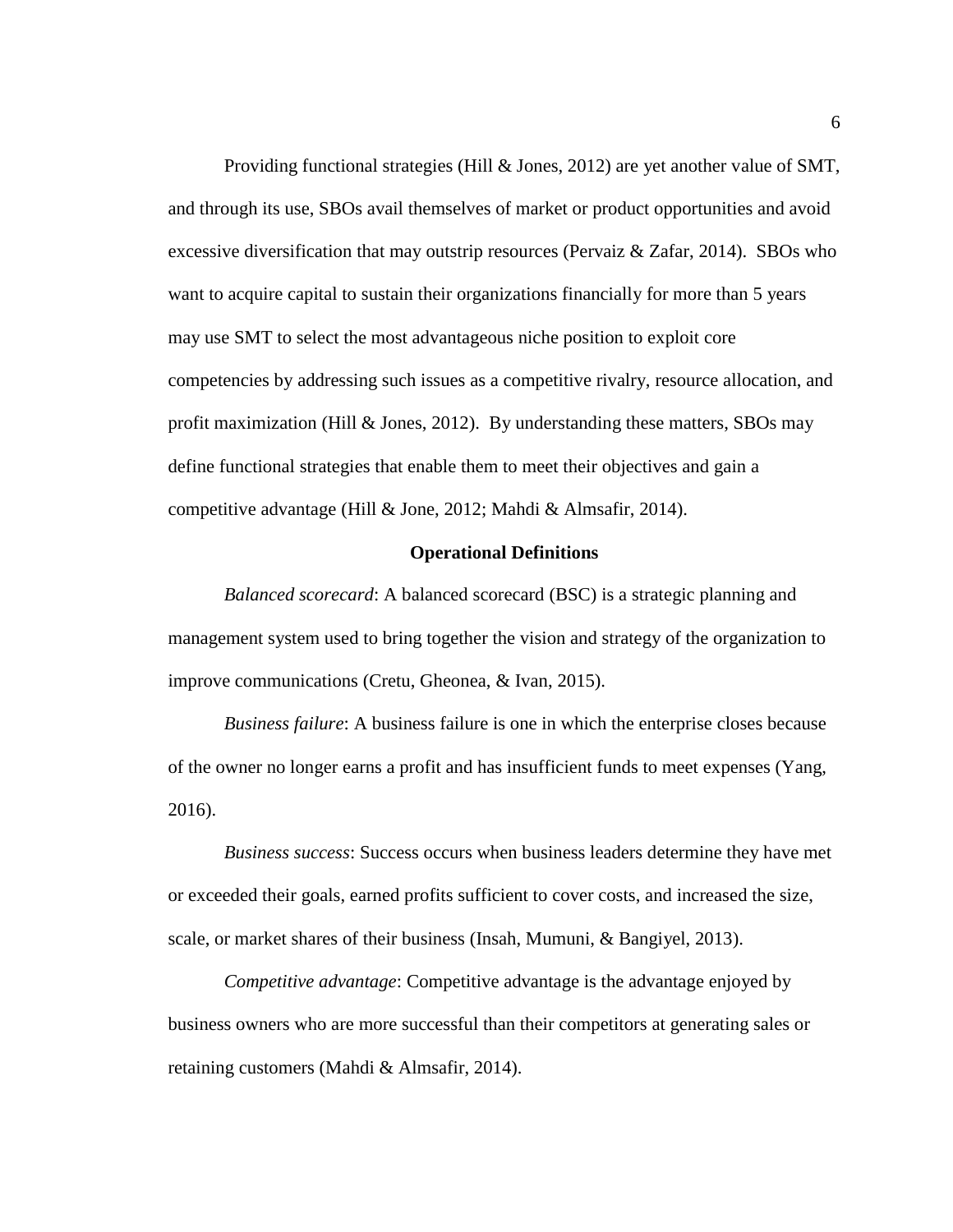*Differential strategy*: Differential strategy is a business-to-market strategy that provides unique items to a particular group of customers (Shakhshir, 2014).

*Marketing strategy:* Marketing strategy is the execution of the vision of business leaders to accomplish the maximum profit to sustain the company (Stachowski, 2012).

*Small business*: A small business is one in which the owner employs fewer than 500 people; SBOs employ more than half of the nation's private workforce (Gale  $\&$ Brown, 2013).

*Small business administration* (*SBA*): The Small Business Administration is a government agency whose employees work with business owners to protect their interests and ensure they receive an equitable share of government contracts (SBA, 2014).

*Strategic planning*: Strategic planning is a means to prepare for and survive a major threat to the company or stakeholders (Taneja, Pryor, Sewell, & Recuero, 2014).

*SWOT analysis (SWOT*): A SWOT analysis is a study conducted to recognize a firm's external opportunities, internal strengths, threats, and weaknesses (Nasir-Eddeen, Khoury, Harfoushi, Abu-Shanab, & Alassaf, 2013).

#### **Assumptions, Limitations, and Delimitations**

#### <span id="page-18-1"></span><span id="page-18-0"></span>**Assumptions**

Assumptions are facts researchers believe to be true but cannot verify (Leedy & Ormrod, 2013; Lips-Wiersma & Mills, 2014). The first assumption was that all selected business owners would cooperate willingly and share their experiences in the interview process. Second, I assumed these business owners would respond honestly to interview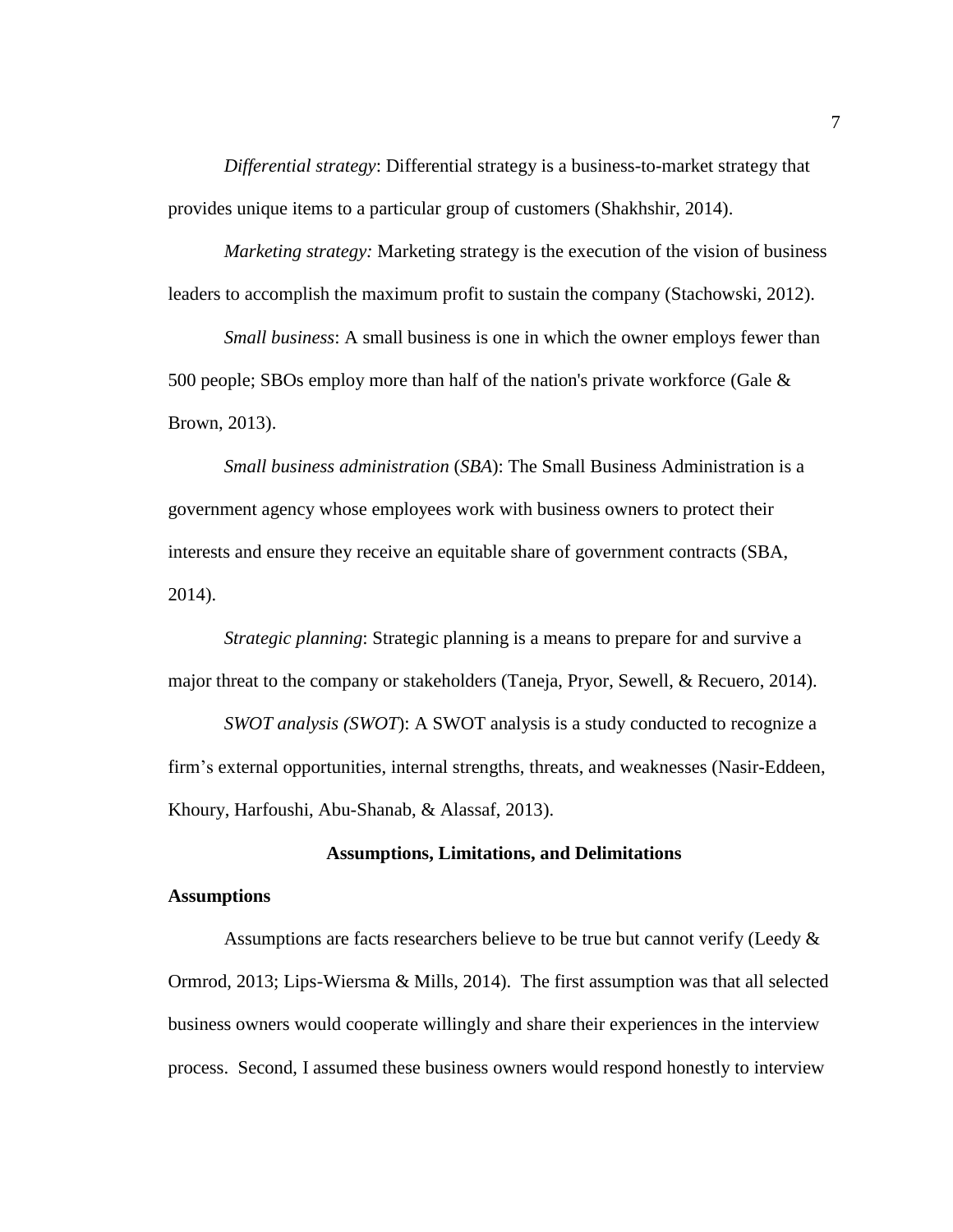questions and provide accurate, in-depth knowledge about strategies they used to acquire capital to sustain their small business financially for more than 5 years. Third, I assumed the participants interviewed would provide information representative of the views and experiences of SBOs in Maryland. The last assumption was readers of this study may affect social change in a positive way by contributing to the prosperity of SBOs and the local economy.

#### <span id="page-19-0"></span>**Limitations**

Limitations are matters out of the researcher's control (Yin, 2014), represent the inherent weaknesses of a study, and affect the trustworthiness of the study's findings (Rubin & Rubin, 2012). Because I was studying business activities in the relatively small area of Maryland, the first limitation was geographical. A second limitation was the ability of participants to recall events with accuracy. The third limitation was that the assumption that all participants would answer the questions honestly may not be accurate. The last limitation was the short time limit of the study.

#### <span id="page-19-1"></span>**Delimitations**

In a qualitative study, delimitations are limitations researchers impose on their studies (Felea & Albastroiu, 2013). The first delimitation in this study was that the five SBOs who operate respectively in the areas of cuisine, style and appearance, technology, medicine, and law, may not represent all SBOs. This study did not include interviews from SBOs who launched their business less than 5 years prior to the study or failed to sustain it for more than 5 years.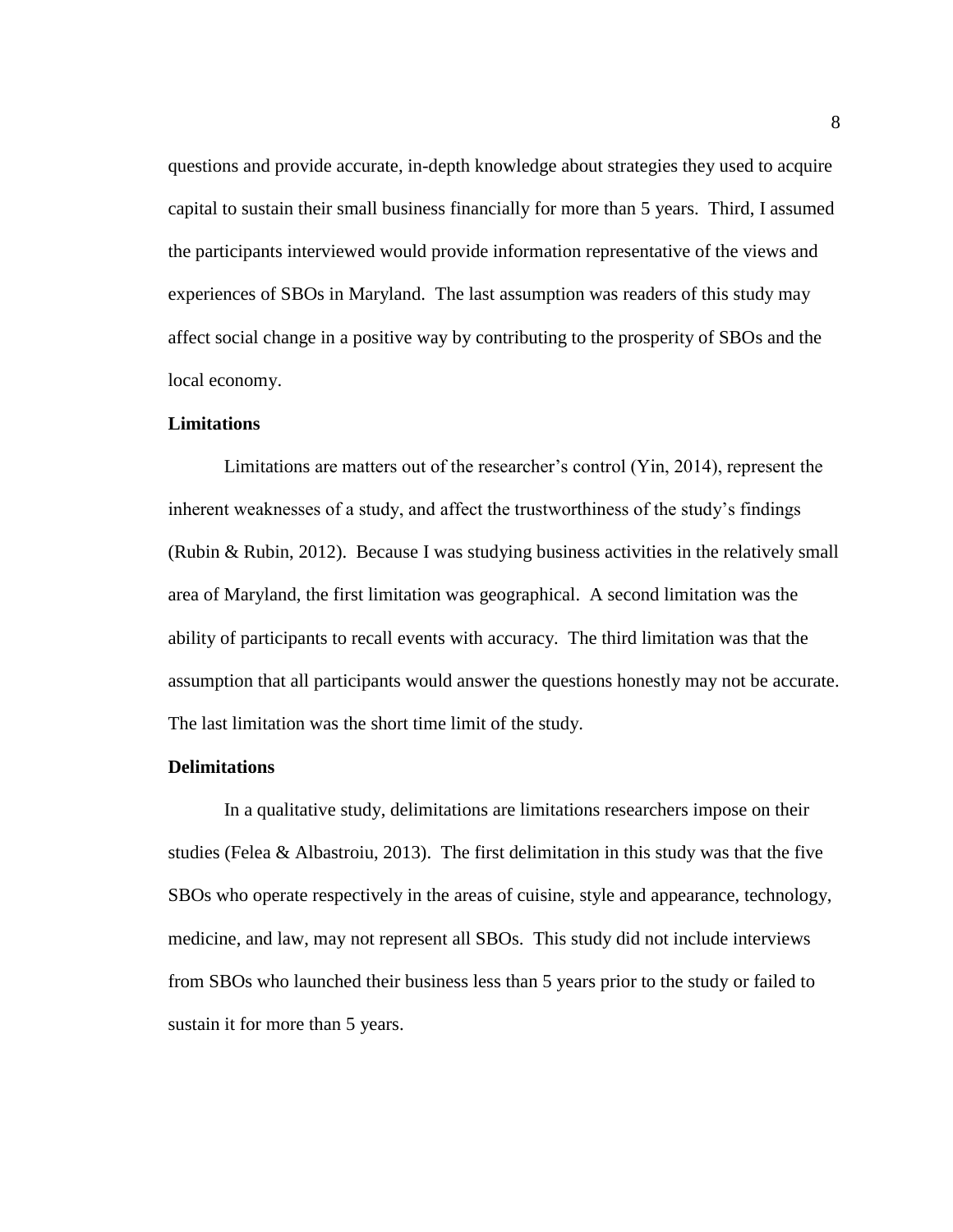#### **Significance of the Study**

<span id="page-20-0"></span>While small businesses are the backbone of every market economy, they fail annually in large numbers (Lawless, McCann, & Tara, 2014), and their long-term prospects are limited (Miles, 2014). Following Kock and Nguyen (2011) and Yang (2016), findings from this study may be of value to SBOs who want to acquire capital to sustain their companies financially for more than 5 years against such market forces as competition, cyclical resource availability, and unpredictable market swings.

#### <span id="page-20-1"></span>**Contribution to Business Practice**

Through the publication of the findings from this study, I would contribute to effective business practices by collecting and synthesizing the experiences and knowledge of SBOs who acquired capital to sustain their businesses financially for more than 5 years. Use of this information may help facilitate growth and innovation for struggling businesses and start-ups. These findings may be useful to other business owners to help them identify best practices and recognize inefficient procedures.

#### <span id="page-20-2"></span>**Implications for Social Change**

Implications for positive social change may include more jobs in local communities created by current and new business owners adopting successful business strategies. SBOs may also use the research to design strategies to leverage problematic events into opportunities to maintain or expand market share. Adoption of strategic business practices by SBOs may help them to ensure that their business remains competitive within their particular industry. The availability of better information, drawn from the experiences of others, might enable some SBOs to manage their companies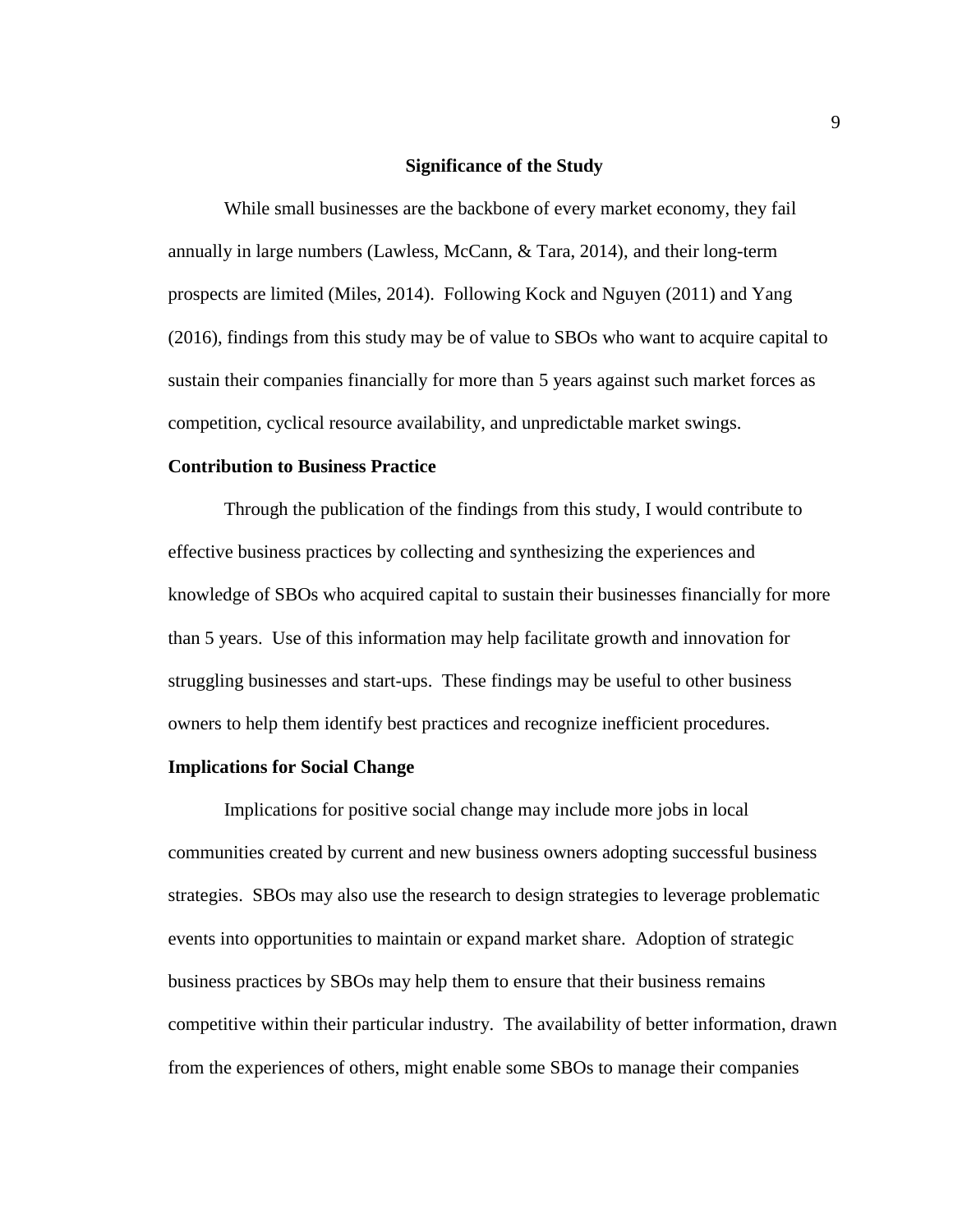better. By successfully leading their organization to a sustainable position in the market, SBOs can provide prosperity for their families, employees, and the surrounding community (Yang, 2016).

#### **A Review of the Professional and Academic Literature**

<span id="page-21-0"></span>In this literature review, I establish a conceptual framework and scholarly underpinning of the study and examine trends in research, areas of study, and underlying assumptions. The goal was to provide a deeper understanding of what researchers in this academic field have revealed about strategies and other successful methods that boost the chance of survival among SBOs, as well as which strategies helped support the research question. When the economic environment falters, the task of an entrepreneur becomes even more challenging. The literature review included information related to the research question: What strategies do SBOs use to acquire capital to sustain their organizations financially for more than 5 years?

#### <span id="page-21-1"></span>**Organization of the Literature Review**

In the literature review, I address the strategies I used to identify relevant articles. I note the frequency with which peer-reviewed journal articles, books, dissertations, and other sources appear. Throughout this review, I discuss the theories entrepreneurs employ to acquire capital to sustain their businesses financially; an analysis of the value of SMT to business owners; a discussion of how leaders can shepherd a company through difficult financial conditions; and an explanation of why leaders must understand organizational strategy and culture. Through the insights in the available literature, I was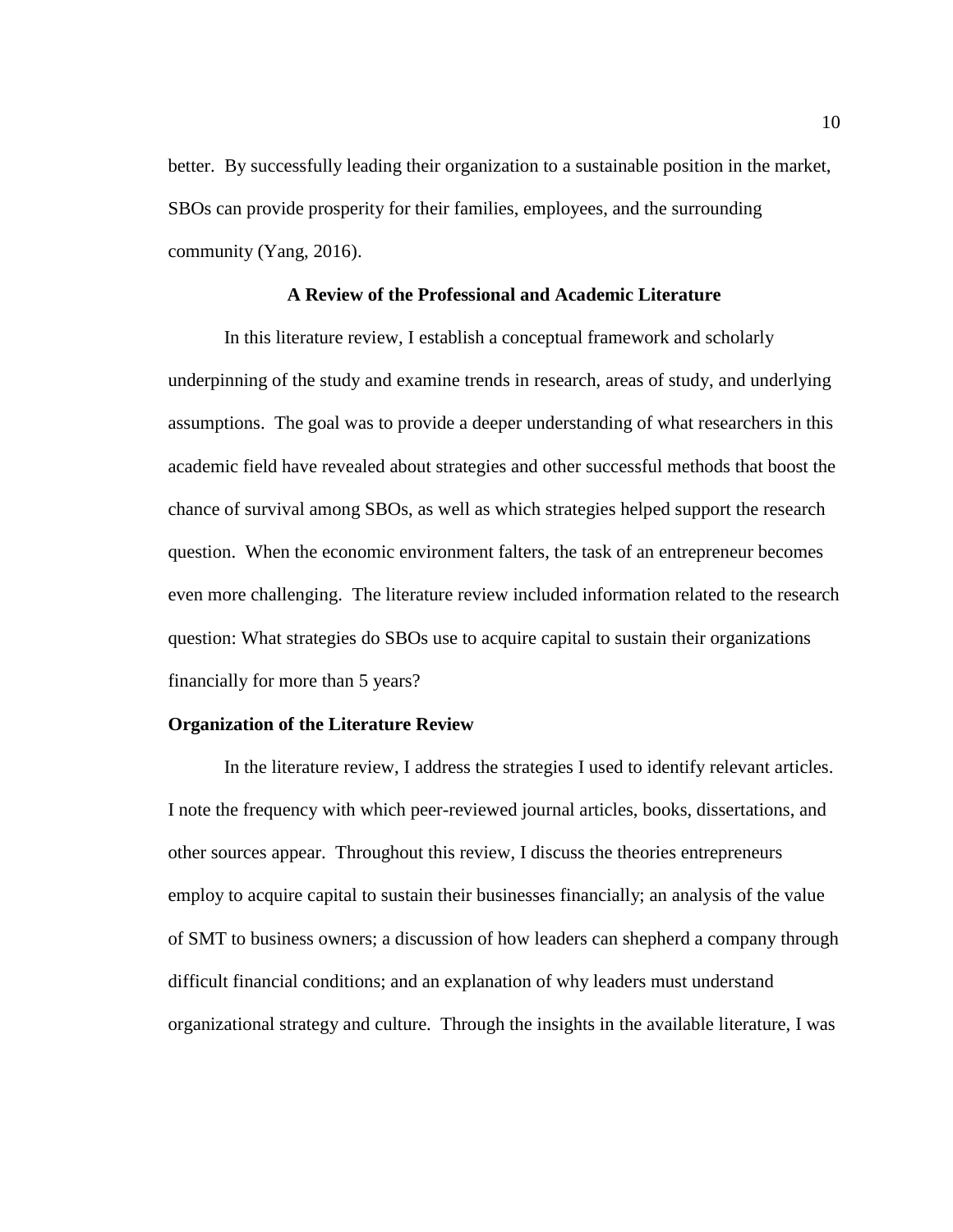better positioned to answer the research question and illustrate the importance of the study.

#### <span id="page-22-0"></span>**Search Strategy**

I sourced the articles that I used to support this study from the Walden University Library and Journal Storage (JSTOR) database. I used Boolean operators such as *and, or*, and *not* to locate articles relevant to this research. The keywords used for this topic were *small business, crisis*, and *strategy* or *sustain*. Although this effort yielded 10 results, I deemed this effort to identify articles as inadequate. In the next attempt, I used the same keywords in truncated form with an asterisk inserted to encompass all permutations of the word; this method resulted in more than 50 articles. The use of Boolean operators, \*, *including*, and *exact* greatly widened the scope of available information.

The leading authorities in the field of business have typified the conventional and unconventional wisdom on this topic. I cited 203 journal articles, books, dissertations, nonpeer-reviewed articles, and information from websites in the study. Of those, 131 were peer-reviewed articles included in this literature review; 57 were peer-reviewed articles published in the past 5 years and cited in other sections. The remaining 21 articles were not peer-reviewed, and the authors published them more than 5 years ago. I also included 11 books, two dissertations, and two sources from websites in which the researchers discussed strategies SBOs use to acquire capital to sustain their businesses financially. With 131 peer-reviewed journal articles of 153 articles in the literature review section, researchers published 86% of them from 2013 to 2017.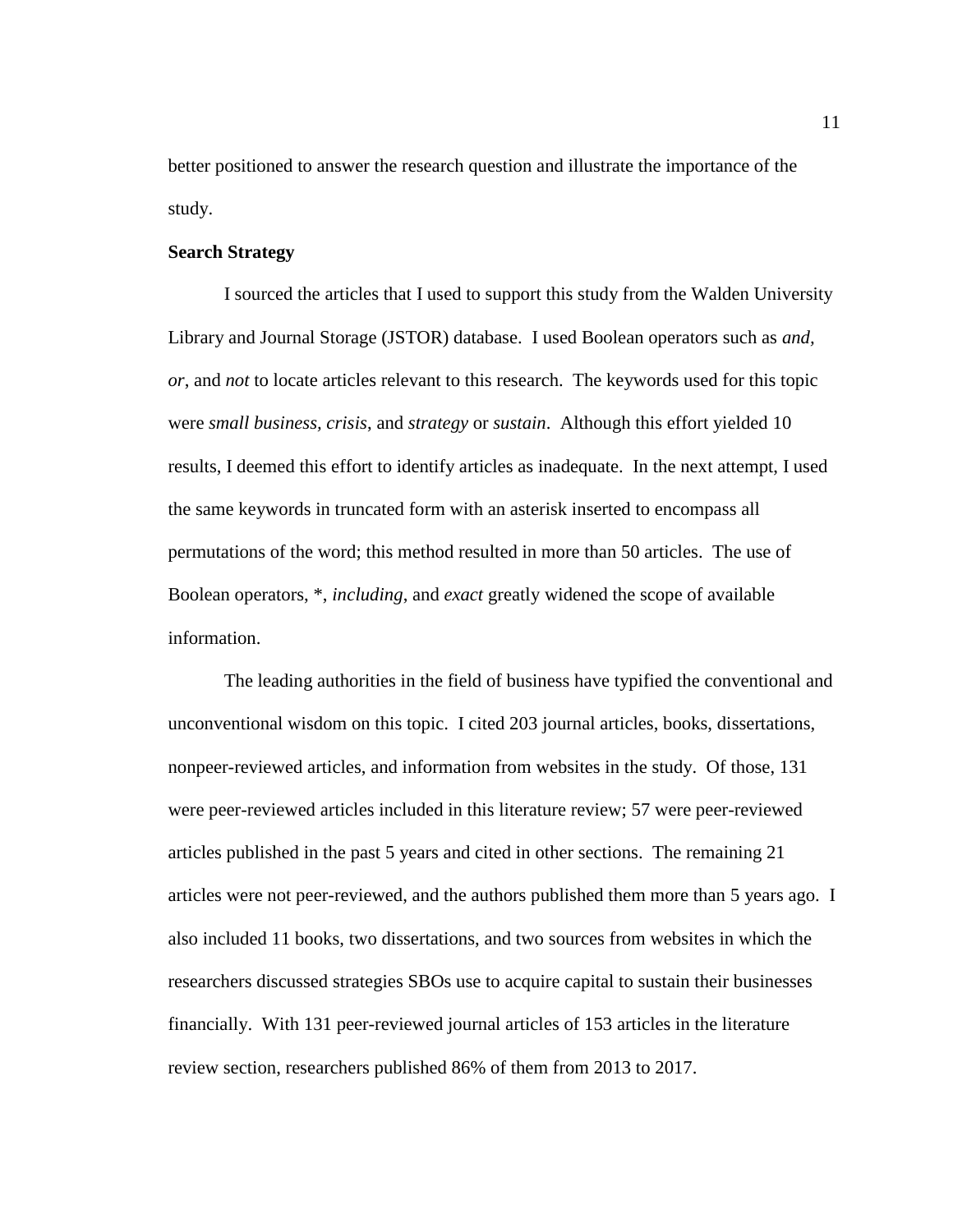#### <span id="page-23-0"></span>**Application to the Applied Business Problem**

The purpose of this qualitative multiple-case study was to explore the strategies that SBOs use to acquire capital to sustain their organizations financially for more than 5 years. Regarding this purpose, SBOs must understand the concepts and descriptions covered in SMT to illuminate specific aspects of small business. SMT might guide SBOs in resolving the challenges they face daily. Using SMT may also help owners choose appropriate strategies for sustaining their businesses in all financial environments (Ansoff, 1979; Hill & Jones, 2012).

#### <span id="page-23-1"></span>**Strategic Management Theory**

Researchers regarded SMT as an exceptional tool to facilitate success in business (Ansoff, 1979). The perspective of SMT is its function as a process to determine the long-term objectives and goals of a firm and to enable leadership to allocate resources and take action in furtherance of these goals and objectives. Scholars have not agreed on a uniform interpretation of SMT (Ansoff, 1979; Johnsen, 2015). Johnsen (2015) posited that all economic sciences and businesses require SM, which is an essential concept under SMT. Ansoff emphasized the importance of SMT and explained how SBOs could use SMT to achieve their business goals to increase capital (cash flow).

Murimbika and Urban (2014) tried to build theories on strategic innovation and introduced a practical framework to develop innovative strategies. The scope of the study involves exploring the strategies SBOs use to acquire capital to sustain their organizations financially for more than 5 years, which may align with SMT strategies. Although theorists have derived most of the components of SMT from the experience of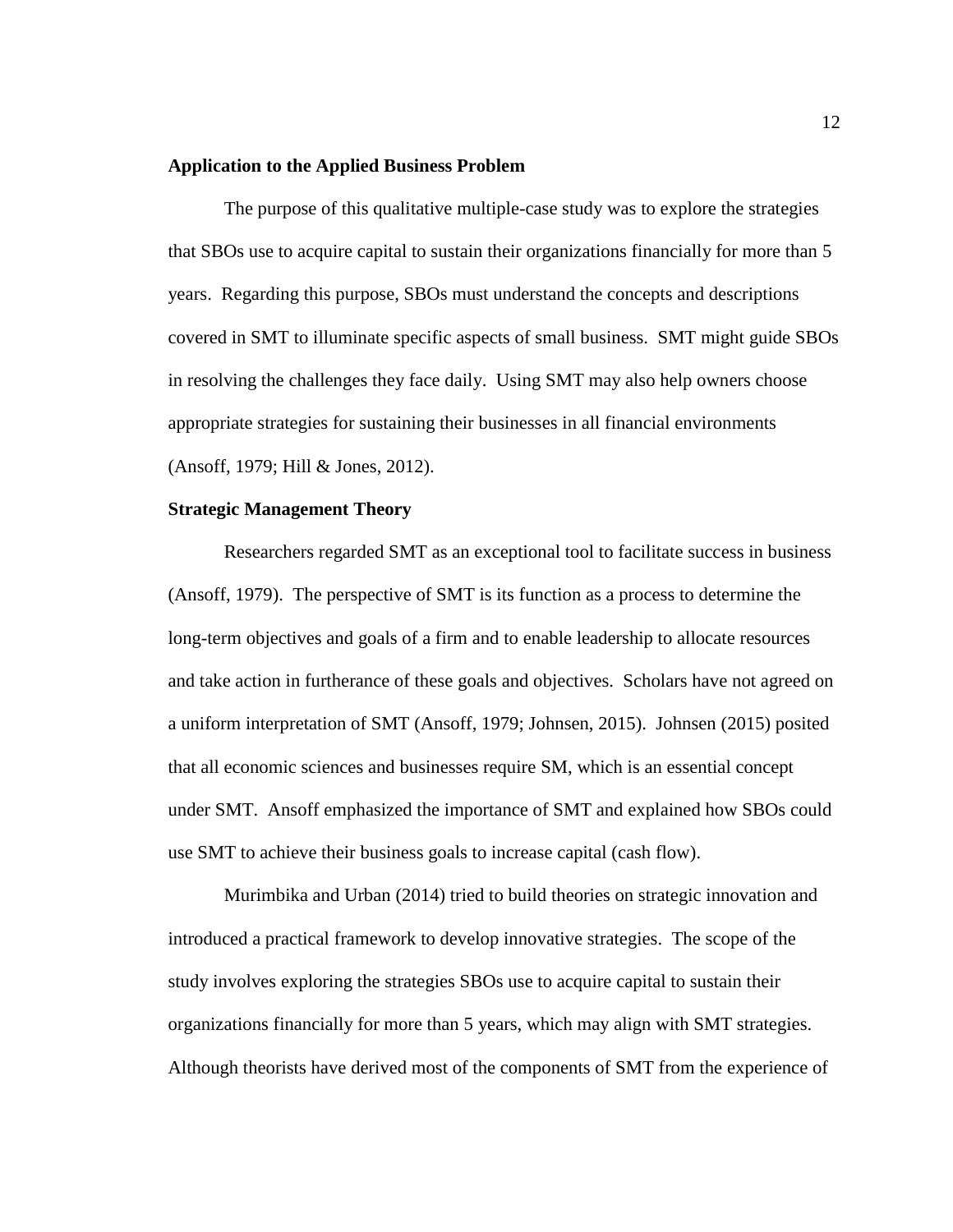large companies, these components are applicable as well to small firms when evaluating how useful they are likely to be to SBOs or owner-managers (Sharma & Chua, 2013). Owner-managers operate the majority of small businesses (Hulbert, Gilmore, & Carson, 2013; Smith & Barrett, 2016). These leaders of small businesses are too busy attending to the short-term challenges of running a business to find time to weigh strategic options (Reddy, 2015). Many owner-managers do not appreciate that the ability to act strategically is the most significant attribute for small businesses, which is critical to sustained business development (Reddy, 2015). Business leaders employ strategic thinking to assist them to achieve their desired outcomes (Byeong-Joon, 2013). Because strategic thinking is a characteristic common among successful business owners, Cordeiro (2013) and Pervaiz and Zafar (2014) suggested that leaders should apply SMT to firms of all sizes. Through SMT, managers develop plans to achieve a predefined goal (Johnsen, 2015), and leaders can explore various management strategies to allocate their resources to achieve market competitiveness.

Business leaders do not need to produce in volume; instead, they must focus on customer needs. Using SMT, managers can develop corporate objectives and goals, as well as the policies and plans to achieve them. A business leader should use SMT to ensure long-term survival (Hill & Jone, 2012; Mahdi, & Almsafir, 2014). In the 1980s, strategic planning was not commonly accepted, but it gained currency in the 1990s and has been in common use since that time. A management team must create (a) a strategic plan, (b) a vision statement of long-term and short-term goals, and (c) guidelines to achieve competitive advantage (Darvish & Temelie, 2014).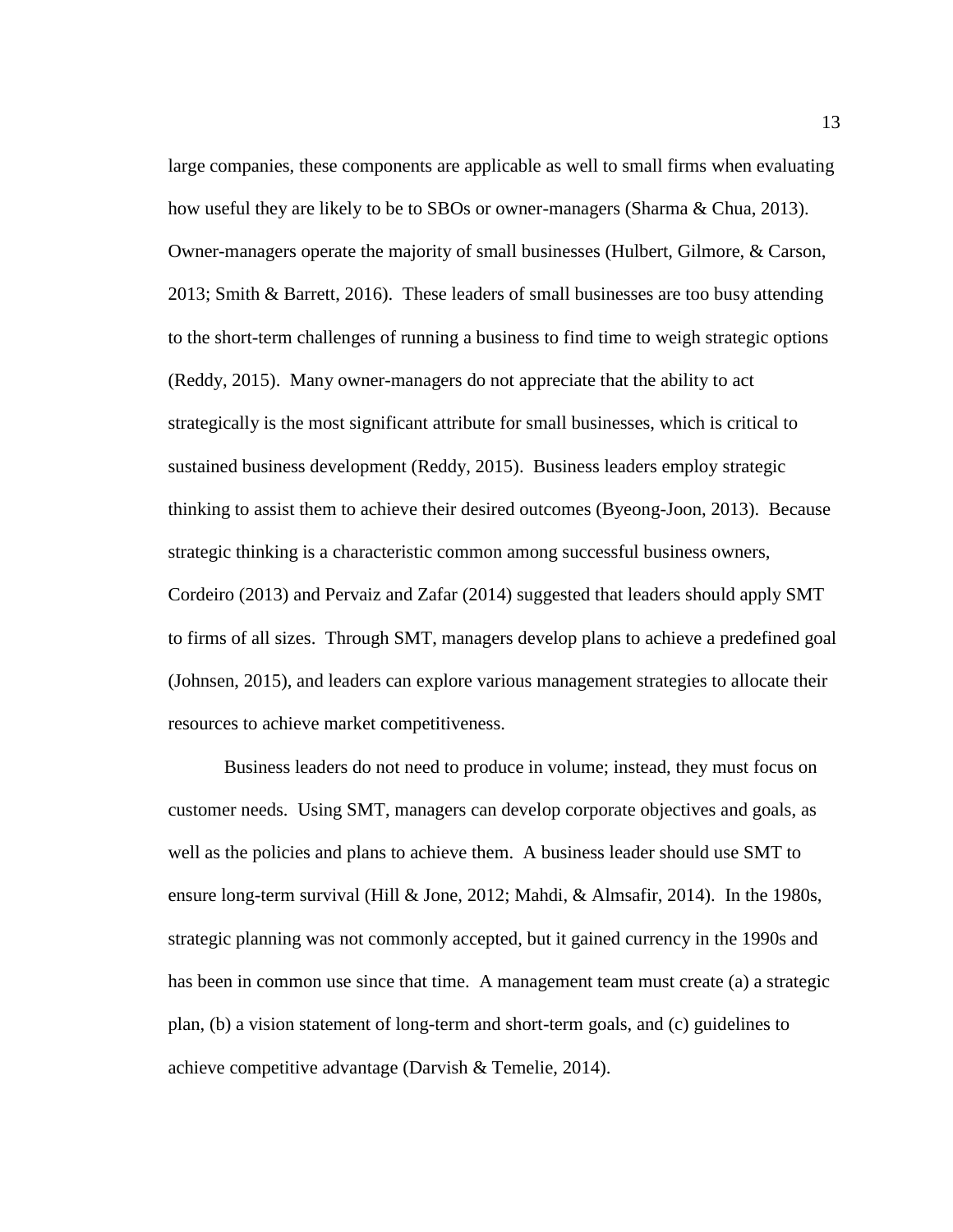Theorists have proposed several models to understand the SM issues relating to small business. SBOs have used many of these concepts and techniques successfully (Cassar, Ittner, & Cavalluzzo, 2015; Tendai, 2013). SMT, a tool that leaders use to achieve a competitive advantage over competitors, involves four stages: environment scanning (understand the strategic situation), formulation, implementation, and evaluation (Martens, Matthyssens, & Vandenbempt, 2012). Environment scanning involves disseminating, evaluating, and monitoring information to essential leaders within the corporation. Researchers most effectively conduct environment scanning through SWOT analysis citation (Kolbina, 2015).

Strategy formulation is the process of developing a vision and mission; through strategy formulation, the SBO can identify external threats and internal strengths, establish long-term goals, generate alternatives, and determine which strategies to pursue (Pop & Borza, 2013). Through policy formulation, leaders can find new ventures, determine which they should discard, better allocate resources, examine opportunities within the international market, avoid hostile takeovers, and evaluate merger and jointventure opportunities (Pervaiz & Zafar, 2014).

In line with this study, owner-managers need to ensure short-term success while being mindful of long-term sustainability (Wright & Palmer, 2015). Having a working knowledge of SMT helps SBOs understand their status, provides a clear sense of the mission, and enables them to assess the strengths and weaknesses of their business (Gaskill, Van Auken, & Kim, 2015). Consequently, business owners are more proactive when focusing on important strategies to achieve short- and long-term goals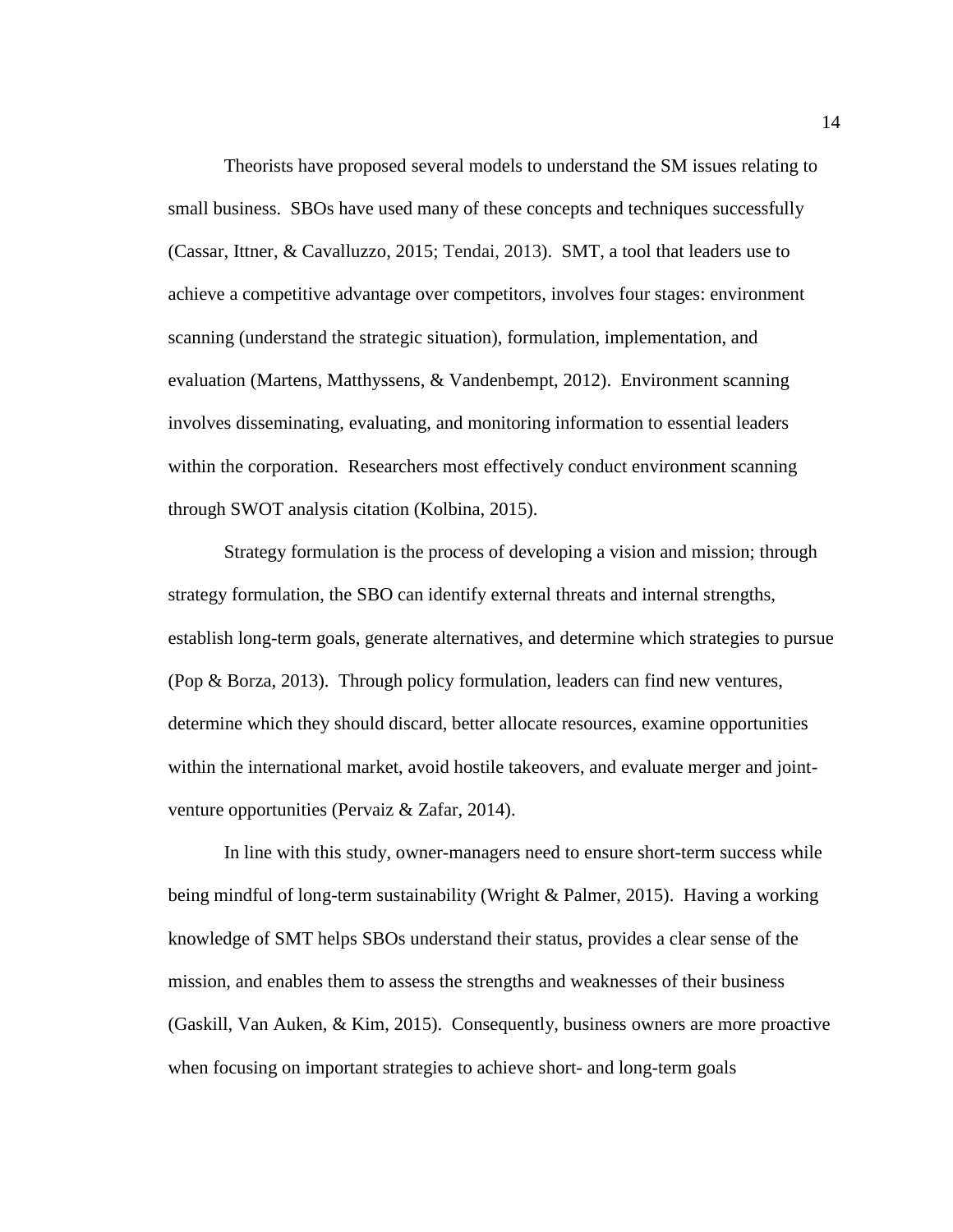(Weinzimmer & Nystrom, 2015). To achieve strategic implementation, SBOs formulate strategies for action by empowering employees and managers (Barrick, Thurgood, Smith, & Courtright, 2015). Implementation of these strategies requires personal discipline and commitment and depends on management's ability to motivate others to work enthusiastically toward achieving strategic objectives (Pop  $\&$  Borza, 2013). In the final stage in SM, which involves strategy evaluation to determine whether the plan is functioning well, the three primary assessment activities are a review of the current strategy, performance measurement, and corrective actions (Pop & Borza, 2013).

SBOs may use SMT to establish sustainability goals in the formation and implementation phases, as well as the final evaluation stage (Pop  $\&$  Borza, 2013). Management and the workforce can be more effectively involved in SM activities (Hill  $\&$ Jones, 2012). The use of SM is a helpful way of empowering, encouraging, and strengthening employees' participation in decision-making and taking the initiative (Bourletidis, 2013). In this study, before I defined strategies appropriate to that business, I applied SMT to explore how SBOs identify an organization's external opportunities and threats, along with internal strengths and weaknesses. SBOs also can prioritize these strategies by using the strategy formulation stage under SMT. Through strategic implementation, SBOs select and execute business strategies to acquire capital to sustain their businesses financially for more than 5 years (Gaskill et al., 2015; Wright & Palmer, 2015).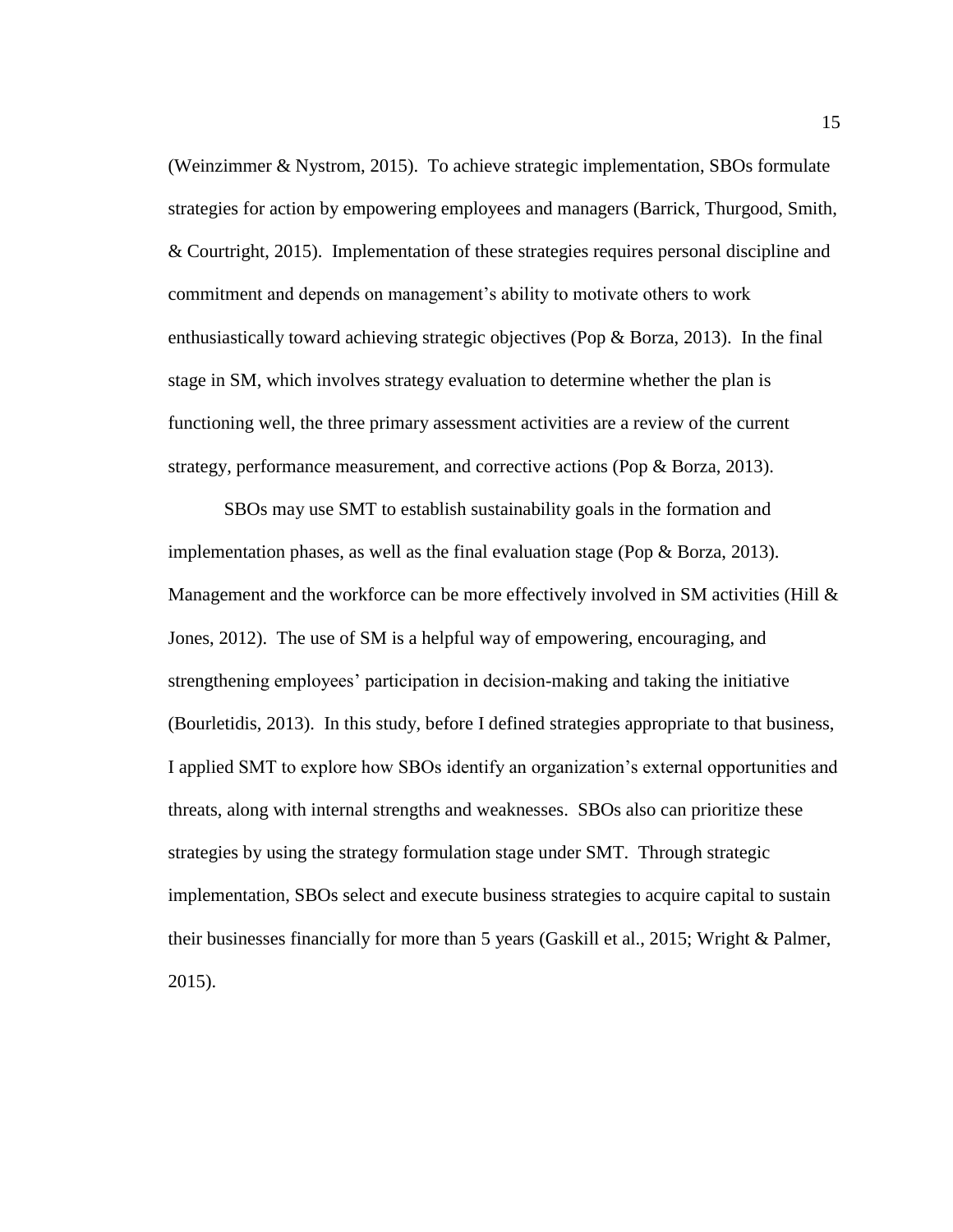#### <span id="page-27-0"></span>**Sustainability of Small Business**

To acquire capital to sustain in the market, SBOs need to involve all levels of employees in defining what sustainability means for the company. Without a common definition, SBOs cannot begin a dialogue with numerous internal stakeholders to reach consensus on the meaning of the term (Nikolic & Robinson, 2013). Once there is consensus on the definition of sustainability, SBOs must communicate this to the stakeholders. To facilitate this process, SBOs might delegate the task to an internal committee composed of employees representing the largest number of parts possible (Hackett  $\&$  Dilts, 2004). The members of this composite group ensure a diversity of perspectives represented in the debate and spread the message internally (Frese, Hass, & Friedrich, 2016). Instead of thinking about sustainability in technical terms, SBOs may find generalizations more useful (Nikolic & Robinson, 2013). SBOs should treat sustainability as a business discipline. To create a culture of sustainable performance, leaders require employees with cross-functional skills to collaborate with each other (Nikolic & Robinson, 2013). Leaders develop a sustainable path through cooperation, which also benefits the company by creating a team of critical thinkers whom leaders can place in appropriate business positions (Hackett & Dilts, 2004).

Researchers can identify good ideas and good practices by observing what happens outside of an organization (Frese et al., 2016). The best companies are often those with knowledgeable, self-motivated employees (Powers, Cassel, & Jain, 2014). Bringing a new perspective in the company facilitates the flow of ideas. There is a need for SBOs to encourage employees to relate to and learn with the help of counterparts in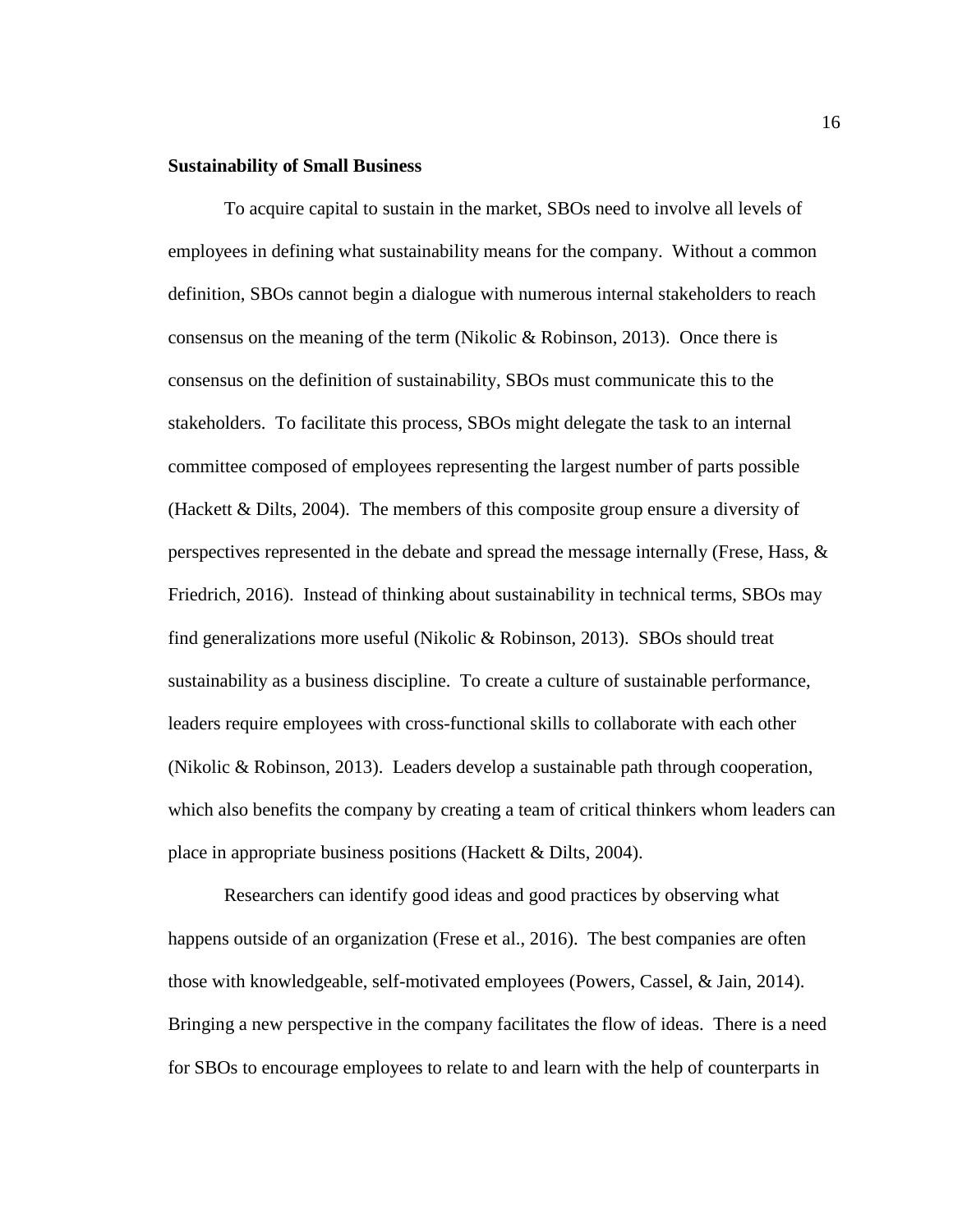other small businesses (Frese et al., 2016). Companies should be part of industry associations and professional networks because SBOs can take the good ideas that come from outside (Bruening, Strazza, Nocera, Peek-Asa, & Casteel, 2015). SBOs also find talking with the competition useful; many aspects of sustainability are certainly held in common with SBOs' competitors. Starting a dialogue with the competition implies that of all the improvements directly benefit all small businesses (Bengesi & Le Roux, 2014). Management teams of companies can and must compete in the market, but there is a need to consider sustainability. SBOs must demonstrate to their employees that competition has valid elements, which can lay a solid foundation for the culture of honesty and openness (Nikolic & Robinson, 2013). Regarding sustainability, criticizing the lack of responsible behavior only serves to alienate the subject of the outcome. When building a culture of sustainable development, leaders must strive to be positive (Nikolic  $\&$ Robinson, 2013). Regardless of which stage a company is at regarding its path to sustainability, opportunities for improvement exist. If more employees align their personal objectives to the sustainability goals of the organization, progress tends to be faster (Hackett & Dilts, 2004).

#### <span id="page-28-0"></span>**Strategic Management in Small Businesses**

Small businesses, which for this study include businesses that have fewer than 20 employees, are the backbone and main contributor to the U.S. economy; SBOs have hired more than 50% of the U.S. private workforce (Gale & Brown, 2013). Since the colonial era, small businesses have been an integral part of American life. In 2015, SBOs created approximately 63% of new jobs annually (Hibbler-Britt & Sussan, 2015). Both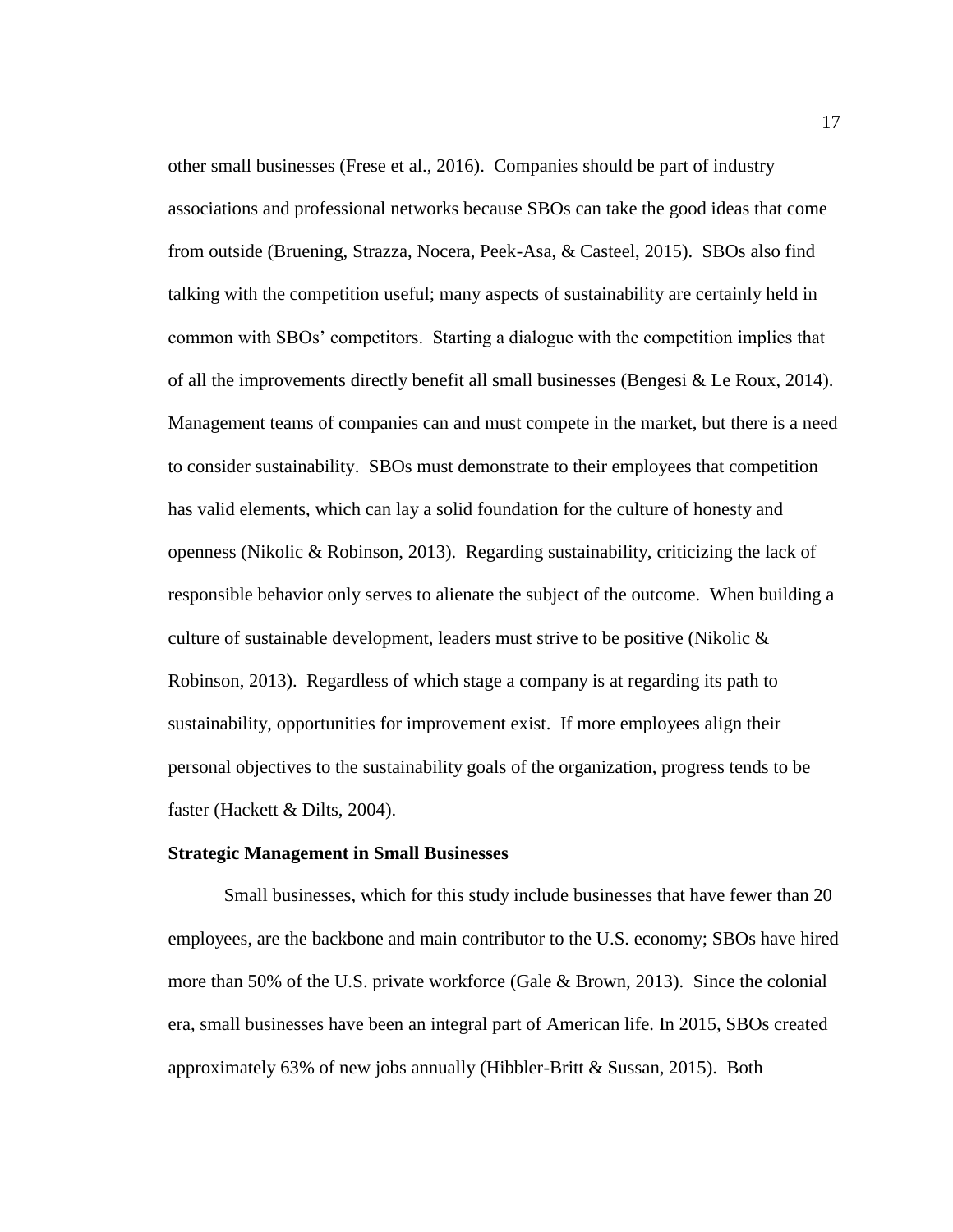entrepreneurial ventures and small businesses are sources of significant roles in economic growth and job creation (Haltiwanger, Jarmin, & Miranda, 2013). Many new entrepreneurial efforts fail annually, so there is a need to develop an SM process to describe how businesses fail or thrive (Hibbler-Britt  $\&$  Sussan, 2015). SM is a term that is subject to interpretation even by those who study business and small enterprises in particular (Micallef, 2015). Indeed, researchers have written much about SM as it applies to small enterprises. Researchers have interpreted SM in various ways. No consensus has emerged on how owners should apply SM or whether a given plan is appropriate for every small business (Micallef, 2015; Schultz, Bennett, & Ketchen Jr, 2015). Hill and Jones (2012) defined SM as an essential framework for analyzing the environment, for learning and adapting to change, and for creating value. By using SM, SBOs can improve their businesses in positive ways (Charles, Ojera, & David, 2015). SBOs employ SM to formulate and implement appropriate strategies to attain a sustainable competitive advantage. SBOs can enjoy a broader perspective by using SM, enabling them to understand better how their job fits into the business plan (Charles et al., 2015).

With the help of SM, SBOs can appreciate the effect environmental changes have on their organizations and arrive at the most appropriate organizational responses. Notwithstanding the significance and effect of SM on small businesses, SBOs still fail to focus sufficient attention on this construct, which in turn generates global errors that lead to avoidable failures (Matiusinaite & Sekliuckiene, 2015). Most successful SBOs possess resources, materials, brick and mortar location, as well as a short- and long-term success plan (Hill & Jones, 2012). New owners use SM to establish a plan to achieve the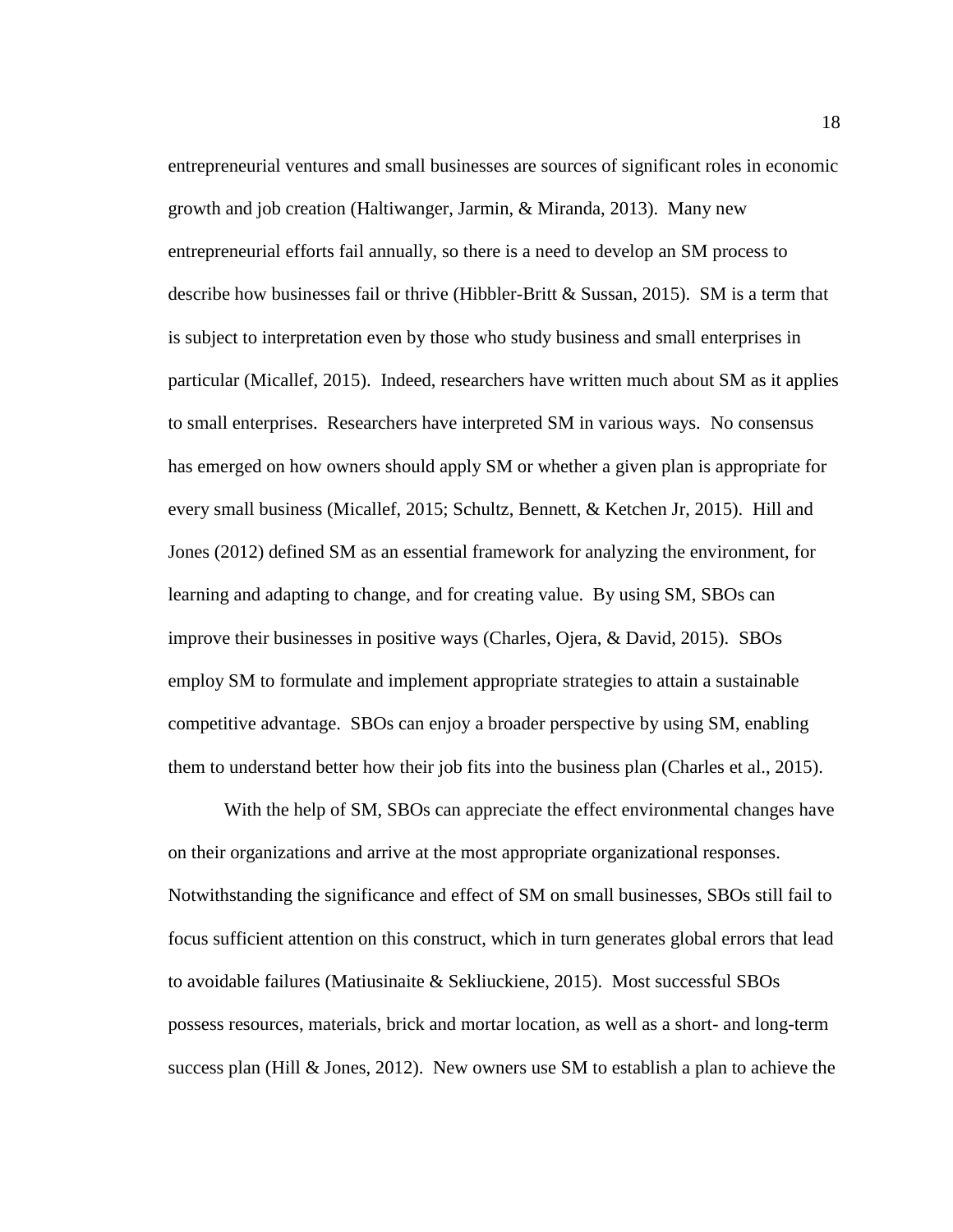purposes of the firms (Charles et al., 2015). Setting organizational goals contributes to aligning the organizational goals to the employees' objectives to achieve better performance (Jacobsen, & Andersen, 2015).

While most SBOs want to pursue turnaround strategies, the survival of a small business depends on a loyal customer base (Johnsen, 2015). SBOs can use SM to develop strategies that narrow the scope of their business plan to focus on two strategic approaches: turnaround strategies and a loyal customer base (Johnsen, 2015; Zorkociova, Simorova, Sasikova, 2014). Such a focus permits the highest possible quality and customer service (Johnsen, 2015; Kolbina, 2015). In the study, I intended to explore strategies SBOs used to acquire capital to sustain their businesses financially for more than 5 years and, examined the strategies SBOs used to define their businesses regarding the mission, objectives, and values for meeting specified customer needs. One aspect of this study of more than 5 years sustainment strategies would be to determine how the SBOs learned of and met customers' needs to improve their customer service and business performance.

**Strategic planning in small businesses.** Cordeiro (2013) asserted that by using strategic planning, SBOs could address problems within a company's resources, management, and markets. Kutllovci and Shala (2013) illustrated the relationship between strategic planning—which is an important part of the formulation stage in SMT—and small business growth. Through surveys of 87,921 business owners in Kosovo, Kutllovci and Shala concluded that investments in improving products and quality service are the best way to improve sales. About 65% of the respondents reported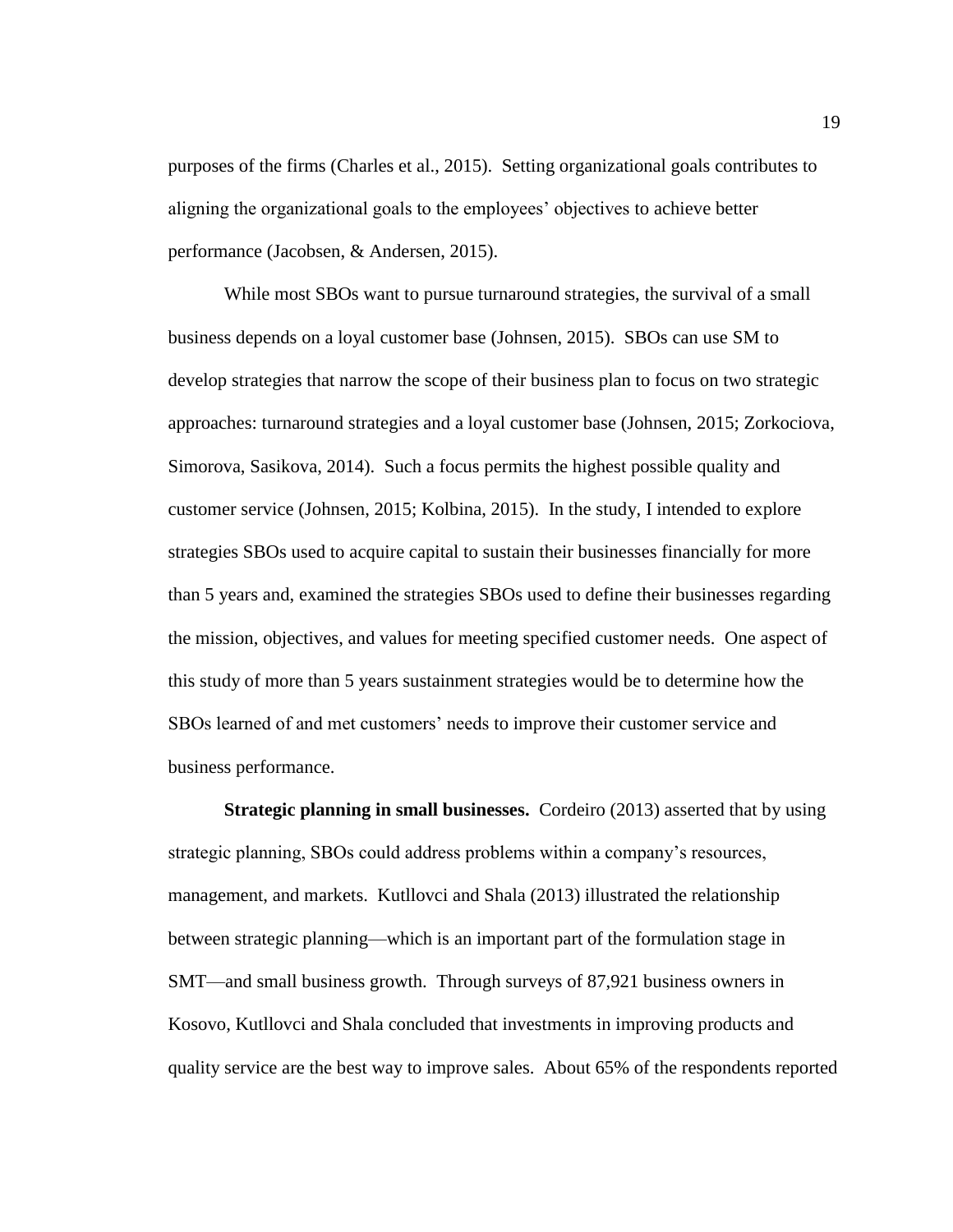that they enhanced their company's performance by following a strategic plan (Kutllovci & Shala, 2013). Kutllovci and Shala identified strategies SBOs must use in the shortterm and long-term. Their work on sustainment is consistent with my framework, which is similarly concerned with identifying strategies for more than 5 years. Business leaders should use strategic plans as blueprints for achieving their long-term goals (Varella,  $\&$ Goncalves, 2013). Successful entrepreneurs and strategic managers need three skill sets to develop good strategic planning: conceptual/synthesis, technical/analytical, and human skills (Phoosawad, Fongsuwan, & Trimetsoontorn, 2014). By possessing human skills, owners can maintain a good relationship with employees and customers (Phoosawad et al., 2014). With conceptual/synthesis and technical/analytical skills, business owners can better understand market needs to improve products and attract more customers (Phoosawad et al., 2014). Entrepreneurs that possess all three skills accelerated progress toward their business goals (Phoosawad et al., 2014).

The implementation of strategic planning cannot guarantee a firm's success; at best, strategic planning is a framework for problem solving which SBOs can use to identify unforeseen difficulties (Kutllovci & Shala, 2013; Phoosawad et al., 2014). SBOs who use SM, however, can continually evolve to meet business, employee, and customer needs (Pervaiz & Zafar, 2014; Varella, & Goncalves, 2013). Cotocel, Grigoras, Florea, Concioiu, and Stan (2014) referred to strategic planning as the management of the company's purpose. SBOs can employ this theory to stabilize current and prospective goals by infusing sustainability concepts and incorporate them into the strategies for management of the business while maintaining alignment with its purpose of achieving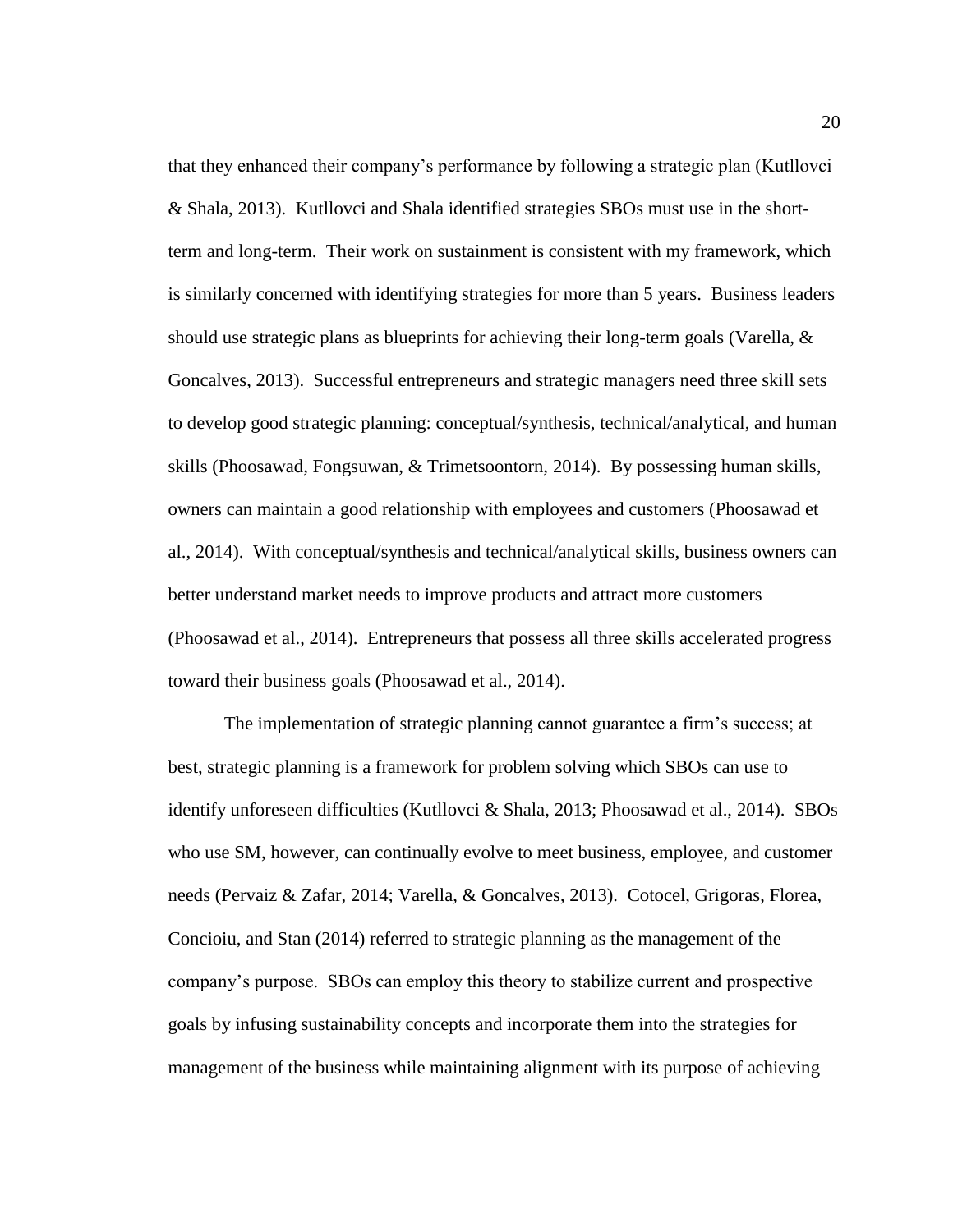sustainability (Cotocel et al., 2014; Pervaiz & Zafar, 2014). Chereau (2015) and Petrova (2015) illustrated that SMT is suitable for SBOs to avoid direct competition with big business. Chereau and Petrova also recommended that SBOs design policies to elicit favorable responses from both customers and clients. Although the use of SMT requires a significant adaptation on the part of leaders, its use enabled them to overcome resistance to strategic change (Florea & Florea, 2014).

**The role of leaders in SMT.** The primary role of a leader is to ensure the effectiveness of the SM process. Without a leader with strong interpersonal skills, employees are less likely to implement successful strategies (Florea & Florea, 2014; Marx, 2013). The leader's focus is to achieve the vision by executing formulated strategies. The manager's primary task is to align the corporate vision with the business goals and objectives to compete efficiently in a dynamic environment. Vision is an essential characteristic of leaders (Kock & Nguyen, 2011). Leaders must develop a vision that animates both the imagination and the energies of their people. Firms require strong leaders capable of competing with their competitors and accomplishing objectives.

Dauda et al. (2010) studied the relationship between SM, market share, performance, and competitiveness. The researchers collected data from 140 business owners by using structured questionnaires in the Lagos metropolitan area. About 65% of the company owners failed to use SM tools to manage their businesses. The remaining participants employed SM tools and earned profits for a sustained period despite the turbulent environment in which they operated. SM is a tool to define strategies suitable for their business (Sola, 2012). Dauda et al. explored particular means of employing SM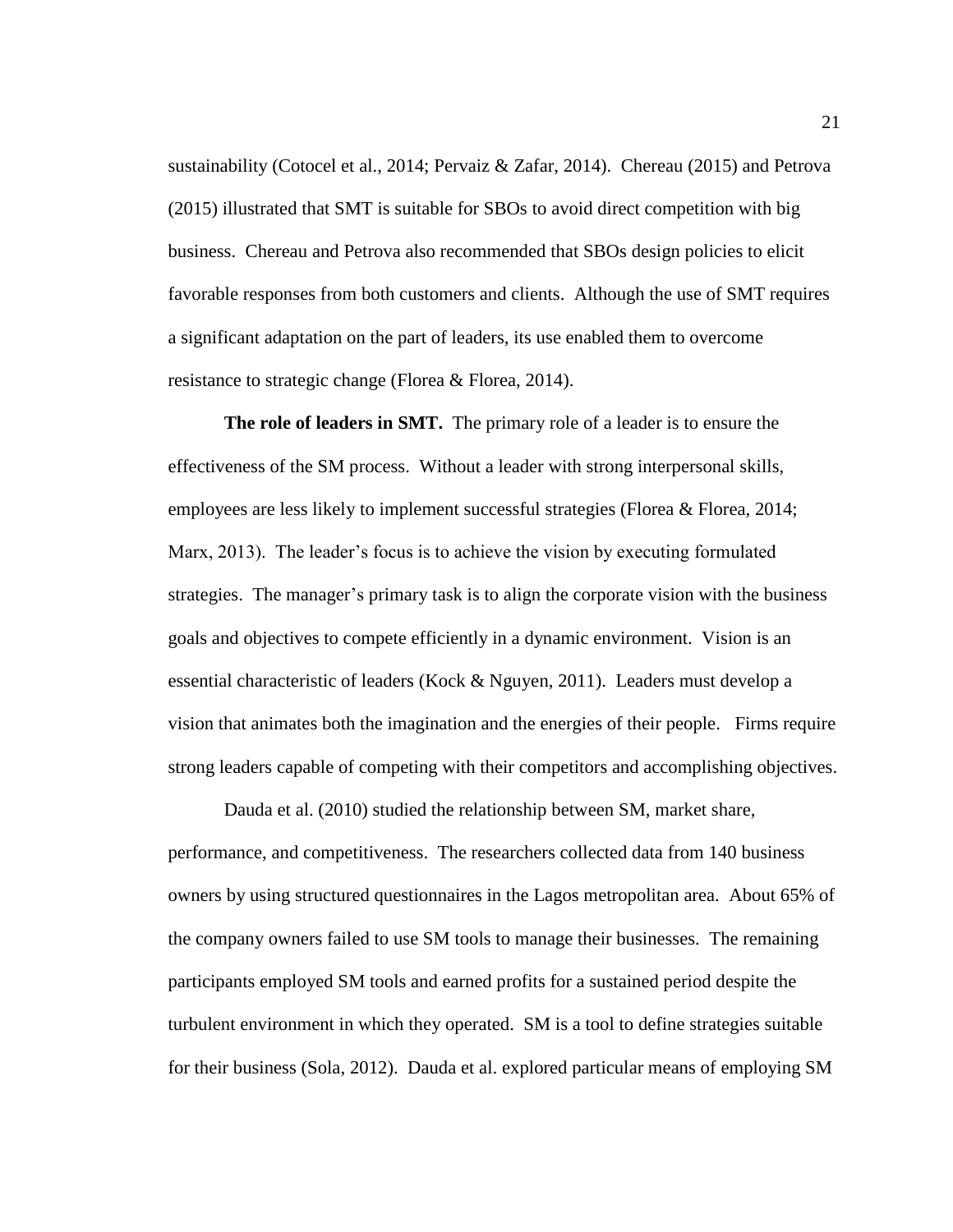within the context of SMT in small businesses to achieve sustainability within 5 to 10 years of operations. Dauda et al. confirmed that the four stages of SMT, which I mentioned in the theoretical framework section, could help SBOs identify strategies suitable to achieve the business leaders' long-term goals.

#### <span id="page-33-0"></span>**Determinants of Small Business Success**

Among the SMT themes relevant to SBO strategies are formulating a strategic vision, developing performance targets, testing strategies, evaluating performance, and initiating corrective adjustments (Foss, Lyngsie, & Zahra, 2013). Many critical factors contribute to the success of a small business (Ciampi & Gordini, 2013; Cronin-Gilmore, 2012; Foss et al., 2013; Michael, 2013). Previous researchers focused on leadership characteristics, organizational strategy and culture, BSC, cash conversion cycle, marketing strategy, and business risks (Ciampi & Gordini, 2013; Cronin-Gilmore, 2012; Foss et al., 2013; Michael, 2013).

**Leadership characteristics.** Leaders set measurable goals and objectives, identify departments, and establish a team to fulfill those goals and objectives comprised of members of all cohorts (Northouse, 2013). Managers need to define group leadership traits and their respective responsibilities, as well as ensure the team implements the new program or policy promptly (May-Chiun, Mohamad, Ramayah, & Wang, 2015; Northouse, 2013). No model or strategy can predict business success or failure, meaning that outcomes depend on the owner's background, education, experience, and resources (Belas & Kljucnikov, 2016; Ciampi & Gordini, 2013; Mamun, 2016).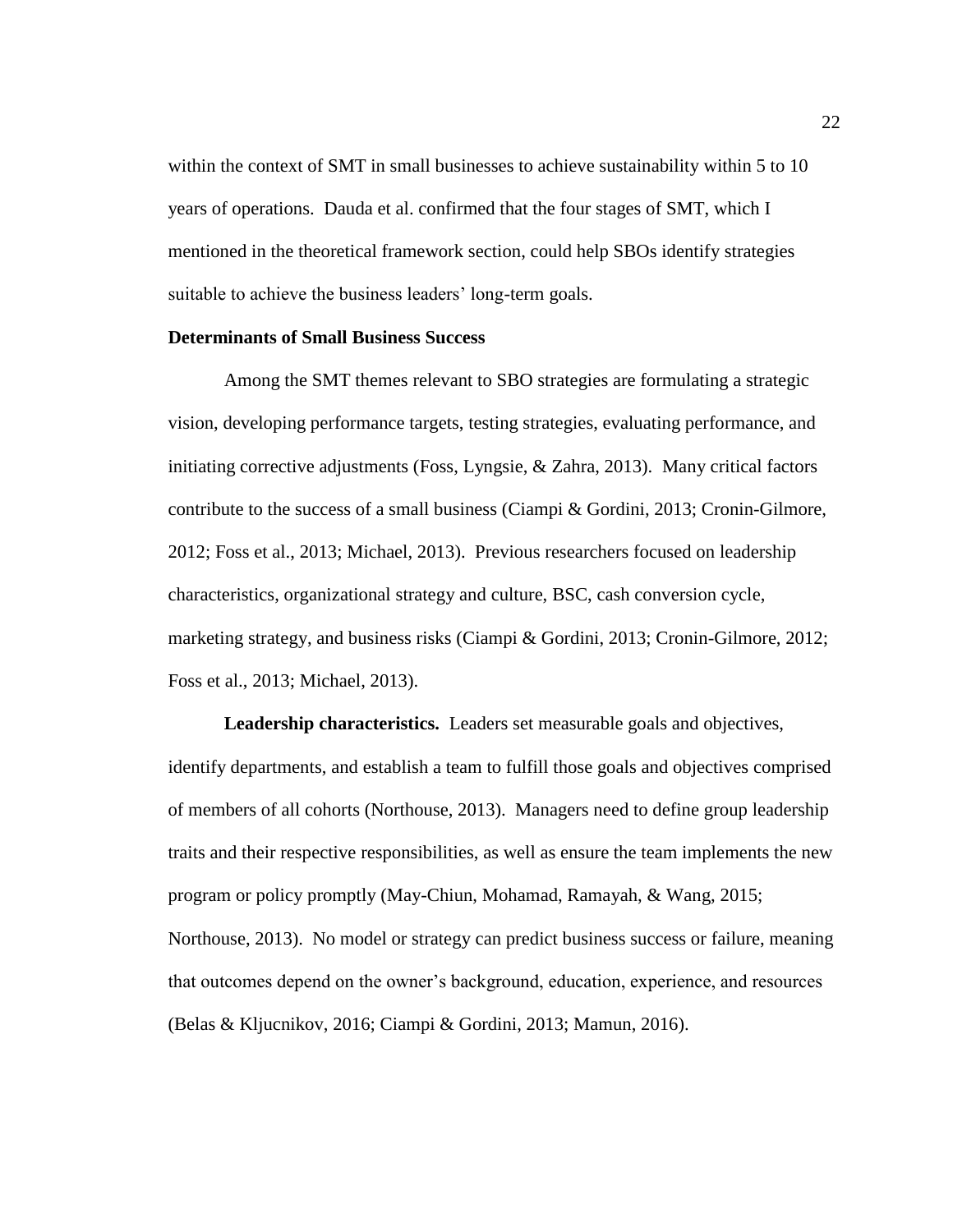According to Kock and Nguyen (2011) and Dunne, Aaron, McDowell, Urban, and Geho (2016), leaders are essential to a successful business because they execute the strategies that affect the external factors, which drive a firm's performance. May-Chiun et al. (2015) and Ciampi and Gordini (2013) confirmed the findings of Kock and Nguyen, which discussed the importance of leaders in business success. Northous (2013) characterized a successful small business as one in which ownership demonstrates effective leadership to sustain performance. Leaders should not rely on any model to anticipate success and failure, but should instead leverage their knowledge and experience (Ciampi & Gordini, 2013). In the research, I intended to adopt Marom and Lussier's (2014) perspective that researchers should not rely on any single model. Success depends on knowledgeable, educated, and experienced SBOs who know how to apply strategies and business models that meet the needs of their business (Ipate & Parvu, 2014). Based on the literature, no single model is sufficient because of the success of any business, both small and large, depends on a variety of tactics and strategies (Marom & Lussier, 2014). Successful business models depend on offering value and delivering service to high-value customers. Similarly, business leaders must avoid qualities that can derail them, including struggling to maintain satisfied customers and market positions and inability to generate funds for growth (Cronin-Gilmore, 2012).

Effective leadership allows one person to inspire the beliefs and behaviors of others (Keskes, 2014). Leaders establish a way for employees to see the future and visualize what they might accomplish, subsequently encouraging and inspiring subordinates. In the context of a study of small business leadership in Bangladesh,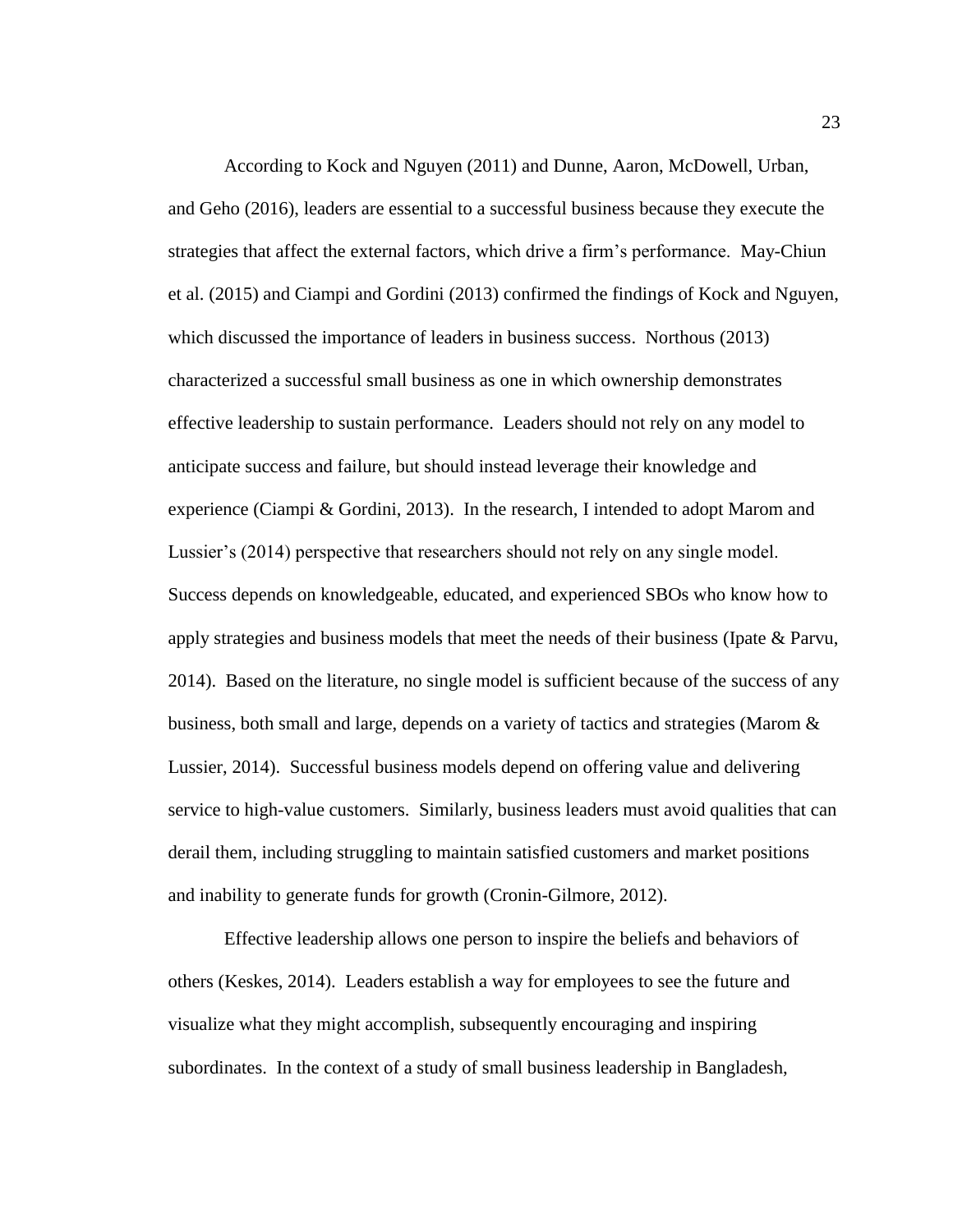Dunne et al. (2016) defined a leader as one who influences both subordinates and colleagues toward the accomplishment of objectives. This cluster of qualities means that any leader should encourage employees to develop a stronger commitment to the company. The firm's performance is equal to the employees' ability and basic knowledge, multiplied by their motivation (Dunne et al., 2016). Rather than being attributable to a lack of ability, low performance may be attributable to an absence of motivation or a clear-cut understanding of the scope of work (Akakandelwa & Jain, 2013).

Kock and Nguyen (2011) showed the significant role effective leaders could have in the success of a small business. Good managers are competent leaders and know how to lead, develop, and achieve (Kock & Nguyen, 2011). Kock and Nguyen concurred with the findings of Florea and Florea (2014) and Dunne et al. (2016), as they each emphasized the importance of effective leadership. Leaders operate successfully at all supervisory levels to accomplish their mission consistently and ethically (Northouse, 2013). Leaders perform in environments that can be ambiguous, dynamic, and politically sensitive (Northouse, 2013). Effective leaders must communicate with an incredibly diverse array of people, including other business partners, government bureaucrats, civilian contractors, and people with different cultures and languages (Northouse, 2013). Effective managers must ensure they possess the competencies germane to their business profession; remain apprised of developments in technology; and sufficiently cognizant of policy, law, and rules of engagement (Northouse, 2013). Nevertheless, Northouse did not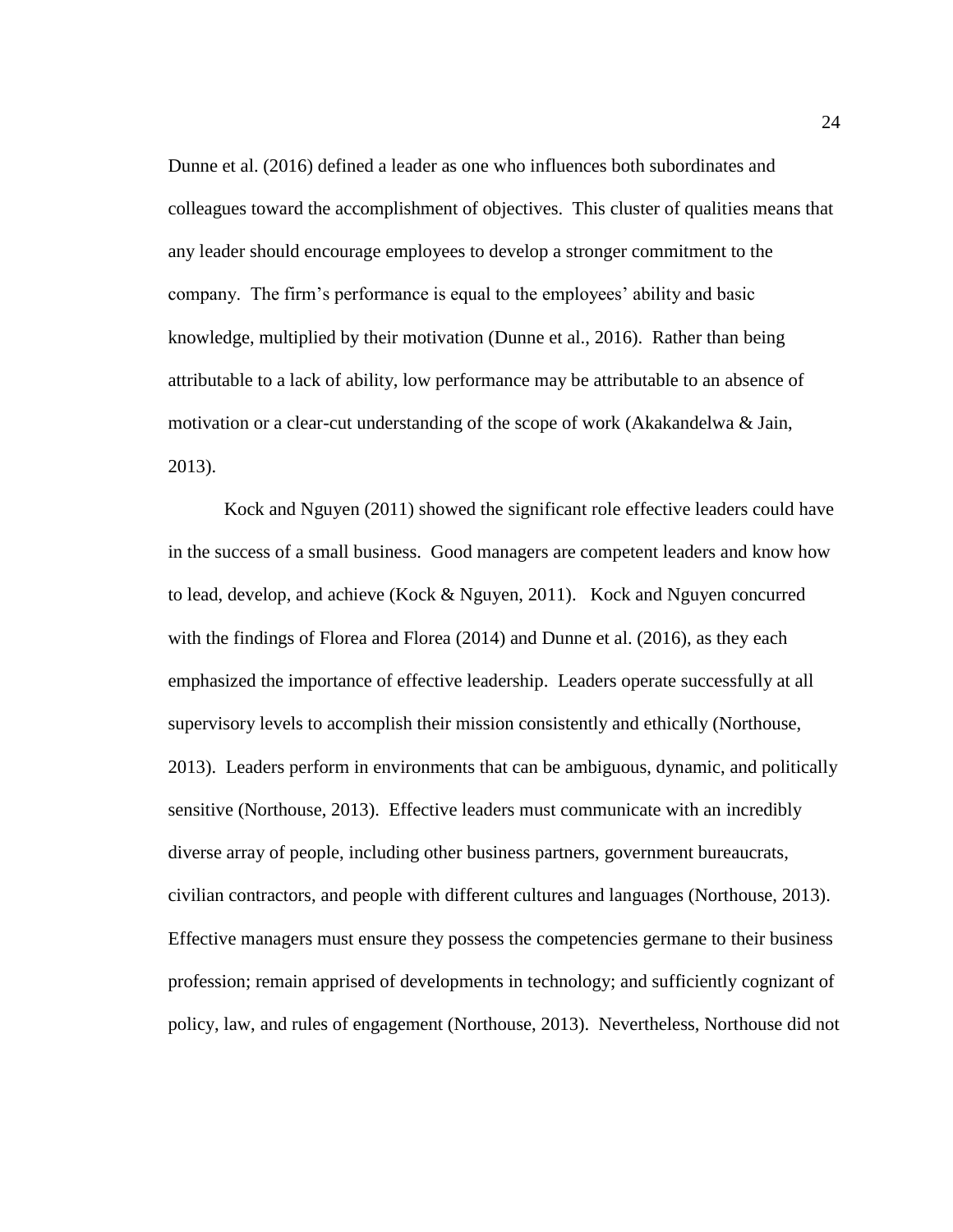sufficiently explain how SBOs communicate, coordinate, and negotiate to address sustainability after 5 to 10 years from initialization of a small business.

Fahed-Sreih and Morin-Delerm (2012); Marx (2013); and Mirocha, Bents, Labrosse, and Rietow (2013) identified strategies that organizations use to develop efficient managers. Fahed-Sreih and Morin-Delerm found that leaders must make a commitment to achieving excellence and develop the ability to solve complex problems. Fahed-Sreih and Morin-Delerm confirmed that to use SMT in financially difficult times; SBOs should possess technical, interpersonal, conceptual, administrative, and diagnostic skills (Fahed-Sreih & Morin-Delerm, 2012). While Fahed-Sreih and Morin-Delerm studied how leaders help their subordinates to achieve management's goals, Mirocha et al. focused on the leadership characteristics managers apply to achieve short- and longterm goals, as well as how to be effective leaders. Mirocha et al. found that if SBOs desire to be top performers and stand apart from competitors, they must align management development strategies with the firm's values and culture.

Arastic, Zandi, and Talebi (2012) analyzed obstructive factors that affect business environments. They found that good directors make use of their skill sets and experience to manage change arising from external circumstances. A successful business depends on the leader's values, culture, and style when implementing business goals (Arastic et al., 2012). Arastic et al. explored the elements related to SBO failure in new Iranian businesses. According to Arastic et al., understanding of management and finance are critical if a company is to fail or thrive. Also, insufficient and inappropriate management skills could cause failure. By interviewing 50 SBOs with 10 semistructured questions,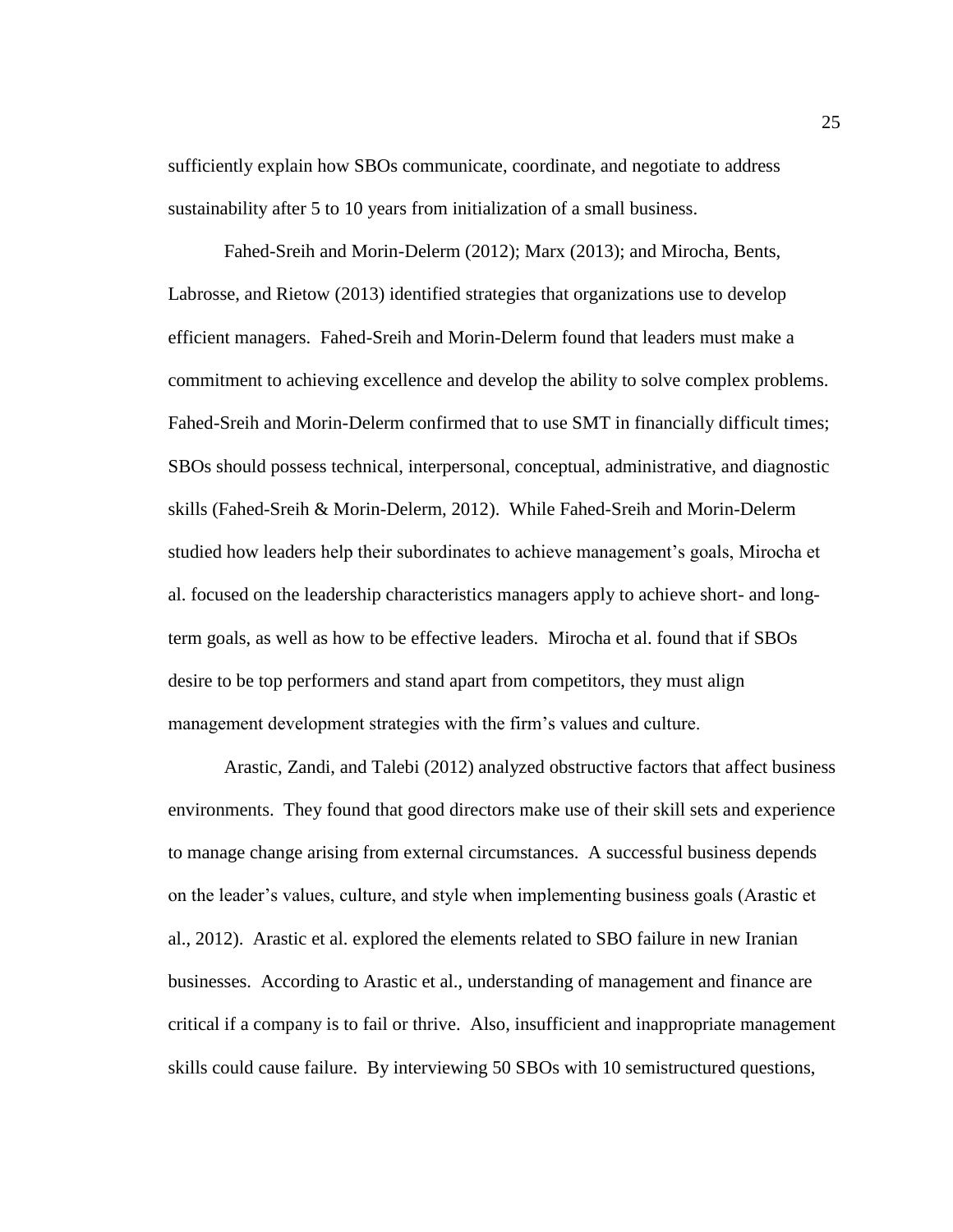Arastic et al. identified four factors that lead to small business failure. These four factors include motivation, skill, capability, and characteristics. Owners of failed businesses lack marketing, financial, and team management skills, as well as human resource abilities. These business and crisis management skills would serve managers well over the life cycle of the company.

In small businesses, management is critical to the success of the business (Mirocha et al., 2013). The absence of leadership has a correspondingly dramatic effect (Latham, 2014). Without a management team, business leaders move glacially, and their structures gradually deteriorate as the workforce degenerates. Leadership is essential because each employee is prone to following the leader's parochial inclinations and perceived solutions (Northouse, 2013). Leadership is the compound of abilities and characteristics based on the environment in which it operates and the relationships developed with subordinates (Northouse, 2013). Leadership is the compound of abilities and characteristics based on the environment in which it operates and the relationships developed with subordinates (Martin, Liao, & Campbell, 2013). Employees respond positively to inspiring leaders and follow their direction (Martin et al., 2013).

The successful business owner has the requisite education, experience, and knowledge to manage environmental change (i.e., financial crises) efficiently and can overcome internal resistance to change (Dhillon, 2014). Dhillon stated that the leader also executes strategies that sometimes conflict with the prevailing power structure, which means that the manager must communicate responsibility and accountability to subordinates and provide guidelines, models, and theories (SMT and CT if operating in a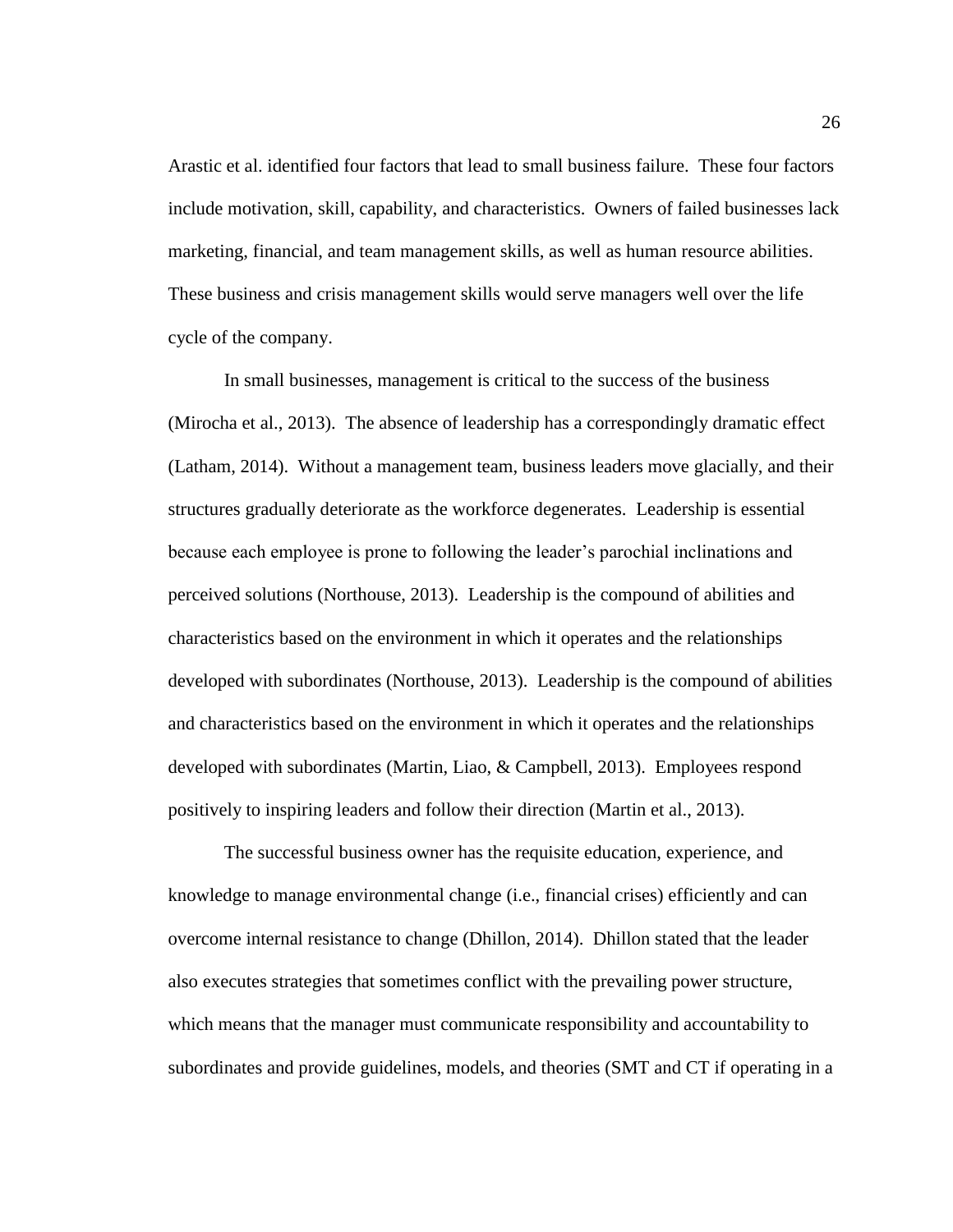turbulent environment). Effective leaders are friendly, determined, expressive, stable, and comfortable with authority to facilitate the survival of the business over lengthy periods (Wang, Lee-Davies, Kakabadse, & Xie, 2011). They exhibit insight into organizational cultures, strategies, and potential governmental responses; recognize risks; and establish mitigation approaches (Wang et al., 2011). Effective leaders inspire and influence people to accomplish goals (Northouse, 2013). They motivate employees to think with precision and take action (Northouse, 2013).

Effective leadership is critical to attaining sustained successes for businesses, in general (Northouse, 2013; May-Chiun et al., 2015). Leaders who develop, manage, and implement an organization's structure must consider the promotion of the right leadership styles, responsibilities, and programs to enable success for the firm (Ciampi & Gordini, 2013; Northouse, 2013). Effective leaders empower sustainable success by enabling employees to take action in support of the organizational mission (Northouse, 2013). Researchers have not often focused on how leaders must strategize (e.g., formulate, implement, and evaluate) for sustaining small businesses (Ciampi & Gordini, 2013; Northouse, 2013). More than large companies with access to financial funding, human resources and expertise, and other relevant resources, small businesses are more susceptible to external forces (Ciampi & Gordini, 2013; Northouse, 2013). In the next section, I would explore how leaders of successful small businesses have played their roles in enabling such success and sustaining it in this study.

Using one model alone as a guide to effective leadership in small businesses is not sufficient because SBOs must consider several factors in promoting the success of an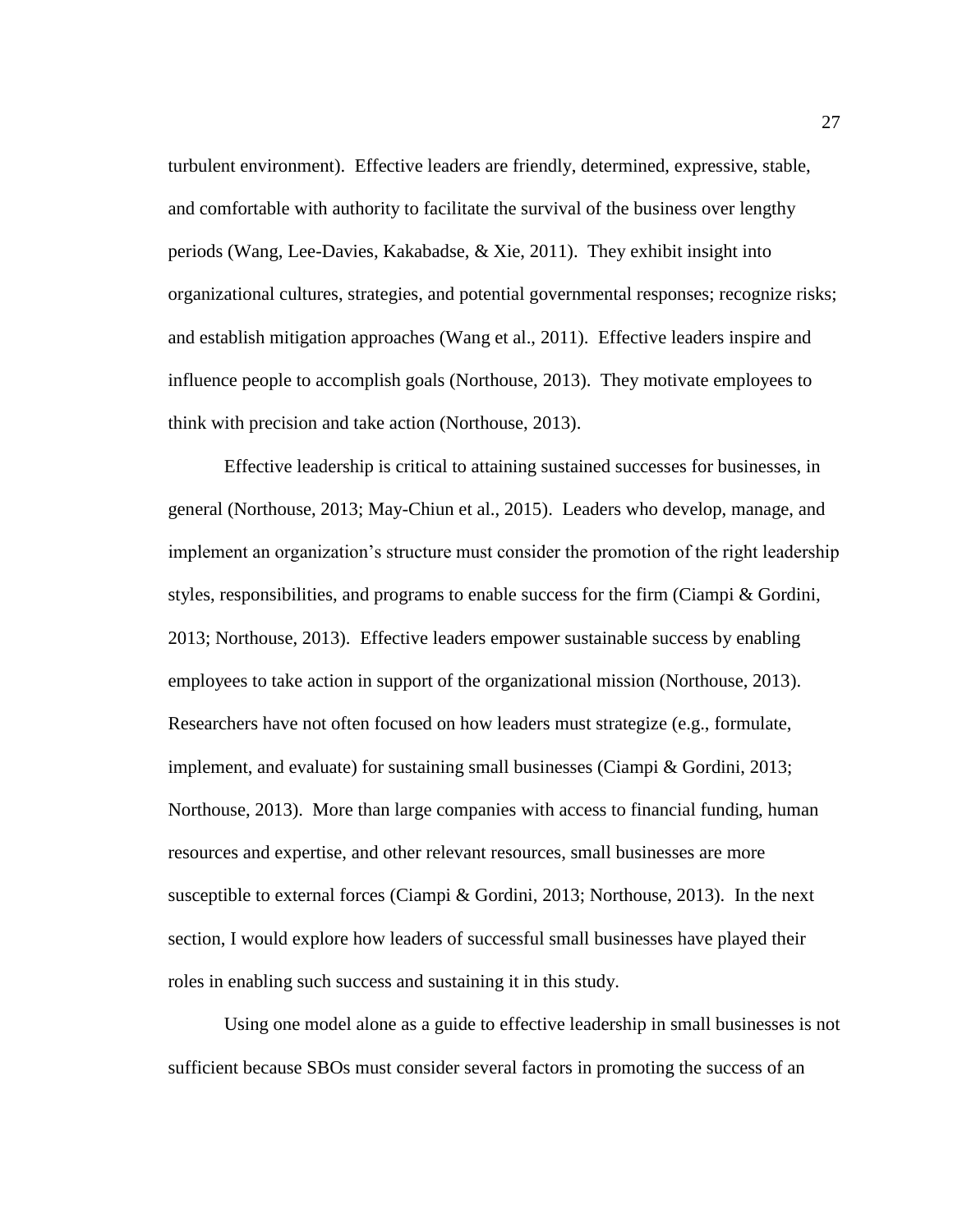organization (Ciampi & Gordini, 2013; Marom & Lussier, 2014). Nevertheless, researchers have not identified all the different models and factors related to promoting success and sustainability of small businesses. Based on this claim, through this study I made use of various factors, aside from leadership roles, to understand how SBOs must lead their firms to sustainable success.

**Leadership styles.** Transformational and transactional styles are two of the most influential and prominent leadership styles of organizational performance (Kim & Yoon, 2015; Rowold, 2014). SBO who used either of these leadership styles improved the likelihood of long-term survival (McCleskey, 2014). Transformational and transactional leaders improve communication with followers to ensure they understand the business's goals and needs (McCleskey, 2014; Rowold, 2014). Transformational leaders influence positive employee outlook and values (McCleskey, 2014). Leaders encourage their aides through individualized benefits. Transformational leaders are charismatic and dominate higher managerial levels (Nikezic, Doljanica, & Bataveljic, 2013). Sakiru, D'Silva, Othman, DaudSilong, and Busayo (2013) surveyed 115 employees about the connection at mid-sized and small enterprises the style of the leader and an employee's satisfaction with the employer in Nigeria. Sakiru et al. found that transformational leaders could help achieve the stated goals and missions in Nigerian SMEs. Transactional leadership involves exchanges between managers and employees to accomplish objectives, complete tasks, motivate followers, emphasize extrinsic rewards, and focus on improving organizational efficiency (McCleskey, 2014).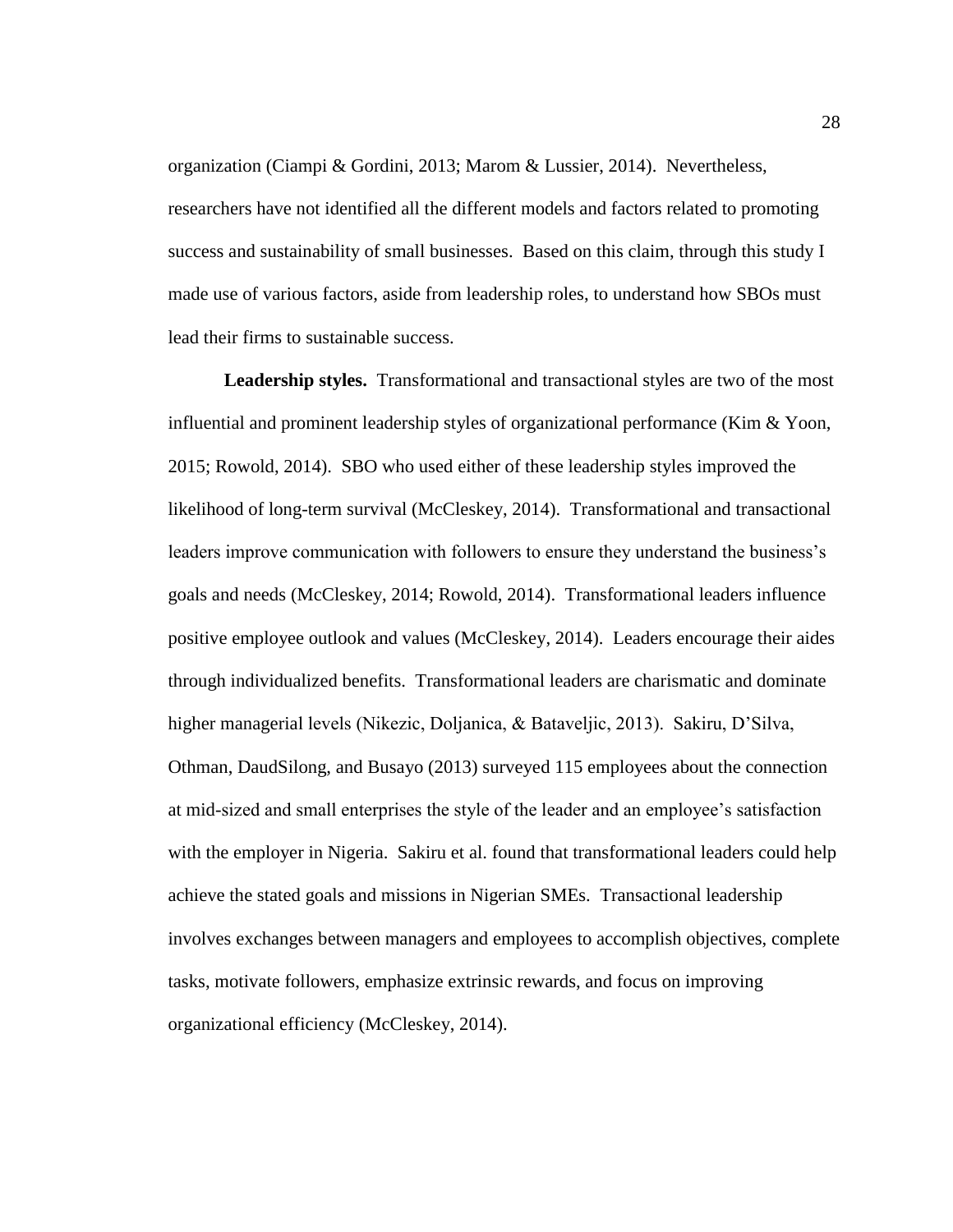Sakiru et al. (2013) showed that transformational leadership is the most common style. Although not as successful as transformational, transactional leadership is important to any organization (McCleskey, 2014; Sakiru et al., 2013). Combining both methods may increase employee satisfaction. Sakiru et al. suggested that owners and managers should work directly with staff and create a system to motivate their employees.

Workers are the organization; without them, businesses could not operate. Employee satisfaction is a concern to business management (Rizwan et al., 2014). Satisfied workers seek opportunities for success; a displeased workforce often drives customer dissatisfaction (Rizwan et al., 2014). Leaders or SBOs must consider the welfare of employees when developing strategies for sustaining an organization or business (Rizwan et al., 2014).

Psychogios and Garev (2012) analyzed SMEs in southeastern Europe through a multiple-case study. Individual leadership styles nurture organizational effectiveness. In a turbulent business environment, SMEs exhibit complex leadership behavior. Such factors as lack of control, disintegration, confusion, unpredictability, complicated decision, and an excruciating, hypercompetitive business environment hinder an organization's performance (Psychogios & Garev, 2012). These researchers argued that leaders should regard organizations to be living, complex, and adaptive systems. Factors common to successful companies include adaptability, flexibility, innovation occurrence, and the establishment of diverse knowledge bases (Psychogios & Garev, 2012). Strong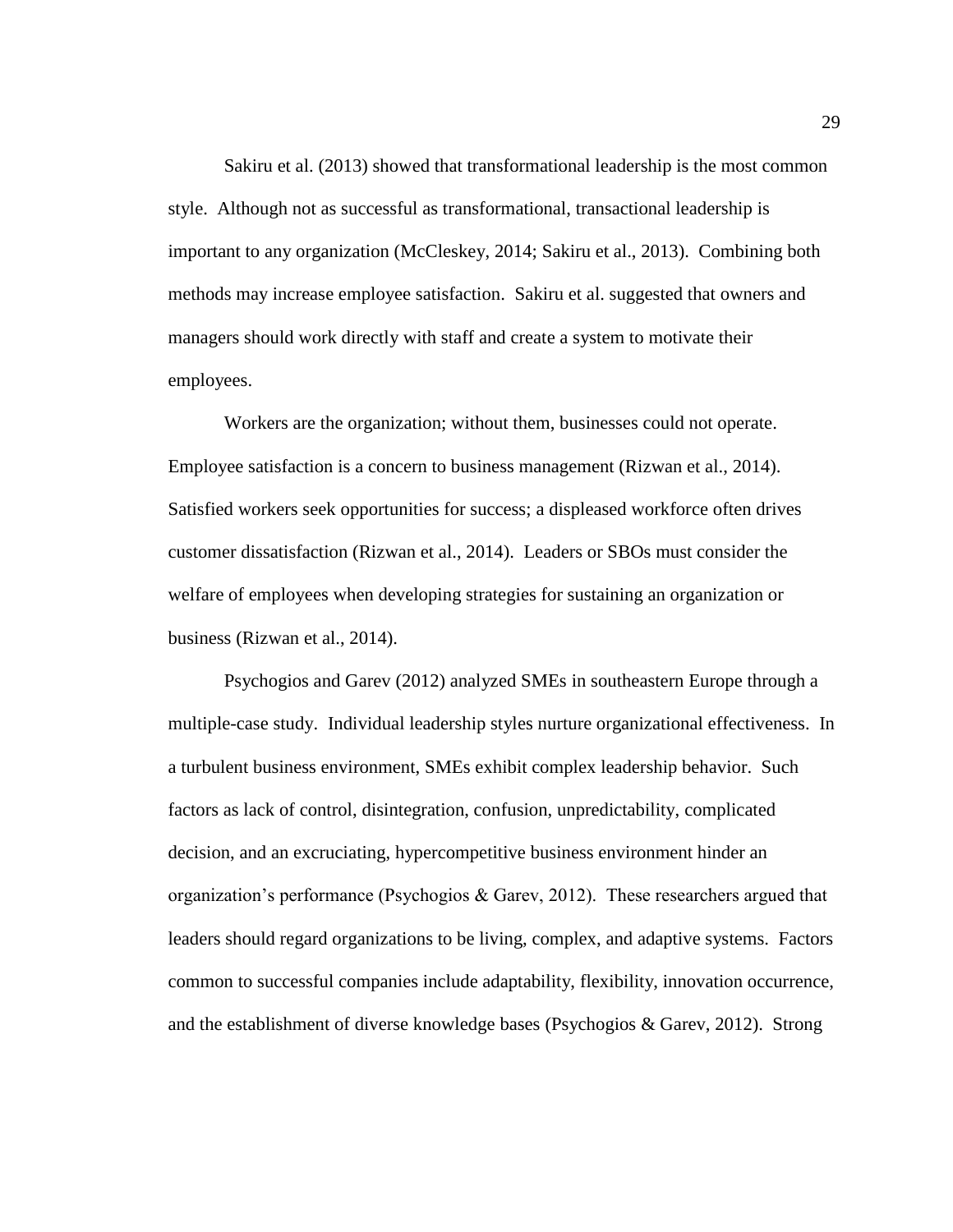visionary leadership also helps enable an organization to flourish (Psychogios & Garev, 2012).

In this study, Psychogios and Garev (2012) provided insight into the complex nature of leadership behavior and its effect on organizations in turbulent environments. Psychogios and Garev showed that leaders must have sharp intuition in business to make complex decisions to enhance the performance of the firm in a complex environment. The authors sought to explore effective leadership styles among SMEs; however, they were unable to explore the implications of the leadership styles to the sustainability of the business by determining outcomes after 5 to 10 years. Psychogios and Garev focused only on leadership styles as a promoter of organizational success among SMEs and did not explore other important drivers of SME's success and sustainability.

Gentry and Sparks (2012) looked at nearly 10,000 managers across 40 countries to determine whether managers universally endorse leadership competencies. Gentry and Sparks found that, because of globalization, managers must be aware of the values present in their organizations. Because of globalization, the business environment is extraordinarily competitive (Gentry & Sparks, 2012). Understanding leadership competencies are critical to organizational success (Gentry  $\&$  Sparks, 2012). The authors reported insightful results, showing that various inhabitants of regions and countries possess different values and opinions on what constitutes the critical leadership factors that lead to success. Some researchers support divergent perspectives where effective leadership values reflect the indigenous culture (Gentry & Sparks, 2012). Conversely, an overwhelming number of managers are of the opinion that ingenuity, adaptation, and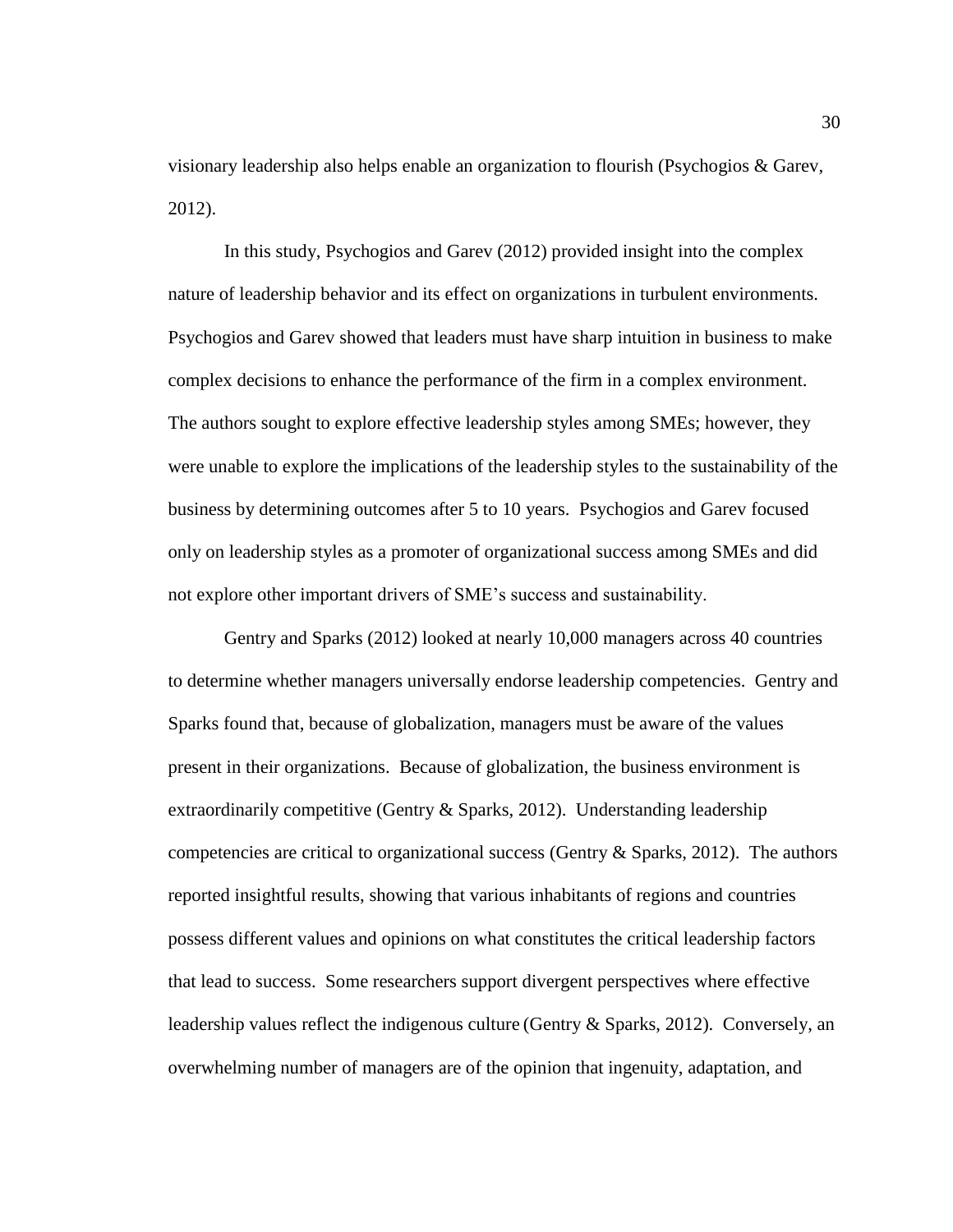interpersonal skills are essential for a firm's survival (Gentry & Sparks, 2012). The evidence that supports a convergent perspective encompassing universally accepted factors is stronger than a divergent view. Gentry and Sparks used a binary outcome measure, which is simpler to understand. In their respective studies, Psychogios and Garev (2012) and Gentry and Sparks emphasize the role of leadership in a firm's survival. Effective leaders make decisions that benefit the organization in a competitive environment (Northouse, 2013). Although Gentry and Sparks focused on decisionmaking, the researchers did not explore how leadership factors may contribute to the sustainability of the small businesses. Gentry and Sparks did not consider other factors that may promote small businesses' success and sustainability.

Wang et al. (2011) explored the characteristics and styles of business leaders in China and found that democratic, authoritative, and coaching leadership styles are necessary approaches that SBOs in China use to shape their businesses. Wang et al. also indicated that business owners who maintain their businesses over lengthy periods possess high aspirations, are amiable, psychologically secure, and relaxed when exercising power. Akande (2011) examined the effect accounting had on small business performance and investigated how accounting skill sets can affect small businesses and facilitate their development. By using surveys to conduct hypotheses tests, Akande found that owners should possess accounting skills if they expect to enable small business growth. Based on the results of Akande's study, I improved my research proposal by including information that can assist leaders in tracking and monitoring the costs of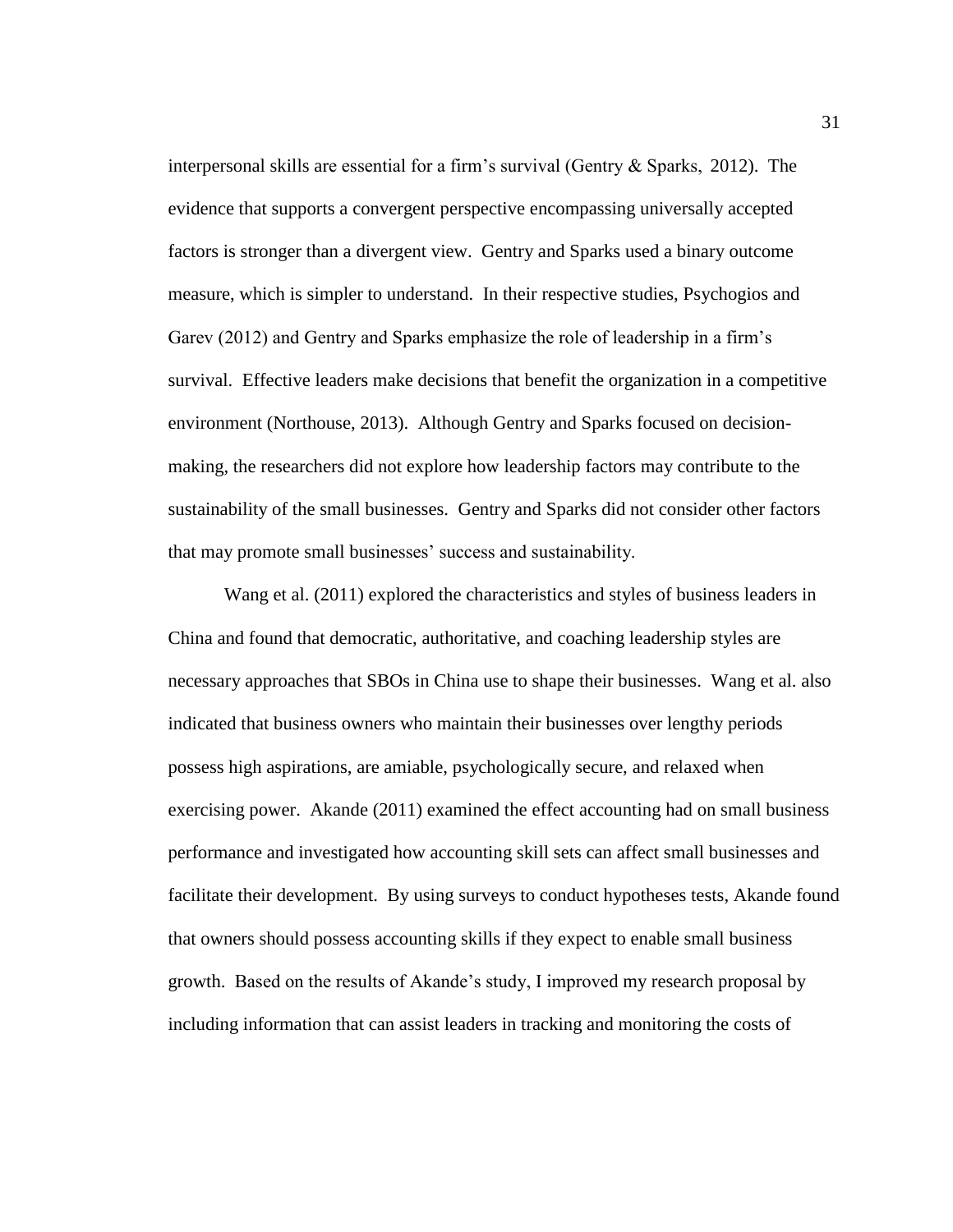operating a company, from which I derived the strategies SBOs used to acquire capital to sustain their businesses financially for more than 5 years.

Nikolic and Robinson (2013) introduced the concept of synergy to mainstream leadership theory. Leadership requires an ethical foundation to be effective over the long-term; the leader is responsible for establishing that foundation (Nikolic & Robinson, 2013). For the purpose of their study, Nikolic and Robinson defined a business leader's virtuous behavior as behavior that society believes is morally right. The authentic leader encourages mutual trust and relational transparency (Nikolic & Robinson, 2013). Using this approach empowers employees, motivating them to adopt the leader's values and implement their vision. Charismatic leaders motivate through influence and inspiration; researchers caution such leaders not to exploit their gifts or manipulate people through force of their position, power, or personality (Nikezic, Doljanica, & Bataveljic, 2013). Nikolic and Robinson would have leaders guide their subordinates, whereas de Jong and Bruch (2013) encourage democratic decision-making. Nikolic and Robinson, as well as de Jong and Bruch, assumed that leadership style determines business success, which led them independently to conclude that leadership style is the determinative factor in business success. The conclusions published by Nikolic and Robinson, as well as de Jong and Bruch are useful to the research project, as the authors revealed how important the role of leadership is to enhance profitability and sustainability.

Researchers apply transformational leadership in tandem with emotional intelligence to reduce negative behaviors and anticipate change (Dhillon, 2014; McCleskey, 2014). In bringing together all components, the effect of the combination is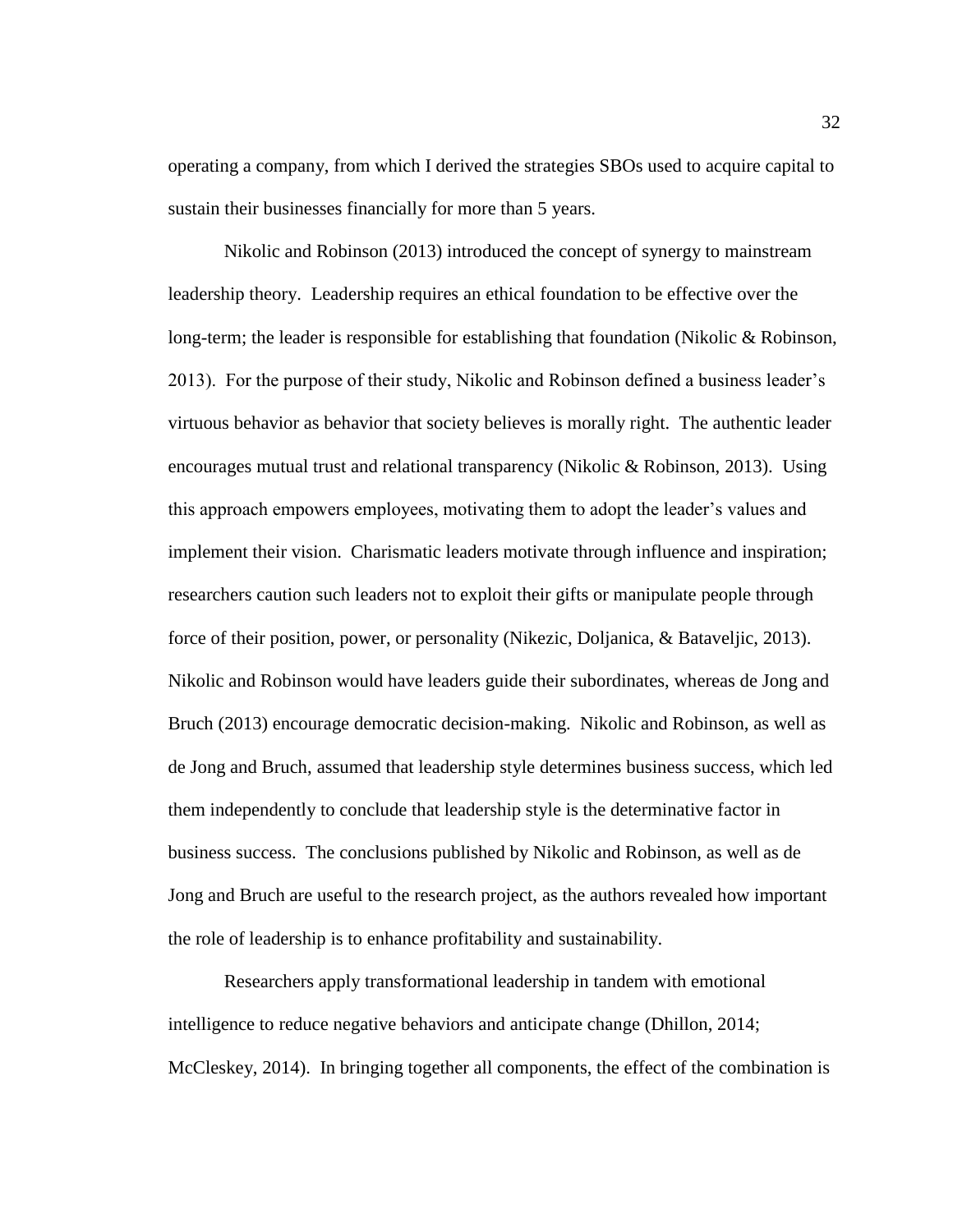synergetic. A synergy is an innovative approach to leadership comprising seven principles: serendipity utility, evolution, visualization, recognition, attraction, and reciprocity (Nikolic & Robinson, 2013). The researchers demonstrated how a leader's behavior, combined with emotional intelligence, influences decision-making and determines survivability during financial crises. I planned to use the principles in the exploration of strategies of SBOs whose businesses have survived for more than 5 years.

Yan and Yan (2013) examined innovation in the context of small businesses, leadership, and organizational behavior. A leader could increase innovation by nurturing particular organizational behaviors, which include helping, civics, sportsmanship, and relations-oriented behavior (Yan  $\&$  Yan, 2013). Using data from 206 small businesses, Yan and Yan showed that the relationship between leadership and organizational citizenship is significant and provided evidence of the strong connection between organizational leadership and behavior. For SBOs, this connection is important because it helps business owners better understand their employees and enable them to assign appropriate tasks to maximize performance (Yan  $&$  Yan, 2013). Consequently, Yan and Yan's study is necessary for my research study because their work confirms that leaders need to understand individual behaviors to obtain each employee's maximum contribution (Yan & Yan, 2013).

The common business problem that Yan and Yan (2013) identified is that SBOs are subject to lost revenue, lower profitability, and bankruptcy. While the findings of other researchers, which hold true in the general business environment, ostensibly apply to the research question, three particular points are especially important (Yan  $\&$  Yan,

33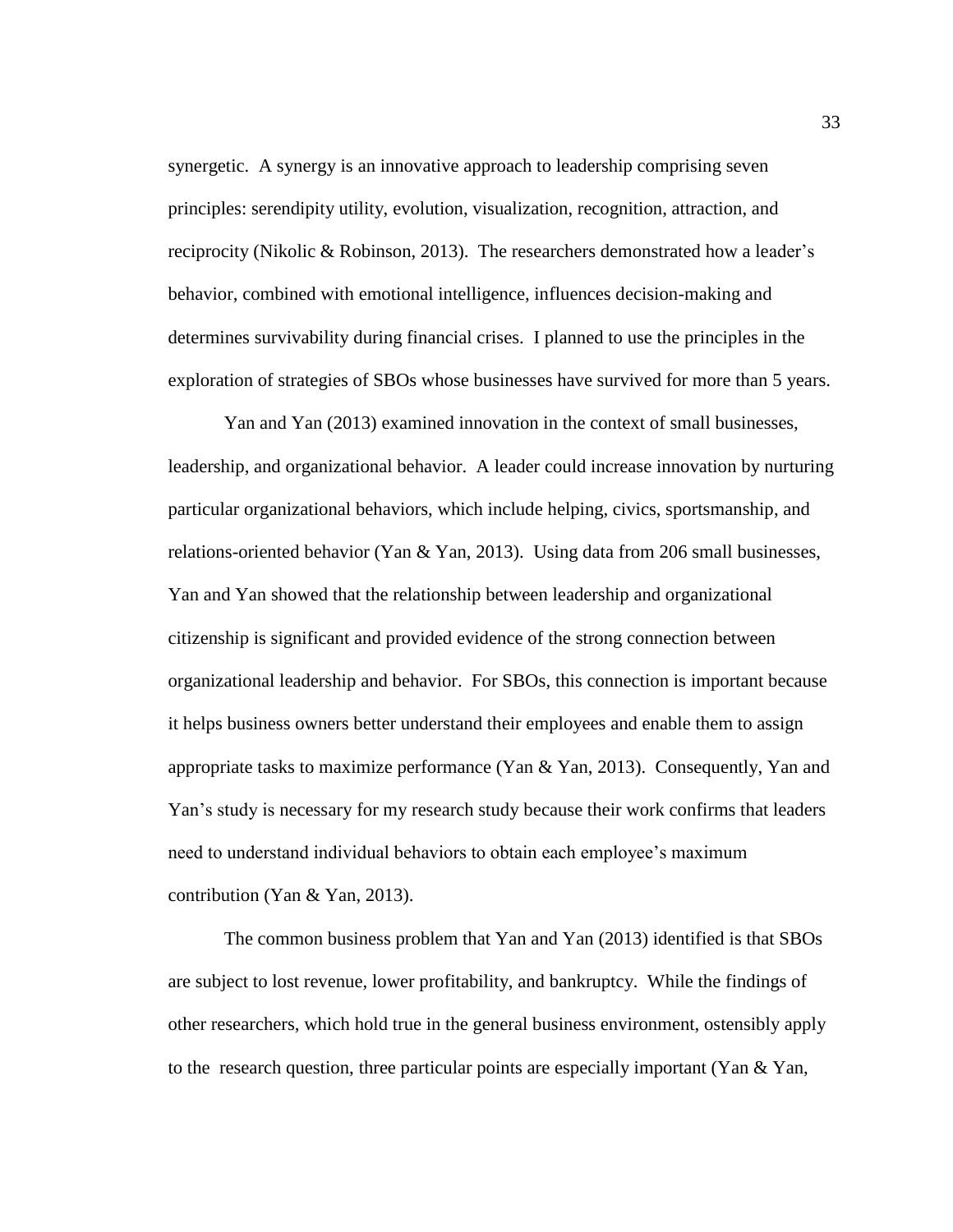2013). The first point is that an owner's education, experience, and knowledge are drivers of business success; such factors enable owners to manage environmental change efficiently and overcome internal resistance to change (Dhillon, 2014; McCleskey, 2014). The second point, executing strategies that conflict with the prevailing power structure, is significant because it demonstrates how managers must communicate responsibility and accountability to subordinates (McCleskey, 2014; Nikolic & Robinson, 2013). The third point is that there is a strong correlation between success in a challenging environment and the management of methods (de Jong & Bruch, 2013; Yan & Yan, 2013). To motivate employees, entrepreneurs must encourage them to be assertive and to shape decisions that benefit the organization (de Jong & Bruch, 2013; Dhillon, 2014; McCleskey, 2014; Nikolic & Robinson, 2013; Wang et al., 2011; Yan & Yan, 2013). Such employees are the workhorses of the business. Their efforts determine the success of the firm no matter what the economic conditions may be (Martin et al., 2013).

The primary determinant of success in small businesses is the quality of leadership (Northouse, 2013). The best business owners possess leadership skills, managerial skills, high education, and experience (Foss, Lyngsie, & Zahra, 2013). Without these essential skills, an owner or leader is far less likely to succeed in any environment. Foss et al. (2013) and Kock and Nguyen (2011) confirmed that education and experience are critical attributes of successful business owners. SBOs employ leadership traits to execute both SMT and CT. SBOs apply SMT to exploit opportunities and provide functional strategies to assist with the development of strategic plans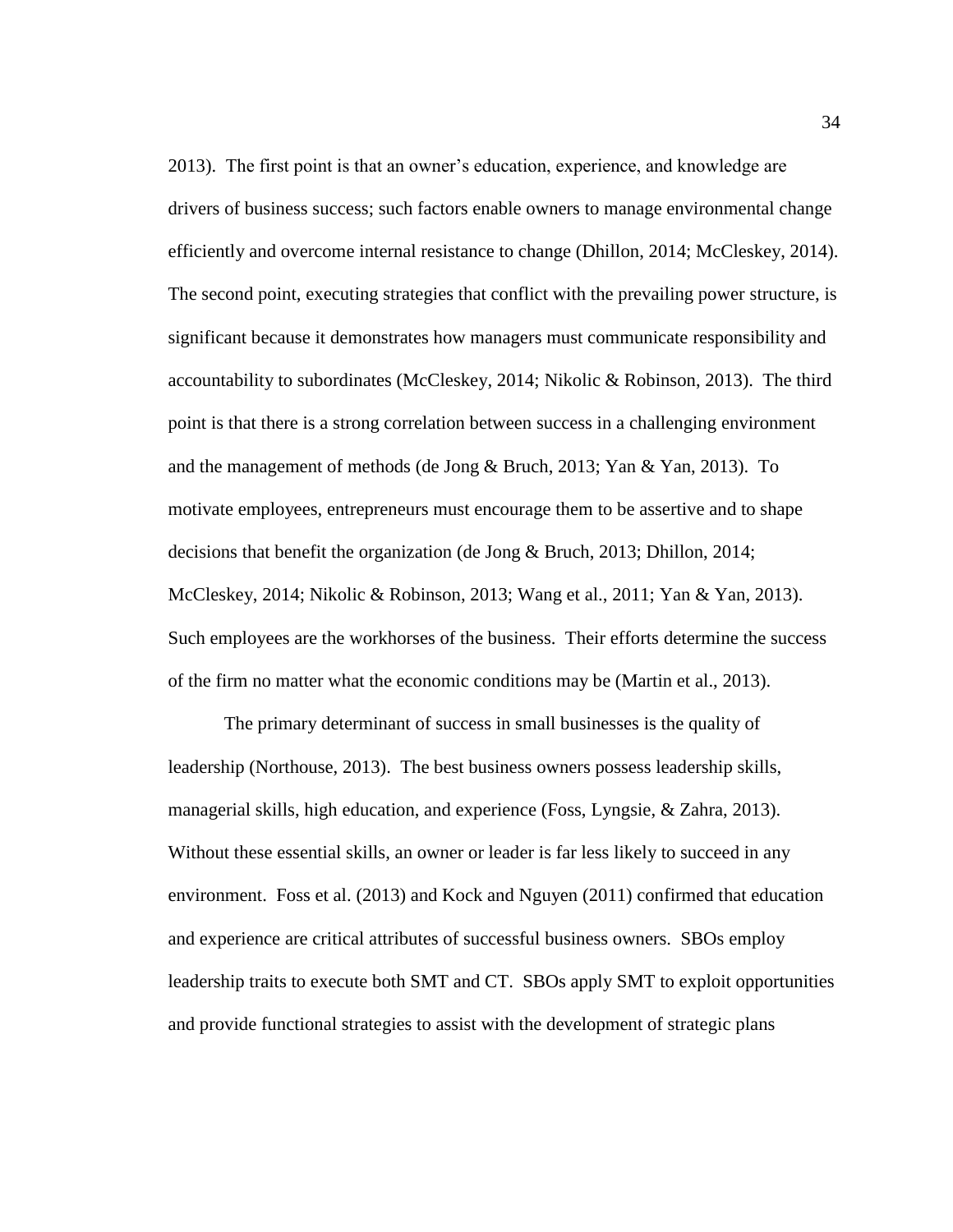(education; Hill & Jones, 2012); on the other hand; leaders apply CT to adapt these strategies to fit the current environment (experience; Kock & Nguyen, 2011).

The consensus reached by Scarlat (2013), Kutllovci and Shala (2013), and Lekmat and Chelliah (2011) on what it takes to sustain a business through even the worst economic times is especially useful for my study. Scarlat also concluded that business owners must set a direction, build consensus, and reinforce corporate values. Kutllovci and Shala illustrated how owners who possess management skills and maintain strong relations with employees and customers ensure they prepare and deliver the product or service in a manner the customer expects. Lekmat and Chelliah asserted that business owners should embody both the reactor and defender traits, both of which are drivers of sustainable growth and maintaining a competitive advantage. Defenders seek market stability and protect a limited product line for a small portion of the available market (Lekmat & Chelliah, 2011). Defenders maintain niches that competitors find difficult to penetrate. Reactors assist SBOs with responses to environmental change and uncertainty (Lekmat  $& Chelliah, 2011$ ). Both reactors and defenders regard leadership roles as a significant factor of growth and competitive advantage (Lekmat  $& Chelliah, 2011$ ).

Previous researchers have stated that several leadership styles have positive influences on organizational performance (Kim & Yoon, 2015; McCleskey, 2014; Nikezic et al., 2013; Psychogios & Garev, 2012; Rowold, 2014). Among these, transformational and transactional leadership styles are the most explored regarding their relationship with organizational performance (Dhillon, 2014; McCleskey, 2014; Nikolic & Robinson, 2013; Sakiru et al., 2013). For the case of small businesses, leaders must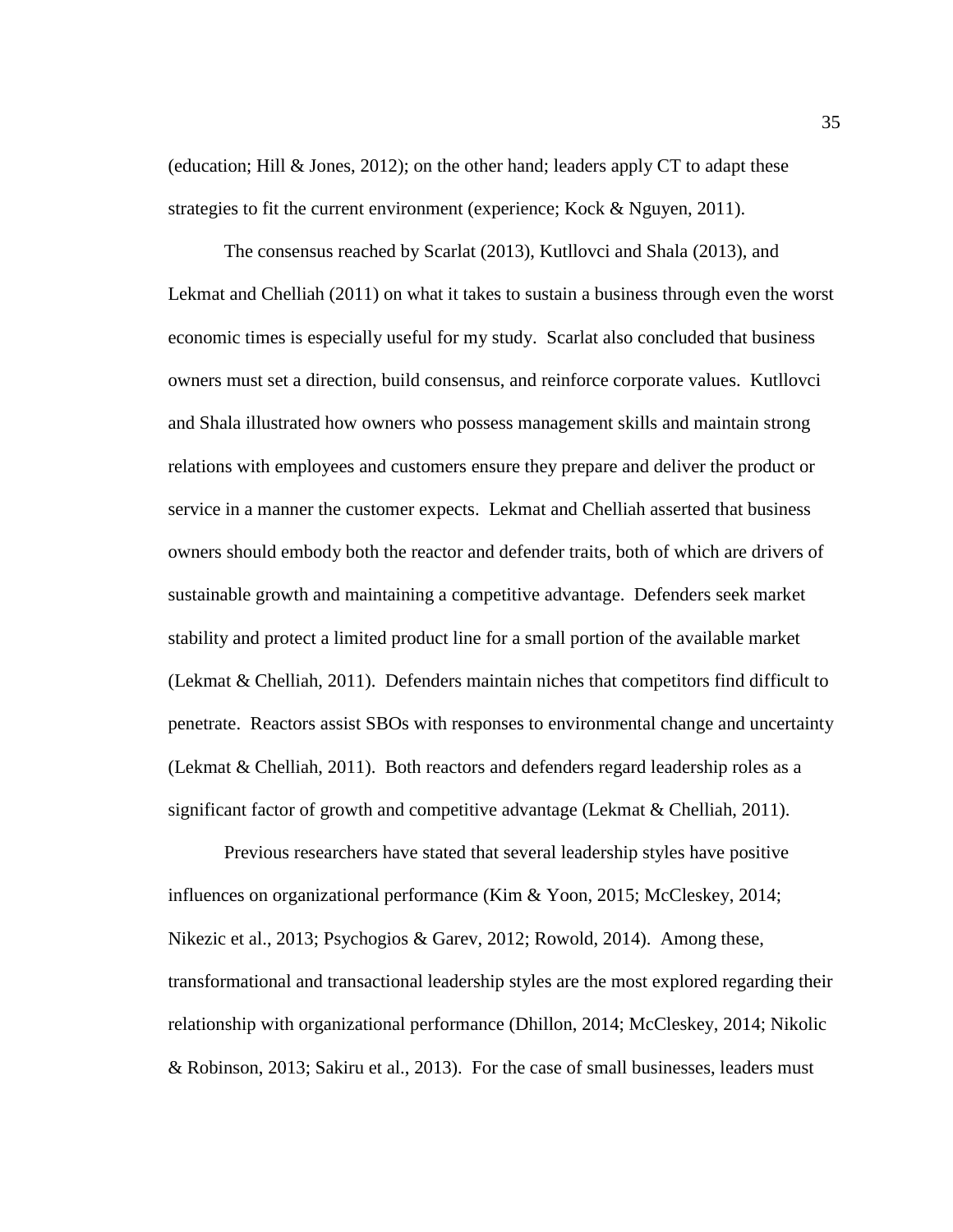contend with such challenges as unpredictability, hypercompetitive environment, and lack of control (Psychogios & Garev, 2012). Notwithstanding those researchers who emphasize the role of leadership in the successful performance of small businesses (Gentry & Sparks, 2012; Psychogios & Garev, 2012), few researchers have explored the role of leadership style to small businesses' sustainability.

**Organizational strategy and culture.** One of the functional strategies for a strategic change of SMT is organizational strategy and culture (OSC). OSC is a concept that SBOs use to allow them to create and maintain value in periods of economic uncertainty (Michael, 2013). By using OSC, SBOs to find to incorporate new strategies into the firm's culture (Belias & Koustelios, 2014). Following Belias and Koustelios, OSC was the best solution to answering the research question for my thesis. This section is about how culture affects the organization, so perhaps culture also affects how SBOs manage their business.

To help leaders and SBOs take advantage of opportunities created during financially hard times, Yang (2016) identified priorities SBOs can use in their strategies to acquire capital to sustain their businesses financially. Some of these priorities are containing costs, improving customer service, and maintaining competitive prices (Yang, 2016). If SBOs understand and know how to apply the above strategies to their business, they are more likely to be successful in any environment, even during financially difficult periods (Yang, 2016).

Lekmat and Chelliah (2011) and Gnjidic (2014) offered differing viewpoints about why companies succeed or fail during difficult times. Lekmat and Chelliah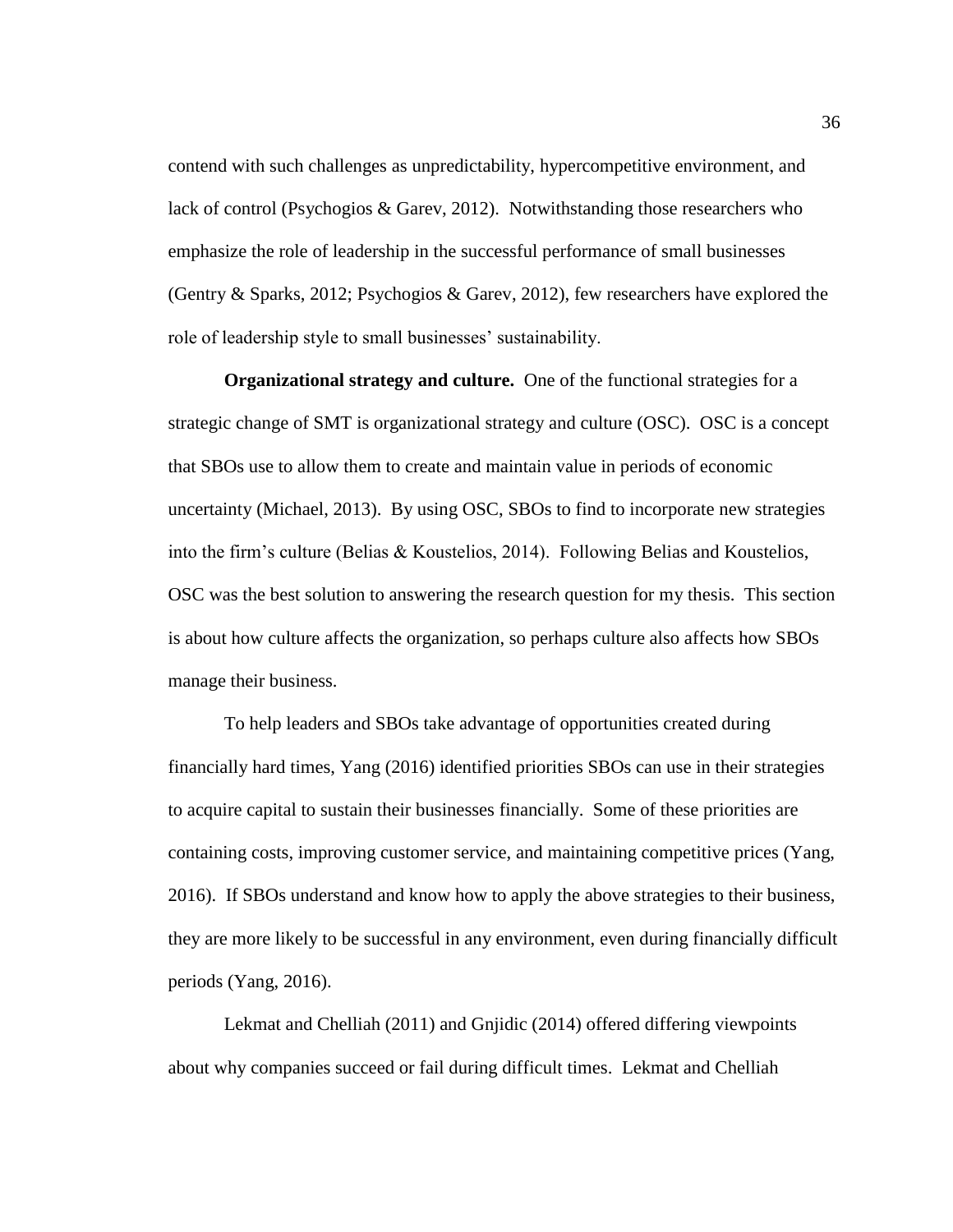proffered a model based on existing corporate entrepreneur (CE) theory, which accounts for the influence of strategy, corporate ethos, and environment on the performance of the business. The corporate strategy consists of four structured approaches: prospector, analyzer, defender, and reactor (Lekmat & Chelliah, 2011). Each approach is distinct in the way it works together with its environment and the chosen market (Lekmat  $\&$ Chelliah, 2011). Each also is unique technically and structurally in a manner consistent with its market strategy (Jeffrey, 2014). Lekmat and Chelliah offered a model to anticipate performance. Gnjidic also demonstrated that CE complements the creation of wealth but effective business practices. Most importantly, through their study Lekmat and Chelliah showed that non-financial metrics are similarly important to upgrading financial performance (Lekmat & Chelliah, 2011). However, Lekmat and Chelliah failed to incorporate and explore how the CE may influence the potential for sustainability of small businesses.

Business owners using the prospector strategy can search for market opportunities, add existing or newly developed products, and respond to emerging environmental trends to ensure that their goods and services are the first to enter the market (Gnjidic, 2014; Miles, Snow, Meyer, & Coleman, 1978). Using the defender strategy helps leaders examine new product development and maintain market share by offering low prices for high quality and efficient products/services (Miles et al., 1978; Miles & Snow, 1985). The analyzer strategy is an intermediate category used to combine the strength of the prospector and defender approaches into a single system that monitors competitors for new ideas and practices (Jeffrey, 2014; Miles & Snow, 1985). Leaders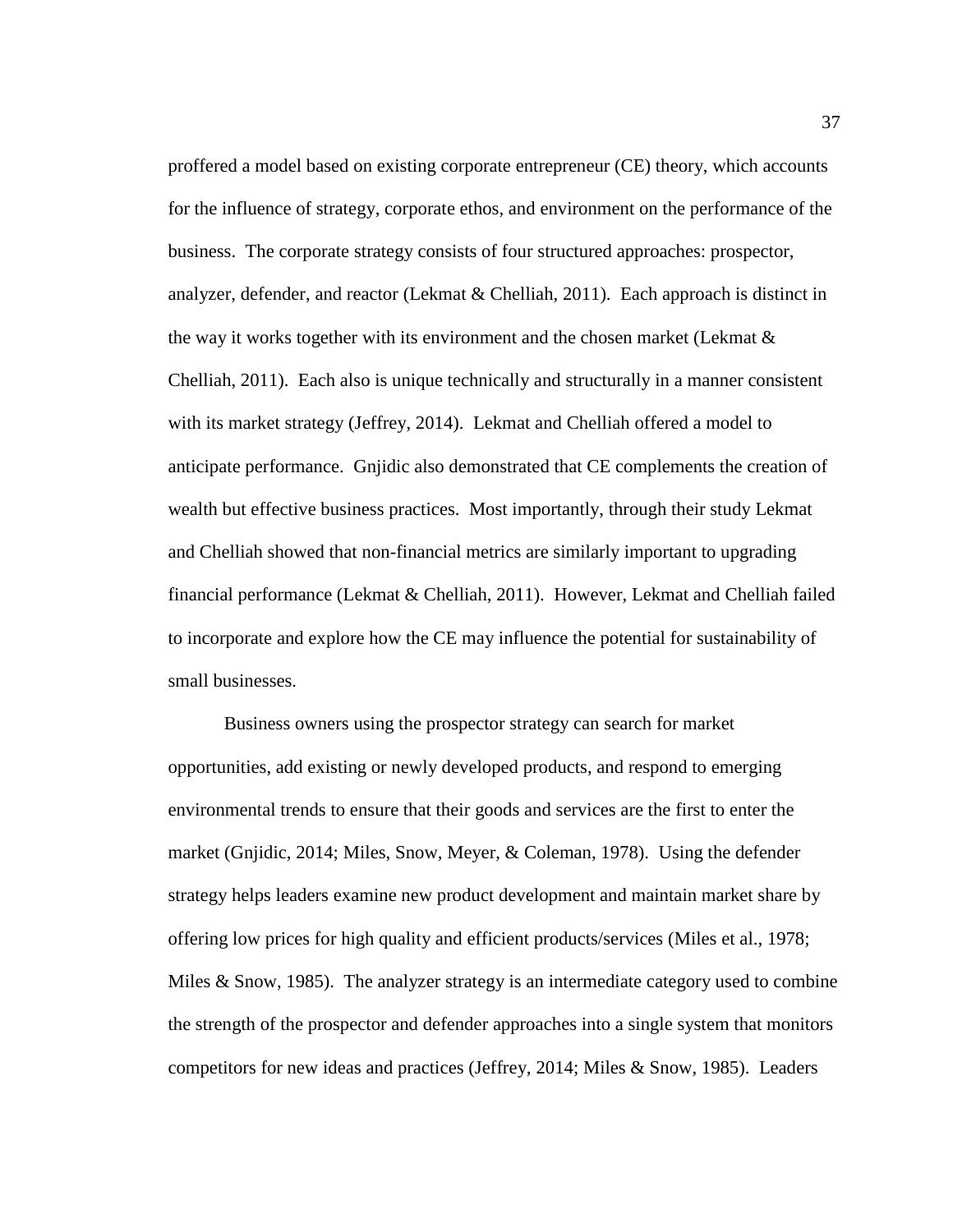use the reactor strategy to respond to environmental changes and uncertainty (Lekmat & Chelliah,  $2011$ ; Miles & Snow, 1985). CE theory is a significant model for sustaining businesses in countries whose diverse culture resembles that of the United States (Gnjidic, 2014).

The United States is a nation of immigrants with a variety of traditions and values that influence American culture and affect its workforce. Cultural issues sometimes preclude leaders from recognizing problems and identifying solutions that contribute to the company's long-term growth (Hibbler-Britt & Sussan, 2015). Researchers have defined organizational culture as a cohort of people who work together and bring their value systems to an organization (Cristian-Liviu, 2013), including how they dress, interact, and perform their jobs. In aggregate, individuals possessing individual value systems influence the group and create a culture of shared values that guide group behavior (Cristian-Liviu, 2013). To avoid dissonance in the workplace, leaders need to understand their employees and establish an environment that treats employees equitably. Organizational culture has various characteristics, which SBOs influence through management style, management support, reward or reinforcement, work discretion, and boundaries (Cristian-Liviu, 2013). These features support creativity, innovation, and performance (Magdinceva-Popova, Postolov, & Petkova, 2016). CE is an essential component of economic transformation, innovation, wealth creation, and support of efficient processes and the operations that reflect the condition and prospects of the small business (Hsu, Tan, Jayaram, & Laosirihongthong, 2014). CE is a useful tool for leaders of companies in emerging economies to revitalize and reconfigure resources and to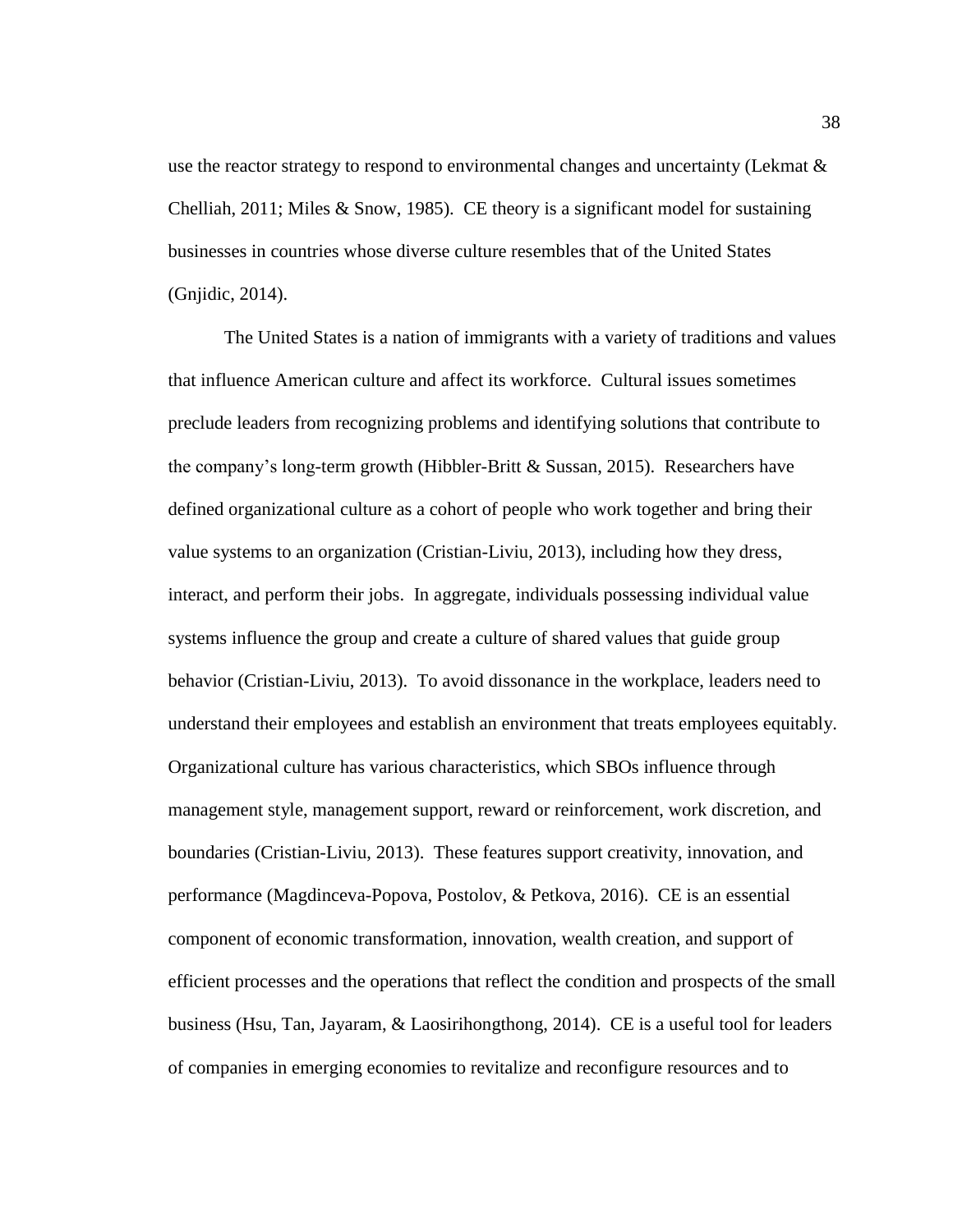transform into knowledge-based or innovation-oriented firms (Hsu et al., 2014). CE has four characteristics: new business venturing; innovativeness (such as creating new products, services, and technologies); strategy reformulation, reorganization, and organizational change; and risk taking to compete proactively with industry competitors (Paunovic & Dima, 2014). By applying these four characteristics, SBOs can improve the quality of products and services by implementing the SM process (Paunovic & Dima, 2014). Paunovic and Dima provided general strategies for business sustainment in their study. As SBOs evaluate theories, they should include sources such as this, which are consistent with my thesis and have broader applicability to businesses of various sizes. Hibbler-Britt and Sussan provided helpful information to help SBOs understand internal and external environments. Performance increased when organizational strategies based on the current culture were implemented (Sua et al., 2012).

Sua et al. (2012) explored the influence of OSC on a firm's performance and examined the interrelationship between organizational strategy and culture. Sua et al. found that owners who balance flexibility, efficient strategy, and organizational culture achieve superior performance. Meanwhile, a mismatch or unbalance of these strategies resulted in inefficient products and services (Sua et al., 2012). Leaders tend to develop strategies that enhance performance by strengthening capabilities and core competencies, which means eliminating wasteful activities and processes that cost money (Cristian-Liviu, 2013). Sua et al. evidenced their business viewpoint by using an interview survey to collect data from 263 firms in China from 2009 and 2010. By examining four hypotheses, Sua et al. found that joining efficiency strategies with organizational culture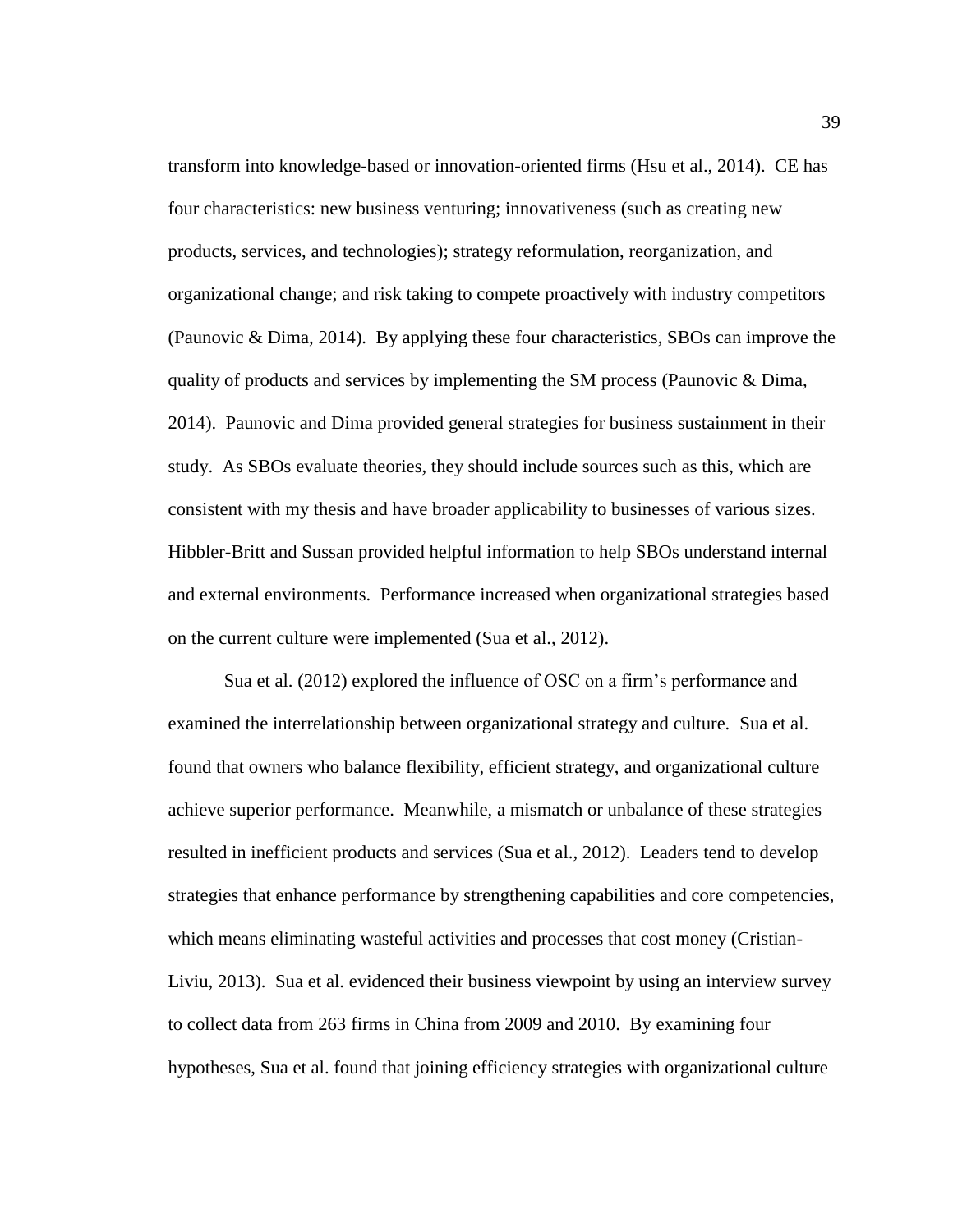could lead to the improved performance given the interrelationship between strategy and corporate culture.

In the studies by Lekmat and Chelliah (2011) and Gnjidic (2014), the researchers posited that the traits of a prospector, defender, analyzer, and reactor were the greatest indicators of success. Of these factors, researchers most often identify reactor and defender with an organization's leader (Gnjidic, 2014). On the other hand, researchers associate leadership with the prospector and analyzer traits least. Reactor and defender features are more desirable during financially difficult times because leadership is a driver of sustainable growth and maintaining a competitive advantage in the end while the prospector and analyzer traits are less relevant (Gnjidic, 2014; Lekmat & Chelliah, 2011). Lekmat and Chelliah, as well as Paunovic and Dima, demonstrated that CE makes processes and operations more efficient. From the findings of both studies, the researchers have posited how environmental and organizational factors influence CE, which affects a firm's financial and non-financial performance. However, the scope of these studies only covered how CE is necessary for promoting organizational success. The researchers (Lekmat & Chelliah, 2011; Paunovic & Dima, 2014) did not consider the role of CE in promoting small business sustainability.

The interrelationship between organizational strategy and culture is suitable for running businesses in economically stable times, as well as over long periods of both tranquility and turbulence (Hebert, Takupiwa, Honest, & Ephraim, 2013). Hebert et al. stated that SBOs could survive severe economic conditions by diversifying products or services. Through diversification, owners of small businesses participate in the market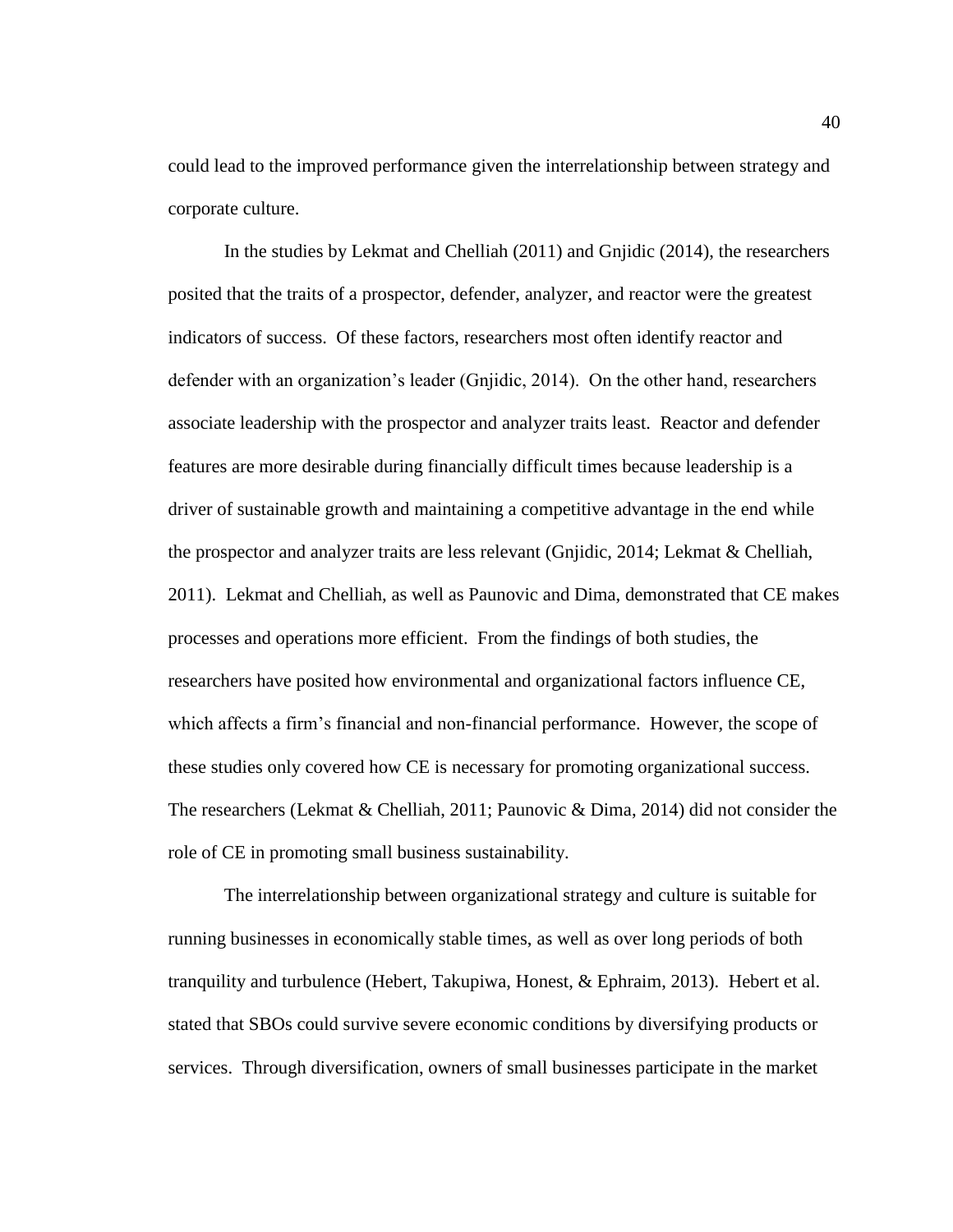and take advantage of services with the least amount of competition (Hebert et al., 2013). Their use of diversification also can help them source foreign currency during turbulent economic periods (Hebert et al., 2013).

Hebert et al. (2013) explored the role of CE as part of OSC in the promotion of sustainability, specific to small businesses, which are more vulnerable to external factors and crises. Hebert et al. and Scarlat (2013) provided strategies for sustaining businesses during financial crises. The respective researchers explained why companies are unsuccessful during financial crises, but each focused on unique aspects of the problem. Hebert et al. believed that by diversifying products, services, or markets; maintaining existing clients; and building new customers, SBOs would be able to survive in a challenging environment. In the study by Scarlat, the author believed business owners needed to possess leadership skills. Scarlat focused on the pharmaceutical and retail industries, offering a substantive analysis of strategies to help firms survive difficult economic circumstances. Scarlat identified the factors that lead to failure and alerted to strategies SBOs should avoid when running a business, particularly in periods of economic downturn. Applying the factors that Scarlat identified can help owners save time and money. Despite showing methods of thriving through the financial crisis and determining methods of diversifying to attain sustainability, Scarlat, like Hebert et al., focused on small businesses, which are more vulnerable to external or environmental forces.

Previous researchers emphasized the importance of OSC to the success of the business (Belias & Koustelios, 2014; Michael, 2013). Specifically, SBOs use OSC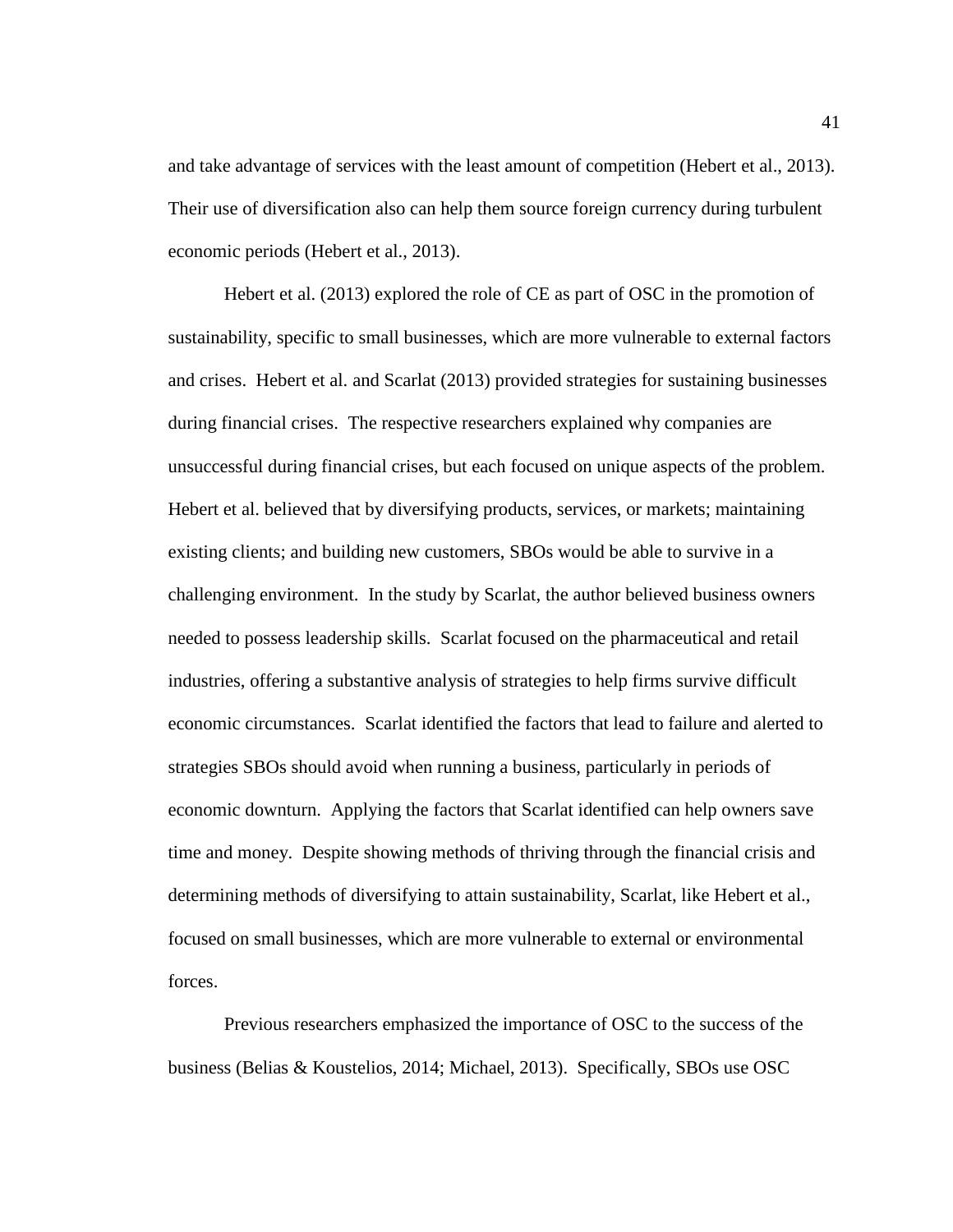concepts to incorporate and promote strategies for sustainability in their small businesses (Yang, 2016). CE, as a part of OSC, is important in advancing the success of the firm (Hebert et al., 2013; Lekmat & Chelliah, 2011; Paunovic & Dima, 2014; Scarlat, 2013). However, few researchers have focused on sustaining small businesses through CE and other OSC factors.

**Balanced scorecard.** Another tool of SMT is the BSC. SBOs can use the BSC to track the strategic direction of the business (Cretu et al., 2015). SBOs can also use BSC to integrate quality initiatives into SM (Cretu et al., 2015). SBOs can use this report card and forecasting tool to identify and list the essential focus areas they should concentrate. BSC is a mechanism manager can use to explain to employees how to understand their critical objectives (Maria & Oliveira, 2015). Cretu et al. (2015) illustrated that while BSC is useful, SBOs are hesitant to employ this tool in their operations because they think BCS is more suitable for large companies. A study by Cretu et al. revealed a direct relationship between SBOs and BSC: successful leaders tend to use BSC to run their business while failed leaders are less likely to use it (Dauda et al., 2010).

BSC offers leaders the tools to assess means of assessing if a business is focusing on elements essential for success (Giannopoulos, Holt, Khansalar, & Cleanthous, 2013). Giannopoulos et al. stated that through BSC, business owners take account of past financial measures with those that reflect how the business perform in the long term. The SBO's vision and strategy determine whether leaders accomplish their goals. Four factors comprise BSC: financial, customer, internal control/operation, and learning and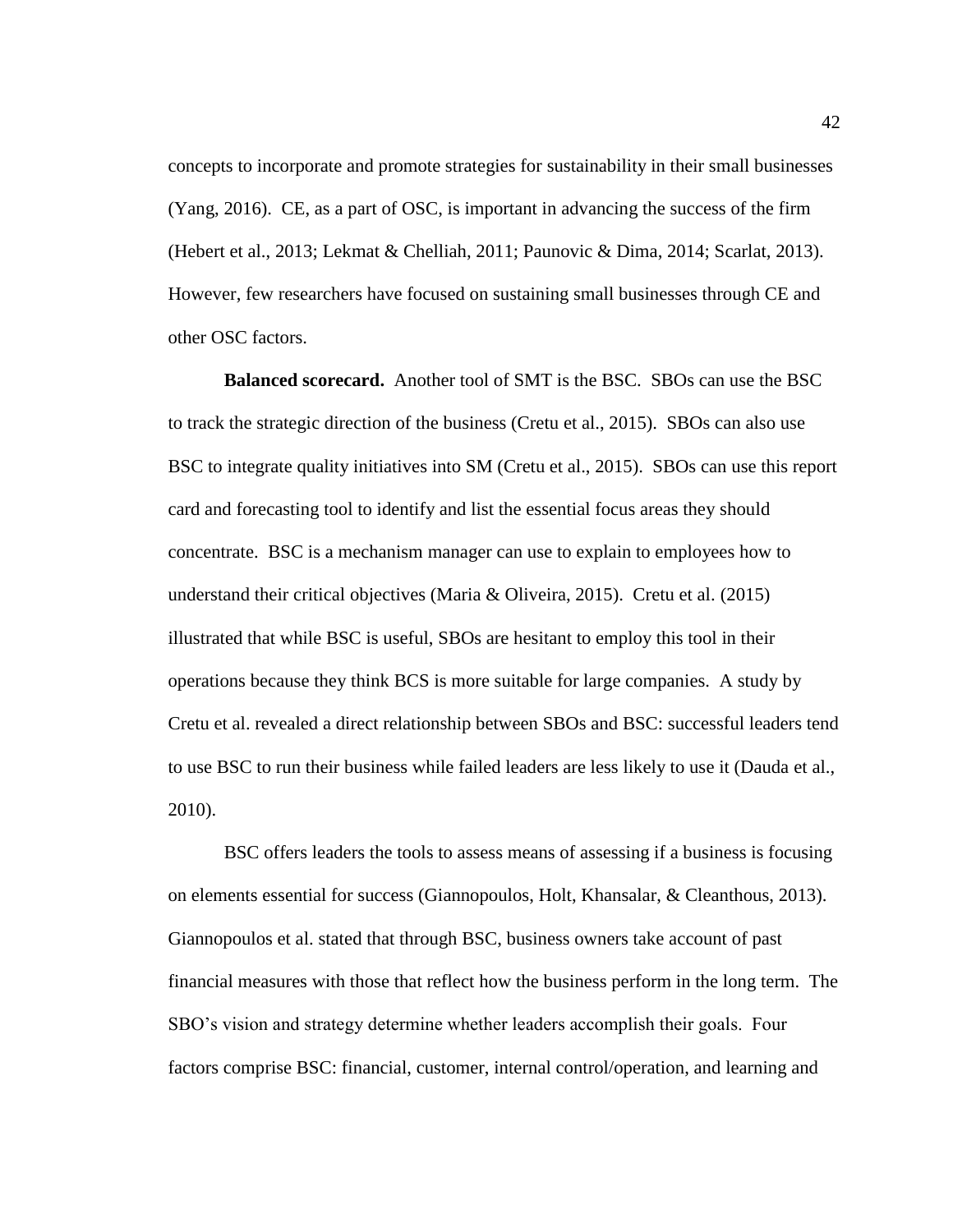growth (Nieplowicz, 2015). According to Nieplowicz, BSC is an SM system that considers these four business perspectives to understand and accomplish the goals and objectives of the SBOs.

Financial perspective includes return on investment and economic value added; with that perspective, SBOs pursue growth strategies and risk avoidance in a manner consistent with the interest of the shareholder (Giannopoulos et al., 2013). From this perspective, SBOs can select objectives related to productivity, improvement, cost reduction, risk management, asset use, and translate those objectives into a specific set of measures (Giannopoulos et al., 2013; Lueg & Vu, 2015). Leaders can show this perspective to potential stakeholders to acquire capital for their business. Customer perspective consists of customer satisfaction and retention, market share, and account share. An SBO who understands customer perspective can promote strategies that provide value, sets the business apart from competitors, and creates a loyal customer base (Chitu, 2014). After the determining who the customers are, the SBO must confirm the tools used to measure satisfaction are appropriate (Gawankar, Kamble, Raut, 2015). By doing this, SBOs can increase capital to sustain their businesses financially. Internal control/operations consist of quality, response time, cost, and new product introduction (Lueg & Vu, 2015). SBOs identify the critical internal processes that affect customer satisfaction and achieve financial objectives (Lueg & Vu, 2015). SBOs must fully review their business processes, which begin with identifying targeted market segments and customer needs (Giannopoulos et al., 2013). Learning and growth include employee satisfaction, information system, and availability (chitu, 2014). Through learning and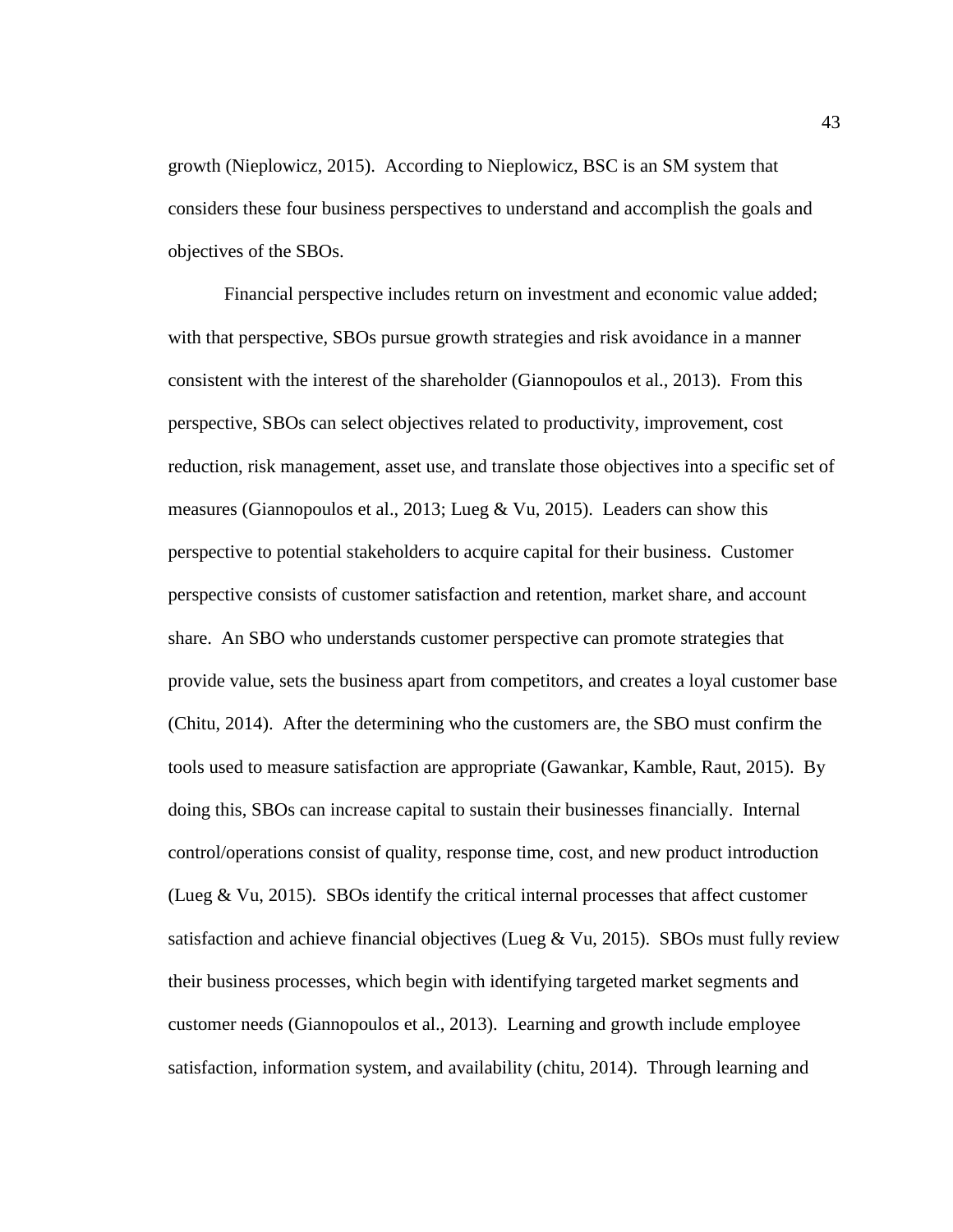growth, the SBO creates a climate that supports organizational change and facilitates approaches that allow employees to learn and innovate (chitu, 2014). Also, SBOs also can communicate goals and rewards employees who enhance them (Nieplowicz, 2015). These objectives should facilitate positive results in the first three perspectives. Through all four perspectives, managers can understand how the business creates value and identify when internal capabilities are insufficient (chitu, 2014).

Chitu (2014) confirmed that BSC is an SM tool to describe performance, which SBOs can use to explain priorities; BSC is also the key to sustainable management and decision control, which SBOs can use to acquire capital to sustain their businesses financially. After interviewing 53 top managers in a Romanian leasing company in Bucharest, Chitu concluded that BSC is the unavoidable choice of any SBO who wishes to survive and prosper. Gawankar, Kamble, and Raut (2015) also concurred with Chitu's conclusion by confirming that SBO application of BSC has been widely used because of its beginning and in its various modified formats. Gawankar et al. stated that BSC approaches are relevant from small trading firms to large corporations and even the areas of application have been basic cost cutting exercises to electronic procurement practices. In their study, Gawankar et al. proved that, by using BSC, SBOs could develop and execute organizational strategies and business goals by overcoming two fundamental problems: measuring organizational performance and implementing the strategy. However, not all scholars agree with the work by Chitu and Gawankar et al. A study conducted by Giannopoulos et al. (2013) showed that most companies in the United Kingdom (UK) either did not employ the BSC or did not know of its availability. The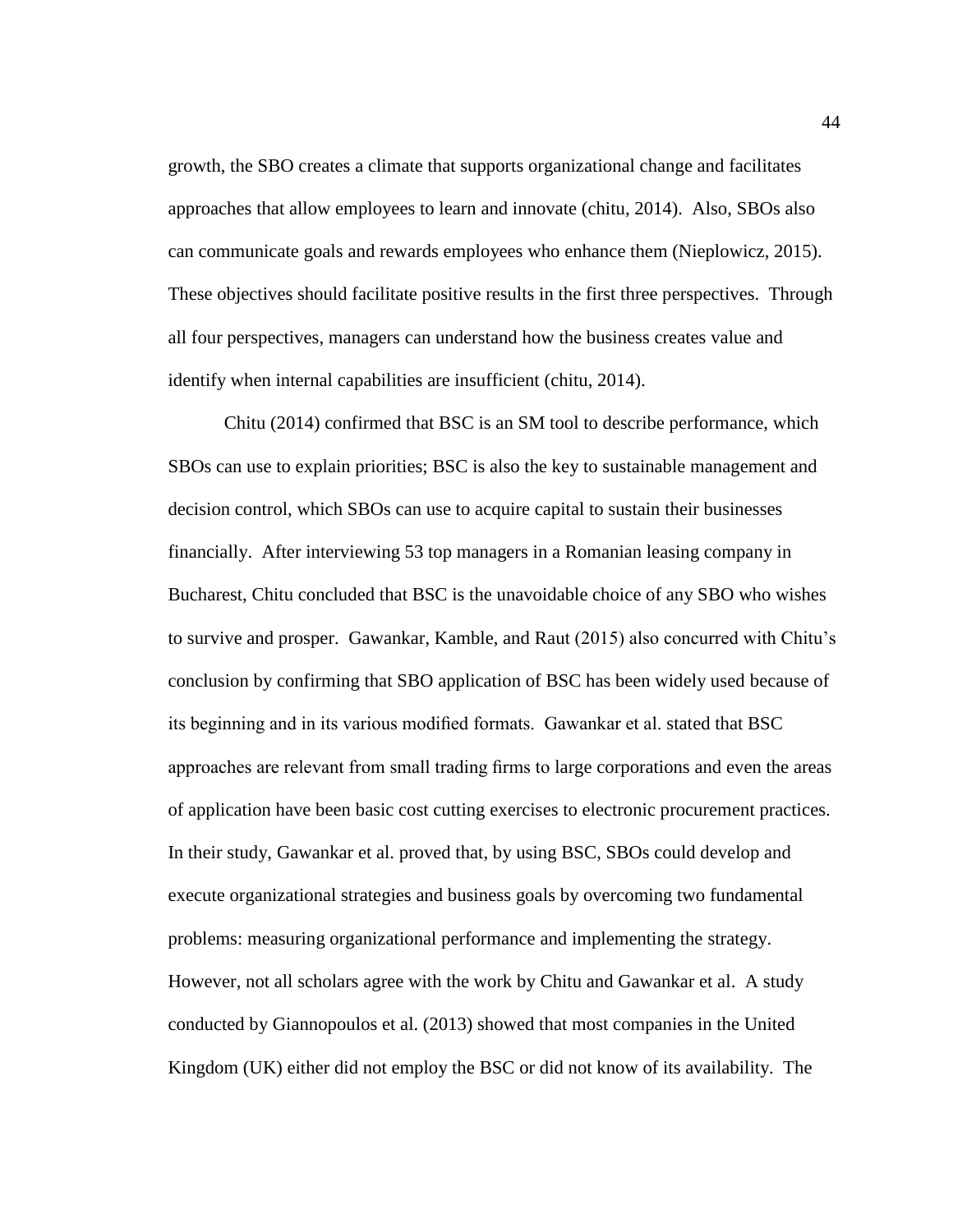managers in the UK understood the BSC afforded them with a performance assessment tool to acquire capital, but SBOs refused to use it because they believed BSC was not appropriate for small companies.

In short, BSC is an important tool to identify the goals and objectives of a firm. Through my study, SBOs would gain a better understanding of BSC and its applications. SBOs would implement BSC in their businesses. By applying it to the business, SBOs can link their business approach to goals that can be quantified, and assign employees and processes to those goals (Maria & Oliveira, 2015). BSC is the basis for establishing an ethos of unending improvement (Gawankar et al., 2015).

**Cash conversion cycle.** While the cash conversion cycle (CCC), also known as the net operating cycle, significantly affects profitability, SBOs did not find it relevant to SMT (Yazdanfar & Ohman, 2014). Yazdanfar and Ohman confirmed that CCC length and profitability are inversely proportional by employing a regression model to examine cross-sectional panel data in four Swedish industries involving 13,797 SMEs from 2008 to 2011. Yazdanfar and Ohman concluded that firms with longer CCC are less profitable than firms with shorter CCC. Singhania, Sharma, and Yagnesh-Rohit (2014) agreed with the result of Yazdanfar and Ohman's study. Singhania et al. recommended that leaders improve efficiency by lessening the number of days with receivables and increasing the number of days with payables.

Cash flow is the lifeblood of a business and a critical element of small business success. Without capital, business owners cannot maintain operations (Lucian, 2016). Almamy, Aston, and Ngwa (2015) proved that SBO failure to acquire capital is a leading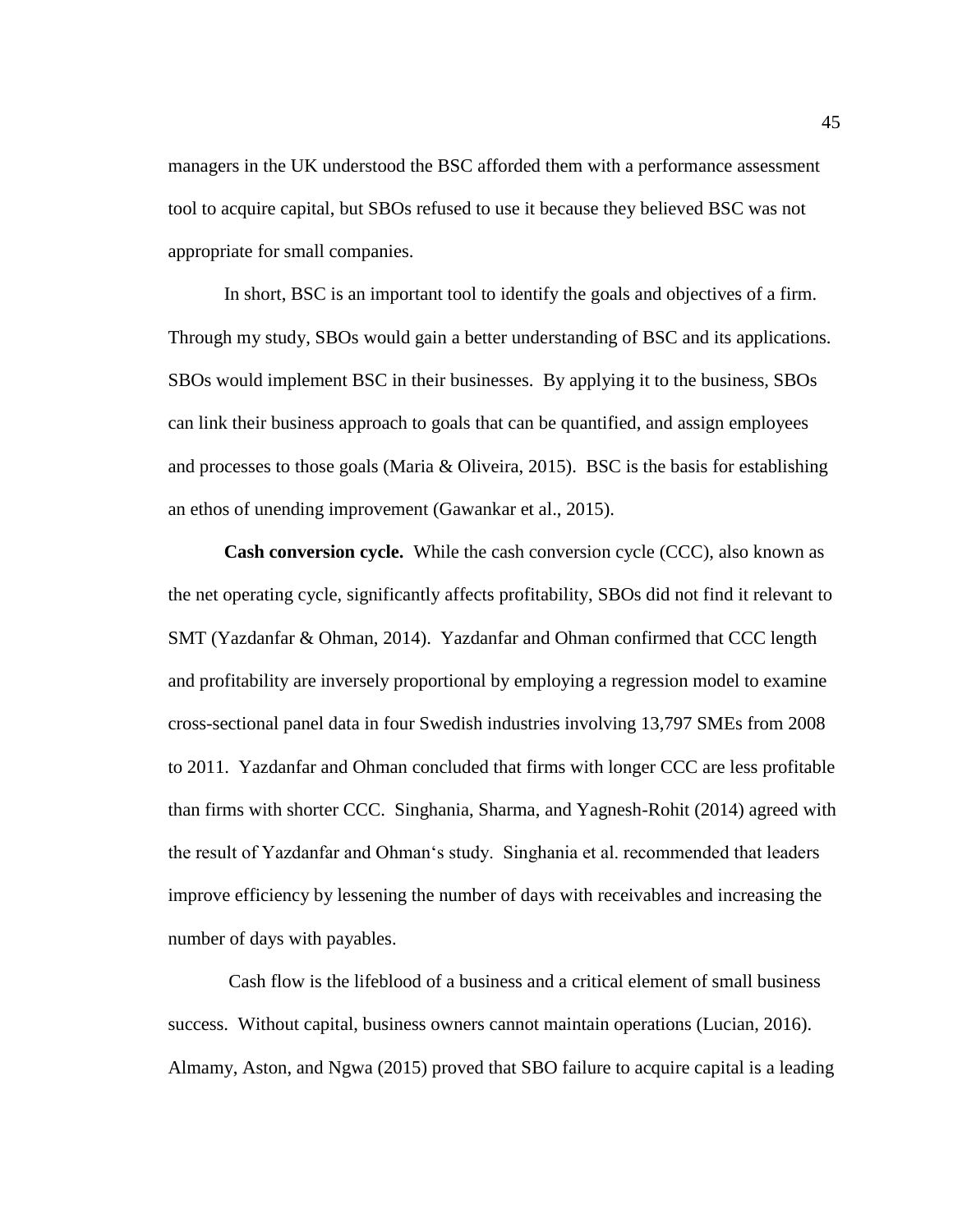cause of business failure. Afrifa (2016) and Almamy et al. argued that insufficient capital, along with an SBO's inexperience and failures to strategize or maintain adequate inventory, are among the reasons for small business failure.

Cash flow exists in two forms. Positive cash flow is the value of the business from sales, accounts receivable, when that value exceeds funds leaving the business through accounts payable, salaries, and monthly operation cost (Afrifa, 2016). Negative cash flow exists when the outflow of cash exceeds incoming cash (Afrifa, 2016). An SBO whose business registers negative capital must take action to protect his business, generate or collect more cash, and maintain or cut expenses.

All SBOs desire positive business capital because they need sufficient cash to pay employees, suppliers, and meet operational costs to produce services or goods. Positive capital does not come by chance: SBOs must manage their cash effectively to control its inflow and outflow. Tauringana and Afrifa (2013) and Yazdanfar and Ohman (2014) suggested that SBOs need to undertake cash flow analysis to ensure they have enough capital to meet business obligations in the coming month. SBOs must convert sales into cash quickly and increase the spread between inflows and outflows to build a cash cushion to maintain operations. By my business experience, I find out that SBOs can manage and increase cash flow in several ways. They can defer payments to vendors (DPV), renegotiate fixed debts to lower payments (RFDLP), use cash for greater discounts (UCGD), and buy used equipment. Business owners also offer discounts for quick payment (ODQP), require deposits on large or custom orders, place payroll on a bimonthly cycle (PPBC), and sell or retire excess and obsolete equipment or inventory.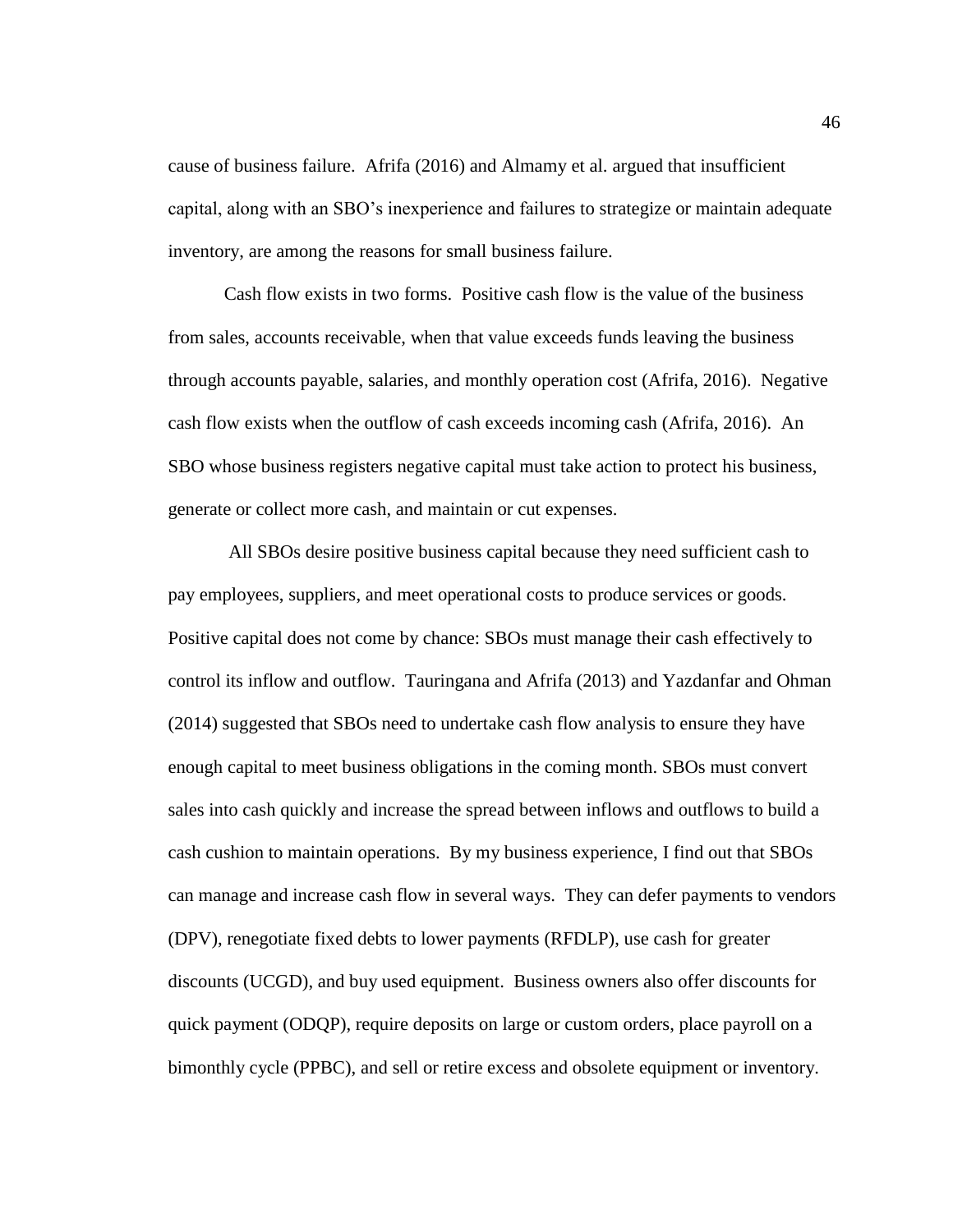DPV – SBOs should delay payment to vendors to the last possible date consistent with the terms of the sale; they should set a pay cycle of 45 to 60 days from the receipt of the invoice if there is no penalty for late payments. RFDLP – SBOs should take advantage of Federal government and SBA programs to stimulate bank lending and facilitate loans, which helped SBOs, lower interest rates or high loan interest rate (Belghitar & Khan, 2013; SBA, 2014).

UCGD – because they help save sellers the cost of credit card processing fees, SBOs should negotiate an extra discount from sellers when making small purchases. On the other hand, SBOs that are short cash should offer discounts to customers who pay with cash. PPBC – to reduce the administrative cost of collecting, verifying, and tabulating payroll information, SBOs should use bimonthly pay program (24 pay cycles) instead of a biweekly pay program (26 pay cycles). SBO should also use direct deposit when they pay employees, rather than delivering paychecks. SBOs who apply these strategies can speed cash flow and have more capital on hand to generate profits.

Below is the formula that SBOs can use to calculate and improve the cash flow for the firms:

Owners calculate CCC as time, which they measure in days before a company generates revenues with assets (Lucian, 2016). CCC is equal to the sum of the days inventory is outstanding, sales are outstanding, and days payables are outstanding (Lucian, 2016). By using this formula, SBOs determine how long it takes them to create and sell inventory, and collect on invoices to customers. SBOs can also determine how much cash they can generate from assets. CCC is a tool to calculate how long owners tie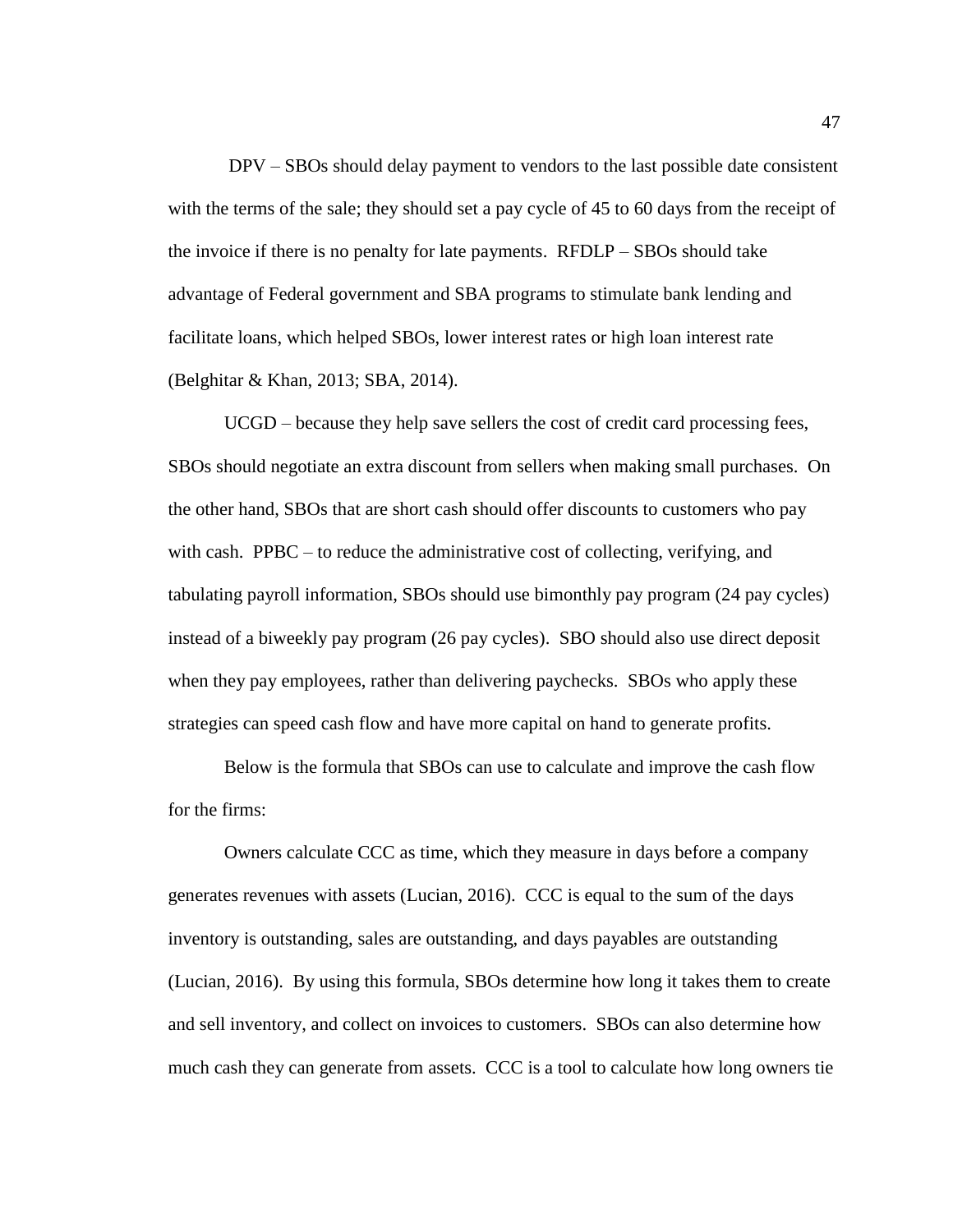up funds in inventory and accounts receivable (Afrifa, 2016). For example, rather than applying it to inventory or receivables, managers can use funds to pay dividends, buy back stock, expand operations, pay off debt, and borrow less. Managers can use such cash to pay off debt and reduce borrowing. Once managers have more cash on hand, they operate and sustain their businesses financially.

SBOs can use CCC to measure the period in which they increase investments in resources. By employing CCC, SBOs can analyze how efficiently they manage cash to generate sales (Lucian, 2016). Leaders must be mindful that CCCs of longer duration reduce profitability; conversely, CCCs of lesser duration enhance profitability (Yasir, Majid, & Yousaf, 2014). By understanding this concept, business owners can acquire capital to sustain their businesses financially for more than 5 years. Afrifa (2016) found that CCC is a useful tool for SBOs to determine the capital (working capital) needs of a firm. Leaders cannot finance a CCC (accounts receivable days + inventory days) with just accounts payable financing; they also need working capital financing (Afrifa, 2016; Lucian, 2016). Working capital is equal to current assets minus current liabilities (Lucian, 2016). Based on my business experience, I figure out that at some point in their operations, all SBOs need short-term working capital, for example, to fund seasonal inventory buildup a month or two months in advance of a holiday. SBOs which do not have the reserve cash to fund seasonal working capital needs miss the one "big order" that might have put their business into the black. In short, SBOs must create a need for working capital to fund the resulting inventory and accounts receivable buildup. Afrifa and Tauringana and Afrifa (2013) concluded that SBOs who apply working capital have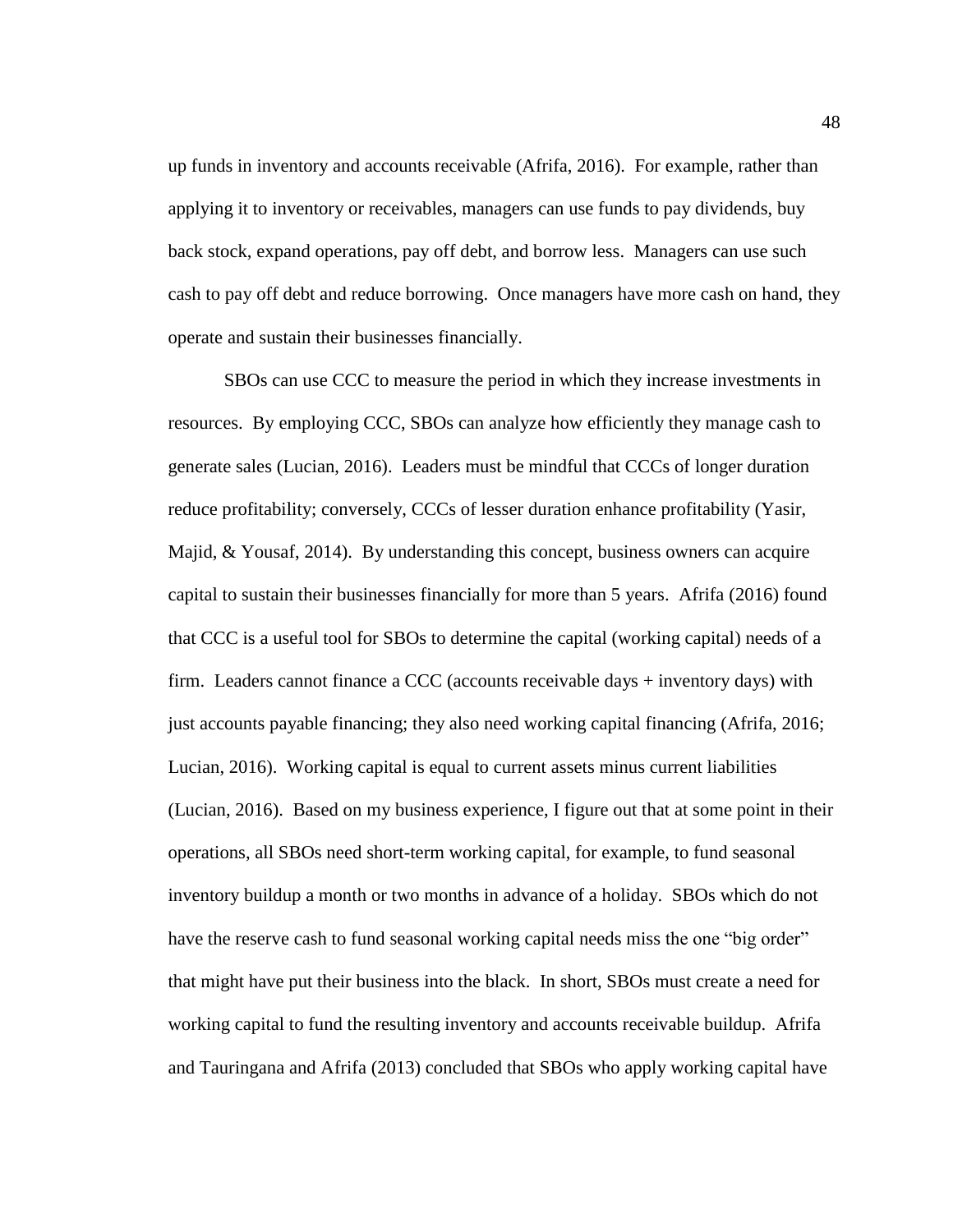a direct effect on the cash flow of their business. Cash flow is the name of the game for all businesses. Afrifa proved that companies with high cash flow should increase investment in working capital to improve performance while companies with limited cash flow should strive to reduce investment in working capital. SBOs need a good understanding of working capital to acquire capital to sustain their businesses financially.

**Marketing strategies.** Marketing is essential to achieving positive results in any business project tool (Khan & Khan, 2012; Lee, Kotabe, Yoon, & Kwon, 2013). However, SBOs of small- and medium-sized businesses often cannot devote substantial financial resources to this aspect of the company, because they must follow specific guidelines to complete a marketing plan appropriate to their size and specific needs (Lee et al., 2013). In reality, many SBOs lack the specific tools to market their businesses and would profit from employing marketing strategies to promote their businesses (Cronin-Gilmore, 2012; Lee et al., 2013).

Marketing is the process of planning and executing a concept, establishing competitive prices, promoting and distributing it to customers, and satisfying purchasers (Khan & Khan, 2012). Cronin-Gilmore (2012) and Lee et al. (2013) emphasized the role of a marketing strategy in sustaining a business over time. I used these studies when addressing the central research question: What successful strategies do SBOs use to acquire capital to sustain their businesses financially for more than 5 years? Whether leaders regard marketing as promotion, advertising, or sales, the identification of the company's target market results from research. Through market research, managers assess needs, attitudes, and competitors' products (Khan & Khan, 2012). Owners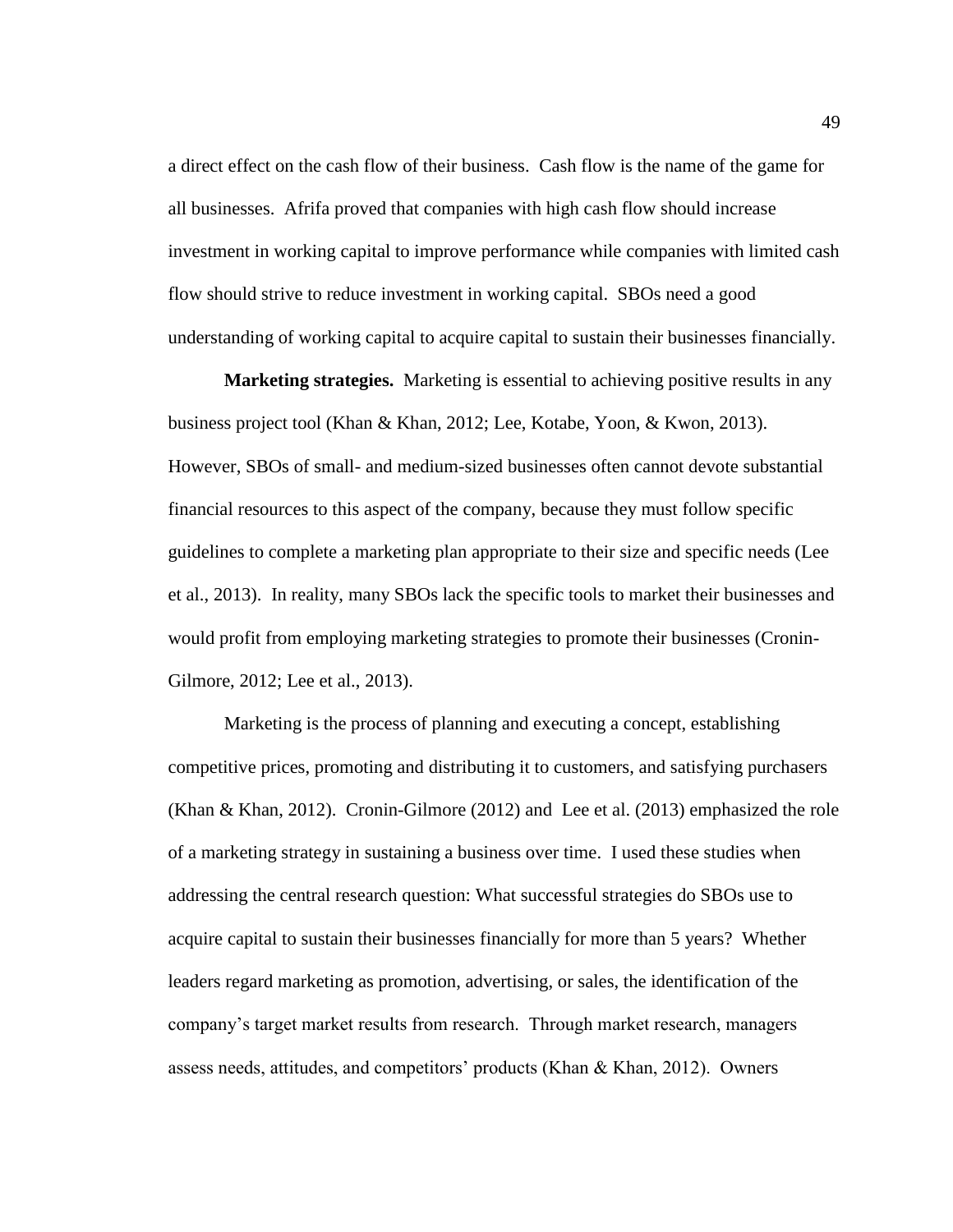employing a good marketing strategy deliveed better value at a lower cost (Khan & Khan, 2012). Creating an effective marketing strategy assimilated marketing responses, enabled a focus on customers, and improved profitability (Cronin-Gilmore, 2012). Trivedi (2013) and Marek (2014) illustrated that marketing strategies have a significant influence on social and financial performance. Marek indicated that marketing strategies have a statistically significant effect on firm profitability. Leaders should possess marketing skills to develop strategies that build and nurture long-term customer relationships (Fayaz, Reddy, & Rao, 2013).

Marketing a product or service is expensive: not all SBOs can afford it, and leaders tend to struggle with the marketing of their businesses (Stachowski, 2012). Some marketing strategies require that employees possess no more than basic computer skills and technological knowledge (Stachowski, 2012). To maintain long-term customer relationships, leaders must employ other strategies such as being generous to clients, efficient customer service, maintaining existing customers, and quality improvements (Karazijiene & Saboniene, 2013; Stachowski, 2012).

By recognizing the product or customer as an analytic unit, SBOs can assess various aspects of net marketing contribution (NMC) and better understand marketing strategies (Stachowski, 2012). NMC is equal to sales revenues multiplied by percent margin minus marketing expenses (Stachowski, 2012). Elements of NMC include market demands, market share, and customer volume (Balasescu, 2014). Revenues improve when the marketing strategy NMC surpasses the current NMC (Stachowski,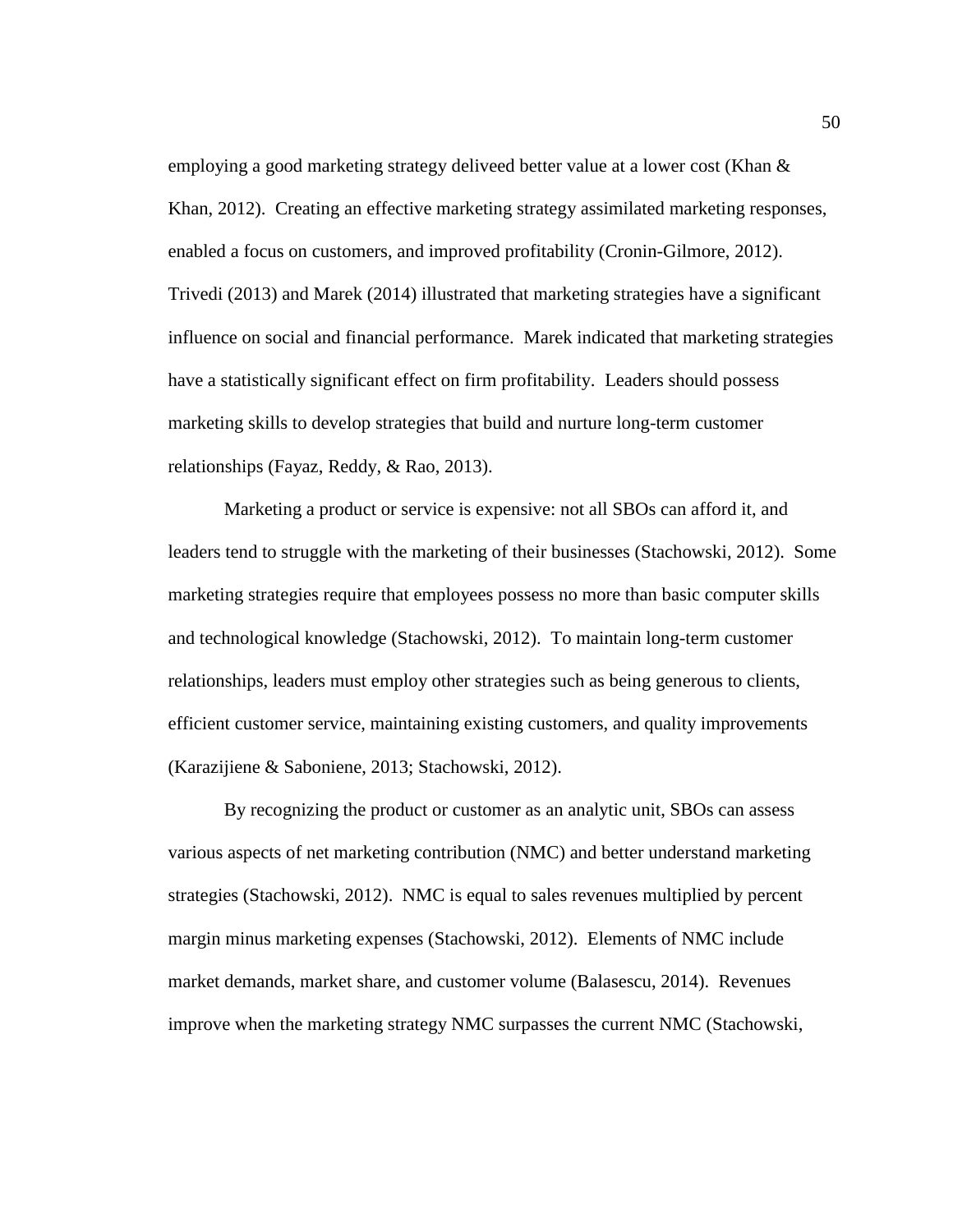2012). Leaders can apply the results of the Stachowski study to choose effective marketing strategies that benefit firms while helping to identify ineffective firms.

Among the ways, SBOs maintain their customer base and create new customers is to use business model innovation leadership (BMIL; Lindgren, 2012). Lindgren examined change direction using a *strategy canvas* that showed that the success or failure of a business depends on the innovativeness of its business model. Lindgren used data from over 125 SMEs from 2008 to 2012 to develop a generic BMIL model that consisted of seven building blocks: value proposition, target customers, value chain, competencies, network partners, relations, and profit formula. As a researcher, I benefitted from Lindgren's explanation of how SBOs use SM to acquire capital to sustain their business financially for more than 5 years. Nevertheless, Lindgren failed to consider how marketing skill is relevant to the leadership of SBOs to promote sustainability in their businesses.

Unfortunately, not all SBOs have marketing skills and know how to execute BMIL (Cronin-Gilmore, 2012). Cronin-Gilmore described several strategies SBOs should consider for increasing profitability. Following case studies of 20 SBOs in the United States, Cronin-Gilmore outlined numerous marketing mistakes, such as owners who are insufficient market focused or customer driven. The owners were unaware how to target customers or monitor competitors, ineptly communicated with stakeholders, failed to recognize new opportunities; pursued deficient marketing plans, failed to improve products or services, inefficiently branded goods and use technology, and poorly executed their marketing plans. Although Cronin-Gilmore identified inefficient strategies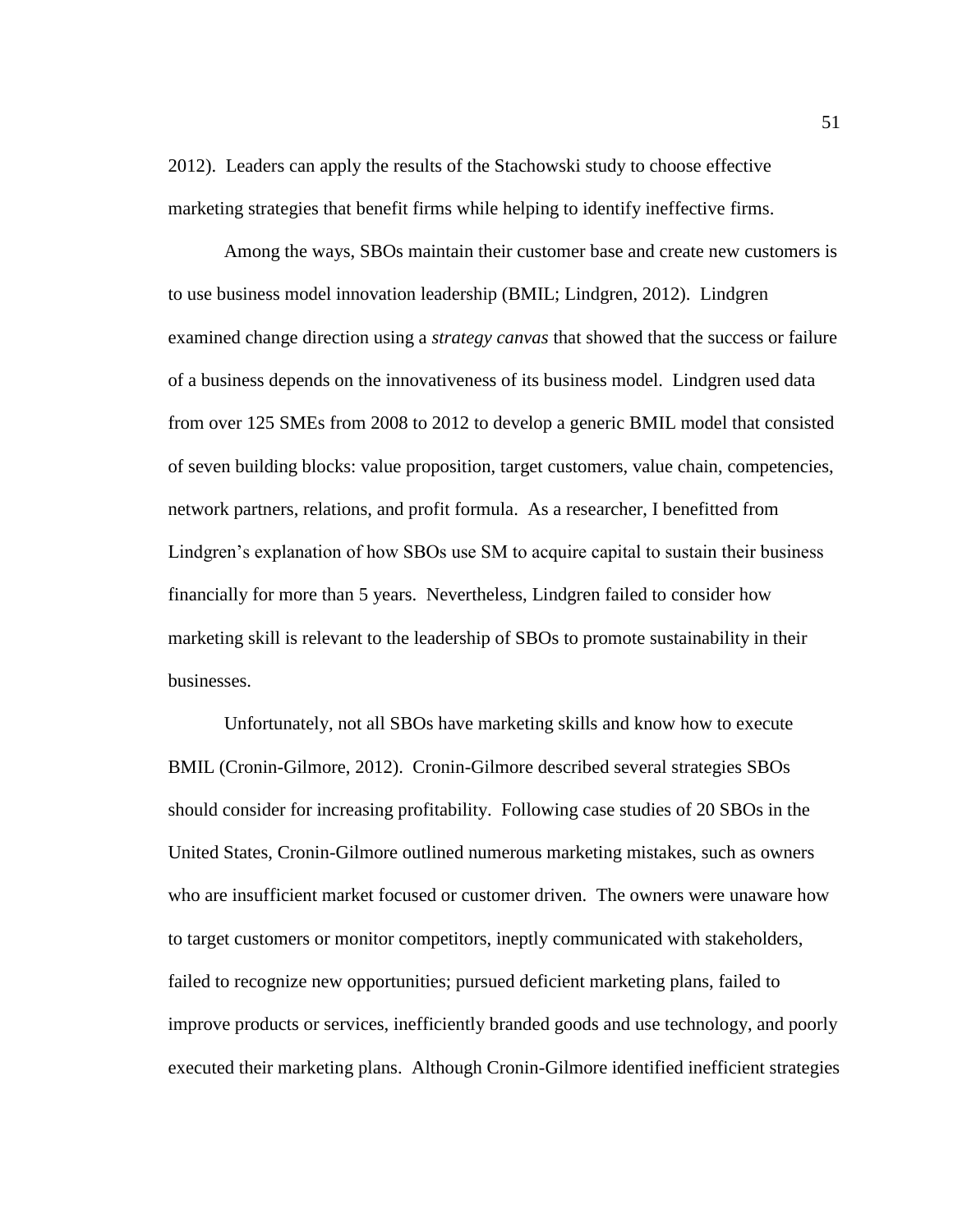that leaders should avoid, the authors did not identify strategies to increase profitability or suggest how to improve ineffective strategies to become more productive.

Adewale, Adesola, and Oyewale (2013) provided an essential component to my research, specifically regarding describing the effect of marketing strategies on small business performance. Adewale et al. used a close-ended questionnaire to conduct surveys with 103 business owners. The authors noted some recurring strategies among these partners to enhance profitability through performance, including focusing on high quality, glamorizing the product, and after-sales service policies such as staying in touch with clients. These marketing strategies are both significantly independent and joint predictors of business performance (Adewale et al., 2013). SBOs can undoubtedly make use of marketing strategies to attract new customers and build customer loyalty.

Cronin-Gilmore (2012) conducted research in the United States while Adewale et al. (2013) examined participants in Ibadan, Nigeria. Cronin-Gilmore interviewed 20 SBOs; Adewale et al. surveyed 120 SBOs through close-ended questionnaires. In both studies, the researchers highlight marketing strategies to improve profitability within small businesses. However, Cronin-Gilmore's article is more applicable to the current research because the researcher offered guidance to SBOs on how to use marketing strategies to attract customers and retain their loyalty. While Cronin-Gilmore's work applies to all small business industries (products and services), Adewale et al. offered recommendations applicable only to selected companies. The marketing strategies that Adewale et al., Cronin-Gilmore, Lee et al. (2013), and Khan and Khan (2012) listed are useful for sustaining a business for more than 5 years.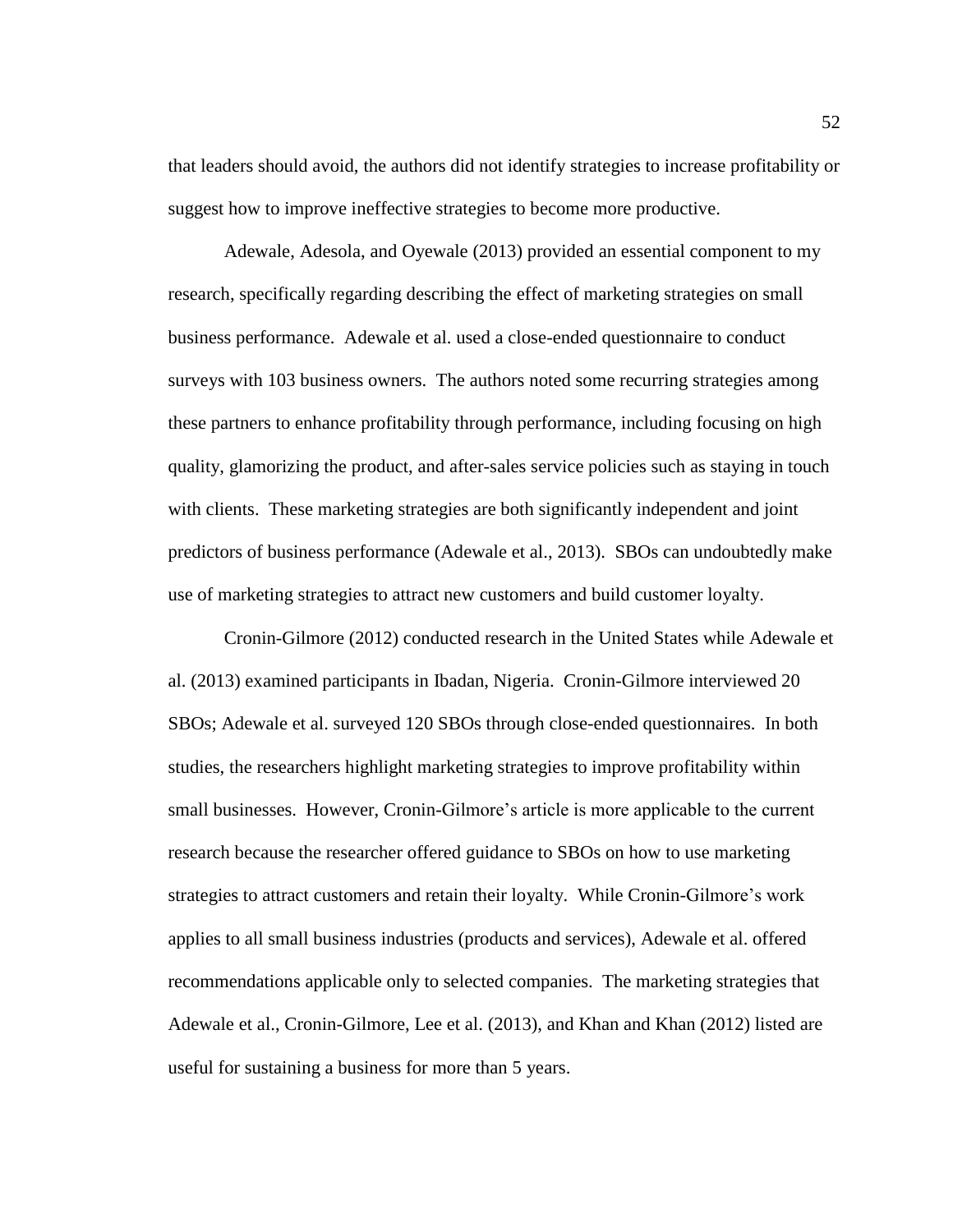Marketing strategies play a major role in promoting the success of any business enterprise (Cronin-Gilmore, 2012; Khan & Khan, 2012; Marek, 2014; Stachowski, 2012), especially concerning the measure of profitability (Fayaz et al., 2013). However, sustaining such profitability is a different matter. Lindgren's study of SMEs focused on innovation leadership as a means to promote the success of small businesses. Nevertheless, the researchers failed to consider the role of marketing and leadership in an interrelated manner when influencing success and sustainability of the firm (Lindgren, 2012). Another issue is that not all SBOs have the right marketing skills and knowledge to lead and facilitate the right strategies for promoting success and sustainability (Cronin-Gilmore, 2012).

Leaders need to recognize the utility of marketing strategies in navigating uncertain future economic conditions (Marek, 2014; Miltran & Bebeselea, 2012). Vincent-Haper, Muser, and Janneck (2012) observed a positive correlation between transformational leadership, work engagement, and subjective occupational success. Vincent-Haper et al. found a fundamental difference where significant gender differences exist in transformational leadership and career satisfaction, as well as between work engagement and job satisfaction. Transformational leadership has a direct positive effect on the success of the firm; it also has an indirect effect on subjective occupational success by enhancing the work engagement (Vincent-Haper et al., 2012). This effect is stronger for women than for men (Vincent-Haper et al., 2012). Owners can use transformational leadership to counterbalance the under-representation of women (Vincent-Haper et al., 2012).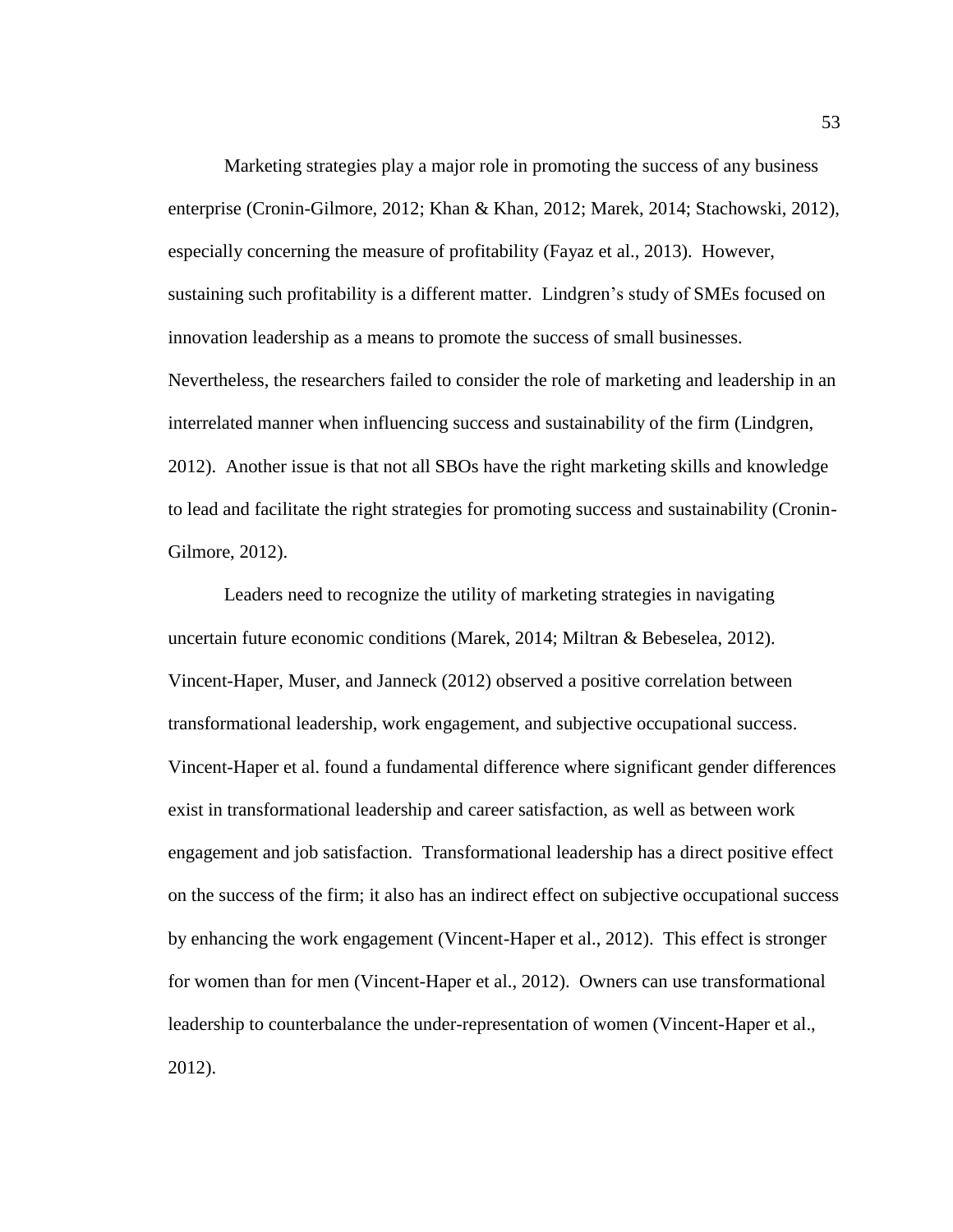**Business risks.** Business risks include the possibilities of loss or lower than anticipated profits (Verbano  $&$  Venturini, 2013). Among the factors that influence business, risks include government regulations, economic climate, per-unit price, competition, input costs, and sales volume (Verbano & Venturini, 2013). Understanding these business risks enables SBOs to prepare for them (Miles, 2014). Not all risks come from negative sources; some risks may come from positive sources such as expansion and growth (Anton, 2011; Verbano & Venturini, 2013). Business owners can help the firm increase profits by monitoring and mitigating business risks (MMBS) help SBOs increase profits. The risk avoidance and minimization strategies addressed in MMBS theory are a useful component of firm sustainment and survival techniques. SBOs adept at lessening risk have the tools to sustain themselves over the long run (Anton, 2011; Revilla, Perez-Luno, & Nieto, 2016).

In general, small businesses face nine risks: strategic, business, enterprise, insurance, project, engineering, supply chain, disaster, and clinical risk management (Miles, 2014; Revilla et al., 2016). Each of these risks might significantly affect small business performance and profitability (Miles, 2014; Revilla et al., 2016). To maximize profitability, leaders must avoid or mitigate these risks (Anderson, Christ, Dekker,  $\&$ Sedatole, 2014). However, Anton (2011) disagreed with the conclusions of Verbano and Venturini (2013). Anton argued that monitoring current expenses and forecasting potential costs caused by threats not be, by themselves, enough for a business to survive because of the unpredictability of events.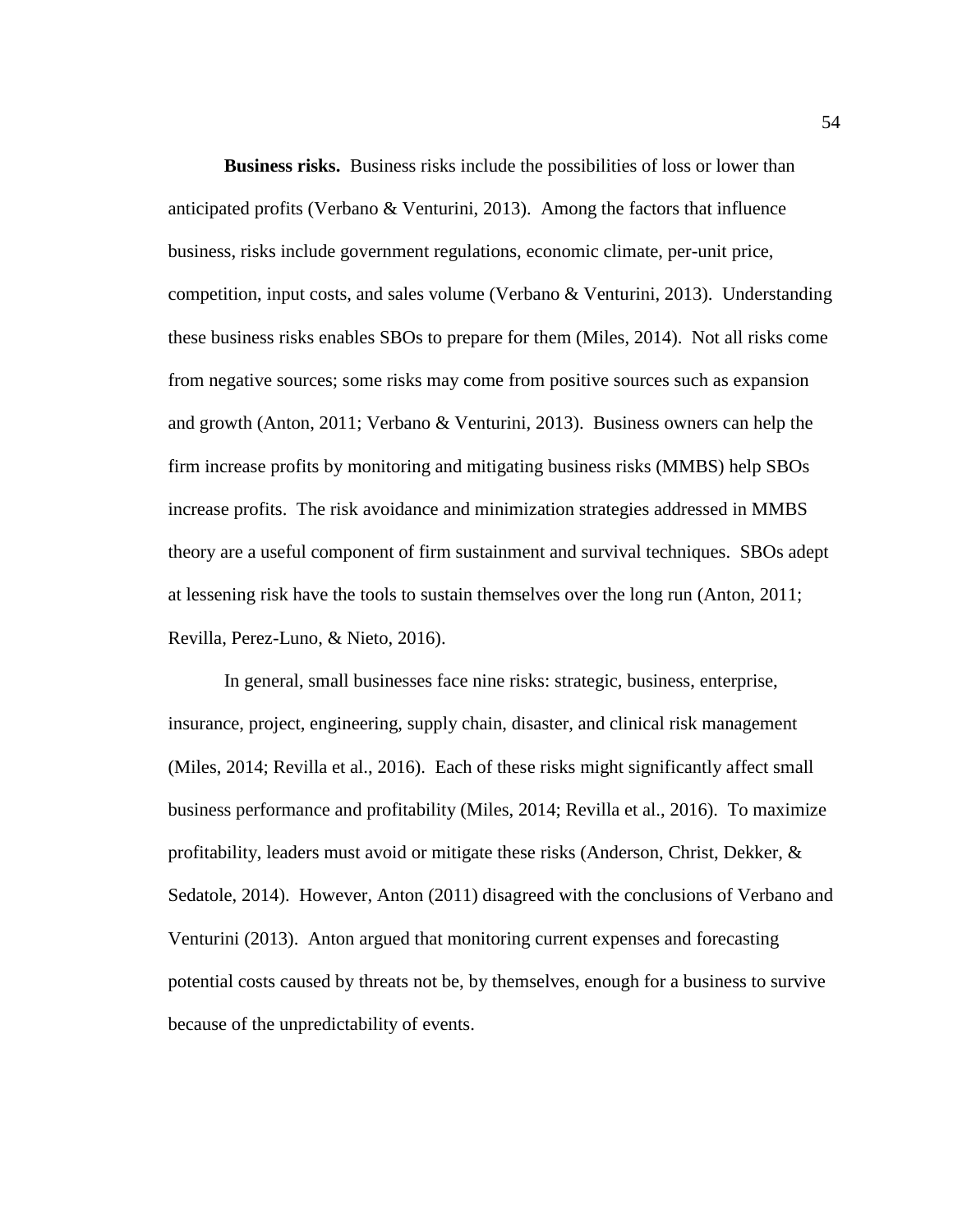Anton (2011) analyzed the risk perception and risk management practices of small and medium enterprises (SMEs). Anton identified the primary sources of risk SMEs face, particularly during turbulent periods: payment delays, client default, foreign exchange risk, credit crunch, and the rising cost of capital. Other factors preventing entrepreneurs from managing risks are an absence of risk-management expertise or management capability (Abotsi, 2014; Grace, Leverty, Phillips, & Shimpi, 2015). Leaders tend to view risks as integrated management of hazard, financial, operational, and strategic risks as well as the alignment of risk management with the corporate strategy of the firm (Naira, Rustambekovb, McShanea, & Fainshmidta, 2014, p.557). To help SBOs understand the risks they encounter and develop a plan to minimize risk exposure, Silva, Wu, and Ojiako (2013) assessed the risks entrepreneurs face and the significance of enterprise risk management (ERM). Silva et al., as well as Verbano and Venturini (2013), described ERM as an organization's risk competence, which measures a business leader's ability to understand and describe the risks of a business strategy (Silva et al., 2013; Verbano & Venturini, 2013).

Baxter, Bedard, Hoitash, and Yegzeel (2013) and Grace et al. claimed that managers use EMR to enhance firm value and improve firm performance. Using EMR, owners assign a risk manager who reports to the board. To acquire capital to sustain the business, SBOs must develop EMR programs to identify and manage potential risk events (Naira et al., 2014). By doing this, SBOs can foresee approaching risks and devise methods to eliminate or reduce them. In the studies by Verbano and Venturini (2013) and Silva et al. (2013) on how business owners use ERM, neither researcher team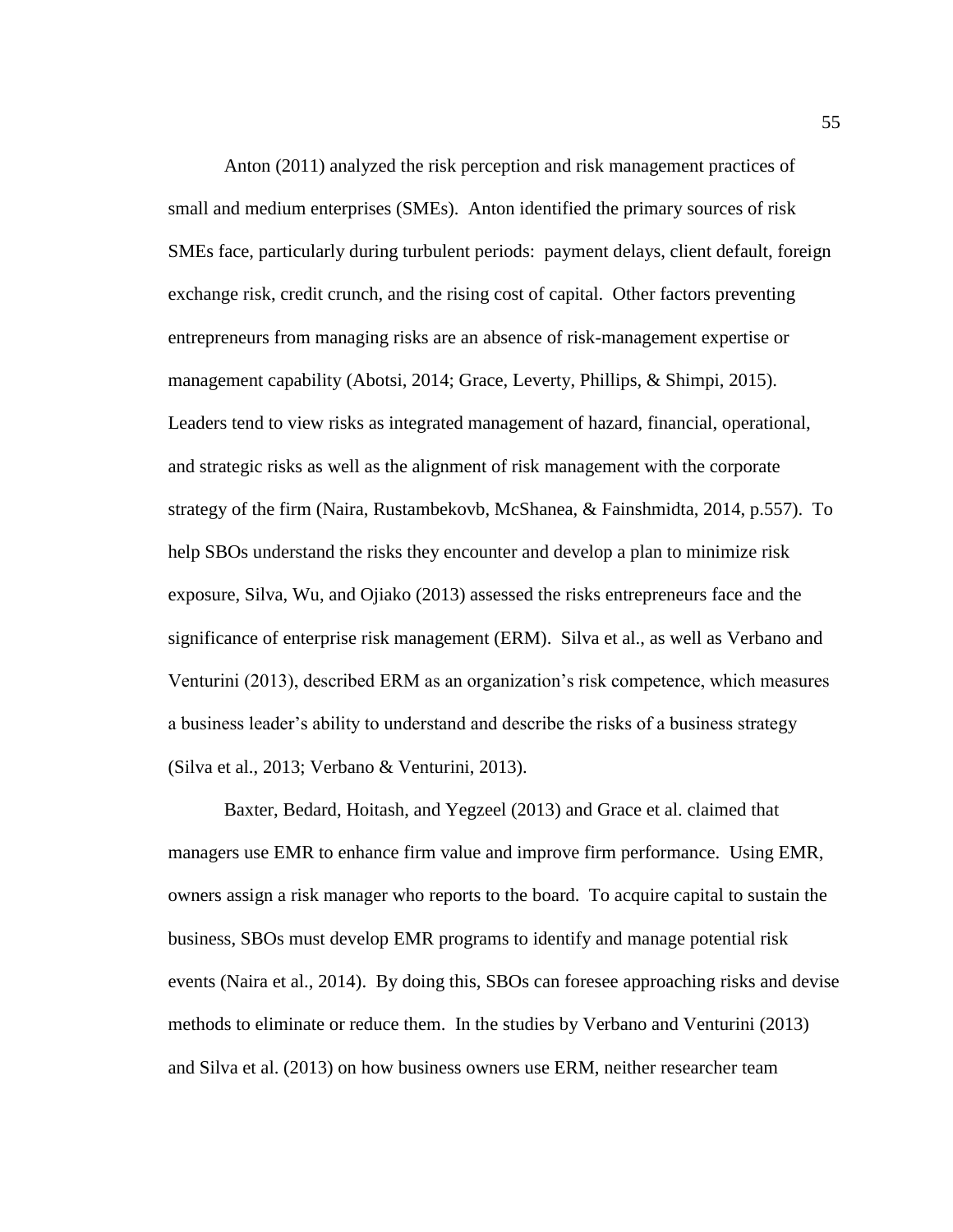described how SBOs might use such tools to promote sustainability among small businesses. Because leaders must assess risk when appraising the value of business strategies, ERM was a relevant tool for this study.

Miles (2014) and Verbano and Venturini (2013) identified the risks small businesses face. These researchers found approaches to mitigate risk, especially in the fields of operational and financial management. To militate against high rates of failure in both standard operational and emergency environments, SBOs should integrate ERM tools into the firm's regulations (Lundqvis, 2014; Verbano & Venturini, 2013). ERM is a process that can help leaders recognize risk actions and cope with linked risks (Brustbauer, 2016). Owners who implement an ERM framework can improve performance by enabling senior leadership to manage the company more efficiently (Bharathy & McShane, 2014; Oliveira & Maria, 2014). By incorporating ERM into daily business operations, SBOs can acquire capital to sustain their businesses by reducing costs from lower-tail outcomes. Silva et al. stated that ERM is value creating. Leaders who are knowledgeable about ERM can gather information to assess the utility of financial reports when predicting future cash flows (Baxter et al., 2013). A skill SBOs must possess to minimize risks is the ability to assess and control business-related risks, particularly in uncertain economic periods (Miles, 2014; Revilla, et al., 2016).

## **Causes of Business Failure**

Although business failure is a very real prospect, most SBOs would rather avoid addressing the possibility of failing. Unlike owners of large companies, SBOs can respond quickly to customer needs (Kan & Khan 2012); however, this unique advantage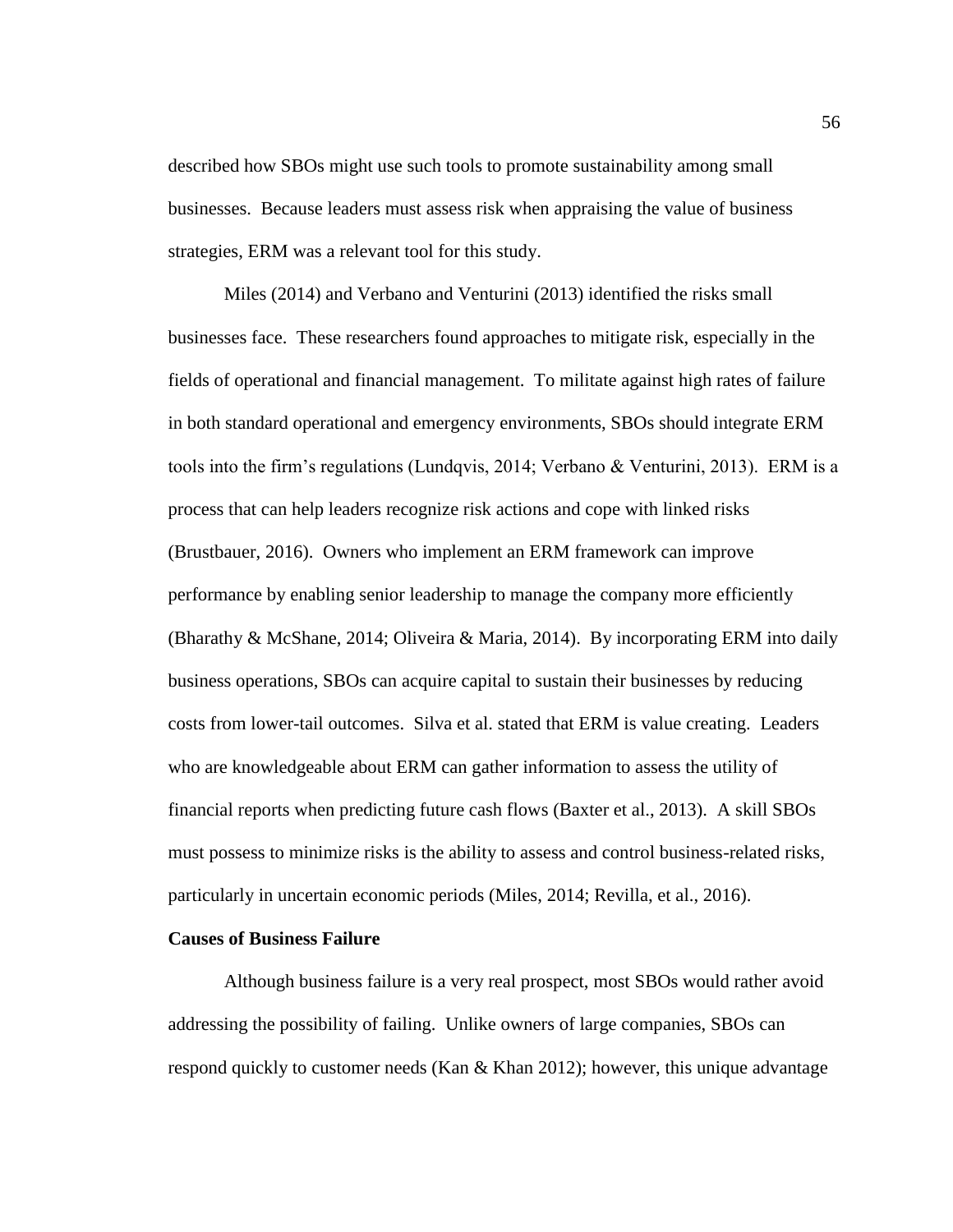does not help small businesses to sustain and grow (Cant & Wiid, 2013). Sixty percent of small businesses fail within the first 5 years (Frazer, 2015).

Among the reasons business owners fail is because they lack strategies, resources, leadership skill, and experience, and fail to assess business risks and low-quality products and services (Cordeiro, 2012; França et al., 2014; Mutoko, 2014; Yang, 2016). SBOs often pay little attention to these factors or make allowances for them (Cordeiro, 2012; França et al., 2014; Mutoko, 2014; Yang, 2016). Businesses do not fail without warning signs (Scherger, Terceno, Vigier, & Barbera-Marine, 2015); understanding the process of business failure and having the capacity to diagnose it are essential for business survival (Frazer, 2015; Scherger et al., 2015). The symptoms of business failure include excessive expenditures, selling below the cost price, inadequate inventory, and high debts levels (Cordeiro, 2013; França et al., 2014; Miles, 2014; Williams, 2014).

While SBOs are the backbone of a strong business, they often fail because they lack leadership skills or pursue the wrong strategy (Collect, Pandit, & Saarikko, 2014; Cordeiro, 2013). SBOs and other decision makers sometimes do not take account of the importance of long-term strategies and attainable results (Hibbler-Britt & Sussan, 2015; Mirocha et al., 2013). Without the personnel to realize the SBO's vision, even the best strategies and goals may still fail (Latham, 2014; Northouse, 2013). SBOs that employ less than 20 employees may attach themselves emotionally to those employees; they may be unwilling to discharge them. An SBO's failure to release excess employees may damage a company's financial stability (Collect et al., 2014; Cordeiro, 2013). SBOs may also fail because they lack sufficient resources and underestimate their competition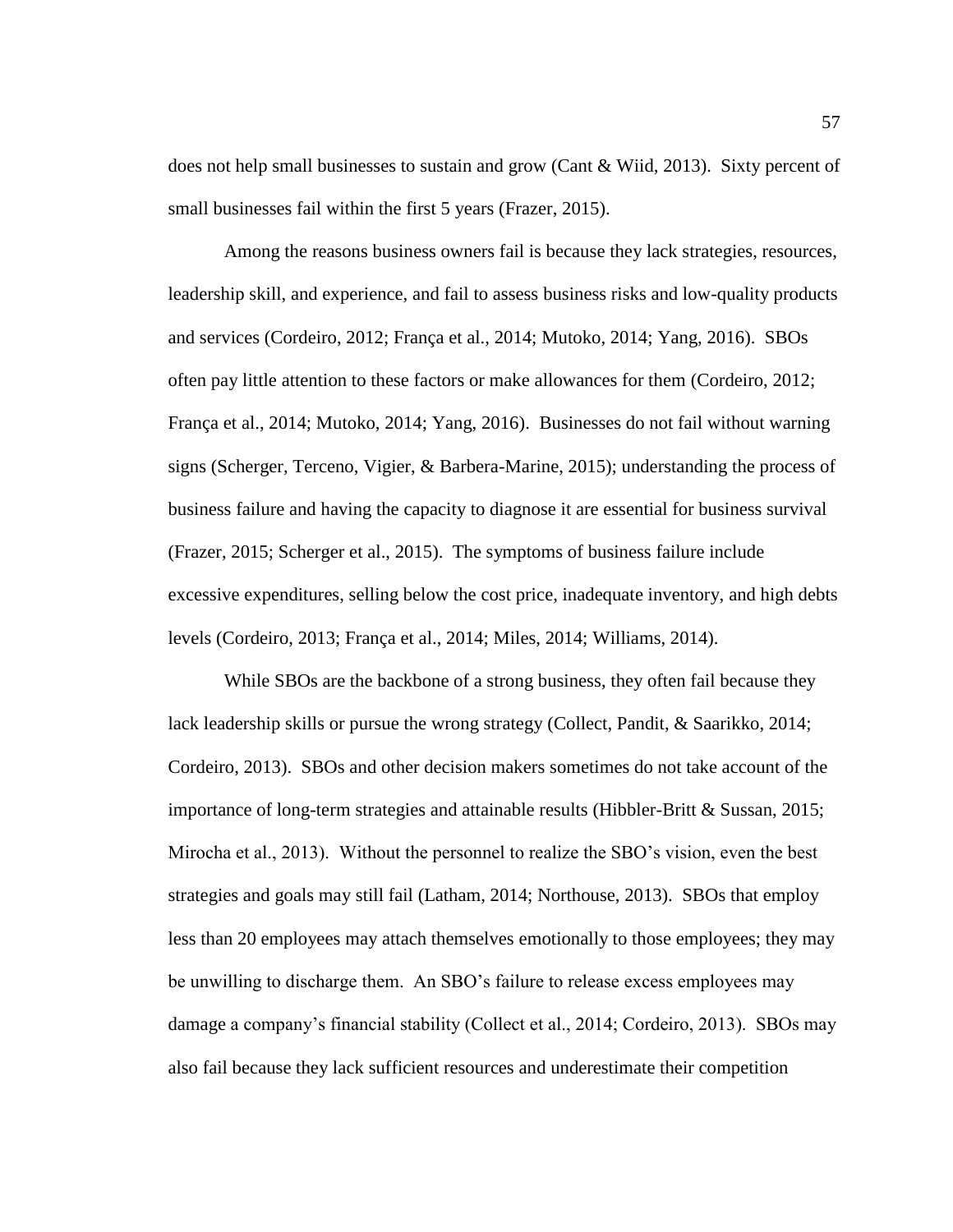(Bengesi & Le Roux, 2014; Sola, 2012; Verbano & Venturini, 2013). SBOs should be aware of what their competitors are doing while refraining from imitating them (Bengesi & Le Roux, 2014). SBOs can allow the competition to motivate them to strive to be better, but SBOs must always remember the qualities that set one's enterprise apart from the rest (Martens et al., 2012). SBOs must be aware of the value-added benefits they provide customers (Martens et al., 2012). By doing this, SBOs enhance their company's goods and services, which may lead to more customers. Williams (2014) proved that firms with greater access to resources earn higher profits than those that do not. Williams also stated that a lack of resources is the primary driver for business failure. Another is the lack of understanding of one's competition and customer base (Williams, 2014). A strategy an owner can use to turn around any business is to anticipate customer needs and understand what to do to meet their desires (Williams, 2014). Finally, an SBO's failure to spot risks is a critical deficiency (Miles, 2014).

One way SBOs can avoid failure is to understand the challenges that produce failure and learn from others' mistakes (Khan & Khan, 2012). Failure is an antecedent of success (Khan & Khan, 2012; Miles, 2014; Scherger et al., 2015). The method of avoiding failure is never giving up and finding a way forward to overcome temporary obstacles (Miles, 2014; Scherger et al., 2015). Struggling SBOs should seek advice from successful SBOs (Scherger et al., 2015; SBA, 2014; Williams, 2014). To identify the symptoms of business failure, Scherger et al. presented a model called BSC to help SBOs forecast their firm's health and identify potential pitfalls. By using BSC, SBOs can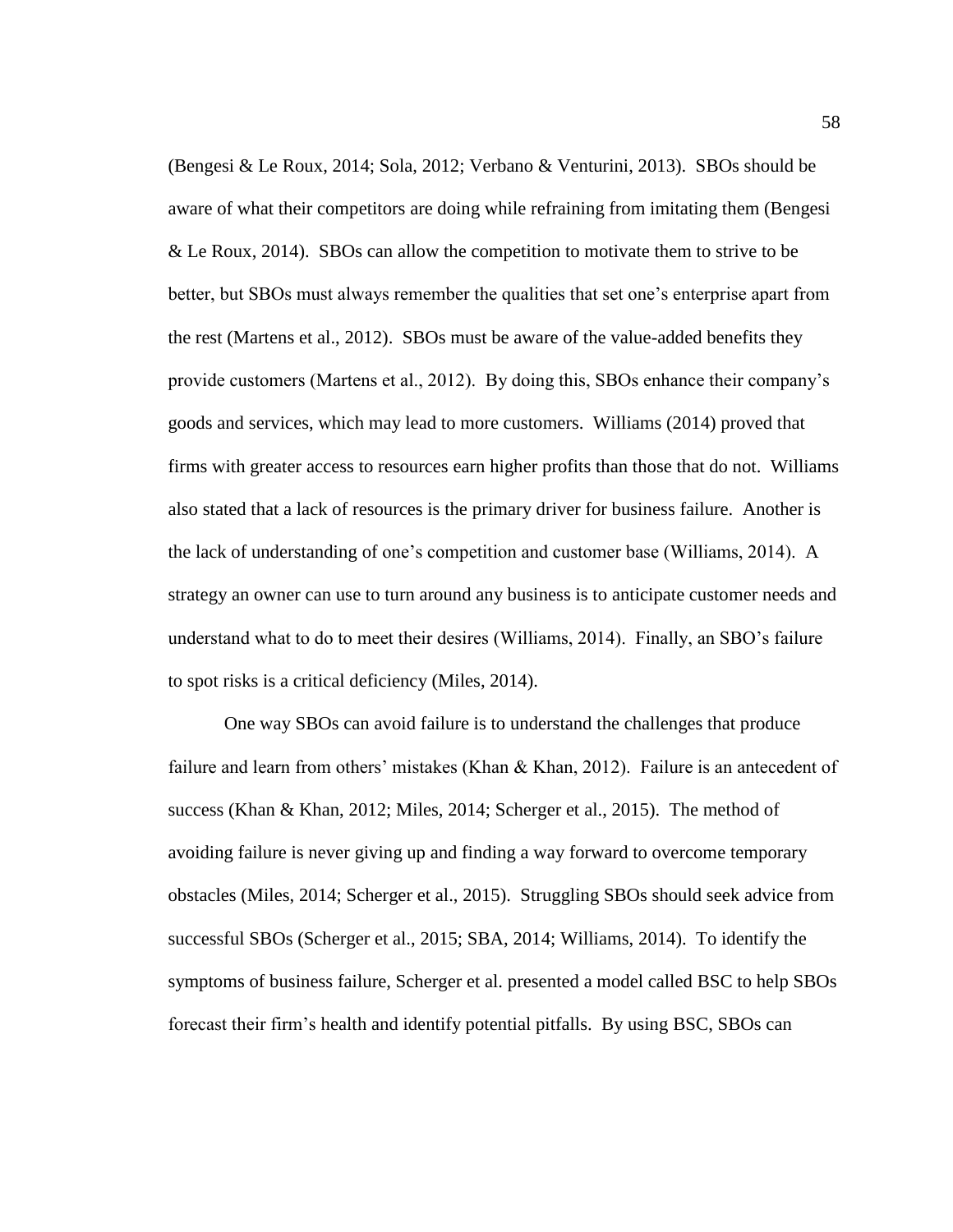obtain a practical overview of the strategic plan of the company and measure its outcomes.

## **Summary**

In summary, small businesses are the backbone of the economy in the United States (Hulbert et al., 2013; Smith & Barrett, 2016). These small businesses are more vulnerable to external and internal forces as compared to big companies (Hebert et al., 2013). Failure becomes more likely for SBOs during their first 5 years of operations, especially when those owners possess insufficient knowledge on how to sustain the enterprise (Cordeiro, 2013). One reason for failure is a lack of leadership skills and knowledge on proper management (Cordeiro, 2013; Collect, Pandit, & Saarikko, 2014). SBOs are the backbone of a healthy business; decisions and strategies made by SBOs often decide the fate of business well before it gets off the ground (Cordeiro, 2013; Collect et al., 2014). With the use of SMT, SBOs may gain the needed information and skills in properly choosing the appropriate strategies for sustaining their businesses for more than 5 years (Ansoff, 1979; Hill  $\&$  Jones, 2012). In this study, there was a need to focus on the strategies SBOs use to acquire capital to sustain their small businesses financially for more than 5 years.

## **Transition**

In Section 1 of this study, I included an introduction to the study, the background of the problem, problem statement, purpose statements, and the nature of the study. I also included a discussion concerning the conceptual framework, operational definitions, assumptions, limitations, and delimitations in this section. I provided a review of the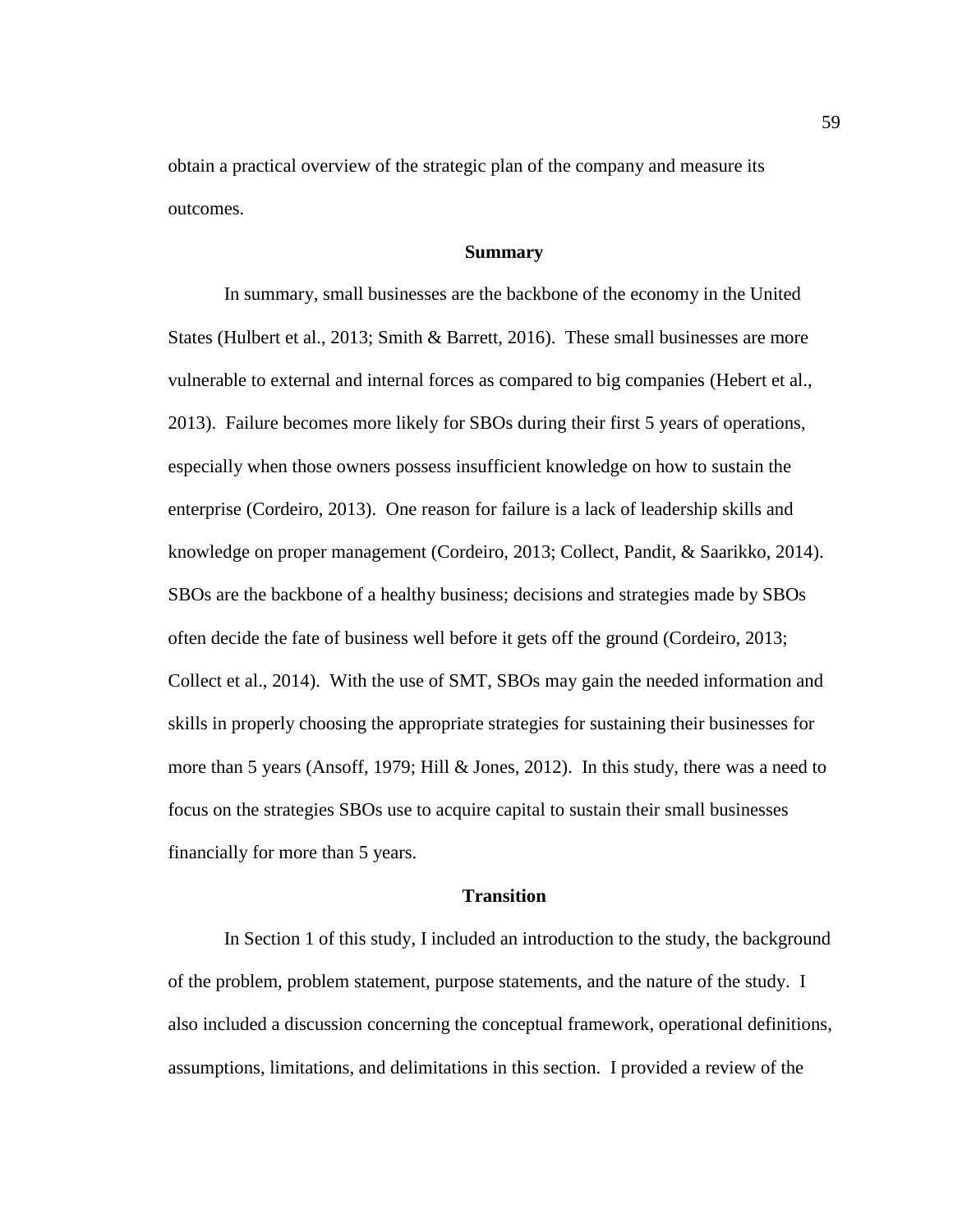study's significance, the value of the study to businesses and society, and implications for social change. In the literature review, I identified possible strategies that can help failing or new SBOs sustain their businesses during financial crises, and I addressed the feasibility of SMT as the best tool to increase the profitability of the firms.

In Section 2 of this study, I further develop a plan for research of strategies SBOs use to acquire capital to sustain their businesses financially for more than 5 years. The section covers the details of the role of the researcher and a description of the participant population. It also includes a discussion of the method and research design, ethical research, and data collection including instruments, data collection, and organization techniques. I intend to suggest methods for analyzing collected data and their reliability and validity in support of Section 1 of the study. In Section 3 of this study, I plan to present the findings of Section 2 and discuss the application of these results to business practices. Finally, I address the implications of social change and recommendations for actions and future research regarding the study.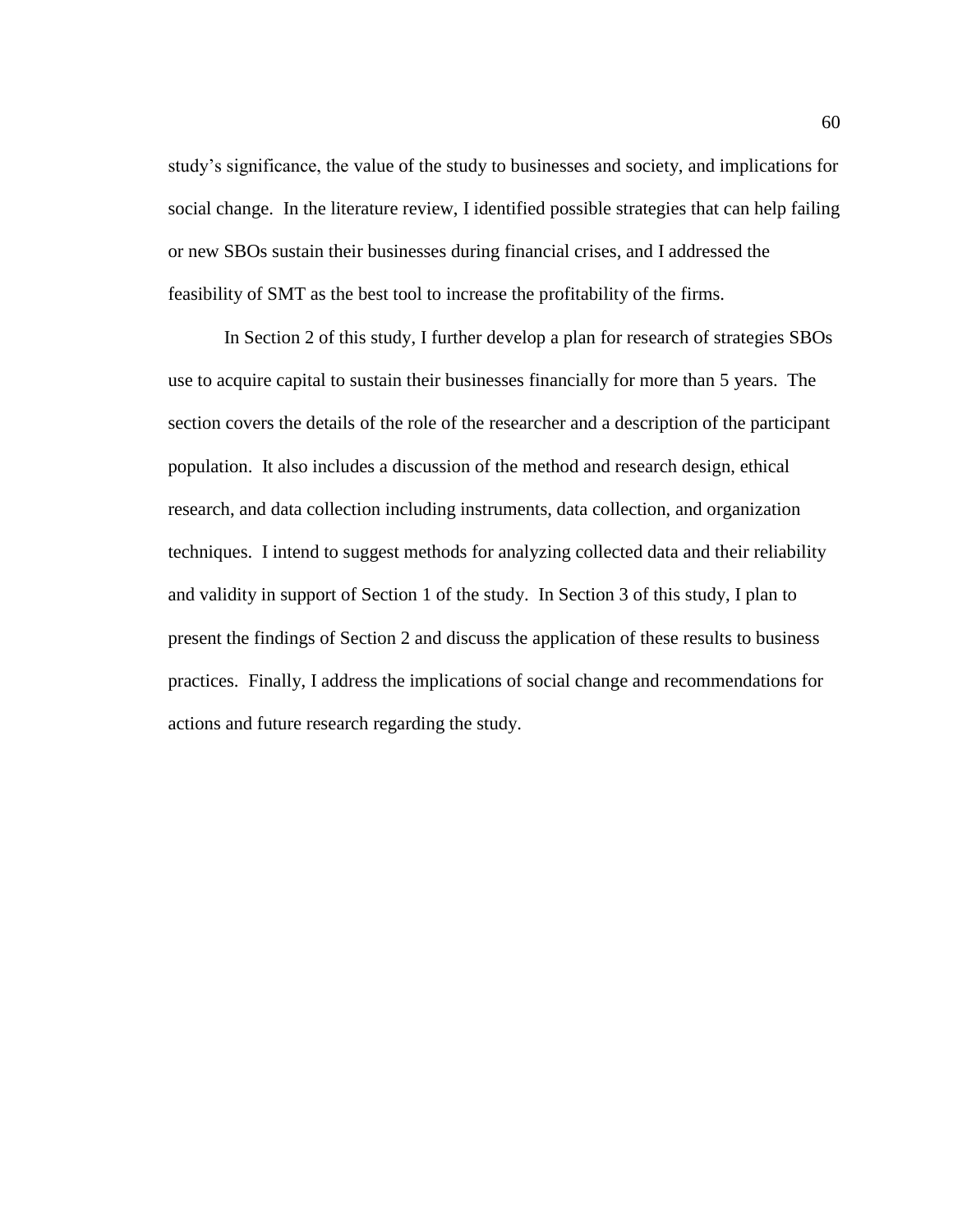# Section 2: The Project

In this chapter, I explore strategies necessary to acquire capital to sustain small businesses financially for more than 5 years and document how to define the role of the researcher, identify participants, and address ethical questions in conjunction with the qualitative multiple-case study. I defend my premise that conducting face-to-face meetings to collect data is preferable to alternative designs, including quantitative or mixed methodologies. Lastly, I introduce the coding methods I used to discern patterns and themes as I validate the study.

# **Purpose Statement**

The purpose of the qualitative multiple-case study was to explore strategies that SBOs use to acquire capital to sustain their organizations financially for more than 5 years. The specific population for the study consisted of SBOs who have owned businesses in Maryland for more than 5 years. The implications for positive social change include the potential to reduce small business failure and improve business owners' success rates by providing the strategies that SBOs might use to acquire capital to sustain their businesses financially. Because of the study, new and struggling business owners may improve their success in sustaining their businesses, which may lead to additional jobs and a general improvement in the economic environment of the community.

# **Role of the Researcher**

The researcher serves as the primary data collection instrument for qualitative research (Yin, 2014). As the primary data collection instrument, my role was to collect,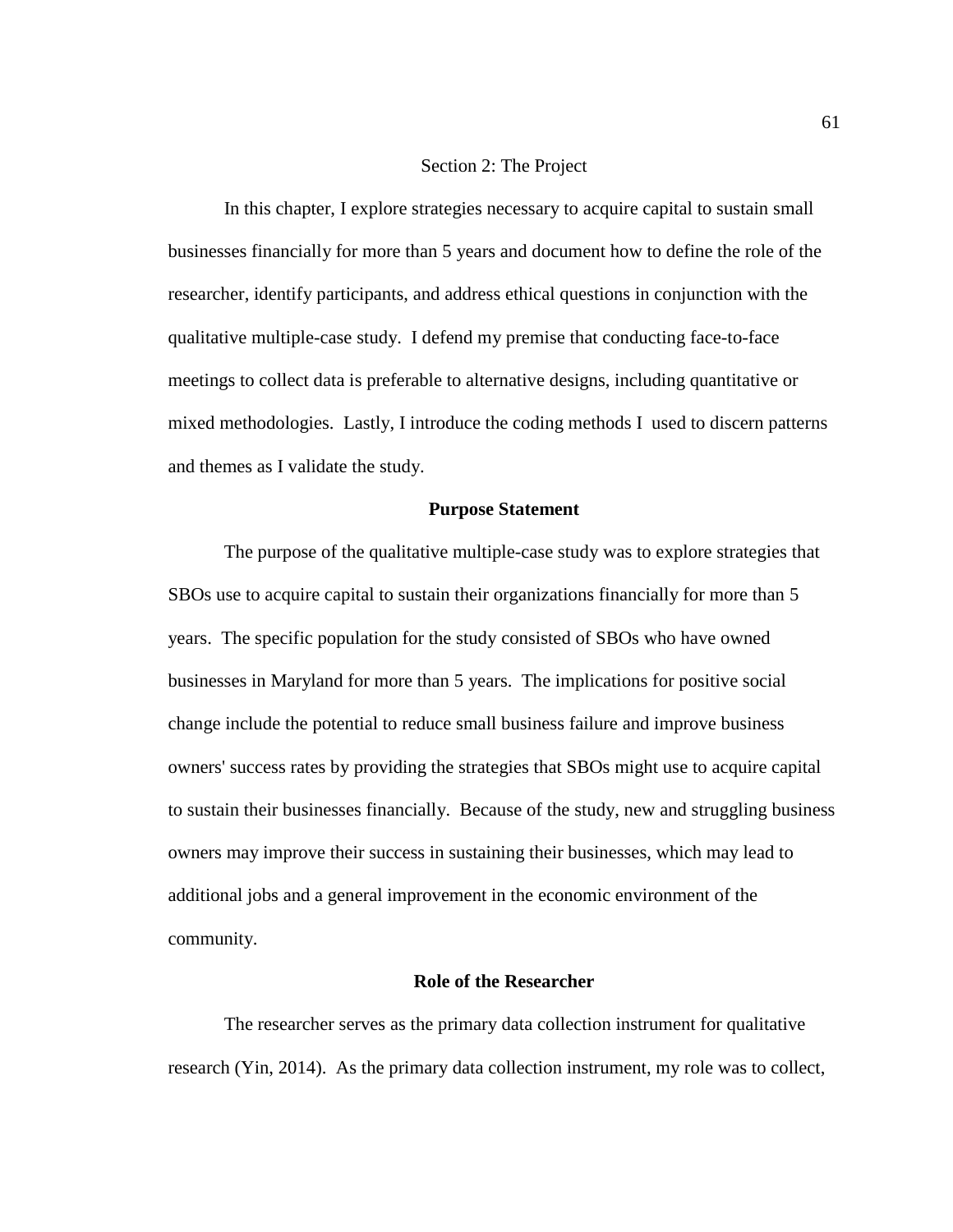organize, analyze, and interpret responses to semistructured interview questions and to ensure the credibility of the sources cited in the study. I interviewed SBOs and collected, organized, and interpreted data to explore the strategies they used to acquire capital to sustain their businesses financially for more than 5 years. As a researcher, I ensured the instrument chosen for analysis matched the characteristics of a strong qualitative research study. According to Lincoln and Guba (1985), these were credibility, transferability, dependability, and confirmability; the characteristics are discussed further in the next parts of the study. Yin found that establishing validity and reliability in qualitative research is achieved though participant/member checks and peer evaluation (another researcher checks the researcher's inferences based on the instrument). I used member checking to ensure the reliability of my approach. To do that, following Elo et al. (2013), Marshall, Cardon, Possar, and Fontenot (2013), and Pandey and Patnik (2014), in this study, participants commented on the interview transcript and noted whether the themes and concepts adequately reflected the phenomena being investigated.

I have indirect experience in the small business field, having assisted my brother, a nail salon owner, in various capacities for 10 years. I addressed legal issues, ordered supplies, and managed rent and utility payments. As a noncommissioned officer in the United States Army, I understand how organizations' leaders accomplish goals and identify issues relevant to small business management strategies. My experiences relate to both the content and context of the research settings and were useful in the design of the interview questions, the interview process, and note taking.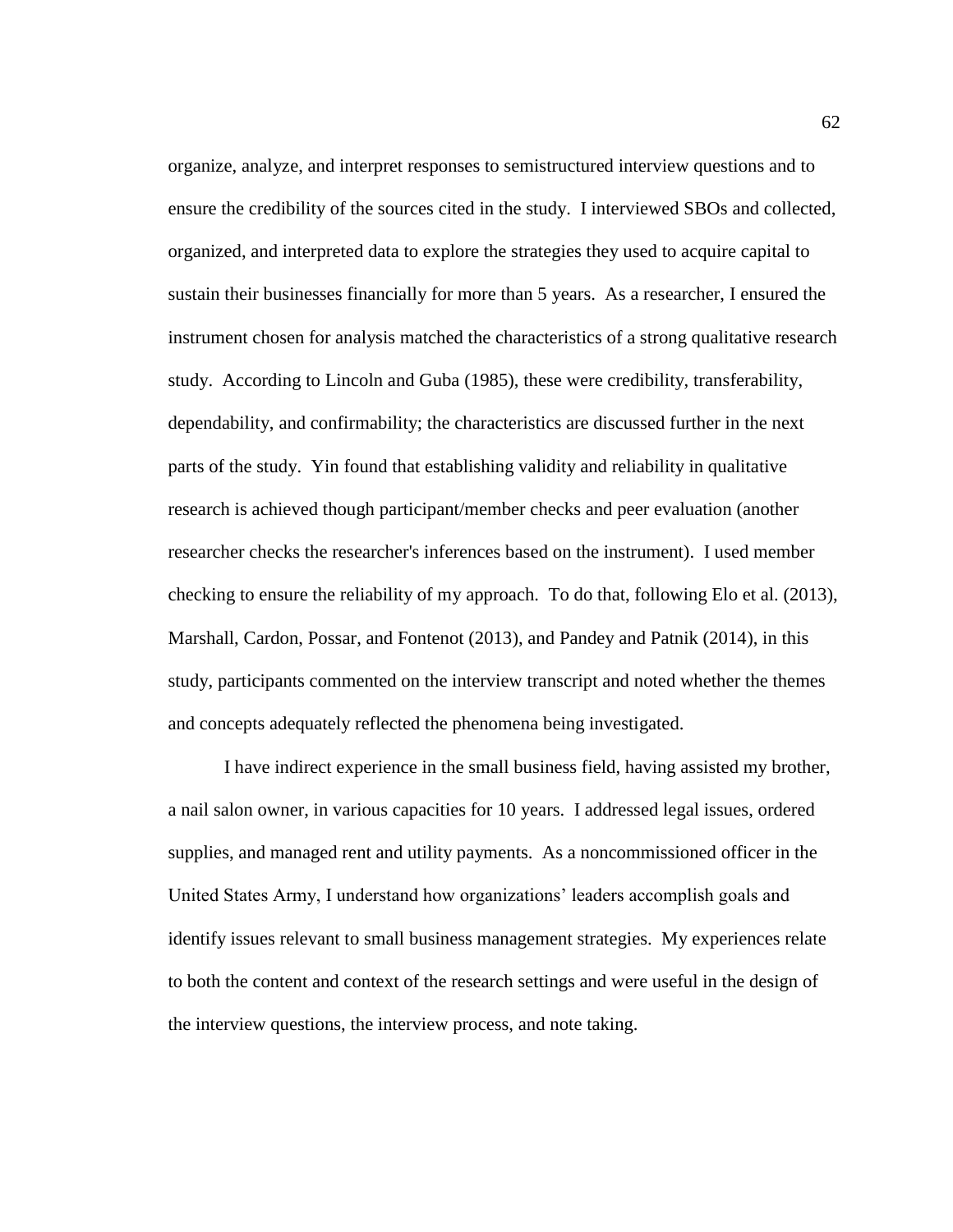Researchers must consider the Belmont Report on ethical principles for human rights before beginning any new research project (Cseko  $&$  Tremaine, 2013). The Belmont Report includes guidelines to protect interview subjects and summarizes ethical principles of beneficence, justice, and respect for individuals (U.S. National Commission for the Protection of Human Subjects of Biomedical and Behavioral Research, 1979 [USNC], 1979). Following Yin (2014), I underwent formal ethics training to learn to safeguard participants' interests. I also applied basic ethical principles for the protection of human subjects, which hold that the protection of the rights and welfare of business owners who participate in research studies is an essential tenet of ethical research (Yun, Han, & Lee, 2013). I completed the training and received the required certification. I then worked to establish trust with participants in the research project (Rubin & Rubin, 2012). I treated the respondents as autonomous agents and protected those with diminished autonomy (USNC, 1979). Following Yun, Han, and Lee (2013), I ensured the autonomy of my participants and protected them from exploitation while minimizing the risks associated with research, including psychological and social hazards. I maintained the well-being of research participants to ensure beneficence. If faced with a choice between harming a participant and harming the research, I sacrificed the latter. To maintain a sense of justice, I treated the participants equally during the interview process and remained aware that justice requires a commitment to ensure a fair distribution of the risks and benefits resulting from research.

Following Maxwell (2013), I identified and eliminated any personal biases and assumptions that might have intruded upon the study. Understanding research bias and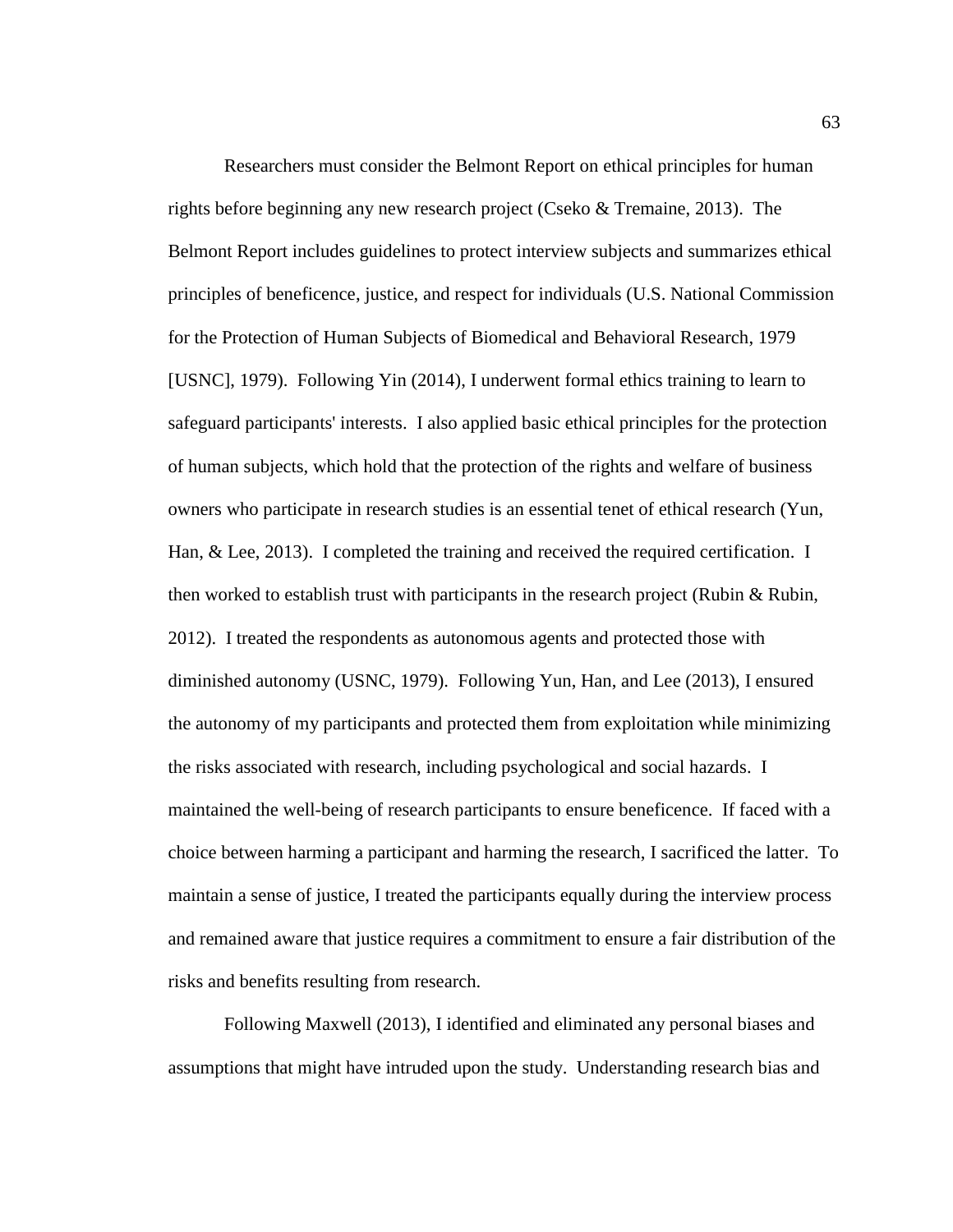the possibility of erroneous assumptions allows the researcher and reader to avoid potentially misleading results. In this study, the bracketing method reduced bias and the incidence of research-corrupting preconceptions (Chan, Fung, & Chien, 2013). As Yin (2014) stated, when researchers use bracketing, they can reduce research bias by prompting the researcher to acknowledge personal assumptions and recognize the shortcomings of the methodology. My role was to ensure the study employs bracketing to minimize bias. I took notes, recorded entire interviews, and prepared verbatim transcripts using bracketing to mitigate bias and ensure the findings reflected participants' experiences and ideas rather than my own. I built trust with the participants to gain access to more detailed and reliable data, used various data sources to corroborate participant information, and offered participants an opportunity to validate the accuracy of the findings by reviewing the transcripts of dialogues in which the informants had participated (Pandey & Patnaik, 2014). To avoid leading participants, I could not overreact to participant responses. Following Yin (2014), I dressed appropriately, held the interview in a private setting, and kept the interview as informal as possible.

The loose-protocol effect hinders some studies; data collection instructions that are unclear may lead to haphazard results (Rubin & Rubin, 2012). Following Brown et al. (2013), I prepared a set of instructions for participants called interview protocols that chronicled the entire procedure. Researchers must memorize the words they intend to say to participants. Following Brown et al., I ensured participants clearly understood what I expected of them during the interview. I used the same interview protocol (see Appendix A) with each participant to avoid skipping any necessary steps. Following Zamawe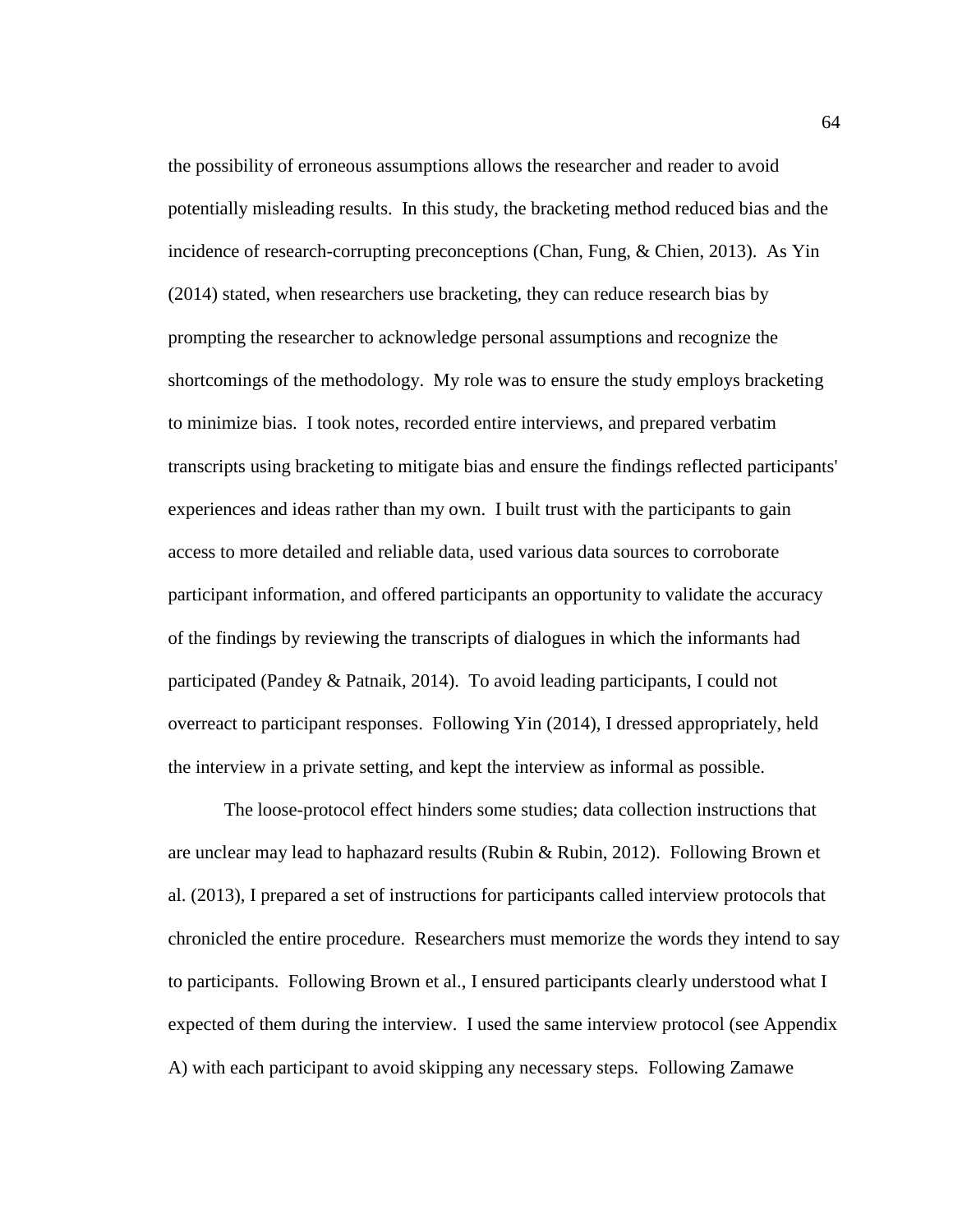(2015), I used computer-assisted qualitative data analysis software to evaluate answers to research issues and reduce bias from potentially misinterpreted data. I followed-up with individual participants if any points required further explanation. Starting with the outline of their initial response, I asked participants to clarify and then certify that the responses reflected their informed insights according to Walden University Institutional Review Board guidelines. Using an interview protocol for a qualitative research study is the best way to achieve commonality and add consistency and reliability to the collected data (Foley  $& O'$ Conner, 2013). Thus, a protocol would be necessary for me to glean the most useful information from knowledgeable and informed participants regarding their experiences, observations, and insights.

#### **Participants**

The target population for the study was six successful SBOs whose companies employed fewer than 20 people, had been in operation for more than 5 years, and had achieved sales between \$1 million and \$50 million annually. Maryland is a propitious venue for the study because I am living in the state, and I am familiar personally or through contacts with a diverse group of SBOs whose enterprises would form the pool of participants for my study. Other than my familiarity with the existence of the enterprises, there was no bias in the selection of the businesses that were the subject of the study. The sample included two owners from the auto shop industry, one from the hair salon industry, two from the real estate industry, and one from the restaurant industry.

Gaining access to participants is critical. The success of data gathering depends directly on how easy or difficult it is to access respondents and how well the researcher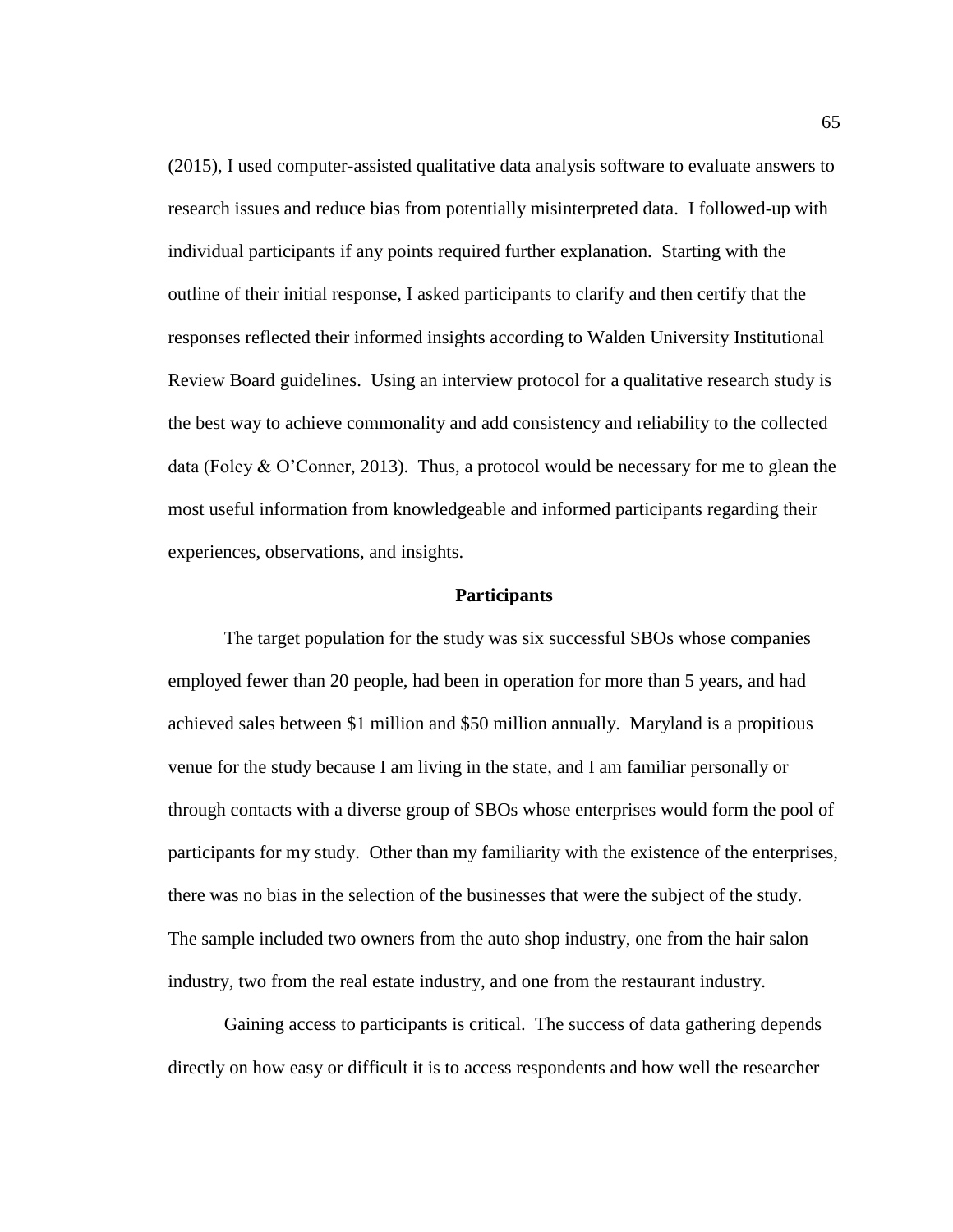can build and maintain relationships with the participants and hold them to agreements (Rubin & Rubin, 2012). To gain access to participants, I obtained a list of new, continuing, and closed businesses in Maryland from the Maryland Chamber of Business and Industry. The Chamber membership list is available to the public back to 10 years and includes business owners' names, addresses, cities, counties, phone numbers, and years established. From that list, I looked for business owners that I knew, purposely chose six of them, and copied their information.

I used a purposive sampling technique to select interview participants from the companies that met the sample criteria. Researchers using a purposive sampling method must use their judgment to select members based on the study criteria (Cox, 2015; Morse, Lowery, & Steury, 2014; Palinkas et al., 2013). My goal was to ensure that the population and sample yielded the most plentiful and valuable information relevant to the research questions. I initially called participants and requested an interview with business owners by asking permission to meet. Upon meeting, I introduced the research and purpose, provisions of criteria to participate, and explanation of confidentiality and the informed consent process. The first recruitment step was to rely on familiar business owners whose background and experience met the criteria of my study. I sent participants an e-mail containing the details of the study as well as a confidentiality disclosure. I asked participants to refer me to other business owners with whom I was unfamiliar, which would promote my relationship with potential participants. Personal introductions from mutual connections opened communication channels that increased my ability to include greater numbers of participants in the study.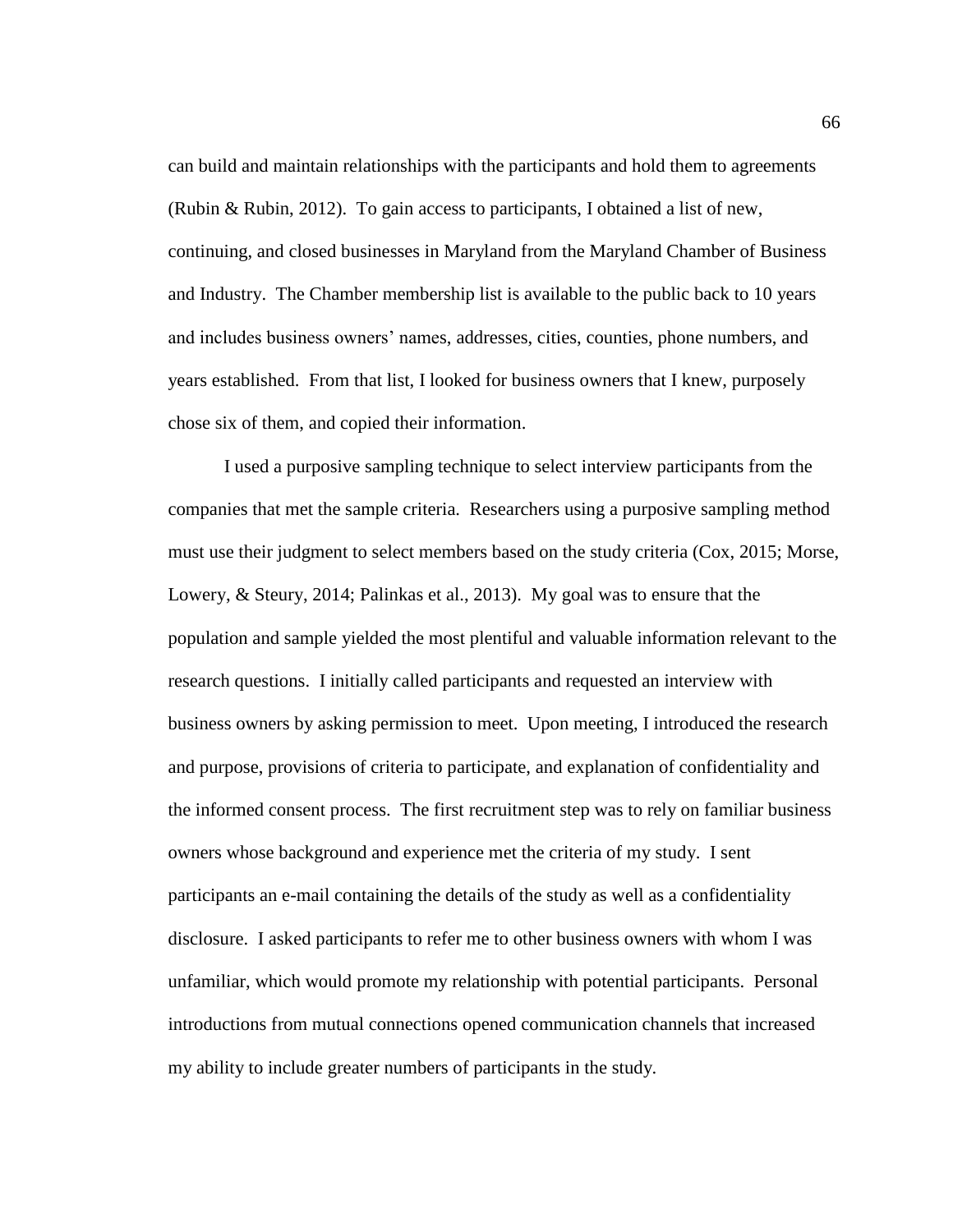Qualitative researchers should build rapport as soon as they meet participants to facilitate access to the participants' experiences (Bloomberg & Volpe, 2012; Nelson, Onwuegbuzie, Wines, & Frels, 2013; Yin, 2014). Through gaining their trust, I established a working relationship with all participants by explaining the nature and goals of the study, its purpose, expected outcomes, and participants' responsibilities. I invited candidates to participate, scheduled their interviews, obtained their signed consent forms, and ensured they received a copy of the research results. I provided no compensation for participation in the study. Participants had the right to refuse to answer any interview questions. As interviewer, I would rephrase or withdraw any question they might find offensive.

#### **Research Method and Design**

#### **Research Method**

I used a qualitative research method to explore the strategies SBOs use to acquire capital to sustain their organizations financially for more than 5 years. Through qualitative research, I explored the behavior, perspectives, experiences, and feelings of people. Respondents could participate in an open discussion regarding the management strategies SBOs use to acquire capital to sustain their business financially for more than 5 years. Yin (2014) noted that qualitative research is a means of understanding how individuals respond to social or human problems by examining variables in the setting in which the researcher discovers them. Bloomberg and Volpe (2012) stated a qualitative researcher focuses on the experiences of people and emphasizes the uniqueness of the individual. Researchers using qualitative methods seek a deeper truth (Maxwell, 2013).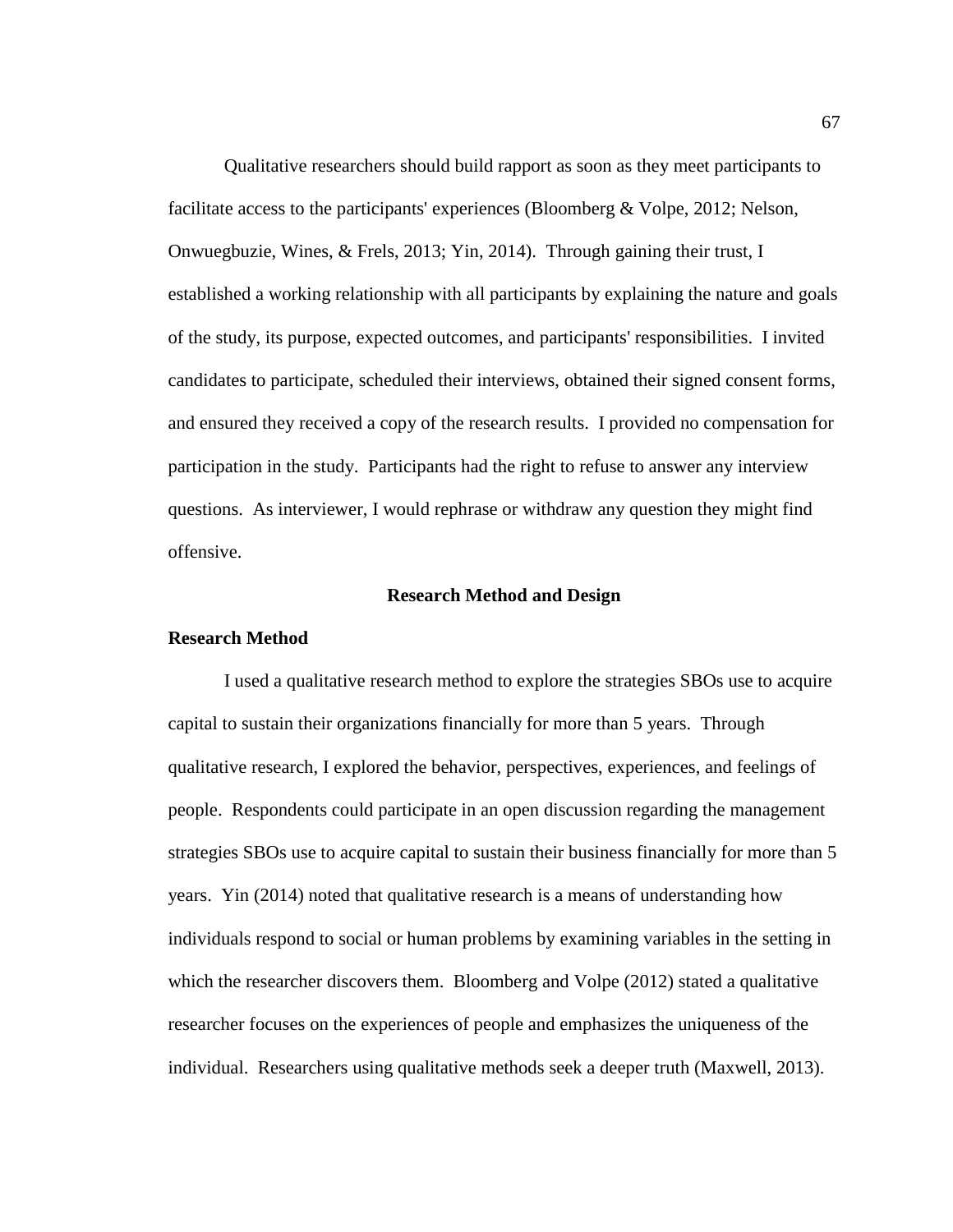Yin identified three research methods available to researchers in any study. The selection of the appropriate approach to a study depends on the available resources and the researcher's skills, training, and area of interest. As Maxwell (2013) pointed out, scholars use qualitative research both to corroborate a study and to establish a foundation for quantitative research. The mixed research method combines both qualitative and quantitative forms. A researcher may employ any research method to conduct a dissertation study (Bloomberg & Volpe, 2012). Researchers choose the most appropriate methodology based on the subject of the study.

I chose a qualitative research design rather than a quantitative or mixed method design for the study for several reasons. I determined that neither quantitative nor mixed methods met the objective of my study. Quantitative research is an inquiry into an identified problem (Maxwell, 2013). Researchers using quantitative methods to test objective theories by examining the relationship between variables (Wertz et al., 2011) and analyzing the associations between statistical reports (Maxwell, 2013). In any quantitative study, the researchers' primary goal is to determine the relationship between the independent and a dependent (or outcome) variable (Maxwell, 2013). Quantitative research designs are either descriptive or experimental. Researchers who employ a descriptive study design establish associations between variables and provide a numerical description of trends, attitudes, or opinions (Maxwell, 2013). Researchers use experiments to establish causality and determine whether particular events influence an outcome (Bloomberg & Volpe, 2012). While a quantitative research design is an excellent method of collating data, it was inappropriate for this research study. A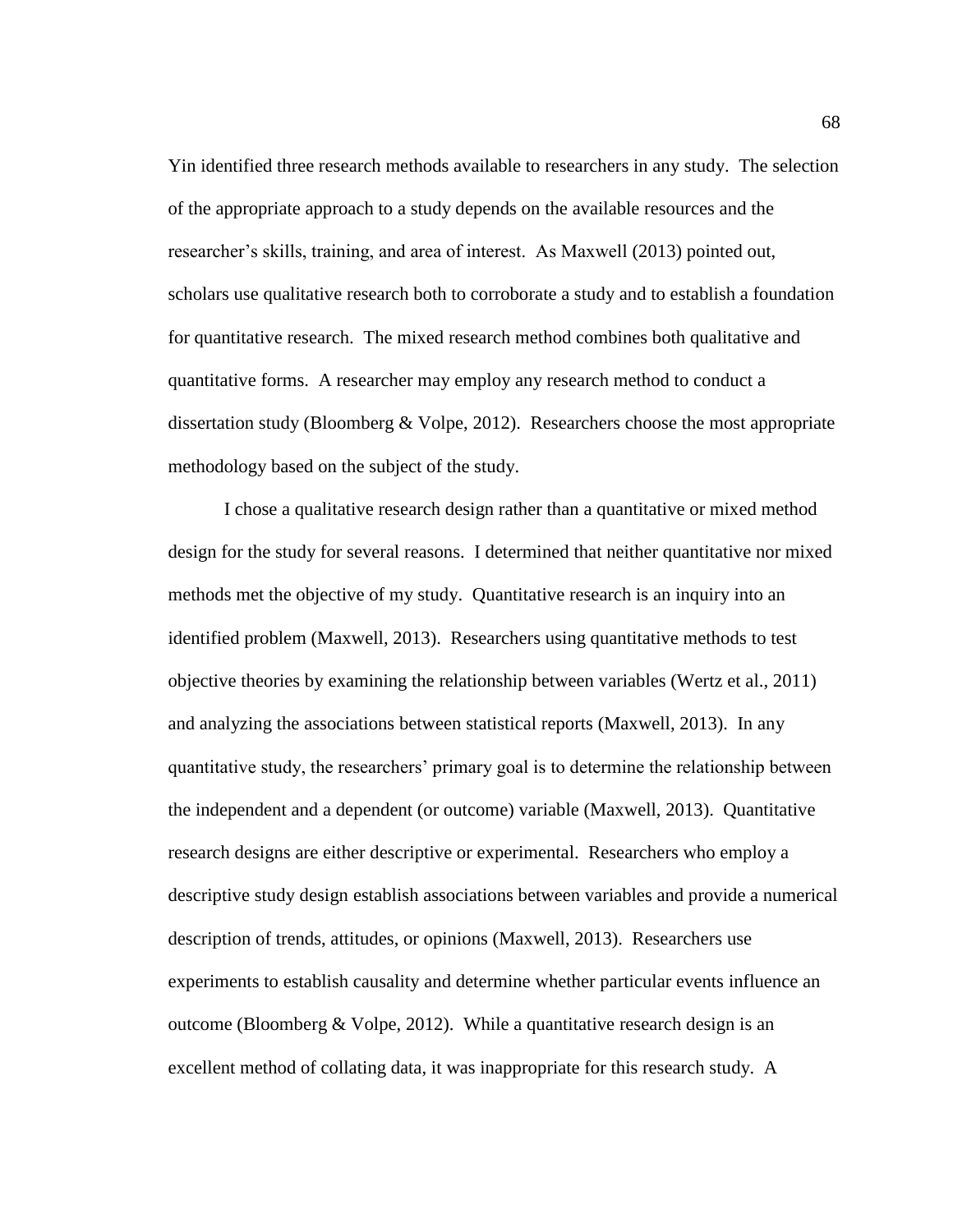researcher using quantitative methods relies on statistical analysis to provide an understanding of, for example, how businesses work (Maxwell, 2013). The underlying data necessary for analysis is difficult to acquire when the research subjects are SBOs with limited education and language skills (Yin, 2014). Quantitative methods were not suitable for the study because I would be reliant on data that is susceptible to such precise measurements as time, productivity, and other quantifiable metrics.

Researchers using qualitative methods, on the other hand, study subjects whose views and experiences are not easily measurable (Cottrell, 2013). Exploring the strategies SBOs use to acquire capital to sustain their businesses financially for more than 5 years is not conducive to precise forms of measurement. The use of qualitative methods obliges the researcher to conduct focus groups, in-depth interviews, or review documents to identify themes (Yin, 2014), whereas researchers using quantitative methods might be concerned with surveys, structured interviews and observations, and reviews of records or documents for numeric analysis (Maxwell, 2013). Therefore, qualitative research was most appropriate for the study.

A mixed method design was inappropriate for the study because it combines qualitative and quantitative techniques in a single study. The philosophy of pragmatism holds that a researcher should employ a mixture of approaches that work best in the real world (Yin, 2014). Through mixed methods, researchers take advantage of the respective strengths of both approaches (Bloomberg & Volpe, 2012). A researcher can validate findings, accumulate comprehensive data, and apply the results of one method to develop insights into a complementary approach (Wertz et al., 2011). A mixed method design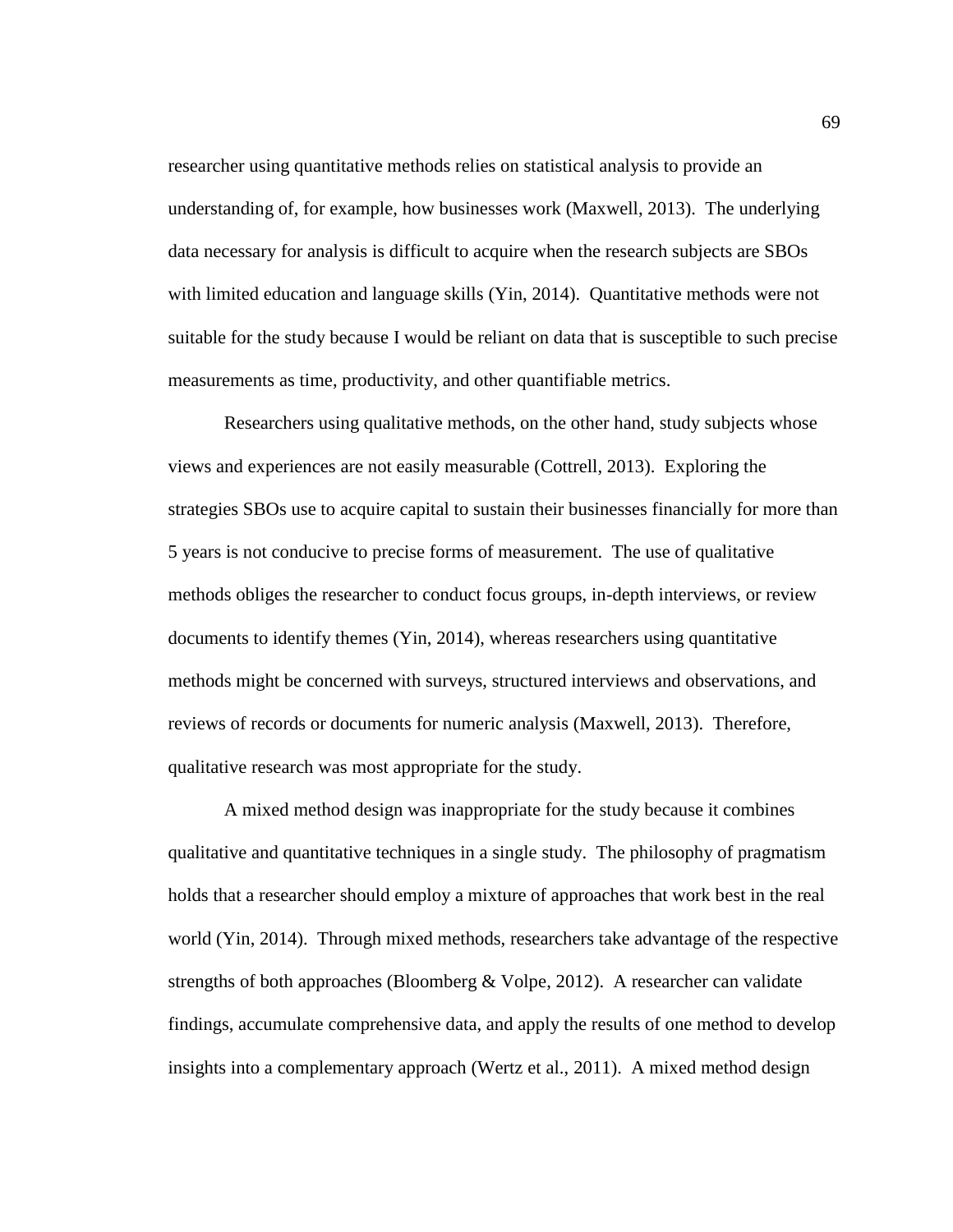was insufficient for my research because a mixed methodology must include some measure of quantitative analysis. A mixed method design is a hybrid of qualitative and quantitative methods that requires the researcher to analyze data statistically (Cottrell, 2013). Also, when using the mixed method, researchers must conduct more than one research phase (Bloomberg & Volpe, 2012). Researchers conduct qualitative research to explore an issue and uncover major themes, and conduct quantitative research to measure the relationships between the themes (Yin, 2014).

Following Maxwell (2013), I used qualitative methods to explore the strategies SBOs use to acquire capital to sustain their businesses financially. In this study, I used a qualitative approach because I could better understand the problem by studying the lived experiences of participants rather than analyzing numbers or statistics (Simonsohn  $\&$ Gino, 2013). A qualitative methodology is appropriate for understanding business activities because researchers use it to explain rather than measure a phenomenon. A qualitative methodology is appropriate for understanding business activities because researchers use it to describe rather than measure a phenomenon (Yin, 2014). By using qualitative methods, I developed an understanding of human and social problems from multiple human perspectives, personally observed the phenomenon, and analyzed the meanings people bring to their experiences. Following Wertz et al. (2011), I pinpointed how and when business owners addressed business concerns. I conducted in-depth interviews to answer *what, why,* and *how* questions. Through qualitative research, respondents could participate in an open discussion of their small business practices. I gathered interview data regarding the ways SBOs sustain their businesses beyond 5 years.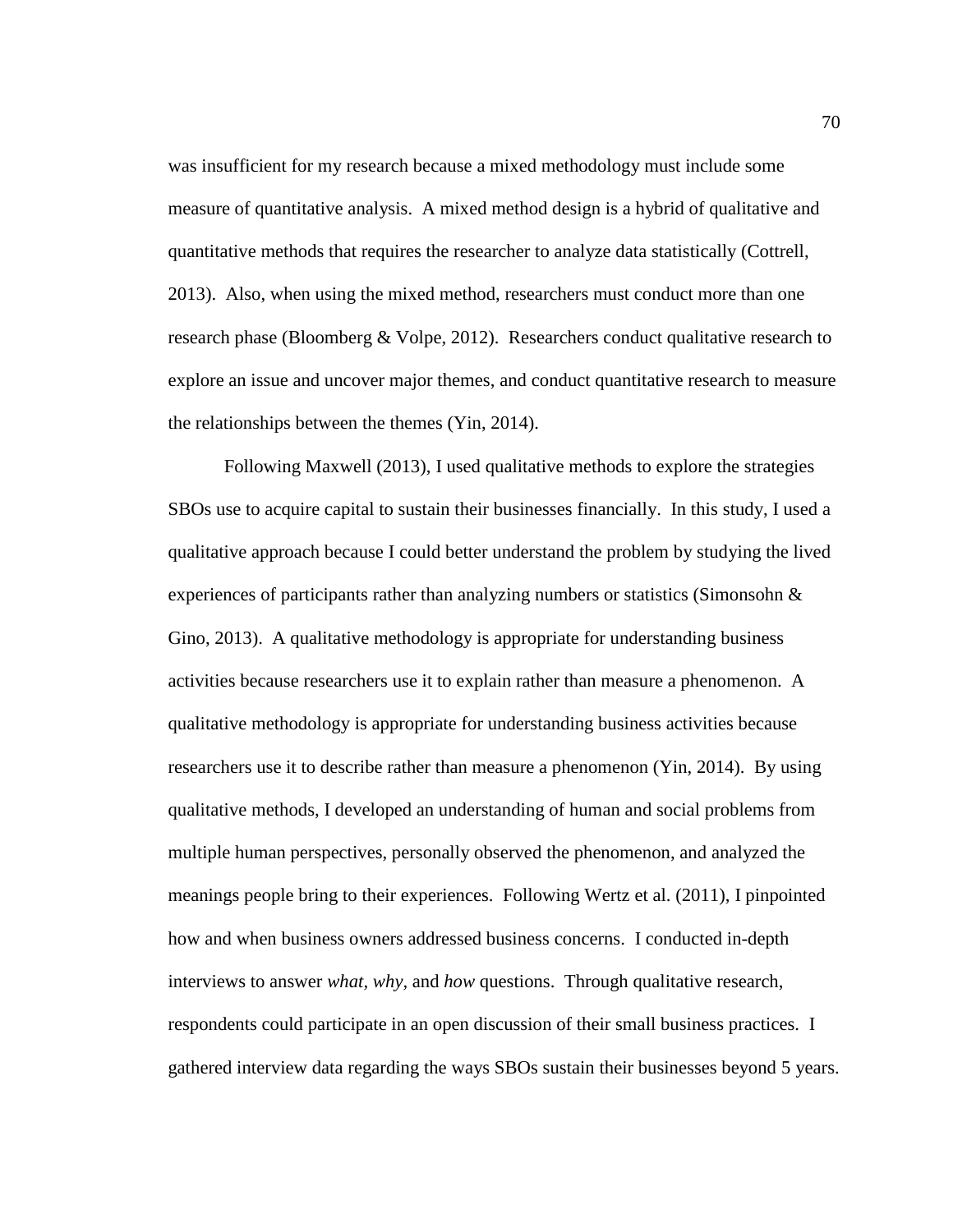# **Research Design**

I used the multiple-case study design for the qualitative study, as it is more appropriate for my research than alternative phenomenological, ethnographical, and narrative designs (Maxwell, 2013; Taylor, 2013; Yin, 2014). Yin referred to the case study as an inquiry whereby the researcher looks into a contemporary occurrence in which the boundaries between and context are not evident. Yin noted that case studies require data collection and analysis. In this study, I chose a multiple-case study to obtain an in-depth understanding of a small number of cases (Taylor, 2013; Yazan, 2014). By using various sources of data in the multiple-case study, I revealed the viewpoints of multiple participants.

Maxwell (2013) identified three other types of qualitative research designs: ethnography, phenomenology, and narrative research. The multiple-case design was superior to the other options for the study. Researchers employ the phenomenological design to gain an understanding of social phenomena through inquiry tactics such a design (Yin, 2014). I did not choose a phenomenological design because my analysis would then focus on examining SBOs' lived experiences. Phenomenology is ideal for researchers desiring to understand the experiences of a group of people who participated in a single phenomenon (Conklin, 2013; Snelgrove, 2014). The goal of my design, however, is to gain an understanding of lived experience and sustainable strategies, not an understanding of processes and practices. With a phenomenological design, I would be unable to produce relevant results because the strategies SBOs use to acquire capital to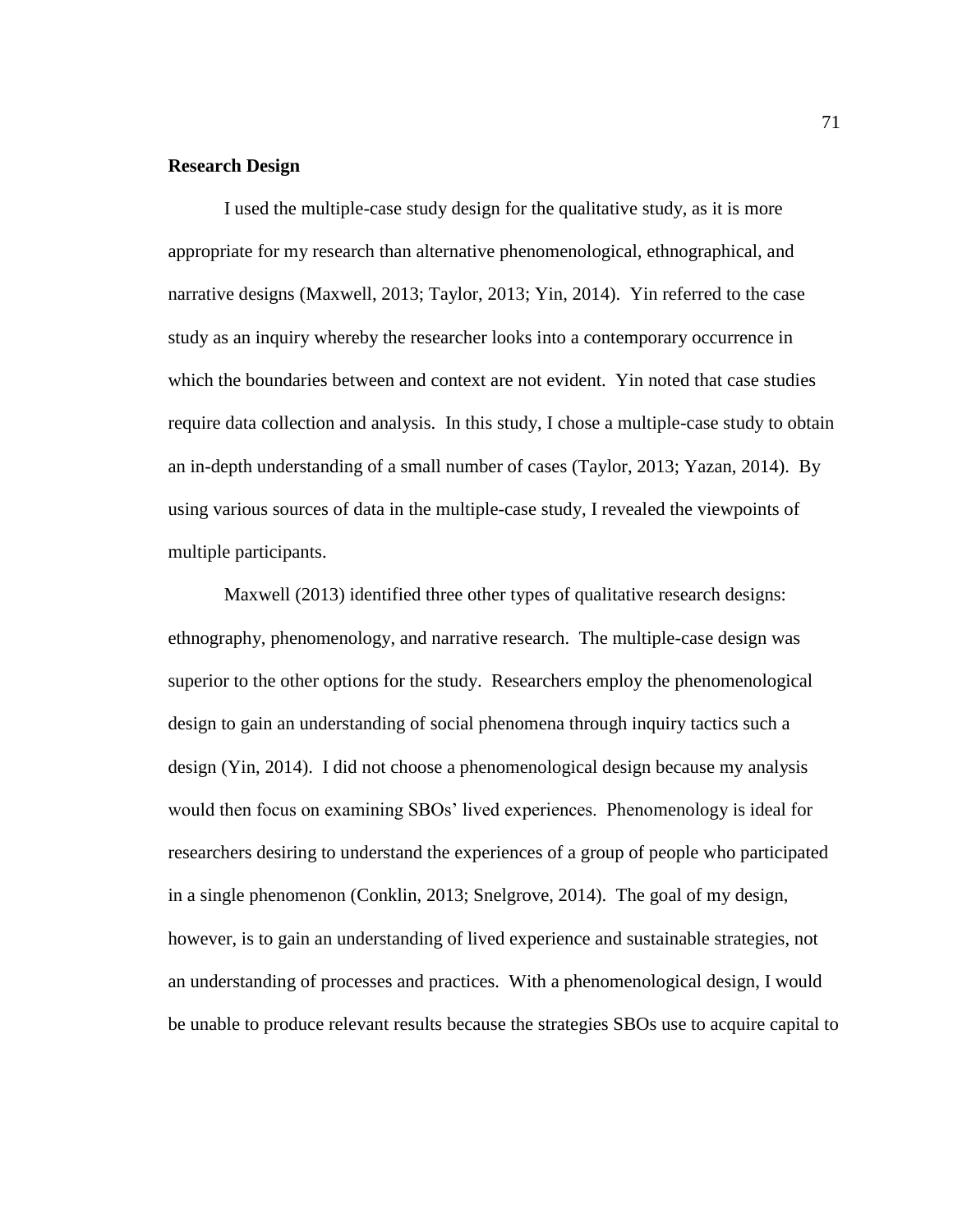sustain their business financially are not phenomena. Therefore, the phenomenological design was not appropriate for my study.

Researchers use ethnography to explore culture rather than understanding an event or issue (Maxwell, 2013). I explored sustainment strategies from a diverse sample of SBOs rather than one specific cultural aspect of the population, and did not use an ethnographic approach. An ethnographic research design would be suitable if the purpose of the study were to establish a cultural basis of SBOs. Instead, I explored the strategies owners use to acquire capital to sustain their businesses financially for more than 5 years and develop an in-depth understanding of business processes, not cultural beliefs. Therefore, I determined that ethnography does not meet the objectives of the study.

Researchers use the narrative method to study phenomena through the lives and experiences of SBOs by telling their story (Yin, 2014). I employed the narrative method to identify the experiences and life stories of individual SBOs, but would not collect data from experiences and life stories narrated chronologically by SBOs. My objective was to determine sustainable strategies, rather than historical experiences, so using narrative research design was not appropriate.

I chose the multiple-case study design over other designs to explore the strategies of SBOs who have sustained their organization for more than 5 years. A qualitative multiple-case study research design was appropriate because the research requires looking in-depth at individuals or phenomena in their environment. It is a descriptive record of an individual's experiences and behavior maintained by an outside observer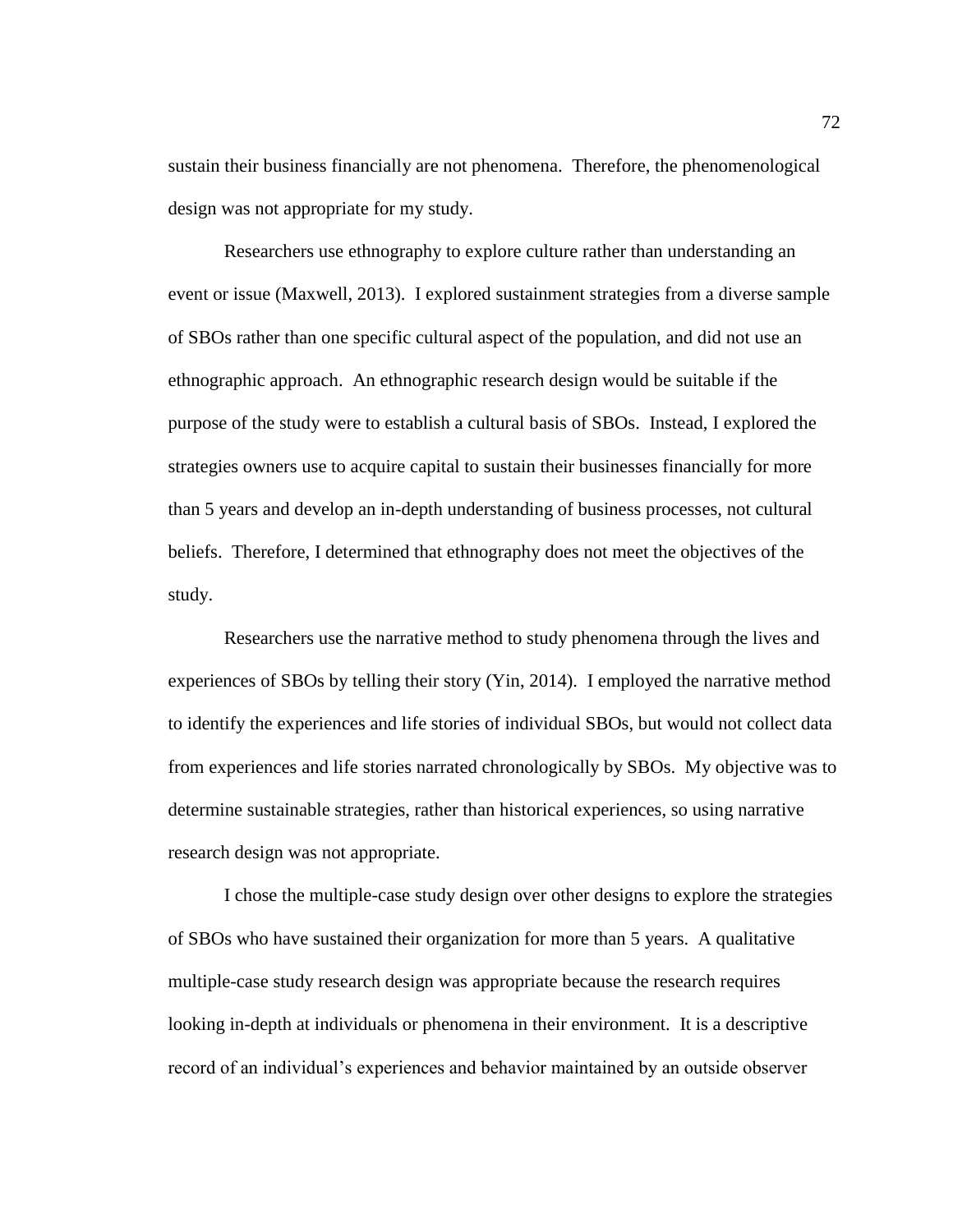(Yazan, 2015). Researchers use the multiple-case study design to extend prior experiences, strengthen the results of previous research, or when the goal is to understand an issue or object that is complex (Yin, 2014). There are three processes involved in the case study: exploration/description, evaluation, and hypothesis testing (Yin, 2014). For example, a common use of case study research is to explain the basis of a small business owner's success or failure. Hypothesis testing assesses causal relationships and compares generalizations from case studies' findings with underlying theories (Yin, 2014). I explored the development and characteristics of phenomena in small businesses with the goal of developing hypotheses about cause-and-effect relationships (Yazan, 2015).

Researchers use multiple-case study approaches to explore contemporary situations and provide a basis to apply ideas and methods (Maxwell, 2013; Taylor, 2013; Yin, 2014). My goal was to explore the strategies business owners use to acquire capital to sustain their business financially for more than 5 years. I used the multiple-case study design to make generalizations based on the observations of patterns or replications among the cases. According to Maxwell (2013), researchers using a qualitative continuum explore a phenomenon that others have previously studied and added rich detail to extant knowledge. Yin stated that researchers apply case study methods to explore a particular event or process to understand causalities and generalize findings.

According to Yin (2014), data saturation in a qualitative study involves encouraging subjects to participate in the study until the data set is complete. Data replication and redundancy are indicative of saturation. Researchers often cite data saturation as a measure of qualitative research validity (Maxwell, 2013). Both Fusch and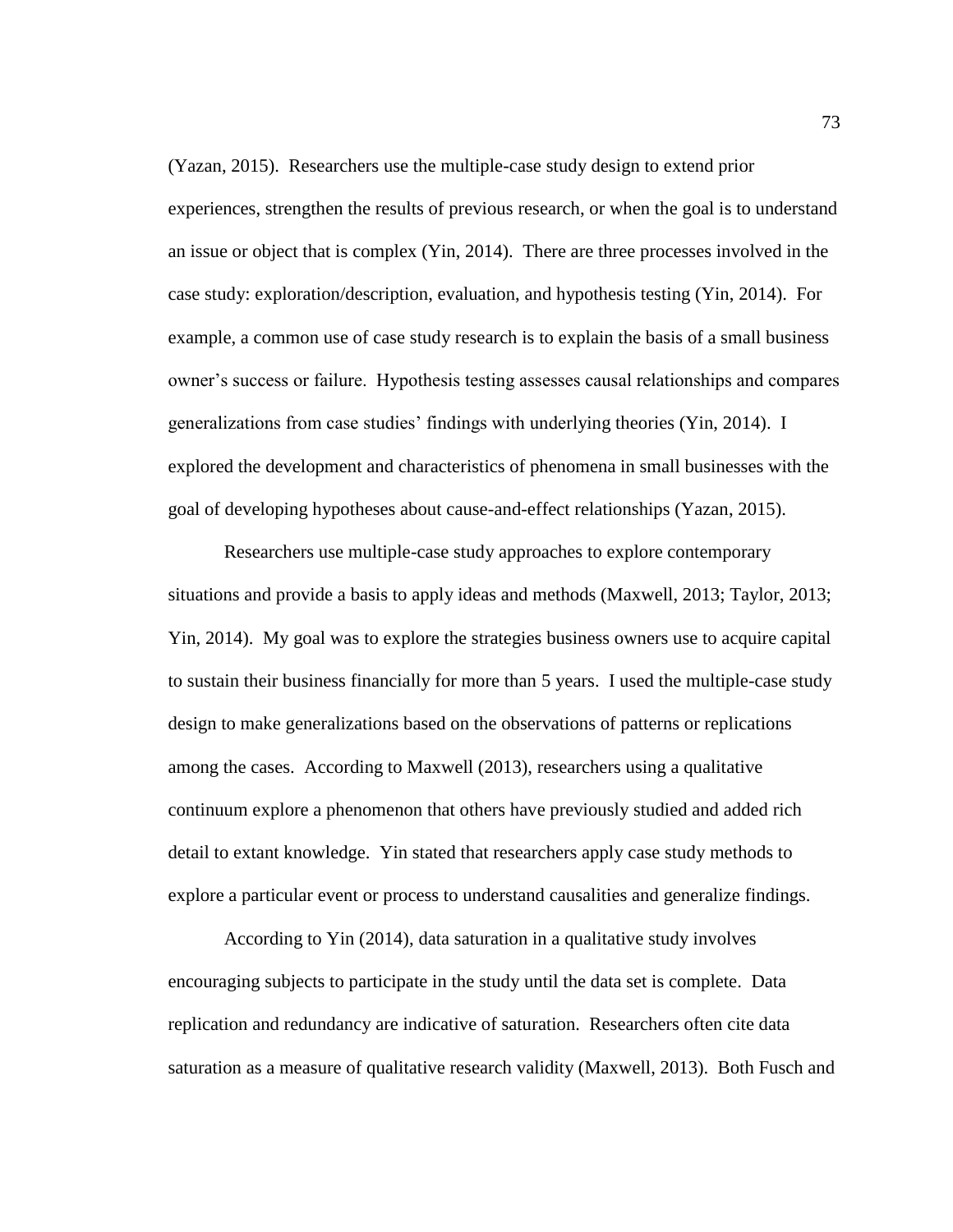Ness (2015) and Marshall et al. (2013) found data saturation occurs when researchers can find no new data or themes in the course of additional interviews. As Fusch and Ness stated, the researcher can attain data saturation in a number of methods such as member check, data collection methods, and triangulation. I used interviews and member checking to ensure data saturation. I continued to interview participants until I discerned no new themes or information. I structured interview questions to facilitate asking multiple participants the same questions to achieve data saturation. I also conducted member checks to allow participants to add new information. During member checking process, if no new information emerges, the researcher can achieve data saturation (Yin, 2014). Had new data emerged, I would have solicited additional participants. In addition, through the member check process, I enhanced reliability and validity with additional interviews with more participants (Fusch and Ness, 2015; Lincoln and Guba, 1985). Data saturation was reached when information was sufficient to replicate the study. At that point, no additional or new information could be attained and no further coding was necessary. The sample size in the majority of qualitative studies should follow the concept of saturation (Marshall et al., 2013). Qualitative researchers demand samples large enough to ensure they observe all potentially significant perceptions (Bloomberg & Volpe, 2012). At the same time, a large sample may be repetitive and superfluous. Yin (2014) suggested that there is no minimum number of participants required for a case study. The sample size to achieve data saturation for the study was expected to be six, but more participants would be included in the study, as necessary until saturation occurs.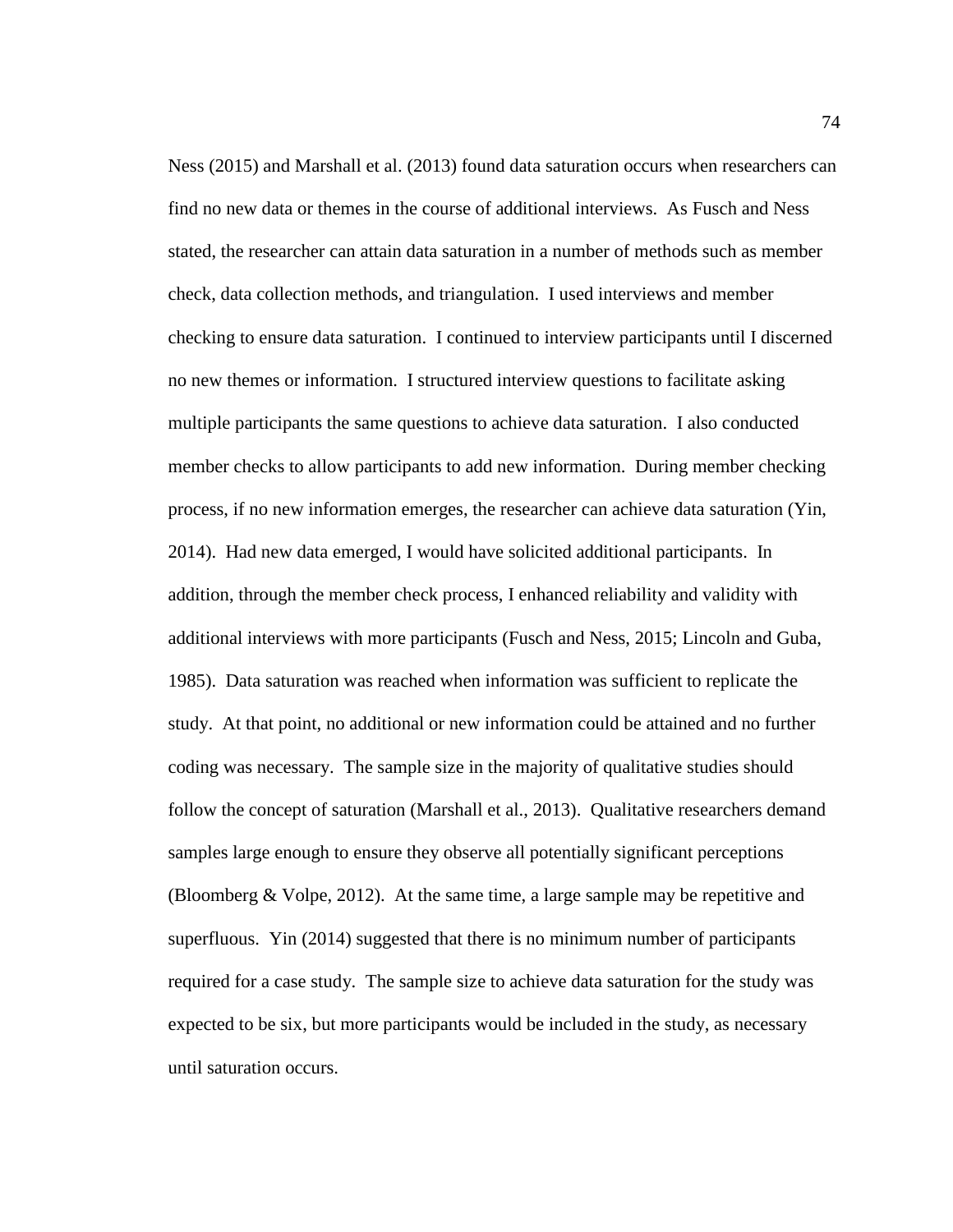## **Population and Sampling**

Researchers use various sampling methods to conduct qualitative studies. Sampling methods include the following: purposeful sampling, nominated sampling, volunteer sampling, and a sample that comprises the total population (Palinkas et al., 2013). The purpose of the qualitative multiple-case study was to identify the strategies SBOs use to acquire capital to sustain their organization financially for more than 5 years. The sampling method I chose for the study is purposeful sampling, the most common sampling strategy (Oppong, 2013). In purposeful sampling, the researcher chooses participants by using specific selection criteria (Oppong, 2013). A purposeful sampling includes typical, unique, convenience, snowball, maximum variation, and theoretical sampling (Palinkas et al., 2013). Snowball sampling occurs when researchers select some participants and while interviewing one, learn about other potential candidates, and invite them to participate as well (Gentles, Charles, Ploeg, & McKibbon, 2015). In this study, I did not choose snowball sampling because it relies too heavily on participant input (Palinkas et al., 2013). Convenience sampling occurs when researchers select a particular sample (Palinkas et al., 2013). Following Gentles et al. (2015), in this study, I did not choose convenience sampling because the information generated is insufficient. Unique sampling involves the researcher choosing a sample for its atypical or unusual characteristics, and is a time-consuming and unsatisfactory process (Palinkas et al., 2013). Maximum variation sampling occurs when the researcher expects the selected sample to represent the greatest variety (Palinkas et al., 2013). Typical sampling occurs when a researcher chooses a sample believed to be reflective of the average or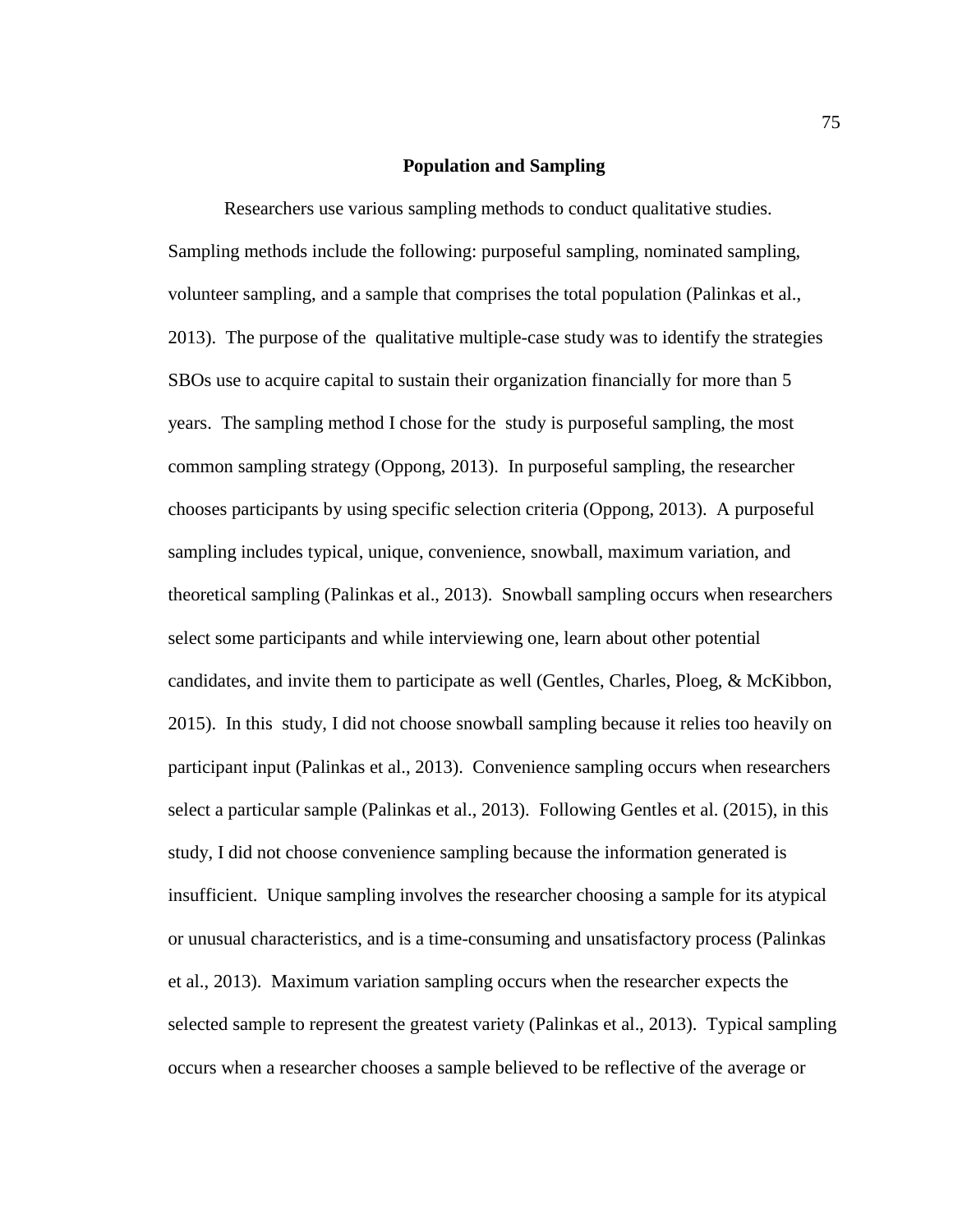typical individual (Gentles et al., 2015). Following Palinkas et al., in this study, only purposeful sampling was a useful technique for the multiple-case study because I can identify the strategies successful business owners use to acquire capital to sustain their company financially over long durations.

A significant part of the multiple-case study is defining the appropriate size of the study. The objective of sample size planning is to determine an optimal number of participants. Marshall et al. (2013) suggested that researchers choose enough participants to ensure not only representativeness but appropriateness, which specifically requires purposeful sampling and sound information. The participants for the purposeful sampling consisted of six business owners selected from 103,904 small companies in Maryland. The contact information of these six business owners obtained from requesting an active small business Assumed Name List in the Maryland Chamber of Business and Industry. The list indicates all SBOs information in Maryland and it is free. I acquired data from two owners from the auto shop industry, one from the hair salon industry, two from the real estate industry, and one from the restaurant industry. Yin (2014) stated the primary value of a qualitative study is the richness of the information it reveals; sample size is less relevant and is not a determinant of research significance. Cronin-Gilmore (2012) stated that one way to identify the appropriate number of participants is to interview until the researcher acquires no new data, but Yin asserted that a multiple-case study sample size should consist of a targeted population that fits the qualitative study. Polkinghorne (2005) stated that a participant pool of five to 25 participants is appropriate for a qualitative multiple-case study that employs face-to-face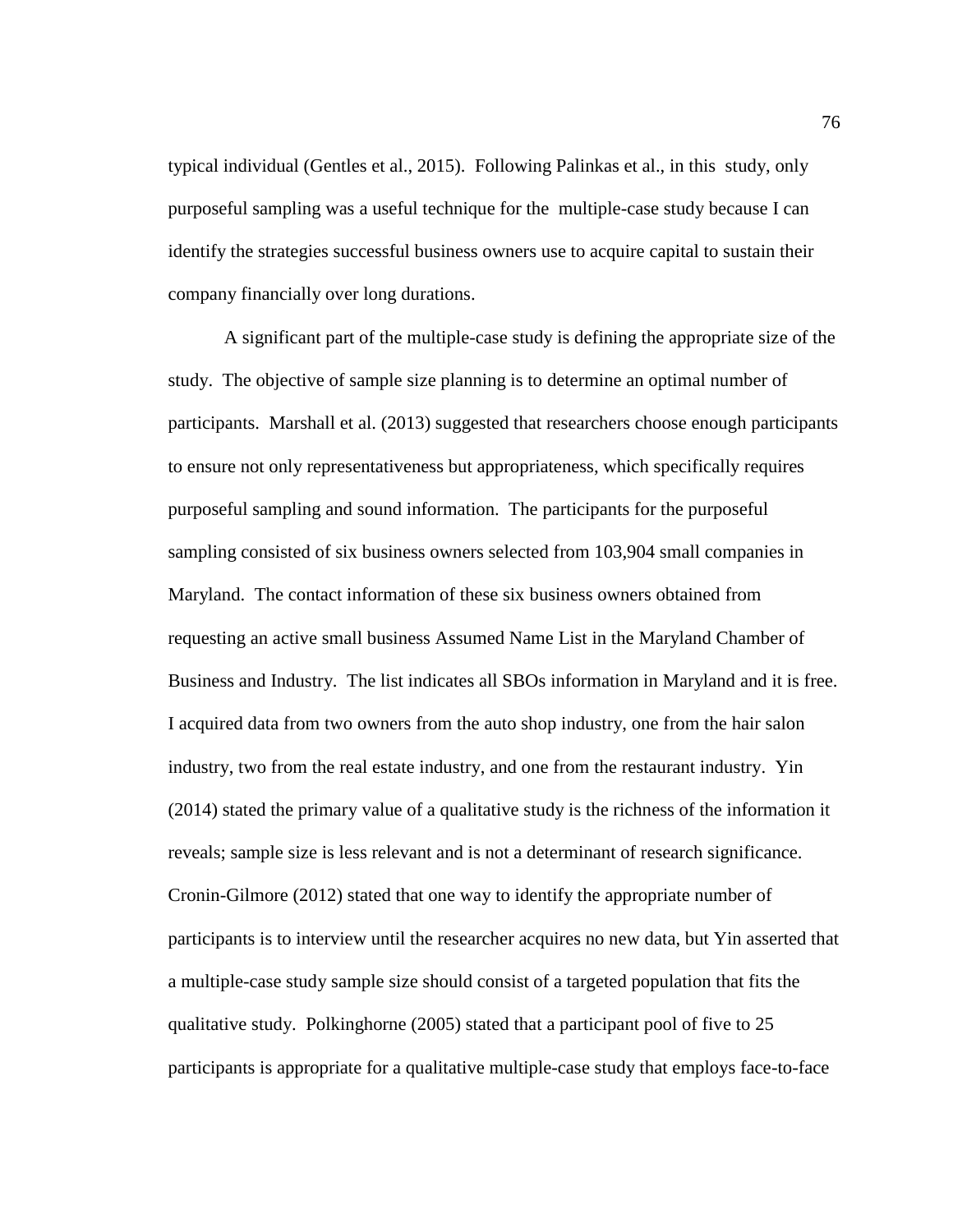interviews and semistructured questions. Therefore, to obtain accurate data, my sample size was expected to be six, but more participants in Maryland would be included in the study, as necessary until saturation occurs. I incorporated a variety of techniques to include semistructured, open-ended, and in-depth interview questions. In this study, to ensure the quality and reliability of the data, I increased the time of the interview so that participants have many opportunities to describe their lived experiences (e.g., Stuckey, 2014). I did not rush participants during the interview. Following Nelson et al. (2013), in this study, if I rush them, they may fail to provide full answers.

Data saturation is an essential component when a researcher assesses qualitative data. Failing to achieve saturation significantly impedes the quality of research, affects the content validity of the PRO measure, and results in inadequate advantage measurement tools (Morse et al., 2014). In this study, I achieved data saturation once data becomes repetitive or when I can no longer identify new themes (e.g., Fusch  $\&$  Ness, 2015). For example, a researcher might interview six people with similar experiences and knowledge (the same job, lifestyle, environment, and locality). If the researcher only interviews a few such individuals, personal prejudices and idiosyncrasies may color the findings. For the study, I plan to interview SBOs who operated and maintained their businesses for more than 5 years. Per the research of Fusch and Ness, I achieved data saturation with a sample size of six business owners. However, I would include more participants, as necessary, until I achieve saturation. As qualitative researchers (Fusch  $\&$ Ness, 2015) have demonstrated, in the qualitative researcher, I would interview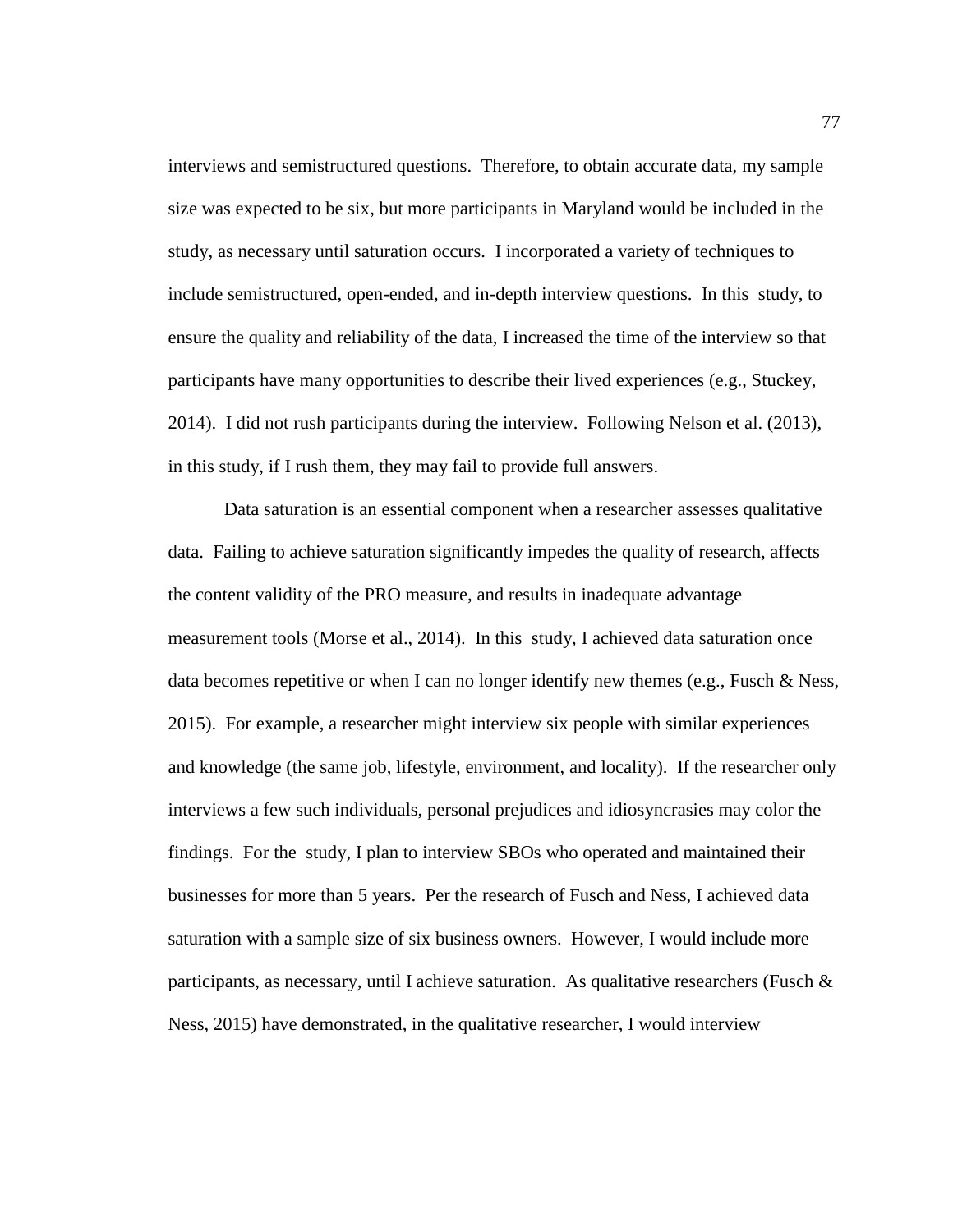participants until the participants' responses are duplicative and add no significant new information.

There are requirements for selecting participants (Yin, 2014). The participants would be business owners who sustained their organizations for more than 5 years. The focus of the study was to explore the personal experiences of six SBOs to discover the strategies they employed to acquire capital to sustain their businesses financially. Following Bloomberg and Volpe (2012), in this study, all participants were at least 23 years old, work in Maryland, run their businesses daily, and have sustained it for more than 5 years.

Interview settings would be locations that are conducive to acquiring quality responses and recordings (Koelsch, 2013). Participants should feel comfortable speaking candidly. Following Nelson et al. (2013), in this study, I conducted interviews in a private, safe place with appropriate lighting that offers minimal aural distractions, such as the local library or the participant's office. As qualitative researchers (Stuckey, 2014) have demonstrated, in qualitative research, I minimized distractions during the interview by setting cell phones on silent mode. To avoid interruptions during the interview, by following Doody and Noonan (2013), I set up the recording gear before the interview and set my cell phone on silent mode.

## **Ethical Research**

As an ethical researcher, I have responsibilities to the participants and to the people to whom I plan to present the findings. I informed participants about the purpose of the research in which they participate. I must ensure they understand the risks they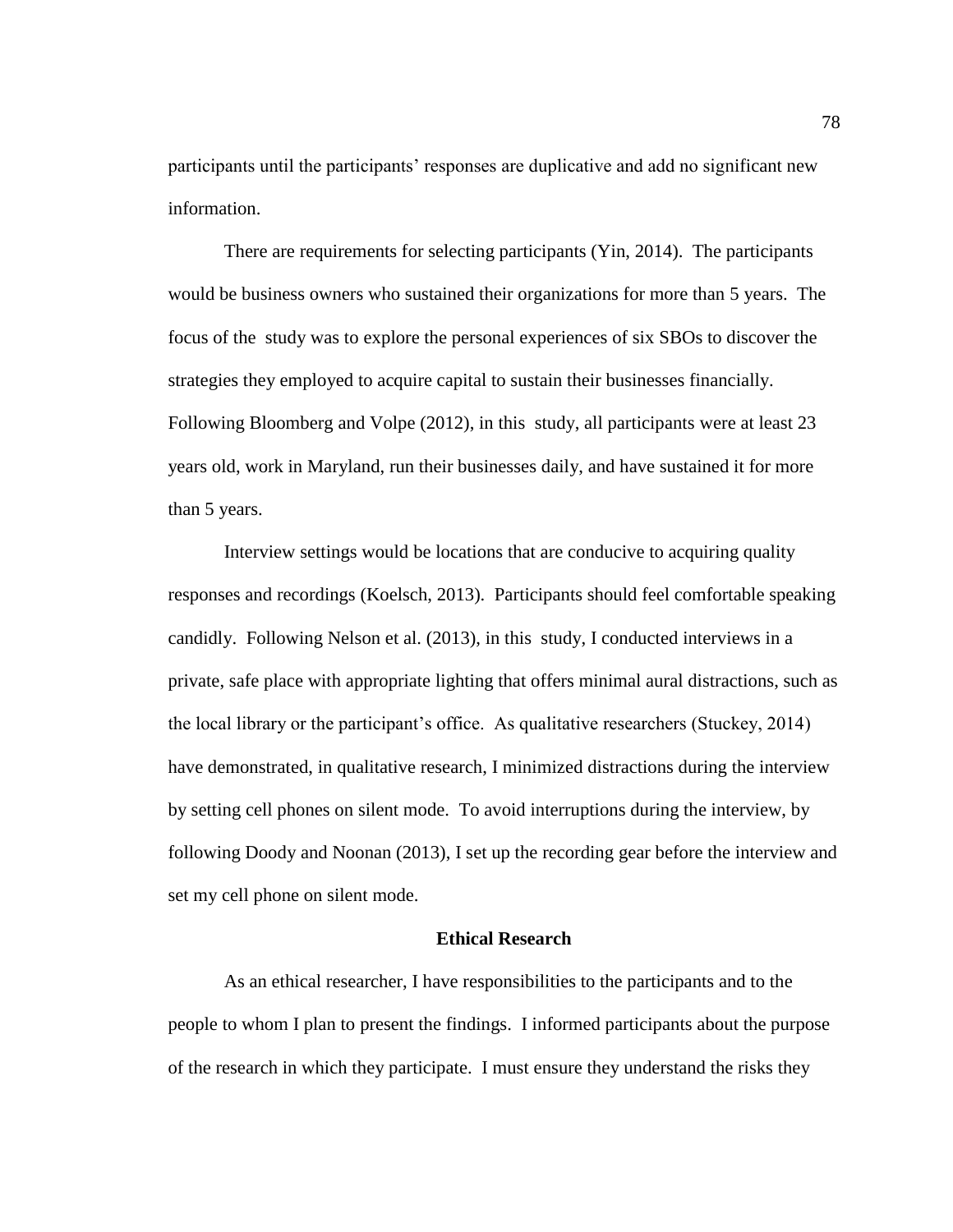face as subjects of the research. Yin (2014) identified four ethical principles: autonomy (respect the rights of the participants), beneficence (performing a social good), nonmaleficence (doing no harm), and justice (particularly equity). I know that asking a participant to discuss personal recollections that are fear-provoking, embarrassing, or uncomfortable may produce or increase anxiety. I obtained participants' informed consent, ensure their confidentiality, and protect them from harm.

Prior to contacting the participants, I obtained approval from Walden University and the Institutional Review Board (01-19-17-0311821) to conduct my research, and after business owners agree to participate in face-to-face interviews, they received consent forms via email containing information about the study, consent procedures, and a reminder about the voluntary nature of the study. There were two steps in the informed consent process. In the first step, the participant d and acknowledged the informed consent letter as part of the invitation. I required the participants who wish to participate in the study to sign and return the informed consent letter. In the invitation letter, I explained the intent of the study, procedures, and potential risks and benefits. In the second step of the informed consent process, I provided an assurance of confidentiality and information about the respondents' option to withdraw at any time. Following the guidance of the Belmont Report (USNC, 1979), I did not use research information for any purpose other than the research project and did not include participants' names or other identifying information in any reports related to the study. I informed participants that the results of the study would be absent of any identifying marks. I kept all information in a password-protected electronic file and locked printed data in a safe. I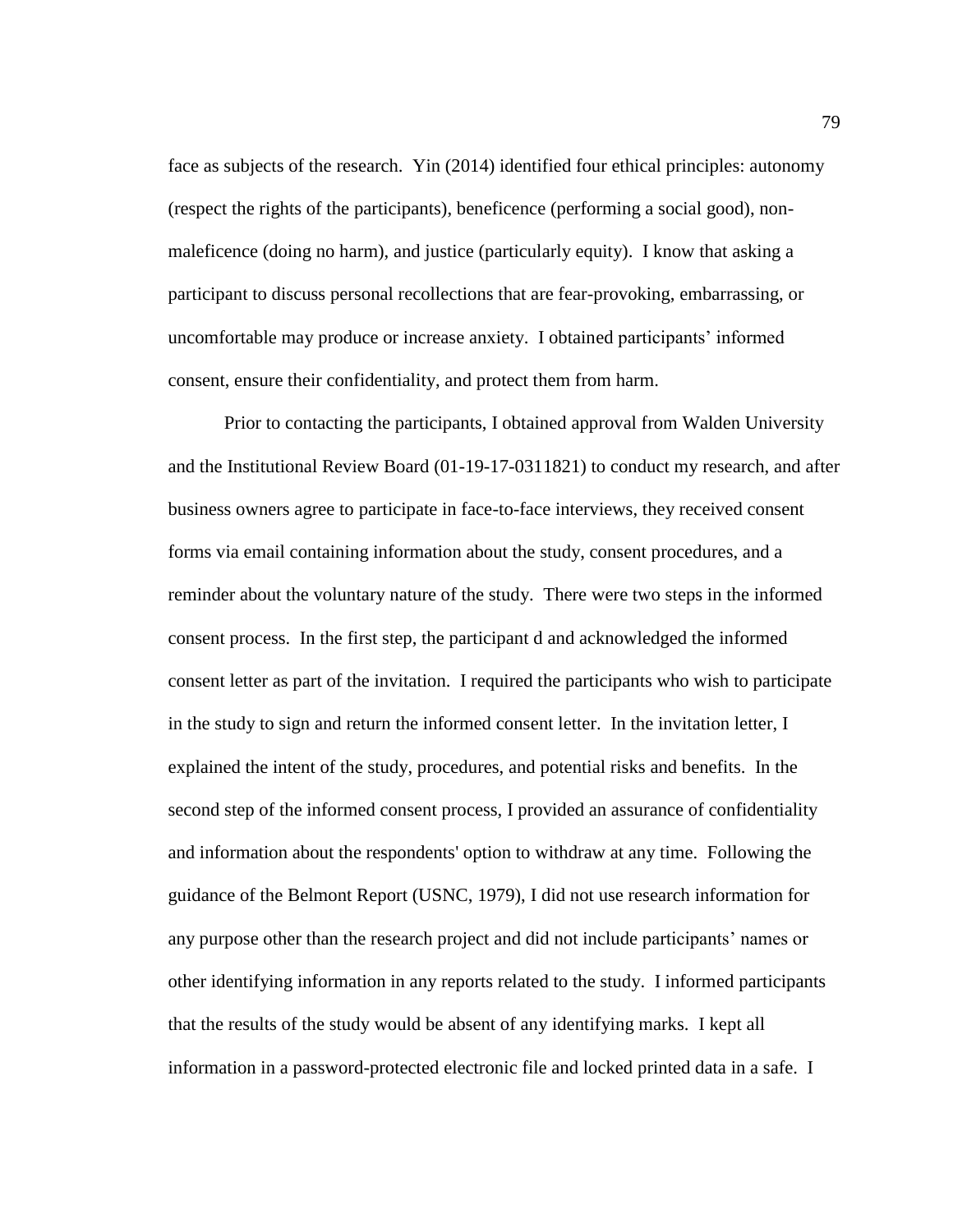should be the only person with access to electronic and physical records and plan to protect the confidentiality of each participant by maintaining the data in a safe place for 5 years. I informed participants of the risks, benefits, and compensation for participating, as well as their right to withdraw at any time by emailing or phoning me a week in advance. I asked any member wishing to withdraw to follow the instructions in the Sample Participant Consent Form. I offered no monetary or other incentives to participants. I would furnish a copy of the final study to each participant, and offer to meet with other business owners to discuss the results in greater depth. I applied the principle of ethical consideration by transmitting consent forms to participants for signature before the interview and maintaining the study data and consent forms in a secure location for at least 5 years. I saved all electronic data on a secure hard drive for 5 years and code the study to preclude the display of owner or business information to the public.

#### **Data Collection Instruments**

In this study, I was the primary data collection instrument (e.g., Bloomber  $\&$ Volpe, 2012). There are varieties of ways in which researchers can collect data: archival records, interviews, direct observation, participant-observation, or with physical artifacts such as internet information, government reports, and news clippings (Pacho, 2015). I used interviews and archival records to gather data. I used this data to answer the research question and ensure the private exchange of questions and answers with respondents (Pacho, 2015). The principle sources of data were in-depth face-to-face interviews and review documents. I collected data from six participants with 10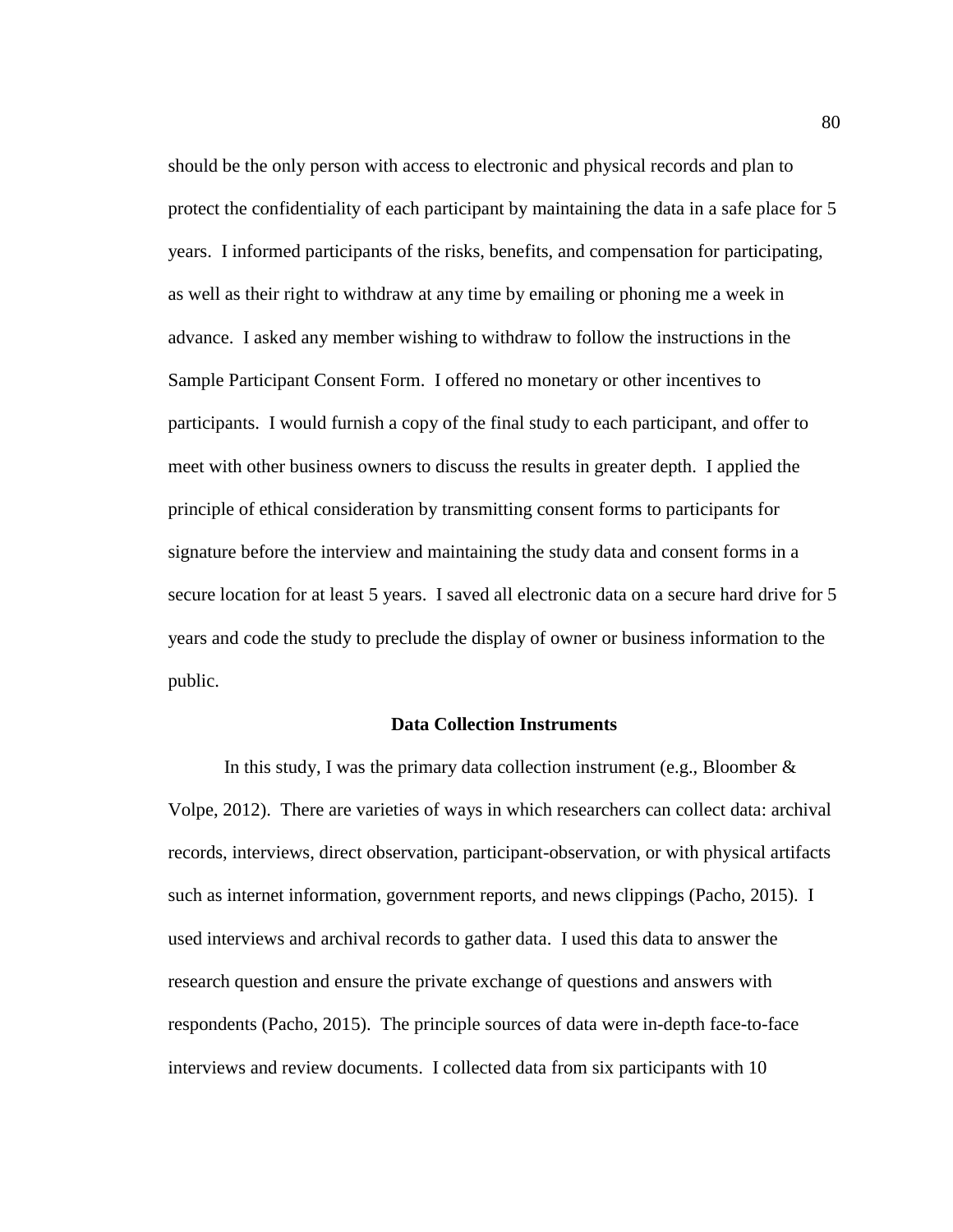semistructured interview questions. SBA documents would form a secondary source and provide a standard against which I should compare the primary data results.

Following Roberts (2013), in this study, I conducted in-depth face-to-face interviews to learn the strategies and methods presented in participants' responses. Roberts defined qualitative, in-depth interviews as attempts to comprehend life from the participant's point of view, clarify the meaning of their experiences, and reveal their lived world. An in-depth interview is not a formal event with prearranged response categories; rather, it resembles a conversation in which the researcher explores numerous topics to reveal the participant's views and allows the participant to frame and structure the responses (Pacho, 2015). I conveyed how valuable and useful the participant's view is to the research. Success depends on how well researchers anticipate their role (Wertz et al., 2011). Interviews are most appropriate when the researcher knows little about the studied phenomenon or when the inquiry requires detailed insights from individual participants (Marshall et al., 2013). The interviewer's use of face-to-face, semistructured interviews allows him to ask the participant to elaborate on the original response or follow a line of inquiry introduced by the interviewer (Yin, 2014).

Following the guidance provided by Bloomberg and Volpe (2012), I used the interview protocol (see Appendix A), consent form, and 10 open-ended questions (see Appendix B) as instruments to collect data. I used a multiple-case study protocol to conduct the interviews and identify the questions and issues I wish to explore. I used no more than ten main questions and include probes whenever helpful (see Appendix C). The interview questions are relatively unstructured and open-ended. I should not pose a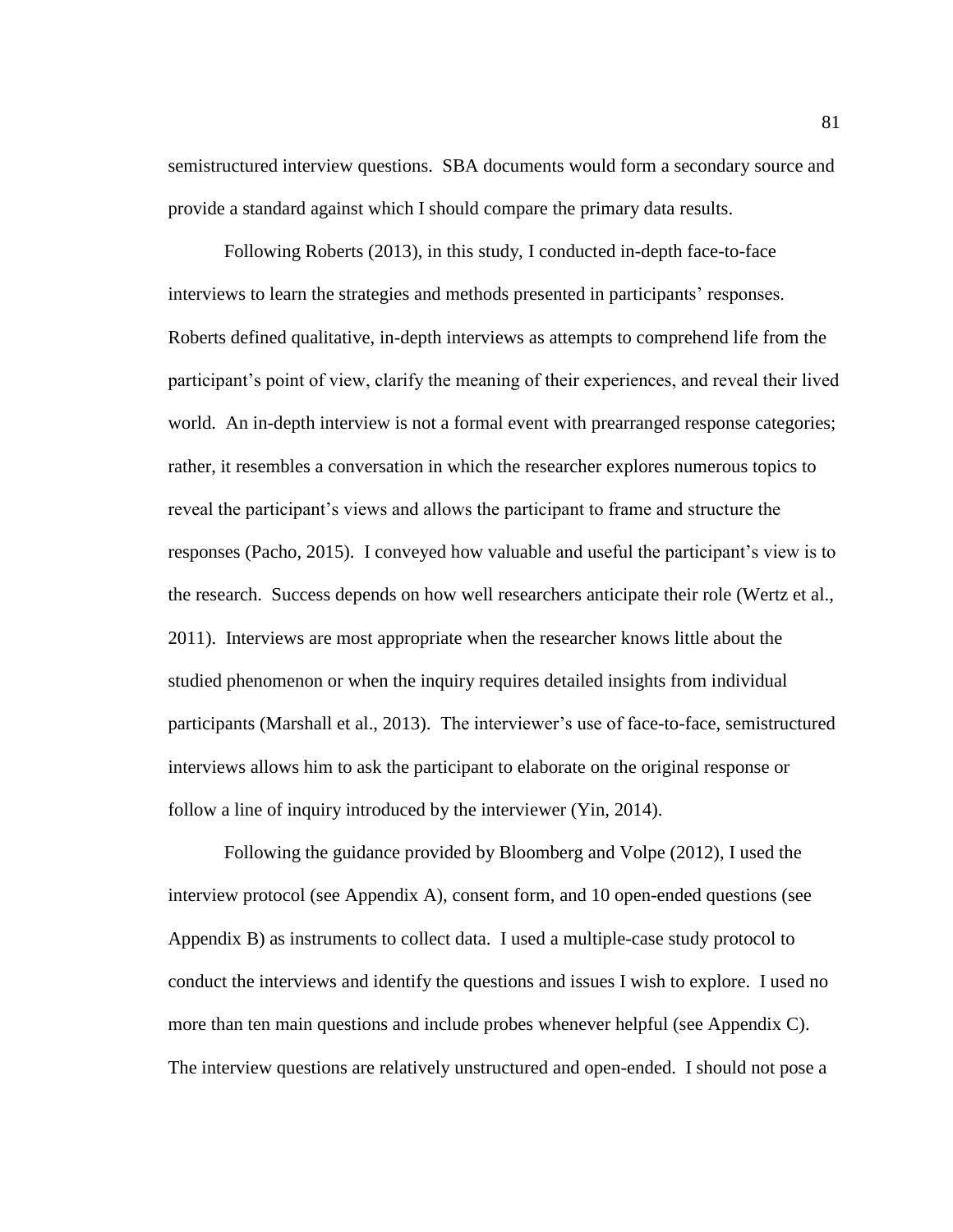factual question before an opinion question but would frame the questions to maintain focus on the topic.

Researchers must consider data collection instruments' reliability and validity. Triangulation is the best method to develop valid and reliable data collection instruments because it employs multiple independent sources of data to establish the accuracy of a claim (Joslin & Müller, 2016; Yin, 2014). Following Pacho (2015), in this study, through triangulation, I enhanced the credibility and confidence of the study results. Following Bloomberg and Volpe (2012), in this study, I used member checking to improve the accuracy, credibility, and reliability of the research. To ensure validity and reliability, I recorded each interview, transcribed the conversation after obtaining the participant's permission, and asked participants to review my analysis of their responses for errors or missing information. Following Koelsch (2013), in the study, I asked participants to evaluate the accuracy of the final version of my analysis to clarify the findings and improve the value of the results.

## **Data Collection Technique**

Data collection for the study of SBOs would include a description of data collection segmentation. Following Maxwell (2013), in this study, by applying qualitative research principles, I collected information about personal experiences, life stories, interviews, and observations that have meanings in peoples' lives. Following Maxwell, by using a qualitative multiple-case study method as a researcher and observer, I created a descriptive record of an individual's experiences and behavior. The primary advantage of a qualitative multiple-case study method is that the researcher looks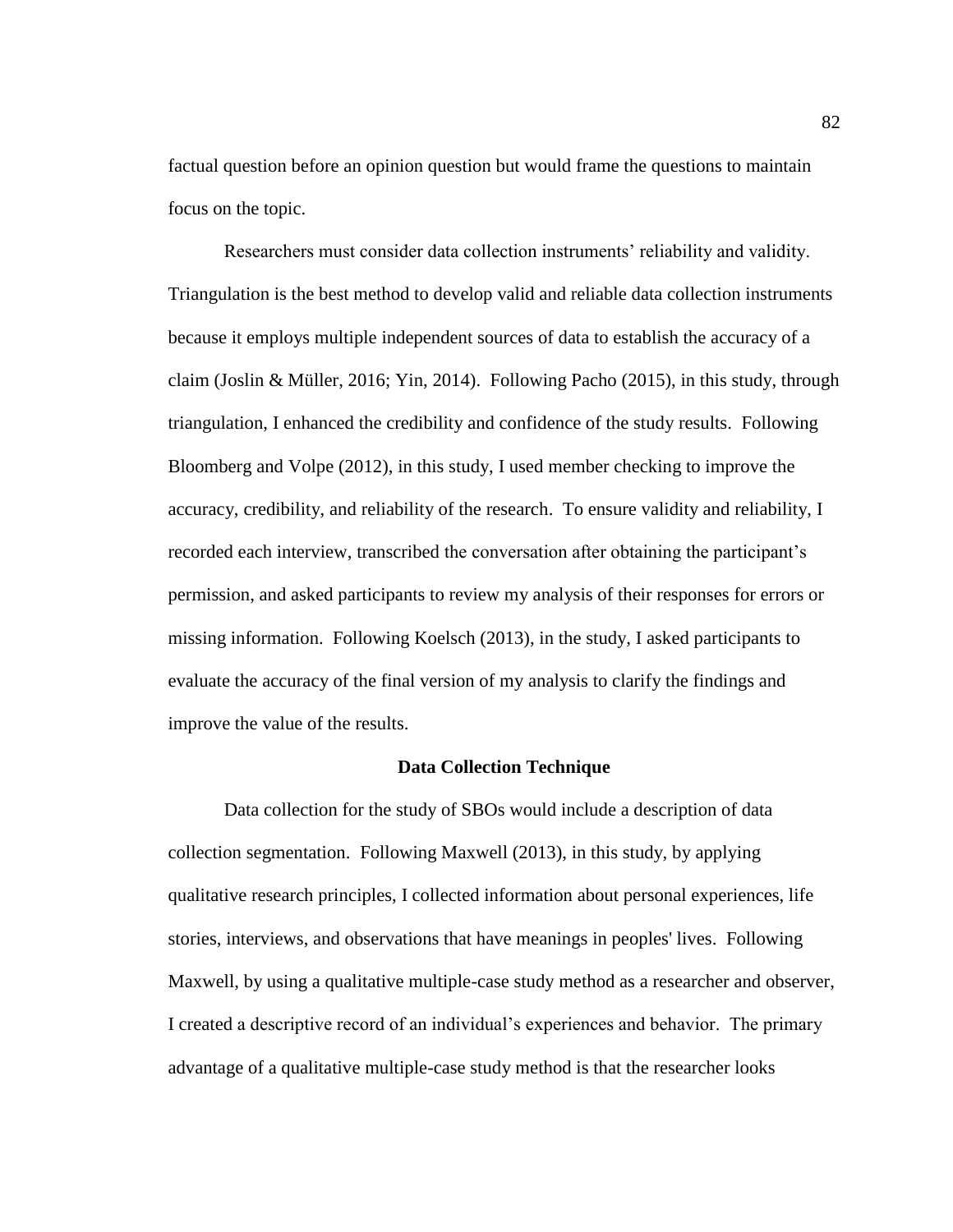perceptively at individuals or phenomena in their environment (Yin, 2014). The most common sources of data collection in qualitative studies are interviews, observations, and document review (Jamshed, 2014). I used the interview technique to collect data for my study and collected secondary data from the Small Business Administration records.

Possible interview formats include individual, group, and focus group interviews (Rubin & Rubin, 2012). Individual person-to-person interviews are the most common, and researchers may conduct them in a structured, semistructured, or unstructured manner (Stuckey, 2014). Researchers use a list of predetermined questions similar to a questionnaire for structured interviews (Wertz et al., 2011). The questions consist of open-ended queries concerning issues within the research area to encourage elaboration on the part of the subject (Jamshed, 2014). If participants have difficulty answering a question, the researcher continues to probe (Rubin & Rubin, 2012). Even though the semistructured interview method is labor intensive, researchers find it to be an excellent means of collecting high-quality personal data (Rubin & Rubin, 2012). I posed semistructured questions, including 10 open-ended verbal interview questions (see Appendix B), to six business owners who are successful in their respective fields to explore and understand their strategies.

I obtained contact information of participants by requesting an active small business Assumed Name List from the Maryland Chamber of Business and Industry. After sending an introductory email, I mailed the interview protocol (see Appendix A), consent form, and the ten open-ended questions (see Appendix B) to participants a week in advance to give them time to consider their responses. Following Bloomberg and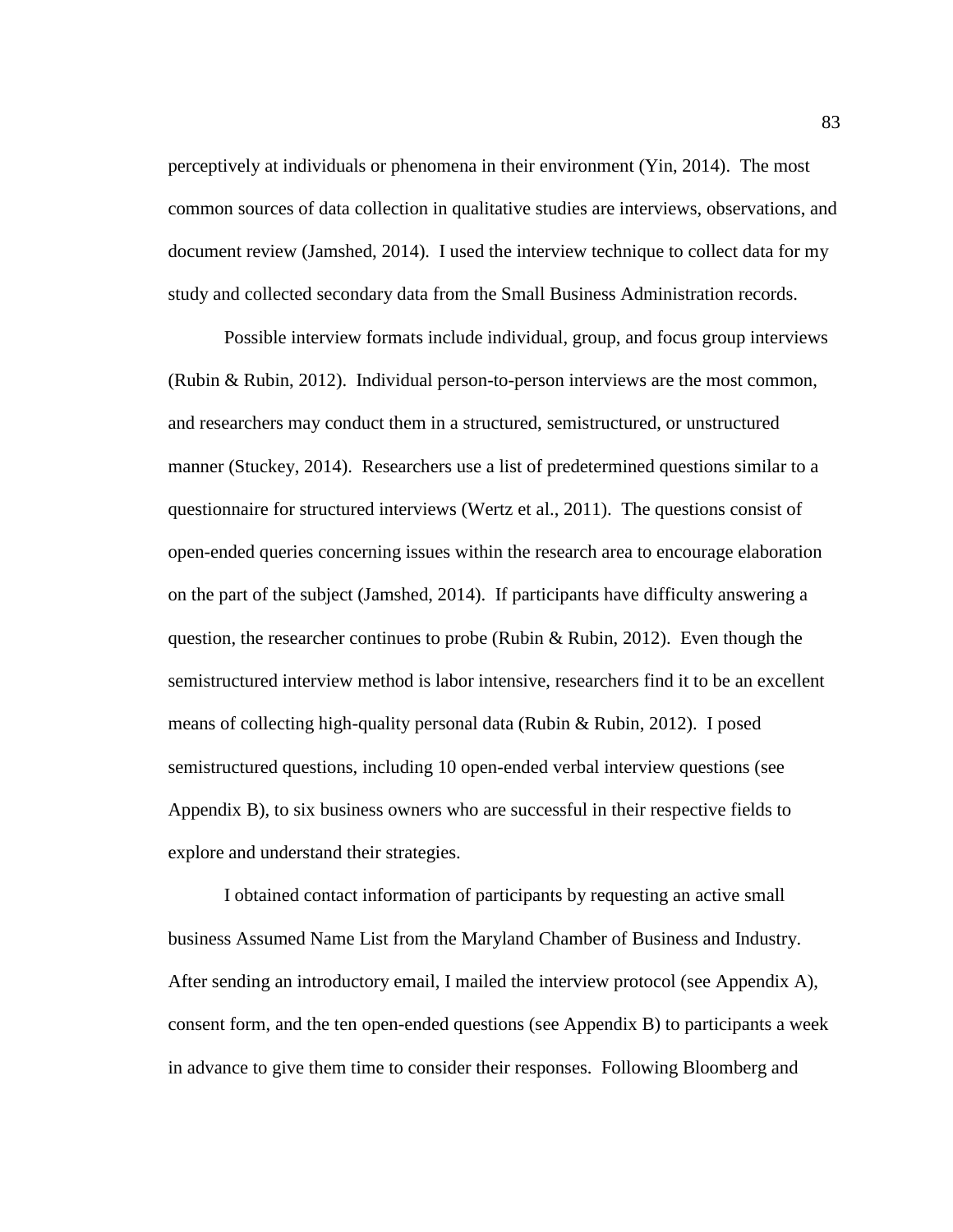Volpe (2012), in this study, I should more easily establish trust with the participants because they would know what to expect from the interview. A multiple-case study interview protocol is relatively unstructured and open-ended, and the researcher may need no more than seven to 10 interview questions (Cottrell, 2013; Rubin & Rubin, 2012). Using the interview protocol, I maintained focus on the topic. Following Brown et al. (2013), in this study, before the interview, I read the instructions from the interview protocol to the participants. I asked whether they have questions, record the conversation, and take notes during the one-hour interviews. I plan to take notes to assist in data analysis during the coding process. The data collection methodology is consistent with the case study design.

I used a digital voice recorder (Olympus DS-3500) during each interview to validate the accuracy of the collected data. A digital voice recorder is preferable to a cell phone or Livescribe pen because I could record and manipulate a single interview or a series of interviews and organize clips and excerpts into themes for better analysis. I also used I-phone 7 plus app called SpeakWrite as a backup for audio recording to support the interview process. Using a recorder would afford me the latitude of not having to take notes during the interview, thus reducing the number of potential distractions. As Wertz et al. (2011) stated, a good interviewer focuses on the comfort of respondents and provided direction whenever they struggle with an answer. I maintained a journal to note my observations during the interviews. Following Roberts (2013), in this study, I ensured someone transcribes each digital recording using Express Scribe Pro upon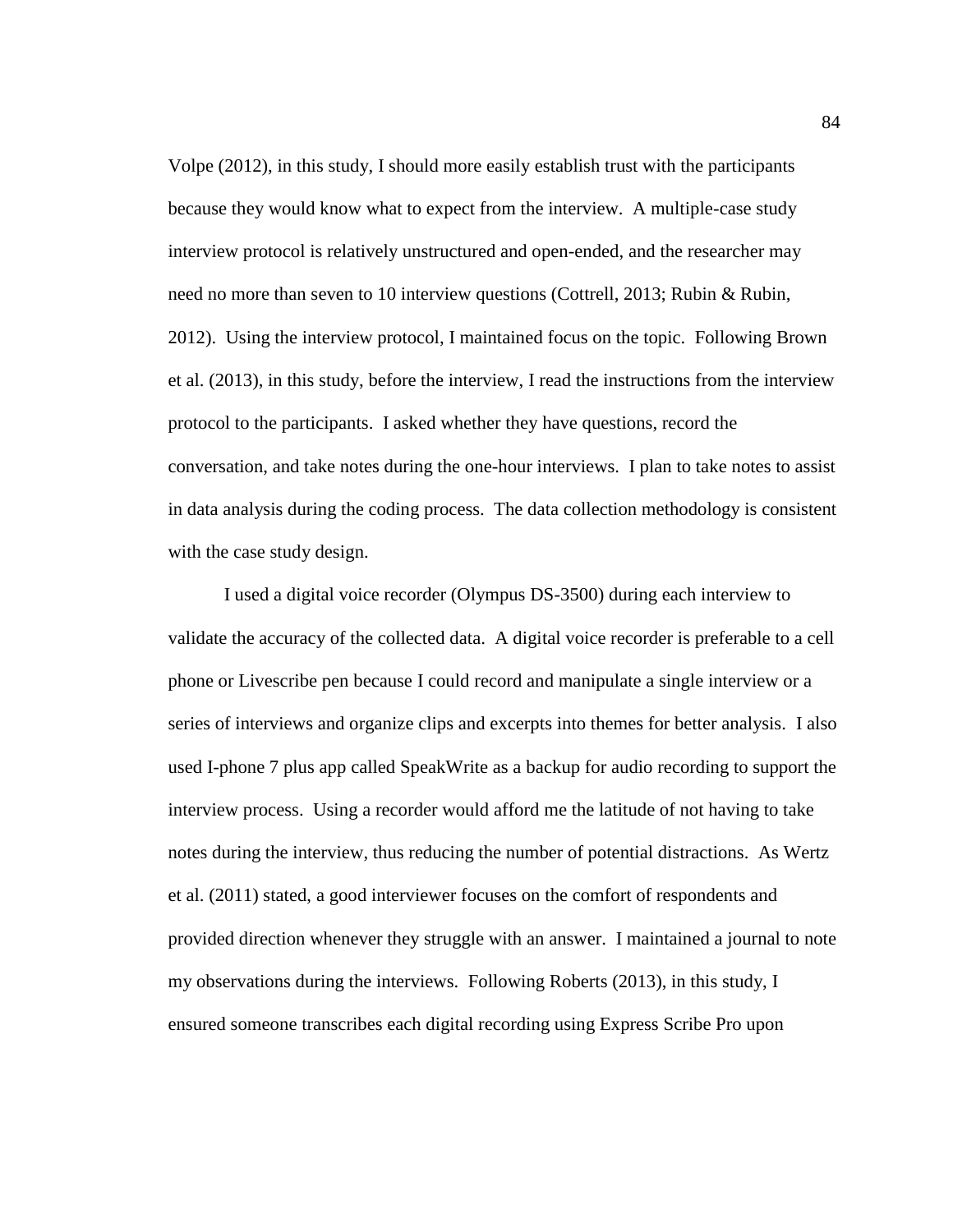completion of the interviews. Afterward, I asked participants to review my analysis of their responses and verify that they are accurate.

Following Yin (2014), in this study, I used the interview technique of face-to-face interaction with participants and in-depth exploration of topics to uncover the richest data, detail, and insights. I identified affective and cognitive aspects of responses that enabled me to clarify questions when interviewing particular individuals. As an interviewer, I encountered advantages and disadvantages when using the interview technique. Among the advantages, I may speak with both literate and illiterate individuals; relationships with interview subjects are easily formed; participants respond in as much detail as they choose; more valid information about participants and their attitude, values, and opinions is obtainable than through other methods; and the response rate to an interview is higher than with written questionnaires. Among the disadvantages, interviews usually require a staff of people and the process can be both expensive and time-consuming; additionally, the quality of the data is a function of the interviewers' ability and is subject to whatever biases they may have. Interviews also create a large volume of information; transcriptions can be costly and time-consuming to produce.

Researchers conduct interviews in an informal atmosphere to encourage frank discussions (Rubin & Rubin, 2012). The interview technique is time-consuming and expensive regarding data analysis and transcription from audio records (Yin, 2014). Because the sample size of the study was small, the findings may not be representative of a particular population. Interviews might last over an hour each, so there would only be time to schedule a relatively small number of them. The quality of the data is heavily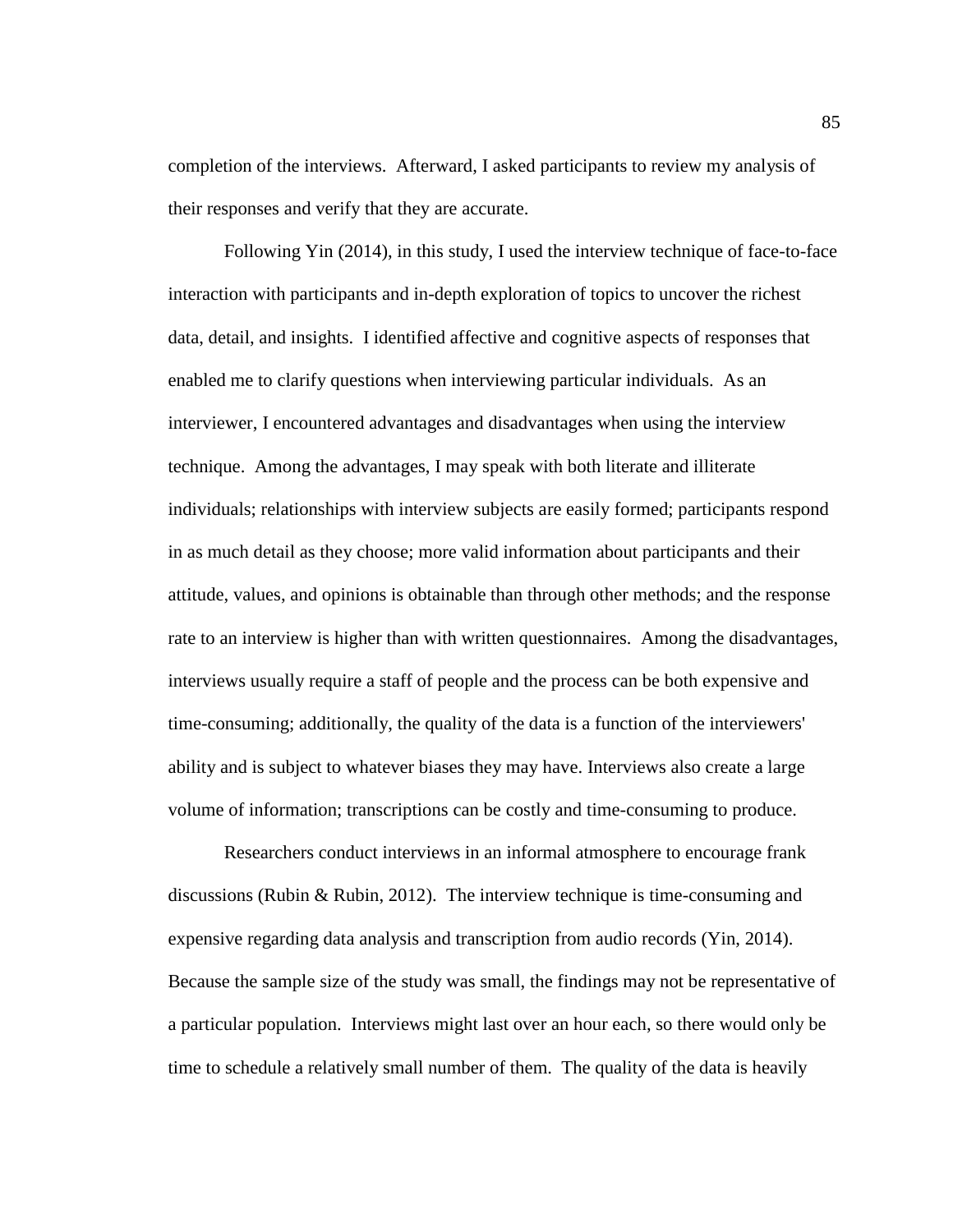dependent on researchers' skill. A researcher's biases can easily influence the data obtained through the interview technique (Rubin & Rubin, 2012).

In this study, I assessed the participants' intent through the process of member checking (Yin, 2014) by allowing respondents to correct errors and challenge interpretations so they may assess the adequacy and accuracy of data (Koelsch, 2013). Following Koelsch, in this study, I used member check to improve the accuracy, credibility, validity, and transferability in a multiple-case study to demonstrate specific research strategies. I reviewed options for member checking during the initial interviews to alleviate concerns about expectations and time commitments. In this study, I provided my analysis of the interviews to the respondents and request validation of information within two weeks after the interview (e.g., Pandey  $&$  Patnaik, 2014). I asked participants to respond to the following question to validate my analysis of their responses: "what comments or responses do you wish to provide that will confirm, correct, or clarify the original interview after reading my analysis of their responses?"

## **Data Organization Techniques**

I used a research log during the study to record the date, time, location, and business name for each interview. I transferred the digital voice recordings onto the computer, establish a folder for each participant's audio file along with a transcription of that record, label the folders with the business owner's name and location, and review the transcripts of dialogues in which informants have participated. In this study, I secured the audio files and related transcriptions in a safe with all hard copy data (e.g., Yin, 2014). I locked the safe at all times and maintained sole access. All electronic data and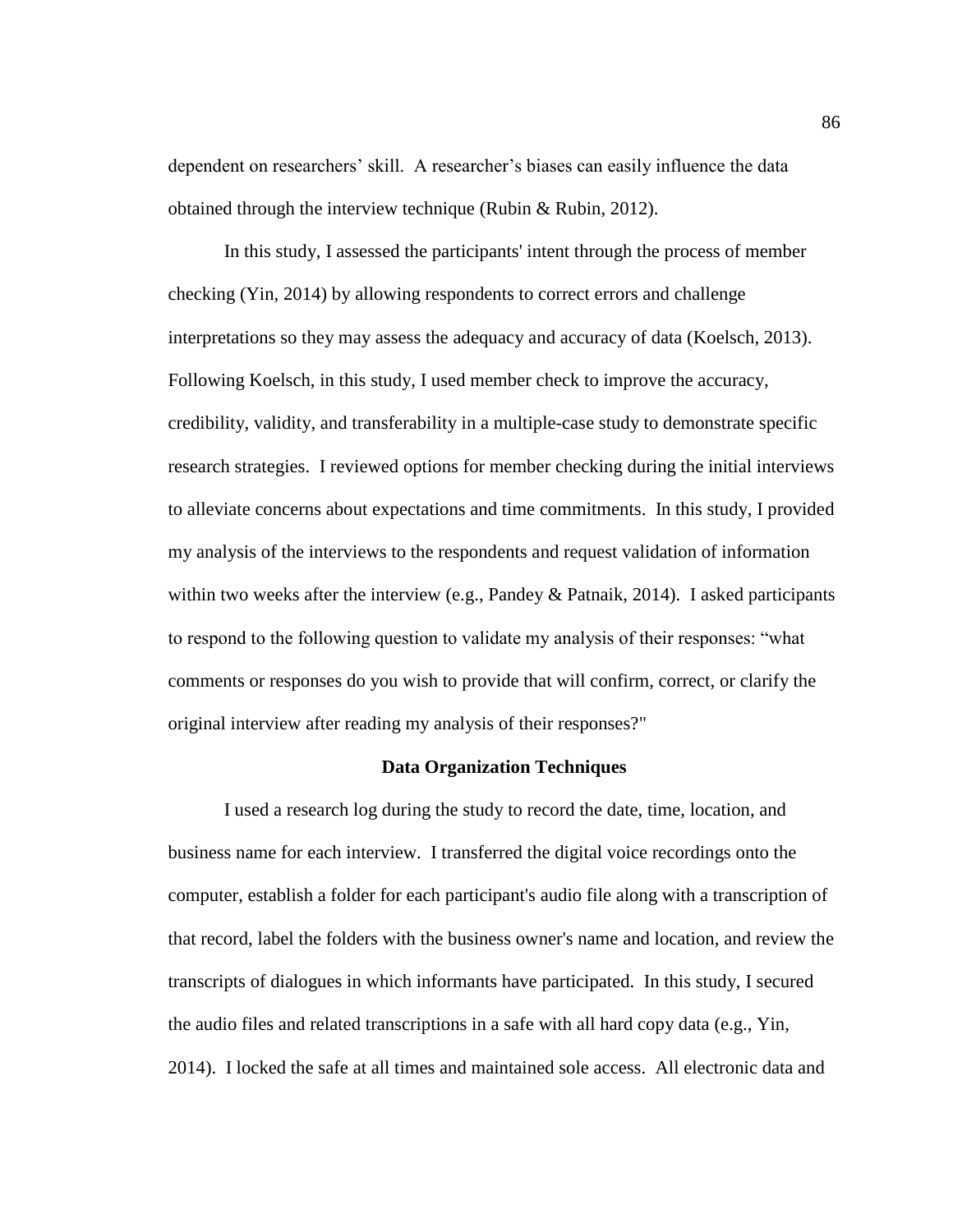audio files would be secure in the computer with a password, and I retained all raw data in a locked container in a safe place for 5 years. I destroyed paper by shredding all hard copies and erase electronic data by using Soft Pedia DP Wiper.

#### **Data Analysis**

Researchers choose qualitative research designs because they wish to analyze real-world experiences (Yin, 2014). Researchers use various methods to analyze qualitative data. They familiarize themselves with the data, look for patterns and themes, and search for relationships before publishing their findings. Data analysis for the study consisted of an audit trail of all recordings, notes, and transcripts, reflexivity by the researcher, and member checking (Yin, 2014).

I followed van Maanen's (1990) method of selection that employs detailed or line-by-line analysis to uncover themes from the interview experience (van Maanen, 1990). The themes became the objects of reflection and interpretation during follow-up interviews. My analysis revealed the vital themes of the study at the completion of the process.

I mailed the interview questions (see Appendix B) to give participants time to prepare for the interview. I followed the approach outlined by Yin (2014) by recording face-to-face interviews and creating a transcription of each. Using the audit trail and member checking techniques demonstrated by Koelsch (2013) and Pandey and Patnaik (2014), I analyzed the data and edited the transcriptions to remove filler words, off-topic discussions, and repetitive phrases. In this study, I analyzed data to identify and correct errors and search for themes and patterns within the data per the guidance of Bloomberg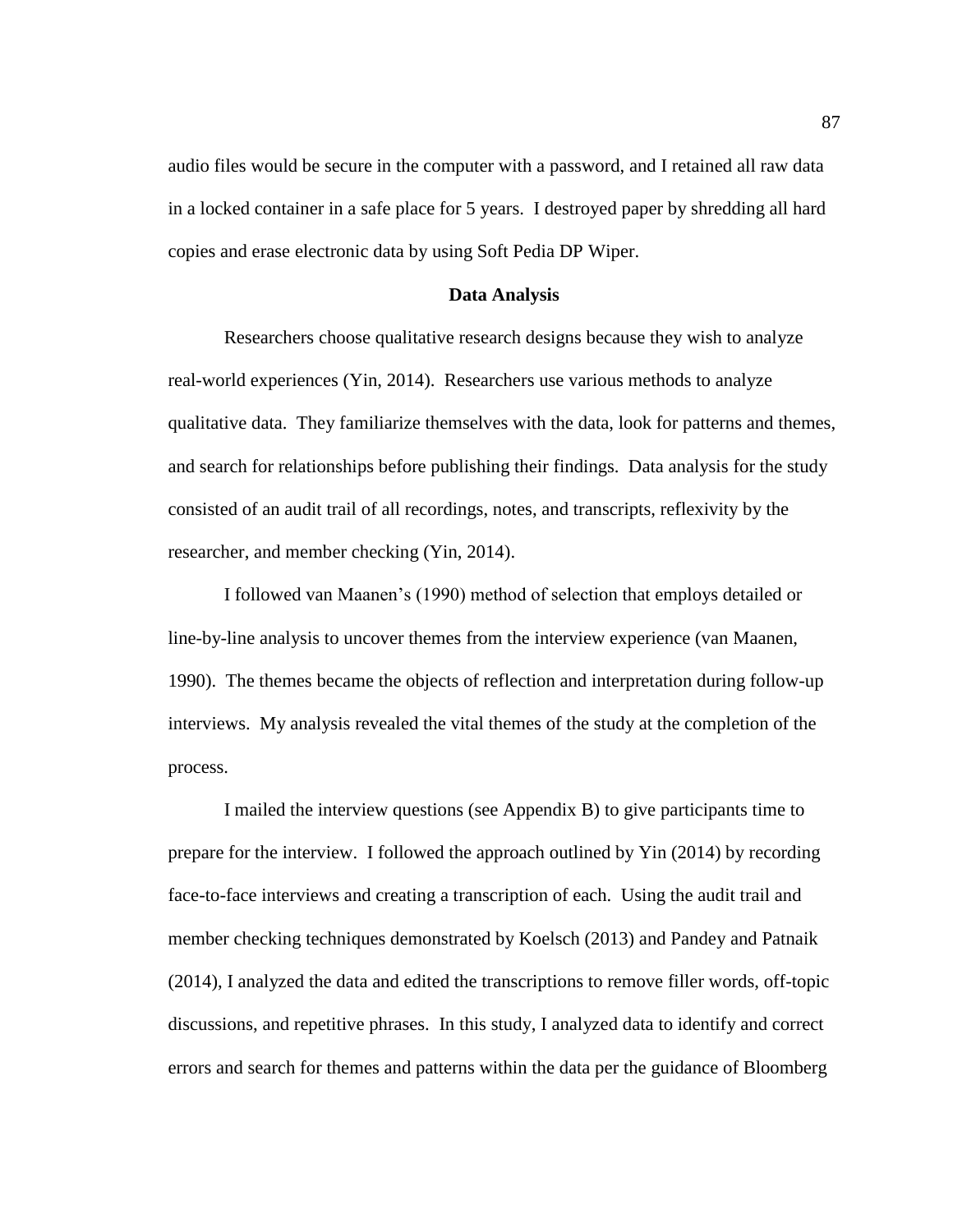and Volpe (2012). Participants read and commented on the accuracy of the interviewer's analysis. Following Edwards-Jones (2014), in this study, I concurrently gathered and analyze the data to identify and correct errors earlier in the process. Edwards-Jones described concurrent data gathering and analysis as essential for attaining reliability and validity.

After the participants validate the accuracy and completeness of my analysis of their responses, I plan to code the data to identify themes, as suggested by Stuckey (2014) and use NVivo<sup>TM</sup> software to analyze interview transcripts. NVivo<sup>TM</sup>, the qualitative data analysis software developed to manage the 'coding' procedures for qualitative study, is a tool for compiling data for analysis of qualitative cases into particular words or phrases (Edwards-Jones, 2014; Zamawe, 2015). Zamawe stated that  $N$ Vivo<sup>TM</sup> software is an ideal technique that has many advantages and may significantly improve the quality of research. NVivo<sup>TM</sup> can help qualitative researchers reduces manual tasks and gives them more time to discover tendencies, recognize themes and derive conclusions (Zamawe, 2015). Atlas.ti is also qualitative data analysis software that researchers to organize, code, and analyze data. Both  $N$ Vivo<sup>TM</sup> and Atlas.ti software are very helpful for researchers to improve the validity and accuracy of qualitative. However,  $N$ Vivo<sup>TM</sup> software is very easy to use (user-friendly) and yield professional results; Atlas.ti software is very complexity and only suitable for grounded theory study (Edwards-Jones, 2014; Zamawe, 2015). By using it, researchers have the capacity to handle and provides researchers the capacity to handle and organize a large amount of data). By coding interview transcripts, researchers reliably identify the data and compartmentalize it into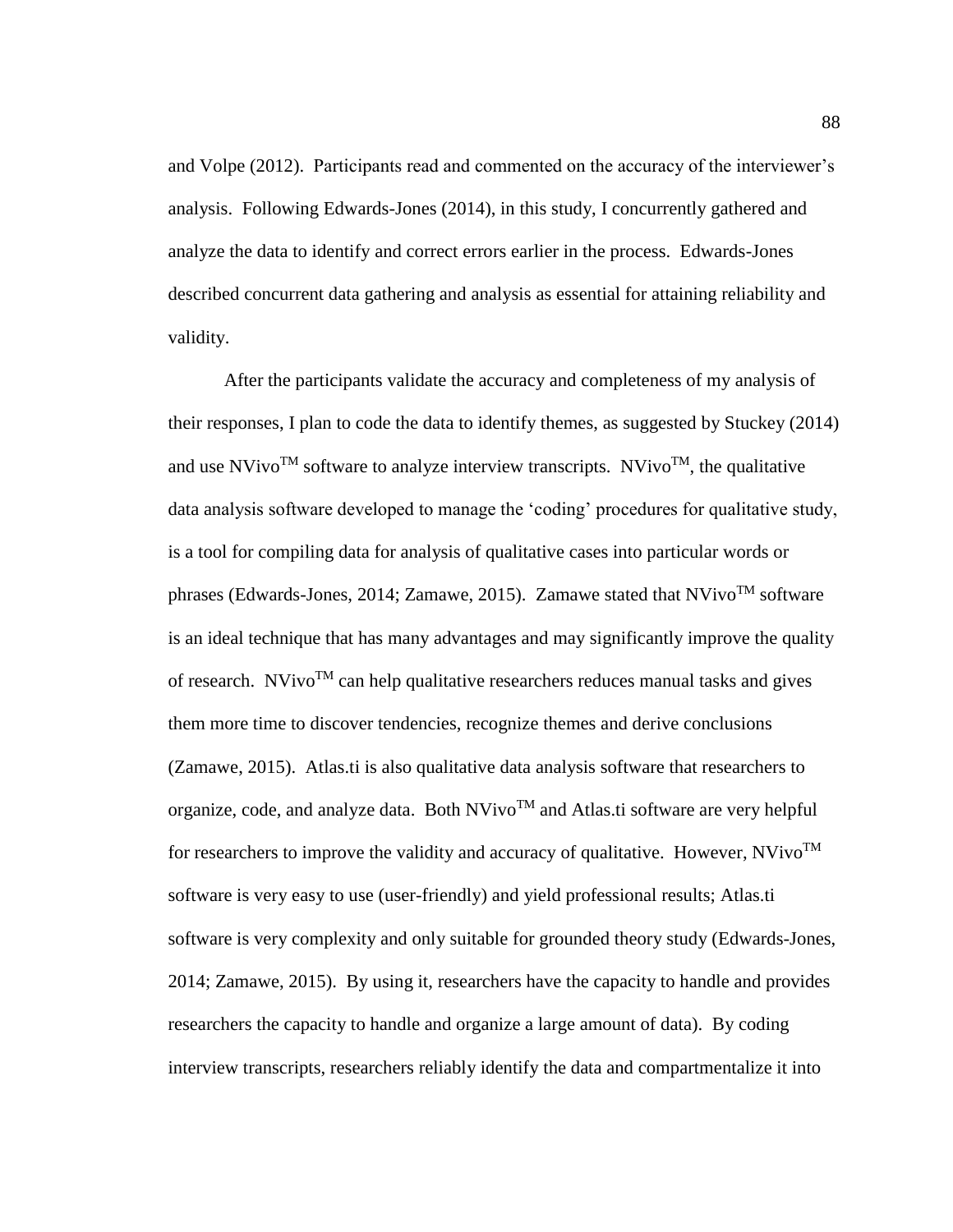appropriate categories (Yin, 2014). The coding process is complex. Sarker, Xiao, and Beaulieu (2013) identified two types of coding: axial and open. In open coding, the researcher reviews the data and highlights sections of the text using codes or labels (Sarker et al., 2013). When a researcher encounters large numbers of systems, axial coding can bring order to the highlighted data. I intend to develop the systems based on the research questions and interview transcripts through open and axial coding. Researchers use open coding and axial coding to identify themes and ideas and to make topics and keywords easier to find (Sarker et al., 2013). The use of  $N$ Vivo<sup>TM</sup> software helps identify similar kinds of data. Following Stuckey and Yin, in this study, I identified strategies that help sustain SBOs for more than 5 years related to the research question. The conceptual framework that grounded the study is SMT. I explored the strategies that SBOs use to acquire capital to sustain their business financially for more than 5 years and continued to look for additional relevant sources in the literature. Following Bloomberg and Volpe (2012), in this study, I matched themes that are evident in the data analysis and literature review section concerning strategies to acquire capital to sustain businesses financially to provide a rich narrative. After confirming which strategies SBOs use to help their businesses survive, I compared their strategies to the findings in the earlier relevant literature.

## **Reliability and Validity**

The purpose of a qualitative multiple-case study research was to bring understanding to outcome data and offer an explanation concerning what happened in the program and why. Researchers explore their participants' worlds and interpret their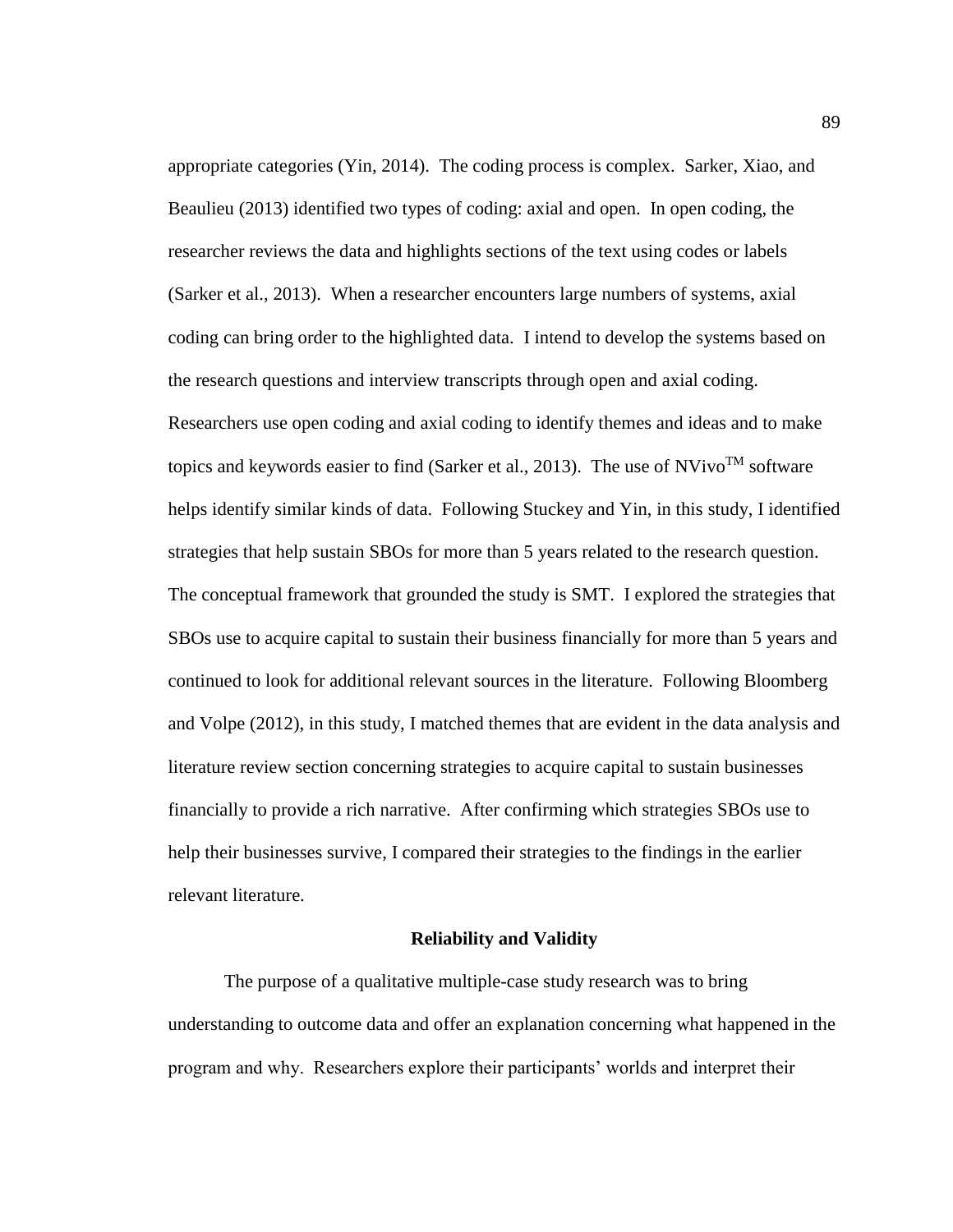experiences (Yin, 2014). Qualitative researchers must establish the quality of the data to ensure their findings are worthy of attention (Pandey & Patnik, 2014). The quality of the data, also known as validity and reliability, is dependent on the efforts of the researcher. Researchers must seek a comprehensive understanding of the strategies and methods of the subjects with consistency, stability, and repeatability of the informants' accounts (Yin, 2014). In qualitative studies, researchers measure reliability to ensure the researcher's approach is consistent with previous research projects (Yin, 2014). Following Elo et al. (2014), in this study, I established the reliability of the data by verifying raw data and data reduction products.

By ensuring validity in a multiple-case study design, researchers construct a model that most closely resembles the real world. Maxwell (2013) proclaimed that by using a constructivist paradigm, researchers assume a naturalistic, relativist ontology, and a subjectivist epistemology. Researchers determine validity by measuring the accuracy and credibility of the qualitative research (Leedy & Ormrod, 2013). Researchers use validity to demonstrate they have checked the accuracy of the findings (Yin, 2014). In a qualitative study, the researcher and participants are primarily responsible for determining the accuracy of the results. Through validation, researchers assess the consistency of results, distinguish the conditions under which they can achieve such results, and define the limitations of the method (Yin, 2014).

Member checking is a method used to enhance the quality of a qualitative study; it is an opportunity for participants to review my analysis of their responses accuracy of the interview information (Koelsch, 2013). Researchers define triangulation, another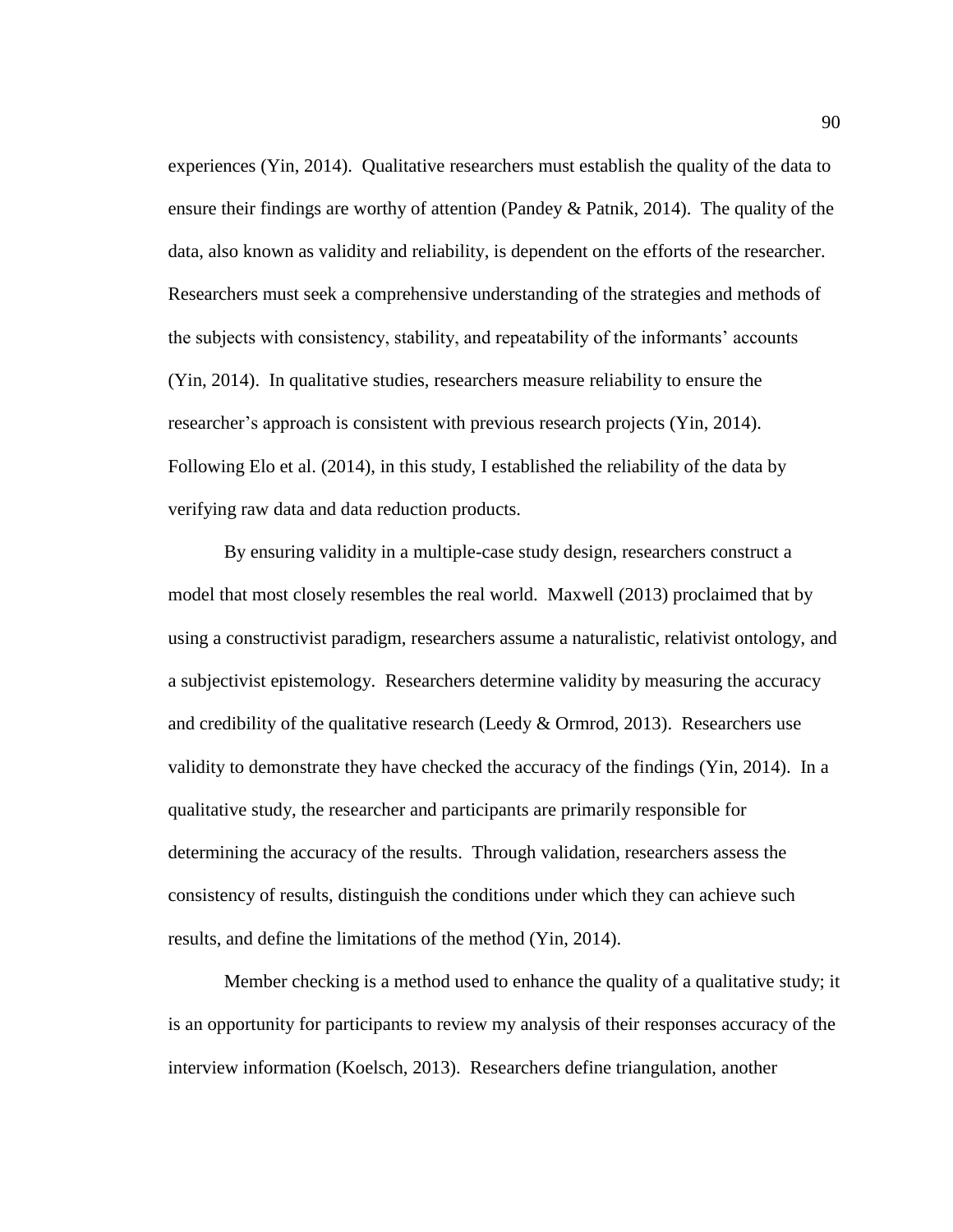strategy to strengthen a qualitative study, as analyzing two or more data sources, methods, investigators, or theoretical approaches applicable to a single phenomenon and validating the congruence among them (Pandey & Patnaik, 2014; Yin, 2014). Triangulation means using more than one method to collect data on the same topic (Joslin, 2016). Triangulation is a way of assuring the validity of research through the use of a variety of methods to collect data on the same topic, which involves different types of samples as well as methods of data collection (Yin, 2014). However, the purpose of triangulation is not necessarily to cross-validate data but rather to capture different dimensions of the same phenomenon. Data reliability and validity are important in any research study. In qualitative studies, researchers evaluate reliability and validity by assessing dependability, creditability, transferability, and confirmability of the data (Anney, 2014). Qualitative studies must address these four criteria, none of which is measurable. Researchers can establish reliability and validity only by using such qualitative methods as member checking and triangulation (Joslin & Müller, 2016; Koelsch, 2013).

**Dependability.** Dependability is a term related to consistency in the context of time, research personnel, and analysis techniques (Anney, 2014). It refers to the stability of data over time and condition. The process used to arrive at findings should be explicit and repeatable. In their effort to ensure dependability, researchers describe not only how the investigative setting fluctuates but also how the researcher's work is affected by those changes (Bloomberg & Volpe, 2012).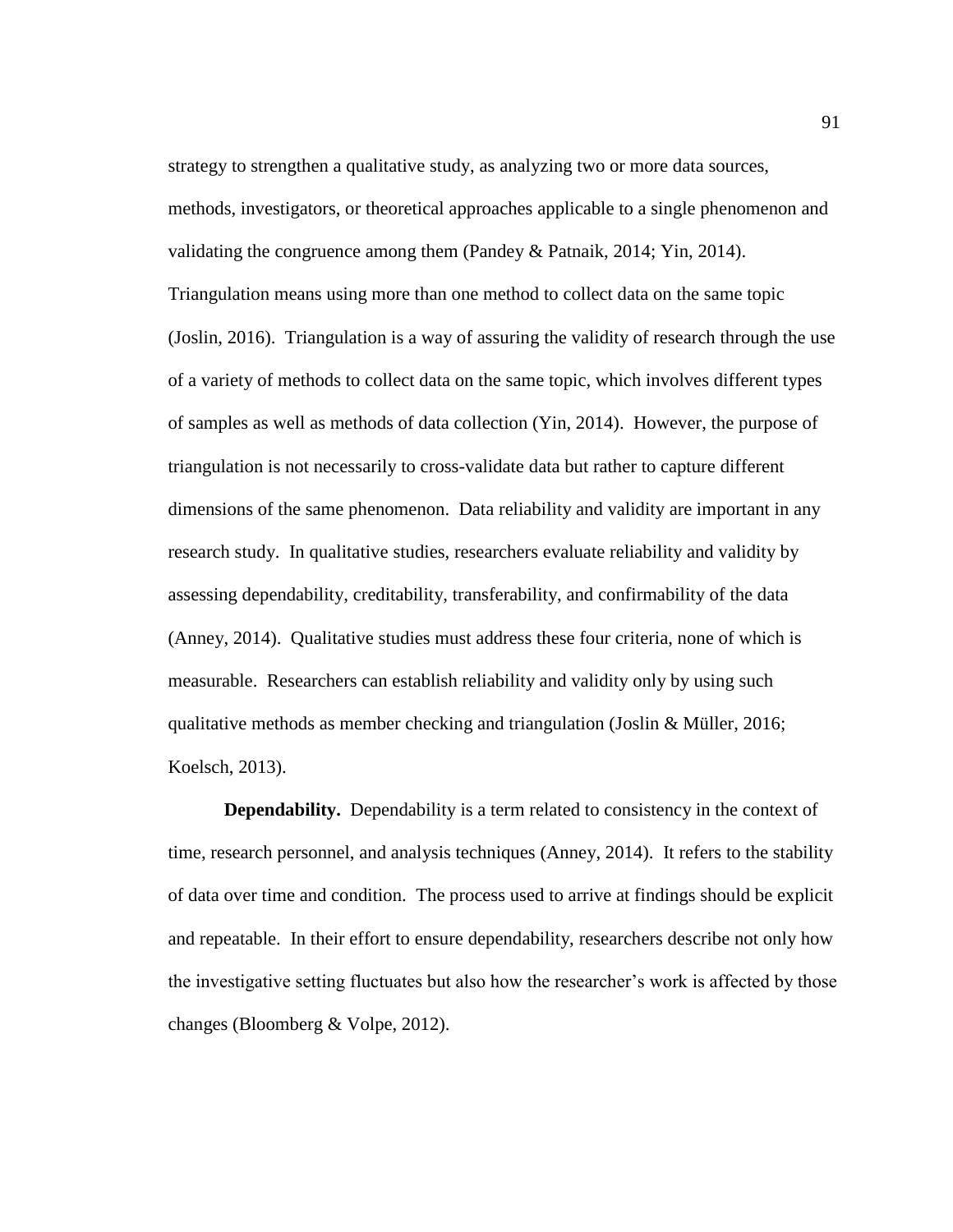In quantitative research, researchers align their perception of dependability with that of reliability (Munn, Porritt, Lockwood, Aromataris, & Pearson, 2014). Dependable data in any study must be accurate and consistent (Yin, 2014). Therefore, I sent my analysis of their responses to participants requesting they review them for discrepancies or errors. Member check is the best way for subjects to verify the accuracy of the findings. Researchers enhance the dependability of findings by using member checking procedure (Yin, 2014). Following the model propounded by Pandey and Patnaik (2014), I recorded all aspects of the investigation, including the purpose of the study, participant selection, data collection notes, data coding and analysis processes, findings, and techniques used to establish credibility. I modified the components if changes occur during the study before addressing them in the final analysis.

**Creditability.** Researchers achieve creditability through prolonged engagement with participants, persistent field observation, peer debriefs, negative case analysis, researcher reflexivity, member checks, validation, and co-analysis (Anney, 2014). Credibility refers to confidence in the data. Researchers enhance creditability through thorough descriptions of source data and thick descriptions (Anney, 2014; Pandey & Patnaik, 2012). Yin (2014) explained that participants are the key to judging the creditability of research results. Creditability is similar to interval validity in quantitative research. The interval validity is significant in any qualitative study (Maxwell, 2013). By using member checking, the researcher affords participants the opportunity to review and check the accuracy of interview data (Koelsch, 2013) and ensure the creditability of their work. Following Anney, I transcribed the audio recordings and compare the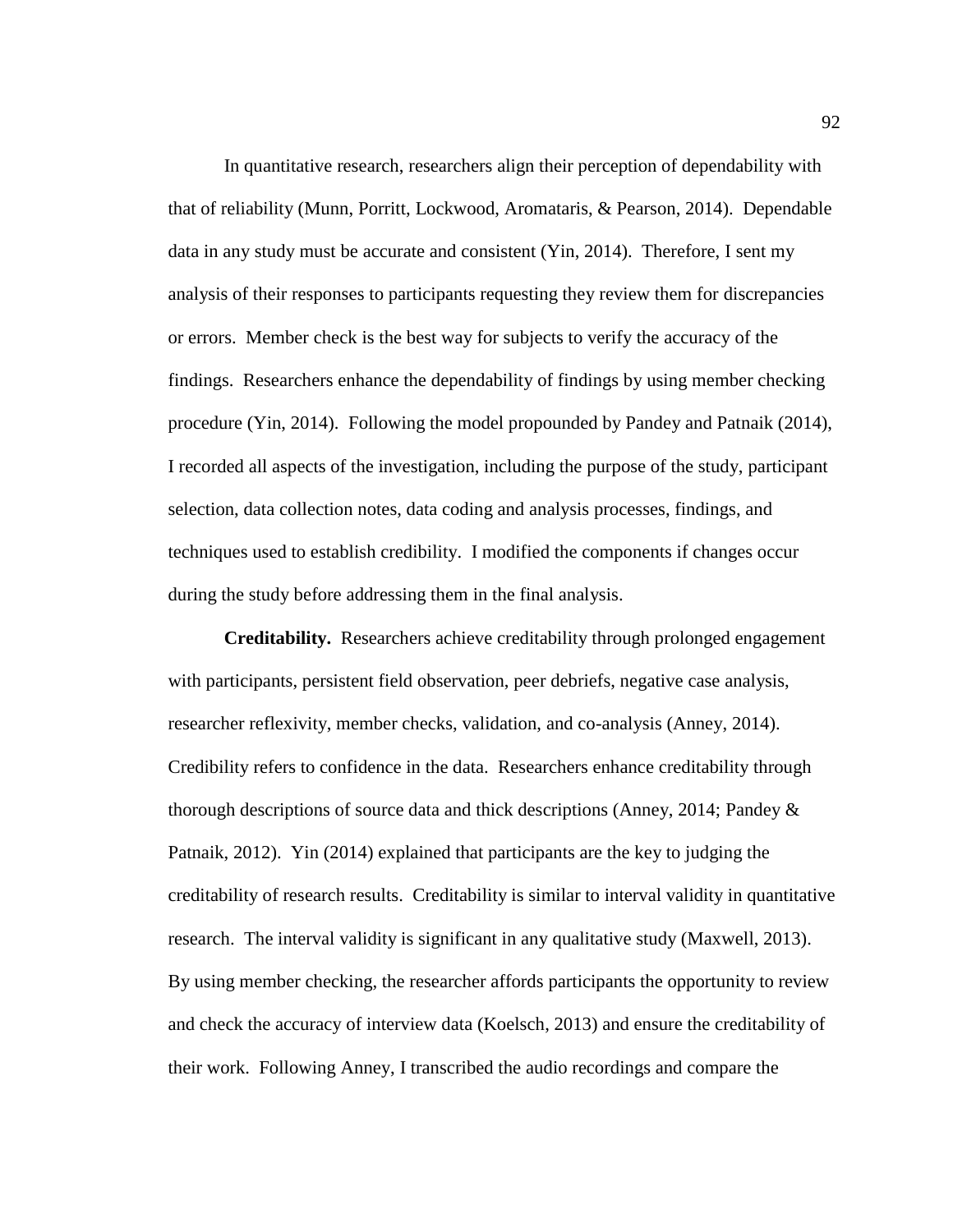interview transcripts with my notes and interview protocols (see Appendix A) to ensure the data findings represent plausible information drawn from the participants' original data. I triangulated my findings to enhance the credibility of my study, comparing the data collected from face-to-face interviews with archives from the Small Business Administration. I mailed the findings (the interpretation of the participants' original views) to the participants for evaluation and request changes if I have misreported their comments. After the participants approve the findings, I produced the final document for the study. According to Munn et al. (2014), researchers evaluate whether the source data and the researcher's interpretations match through analysis of creditability. As Houghton, Casey, Shaw, and Murphy (2013) demonstrated, the researcher is the data collection instrument. I should base the creditability of the study on my interview protocol (see Appendix A), applied procedures, and my self-awareness throughout the research process.

**Transferability.** Houghton et al. (2013) defined transferability as the degree to which researchers can transform the results of qualitative research to other contexts with other respondents. When findings are transferable, they apply to similar individuals in similar circumstances. Researchers achieve transferability when the researcher provides sufficient information about the research context, processes, participants, and researcherparticipant relationships (Loh, 2013). In doing so, the reader can decide how the findings may transfer. Because this project employed a small sample of participants and did not analyze statistics, I would be unable to use qualitative data. The properly informed reader, not the researcher, is responsible for determining how sensible it is to transfer the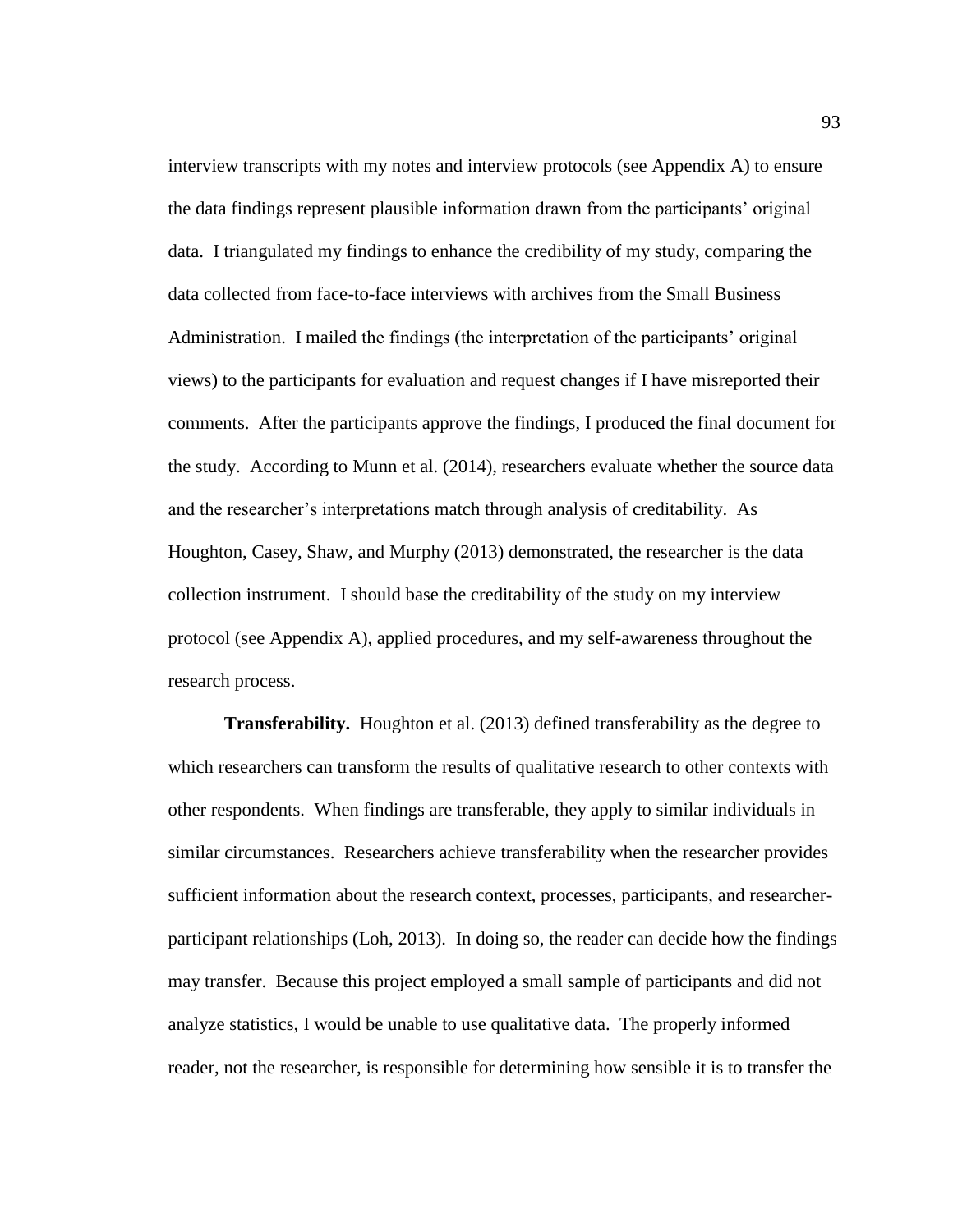results to a different context (Loh, 2013). Transferability refers to whether researchers can transfer particular findings to comparable situations while preserving the meanings found (Houghton et al., 2013). In the multiple-case study, I presumed the participating owners' situational strategies assisted in determining the longevity of failed and future SBOs.

**Confirmability.** Confirmability is a concept researcher uses to acknowledge that they are unable to maintain complete objectivity; the term refers to the degree to which others can confirm results (Houghton et al., 2013). Confirmability refers to the objectivity of data. Some strategies exist to enhance confirmability. The researcher can document the procedures for checking and rechecking the data. Findings should represent, as far as is humanly possible, the situation the researcher is studying rather than beliefs, theories, or biases (Anney, 2014). The issue of confirmability relates to the characteristics of the data; the findings of the research are the results of the study, not of researchers' assumptions and preconceptions (Maxwell, 2013). Researchers rely on the concept of confirmability to demonstrate the integrity of findings by presenting data, analysis, and results in a way that enables the reader to confirm the adequacy of the findings (Pandey & Patnaik, 2012).

Confirmability refers to the quality of the results as supported by events that are independent of the inquirer (Houghton et al., 2013). Houghton et al. found that establishing the validity of a study through confirmability is the same process as establishing the validity through dependability of a study. Therefore, to establish the validity of my study, I adhered to the same explicit and repeatable process I used to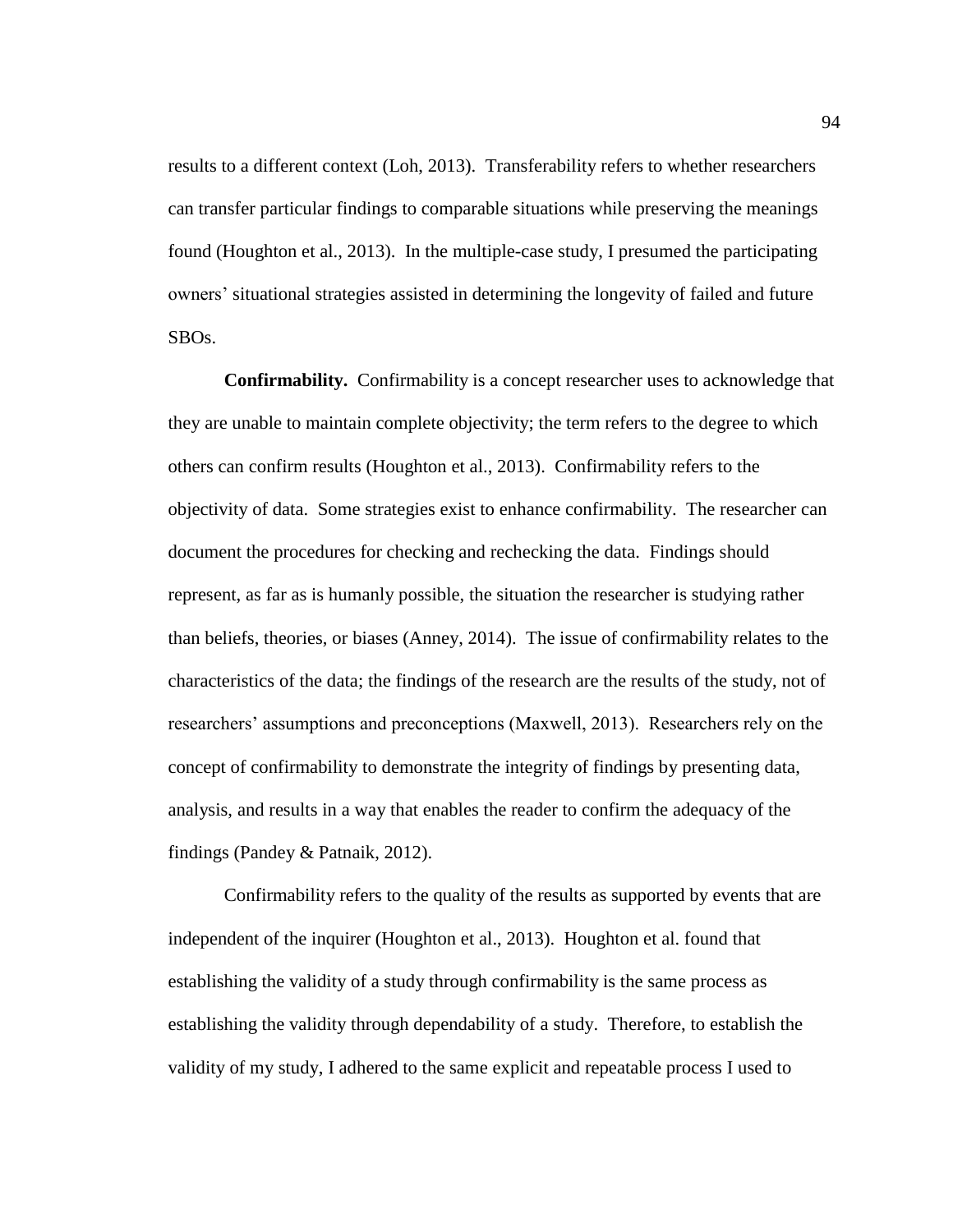ensure dependability. I reviewed personal notes, transcripts, the interview protocol (see Appendix A), reflexivity by the researcher, and themes and sub-themes found from  $N$ Vivo<sup>TM</sup> software for accuracy. Following Yin (2014), in this study, I then sent the final version of the findings to participants to verify accuracy.

**Data saturation.** Data saturation occurs when no new themes emerge or coding becomes regular (Fusch & Ness, 2015). Qualitative samples must be large enough for the researcher to uncover most or all of the perceptions that might be significant (Morse et al., 2014). However, if the sample is too large, data may become repetitive and even superfluous (Fusch & Ness, 2015). For example, a researcher might interview 20 SBOs with the same experiences. If the researcher only interviews a few of them, their personal idiosyncrasies and individual characteristics would color the findings (Wertz et al., 2011). On the other hand, discontinue the interview once the researcher finds that further questioning is repetitive (Yin, 2014). Researchers achieve data saturation when the data becomes repetitive (Marshall et al., 2013). My study interviewed six business owners. Following Polkinghorne (2005), I included more participants should it be necessary until saturation occurs. I reached saturation and improve the study's credibility through methodological triangulation, and member checking. I verified the data with multiple participants and interviews, print the transcribed data, and ask all participants to review them. I asked the participants to review my analysis of their responses. If different participants verify the same data across different interviews at different times, I assumed saturation has occurred. Fusch and Ness (2015) concluded that good data saturation includes a combination of ideal population samples, reliable data collection, and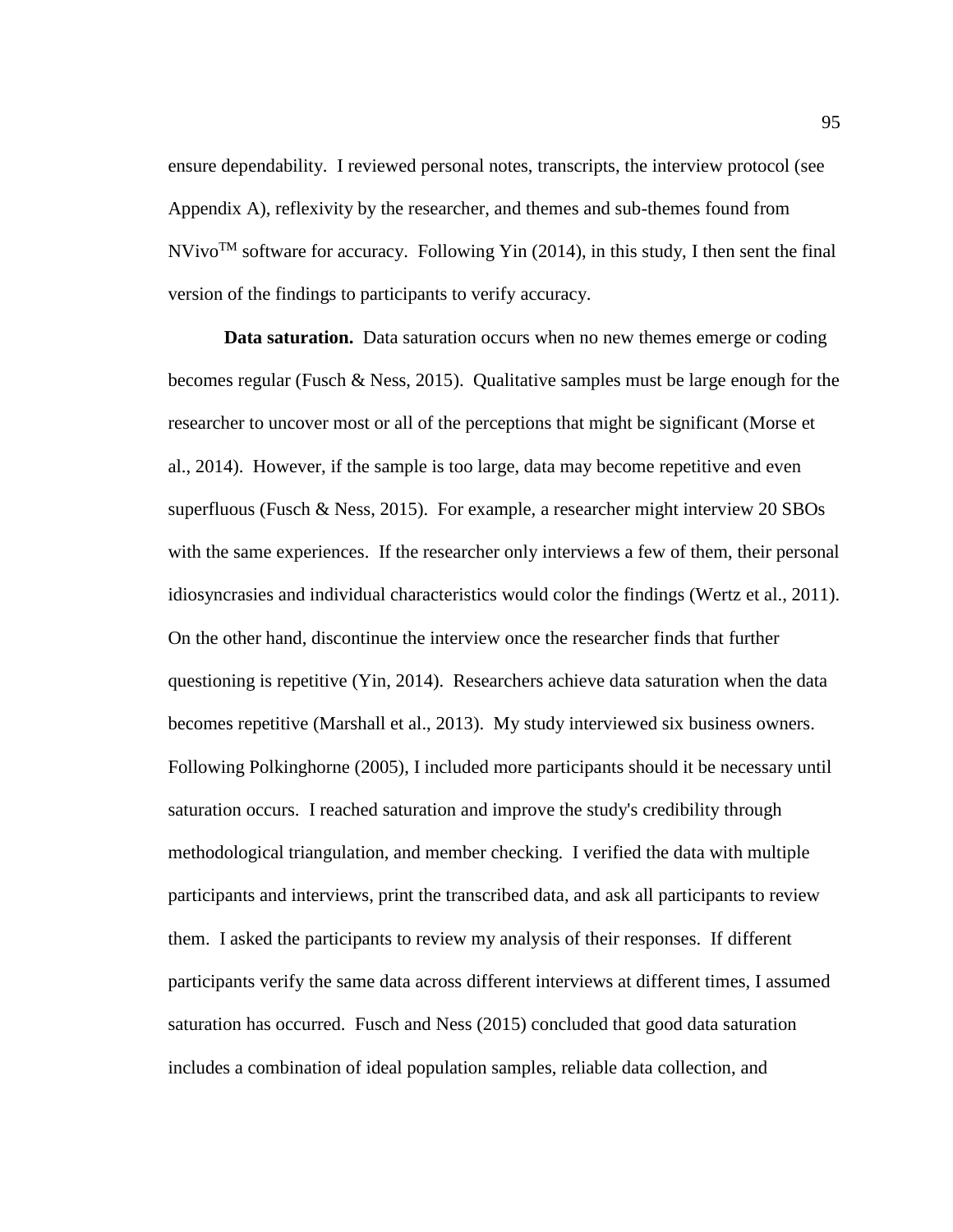identification of proper themes and commonalities. I achieved saturation by continuing to collect information until data saturation is apparent and no new themes emerge (Marshall et al., 2013).

# **Transition and Summary**

In Section 2, I provided the specifics of the study, which include a description of the researcher's role in data collection, a discussion of how I gained access to six participants, and an analysis of the research population and study sample. I also provided a description of the step-by-step process through which the research adheres to ethical research standards and a discussion of the reliability and validity of the interview process. I also provided an overview of research methods, designs, and data collection techniques that I used to analyze the collected data. The research method and design for the study are qualitative case study research methods. The population of the study consisted of six owners of successful small businesses in Maryland who have been in business for more than 5 years. The SBOs run businesses in the restaurant, nail salon, technology, legal, and medical industries. The sample type of the study was a purposeful sample. I used 10 open-ended questions to collect data by conducting face-to-face interviews with a digital voice recorder to record the content of the interview to ensure the accuracy of the data. I then transcribed the recording into words with Express Scribe Pro using NVivo<sup>TM</sup> software to identify patterns and themes to reduce the amount of the data. Section 3 included a presentation of findings of the study, a detailed discussion of the applicability of the conclusions for the professional practice of businesses, implications for social change, recommendations for action, recommendations for further study, and reflections.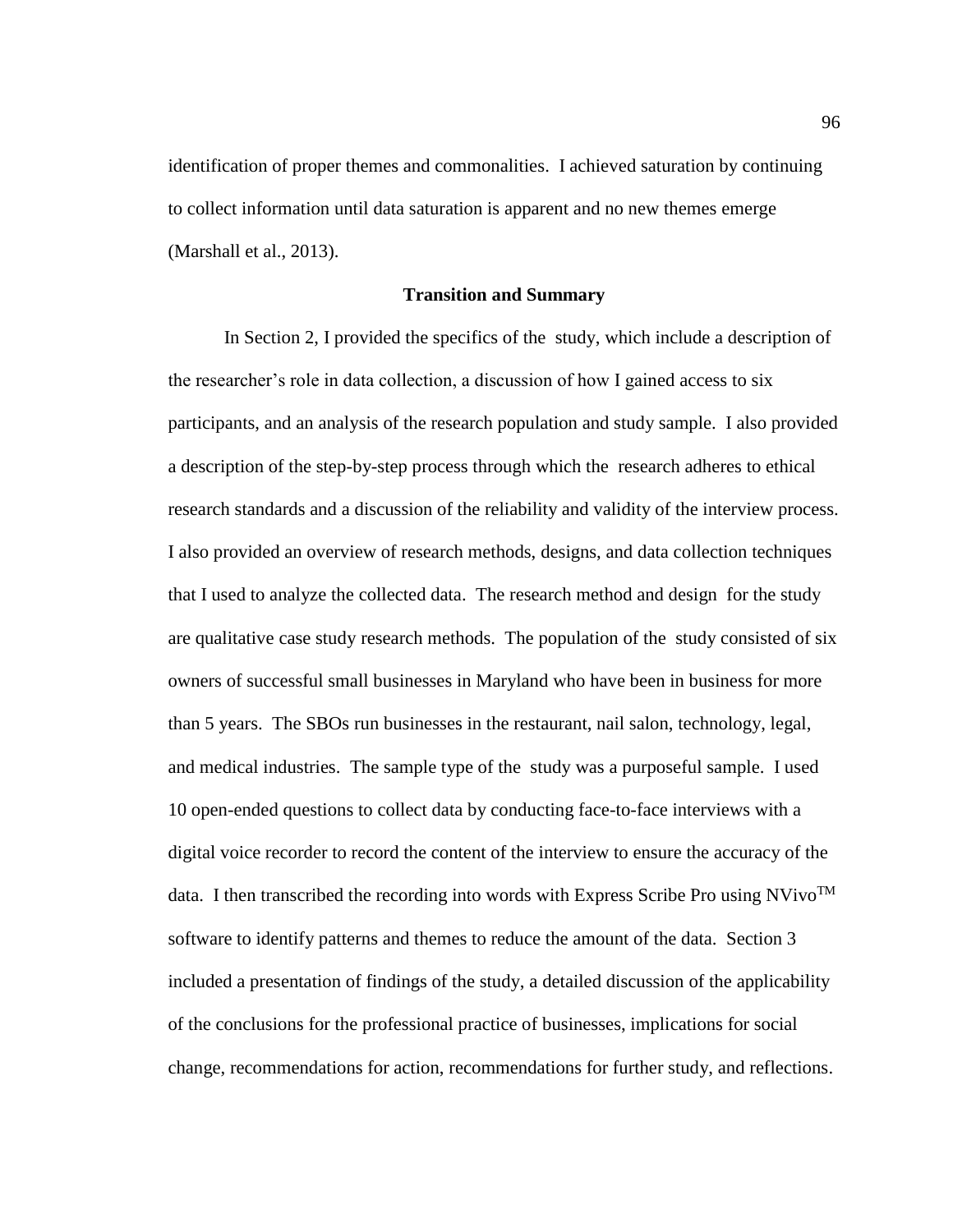Section 3: Application to Professional Practice and Implications for Change

### **Introduction**

The purpose of the qualitative multiple-case study was to explore strategies that SBOs use to acquire capital to sustain their businesses financially for more than 5 years. I completed interviews with six SBOs located in Maryland using semistructured interviews with open-ended questions to gain ideas and insights. When data saturation occurred, I stopped the interview and loaded the data through NVivo11 by QSR software analysis to identify key strategies to answer the main research question. From my analysis of the six interviews with the SBOs, I addressed the main research question concerning strategies SBOs use to acquire capital successfully to sustain their businesses financially for more than 5 years. Five thematic categories were established to fully discuss all aspects and strategies performed by the SBOs to acquire capital successfully to sustain their businesses financially for more than 5 years. I discerned from the interviews that the main approaches involved creating a business strategy targeting longterm goals and by investing in developing employee knowledge and skills. Businesses measured success through the acquisition of customers whose loyalty was acquired through good service and word of mouth to other potential customers. As for how the capital is managed to control the inflow and outflow of cash effectively, three methods were shared: minimizing debts, using technology to systematize the inflow and outflow of cash, and tracking cash flows. For these SBOs, challenges were overcome by staying debt-free and adjusting strategies with changes to the market. Finally, the owners were invariably conservative with respect to their management of cash and expenses. Section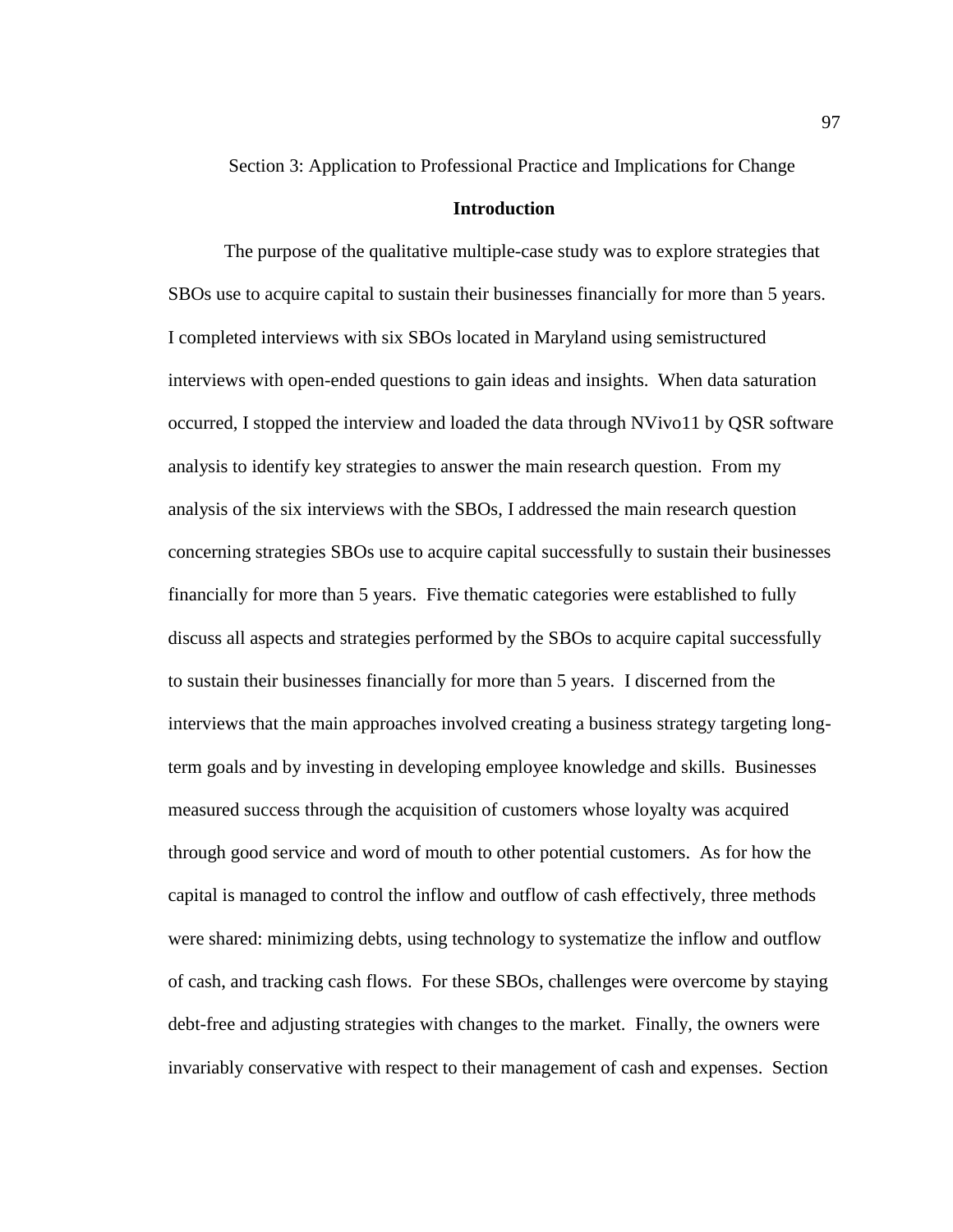3 includes a presentation of findings of the study, a discussion of how the conclusions apply to the professional practice of businesses, implications for social change, recommendations for action, recommendations for further study, and reflections.

### **Presentation of the Findings**

From the qualitative thematic analysis of the interviews with six SBOs, five thematic categories were established to address the main research question that inquires into the strategies SBOs use to acquire capital successfully to sustain their businesses financially for more than 5 years. This section contains the themes discovered as well as the verbatim responses of the participants.

# **Thematic Category 1: The Strategies Used to Acquire Capital Successfully to Sustain the Business Financially More Than 5 Years**

The first thematic category was to explore the strategies SBOs used to acquire capital successfully to sustain their businesses financially more than 5 years. From the thematic analysis, eight themes were formed. A majority of the SBOs observed that creating a business plan or strategy to target long-term goals and invest resources that develop employee skills and knowledge are the most significant strategies to gain capital successfully as well as maintain business financially for more than 5 years. The other themes or perceptions form the minor themes that owners articulated less frequently. Table 1 contains the breakdown of the findings for the first thematic label.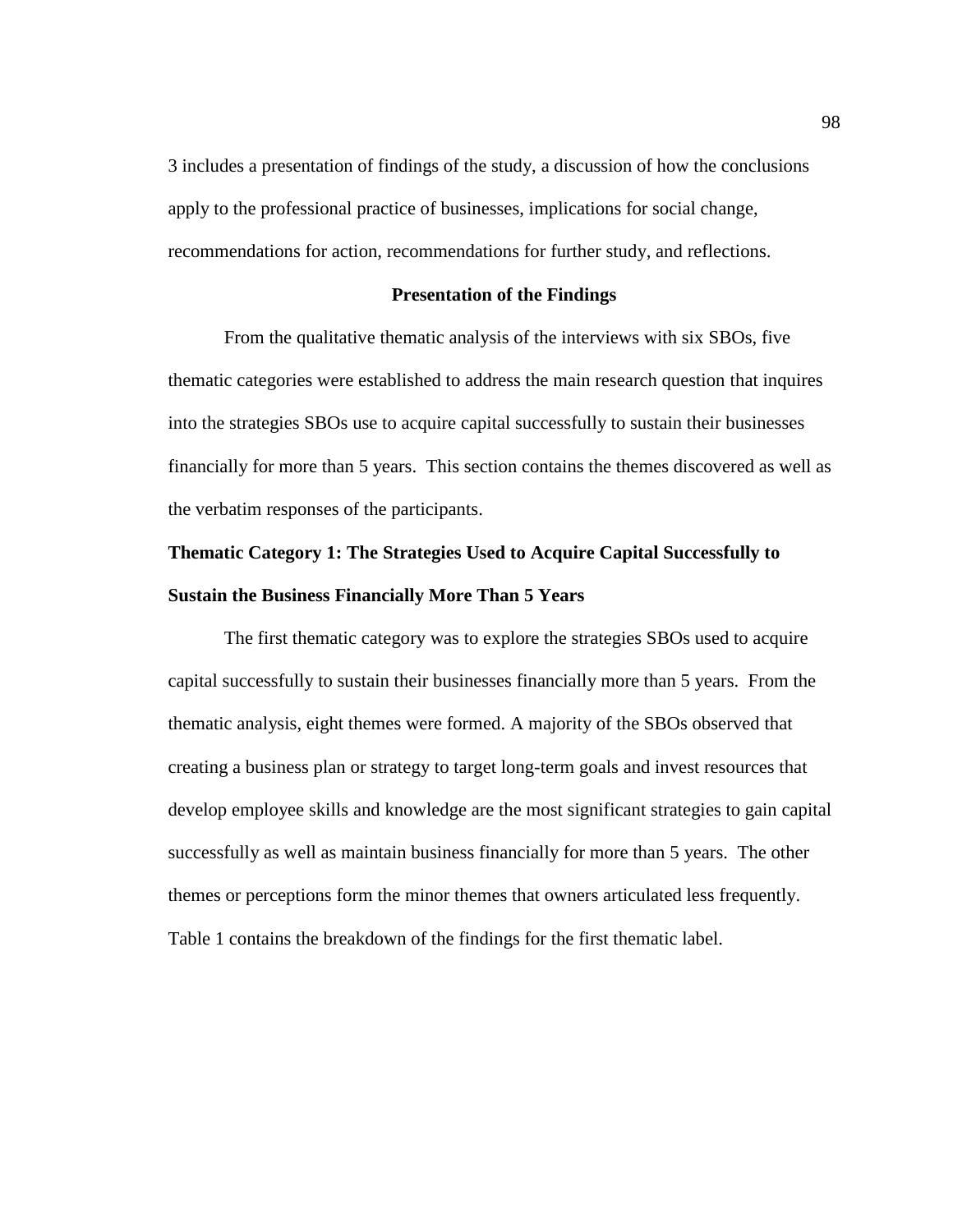### Table 1

| <b>Themes</b>               | Number of occurrences | Percentage of occurrences |
|-----------------------------|-----------------------|---------------------------|
|                             | $N=6$                 | $N=6$                     |
| Creating a business plan or | 4                     | 67%                       |
| strategy targeting long-    |                       |                           |
| term goals                  |                       |                           |
| Investing in developing     | $\overline{4}$        | 67%                       |
| employee knowledge and      |                       |                           |
| skills                      |                       |                           |
| Being conservative with     | 3                     | 50%                       |
| money; avoiding debts and   |                       |                           |
| loans                       |                       |                           |
| Finding ways to expand      | $\overline{2}$        | 33%                       |
| business without outlaying  |                       |                           |
| significant expenses        |                       |                           |
| Using the SWOT analysis     | $\overline{2}$        | 33%                       |
| Coordinating with local     | $\overline{2}$        | 33%                       |
| community banks for loans   |                       |                           |
| and credits                 |                       |                           |
| Investing profits wisely    | $\overline{2}$        | 33%                       |
| Developing leadership       |                       | 17%                       |
| skills                      |                       |                           |

*Breakdown of Findings for Thematic Category 1*

### **Major Theme 1: Creating a business plan or strategy targeting long-term**

**goals.** The first major theme was to create a business plan or strategy targeting long-term goals. By following this approach, SBOs believed they were better positioned to obtain capital, which consequently led to success during and beyond the first 5 years of business. This theme occurred during four interviews, or 67% of the total sample. The theme was supported in the literature where it was reported by several researchers that SBOs fail for various reasons, including their incapacity to adopt a correct and wellcreated business plan strategy (Cordeiro, 2013; França, de Aragão Gomes et al., 2014;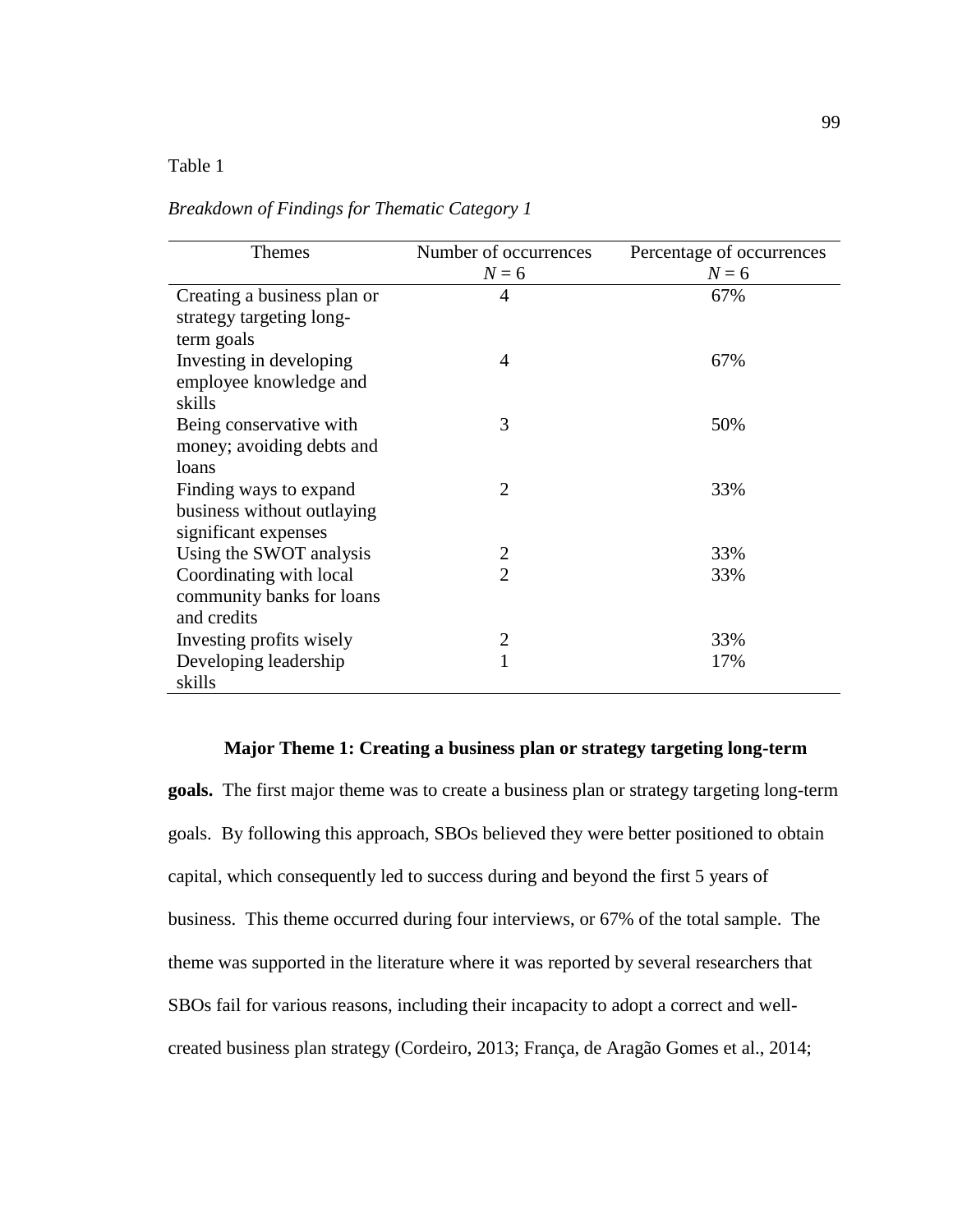Mutoko, 2014). In addition, researchers explained that businesses also fail due to their lack of SM and proactivity in addressing the probable changes and risks in business (Cordeiro, 2013; Miles, 2013; Mutoko, 2014; Williams, 2014). The study's framework, which was the SMT, was also highlighted by this major theme: by planning, finding, and implementing the most effective ways of improving the business performance; and by acquiring a competitive advantage over their business rivals.

Participant 1 explained that creating a business plan that includes the development and long-term sustainment of the business is an effective method to ensure stability. In this instance, the business plan, which is most useful when requesting bank financing, contained the services the barber shop provided and the strategies needed to advance and develop the shop going forward:

So, we started out with a business plan. We had a business plan that projected the growth of the area that we wanted to open up the business in. And so, we did a 5 and 10- and 15-year projection that reflected those numbers in the business plan. So, whenever you wanted to do any kind of financing, first, it starts with a business plan. . .. Well, your whole layout. Everything that describes the services that you're going to be providing. Because you're going to use that business plan when you go into a bank and ask them for financing. And so, they need to see what your services are. How it's going to be spelled out. What it looks like. And they also need to know every intricate piece of the build-up. How much space you need. For instance, we're a barber shop so they needed to know how much space we needed. We laid that out. How many people we would have. What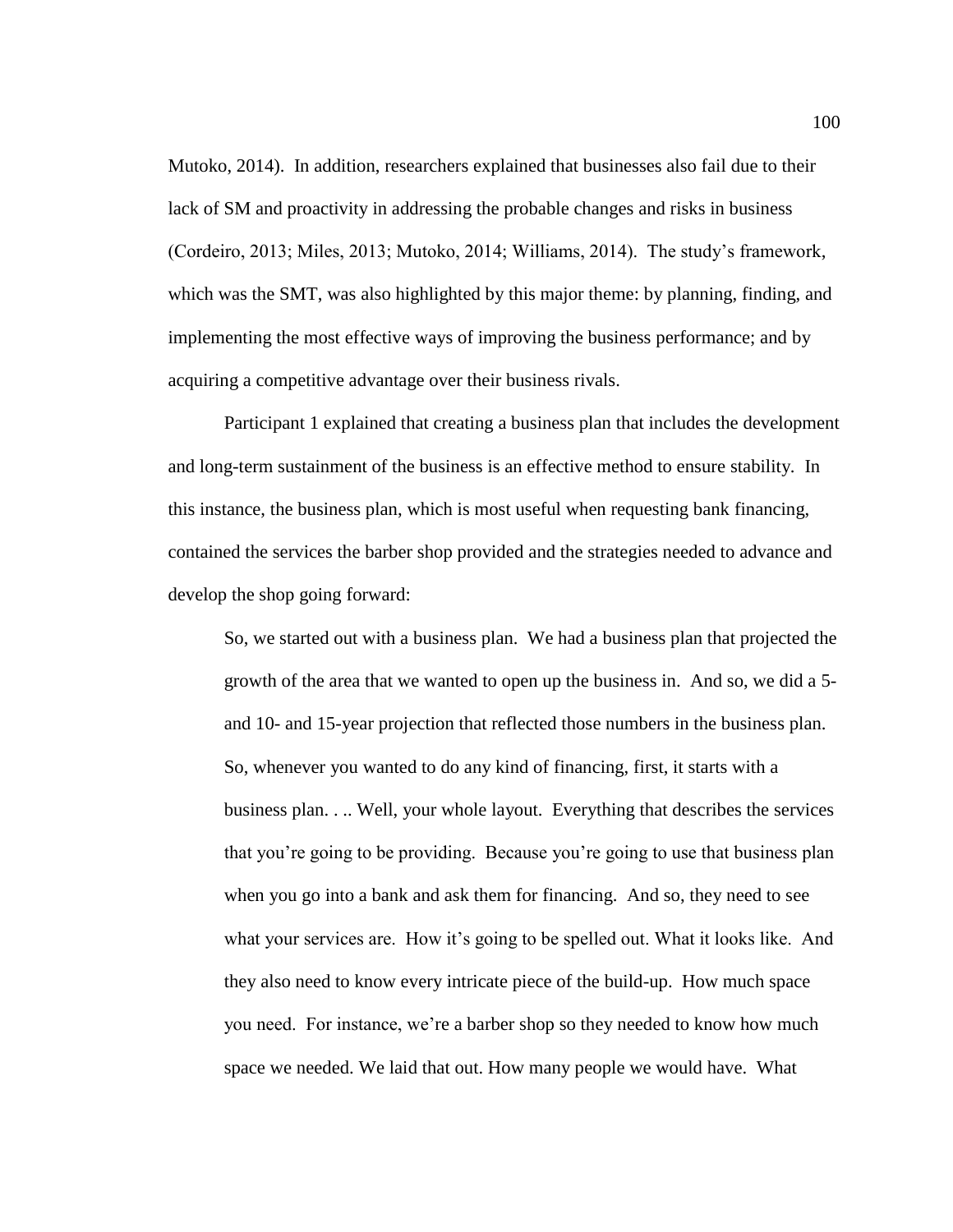specialty services or anything like that. What we projected we would make on a weekly, monthly, and yearly basis. And how those would increase, and we showed that increase based on the growth of the population in this particular area. I also create a business strategy to determine who my client will be, what needs will my business serve, and what the marketing strategy is. I also determine what advantages my salon will offer clients that other salons in the area do not. This is marketing strategy I will use for my business.

Participant 3 added that creating business strategies would advance the business in the long-run. Forming strategies that would create bigger opportunities would enable this SBO to manage the business more effectively and productively. These strategies included smart growth initiatives, differentiation of products, and knowledge of marketing, human resource, and the real estate industry:

We aggressively sought out major capital acquisitions at discounted prices to ensure we would increase the capital upon liquidation of the acquisition. We also diversified our portfolio by acquiring long term investment properties to create a recurring stream of income.

Participant 4 added that creating a business plan allowed him to develop marketing strategies to ensure that the invested capital was maximized and matured after a period of time:

Creating a business strategy helped me develop a plan of action for marketing, developing, and starting a business. My business strategy covers areas such as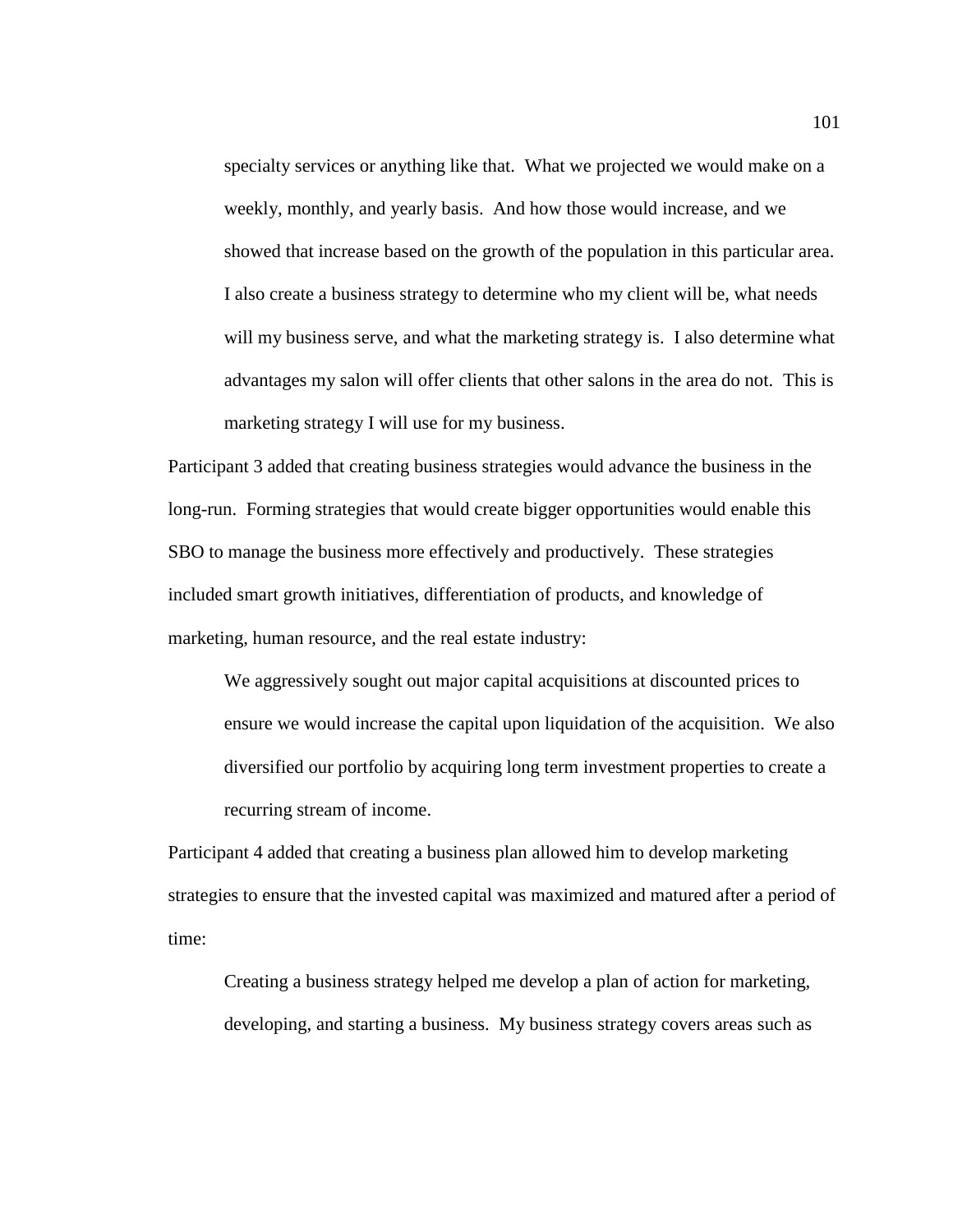location, marketing, training employees, services, promotion, and pricing as well as addressing economic climate and future growth.

Finally, Participant 5 strategized by developing specials and promotions that would sustain their business during slow and inactive business periods:

We originally took out a business loan, which we paid off. We offer a good product for a good price, so that helps us keep our regular clients. We offer specials at certain times to generate more business during slow periods.

### **Major Theme 2: Investing on developing employee knowledge and skills.**

Another major theme that emerged and was also supported in the literature reported was the owners' investment in the development of the employees' business knowledge and skill. This theme also occurred four times. The literature identified this theme as a vital aspect of strategic planning and implementation in the small business industry where the need to empower employees and managers was emphasized (Barrick et al. 2015). The empowerment then leads to the innovation and developments for all stakeholders of the company in due time. Participant 1 described the importance of investing in improving his employees' knowledge and skills. Participant 1 believed that employee training is one of the biggest factors in retaining and gaining customers:

I also improve my employee's skills by sending them to school to learn new styles and images. Customers are seeking a certain image for themselves when they hire your services. So, to maintain existing customers and attract new ones, I brand my salon to make it fit the image of the kind of place my customers know can give them the look they want. If I make my customer feel my salon is the only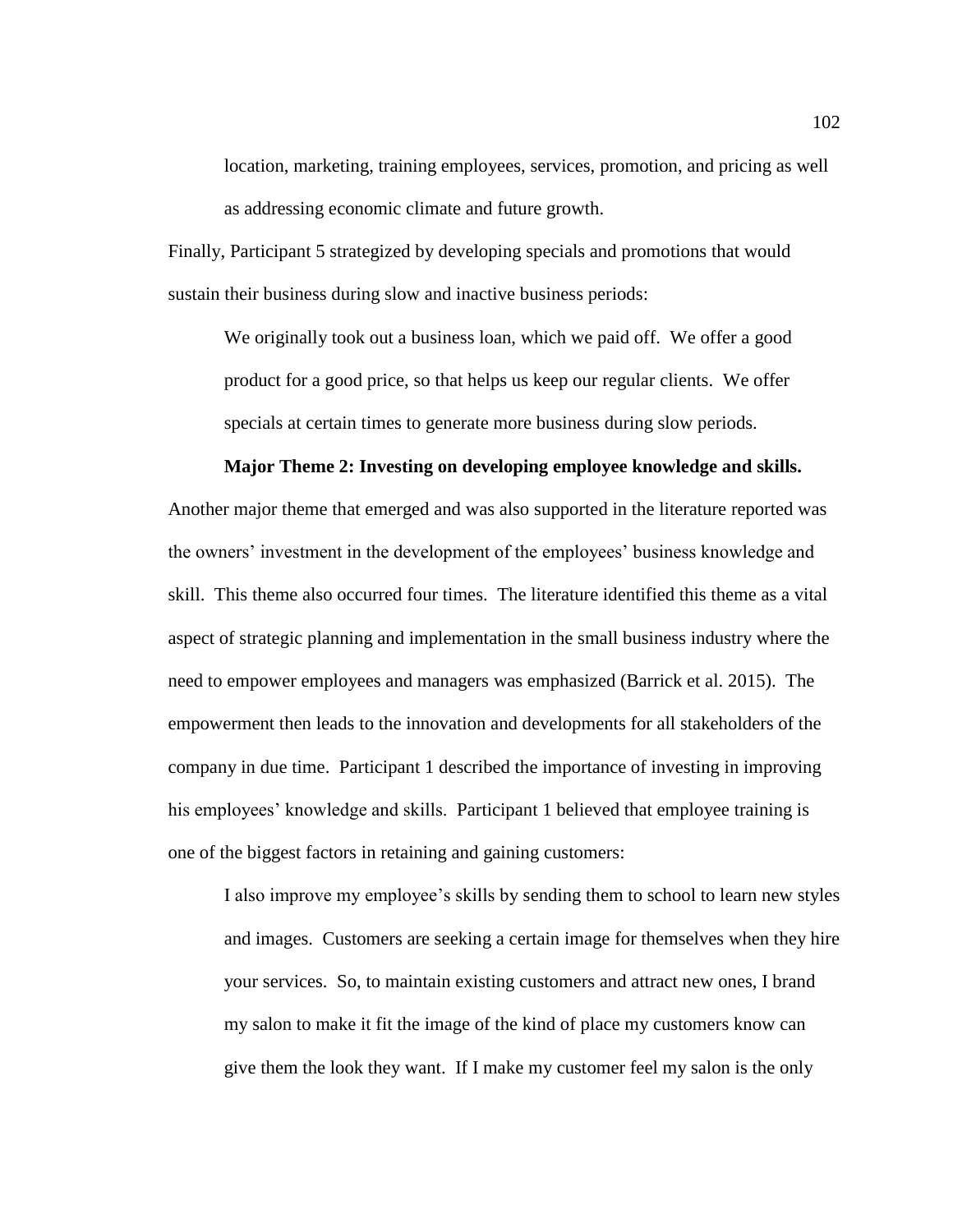one that can provide the right look in the most comfortable, convenient setting, and at the right price, I will have successfully branded my salon.

Participant 3 stated that businesses stay competitive through their human resources. By investing in employee knowledge and skills, owners can more readily adapt to the changing needs of customers. Furthermore, Participant 3 found employee knowledge a key differentiator from the other real estate developers in the business:

Competitive advantage is very important for real estate developers. It comes in two flavors. One is lower cost. I am able to finance and develop a project and deliver it at a lower cost which allows me to get a higher margin at prevailing price levels. The other advantage is differentiation. Differentiation is the ability to have some unique skills or resources that allow you to command a premium price. For example, I am skilled in designing new conceptions of projects that I could get higher revenue per square foot or better utilization of the land. Providing that I can keep my costs in line, this differentiation will lead to superior performance.

Knowledge is the key competitive advantage in real estate industry, the element which creates and sustains the competitive advantage on the long run. As a developer, I have a great knowledge of particular customer's needs, of a specific area, of the market in which operates or it can be better than the competitors in terms of economic intelligence.

Human resource strategy is at least as important as exploiting knowledge. Consequently, by achieving an efficient human resource management, I can take advantage of future innovation, better customer relationships, or complementary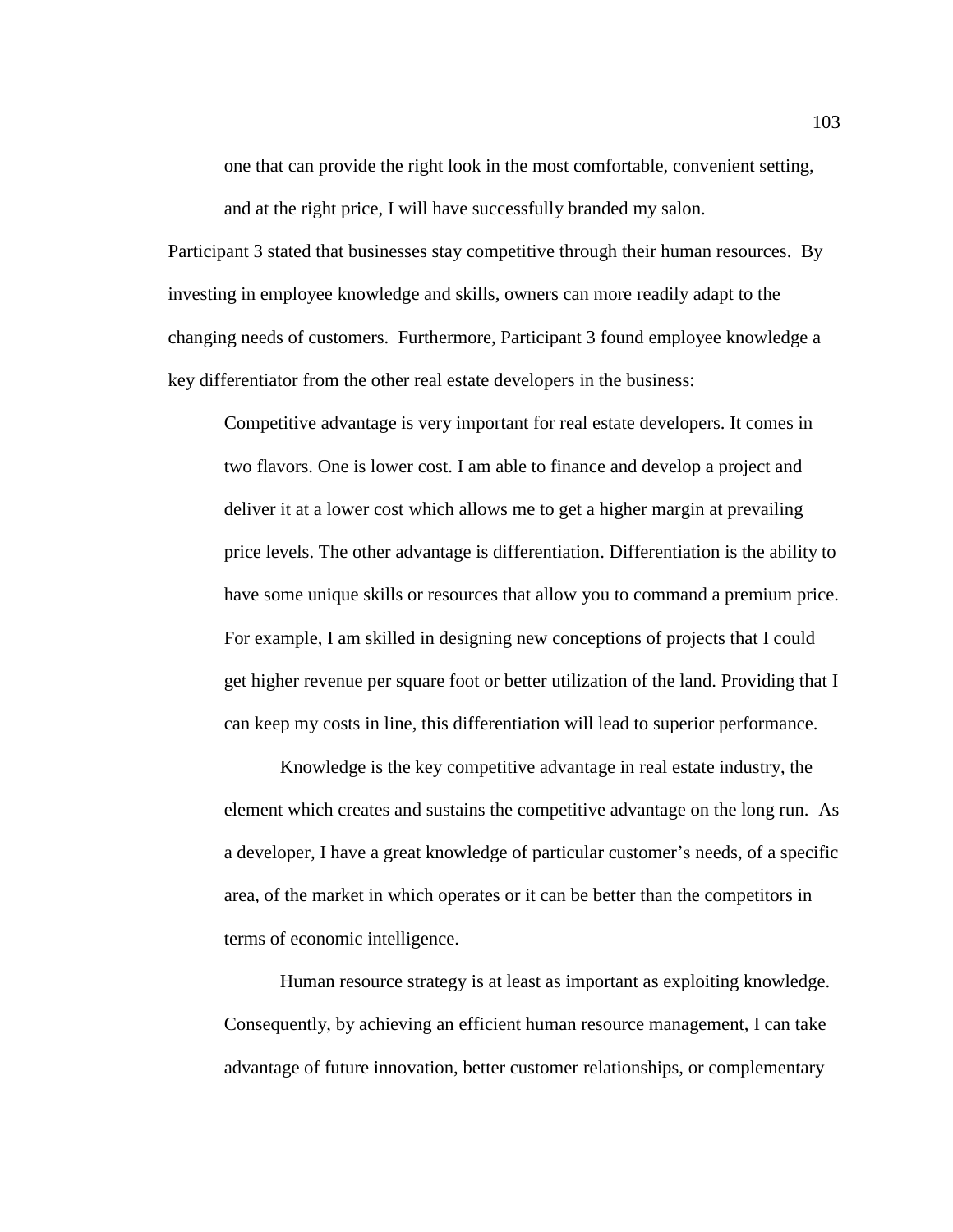growth strategies. In addition, the human resource strategy should facilitate the knowledge transfer within firm, so as to fully exploit the knowledge competitive advantage and to support the knowledge creation.

Participant 4 described how he maximizes the skills of individuals by personally training and building employee knowledge. The participant explained how investing in knowledge greatly benefits the business:

Hire many people who do not have any formal automotive body repair training with low pay. They will learn the trade as helpers, by picking up skills on the job from experienced body repairers. I provide opportunities to gain the knowledge and skills necessary for employment repairing damaged bodies and body parts of automotive vehicles. Additionally, I send experienced employees to auto repair courses including major collision repair, paints and painting technologies, metallurgy, auto body frame repair, metal finishing and welding.

To carry out repairs and restore vehicles to safe working condition, auto body workers must have a detailed knowledge and understanding of vehicle structures. They must also be familiar with the characteristics of the metals, plastics and compounds used in vehicle construction, so that they can use the correct repair techniques, tools and materials. Body shop workers must use knowledge and judgment to decide whether they can repair damage economically. In some cases, they may decide that a vehicle cannot be restored to a safe condition because of serious damage to critical structural components.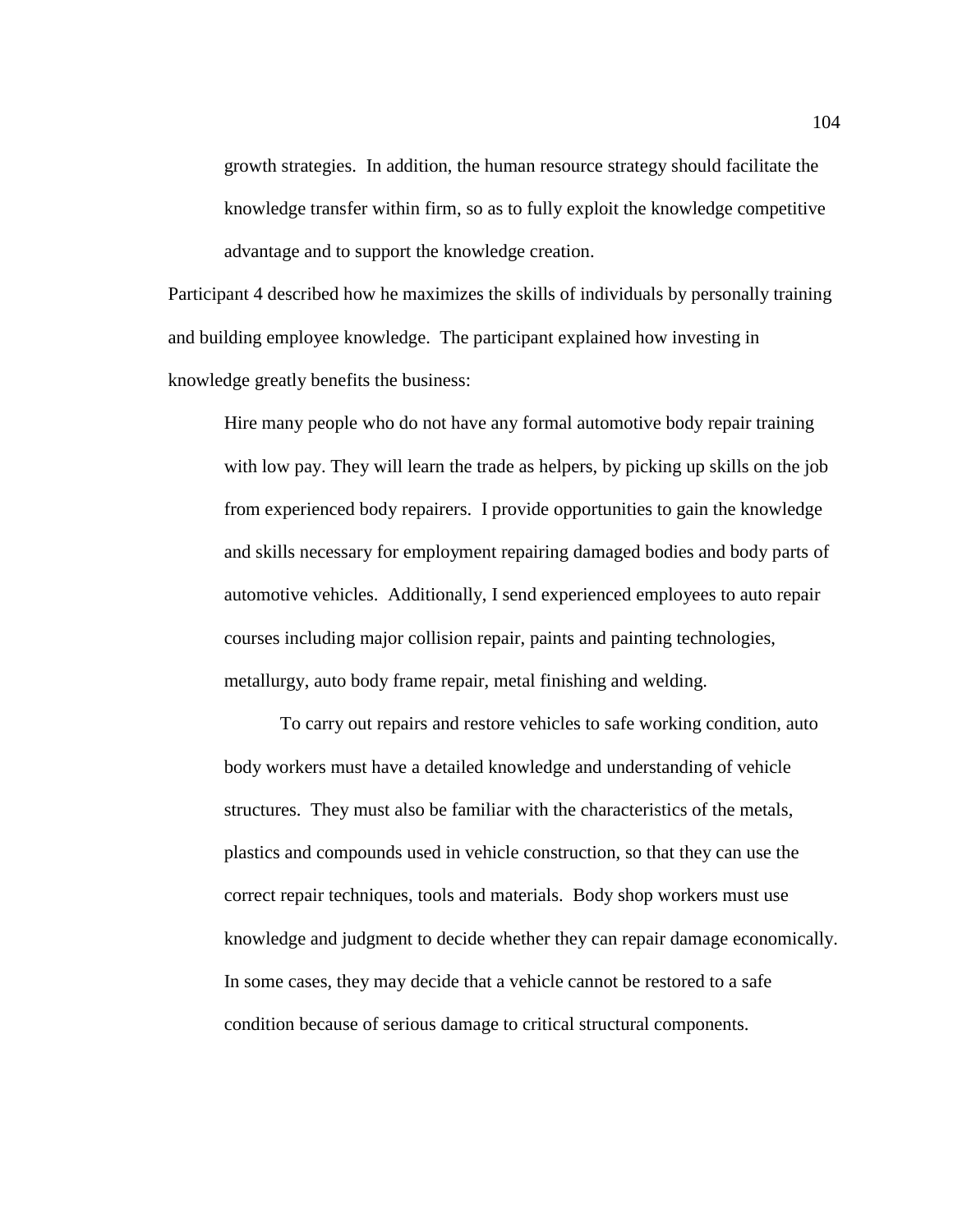Auto body workers must have the skills to use the full range of repair techniques. If they have to replace damaged parts such as fenders or doors, they must have the skills to dismantle and reassemble the parts, using cutting tools if necessary. They must be able to use hydraulic tools and presses to realign damaged parts. They must also have the skills to repair dents and scratches using hand tools, grinders and sanders, and repair materials, such as body fillers.

Participant 5 indicated that an employee's ability to provide excellent service is another factor. By building and training the employees' capabilities, the business benefits from the quality of service provided:

In the food service industry, consistent service can be achieved through constant feedback—from customers and staff—as well as surveillance; however, it begins with the hiring process. "Hiring for results" involves having goals that extend beyond low-cost labor; for example, higher per-table bills, lower turnover, and increased order accuracy—all of which can lead to better overall service. Also, check inventory frequently, provide discounts to customer for inventories that are about to expire.

Hiring chef with high skills and improve skills and update new ingredients. Cook excellent food.

Training? Train waiters and waitresses to disclose ingredients and alert the kitchen when guests with food allergies are dining. This is critical in avoiding grave situations and possible financial liabilities. Alternatively, a bold or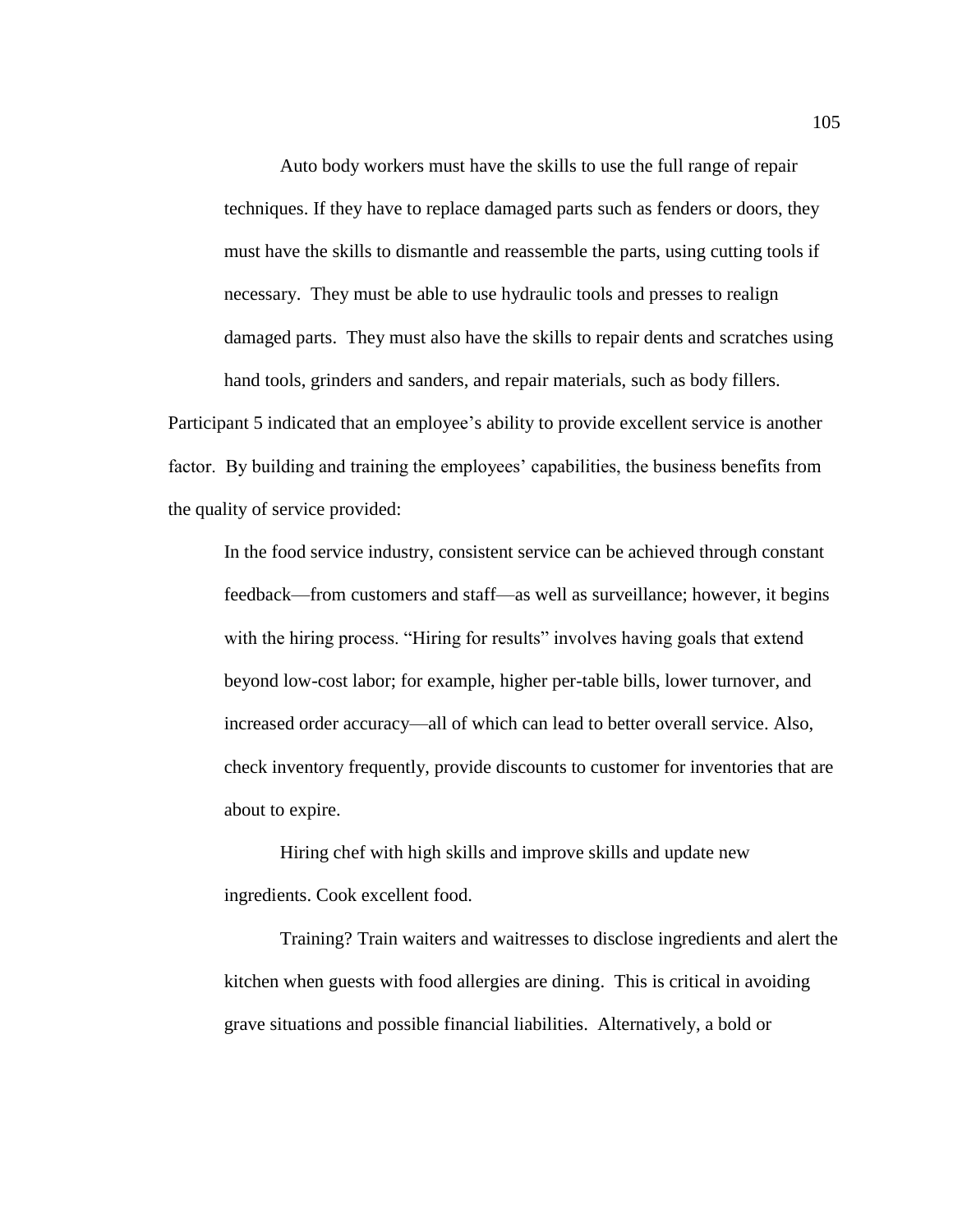highlighted sentence can be included on the menu to advise guests to alert restaurant staff of allergies.

Creativity? Provide various choices to customers. Creativity can come in the form of restaurant design, new dishes and drinks, presentation, and variations on service. This is how I attract new customers and maintain existing customers.

#### *Minor Theme 1: Being conservative with money; avoiding debts and loans.* The

first minor theme was that of being strict and conservative with money. The theme was substantiated in the literature through Cristian-Liviu (2013) in discussing the idea of leaders generating different methods in order to enhance their business performance. Several examples provided were solidifying their abilities and core skills through their employees (directly related to the second major theme), which the researcher believed to be the act of eradicating uneconomical activities and procedures that cost money (Cristian-Liviu, 2013). One example of this theme, which occurred in three interviews, or with 50% of the total participants, is to avoid debts and loans. Participant 2 explained his money management strategy when faced with loans and creditors is not to "overspend" or incur more debt:

What I do is get a line of credit from the bank. I get a hundred thousand dollar line of credit. I'm very, very conservative. I don't spend a lot of money. I try to pay cash for everything. But when I buy equipment, I use that line of credit from the bank. And it floats. It floats with the interest rate. It's easier than leasing something. It's easier than going to get a loan on something. It's available at any given time.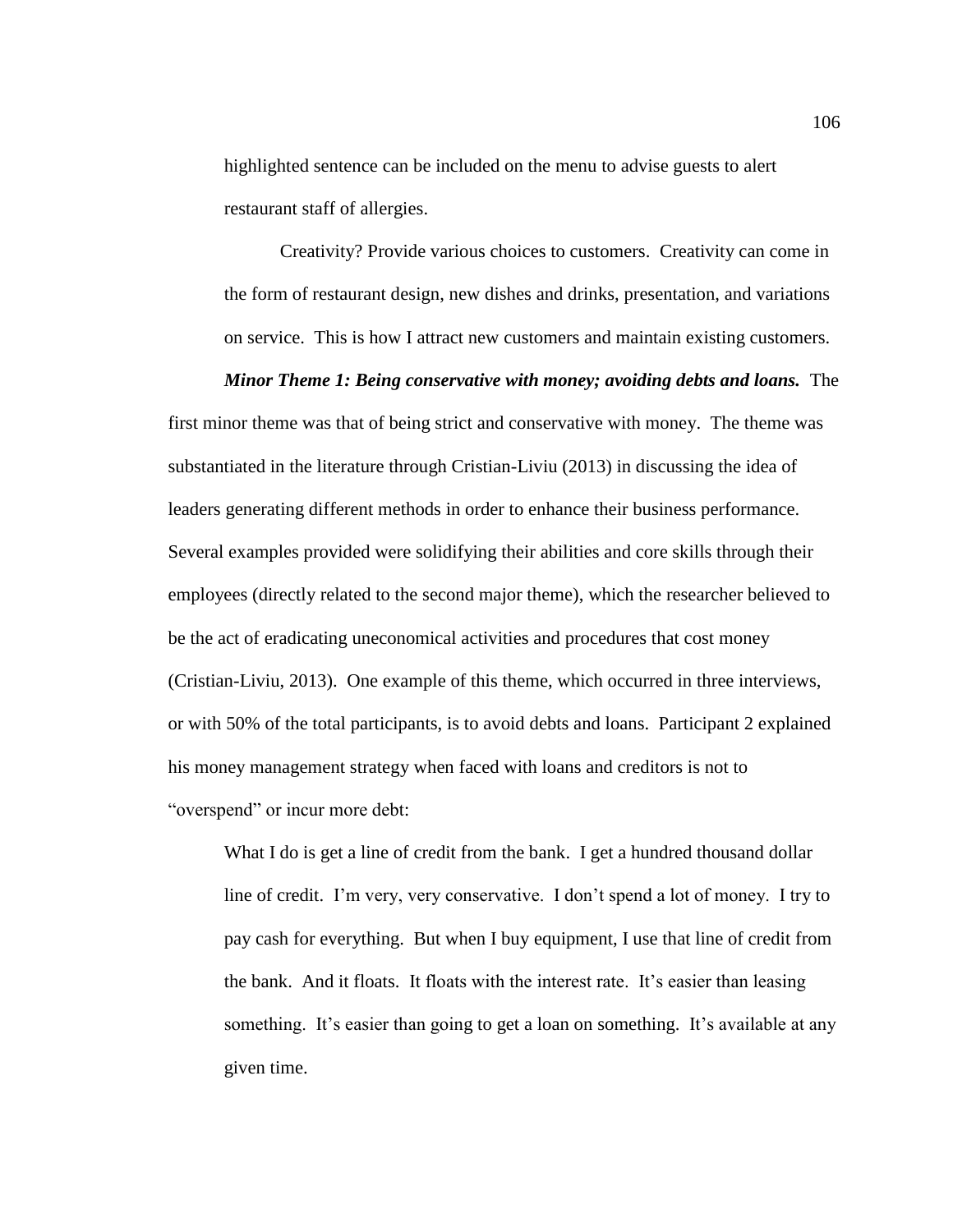I try not to borrow from the bank. Because when you borrow from the bank . . . like when the economy took a crash, everybody had all these loans. Well, I didn't have any loans. A lot of companies went out of business because they couldn't pay the loan. I stayed in business because I had no debt. So, I try to stay as debt-free as possible.

Getting back to having no debt—makes very little risk to my business. Highs and lows, when it slows down and we don't have any work, I reduce my pay, but it doesn't hurt because I have no debt. My home mortgage—I paid that off 8 years ago. The business has no debt. So, I can ride out the lows. I'm not sweating out a \$10,000/month mortgage payment. No car payment. Just being conservative has really paid off.

Well, with my strategy for being debt free, it's easier to acquire capital. Keep a clean balance sheet with no debt. I never have a net operating loss. I always have a net operating profit. Every year, my company has never not shown a profit. Some people try to show a loss to avoid paying taxes, but then when they try to borrow money, the bank is reluctant to give you money because you show a loss. I'd rather pay taxes. I want to pay a million dollars in taxes, because that shows I had ten million dollars' worth of business. A lot of people are afraid of taxes. I'm not afraid of taxes. I've shown an operating profit every year. So, money is easy for me to borrow.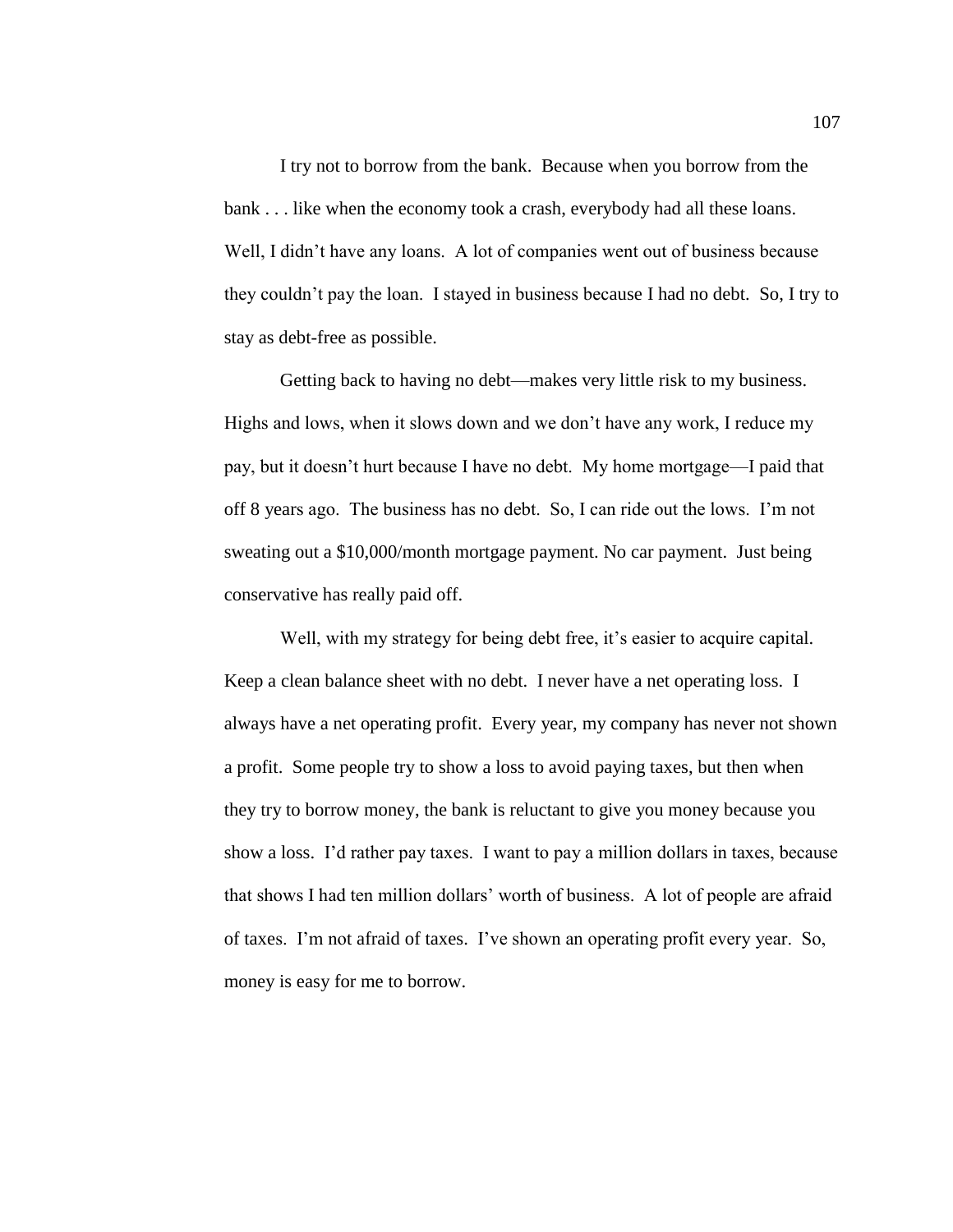Participant 4 shared that, when starting a business, to be conservative in one's expenses is vital to avoid accumulating credit debt over time. This SBO personally sacrificed his paychecks to ensure that all bills and payments were accounted for:

The first 3 years were very tough. With the income coming in through the business, I made sure my employees and vendors were always accounted for before my pay. In addition, all expenses were paid and paid on time to accumulate credit for the business. Most of all, profits left over were reinvested into the business to help it grow. Aside from the daily income, I try my best not to rely on outside funding.

I received a small loan from family initially to get started. The rest was making sure the business survived even if I had to sacrifice a few paychecks.

Aside from using money saved up from family, I did end up obtaining a loan through a cash advance program in the amount of \$20,000. With little to no credit of my own, and small business loans very difficult to obtain, I felt this was the best opportunity at the time. The loan was paid back daily for 6 months at the rate of 10% interest.

Finally, Participant 5 explained that his priority was to pay off loans and debts with the profit made during the first few years of the business:

Originally, we took out a business loan. That's how we originally got it. Then we paid it off through the money we made here. Eventually we will pay off the loans we personally put in. We always invest back into the restaurant.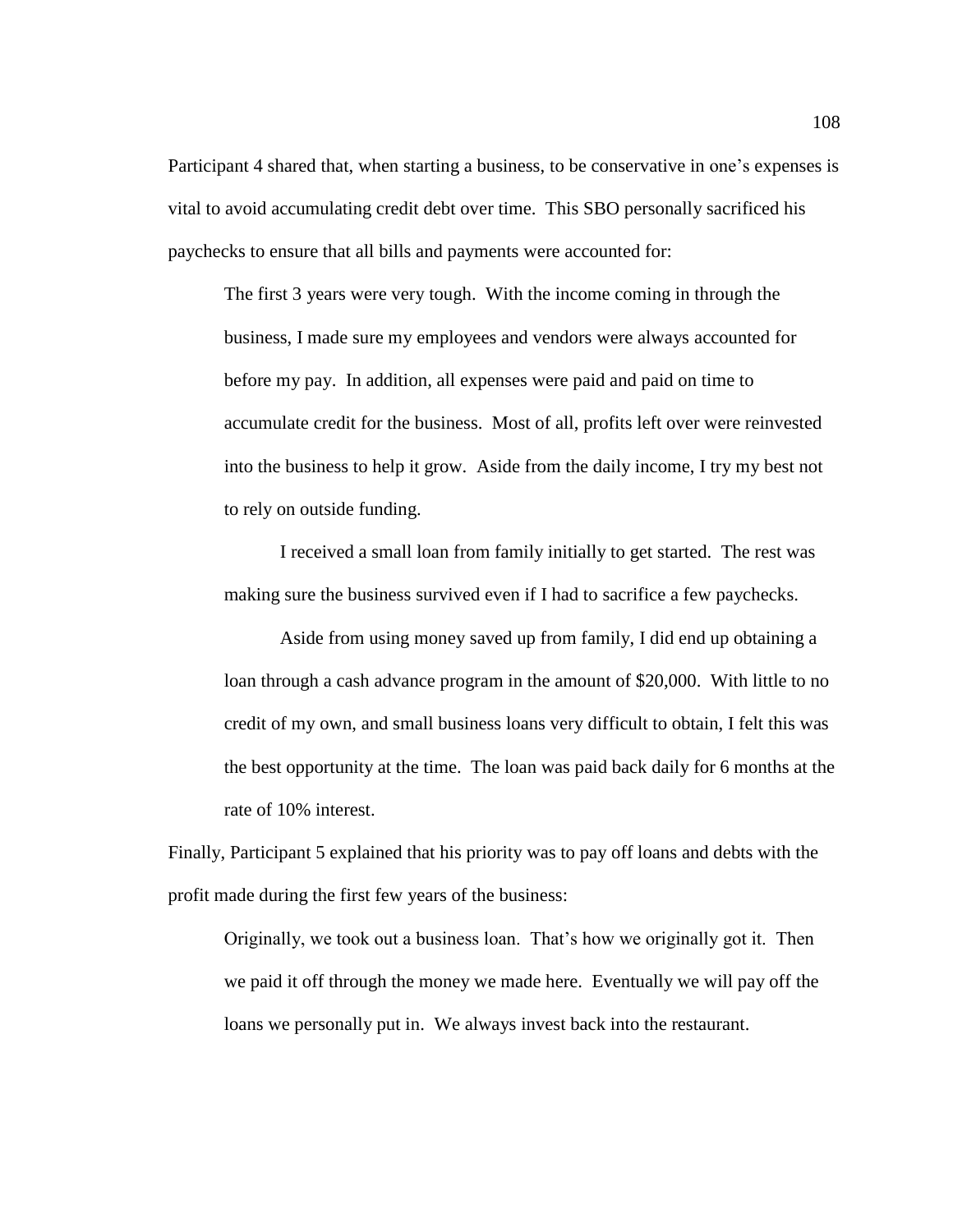### *Minor Theme 2: Finding ways to expand business without outlaying much*

*expense***.** The second minor theme was to find ways to expand business without too spending much. The theme received occurred twice, or in 33% of the data. Similarly, this theme can be connected to the previous minor theme and Cristian-Liviu's (2013) report. Participant 1 stated that among the strategies he followed at his salon was to find ways to ensure business growth without overspending. For Participant 1, acquiring a small loan, adding more chairs, and directing a minor price increase were the three methods he followed to ensure that the business is sustained and developed over time:

It depends on what the situation is. Recently, we had to do a small loan for cash that we had to finance over time. That's one way to do it. Another way would be to knock down a wall and put in two more stations. So, we went from ten chairs to twelve. And that gave us an increase. You've got to try to find ways, different ways, to do things. In June, we're going to raise the price a little bit. Those are the three ways you can go about it.

Participant 3 insisted that business strategies be developed to guarantee his business's competitive advantage: "Create business strategies to develop a long-term sustainable competitive advantage. Business strategies include smart growth strategies, differentiate products, knowledge of real estate industry, marketing, human resource."

*Minor Theme 3: Using the SWOT analysis.* The third minor theme was the use of SWOT analysis, which assists SBOs with strategizing and analyzing their business's conditions. This theme occurred twice. Meanwhile, Kolbina (2015) identified in the literature, the significance of the SWOT analysis and scanning and learning about the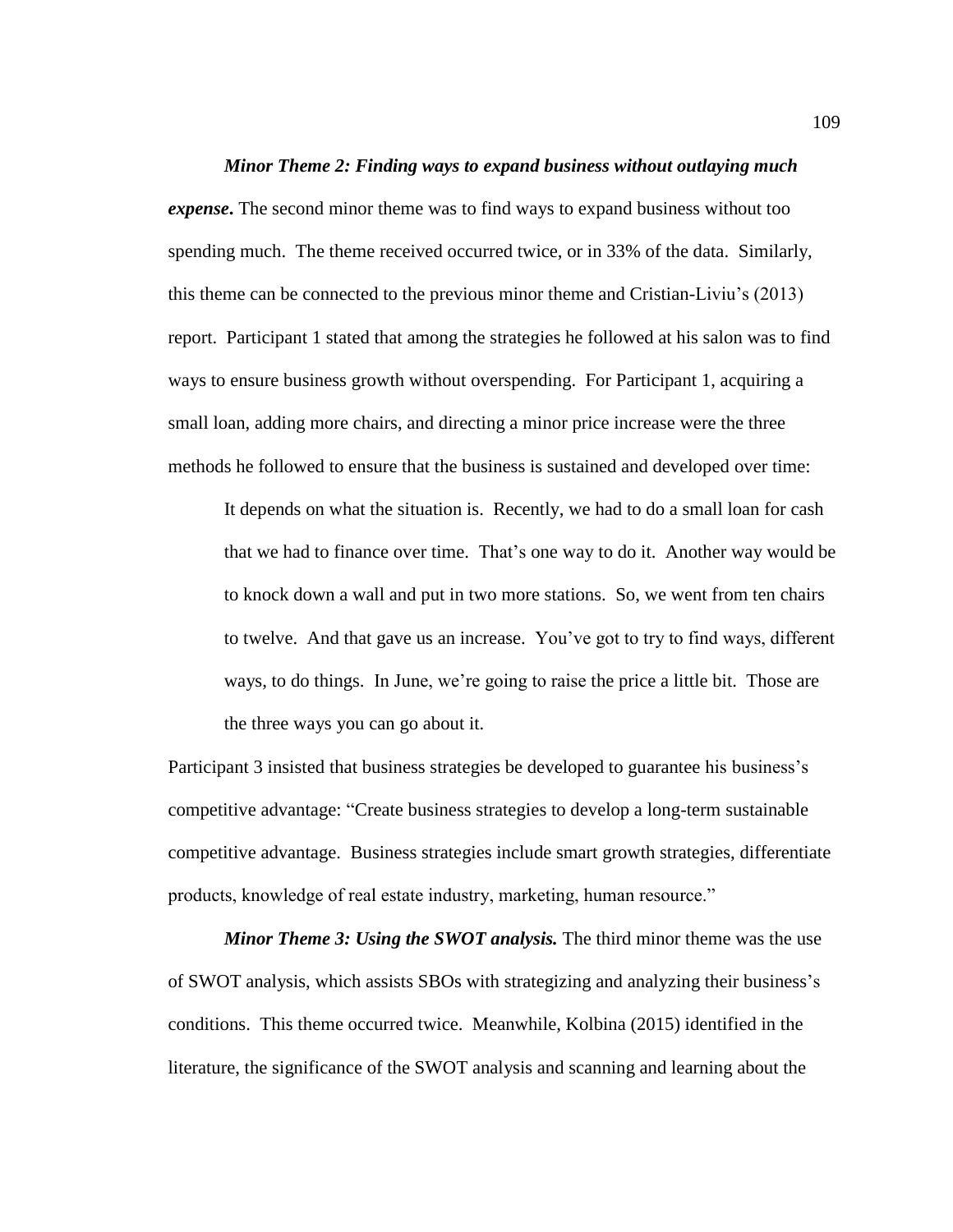business environment. In the study interviews. Participant 1 used the SWOT analysis to create business strategies that fit his business. Furthermore, SWOT allowed Participant 1 to determine the long-term improvements he needed to make to his business:

I used SWOT analysis tool to build my business strategies because SWOT analysis can help me to identify the areas in which they excel while classifying areas that require improvements and adjustments.

Similarly, Participant 5 employed the SWOT analysis to gain knowledge of how to maintain and increase the growth of his business:

Create business strategy via SWOT analysis to identify my ideal customer, define key indicators, verify revenue streams, and look to my competition. The business strategy focused on the following areas: Food Quality and Safety, Creativity (differentiation), marketing strategy, and Productivity and Data Mining.

#### *Minor Theme 4: Coordinating with local community banks for loans and*

*credits.* The fourth minor theme was the strategy of coordinating with local community banks for loans and credits. Two of the six SBOs believed that local community banks are more knowledgeable about small business needs. The literature touched upon this subject minimally as Belghitar and Khan (2013) and SBA (2014) indicated the advancement of programs that assist in bank lending and loans at a lower interest rate and/or higher loans. Participant 3 stated his preference to coordinate with a local community bank as they were more flexible when dealing with small businesses:

Initial capital was raised from owner contributions, and we coordinated with a local community bank for a line of credit. Once the business was up and running,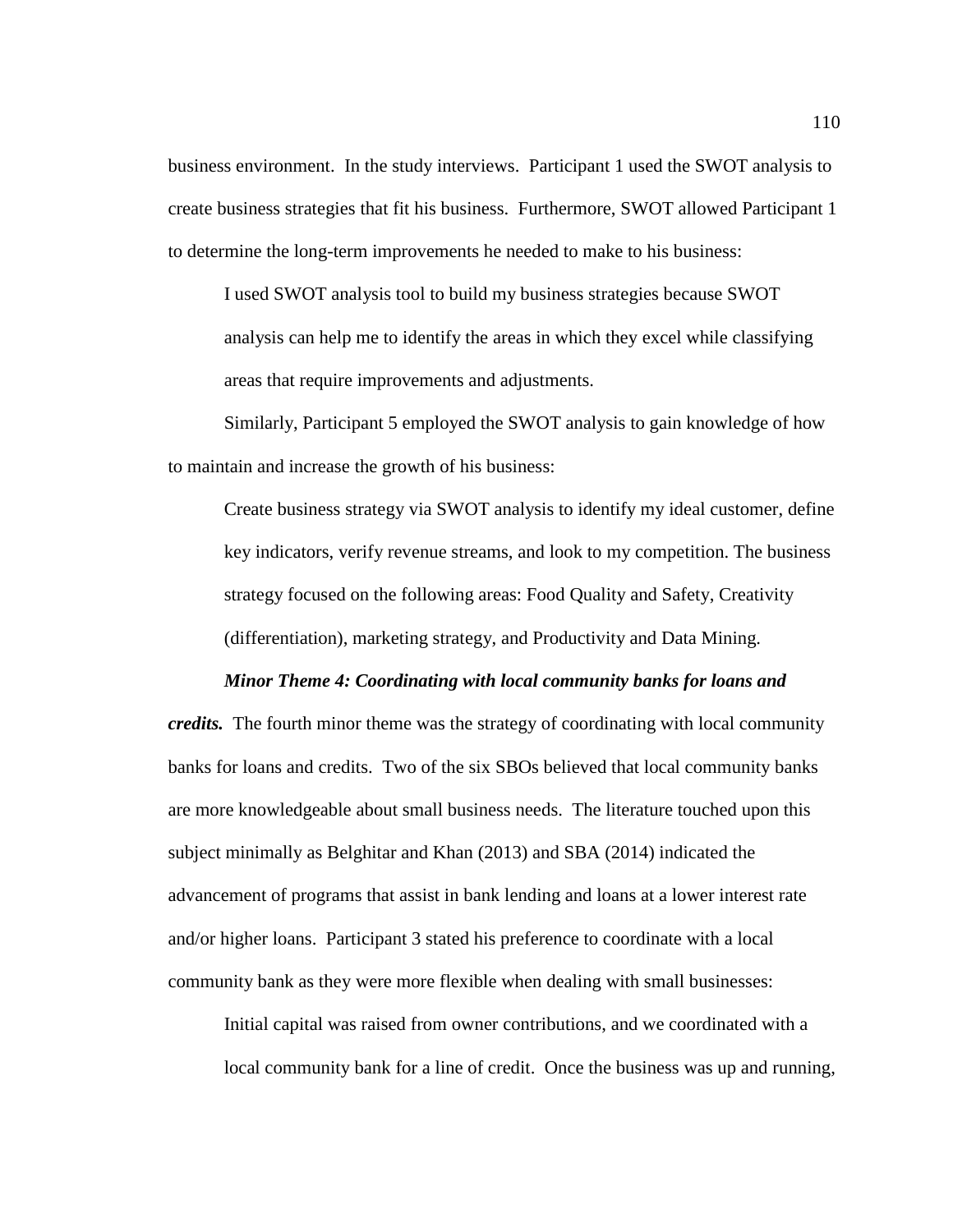we re-invested profits into the company at a rate of 2 to 1 to ensure enough capital was on hand.

The use of community banks is the primary source for acquiring capital and sound business decisions allowed us to maintain an income stream to remain solvent.

Participant 6 echoed the importance of establishing relationships with local banks, which he said are able to attend to the needs and requirements of small businesses:

We established relationships with local banks. We also leveraged companyowned real property.

The growth of our lines of credit and our approved bank funding limits… Steady business growth and expansion of our real property portfolio to increase net worth and leverage capability… Local banks.

*Minor Theme 5: Investing profits wisely.* Another minor theme was to invest business profits wisely. The theme had two occurrences. In the literature, Kutllovci and Shala (2013) provided the effectiveness of investing in cultivating products and improving quality service in order to increase the revenue. Participant 2 had the same belief and expressed the credence that one should invest profits slowly and smartly, keeping half of the profit and investing the remainder in relation to the development of the business:

Just by not being greedy. It costs about \$15,000 a year in classes per tech, and these classes are mandatory and I pay for that. When USAA picks a shop, and decides how much volume to send to that shop; when they know I'm Ford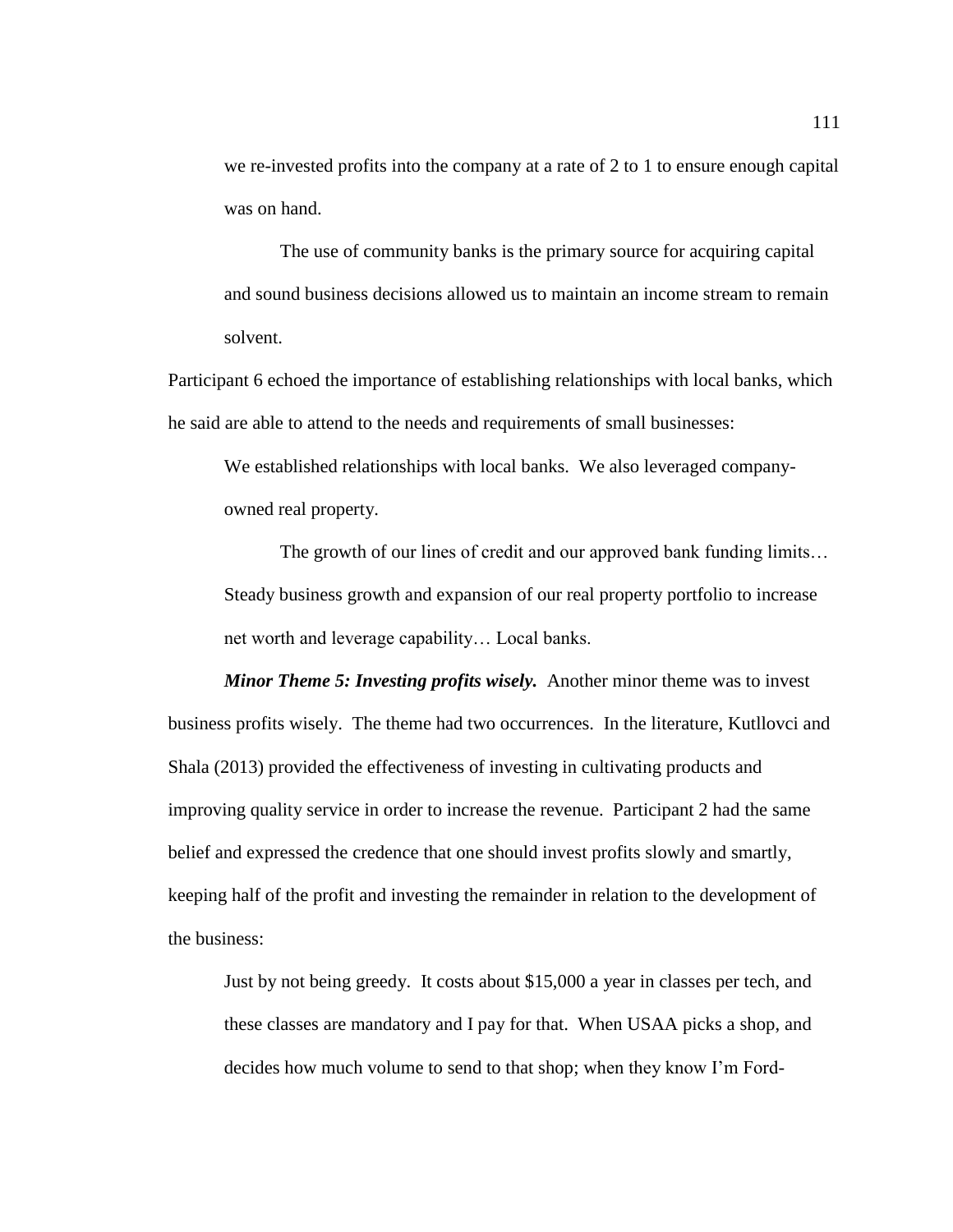certified, Audi-certified, and Toyota-certified: they send me more work than they do the shops that are not certified. You know we have to fill out a report, you know, of whose had what class; who's certified in ICAR. Every one of my techs is certified. You can make more money hiring non-certified people. But do you really make more money when you put out an inferior product? And then the customers don't want to come back to you? It's just investing back into your business. Instead of putting your money back in your pocket. Put half your money in your pocket and invest the other half in your business.

Participant 5 shared how investing in a point-of-sale machine has improved his business by making it more efficient and systematized:

Productivity and Data Mining: The implementation of point-of-sale (POS) restaurant management software increases productivity, improves processes, and provides useful data on the popularity of certain dishes, busiest times of the day, and success of promotions, et cetera—all of which can lead to increased operating margins. POS differs from a simple electronic register in that it offers a visually based, highly customizable, touch interface that makes it easier and quicker for wait staff to input orders and other information. Using data derived from POS software and categorizing it into meaningful data groups can allow managers to make better purchasing decisions, reduce inventory levels, schedule staff appropriately, make informed decisions about future promotions and menu changes, and maintain accurate accounting data.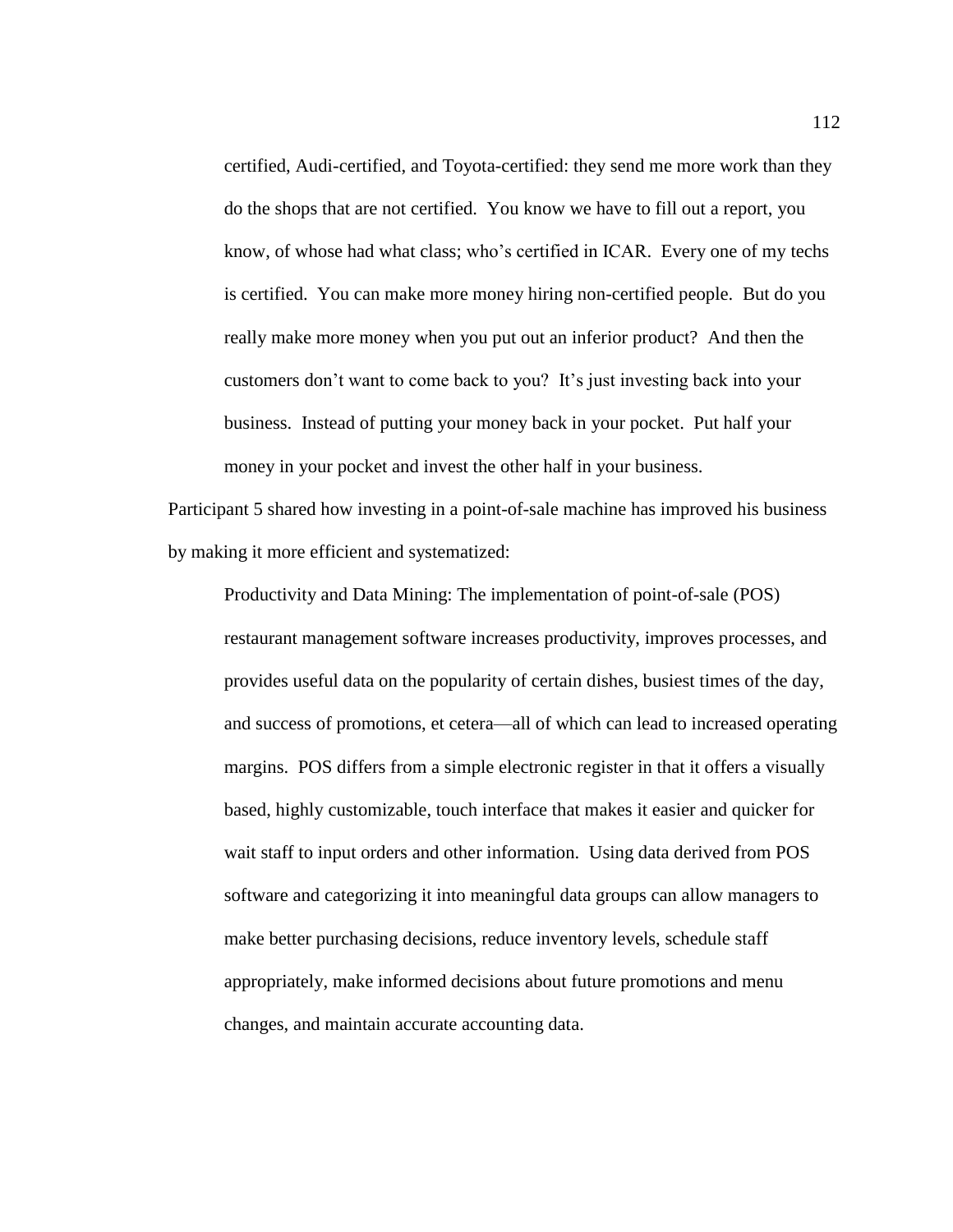### **Thematic Category 2: How the Success of the Strategies was Measured**

The second category of the study was measuring the success of the strategies employed. Through the analysis of the interviews with the six (SBOs), six themes emerged but only one major theme was established. Three of the participants measured success by acquiring customers based on feedback and good service. It must be noted that themes that received just one occurrence, or 20% and below, can be seen in their respective tables but are not discussed at length given that they may need further research for validation. Table 2 contains the complete breakdown for Thematic Category 2. Table 2

| <b>Themes</b>              | Number of occurrences | Percentage of occurrences |
|----------------------------|-----------------------|---------------------------|
|                            | $N=6$                 | $N=6$                     |
| Acquiring customers        | 3                     | 50%                       |
| through the feedback and   |                       |                           |
| good service               |                       |                           |
| Seeing the business grow   |                       | 17%                       |
| and develop                |                       |                           |
| *Building another business |                       |                           |
| branch                     |                       |                           |
| Constant reviewing of      |                       | 17%                       |
| balance sheets             |                       |                           |
| Non-acquisition of debt    |                       | 17%                       |
| Daily sales acquired       |                       | 17%                       |
| Steady growth in credit    |                       | 17%                       |
| line                       |                       |                           |

| Breakdown of Findings for Thematic Category 2 |  |  |
|-----------------------------------------------|--|--|
|-----------------------------------------------|--|--|

### **Major Theme 3: Acquiring customers through the feedback and good**

**service.** The only major theme for this category was measuring success through an increase in customers gained from feedback and quality service. Again, Kutllovci and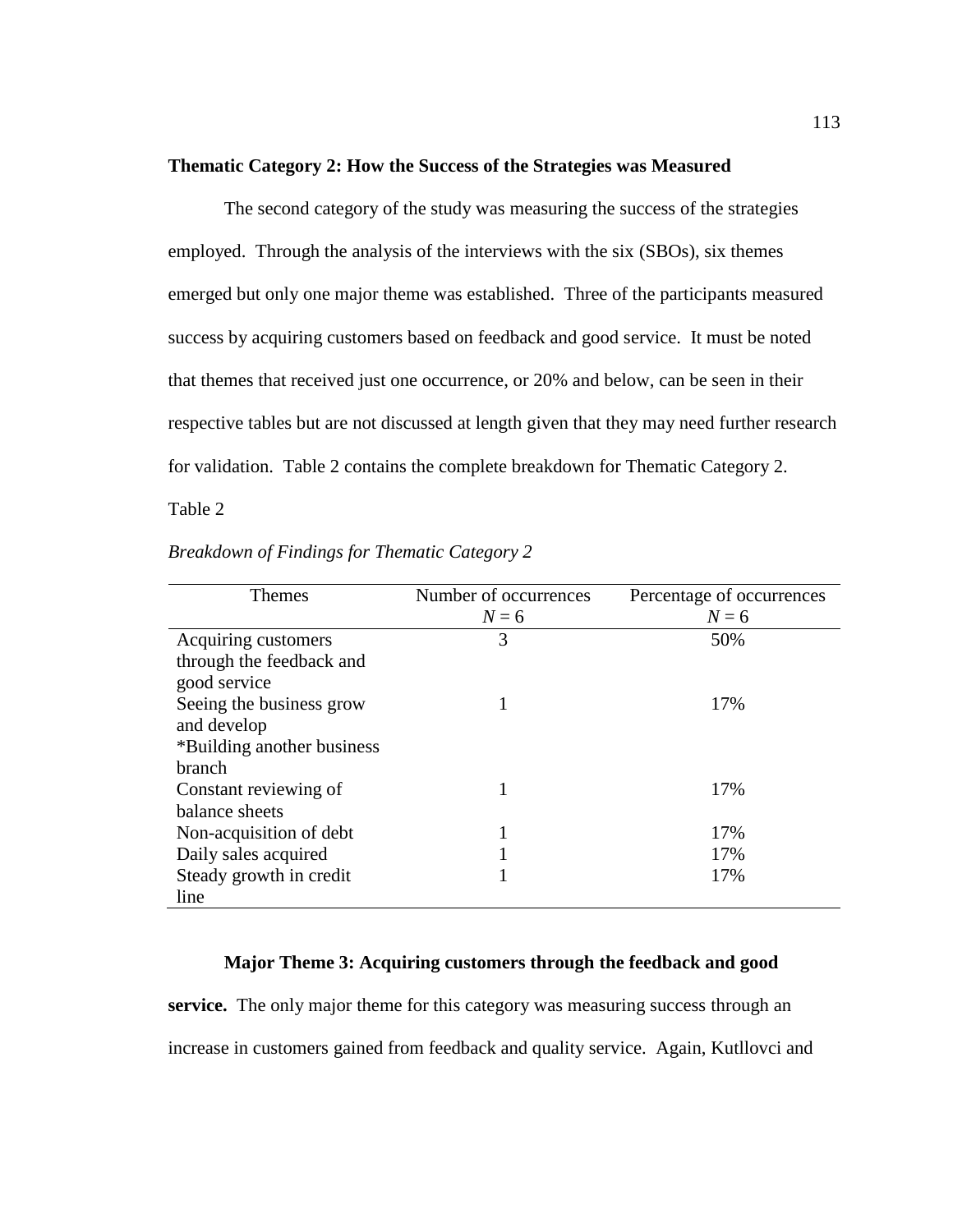Shala's (2013) study can be used to substantiate and provide evidence to the credibility of the study where investments in service and improvement should lead to greater business developments and growth. Participant 1 measured success in business through an increase in customers. The acquisition of customers was important for this business owner, especially when achieved through referrals because of feedback and quality service:

We've done some advertising. We've sponsored some schools in this area. We've done door hangers and cars. And things like that. We did a website and that kind of thing. But mainly in the hair business the best advertisement is your work and word of mouth, and we still get people who come and say, we saw this person's haircut and asked them where they got it and they say, "That's why I came here." Or somebody will say "I've seen you here. I've never come in. How long have you been here?" Really for us in this particular kind of business, that's the best way to do it. That's been the most successful for us.

Participant 2 added that "word of mouth" had greatly aided their business. By keeping both the employees and customers happy, the business was sustained:

Word of mouth has kept us in business. We strive for excellence in our work. Making sure that the employees are happy is a key. When they are happy, they work harder. When they work harder, the outcome is positive. I manage and increase my business capital by focusing on three areas: accounts receivable, inventory levels, and accounts payable. I want to shrink my turnaround days as much as I can for my accounts receivable and inventory levels. The shorter the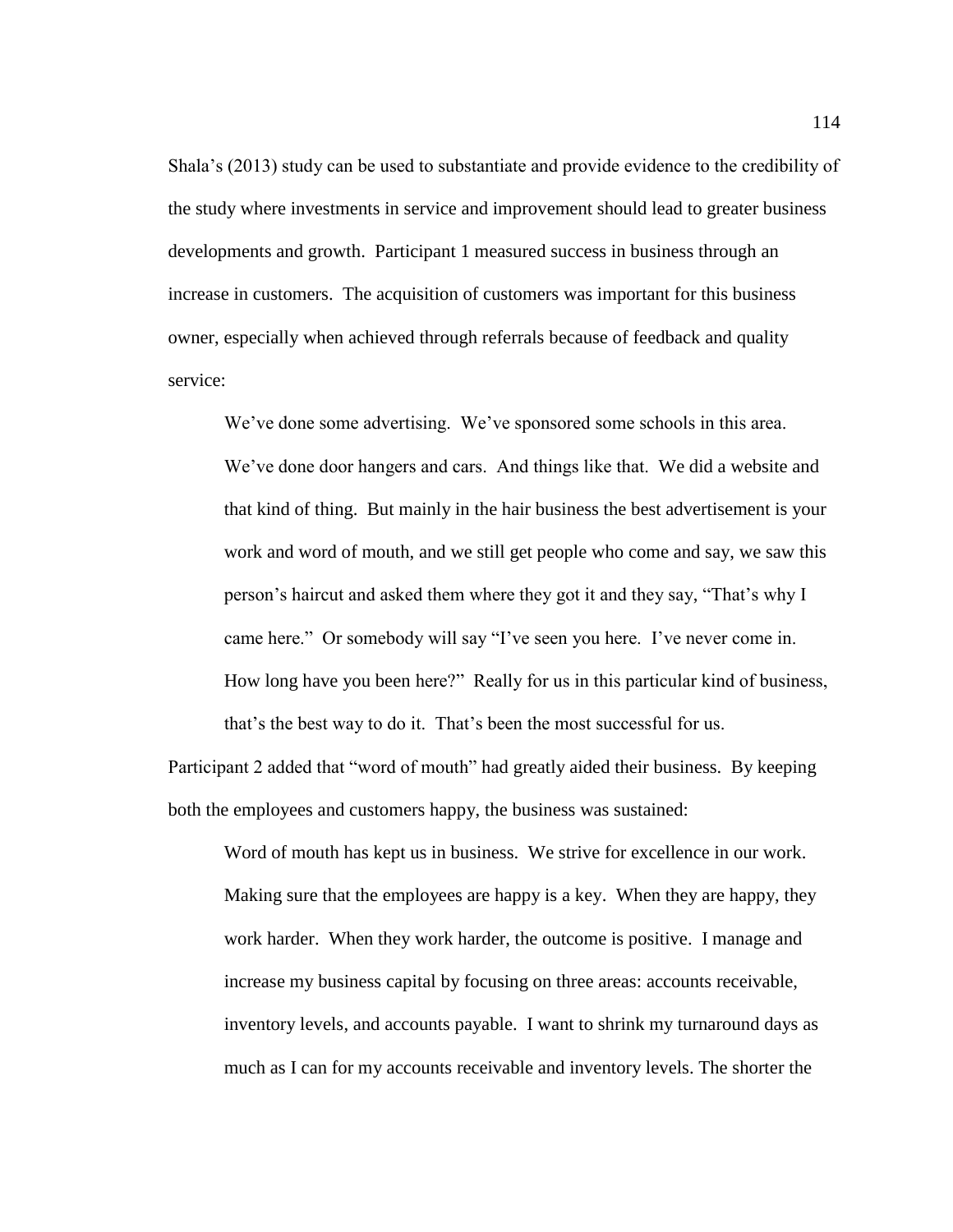turnaround on my receivables, the quicker you are collecting cash and putting it back into my account.

For payable accounts, instead of paying your vendors in 10 days, I want to lengthen those payment periods to 30 days to create cash in the company because

I am slowing down the outbound flow of money from the company.

Finally, Participant 5 added that customer satisfaction is the main measure of success: "From feedback from customers, from Yelp reviews, and by how much the sales are each day."

# **Thematic Category 3: How the Capital is Managed to Control the Inflow and Outflow of Cash Effectively**

The third thematic category established to address and understand the main research question concerned how capital was managed to control the inflow and outflow of cash effectively. The third category had five underlying themes, three of which were major themes. A majority of the participants in this category believed that capital should be managed to regulate the inflow and outflow of cash. Doing so will minimize debts, require technology to systematize the inflow and outflow of cash, and afford the owner the ability to track of actual cash flow. Similar to the second thematic category, themes that received less than 20% of the study may need further research and can be found in their respective tables. In this case, the complete breakdown is seen in Table 3.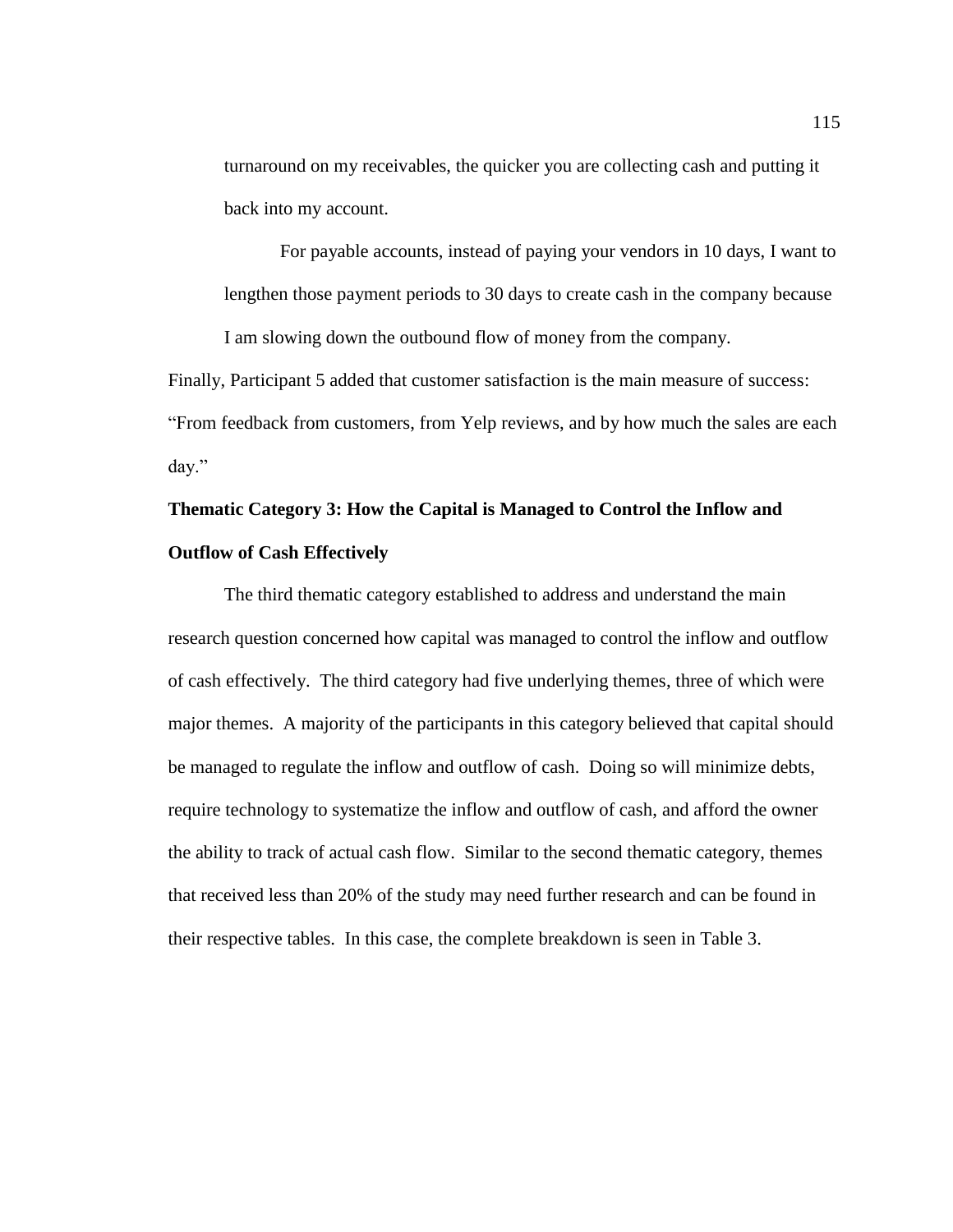### Table 3

| <b>Themes</b>             | Number of occurrences | Percentage of occurrences |
|---------------------------|-----------------------|---------------------------|
|                           | $N=6$                 | $N=6$                     |
| Minimizing debts          | 2                     | 33%                       |
| Maximizing the use of     | 2                     | 33%                       |
| technology to systematize |                       |                           |
| the inflow and outflow of |                       |                           |
| cash                      |                       |                           |
| Keeping track of cash     | 2                     | 33%                       |
| flows                     |                       |                           |
| Requesting for favorable  |                       | 17%                       |
| payment terms             |                       |                           |
| Ensuring effective        |                       | 17%                       |
| accounting and balancing  |                       |                           |

## *Breakdown of Findings for Thematic Category 3*

**Major Theme 4: Minimizing debts.** As Cordeiro (2013), França et al. (2014),

Miles (2014), and Williams, (2014) discussed, one of the symptoms of business failure is the procurement of high debts. The fourth major theme of the study discovered was the strategy to minimize debt and the inflow and outflow of cash. Participant 2 shared the importance of understanding the difference between profits and cash flow and explained the need by SBOs to learn how to spend money and manage expenses wisely to minimize debts:

A lot of people don't understand the difference between profit and cash flow. You can show a loss and have lots of cash. You can show a profit and be cash poor. I have a lot of conservative ways that I spend my money. Like what I drive… I drive a Toyota Prius.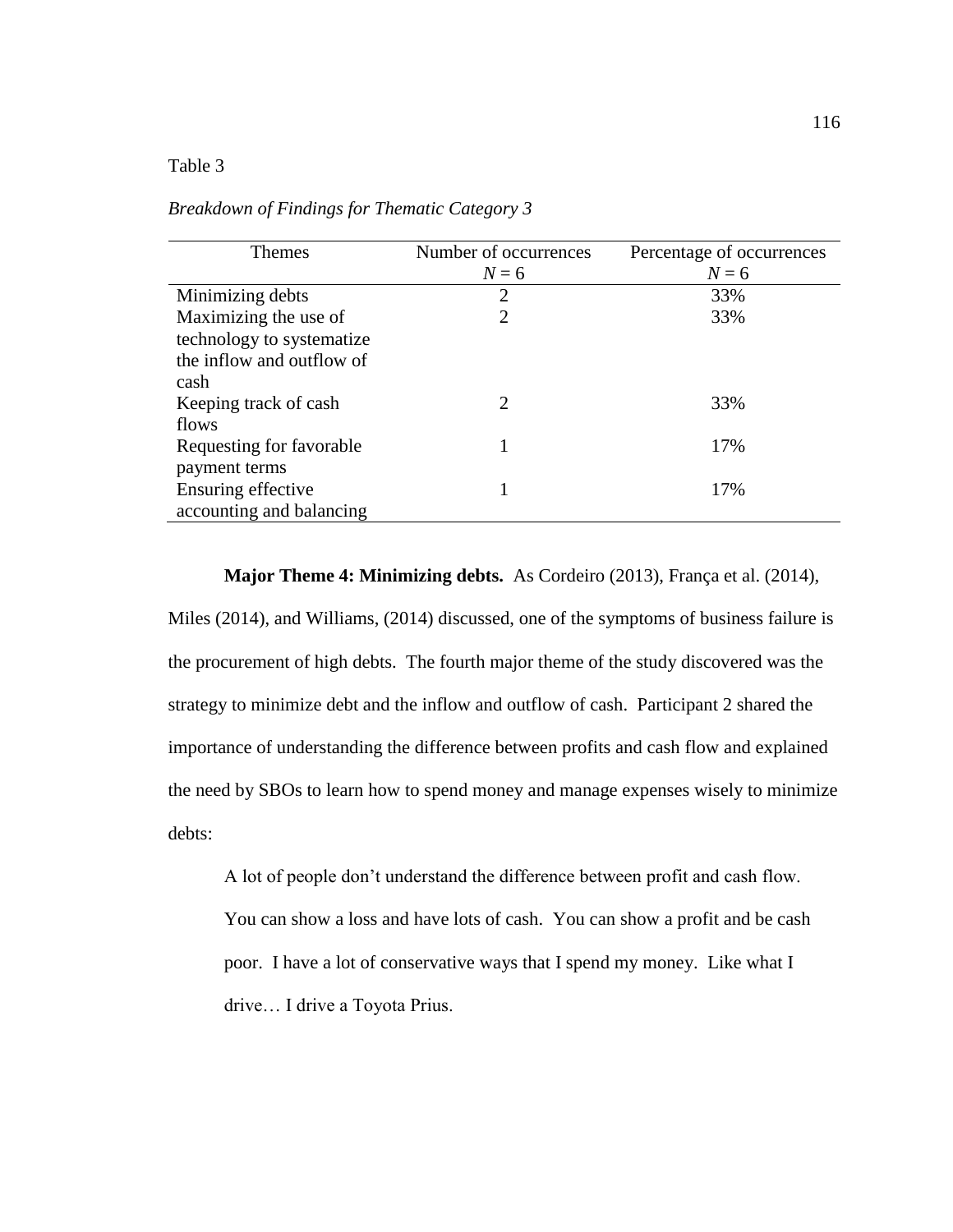Most people who have a company car have Lexis or they want to lease the car for two or three years. I want to get as cheap as I possibly can and be as debt free as I possibly can. And I have no debt. I don't have a mortgage on this place. I don't have any credit card debt. I don't have any equipment debt, because I pay for the equipment.

Participant 5 added the importance of paying the bills on time and avoiding unnecessary expenses that may cause the acquisition debts:

Cash and credit card business. So, each day we're getting cash and credit cards into our account. You just try not to write out too many bills. It's a day to day, minute to minute operation… I also ask customers to pay faster, increase sales, cut and delay expenses, and request more favorable payment terms from vendors.

**Major Theme 5: Maximizing the use of technology to systematize the inflow** 

**and outflow of cash.** Another vital theme was maximizing the use of technology to systematize and organize the inflow and outflow of cash daily. Northouse (2013) also reported on the significance of having access and awareness to the advancements of technology especially in business. Participant 1 discovered the importance of maximizing current technological advances, having shifted all his financial records to computer spreadsheets to track daily finances. Technology allows the small business owner to track all his profits and expenses, and manage them accordingly:

Everything's on computer. We have a ticket system and drop-box and we do everything on spreadsheet and keep all the accounts receivable up to date. So, that's it. Everything's computerized.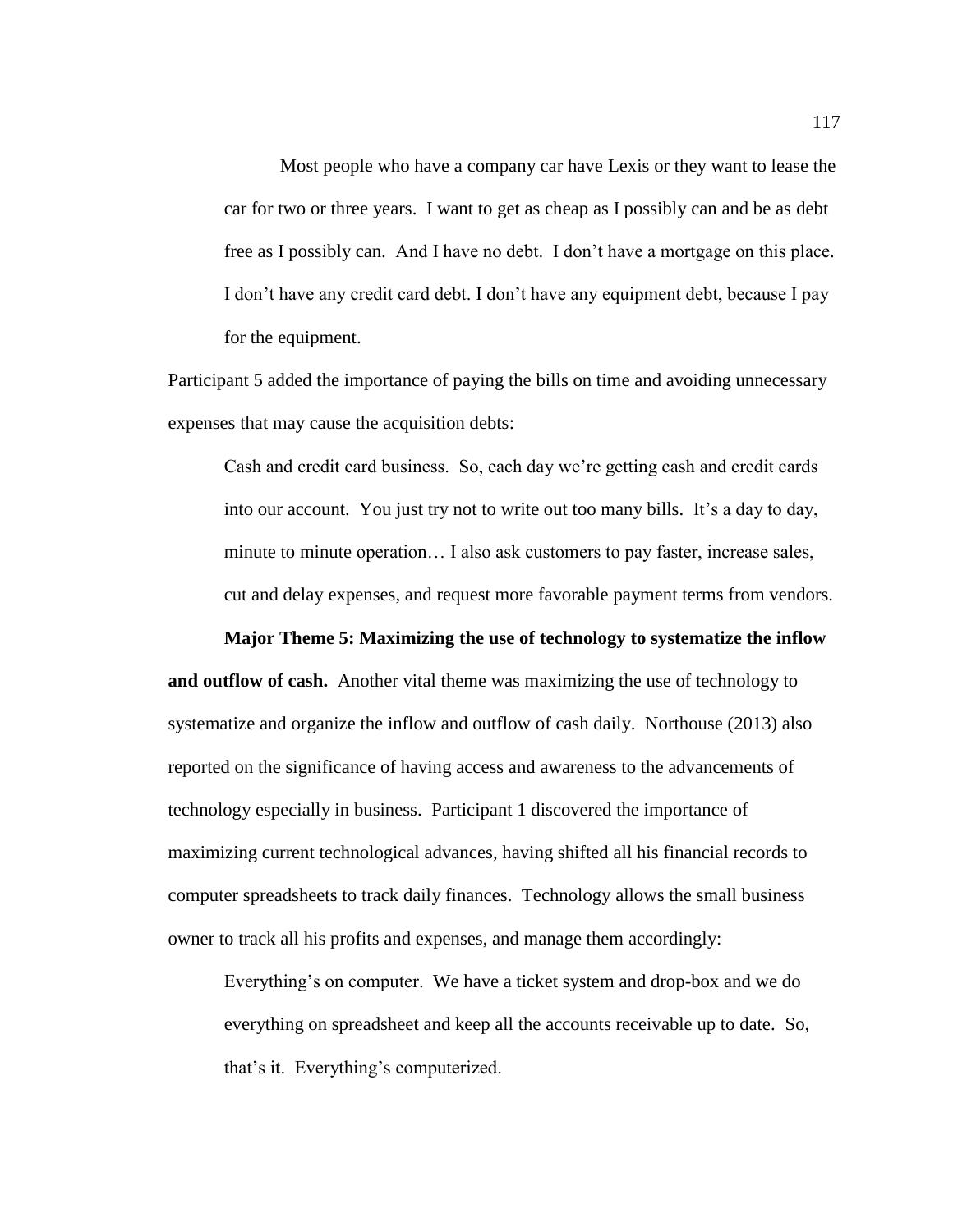We see where every dollar goes. Every dollar that comes in. The barbers have a ticket. Every time they do a cut they take the ticket to the register, and the money matches the ticket. Credit cards, too. Half of our business is processed on credit or debit, and the other half is cash. So, when we get the cash, we handle the cash and a drop in the accounts receivable. Line up all the tickets. We do a batch on the credit cards. Get the number, line it up with the tickets, and line it up with the money. Everything checks out.

Participant 4 similarly acknowledged the importance of managing the inflow and outflow of cash. By using accounting software, Participant 4 could monitor his business inventory more efficiently:

Daily registers help in managing inflow and outflow of cash. I mean I track it consistently, not just at the end of each quarter. I manage my accounts receivables turn, inventory turn and payables on a consistent, daily basis to know where they are by using accounting software.

Since I have a commercial line of credit, I used a loan sweep that allows me to automatically apply my excess cash against my loan. In case I need money, it automatically pulls liquidity from my line of credit so I am not manually moving money back and forth between my loan and deposit account; it is free of charge from my community bank.

**Major Theme 6: Keeping track of cash flows.** Lucian (2016) previously described cash flows as the "lifeblood" of a business and a critical component of the success of the small businesses. In terms of financial management, the sixth major theme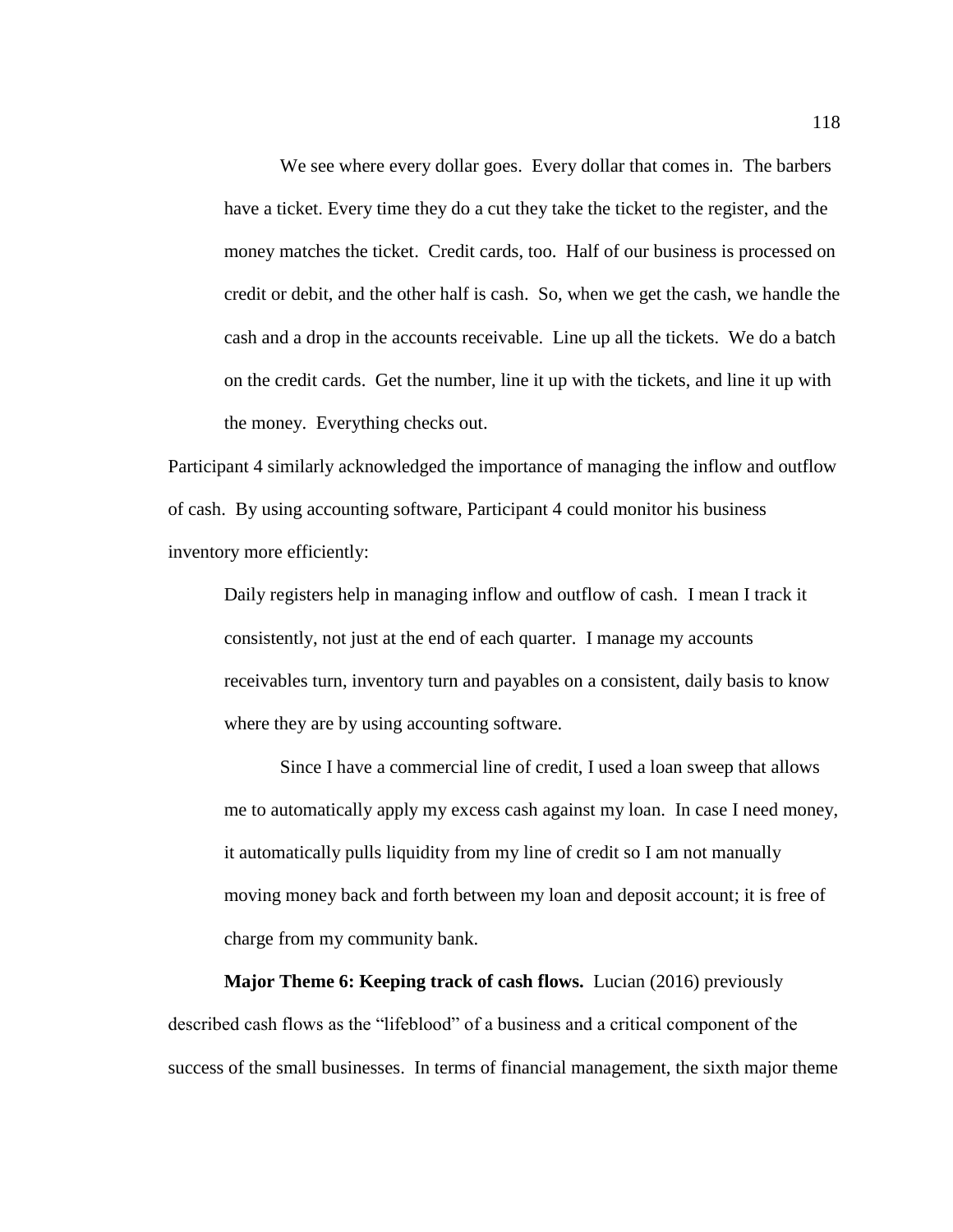generated was then the constant keeping track of cash flows in order to avoid impractical expenses; and have knowledge of the financial standing of the business. Participant 3 explained the value of tracking cash flow monthly to understand the financial situation of the small business. Monthly management and review of cash flow allows Participant 3 to make projections and business decisions:

Referring to question 2, we maintained a combination of cash and secured line of credit to acquire capital and then we paid down the line of credit when inflows came in. Knowing my current cash balance and expect what my cash balance to be six months from now? One way to keep that situation under control is by tracking my cash flow results every month to determine if your management is creating the type of cash flow your business needs. This also helps me get better and better at creating cash flow projections. Based on this projection, I can rely on as I make business decisions about expanding my business and taking care of my existing bills.

Participant 4 added that tracking cash flow consistently was a useful way to manage the business account and inventories. By keeping a constant track of the cash flow, he could manage his credit lines and all other business resources:

Daily registers help in managing inflow and outflow of cash. I mean I track it consistently, not just at the end of each quarter. I manage my accounts receivables turn, inventory turn and payables on a consistent, daily basis to know where they are by using accounting software.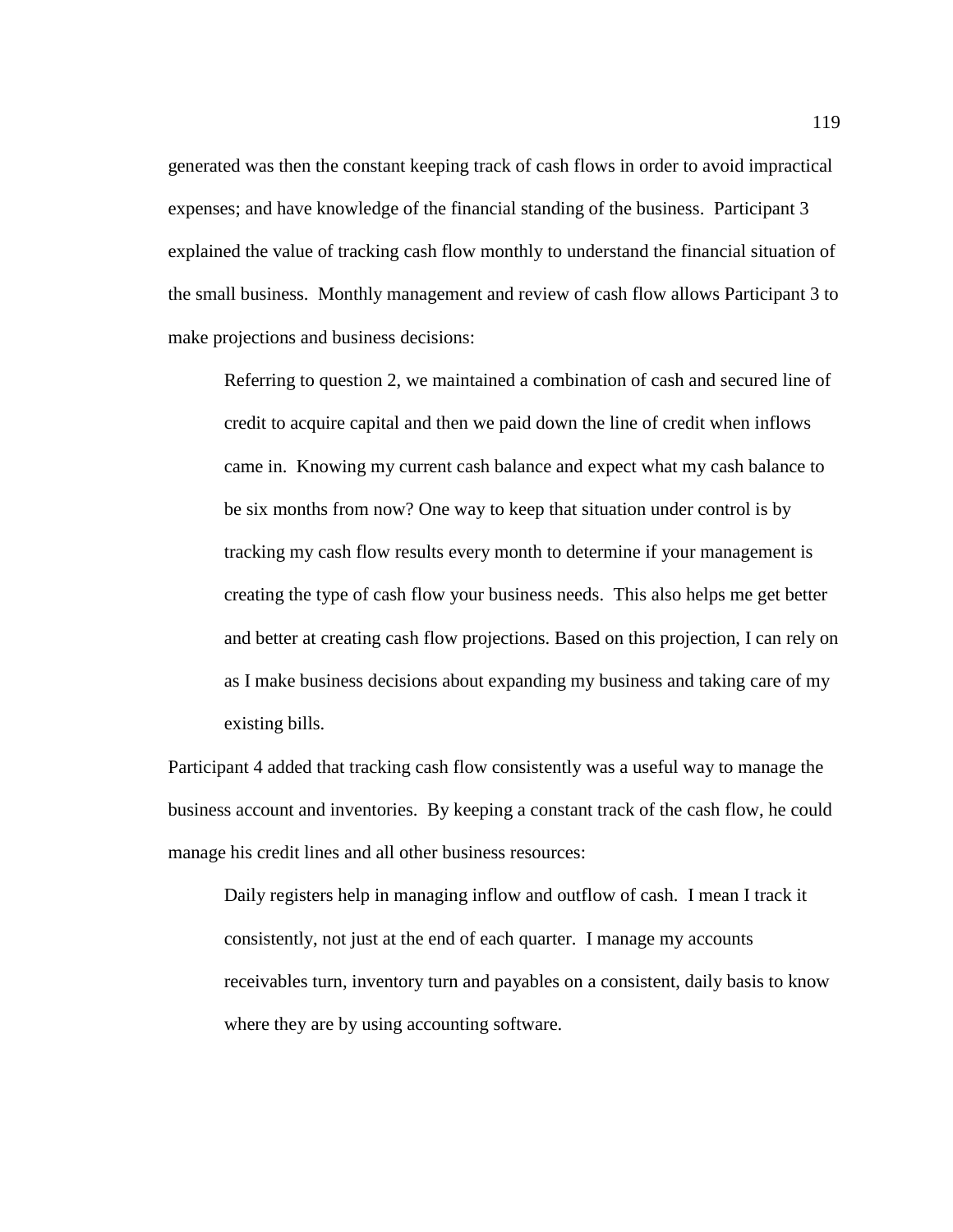Since I have a commercial line of credit, I used a loan sweep that allows me to automatically apply my excess cash against my loan. In case I need money, it automatically pulls liquidity from my line of credit so I am not manually moving money back and forth between my loan and deposit account; it is free of charge from my community bank.

# **Thematic Category 4: How the Challenges Were Overcome to Acquire Capital to Sustain the Business**

The fourth thematic category was how the business challenges were overcome in order to acquire the needed capital to sustain the business. Under the fourth thematic category, four themes emerged. A majority of the participants survived the challenges by being or staying debt-free and by adjusting the strategies according to the needs of the market. Table 4 contains the breakdown of all themes formed from the thematic analysis. Table 4

| <b>Themes</b>              | Number of occurrences | Percentage of occurrences |
|----------------------------|-----------------------|---------------------------|
|                            | $N=6$                 | $N=6$                     |
| Being or staying debt-free | 2                     | 33%                       |
| Adjusting of strategies    |                       | 33%                       |
| according to the market    |                       |                           |
| needs or changes           |                       |                           |
| Ensuring liquidity with    |                       | 17%                       |
| cash                       |                       |                           |
| Switching to local and     |                       | 17%                       |
| community banks            |                       |                           |

### *Breakdown of Findings for Thematic Category 4*

#### **Major Theme 7: Being or staying debt-free.** The seventh major theme of the

study was being or staying debt-free as much as possible. The theme occurred twice; and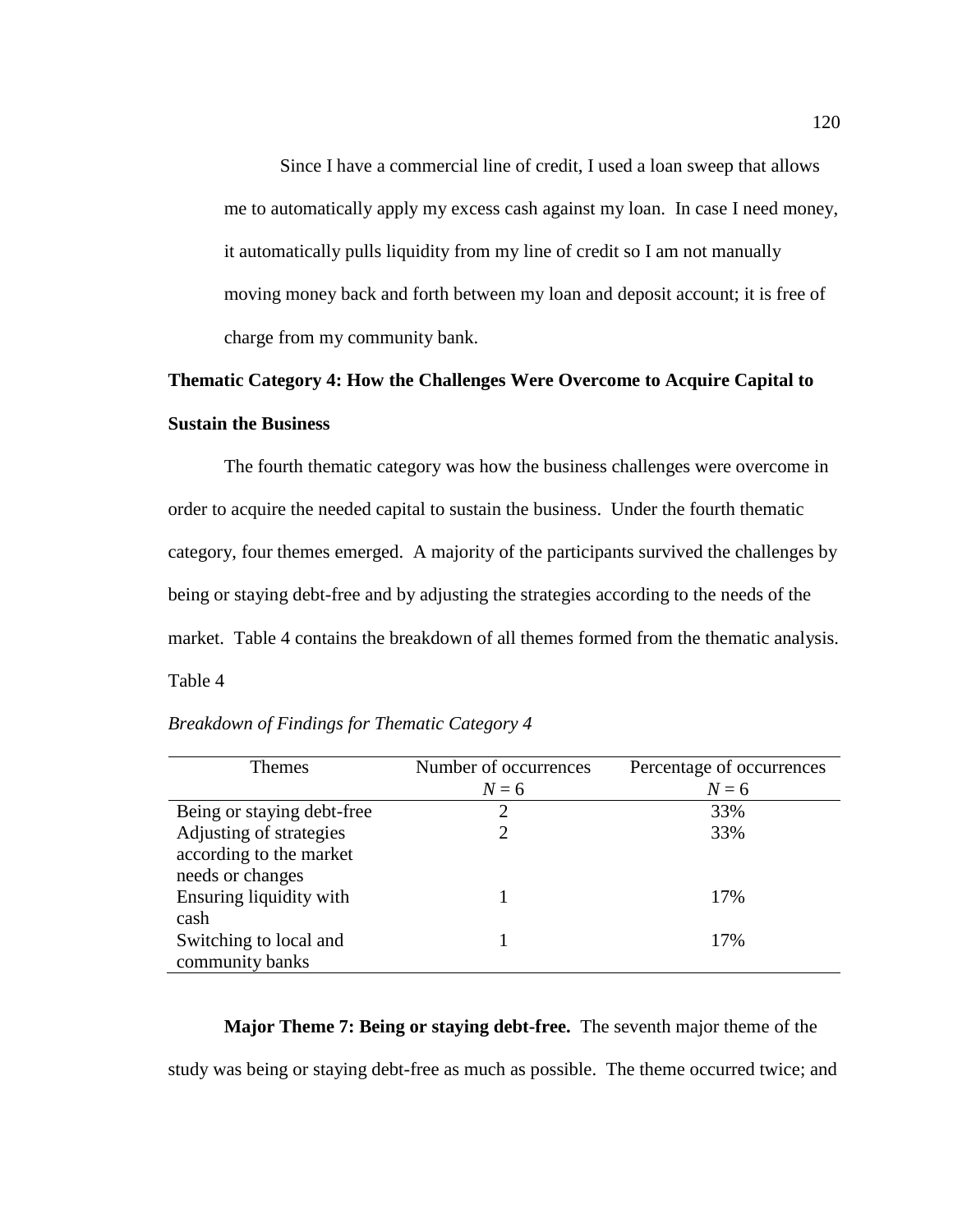was also evident throughout the literature. Participant 2 highlighted the importance of being or staying debt-free, noting this is an effective strategy to stay afloat financially despite difficult and challenging days:

When I first bought the shop in 1990, it was tough getting capital because I was just starting out. I borrowed money to buy the business. It was a challenge. I didn't pay myself for about a year… to pay down the debt. I had a ten-year loan, and I paid it off in 18 months. That's always been my strategy. I mean if I got a 30-year mortgage, I'd try to pay it off in 10 years. Being debt free is what my strategy is for being able to acquire capital.

Participant 4 added, "Aside from the daily income, I try my best not to rely on outside funding."

# **Major Theme 8: Adjusting of strategies according to the market need or**

**changes.** The eighth major theme was the adjusting strategies based on the market needs. The theme received two occurrences. In the literature, the theme can be deemed connected to the generation of business plans and strategies as well as the maximization of technology in business. Participant 3 indicated that a method of acquiring capital and sustaining business is being flexible and adjusting one's business strategies along with the market and changes in the economy. Participant 3 suggested that "all businesses must adjust their strategies as the market changes. We prioritized paying down the line of credit to ensure we had enough capital to make major acquisitions. Adjustments also included re-investment of profits into the business when needed." Participant 5 added that business challenges are inevitable and constant. To address the challenges,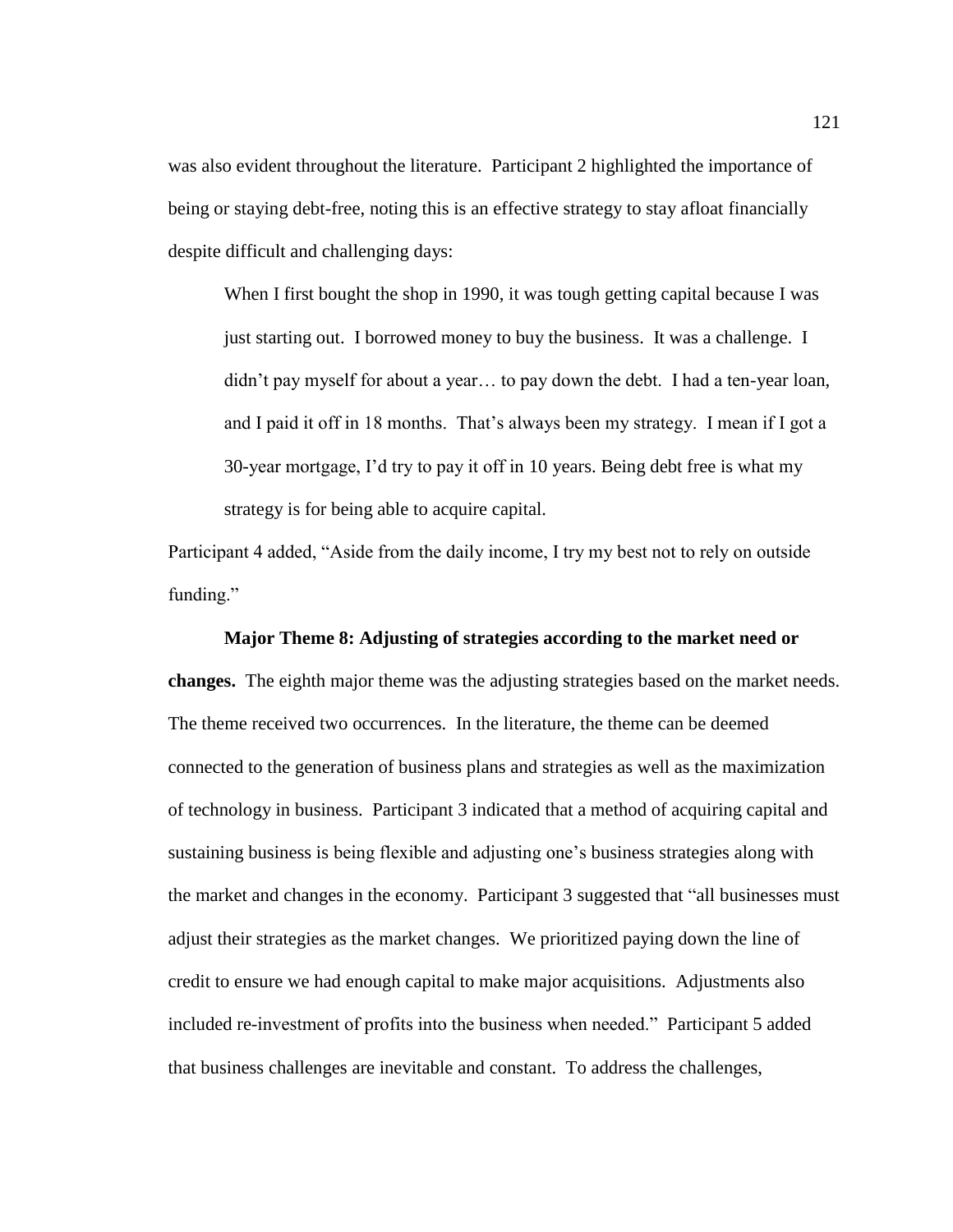Participant 5 would find ways to manage cash and improve and sustain business during slow periods:

There's always challenges. There are slow periods. The summer can be a little slow. Also, right around Christmas and you just have to watch your spending and plan accordingly. You know, sometimes me and my brother have to put money back into the restaurant, but we're able to pay ourselves back during the busy times.

# **Thematic Category 5: The Cash Management Strategies to Ensure the Survival of the Business for More Than 5 Years**

The fifth and final category of the study involved the cash management strategies used to ensure the survival of the business for more than 5 years. The category had eight underlying themes. Majority of the participants again highlighted the vitality of being conservative with cash and expenses. This was shared by four participants, or 67%. Table 5 contains the breakdown of the findings for the last and final category.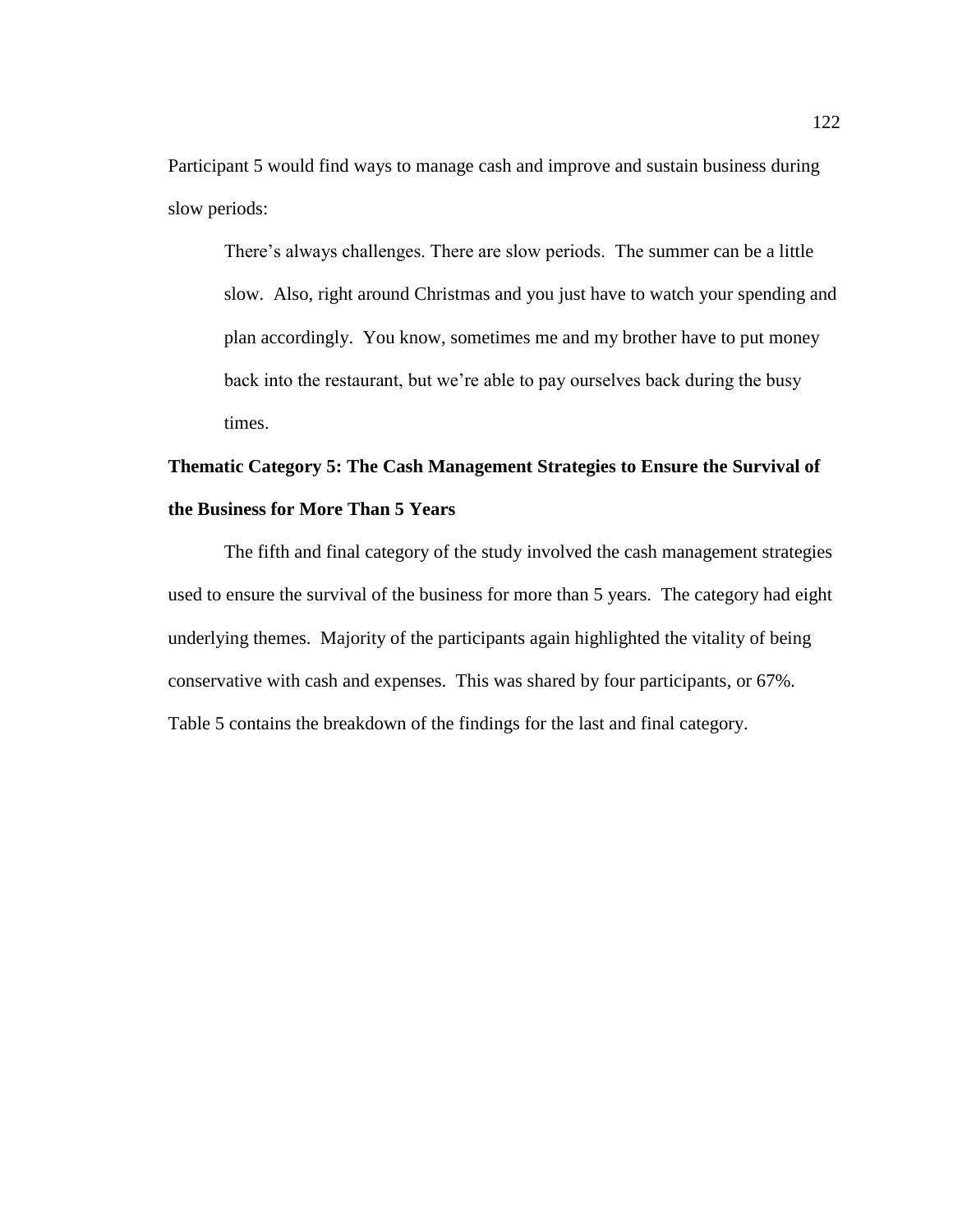### Table 5

| <b>Themes</b>               | Number of occurrences | Percentage of occurrences |
|-----------------------------|-----------------------|---------------------------|
|                             | $N=6$                 | $N=6$                     |
| Being conservative with     | $\overline{4}$        | 67%                       |
| cash and expenses           |                       |                           |
| Using of hard-earned cash   | $\overline{2}$        | 33%                       |
| wisely                      |                       |                           |
| **Buying equipment for      |                       |                           |
| improvement                 |                       |                           |
| **Buying equipment for      |                       |                           |
| security                    |                       |                           |
| Using of electronic funds   | $\mathfrak{D}$        | 33%                       |
| and transfers               |                       |                           |
| Maintaining a healthy line. | $\overline{2}$        | 33%                       |
| of credit                   |                       |                           |
| Controlling the growth of   |                       | 17%                       |
| the company                 |                       |                           |
| Separating personal and     | 1                     | 17%                       |
| business accounts           |                       |                           |
| Keeping a lock box within   | 1                     | 17%                       |
| the company                 |                       |                           |
| Practicing effective        | 1                     | 17%                       |
| accounting                  |                       |                           |

## *Breakdown of Findings for Thematic Category 5*

\*\*Sub-Themes

# **Major Theme 9: Being conservative with cash and expenses.** The ninth and final major theme of the study was being conservative with cash and expenses, which was again emphasized throughout the literature. Four of the six participants shared this

theme as a method of sustaining and developing their business. Participant 2 shared how he tried to be conservative and strict when managing cash and business-related expenses. As an example of the theme, he spoke of equipment purchases:

I try to keep the business profitable. Cash flow and profit. Being very conservative, if I need a new piece of equipment I try to do without as long as I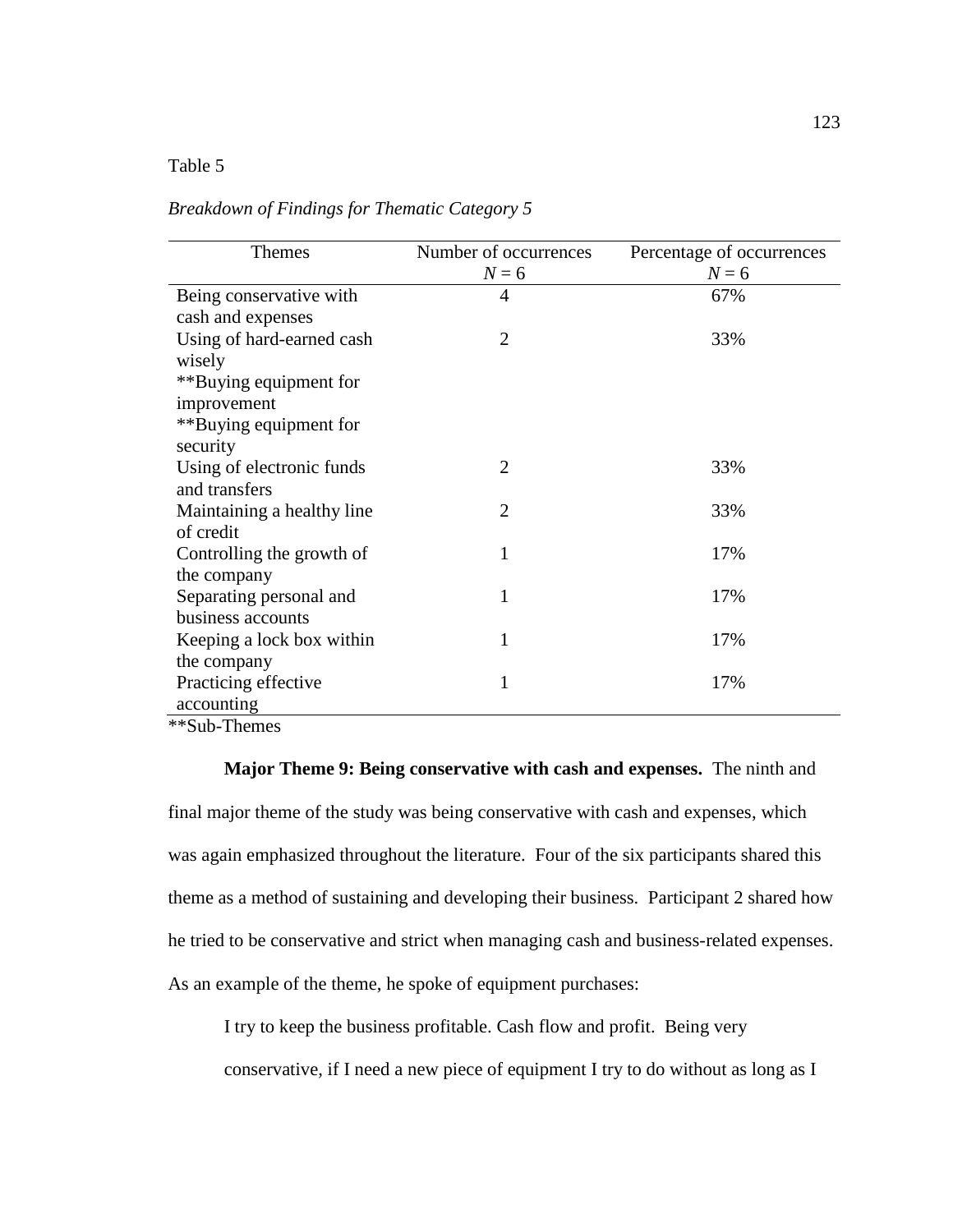possibly can before I have to buy it. To a certain degree I stay up on equipment … Ford went to an aluminum truck body …and a lot of people didn't spend… I went out and bought that equipment … there were only about three people in Maryland in the county who could fix those trucks, so I got a lot of business because I had that equipment. And it's paid off. I do the analysis. Like on an alignment machine, that's \$80,000. It'll take 17 years just to break even on an alignment machine. So, I don't have an alignment machine. The \$100,000 for the Ford stuff, it'll take about 2 years to pay it off. You just must do the analysis on the equipment your purchasing.

Participant 3 highlighted the significance of being debt-free. He indicated that one should not invest until debts have been fully paid for: "Debt free. Use income to pay off line of credit, you should not reinvest it until debt is paid off. Look for Favorable financing that reduces cash outflow… Look for below-market rents when purchasing." Participant 4 explained that cash management should be strict. One should ensure that monthly spending is controlled and that the budget is adhered to: "Understanding the ins and outs of the business to identify money being spent unnecessarily is also very important. Making sure to minimize monthly spending. Keeping a strict budget on tools and supplies." Finally, Participant 5 stated that minimizing expenses can guarantee the business's liquidity on slow days or difficult periods: "I don't know that anything can reduce the risk of a bar restaurant. It's high risk. It's a 90% failure rate. You just try to have some money for a rainy day."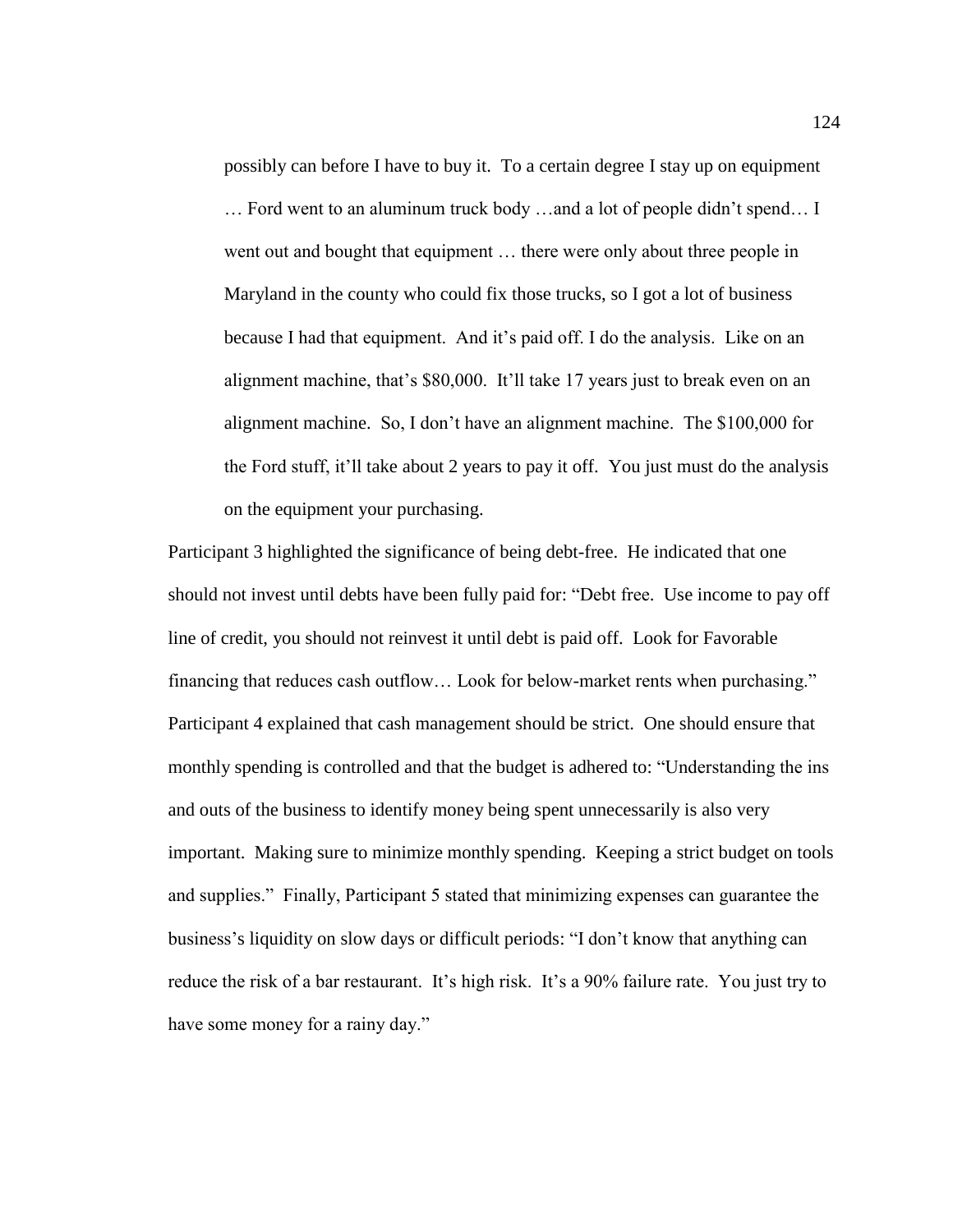*Minor Theme 1: Using of hard-earned cash wisely.* The first minor theme of the study was to spend hard-earned cash wisely. This is done two ways: buying equipment for improvement and buying equipment for security. Similarly, the theme was highlighted throughout the literature, with the need to invest on business-related services and goods wisely. Participant 1 stated that to ensure his business survival, cash must be invested and utilized wisely. The participant shared that cash must chiefly be used to improve the business in order to ensure their return of investment:

You have to improve. When you need new chairs, you have to buy new chairs. You can't let the shop get run-down. You've got to paint every three or four years. Just to keep it up and keep it looking good. You've got to put money back into it.

Participant 1 also explained that another cash management strategy was to use money to ensure the security of business establishment at all times. Participant 1's business ran on a cash basis. Because of the high probability of attracting the attention of thieves, affirmative precautions had to be taken:

We're a cash business. Now, in my other store, if somebody comes in and robs us on Friday… it's busy, everyone is there… if he just comes in, puts a mask on, pulls a gun out… so what we decided to do was to put the clicker on the door. So, if you noticed, when you came in, we had to buzz you in. So now, we get the opportunity because we're a cash business to take precautions. We only keep so much cash before it's time and we make a drop. That keeps the risk down.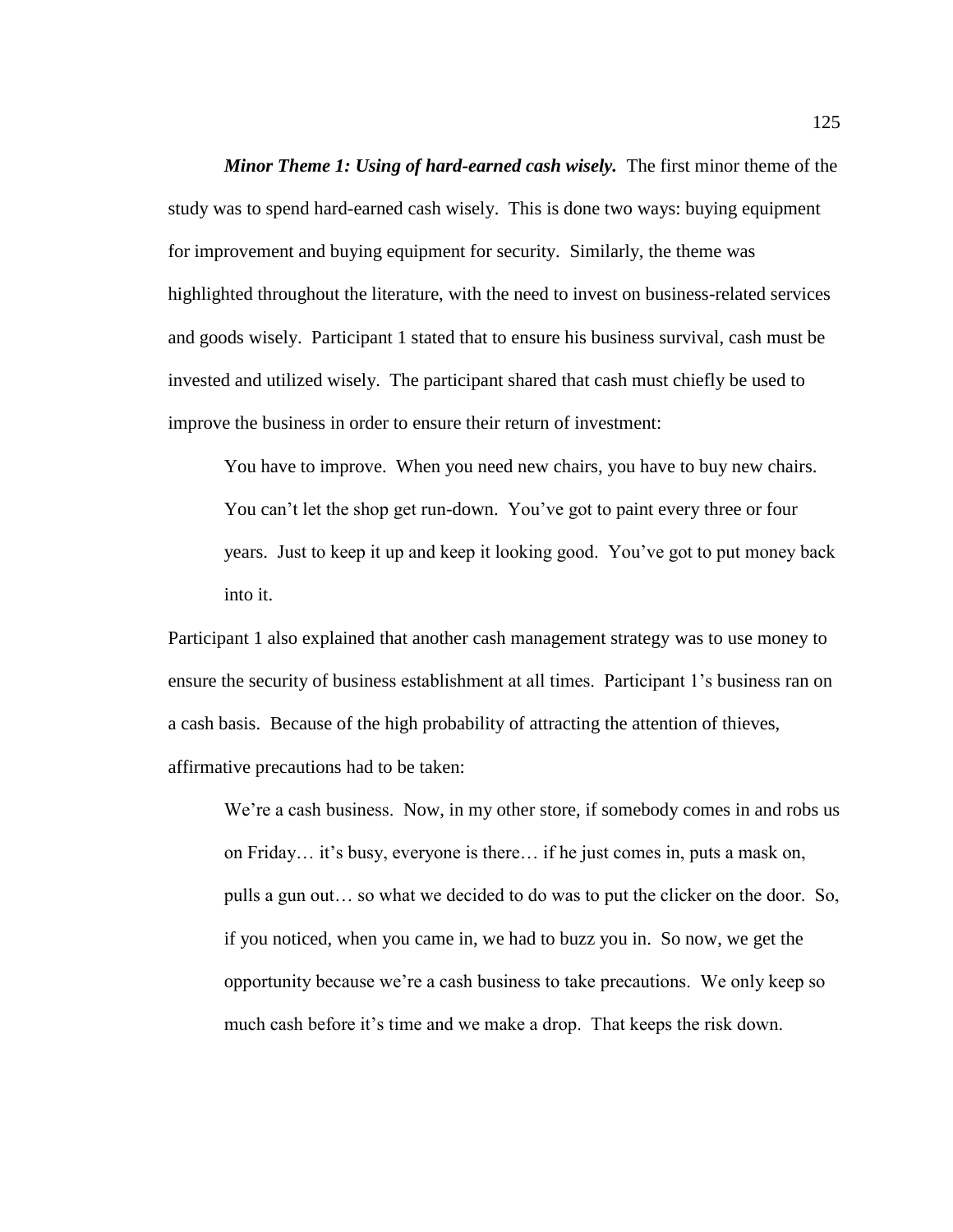*Minor Theme 2: Using of electronic funds and transfers.* The second minor theme, expressed by two of the SBOs, was to use electronic funds and transfers. The theme is another idea that can be related to the practicality of employing and maximizing the different services of technology wisely. Participant 3 identified the need to use electronic funds for ease of transfers and payments, especially on busy days: "The use of the combination strategy between cash and line of credit… Use electronic funds transfer to make payments on the last day they are due." Participant 4 echoed the comfort and efficiency of being able to manage and make fund transfers electronically. By doing so, Participant 4 could expedite the payment and collection processes:

Also, utilizing electronic deposit from community bank and lock box. Utilizing electronic deposit for deposit transactions is a big plus rather than taking deposits to your bank. I can do this from my office through a check scanner, allowing me to accelerate the collection process, and this lets you know more quickly if I have a problem with a payer.

#### *Minor Theme 3: Maintaining a healthy line of credit.* The final theme

concerned maintaining a healthy line of credit. For business survival, Participant 3 emphasized the need to maintain a healthy and credible line of credit from the bank: "Maintaining a healthy available balance on the line of credit enabled us to have access to enough cash to run the daily operations and significantly reduce the risk." Participant 5 added that he did not accept checks. Further, he ensured that his loans and credit were always paid for and prioritized: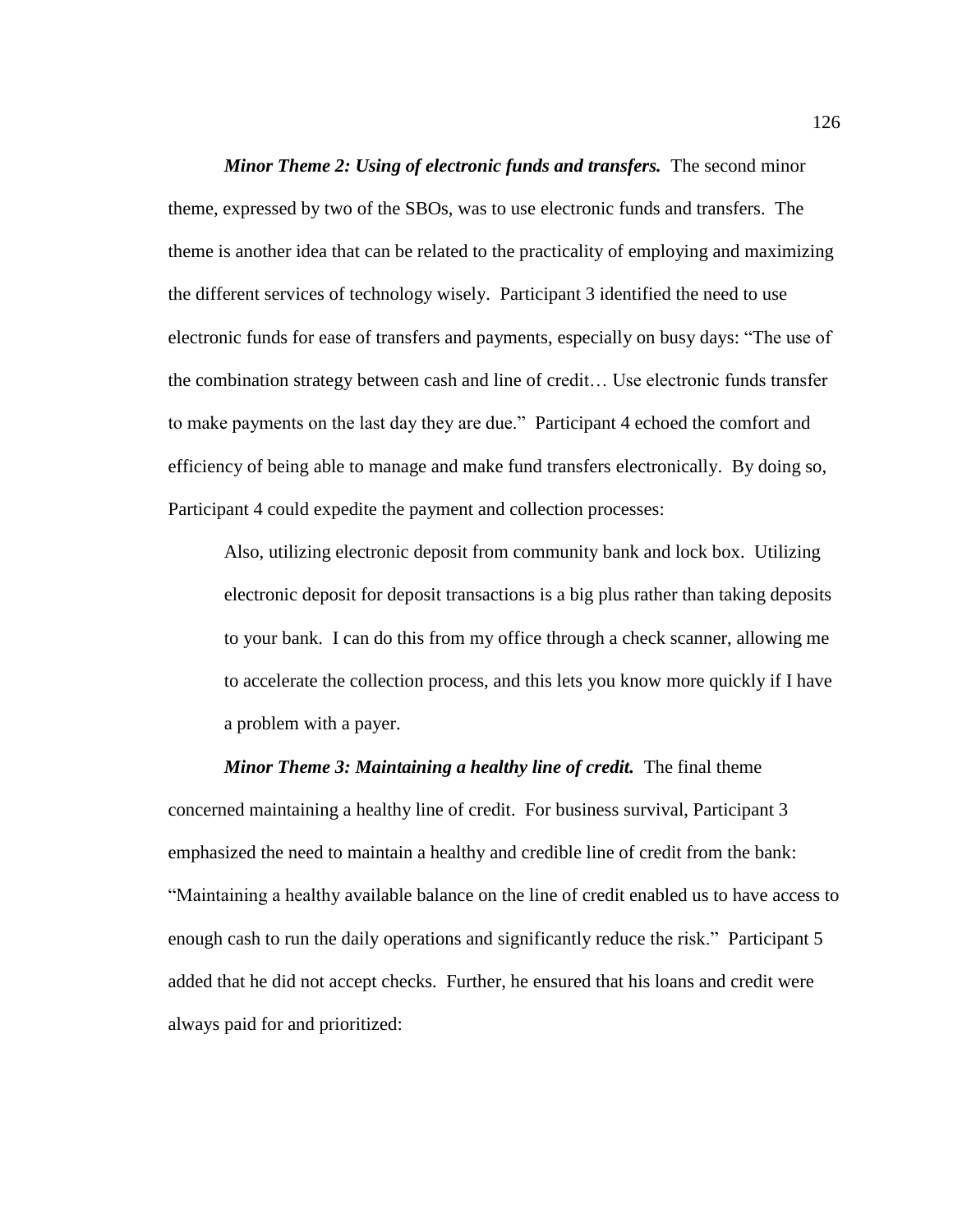No checks. We don't take checks. For a large group party that's prearranged, yes, but day to day, no checks. We'd only take a check from an organization. We paid off our loan. We don't have interest on our loan now. We have credit cards we have to pay down. We make daily deposits. Then the credit cards are automatically put in.

### **Applications to Professional Practice**

The results of the study revealed the strategies shared by the SBOs build and sustain their business capital beyond 5 years. From the analysis, I discovered that successful SBOs create a business plan or strategy that targets long-term goals and invest in promoting employee knowledge and work-related skillsets. Cordeiro (2013), Miles (2013), Mutoko (2014), and Williams (2014) reported that many small businesses do not succeed in the long run because they lack the ability to access adequate resources, fail to measure their business risks, are unable to manage their employees and equipment, and offer average or lower quality goods and services. The research study further provides evidence that most prudent (SBOs) carefully create a business plan that states the company's goals while weighing business risks and other important information. The findings mirrored Ansoff's (1979) observations that SMT allows business owners to determine their long-term objectives and distribute resources properly and take action in furtherance of established goals and objectives.

The current research also emphasized the need to invest in employee skills and knowledge. As Chitu (2014) explained, the learning and growth of the overall business is comprised of employee satisfaction, information structure, and availability. With the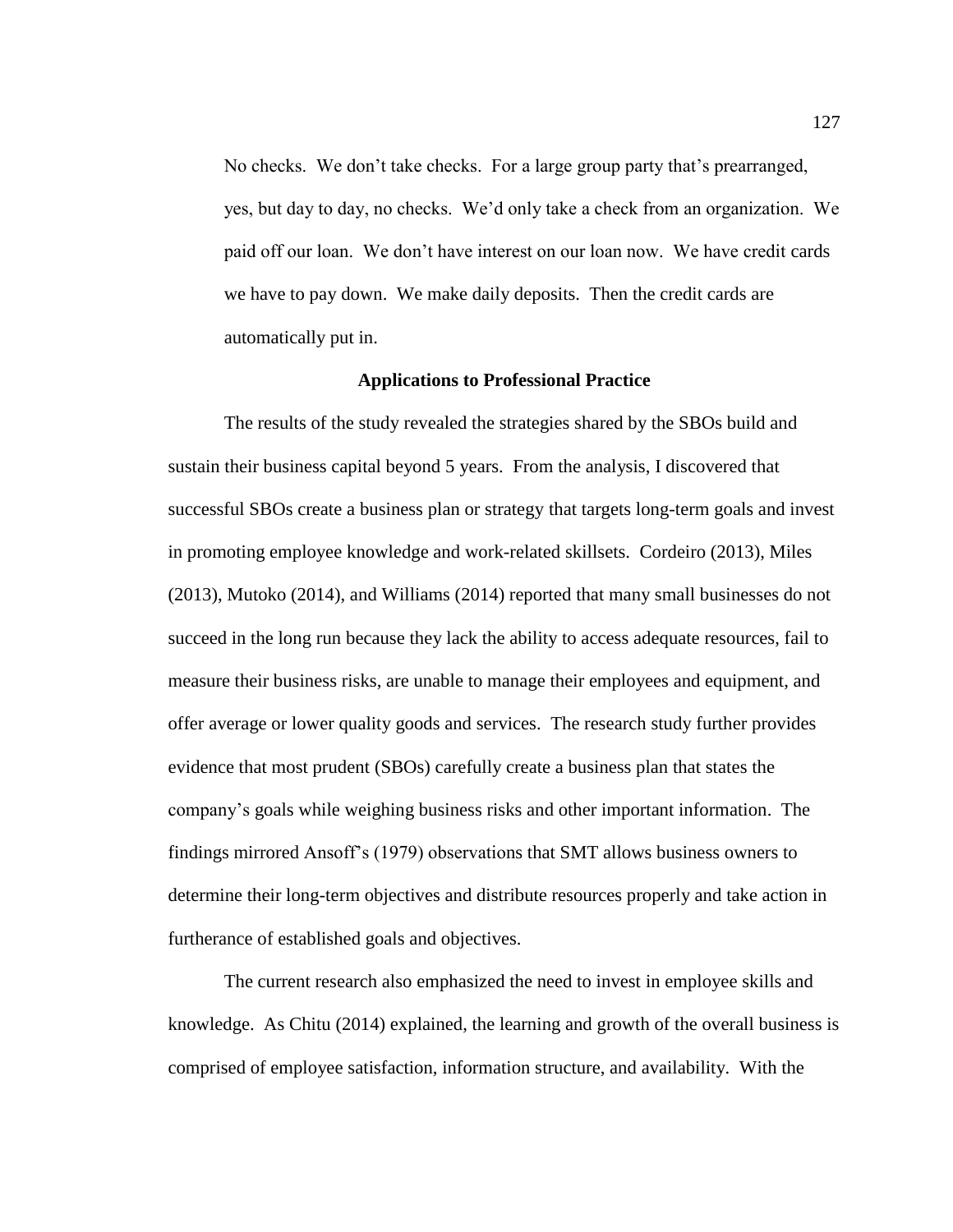business's learning and growth, the SBOs generate an environment that provisions organizational change and enables methods that also allow employees to acquire the needed knowledge and skills, excel, and innovate (Chitu, 2014). Adoption of these strategies should affect small businesses positively.

Another major theme that emerged was the strategy of acquiring customers through good service and customer feedback. Small businesses today should realize that businesses can only maintain themselves over time if their products are of quality and their services are at par with prices. This theme was observed by Karazijiene and Saboniene (2013) and Stachowski (2012), who indicated that for businesses to warrant and maintain long-term customer relationships, owners and employees must employ strategies such as competent customer service, appearing generous to clients, and making quality enhancements to the business.

The fourth, fifth, and sixth major themes were, respectively, the strategies of maximizing the use of technology to systematize the inflow and outflow of cash, minimizing debts, and keeping a close track of cash flows. These major themes can be applied by new and existing SBOs by strictly managing and control the inflow and outflow of cash. Tollman (2013) highlighted the advantages of shifting from manual ledgers to systematizing business bookkeeping and accounting. Tollman said business technology software packages allow for SBOs to create spreadsheets to be more efficient in producing the needed client accounts from one complete database and provide a more accurate record of daily business accounts. With a more efficient system, business owners and leaders can manage the inflow and outflow of cash.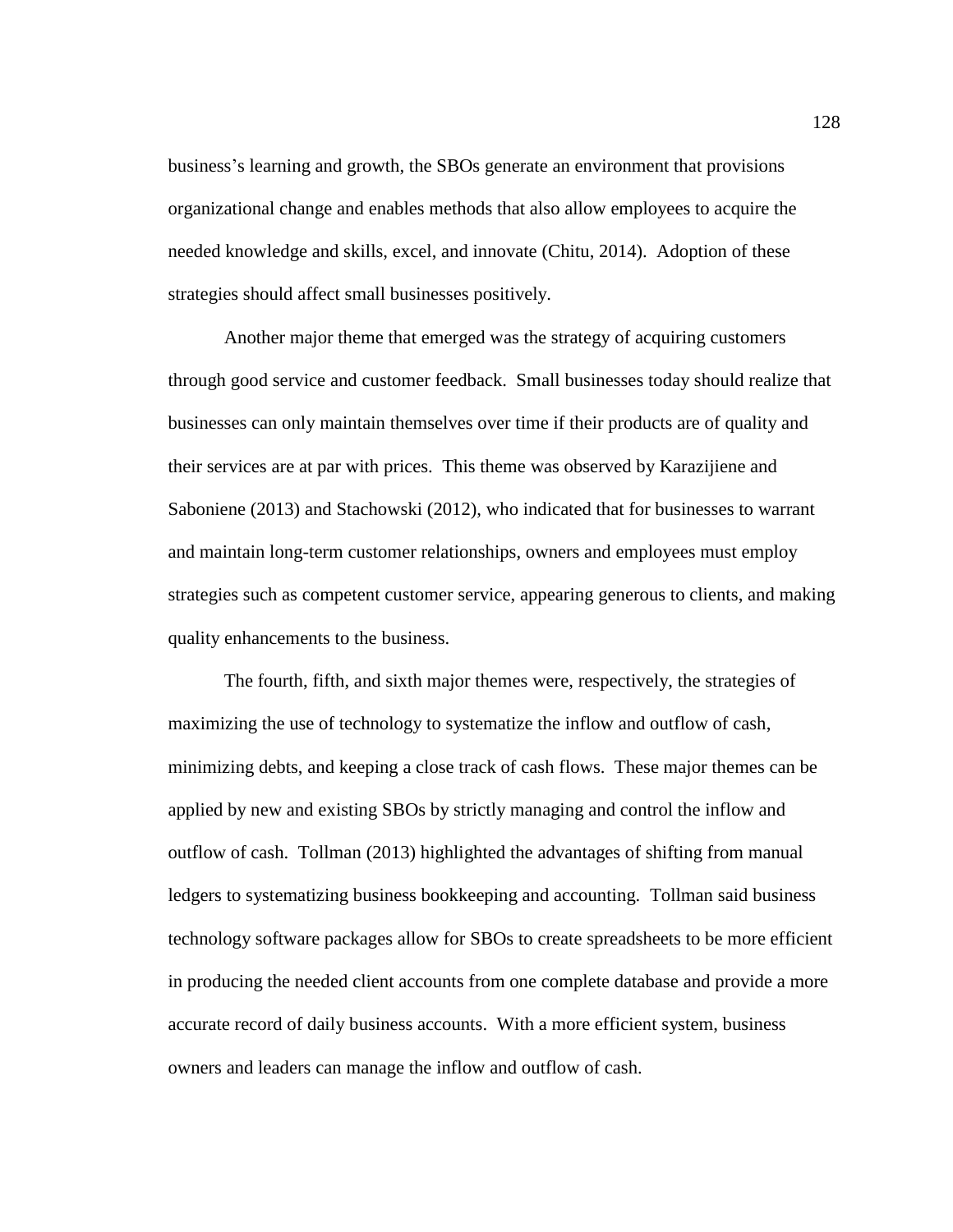Participants of the current study also recommended minimizing debt. The theme is discussed by Miles (2014) and Revilla et al. (2016), who reported that SBOs must possess the ability to minimize risks by assessing and controlling business-related hazards, especially during slow and uncertain economic periods. By minimaxing their debts, SBOs can apply funds to capital improvements and prevent debts from accumulating over time.

The seventh and eighth themes were overcoming business-related strategies by being or staying debt-free and adjusting strategies according to the needs of the market. These themes were observed by Miles (2014) and Revilla et al. (2016), who suggested the need for SBOs to learn to strategize their businesses, chiefly, by avoiding unnecessary expenses as well as by efficiently and wisely applying capital to improve the business. Through these approaches, SBOs can prepare and sustain themselves even during slow business periods and economic downturns.

The final major theme of the study was the realization of the importance of being conservative with cash and expenses especially for the SBOs. As Cordeiro, (2013), França et al., (2014), Miles (2014), and Williams (2014) found, SBOs often fail because of unnecessary expenditures and high debts levels. These causes for failure can be addressed through the current research study's findings. Participants of the study stressed the importance of bringing a disciplined, conservative approach to money and finances. The forbearance they showed in spending resources enabled them to sustain their business capital beyond 5 years.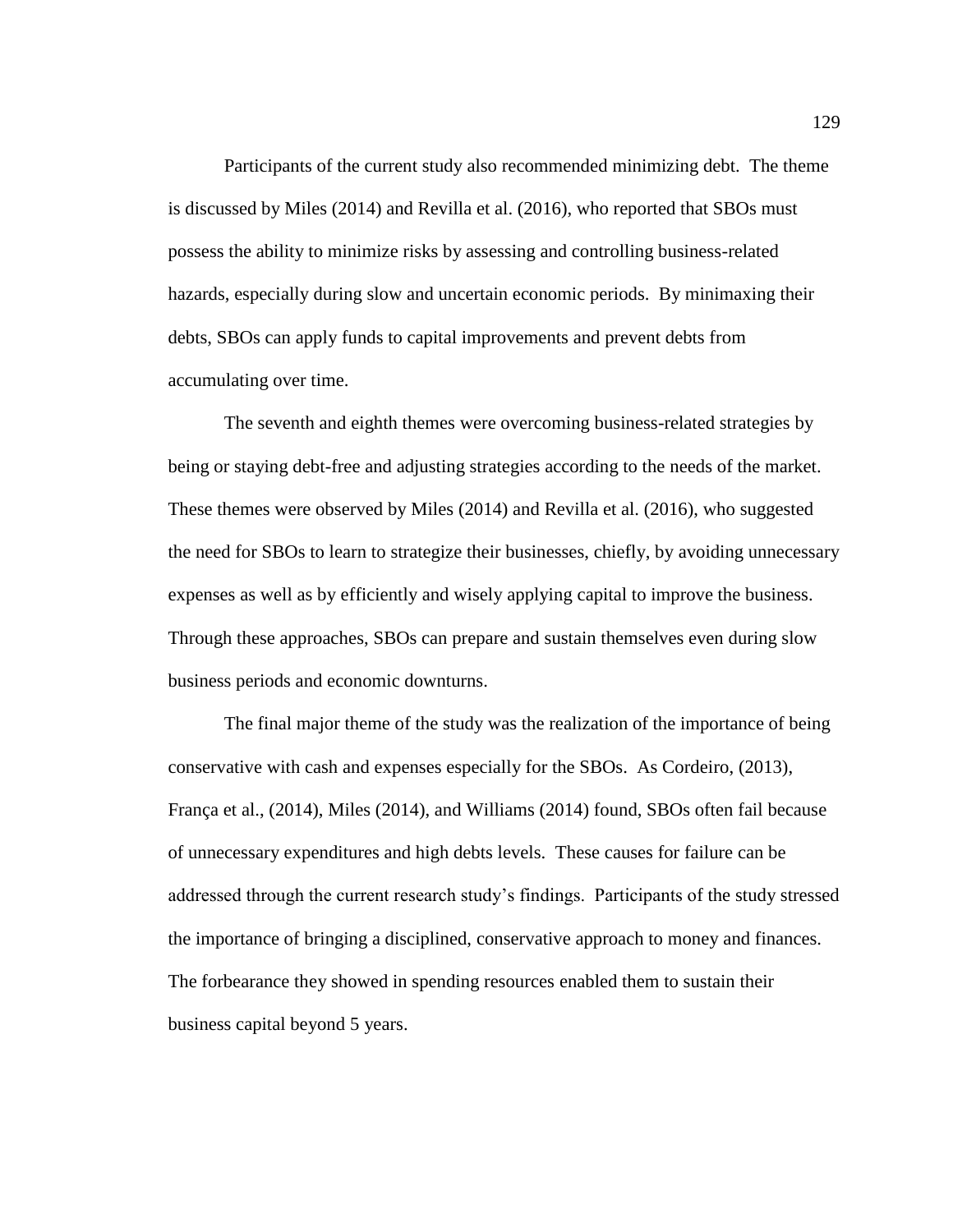### **Implications for Social Change**

Sixty percent of small businesses fail within their first 5 years of operation (Frazer, 2015). The implications for positive social change that may occur as a result of this study include a reduction of small business failures and an improvement in SBOs' success rates. The strategies reported in the current research study as shared by the interviewed SBOs themselves can be used to provoke positive social changes. By providing SBOs with numerous approaches and strategies, it is my hope that they gain an appreciation on the importance of sustaining their business capital in order to succeed in their independently-built businesses. As a result of the study, new and struggling business owners may improve the chances of maintaining and developing their businesses. Through the results of the study, new SBOs will have useful guidance with respect to the do's and don'ts of maintaining a business. Moreover, another important indication of the current study is the anticipation that the improvement in maintaining the small businesses should also lead to additional jobs in the community. By equipping SBOs with the helpful guidance, success is more likely. SBO success can encourage more individuals to risk creating their own small businesses which may further enrich the economic environment within small communities. With increased success among SBOs, more workers may enjoy promising employment opportunities in the coming years. The study realizations and results should empower SBOs to be money-wise and financially self-regulating.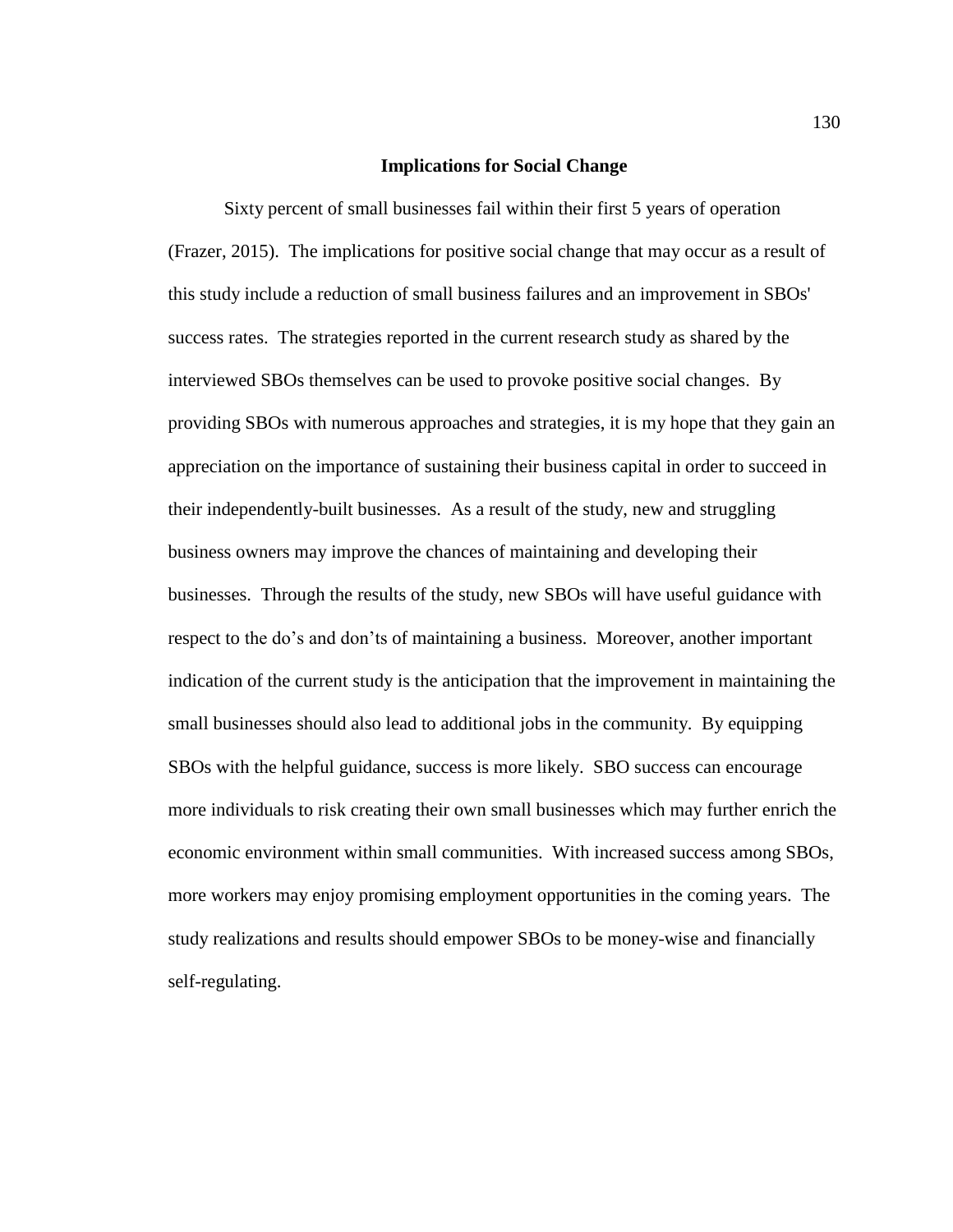#### **Recommendations for Action**

Through the study findings, SBOs may glean knowledge on how to improve their businesses and increase the probability of sustaining their operations beyond the first 5 years of operation. The study is also useful for local governments seeking to understand how to provide support and guidance and thus bolster their tax base. SBOs who have gone out of business, are currently struggling, and even those that have already excelled in their industries may benefit from the shared perceptions and experiences of the six interviewed SBOs. As they repeatedly reiterated, SBOs must always begin with a strong business plan that includes short and long-term strategies. SBOs should also be "generous" toward both their employees and customers. Generous with respect to training and developing the knowledge and capacities of employees in order to improve the quality of their products and services. Generous, also, to customers by providing them with quality services aimed at maintaining and building relationships to ensure satisfaction and retention. Another recommendation that emerged from the study is approaching business decisions conservatively to minimize debts and to maintain cash even through slow business periods. Finally, the SBOs must closely monitor cash flow and learn how to budget their daily business expenses. By following these strategies and recommendations, new, struggling, and future SBOs can manage their capital and succeed at least through those critical first 5 years of business. The experiences of the current study's SBOs suggest the establishment of small business organizations within communities to support the needs of new and struggling owners. Through these support groups, SBOs can work together, assist one another, and learn from the shared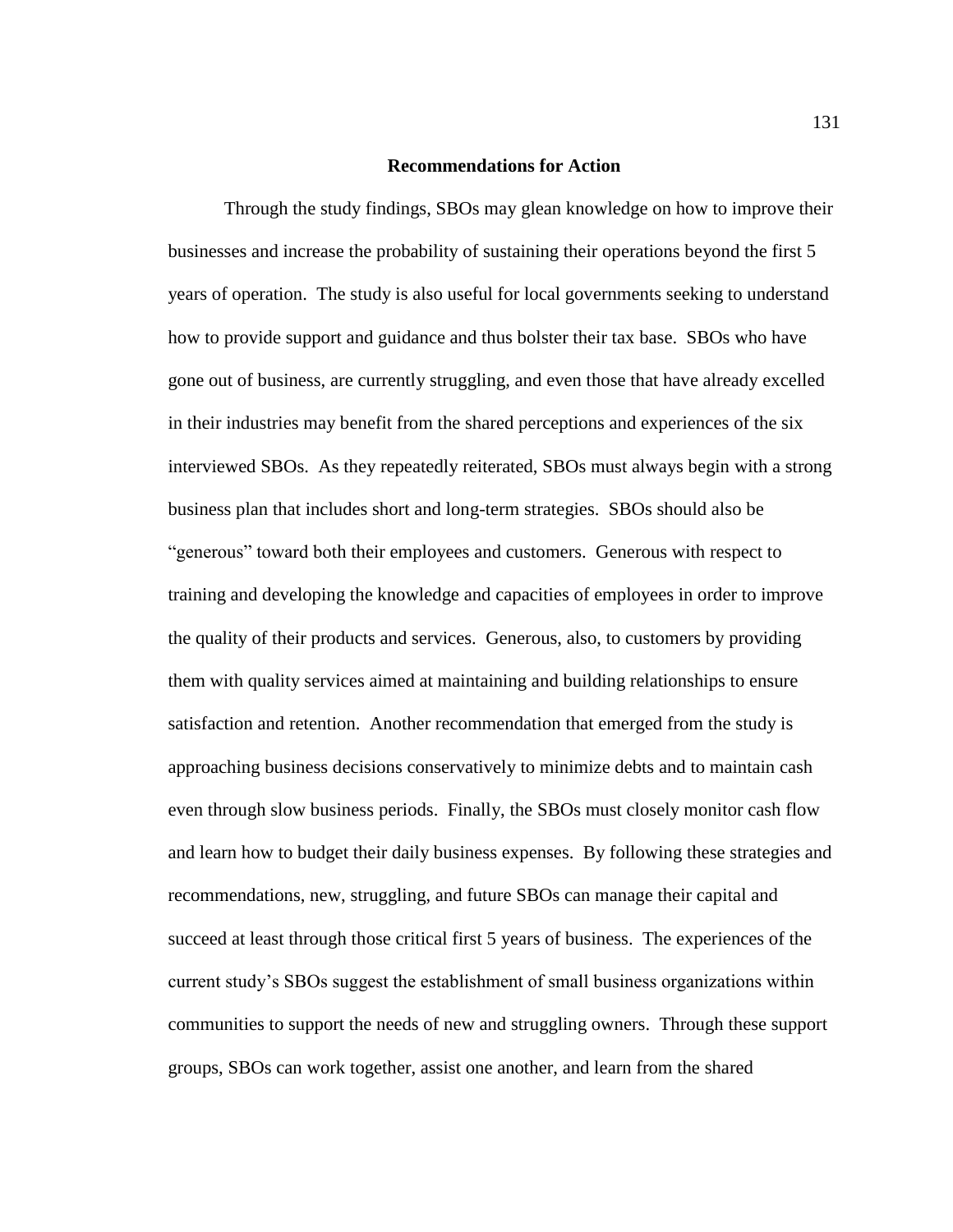experiences of other SBOs as they continue to tackle the daily challenges of sustaining and developing a small business.

### **Recommendations for Further Research**

From the study's reported limitations which include a restricted geographical setting, participants' ability to recall events accurately, and SBOs' candor when answering questions, the researcher minimized the effects on the results by maximizing all resources available in the process of generating the results of the study. I assure participants that data will be destroyed after 5 years and that their identities would not be disclosed at any point in the study. In so doing, I guarantee that participants were relaxed and willingly shared their experiences and observations.

Upon completion of the study, several recommendations for future research are formed. The first recommendation for future researchers is to include a broader geographical setting to obtain a more diverse and meaningful view of the perceptions and experiences of SBOs from another community, city, and state. By incorporating the experiences of participants from other states or settings, future results are likely to have increased generalizability and transferability. These characteristics are also in support of Lincoln and Guba's (1985) essential elements in completing a qualitative study; therefore, further increasing the validity and trustworthiness of future studies. Another recommendation is to include other significant data on the differences in strategies of successful SBOs and those who were not able to sustain their business in 5 years. The inclusion of the data should generate results that may be used to help struggling and new SBOs. Finally, the triangulation method by Joslin and Müller (2016) can also be applied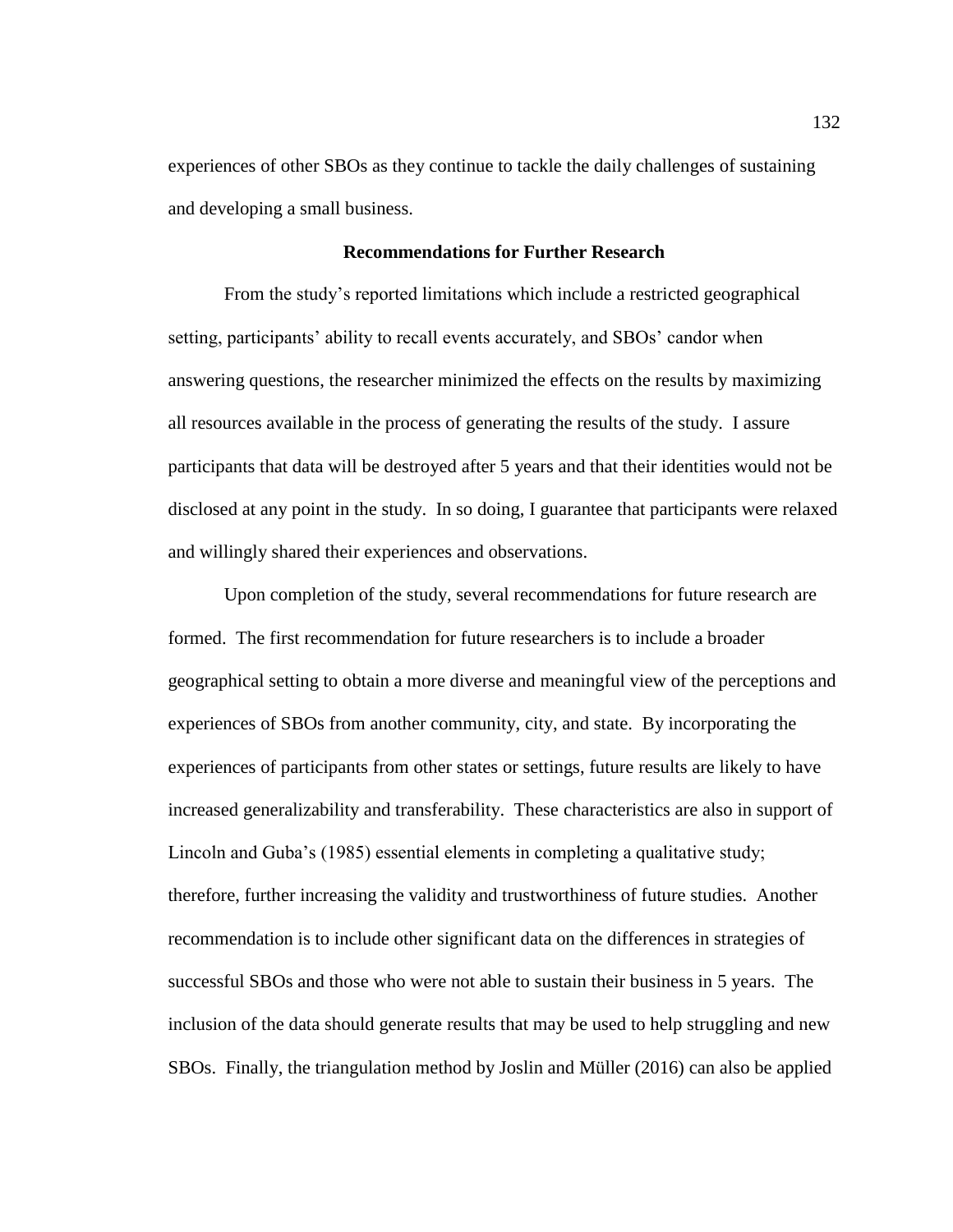by using the additional data sources such as the perceptions of additional SBOs with diverse backgrounds that may be employed to validate the findings of the study. Through triangulation, the data sources may be used to produce a better understanding of the phenomenon being investigated. These approaches are vital in strengthening and solidifying future studies and research.

#### **Reflections**

The completion of the study was a long, complex, and difficult process. However, seeing the potential impact of the results upon local and small business in the community, the effort has been worthwhile. Through the study, I was able to produce useful information that can be a source of motivation and inspiration for SBOs. They can succeed and achieve their goals if they understand and apply suitable strategies in managing their business capital. As the researcher of the study, I can guarantee that I fully immersed myself in the research process in order to effectively complete the study. It must be noted that I removed all preconceived notions and possible biases that may affect the results of the study to guarantee that all data gathered –whether it be positive or negative – would be reported and discussed for the benefit of the SBOs in Maryland and all SBOs who are willing and interested to access the research at hand.

#### **Conclusions**

In conclusion, I can report that SBOs can achieve a higher rate of success if they are well guided and aware of the strategies to maintain and develop their business capital. The major themes of the study can be used to guide and direct existing and future SBOs on how to manage their businesses and succeed. SBOs must have discipline themselves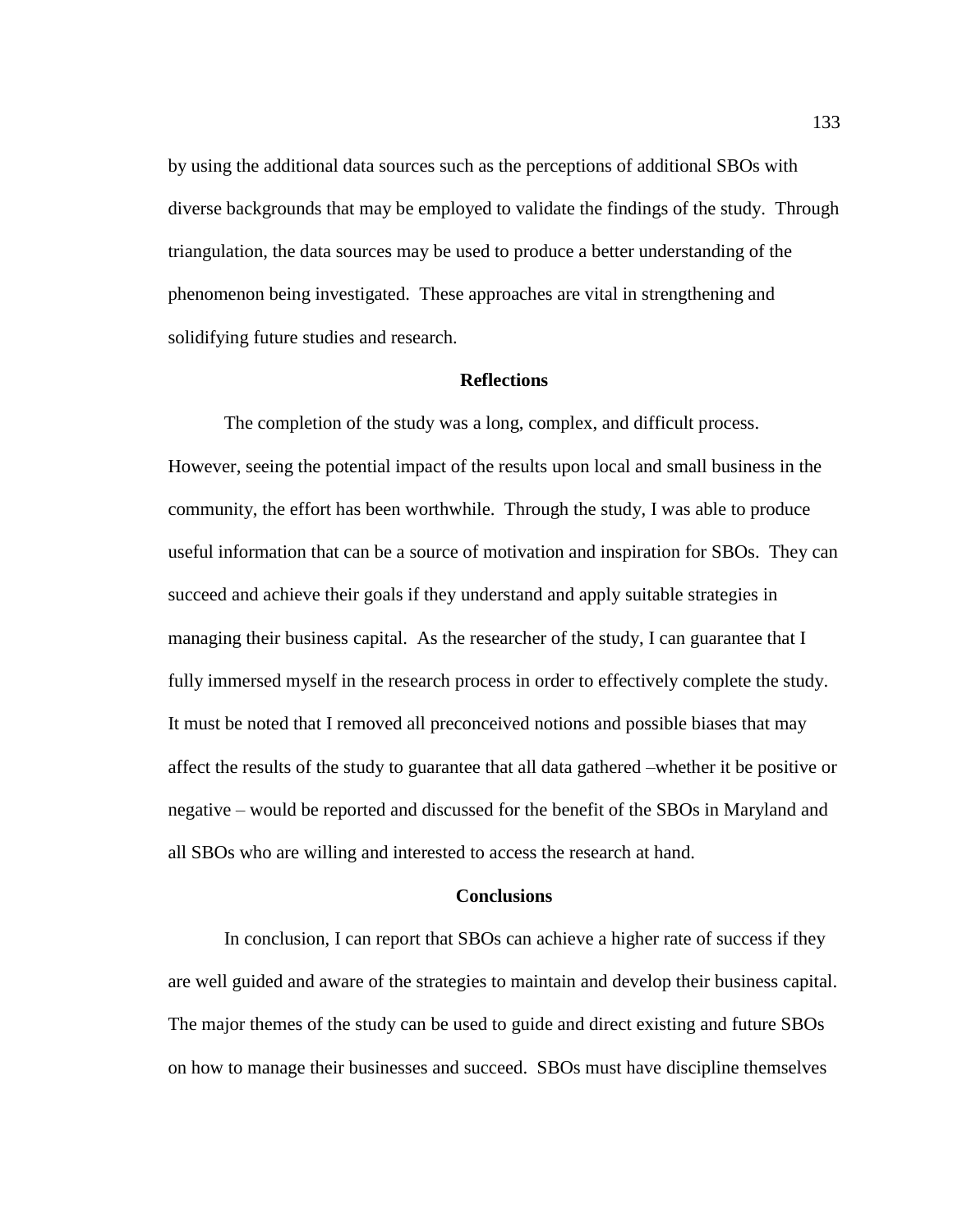and conservatively manage their financial resources. By minimizing debts and maximizing their profits, SBOs can sustain themselves even during difficult and slow periods of business. The strategies reported in the study are proven methods for small business survival and growth despite the practical and economic challenges present in managing a business. If these strategies are properly applied and performed, positive impacts can be expected, and SBOs can better contribute to the local and national economy.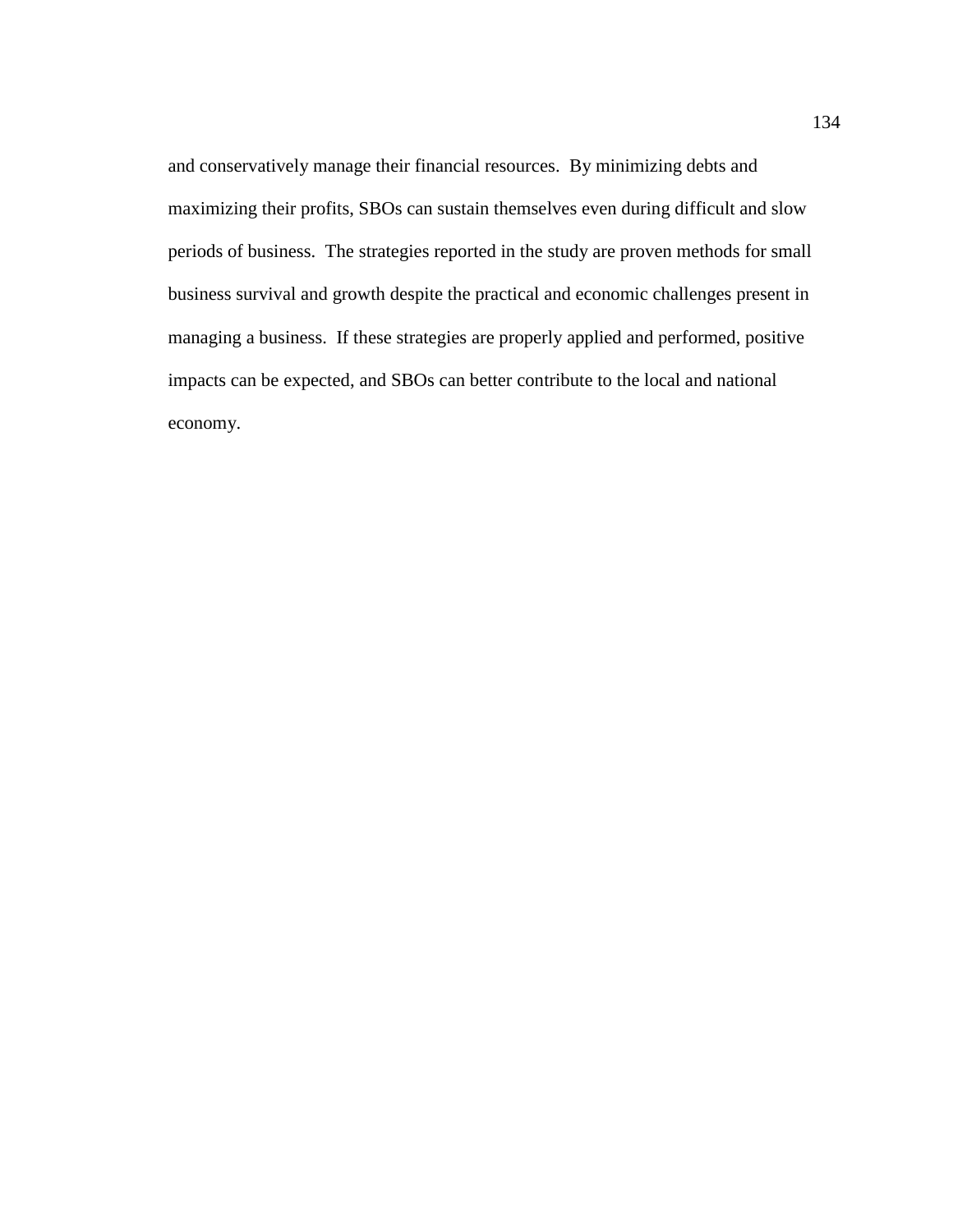#### References

- Abotsi, A. K. (2014). Factors influencing risk management decision of small and medium scale enterprises in Ghana. *Contemporary Economics, 8*, 397-413. Retrieved from <http://ce.vizja.pl/en/home>
- Adewale, G., Adesola, M., & Oyewale, I. (2013). Impacting of marketing strategy on business performance: A study of selected small and medium enterprises (SMEs) in Oluyole local government, Ibadan, Nigeria. *Journal of Business and Management, 11*(4), 59-66. doi:10.9790/487x-1145966
- Afrifa, G. A. (2016). Net working capital, cash flow, and performance of UK SMEs. *Review of Accounting and Finance, 15*(1), 21-44. doi:10.1108/raf-02-2015-0031
- Akakandelwa, A., & Jain, P. (2013). A comparative study of perceived work-related stress among library staff in two academic libraries in Southern Africa. *Library Management, 34*, 569-584. doi:10.1108/lm-03-2013-0018
- Akande, O. O. (2011). Accounting skills as a performance factor for small business in Nigeria. *Journal of Emerging Economics and Management Sciences, 2*(5), 375- 378. Retrieved from http://jetems.scholarlinkresearch.com/
- Almamy, J., Aston, J., & Ngwa, L. N. (2015). An evaluation of Altman's Z-score using cash flow ratio to predict corporate failure amid the recent financial crisis: Evidence from the UK. *Journal of Corporate Finance, 36*, 278-285. doi:10.1016/j.jcorpfin.2015.12.009
- Anderson, S., Christ, M., Dekker, H., & Sedatole, K. (2014). The use of management controls to mitigate risk in strategic alliances: Field and survey evidence. *Journal*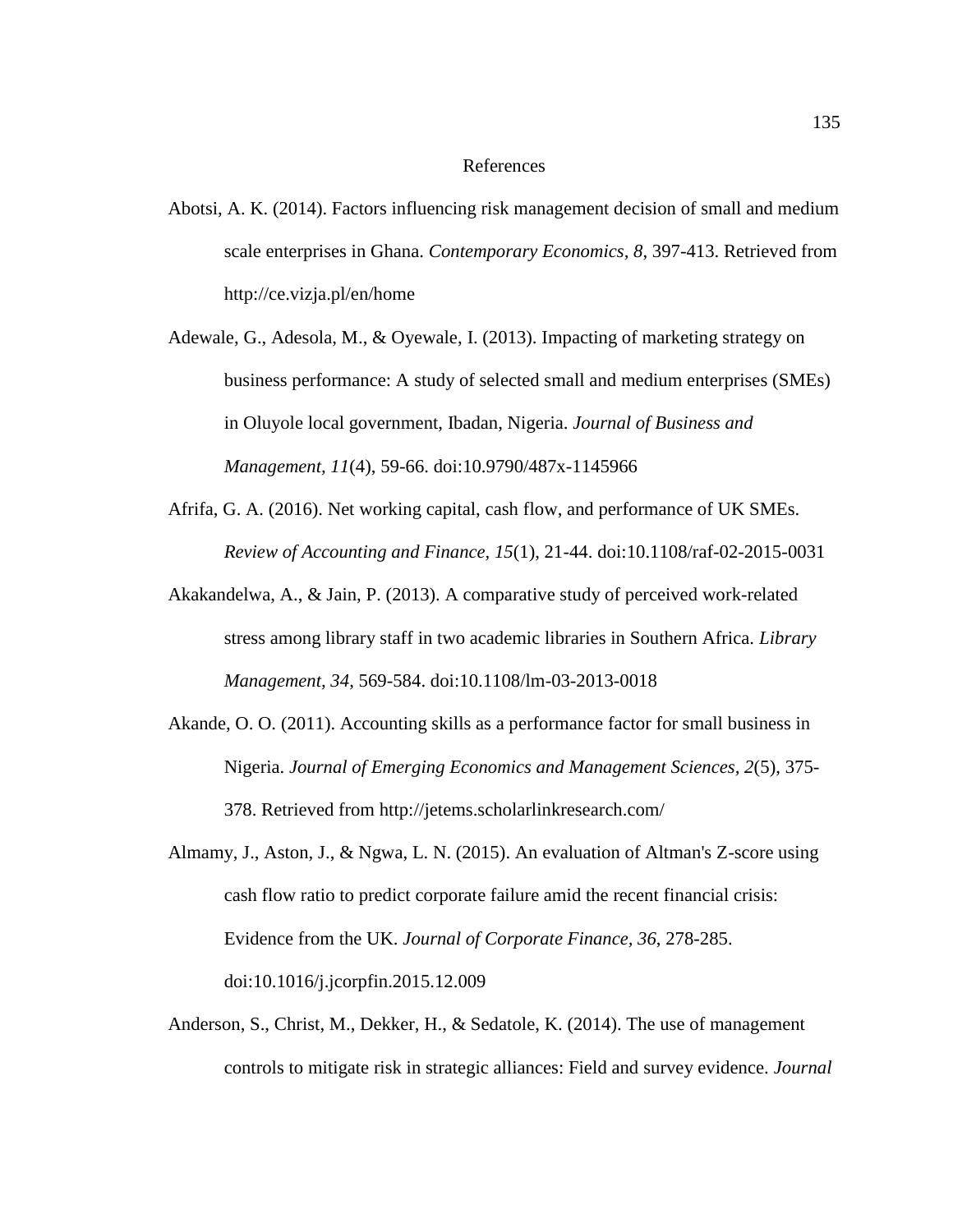*of Management Accounting Research, 26*(1), 1-32. doi:10.2308/jmar-50621

- Anney, V. N. (2014). Ensuring the quality of the findings of the qualitative research: Looking at trustworthiness criteria. *Journal of Emerging Trends in Educational Research and Policy Studies, 5*, 272-281. Retrieved from [http://jeteraps.](http://jeteraps/)scholarlinkresearch.com/
- Ansoff, H. I. (1979). *Strategic management*. London, England: MacMillan Press Ltd.
- Anton, S. (2011). A survey study regarding risk perception and financial risk management practices adopted by the small and medium enterprises within the north-east region of Romania. *Annals of Eftimie Murgu University Resita, Fascicle II, Economic Studies*, 6-12. Retrieved from <http://www.analefseauem.ro/>index/language-english/
- Arastic, Z., Zandi, F., & Talebi, K. (2012). Exploring the effect of individual factors on business failure in Iranian new established small business. *International Business Research, 5*(4), 2-15. doi:10.5539/ibr.v5n4p2
- Balasescu, S. (2014). Contributions to the foundation of the marketing mix for retail companies. *Bulletin of the Transilvania University of Brasov Series V: Economic Sciences*, *7*(56), 17-24. Retrieved from

[http://webbut.unitbv.ro/Bulletin/S](http://webbut.unitbv.ro/Bulletin/)eries%20V/Series%20V.html

Barrick, M. R., Thurgood, G. R., Smith, T. A., & Courtright, S. H. (2015). Collective organizational engagement: Linking motivational antecedents, strategic implementation, and firm performance. *Academy of Management Journal, 58*(1), 111-135. doi:10.5465/amj.2013.0227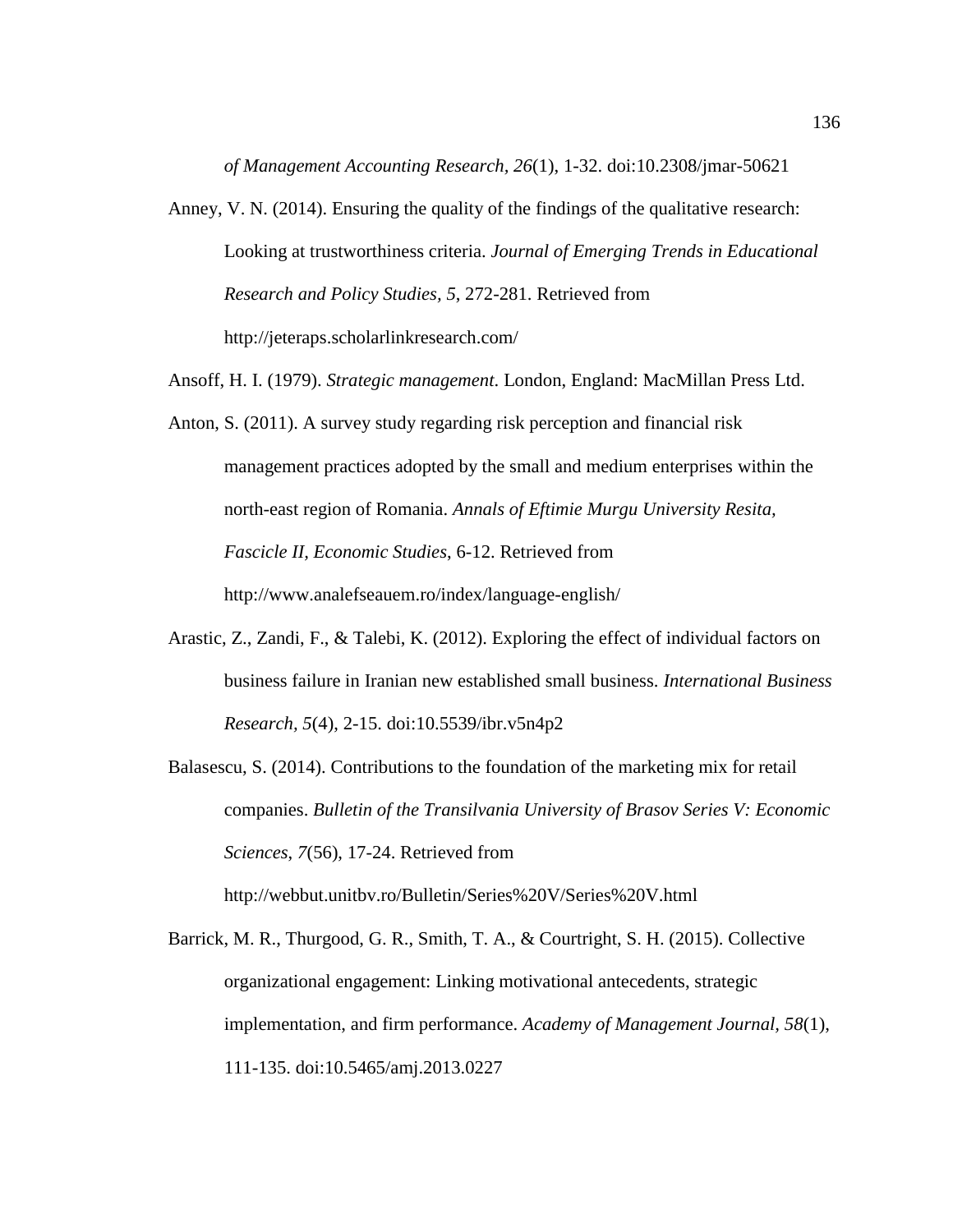- Baxter, B., Bedard J. C., Hoitash, R., & Yezegel A. (2013). Enterprise risk management Program quality: Determinants, value relevance, and the financial crisis. *Contemporary Accounting Research, 30*(4), 1264-1295. doi:10.1111/j.1911-3846.2012.01194.x
- Belas, J., & Kljucnikov, A. (2016). The most important attributes of entrepreneurs. A case study of the environment of Czech SMEs. *International Journal of Entrepreneurial Knowledge, 4*(1), 104-111. doi:10.1515/ijek-2016-0008
- Belghitar, Y., & Khan, J. (2013). Governance mechanisms, investment opportunity, set and SMEs cash holdings. *Small Business Economics, 40*(1), 59-72. doi:10.1007/s11187-011-9366-z
- Belias, D., & Koustelios, A.  $(2014)$ . The impact of leadership and change management strategy on organizational culture. *European Scientific Journal, 10*(7), 451-470. Retrieved from http://eujournal.org/index.php/esj
- Bengesi, K. M., & Le Roux, I. (2014). The strategic entrepreneurial response of small and medium enterprises in developing economies. *International Journal of Business and Management, 9*(2), 153-165. doi:10.5539/ijbm.v9n2p153
- Bharathy, G., & McShane, M. (2014). Applying a systems model to enterprise risk management. *Engineering Management Journal, 26*(4), 38-46. doi:10.1080/10429247.2014.11432027
- Bloomberg, L. D., & Volpe, M. (2012). *Completing your qualitative dissertation: A roadmap from beginning to end.* (2nd ed.). Thousand Oaks, CA: Sage Publications.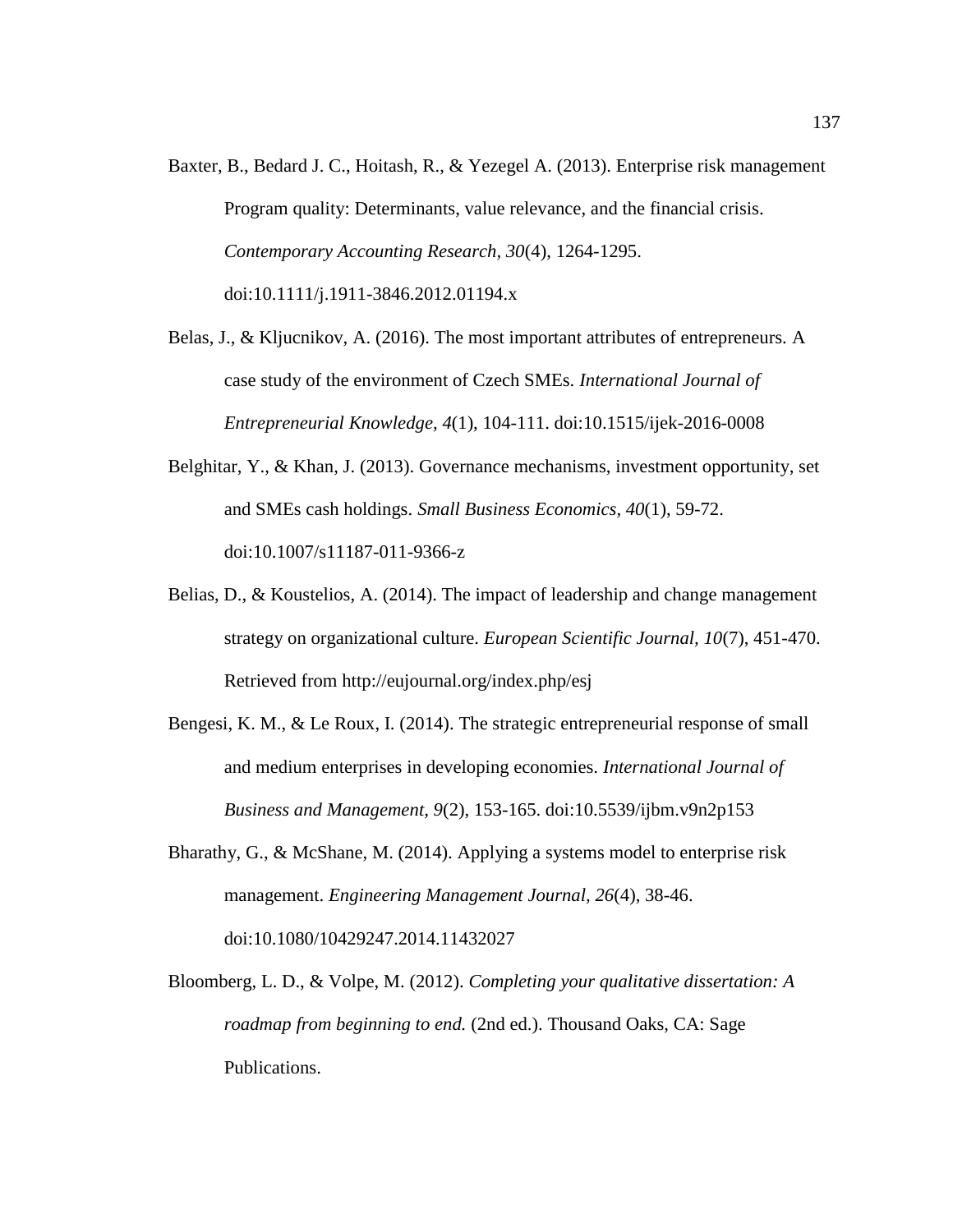- Bourletidis, K. (2013). The strategic management of market information to SMEs during the economic crisis. *Procedia - Social and Behavioral Sciences, 73*, 598-606. doi:10.1016/j.sbspro.2013.02.096
- Brown, D. A., Lamb, M. E., Lewis, C., Pipe, M., Orbach, Y., & Wolfman, M. (2013). The NICHD investigative interview protocol: An analogue study. *Journal of Experimental Psychology: Applied, 19*(4), 367-382. doi:10.1037/a0035143
- Bruening, R. A., Strazza, L., Nocera, M., Peek-Asa, C., & Casteel, C. (2015). How to engage small retail businesses in workplace violence prevention: Perspectives from small businesses and influential organizations. *American Journal of Industrial Medicine, 58*(6):668-78. doi:10.1002/ajim.22436

Brustbauer, J. (2016). Enterprise risk management in SMEs: Towards a structural model. *International Small Business Journal, 34*(1), 70-85. doi:10.1177/0266242614542853

- Byeong-Joon, M. (2013). Antecedents and outcomes of strategic thinking. *Journal of Business Research, 66*(10), 1698-1708. doi:10.1016/j.jbusres.2012.11.006
- Cant, M. C., & Wiid, J. A. (2013). Establishing the Challenges affecting South African SMEs. *International Business & Economics Research Journal, 12*(6), 707-716. doi:10.19030/iber.v12i6.7869
- Cassar, G., Ittner, D. G., & Cavalluzzo, K. S. (2015). Alternative information sources and information asymmetry reduction: Evidence from small business debt. *Journal of Accounting and Economics, 59*(2), 242-263. doi:10.1016/j.jacceco.2014.08.003

Chan, Z. C., Fung, Y., & Chien, W. (2013). Bracketing in phenomenology only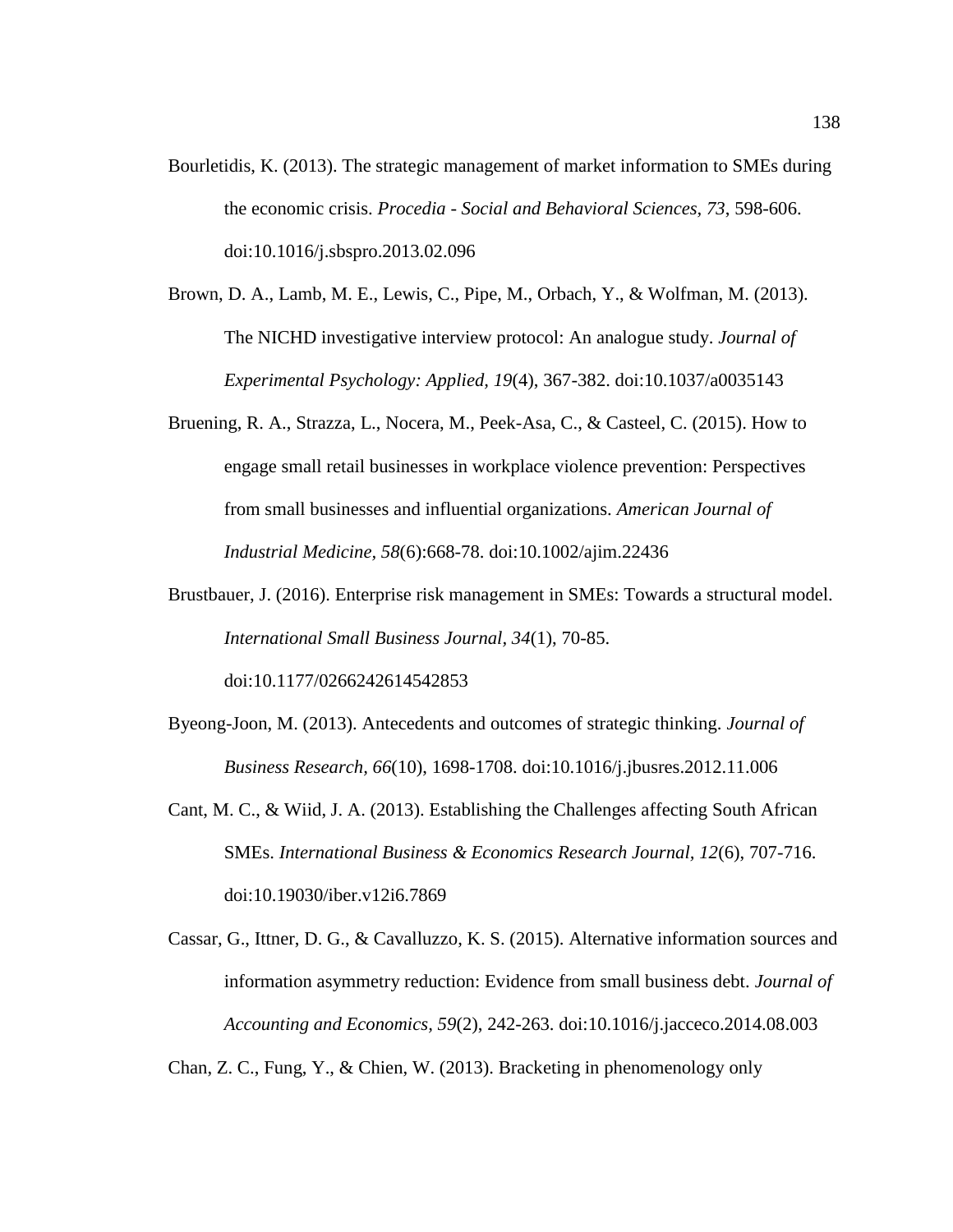undertaken in the data collection and analysis process. *Qualitative Report, 18*(30), 1-19. Retrieved from www.nova.edu/sss/qr

- Charles, N. A., Ojera, P. B., & David, O. (2015). Factors influencing the choice of strategic management modes of small enterprises. *Journal of Innovation and Entrepreneurship, 4*(4), 1-14. doi:10.1186/s13731-014-0016-y
- Chereau, P. (2015). Strategic management of innovation in manufacturing SMEs: Exploring the predictive validity of strategic innovation relationship. *International Journal of Innovation Management, 19*(1), 1-37. doi:10.1142/s1363919615500024
- Chitu, A. (2014). The importance of financial perspective indicators in balanced scorecard in a leasing company. *Theoretical and Applied Economics, 21*(8), 59- 68. Retrieved from http://www.ectap.ro/
- Ciampi, F., & Gordini, N. (2013). Small enterprise default prediction modeling through artificial neural networks: An empirical analysis of Italian small enterprises. *Journal of Small Business Management, 51*(1), 23-45. doi:10.1111/j.1540-627X.2012.00376.x
- Collect, N., Pandit, N., & Saarikko, J. (2014). Success and failure in turnaround attempts. An analysis of SMEs within the finish restructuring of enterprises act. *Entrepreneurship & Regional Development, 26*, 123-141. doi:10.1080/08985626.2013.870236
- Conklin, T. A. (2013). Work worth doing: A phenomenological study of the experience of discovering and following one's calling. *Journal of Management Inquiry,*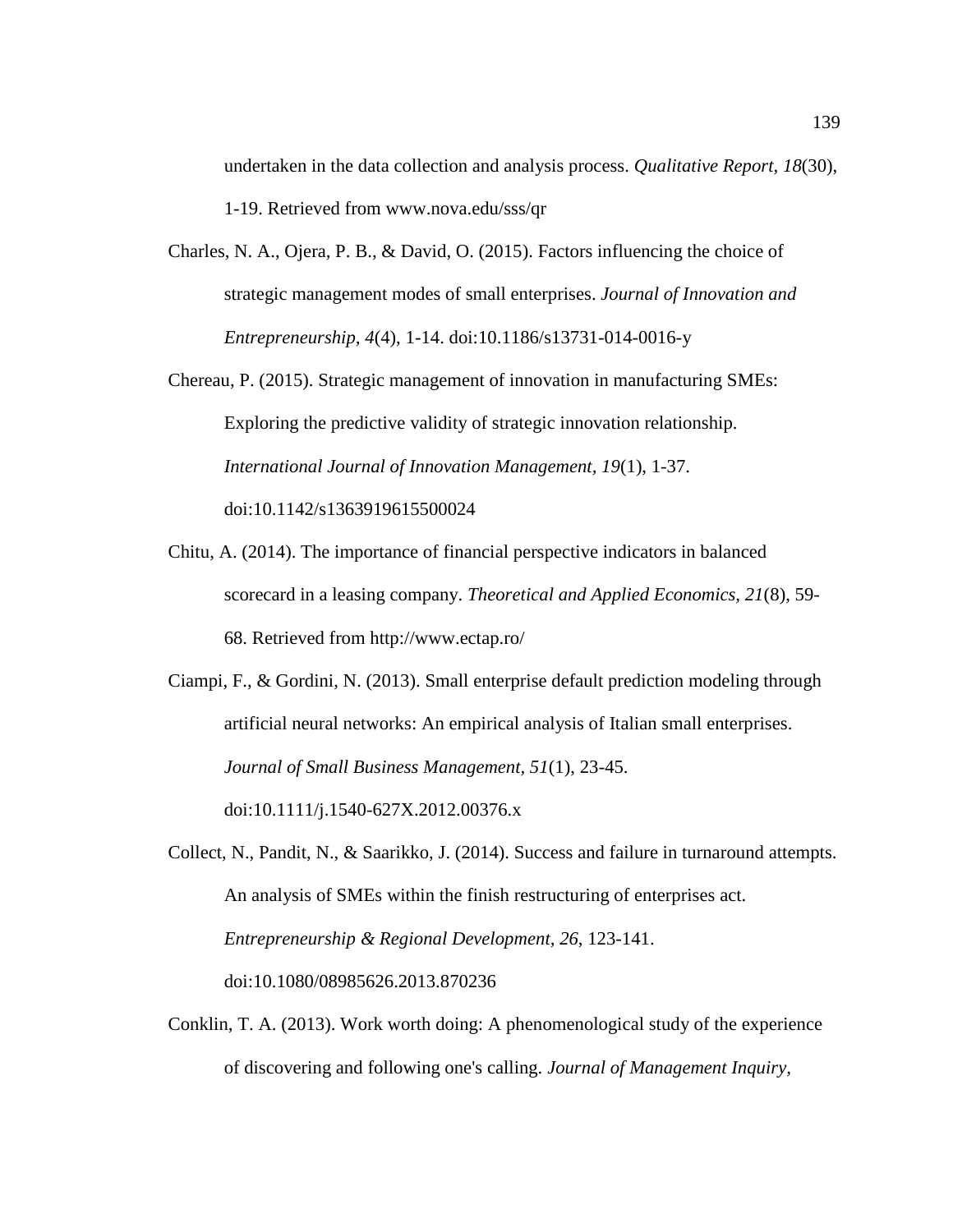*21(3)*, 298-317. doi:10.1177/1056492611414426

- Cordeiro, W. (2013). Small businesses ignore strategic planning at their peril. *Academy of Business Research Journal, 3*, 22-30. Retrieved from http://www.aobronline.com/#!journals/c5ro
- Cotocel, C., Grigoras, B., Florea, C., Concioiu, N., & Stan, A. (2014). Strategic management of sustainable development of Romania in the European context – Europe 2020. *Review of International Comparative Management, 15*(4), 431-439. Retrieved from http://www.rmci.ase.ro/
- Cottrell, S. (2013). *The study skills handbook* (4th ed.). London, United Kingdom: Palgrave Macmillan.
- Cox. M. (2015). A basic guide for empirical environmental social science. *Ecology and Society 20*(1), 1-35. doi:10.5751/es-07400-200163

Cretu, C., Gheonea, V., & Ivan, A. (2015). Balanced scorecard—strategic management tool of performance in public institutions*. Acta Universitatis Danubius: Oeconomica, 11*(1), 137-148. Retrieved from http://journals.univ-danubius.ro/index.php/oeconomica

- Cristian-Liviu, V. (2013). Organizational culture and strategy. How does it work? An empirical research. *Annals of the University of Oradea, Economic Science Series, 22*(1), 1690-1696. Retrieved from http://anale.steconomiceuoradea.ro/en/
- Cronin-Gilmore, J. (2012). Exploring marketing strategies in small business. *Journal of Marketing Developing and Competitiveness, 6*(1), 96-107. Retrieved from http://www.na-businesspress.com/jmdcopen.html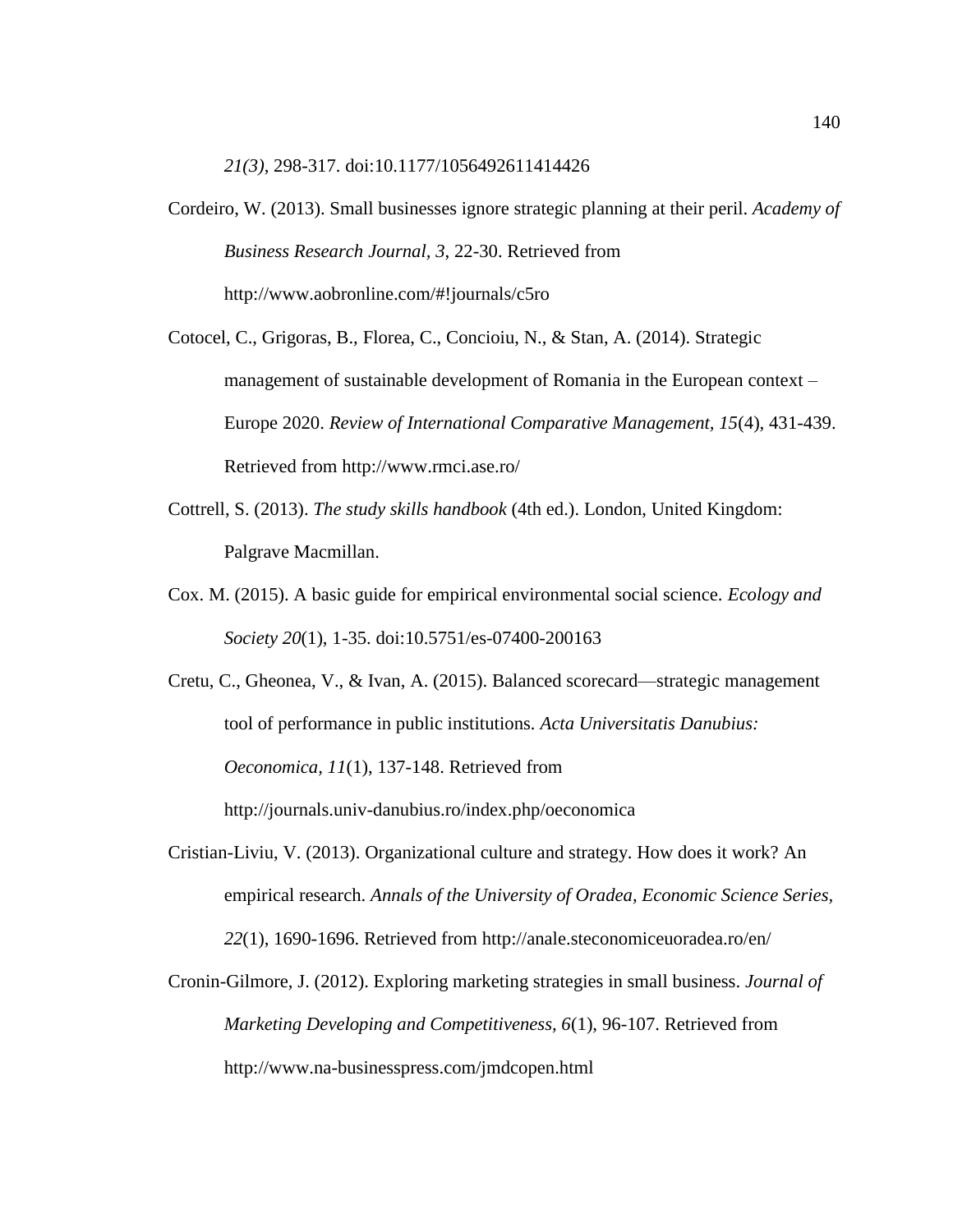Cseko, G. C., & Tremaine, W. J. (2013). The role of the institutional review board in the oversight of the ethical aspects of human studies research. *Research Ethics, 12*(3), 158-166. doi:10.1177/1747016115626198

Darvish, H., & Temelie, Z. N. (2014). A study on the relationship between succession planning and strategic planning. Case study: Payame Noor University of Aleshtar. *Economic Insights: Trends & Challenges, 66*(1), 11-24. Retrieved from http://www.upg-bulletin-se.ro/

Dauda, Y., Akingbabe, W., & Akinlabi, H. (2010). Strategic management practice and corporate performance of selected small business enterprises in Lagos metropolis. *International Journal of Business and Management, 5*(11), 97-105. doi:10.5539/ijbm.v5n11p97

de Jong, S. B., & Bruch, H. (2013). The important of a homogeneous transformational leadership climate for organization performance*. International Journal of Leadership Studies, 8*(1), 1-18. Retrieved from http://www.regent.edu/acad/global/publications/journals.cfm

Dhillon, J. S. (2014). Challenges of organization behavior: Leadership and its impact on performance employee: A case study of a public sector bank in Mohali. *Journal of Business Management & Social Science Research, 3*(11), 33-50. Retrieved from http://www.borjournals.com/JBM&SSR.html

Doody, O., & Noonan, M. (2013). Preparing and conducting interviews to collect data. *Nurse Researcher, 20*(5), 28-32. doi:10.7748/nr2013.05.20.5.28.e327

Dunne, T., Aaron, J. R, McDowell, W. C, Urban, D. J., & Geho, P. R. (2016). The impact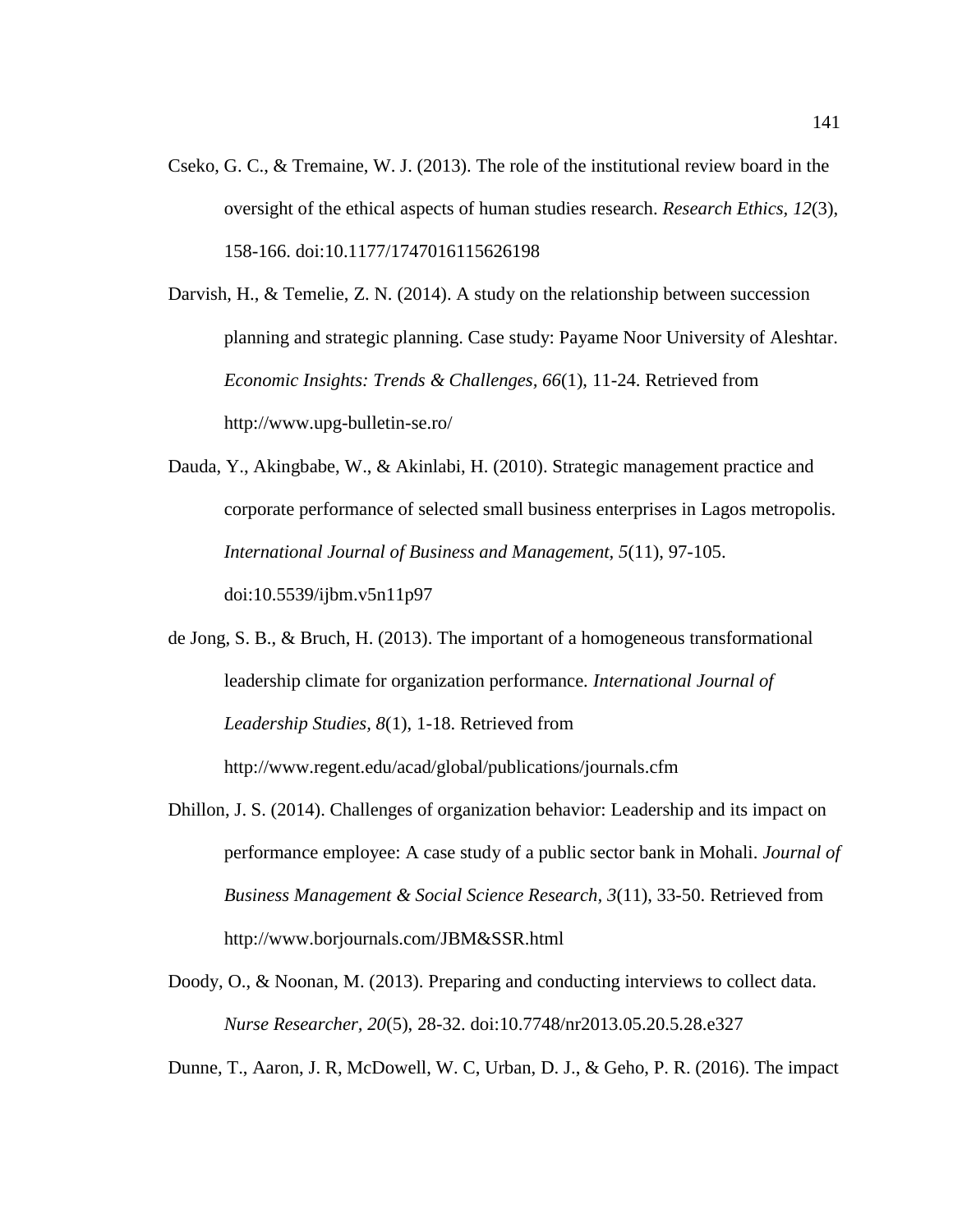of leadership on small business innovativeness. *Journal of Business Research, 69*(11), 4876-488. doi:10.1016/j.jbusres.2016.04.046

- Edina, K. (2014). Analysis of Romanian small business and medium enterprises' bankruptcy risk. *Annals of the University of Oradea, Economic Science Series, 23*, 928-937. Retrieved from http://anale.steconomiceuoradea.ro/en/
- Edwards-Jones, A. (2014). Qualitative data analysis with NVIVO. *Journal of Education for Teaching: International Research and Pedagogy, 40*, 193-210. doi:10.1080/02607476.2013.866724
- Elo, S., Kääriäinen, M., Kanste, O., Pölkki, T., Utriainen, K., & Kyngäs, H. (2014). Qualitative content analysis: A focus on trustworthiness. *SAGE Open*, *4*(1), 1-10. doi:10.1177/2158244014522633
- Essig, L. (2014). Ownership, failure, and experience: Goals and evaluation metrics of university-based arts venture incubators. *Entrepreneurship Research Journal, 4*(1), 117-135. doi:10.1515/erj-2013-0037
- Fahed-Sreih, J., & Morin-Delerm, S. (2012). A perspective of leadership in small business: Is the need for achievement a motive in predicting success. *International Journal of Entrepreneurship, 16*, 1-23. Retrieved from http://www.alliedacademies.org/international-journal-of-entrepreneurship/

Fayaz, K., Reddy, V. M., & Rao, V. K. (2013). Promotion strategies of customer relations management (CRM). *International Journal of Engineering Management Sciences, 4*(1), 40-45. Retrieved from [http://www.tandfonline.com/toc/t](http://www.tandfonline.com/toc/)mse20/current#.Vb\_IMWAw-70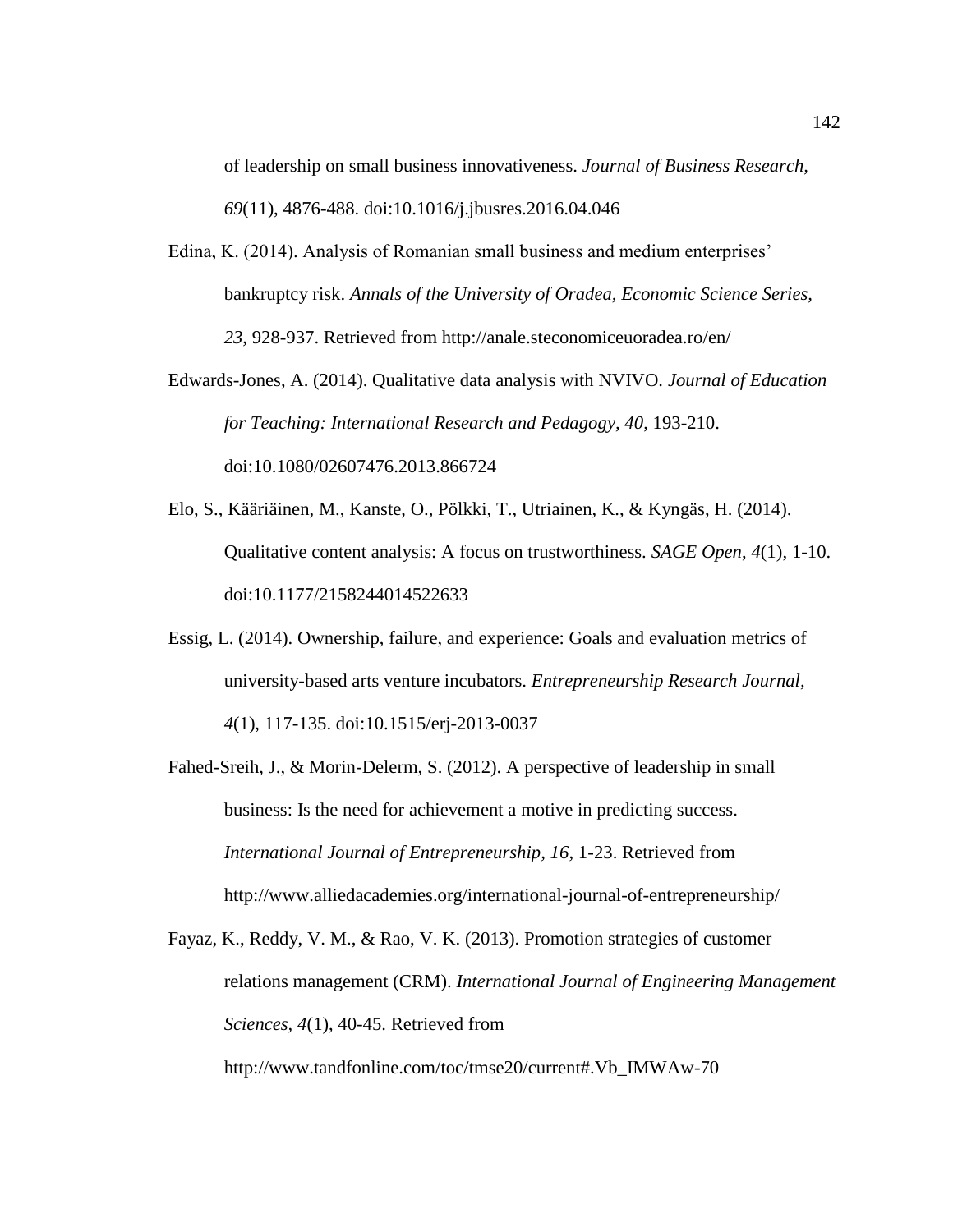- Felea, M., & Albastroiu, I. (2013). Managing supply chain risk. *Supply Chain Management Journal, 4*(2), 1-11. Retrieved from http://scm-journal.com
- Florea, R., & Florea, R. (2014). Particular aspects regarding strategic management implementation in Romanian SMEs. *Economy Transdisciplinary Cognition, 17*(2), 30-34. Retrieved from http://etc.ugb.ro
- Foley, D., & O'Connor, A. J. (2013). Social capital and networking practices ofindigenous entrepreneurs. *Journal of Small Business Management, 51*, 276-296. doi:10.1111/jsbm.12017
- Foss, N., Lyngsie, J., & Zahra, S. (2013). The role of external knowledge sources and organizational design in the process of opportunity exploitation. *Strategic Management Journal, 34*, 1453-1471. doi:10.1002/smj.2135
- França, M., de Aragão Gomes, I., Machado, G., & Russo, S. (2014). Factors conditioning failure of micro and small businesses of the information technology and communication (ICT): Study of multiple cases, Aracaju (SE), Brazil. *Business Management Dynamics, 3*(8), 40-50. Retrieved from www.bmdynamics.com
- Frazer, L. (2015). Failure to launch: Tax benefits for startups that fail. *CPA Journal, 85*(5), 34-36. Retrieved from

https://www.nysscpa.org/news/publications/the-cpa-journal/issue

Frese, M., Hass, L., & Friedrich, C. (2016). Personal initiative training for small business owners. *Journal of Business Venturing Insights, 5*, 27-36. doi:10.1016/j.jbvi.2016.01.001

Fusch, P., & Ness, L. (2015). Are we there yet? Data saturation in qualitative research.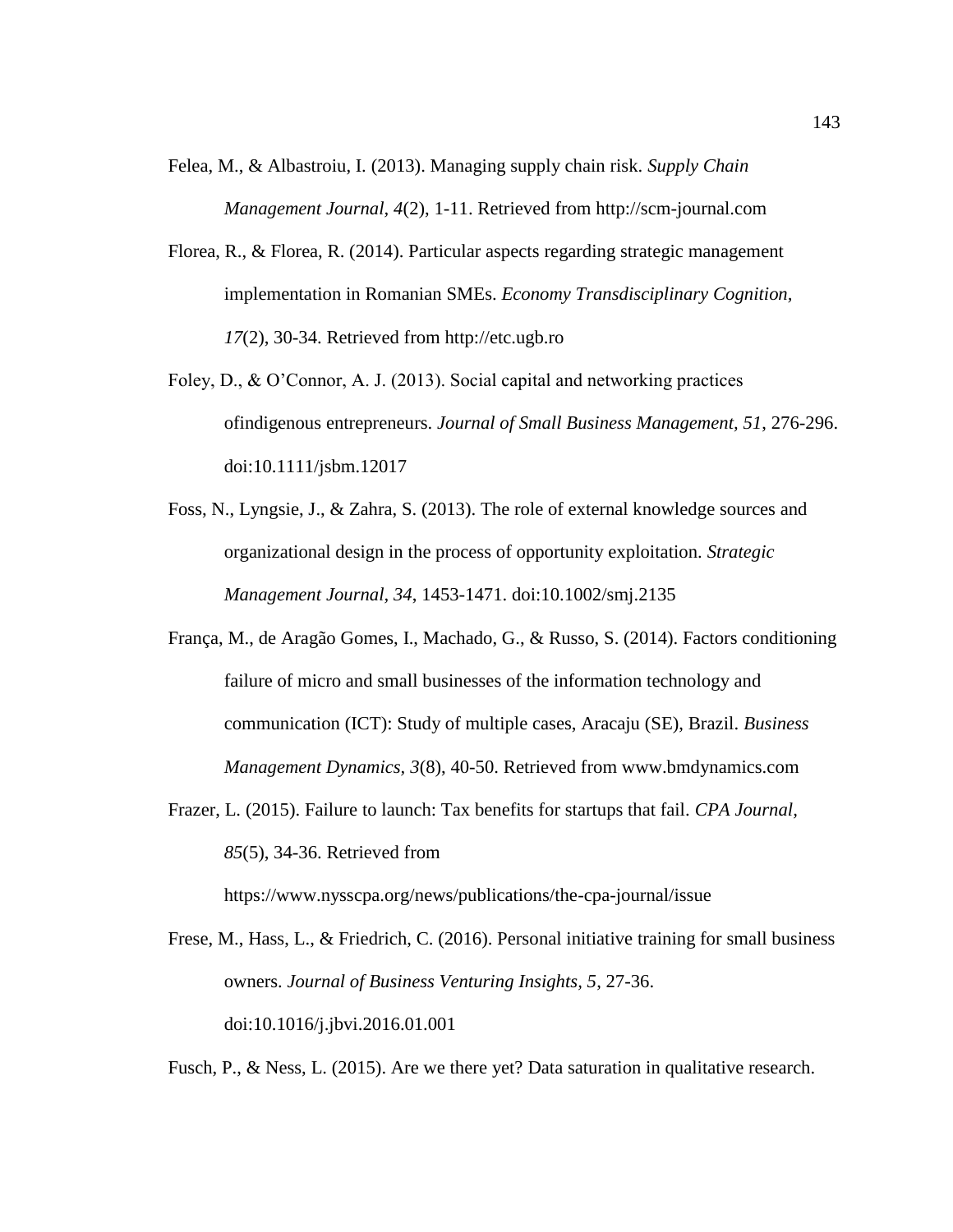*Qualitative Report, 20*, 1408-1416. Retrieved from http://tqr.nova.edu

- Gale, W., & Brown, S. (2013). Small business, innovation, and tax policy: A review. *National Tax Journal, 66*, 871-892. doi:10.17310/ntj.2013.4.05
- Gaskill, L. R., Van Auken, H. E., & Kim, H. S. (2015). The impact of operational planning on small business retail performance. *Journal of Small Business Strategy, 5*(1), 21-36. Retrieved from http://www.jsbs.org/
- Gawankar, S., Kamble, S. S., & Raut, R. (2015). Performance measurement using balanced scorecard and its applications: A review. *Journal of Supply Chain Management Systems, 4*(3), 6-22. Retrieved from http://www.publishingindia.com/jscms
- Gentles, S. J., Charles, C., Ploeg, J., & McKibbon, K. (2015). Sampling in qualitative research: Insights from an overview of the methods literature. *Qualitative Report, 20*, 1772-1789. Retrieved from http://nsuworks.nova.edu/tqr/
- Gentry, W., & Sparks, T. (2012). A convergence/divergence perspective of leadership competencies managers believe are most important for success in organizations: A multilevel cross-cultural analysis of 40 countries. *Journal of Business and Psychology, 27*(1), 15-30. doi:10.1007/s10869-011-9212-y
- Giannopoulos, G., Holt, A., Khansalar, E., & Cleanthous, S. (2013). The use of the balanced scorecard in small companies. *International Journal of Business and Management, 8*(14), 1-22. doi:10.5539/ijbm.v8n14p1
- Gnjidic, V. (2014). Researching the dynamics of Miles and Snow's strategic typology. *Management: Journal of Contemporary Management Issues, 19*(1), 93-117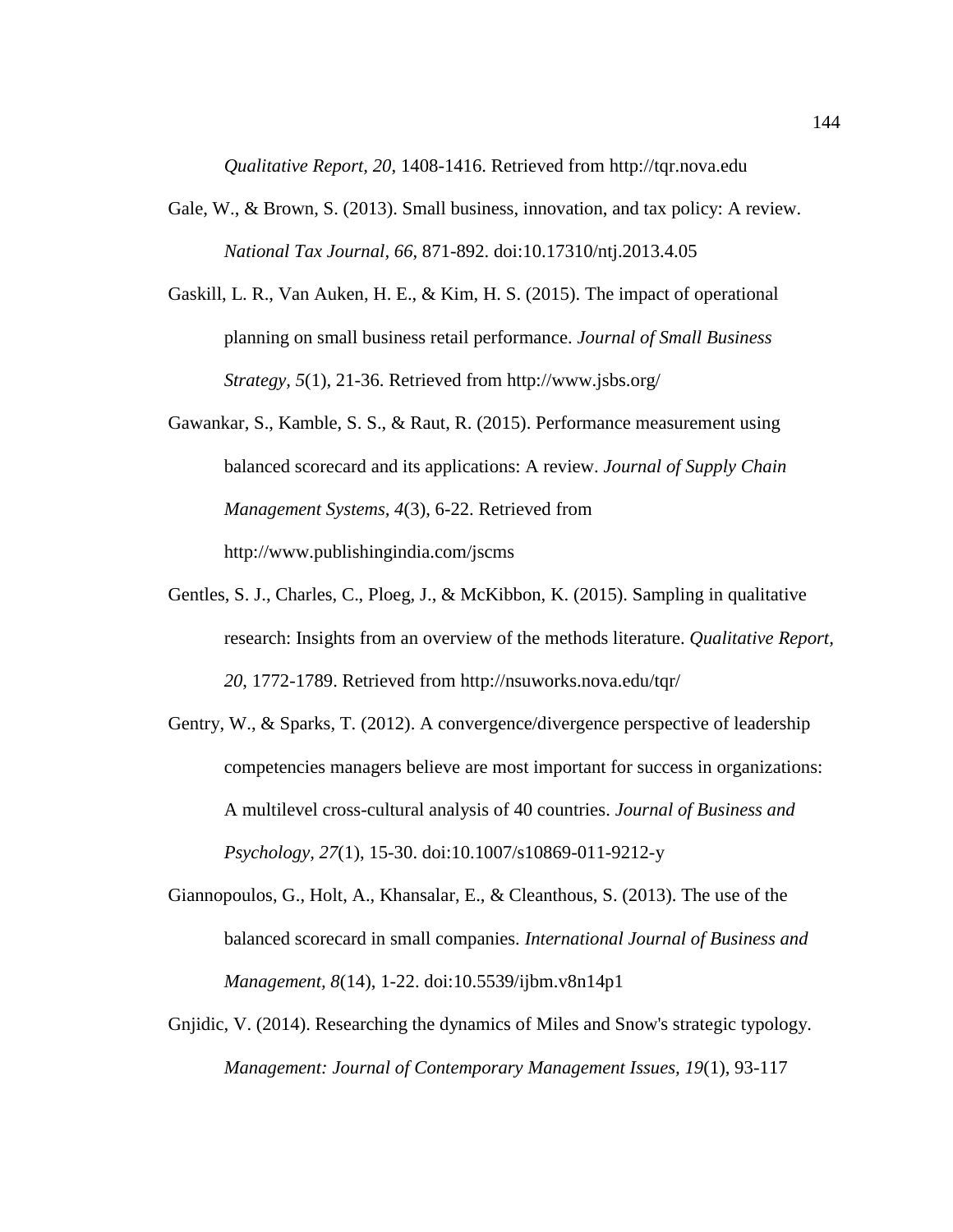Retrieved from https://www.efst.hr/management/

Grace, M. F., Leverty, T. J., Phillips, R. D., & Shimpi, P. (2015). The value of investing in enterprise risk. *Journal of Risk and Insurance, 82*(2), 289-316. doi:10.1111/jori.12022

Hackett, S. M., & Dilts, D. M. (2004). A systematic review of business incubation research. *Journal of Technology Transfer, 29*(1), 55-82. doi:10.1023/b:jott.0000011181.11952.0f

- Haltiwanger, J., Jarmin, R. S., & Miranda, J. (2013). Who creates jobs? Small versus large versus young. *Review of Economics and Statistics*, *95*, 347-361. doi:10.1162/rest\_a\_00288
- Hebert, Z., Takupiwa, N., Honest, M., & Ephraim, C. (2013). Survival of the vulnerable: Factors accounting for the survival of small to medium enterprises in Zimbabwe during the economic crisis. *Annamalai International Journal of Business Studies & Research*, *5*(1), 1-6. Retrieved from http://www.auent.org/publications/
- Hibbler-Britt, L. M., & Sussan, F. (2015). Small business success and social capital: A multi-cultural approach. *Global Conference on Business and Finance Proceedings, 10*(1), 156-163. Retrieved from <http://www.theibfr.com/>proceedings.htm
- Hill, C., & Jones, G. (2012). *Strategic management theory: An integrated approach* (10th ed.). Mason, OH: Cengage Learning.
- Houghton, C., Casey, D., Shaw, D., & Murphy, K. (2013). Rigour in qualitative case study research. *Nurse Researcher*, *20*(4), 12-17.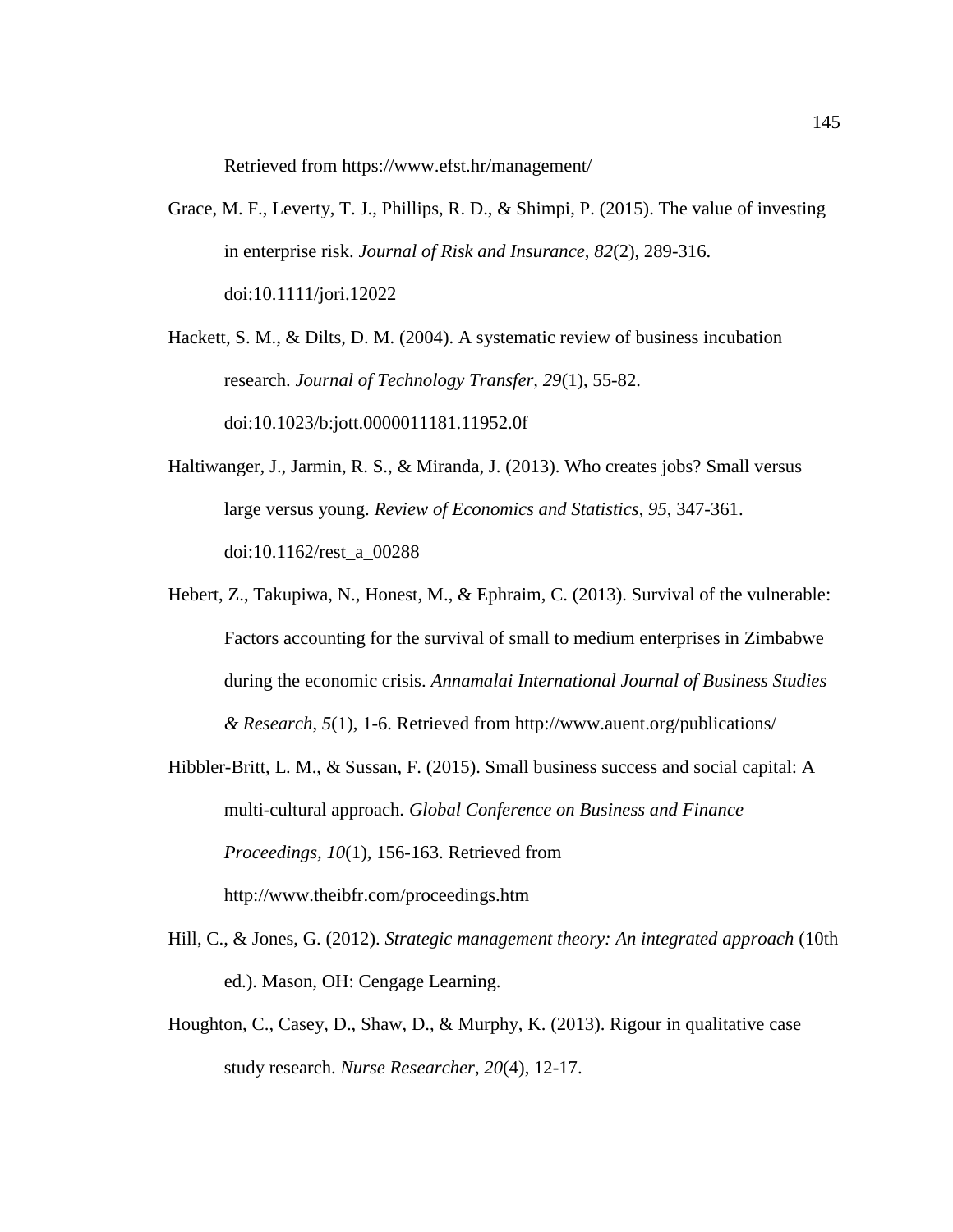doi:10.7748/nr2013.03.20.4.12.e326

- Hsu, C., Tan, K. C., Jayaram, J., & Laosirihongthong, T. (2014). Corporate entrepreneurship, operations core competency and innovation in emerging economies. *International Journal of Production Research, 52*(18), 5467-5483. doi:10.1080/00207543.2014.915069
- Hulbert, B., Gilmore, A., & Carson, D. (2013). Sources of opportunities used by growth minded owner managers of small and medium sized enterprises. *International Business Review, 22*(1), 293-303.. doi:10.1016/j.inusrev.2012.04.004
- Insah, B., Mumuni, A., & Bangiyel, P. (2013). An analysis of the determinants of business growth in Ghana: A study of Wa municipal in the Upper West Region. *European Journal of Business and Management, 5*, 2222-2839. Retrieved from http://www.iiste.org/
- Ipate, D. M., & Parvu, I. (2014). Entrepreneurial education as a success factor for the Romanian SMEs. *Economics Management and Financial Markets, 9*(4), 247-254. Retrieved from www.addletonacademicpublishers.com/economics-management-and-financialmarkets
- Jacobsen, C. B., & Andersen, L. B. (2015). Leadership in the eye of the beholder? A study of intended and perceived leadership practices and organizational performance. *Public Administration Review, 75*(6), 829-841. doi:10.1111/puar.12380

Jamshed, S. (2014). Qualitative research method-interviewing and observation. *Journal*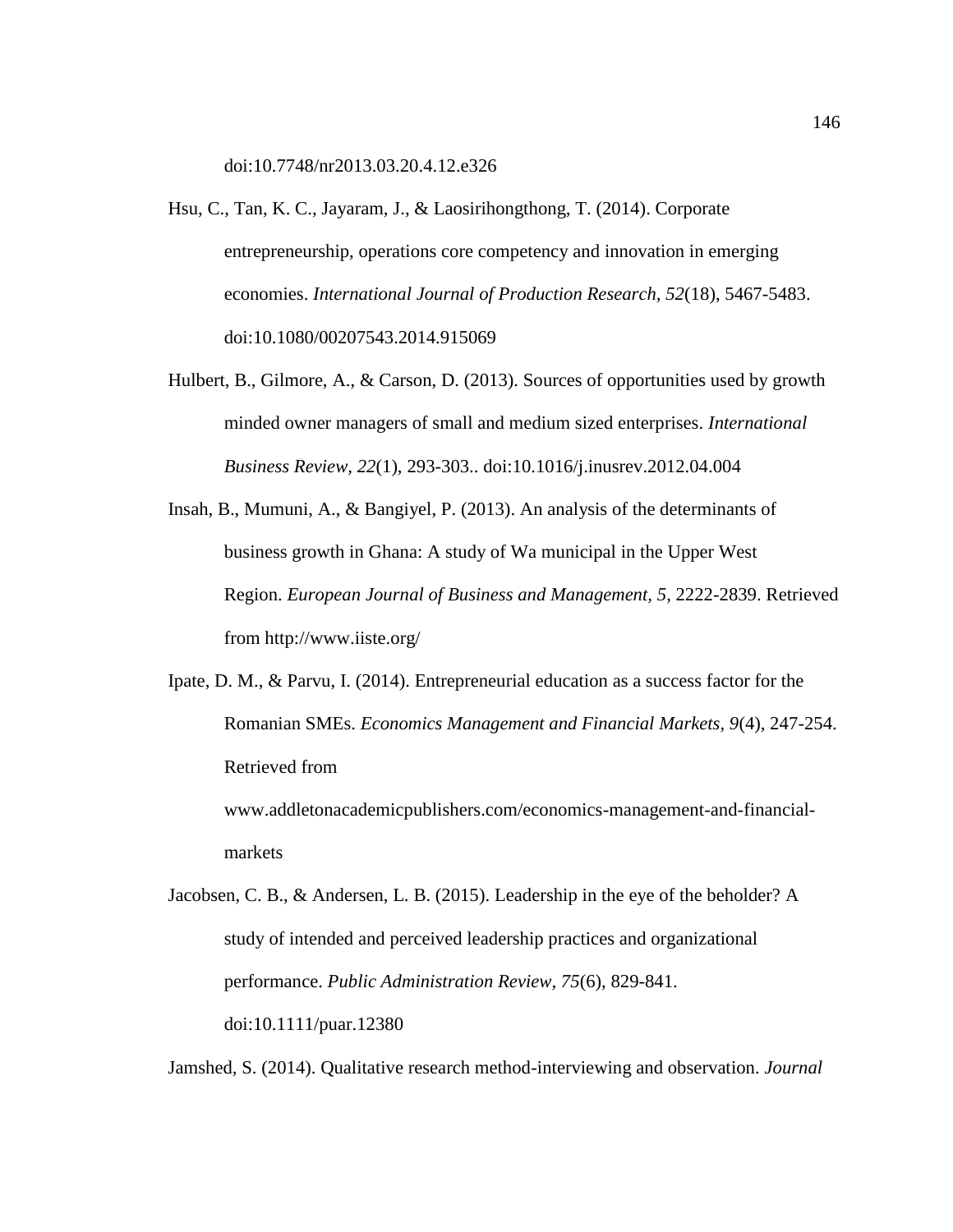*of Basic and Clinical Pharmacy, 5*(4), 87-88. doi:10.4103/0976-0105.141942

- Jeffrey, W. A. (2014). Strategy choices of potential entrepreneurs. *Journal of Education for Business, 89*, 77-83. doi:10.1080/08832323.2012.759094
- Johnsen, A. (2015). Strategic management thinking and practice in the public sector: A strategic planning for all seasons. *Financial Accountability & Management, 31*(3), 0267-4424. doi:10.1111/faam.12056
- Jones, P., Simmons, G., Packham, G., Beynon-Davies, P., & Pickernell, D. (2014). An exploration of the attitudes and strategic responses of sole proprietor microenterprises in adopting information and communication technology. *International Small Business Journal, 32*(3), 285-306. doi:10.1177/0266242612461802
- Joslin, R., & Müller, R. (2016). Identifying interesting project phenomena using philosophical and methodological triangulation. *International Journal of Project Management, 34*(6), 1043-1056. doi:10.1016/j.ijproman.2016.05.005
- Karazijiene, Z., & Saboniene, A. (2013). Customer relationship management systems' prevalence in Lithuanian business. *Economics & Management, 18*(1), 49-57. doi:10.5755/j01.em.18.1.4393
- Keskes, J. (2014). The relationship between leadership styles and dimensions of employee organizational commitment: A critical review and discussion of future directions. *Intangible Capital, 10*(1), 26-51. doi:10.3926/ic.476
- Khan, N., & Khan, M. M. (2012). Marketing revolution in rural India: Emerging trends and strategies. *Journal of Business Administration and Education, 1*(1), 34-56. Retrieved from http://infinitypress.info/index.php/jbae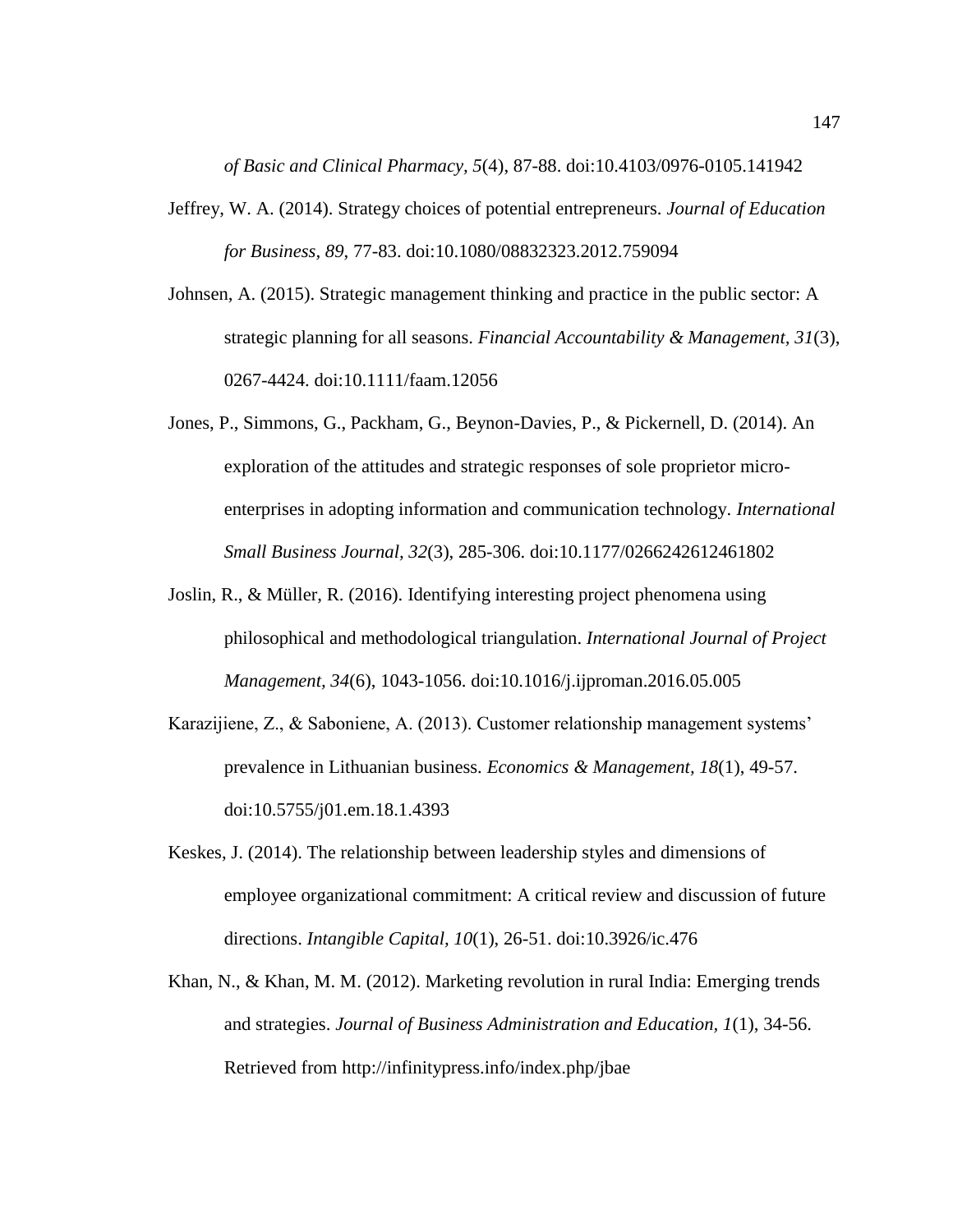- Kim, S., & Yoon, G. (2015). An innovation-driven culture in local government: Do senior manager's transformational leadership and the climate for creativity matter. *Public Personnel Management, 44*(2), 147-168. doi:10.1177/0091026014568896
- Kock, S., & Nguyen, H. (2011). Managing SME's survival from the financial crisis in a transition economy: A chaos theory approach. *Journal of General Management*, *37*(1), 31-45. Retrieved from http://www.braybrooke.co.uk/jgm /
- Koelsch, L. (2013). Reconceptualizing the member check interview. *International Journal of Qualitative Methods, 12*(1), 168-179.

doi:10.1177/160940691301200105

- Kolbina, O. (2015). SWOT analysis as a strategic planning tool for companies in the food industry. *Problems of Economic Transition, 57*(9), 74-83. doi:10.1080/10611991.2014.1088367
- Kutllovci, E., & Shala, V. (2013). The role of strategic management in small business growth in Kosova. *International Journal of Business and Social Research, 3*(4), 87-92. Retrieved from http://www.ijbssnet.com/
- Latham, J. (2014). Leadership for quality and innovation: Challenges, theories, and a framework for future research. *Quality Management Journal, 21*(1), 11-15. Retrieved from http://asq.org/pub/qmj/
- Lawless, M., McCann, F., & Tara, M. C. (2014). SMEs in Ireland: Contributions, credit, and economic crisis. *Policy Studies, 35*(5), 435-457. doi:10.1080/01442872.2014.886681

Lee, S. B., Kotabe, M., Yoon, A. H., & Kwon, K. H. (2013). Export strategies and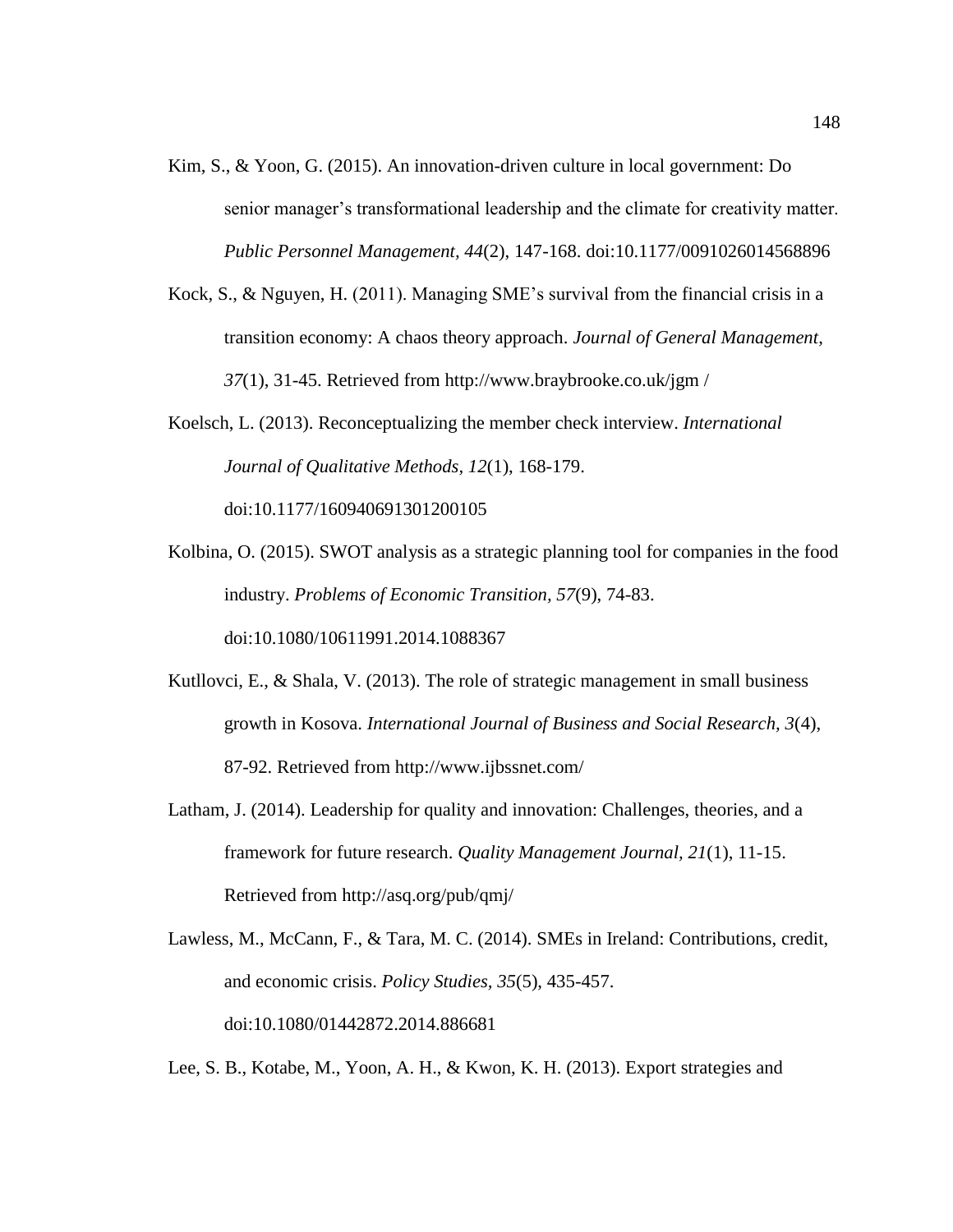performance of small and medium-sized enterprises. *Journal of Korea Trade, 17*(1), 1-24. Retrieved from http://ktra.ccpshost.com/eng/main.html

- Leedy, P. D., & Ormrod, J. E. (2013). *Practical research: Planning and design* (10th ed.). Upper Saddle River, NJ: Pearson.
- Lekmat, L., & Chelliah J. (2011). Surviving the next economic crisis: Corporate entrepreneurship strategies in Thai automotive SMEs. *Journal of International Management Studies, 6*(3), 18-35. Retrieved from http://www.jimsjournal.org/
- Lincoln, Y. S., & Guba, E. G. (1985). *Naturalistic inquiry*. Newbury Park, CA: Sage Publications.
- Lindgren, P. (2012). Business model innovation leadership: How do SMEs strategically lead business model innovation? *International Journal of Business and Management, 7*(14), 53-66. doi:10.5539/ijbm.v7n14p35
- Lips-Wiersma, M., & Mills, A. J. (2014). Understanding the basic assumptions about human nature in workplace spirituality: Beyond the critical versus positive divide. *Journal of Management Inquiry, 23*(2), 148-161. doi:10.1177/1056492613501227
- Loh, J. (2013). Inquiry into issues of trustworthiness and quality in narrative studies: A perspective. *Qualitative Report, 18*(65), 1-15. Retrieved from http://www.nova.edu/ssss/QR/
- Lucian, G. (2016). Cash flows in Romanian small and medium enterprises. *Annals - Economy Series, 4*, 46-52. Retrieved from http://econpapers.repec.org/article/cbujrnlec

Lueg, R., & Vu, L. (2015). Success factors in balanced scorecard implementations: A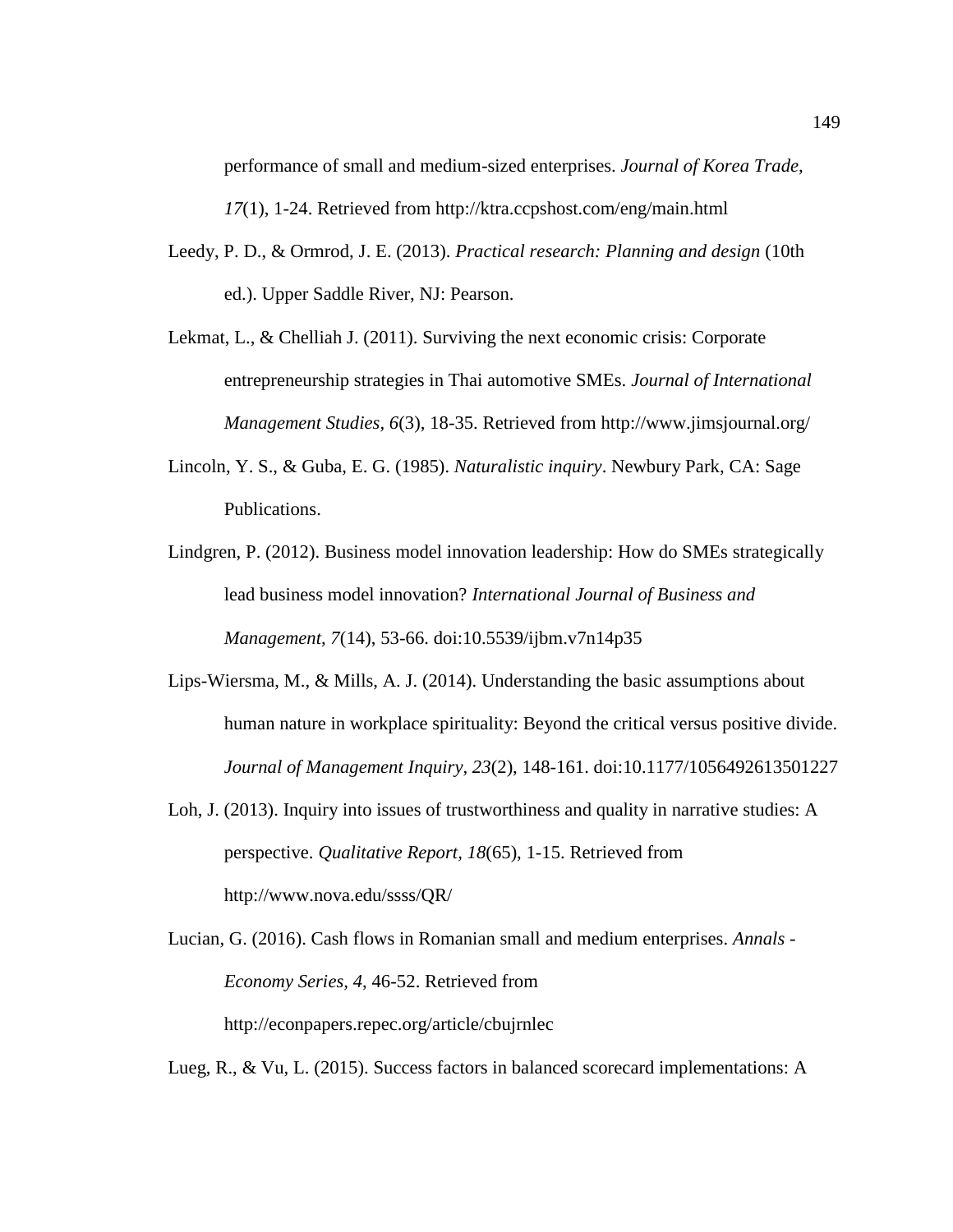literature review. *Management Revue, 26*(4), 306-327. doi:10.1688/mrev-2015- 04-Lueg

- Magdinceva-Popova, M., Postolov, P., & Petkova, T. A. (2016). The impact of corporate entrepreneurship on the growth of the competitiveness of enterprises. *Economic Development / Ekonomiski Razvoj, 18*, 211-223. Retrieved from http://www.ekinst.ukim.edu.mk/index.php?option=com\_content&view=article&id=206&Itemid =108&lang=en 49257
- Mahdi, O. R., & Almsafir, M. K. (2014). *The role of strategic leadership in building a sustainable competitive advantage in the academic environment*. Paper presented at the 2nd International Conference on Innovation, Management and Technology Research, Selangor, Malaysia. doi:10.1016/j.sbspro.2014.03.679
- Mamun, A. A. (2016). Access to credit, education, and entrepreneurial competencies: A study among women micro-entrepreneurs in Malaysia. *Vision, 20*(3), 159-168. doi:10.1177/0972262916651510
- Marek, P. (2014). Critical analysis of the concept of marketing strategies for small and medium-sized companies. *Economics, Management, and Financial Markets, 9*(4), 255-261. Retrieved from

[www.addletonacademicpublishers.com/economics-](http://www.addletonacademicpublishers.com/economics)management-and-financialmarkets

Maria, H., & Oliveira, C. (2015). The balanced scorecard is operating as risk management tool. *Review of Economic Studies and Research Virgil Madgearu, 7*(2), 41-57. Retrieved from https://econ.ubbcluj.ro/rvm/en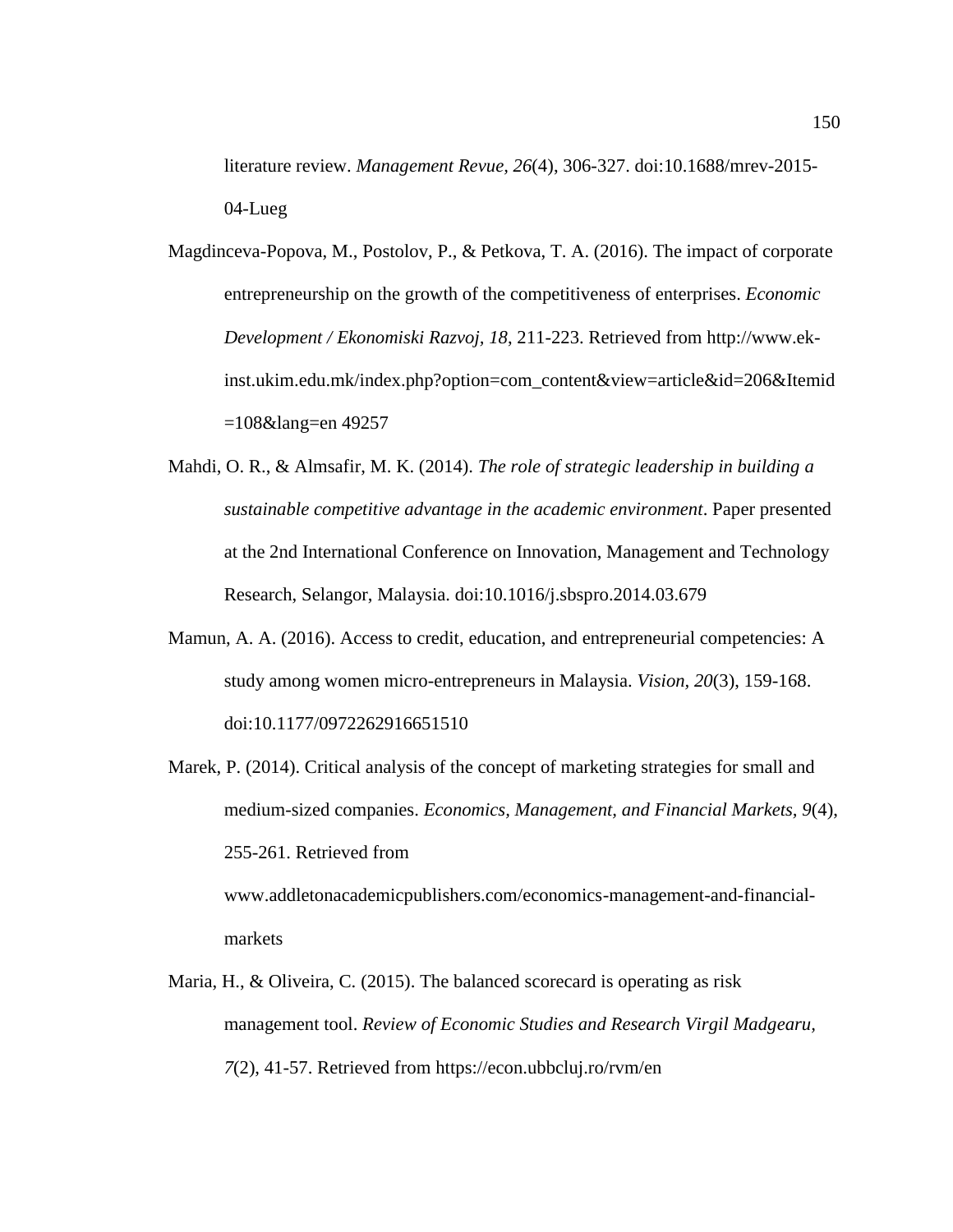- Marom, S., & Lussier, R. N. (2014). A business success versus failure prediction model for small businesses in Israel. *Business and Economic Research, 4*(2), 63-81. doi:10.5296/ber.v4i2.5997
- Marshall, B., Cardon, P., Possar, A., & Fontenot, R. (2013). Does sample size matter in qualitative research? A review of qualitative interviews in is research. *Journal of Computer Information Systems, 54*(1), 11-22.

doi:10.1080/08874417.2013.11645667

- Martens, R., Matthyssens, P., & Vandenbempt, K. (2012). Market strategy renewal as a dynamic incremental process. *Journal of Business Research, 65*(6), 720-728. doi:10.1016/j.jbusres.2010.12.008
- Martin, S., Liao, H., & Campbell, E. (2013). Directive versus empowering leadership: A field experiment is comparing impacts on task proficiency and proactivity. *Academy of Management Journal, 56*, 1372-1395. doi:10.5465/amj.2011.0113
- Marx, T. G. (2013). Teaching leadership and strategy. *Business Education Innovation Journal, 5*(2), 12-9. Retrieved from http://www.beijournal.com/
- Matiusinaite, A., & Sekliuckiene, J. (2015). Factors determining early internationalization of entrepreneurial SMEs: Theoretical approach. *International Journal of Business & Economic Sciences Applied Research, 8*(3), 21-32. Retrieved from http://ijbesar.teiemt.gr
- Maxwell, J. (2013). *Qualitative research design: An interactive approach* (3rd ed.). Thousand Oaks, CA: Sage Publications.

May-Chiun, L., Mohamad, A. A., Ramayah, T., & Wang, Y. C. (2015). Examining the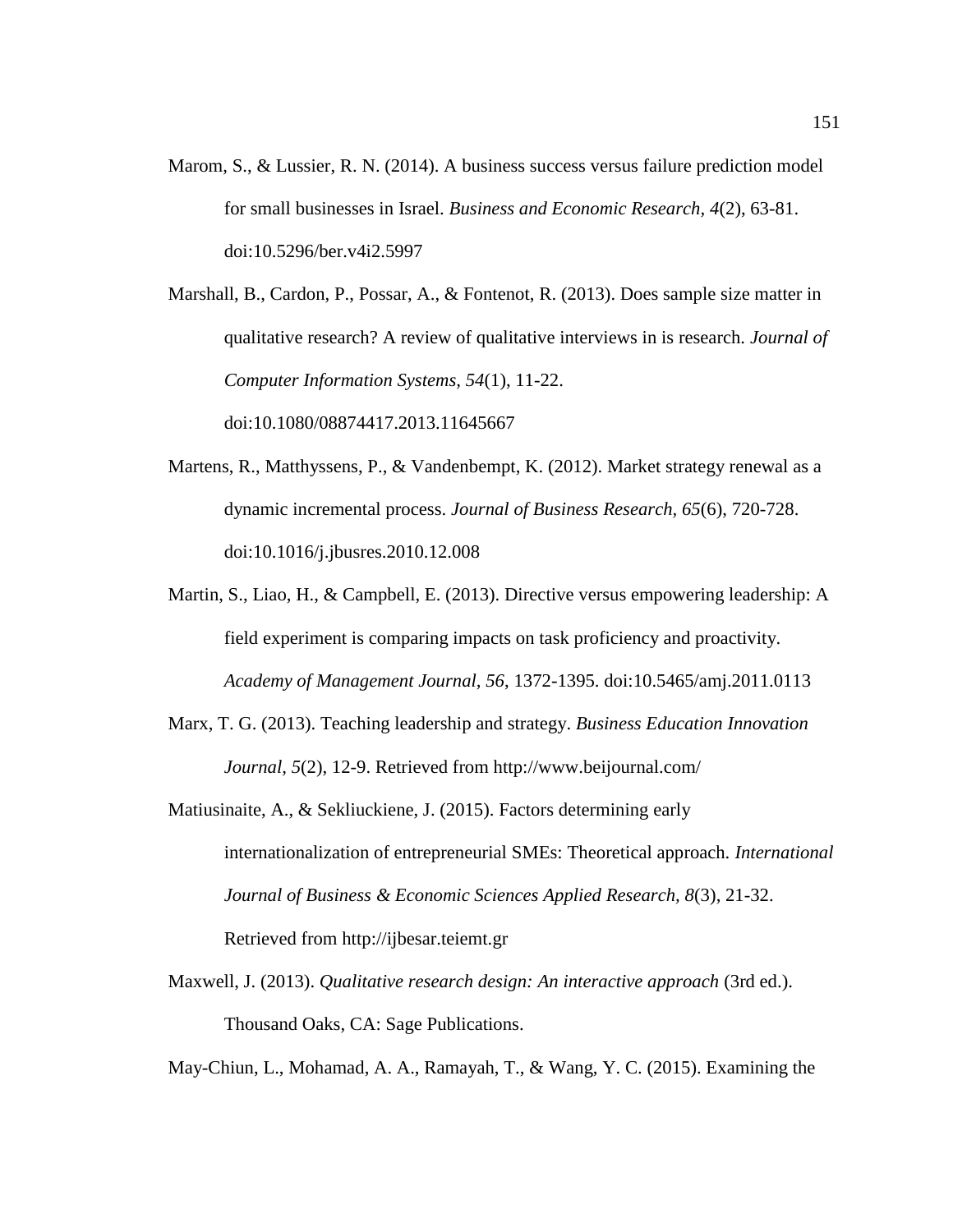effects of leadership, market orientation and leader-member exchange (LMX) on organizational performance. *Engineering Economics, 26*(4), 409-421. doi:10.5755/j01.ee.26.4.7656

- McCleskey, J. A. (2014). Situational, transformational, and transactional leadership and leadership development. *Journal of Business Studies Quarterly, 5*(4), 117-130. Retrieved from www.jbsq.org
- Micallef, J. (2015). *Strategic management in small businesses: The role of managers' previous experiences and educational background* (Doctoral dissertation)*.*  Retrieved from Dissertations - FacEMAMAn
- Michael, A. D. (2013). The symbiotic framework of human resources, organizational strategy and culture. *Amity Global Business Review, 8*, 9-14. Retrieved from http://www.amity.edu/abs

Miles, A. D. (2013). Are minority firms guilty until proven innocent? An empirical study on market behavior of minority-owned business enterprises. *International Journal of Business Research and Development, 2*(2), 1-19. Retrieved from https://www.sciencetarget.com/Journal/index.php/IJBRD

- Miles, A. D. (2014). Examining forces that impact firms: A factor analysis of endogenous and exogenous risk factors and their effect on small business enterprises. *Academy of Business Research Journal, 2*, 20-35. Retrieved from http://www.academyofbusinessresearch.com
- Miles, R. E., & Snow, C. C. (1985). Designing strategic human resources systems. *Organizational Dynamics*, *13*(1), 36-52. doi:10.1016/0090-2616(84)90030-5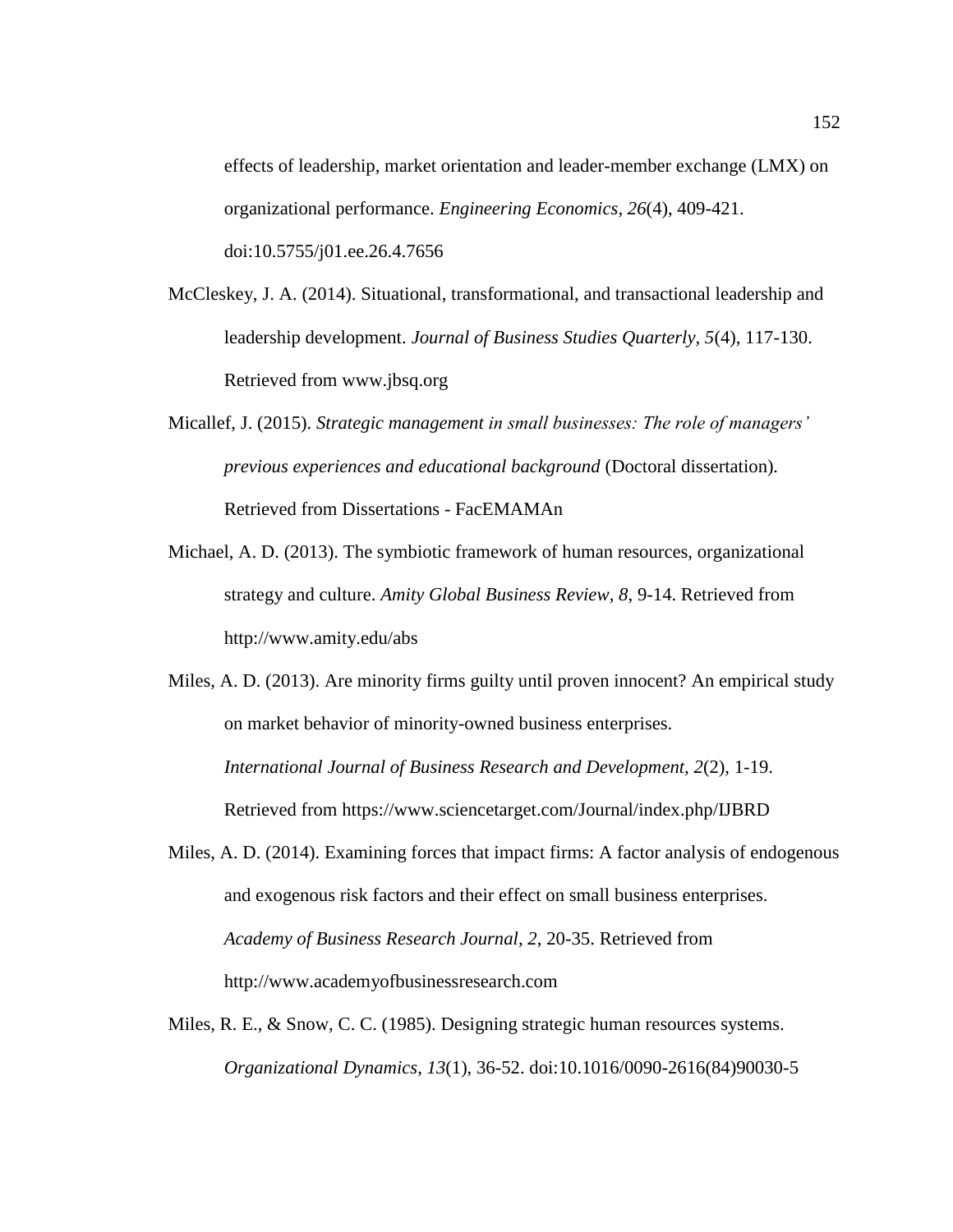- Miles, R. E., Snow, C. C., Meyer, A. D., & Coleman, H. J. (1978). Organizational strategy, structure, and process. *Academy of Management Review*, *3*(3), 546-562. doi:10.2307/257544
- Miltran, P., & Bebeselea, M. (2012). About the crisis marketing and the crisis marketing. *Economics, Management & Financial Markets, 7*, 660-665. Retrieved from http://www.addletonacademicpublishers.com/economics-management-andfinancial-markets
- Mirocha, J., Bents, R., Labrose, M., & Rietow, K. (2013). Strategies for developing leaders in small to medium sized firms: An analysis of best practices in the most successful firms. *Organization Development Journal, 31*(3), 23-38. Retrieved from http://www.isodc.org/
- Morse, J. M. (2015). Critical analysis of strategies for determining rigor in qualitative inquiry. *Qualitative Health Research, 25*, 1212-1222. doi:10.1177/1049732315588501
- Morse, W. C., Lowery, D. R., & Steury, T. (2014). Exploring saturation of themes and spatial locations in qualitative public participation geographic information systems research. *Society & Natural Resources, 27*(5), 557-571. doi:10.1080/08941920.2014.888791
- Munn, Z., Porritt, K., Lockwood, C., Aromataris, E., & Pearson, A. (2014*).* Establishing confidence in the output of qualitative research synthesis: The ConQual approach*. BMC Medical Research Methodology, 14*(1). 1-7. doi:10.1186/1471-2288-14-108

Murimbika, M., & Urban, B. (2014). Strategic innovation at the firm level: The impact of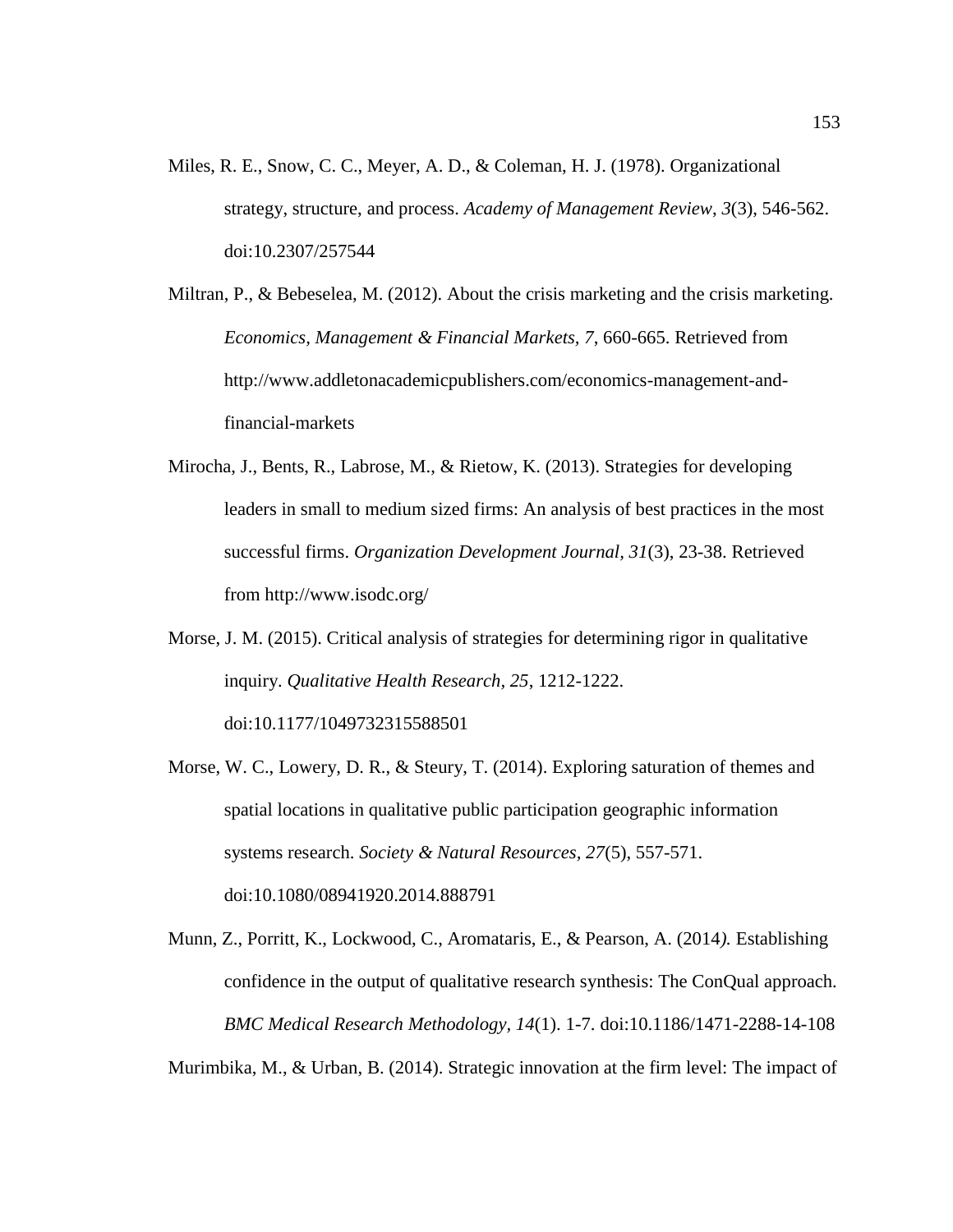strategic management practices on entrepreneurial orientation. *International Journal of Innovation Management, 18*(2), 1-38. doi:10.1142/S1363919614500169

Mutoko, W. R. (2014). *Challenges of access to markets and opportunities for small, medium and micro enterprises (SMMEs) in Botswana*. Paper presented at 1st International Conference on Social Sciences and Humanities, ICSH, European Scientific Institute, Gaborone, Botswana. Retrieved from http://www.eujournal.org/

- Naira, A., Rustambekovb, E., McShanea, M., & Fainshmidta, S. (2014). Enterprise risk management as a dynamic capability: A test of its effectiveness during a crisis. *Managerial and Decision Economics, 35*, 555-566. doi:10.1002/mde.2641
- Nasir-Eddeen, L. M., Khoury, A. M., Harfoushi, O. K., Abu-Shanab, I., & Alassaf, N. M. (2013). SWOT analysis of King Abdullah II school for information technology at university of Jordan according to quality assurance procedures. *International Journal of Advanced Corporate Learning, 6*(1), 4-10. doi:10.3991/ijac.v6i1.2041
- Neagu, C. (2016). The importance and role of small and medium-sized businesses. *Theoretical & Applied Economics, 23*(3), 331-338. Retrieved from http://www.ectap.ro
- Nelson, J. A., Onwuegbuzie, A. J., Wines, L. A., & Frels, R. K. (2013). The therapeutic interview process in qualitative research studies. *Qualitative Report*, *18*(79), 1-17. Retrieved from http://tqr.nova.edu

Nieplowicz, M. (2015). The use of the balanced scorecard in the implementation of the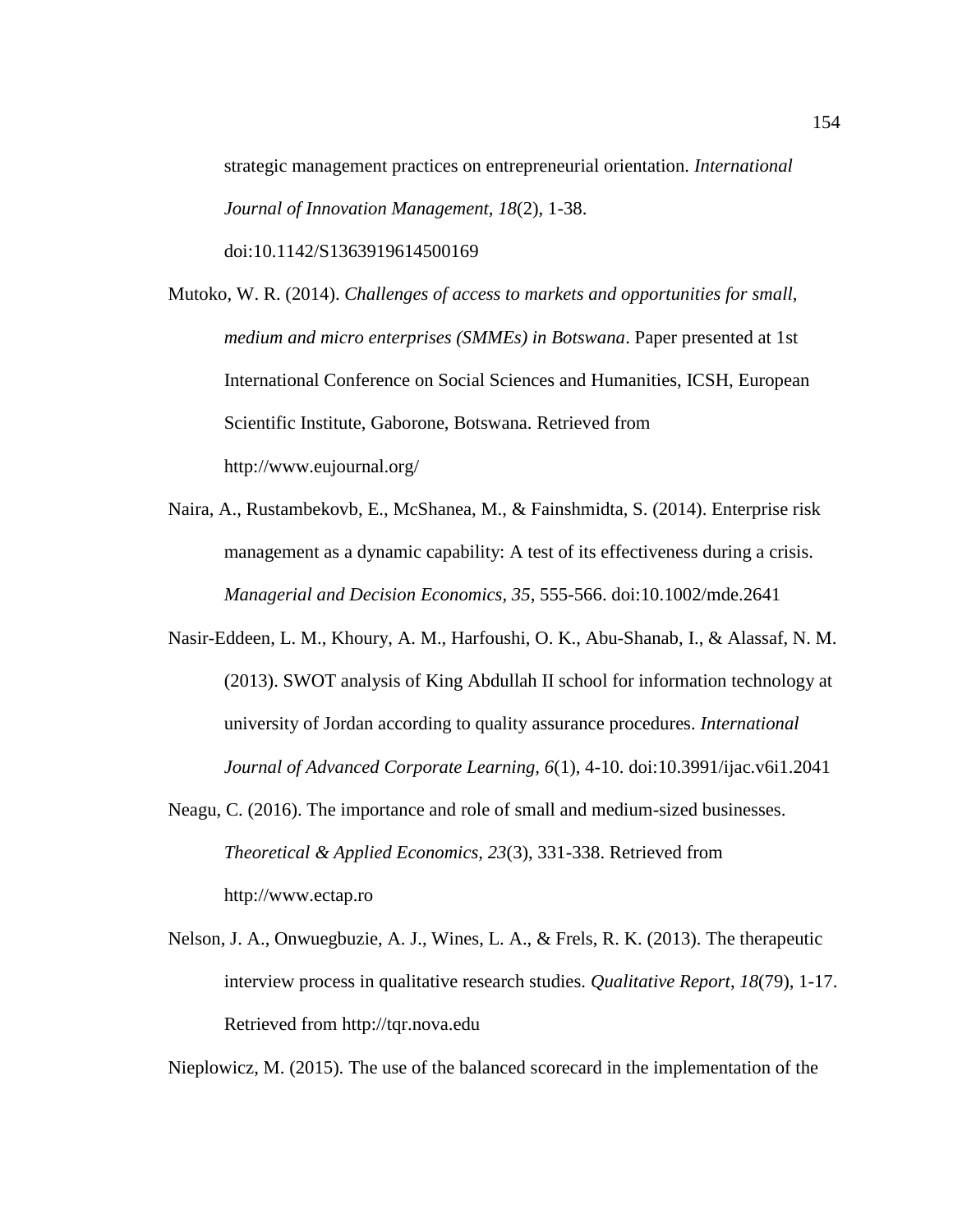strategy to support the development of sport and recreation in the city of Lublin. *Research Papers of the Wroclaw University of Economics, 375*, 94-104. doi:10.15611/pn.2015.375.11

Nikezic, S., Doljanica, S., & Bataveljic, D. (2013). Transformational and charismatic leadership: Approaches for effecting change. *Fascicle of Management and Technological Engineering*, *8*(2), 179-187. Retrieved from [http://www.](http://www/)imtuoradea.ro/auo.fmte/

- Nikolic, B., & Robinson, D. (2013). A pathway to sustainable business success in SMEs through innovative leadership processes and synergizing principles. *Journal of American Business Review, 1*(2), 1-11. Retrieved from <http://www.jaabc.com/>journal.htm
- Noble, H., & Smith, J. (2015). Issues of validity and reliability in qualitative research. *Evidence-Based Nursing, 18*, 34-35. doi:10.1136/eb-2015-102054
- Northouse, P. (2013). *Leadership: Theory and practice* (6th ed.). Thousand Oaks, CA: Sage Publications.

Oliveira, C., & Maria, H. (2014). The balanced scorecard is operating as a risk management tool. *Review of Economic Studies & Research Virgil Madgearu, 7*(2), 41-57. Retrieved from http://www.econ.ubbcluj.ro/rvm/en/

Oppong, S. H. (2013). The problem of sampling in qualitative research. *Asian Journal of Management Sciences and Education, 2*(2), 202-210. Retrieved from [http://www.](http://www/)ajmse.leena-luna.co.jp/

Pacho, C. O. (2015). Exploring participants' experiences using case study. *International*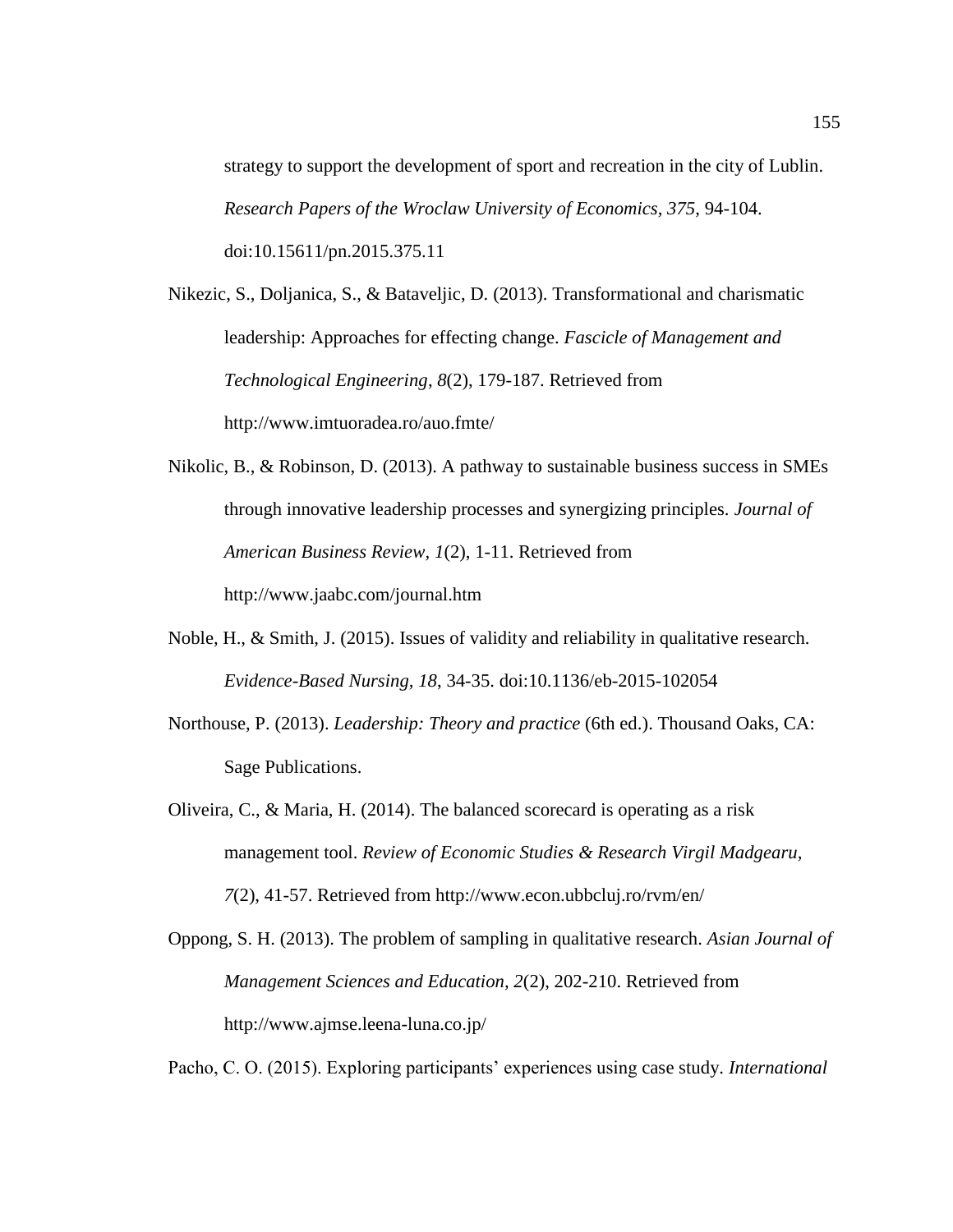*Journal of Humanities and Social Science, 5*(4), 44-54. Retrieved from www.ijhssnet.com

- Palinkas, L., Horwitz, S., Green, C., Wisdom, J., Duan, N., & Hoagwood, K. (2013). Purposeful sampling for qualitative data collection and analysis in the mixed method implementation research. *Administration and Policy in Mental Health and Mental Health Services Research*, *42*, 533-544. doi:10.007/s10488-0130528-y
- Pandey, S., & Patnik, S. (2014). Establishing reliability and validity in qualitative inquiry: A critical examination. *Jharkhand Journal of Development and Management Studies XISS, Ranchi, 12*, 5743-5753. Retrieved from http://www.xiss.ac.in/JJDMS/about.php
- Paunovic, S., & Dima, I. C. (2014). Organizational culture and corporate entrepreneurship. *Annals of the University of Petrosani Economics, 14*(1), 269- 276. Retrieved from http://www.upet.ro/annals/economics/
- Pervaiz, M., & Zafar, F. (2014). Strategic management approach to deal with mergers in the era of globalization. *International Journal of Information, Business & Management, 6*(3), 170-181. Retrieved from http://ijibm.elitehall.com/index.htm
- Petrova, E. (2015). Historical review of strategy and strategic business management. *Review of General Management, 22*(2), 17-27. Retrieved from http://www.managementgeneral.ro
- Phoosawad, S., Fongsuwan, W., & Trimetsoontorn, J. (2014). Leadership, management skill and organization innovation affecting auto parts organization performance. *Research Journal of Business Management, 8*(2), 70-88.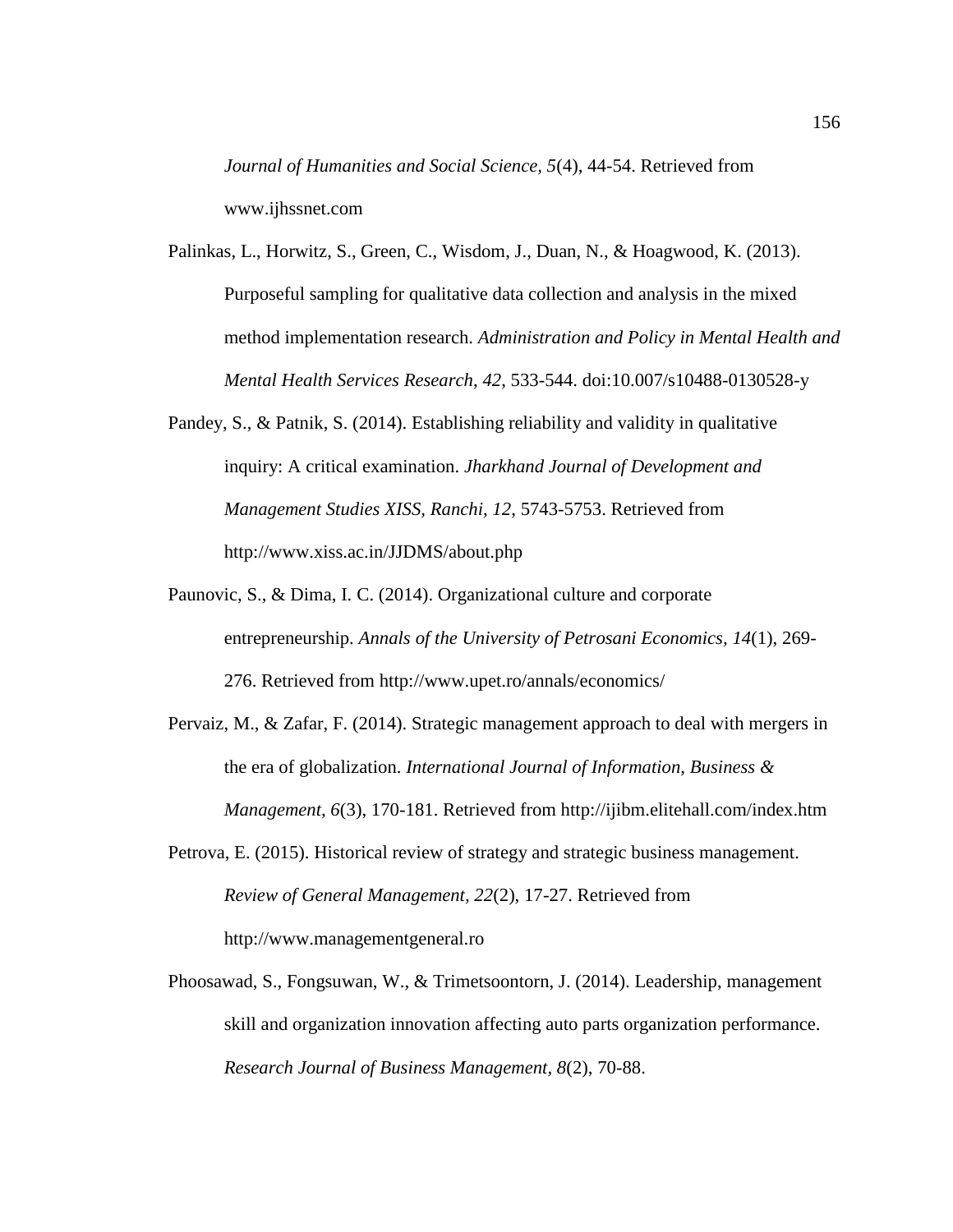doi:10.3923/rjbm.2014.70.88

- Polkinghorne, D. E. (2005). Language and meaning: Data collection in qualitative research. *Journal of Counseling Psychology, 52*(2), 137-145. doi:10.1037/0022- 0167.52.2.137
- Pop, Z., & Borza, A. (2013). Summarizing the crucial steps of the strategic management process through the eyes of Romanian managers of SMEs. *Review of Economic Studies & Research Virgil Madgearu, 6*(1), 119-134. Retrieved from [http://www.](http://www/)econ.ubbcluj.ro/rvm/en/
- Powers, B. W., Cassel, C. K., & Jain, S. H. (2014). The power of embedded critics. *Journal of General Internal Medicine, 29*, 981-982. doi:10.1007/s11606-014-2825-x
- Psychogios, A. G., & Garev, S. (2012). Understanding complexity leadership behavior in SMEs: Lessons from a turbulent business environment. *Emergence: Complexity and Organization, 14*(3), 1-22. Retrieved from <http://emergentpublications.com/>ECO/about\_eco.aspx
- Reddy, S. P. (2015). Strategic management of small firms. *International Journal in Management and Social Science, 3*(3), 177-189. Retrieved from http://www.ijmr.net.in/aboutijmss.php
- Revilla, A. J., Perez-Luno, A., & Nieto, M. J. (2016). Does family involvement in management reduce the risk of business failure? The moderating role of entrepreneurial orientation? *Family Business Review, 29*(4), p365-379. doi:10.1177/0894486516671075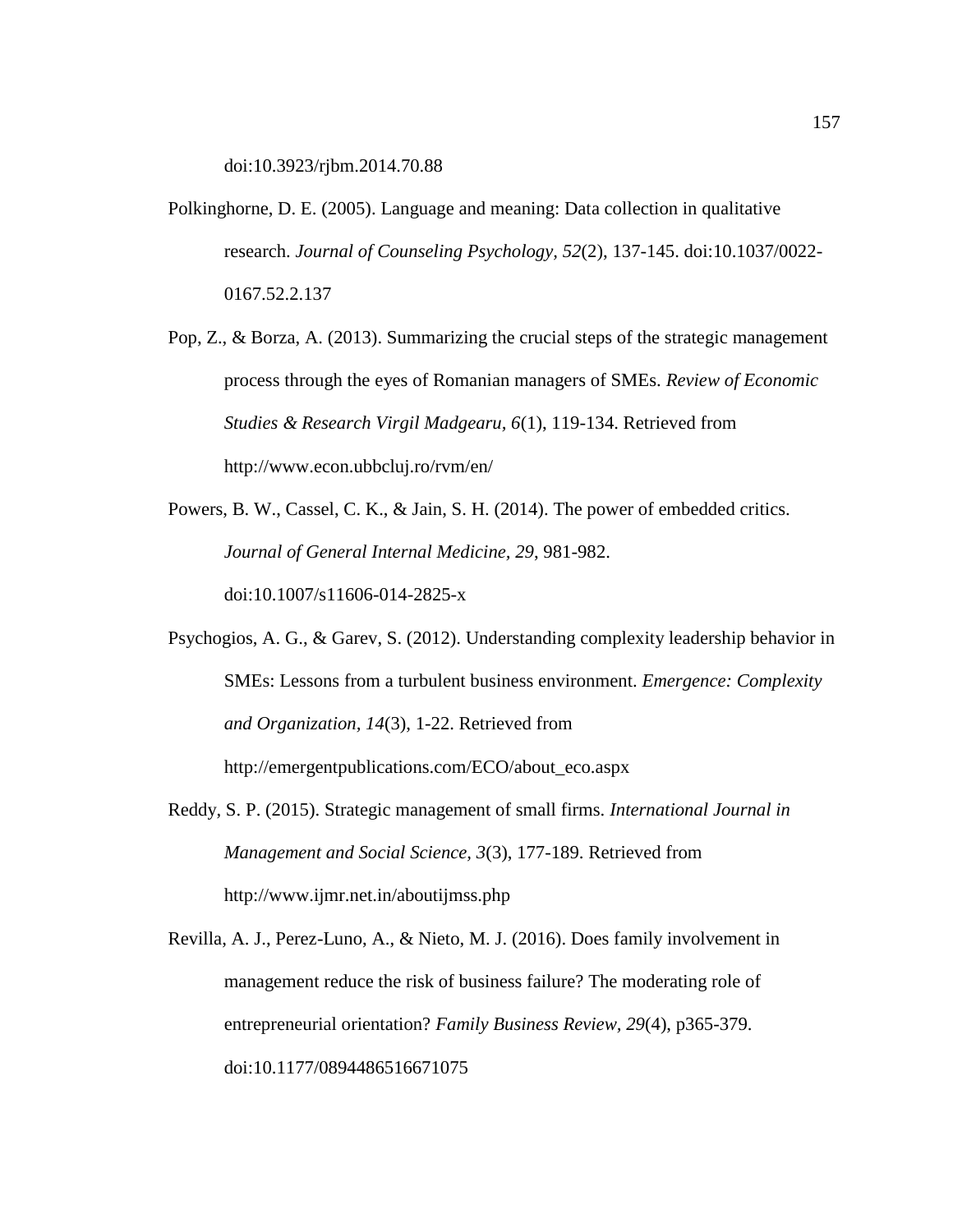- Rizwan, M., Jamil, M. I., Shahid, U., Saeedi, A., Faisal, N., Islam, . . . Mateen, A. (2014). The impact of the job stress, job autonomy, and working conditions on employees satisfaction*. Internal Journal of Human Resource Studies, 4*(2), 196-207. doi:10.5296/ijhrs.v4i2.5907
- Roberts, T. (2013). Understanding the research methodology of interpretative phenomenological analysis. *British Journal of Midwifery, 21*(3), 215-218. doi:10.12968/bjom.2013.21.3.215
- Rowold, J. (2014). Instrumental leadership: Extending the transformational-transactional leadership paradigm. *Zeitschrift für Personalforschung, 28*, 367-390. doi:10.1688/ZfP-2014-03-Rowold
- Rubin, H. J., & Rubin, I. S. (2012). *Qualitative interviewing: The art of hearing data*. Thousand Oaks, CA: Sage Publications.
- Sakiru, O.K., D'Silva, J.L., Othman, J., DaudSilong, A., & Busayo, A.T. (2013). Leadership styles and job satisfaction among employees in small and medium enterprises. *International Journal of Business and Management, 8*(13), 34-41. doi:10.5539/ijbm.v8n13p34
- Sarker, S., Xiao, X., & Beaulieu, T. (2013). Qualitative studies in information systems: A critical review and some guiding principles. *MIS Quarterly, 37*(4), 3-18. Retrieved from http://www.misq.org/
- Scarlat, C. (2013). The influence of the global crisis on the management of the small firms active in the Romanian pharmaceutical industry. *Journal of Business Chemistry, 10*(1), 23-34. Retrieved from http://www.businesschemistry.org/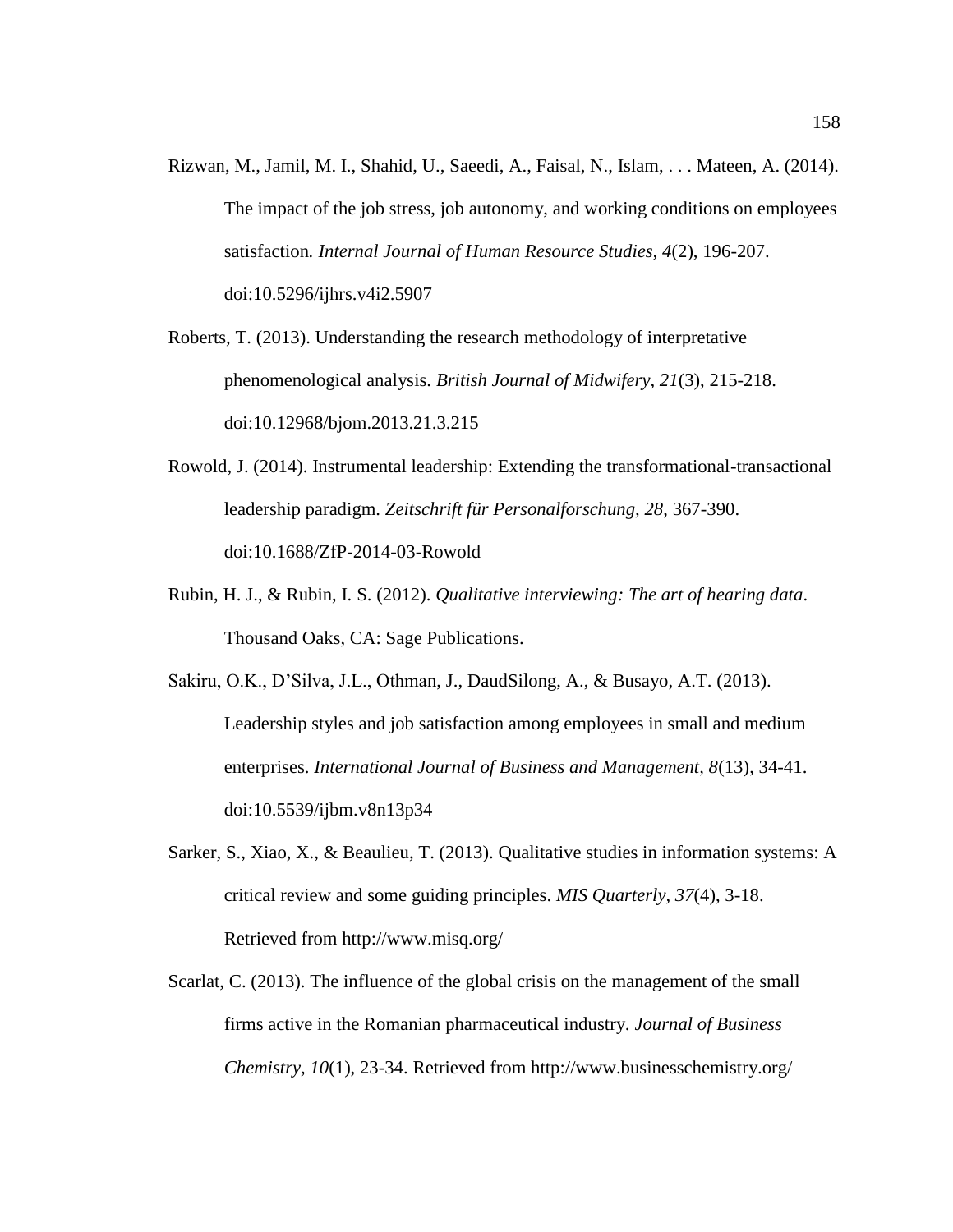- Scherger, V., Terceno, A., Vigier, H., & Barbera-Marine, G. (2015). Detections and assessment of causes in business diagnosis. *Economic Computation & Economic Cybernetics Studies & Research*, *49*(4), 211-229. Retrieved from http://www.ecocyb.ase.ro/
- Schultz, E. B., Bennett, N., & Ketchen, D. J., Jr. (2015). An examination of the relationship between strategy and human resource management practices among small businesses. *Journal of Small Business Strategy, 8*(1), 35-48. Retrieved from http://www.jsbs.org/
- Shakhshir, G. (2014). Positioning strategies development. *Annals of the University of Oradea, Economic Science Series, 23*, 979-988. Retrieved from [http://anale.](http://anale/)steconomiceuoradea.ro/en/
- Sharma, P., & Chua, J. H. (2013). Asian family enterprises and family business research. *Asia Pacific Journal of Management, 30*(3), 641-656. doi:10.1007/s10490-013- 9350-z
- Silva, E. S., Wu, Y., & Ojiako, U. (2013). Developing risk management as a competitive capability. *Strategic Change, 22*, 281-294. doi:10.1002/jsc.1940
- Simonsohn, U., & Gino, F. (2013). Daily horizons: Evidence of narrow bracketing in judgment from 10 years of M.B.A. admissions interviews. *Psychological Science, 24*(2), 219-224. doi:10.1177/0956797612459762
- Singhania, M., Sharma, N. & Yagnesh-Rohit, J. (2014). Working capital management and profitability: Evidence from Indian manufacturing companies. *Decision, 41*(3), 313-326. doi:10.1007/s40622-014-0043-3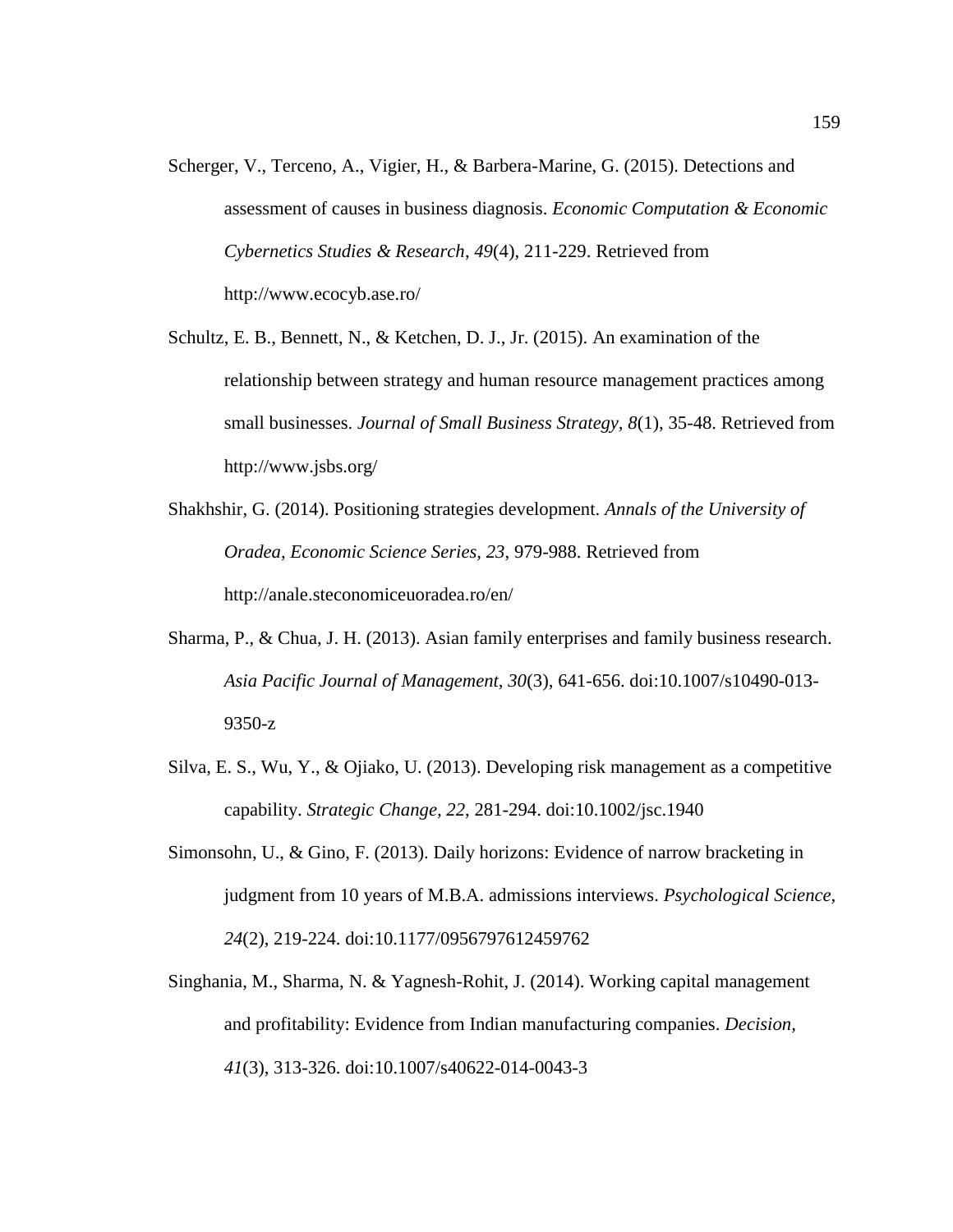- Smith, T., & Barrett, R. (2016). Online learning: An effective means for developing small business owner-managers' capabilities? *Journal of Small Business and Enterprise Development, 23*(1), 207–223. doi:10.1108/jsbed-05-2014-0083
- Snelgrove, S. R. (2014). Conducting qualitative longitudinal research using interpretative phenomenological analysis. *Nurse Researcher, 22*(1), 20-25. doi:10.7748/nr.22.1.20.e1277
- Stachowski, C. (2012). The niche marketing strategy in internationally oriented small and medium enterprises: A literature review and lessons for New Zealand. *Small Enterprise Research, 19*(2), 96-112. doi:10.5172/ser.2012.19.2.96
- Stuckey, H. L. (2014). Three types of interviews: Qualitative research methods in social health. *Journal of Social Health Diabetes, 1*(2), 56-59. doi:10.4103/2321- 0656.115294 /
- Sua, Z., Yanga, D., & Yang, J. (2012). The match between efficiency/flexibility strategy and organizational culture. *International Journal of Production Research, 50*, 5312-5329. doi:10.1080/00207543.2011.618149
- Taneja, S., Pryor, M. G., Sewell, S., & Recuero, A. M. (2014). Strategic crisis management: A basis for renewal and crisis prevention. *Journal of Management Policy & Practice, 5*(1), 78-85. Retrieved from http://jmppnet.com/
- Tauringana, V., & Afrifa, G. A. (2013). The relative importance of working capital management and its components to SMEs' profitability. *Journal of Small Business and Enterprise Development, 20*, 453-469. Retrieved from http://jsbednet.com/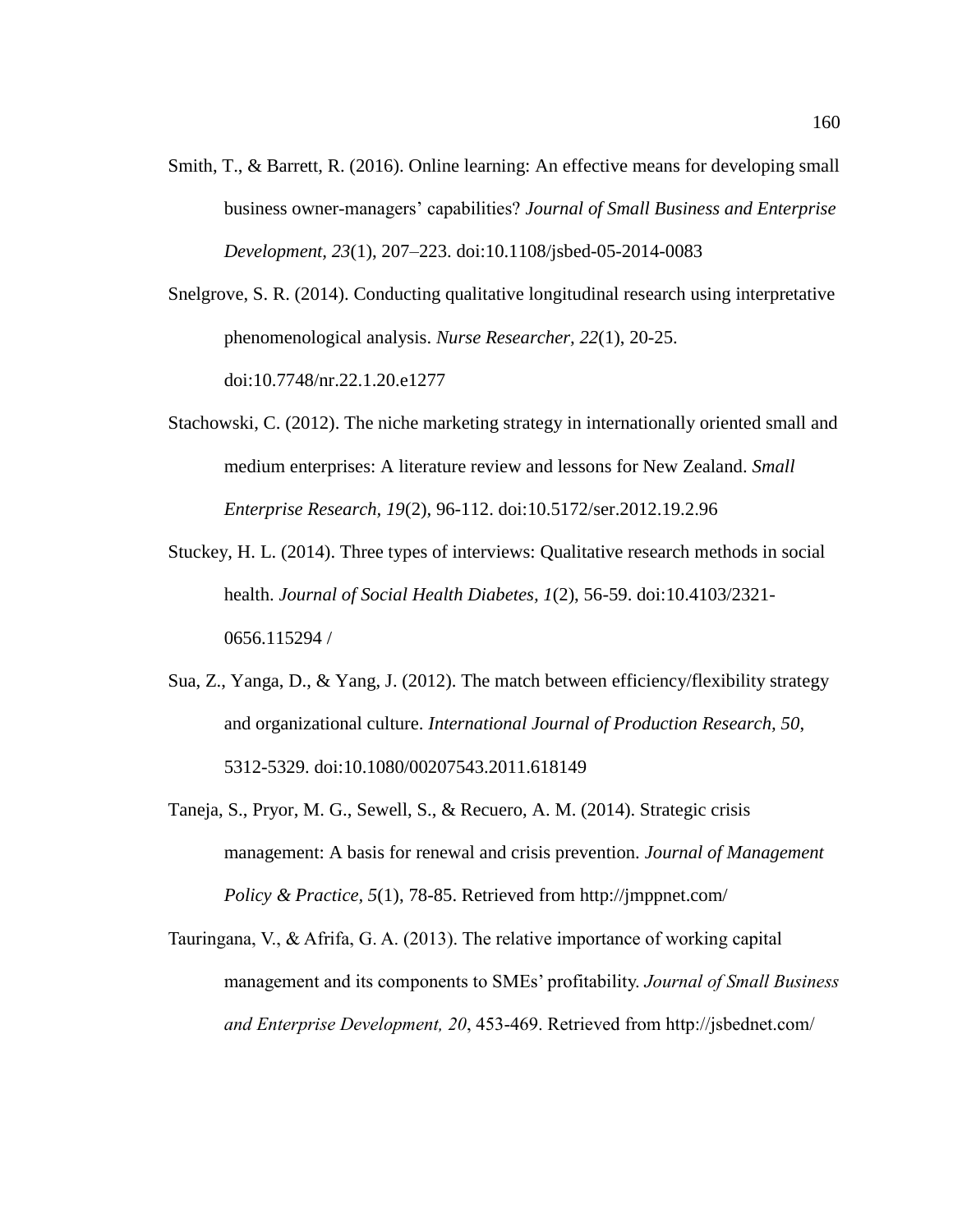- Taylor, R. (2013). Case-study research in context. *Nurse Researcher, 20*(4), 4-5. Retrieved from http://rcnpublishing.com/journal/nr
- Tendai, C. (2013). Networks and performance of small and medium enterprises (SMEs) in different stages of the life cycle: A case study of a small business in the Netherlands. *Journal of Communication, 4*(2), 89-94. Retrieved from http://www.jocm.us/
- Tollman, R. (2013). *Bookkeeping and accounts for small business: The easy way*. London, United Kingdom: Straightforward Publishing.
- Trivedi, J. Y. (2013). A study on marketing strategies of small and medium-sized enterprises. *Research Journal of Management Sciences, 2*(8), 20-22. Retrieved from http://www.isca.in/IJMS/

U.S. National Commission for the Protection of Human Subjects of Biomedical and Behavioral Research. (1979). *The Belmont report: Ethical guidelines for the protection of human subjects of research*. Washington, DC: U.S. Government Printing Office. Retrieved from

[http://www.hhs.gov/ohrp/humansubjects/g](http://www.hhs.gov/ohrp/humansubjects/)uidance/belmont.html

- U.S. Small Business Administration. (2014*). Frequently asked questions*. Retrieved from https://www.sba.gov/sites/default/files/sbfaq.pdf
- van Maanen, M. (1990). *Researching lived experience: Human science for action sensitive pedagogy*. London, England: Althouse Press.
- Varella, Z., & Goncalves, M. B. (2013). Information technology as the main competence in the design of the strategic planning of logistics platforms. *Journal of*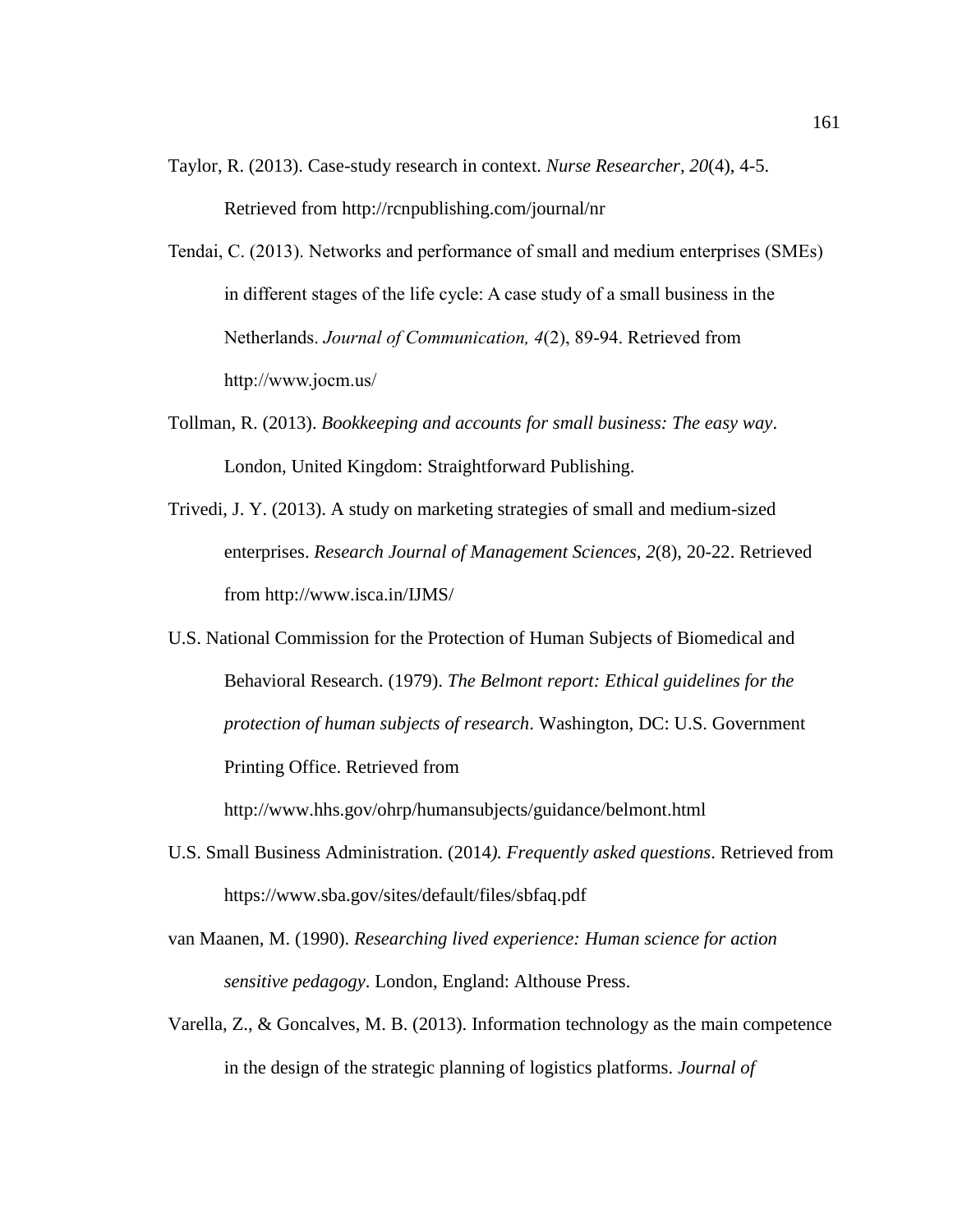*Technology Management & Innovation, 8*(3), 160-172. doi:10.4067/S0718- 27242013000400015

Vasilescu, L. (2014). Accessing financial for innovative EU SMEs – key drivers and challenges. *Economic Review: Journal of Economics & Business / Ekonomska Revija, 12*(2), 35-47. Retrieved from

http://library.usask.ca/find/ejournals/view.php?id=2670000000046572

- Verbano, C., & Venturini, K. (2013). Managing risks in SMEs: A literature reviews and research agenda. *Journal of Technology Management & Innovation, 8*(3), 186- 197. doi:10.4067/S0718-27242013000400017
- Vincent-Haper, S., Muser, C., & Janneck, M. (2012). Transformational leadership, work engagement, and occupational success. *Career Development International, 17*, 663-682. doi:10.1108/13620431211283805
- Wang, J., Lee-Davies, L., & Xie, Z. (2011). Leader characteristics and styles in the SMEs of the People's Republic of China during the global financial crisis. *Strategic Change: Briefings in Entrepreneurial Finance*, *20*(1)*,* 19-32. doi:10.1002/jsc.882
- Weinzimmer, L. G., & Nystrom, P. C. (2015). The search for opportunities by small business owners. *Journal of Small Business Strategy, 7*(3), 1-14. Retrieved from http://www.jsbs.org
- Wertz, F., Charmaz, K., McMullen, L., Josselson, R., Anderson, R., & McSpadden, E. (2011). *Five ways of doing qualitative research*. New York, NY: Guilford Press.
- Williams, D. A. (2014). Resources and failure of SMEs: Another look. *Journal of Developmental Entrepreneurship, 9*(1), 1-15. doi:10.1142/S1084946714500071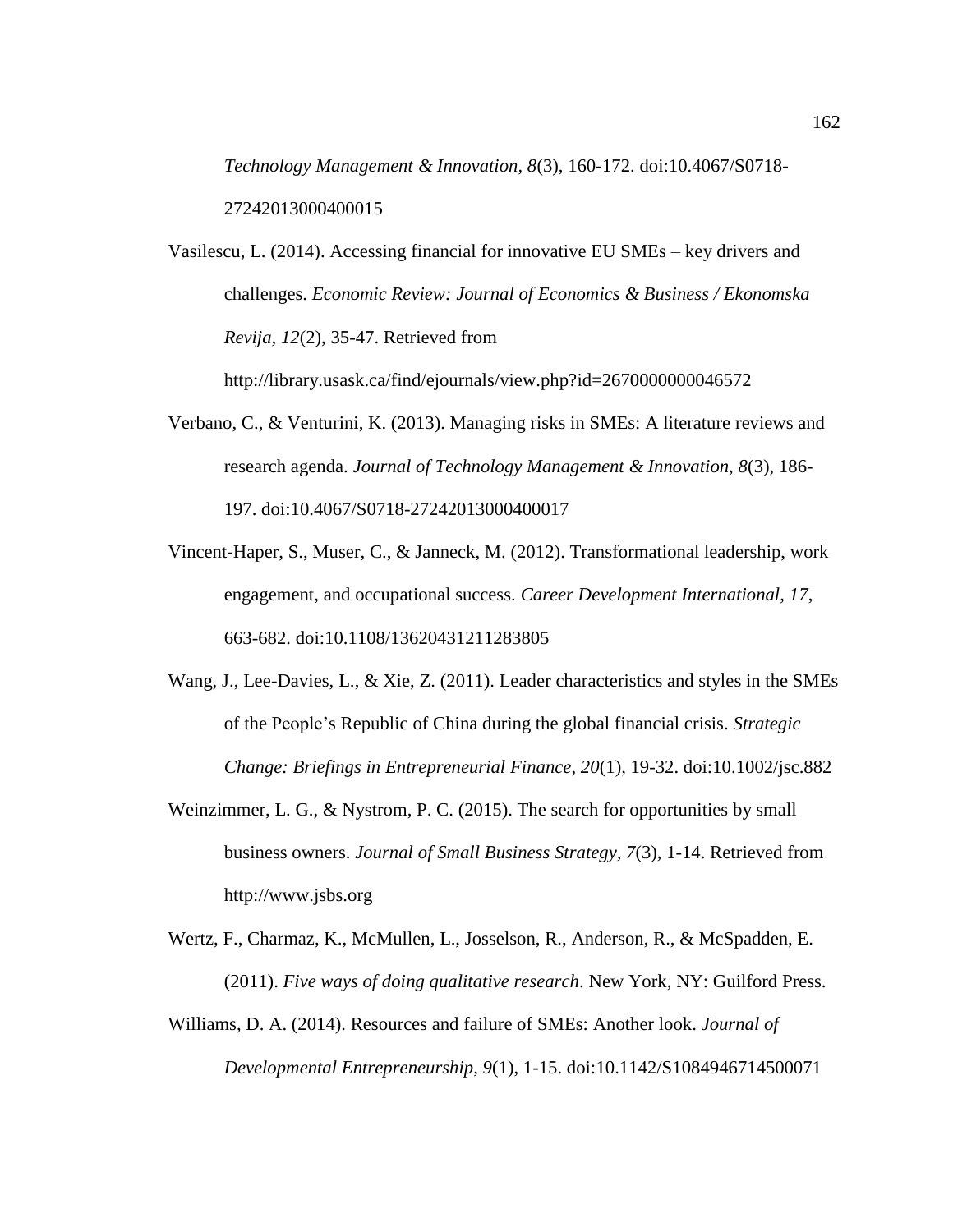- Wright, R. E., & Palmer, J. C. (2015). Estimating the long-term contributions of small business marketing expenditures. *Journal of Small Business Strategy, 7*(1), 69-80. Retrieved from http://www.jsbs.org/
- Wudhikarn, R. (2016). An efficient resource allocation in strategic management using a novel hybrid method. *Management Decision, 54*(7), 1702-1731. doi:10.1108/md-08-2015-0380
- Yan, L., & Yan, J. (2013). Leadership, organizational citizenship behavior, and innovation in small business: An empirical study. *Journal of Small Business & Entrepreneurship, 26*(2), 183-199. doi:10.1080/08276331.2013.771863
- Yang, X. X. (2016). *Key success factors of small business in a Southern Region of California* (Doctoral dissertation). Retrieved from ProQuest Dissertations and Theses
- Yasir, M., Majid, A., & Yousaf, Z. (2014). Cash conversion cycle and its impact on firm performance: An evidence from cement industry of Pakistan. *Global Business and Management Research: An International Journal, 6*(2), 139-149. Retrieved from http://www.gbmr.ioksp.com
- Yazan, B. (2015). Three approaches to case study methods in education: Yin, Merriam, and Stake. *Qualitative Report, 20*(2), 134-152. Retrieved from http://tqr.nova.edu/
- Yazdanfar, D., & Ohman, P. (2014). The impact of the cash conversion cycle on firm profitability. *International Journal of Managerial Finance, 10*, 442-452. doi:10.1108/ijmf-12-2013-0137

Yin, R. K. (2014). *Case study research: Design and methods.* Thousand Oaks, CA: Sage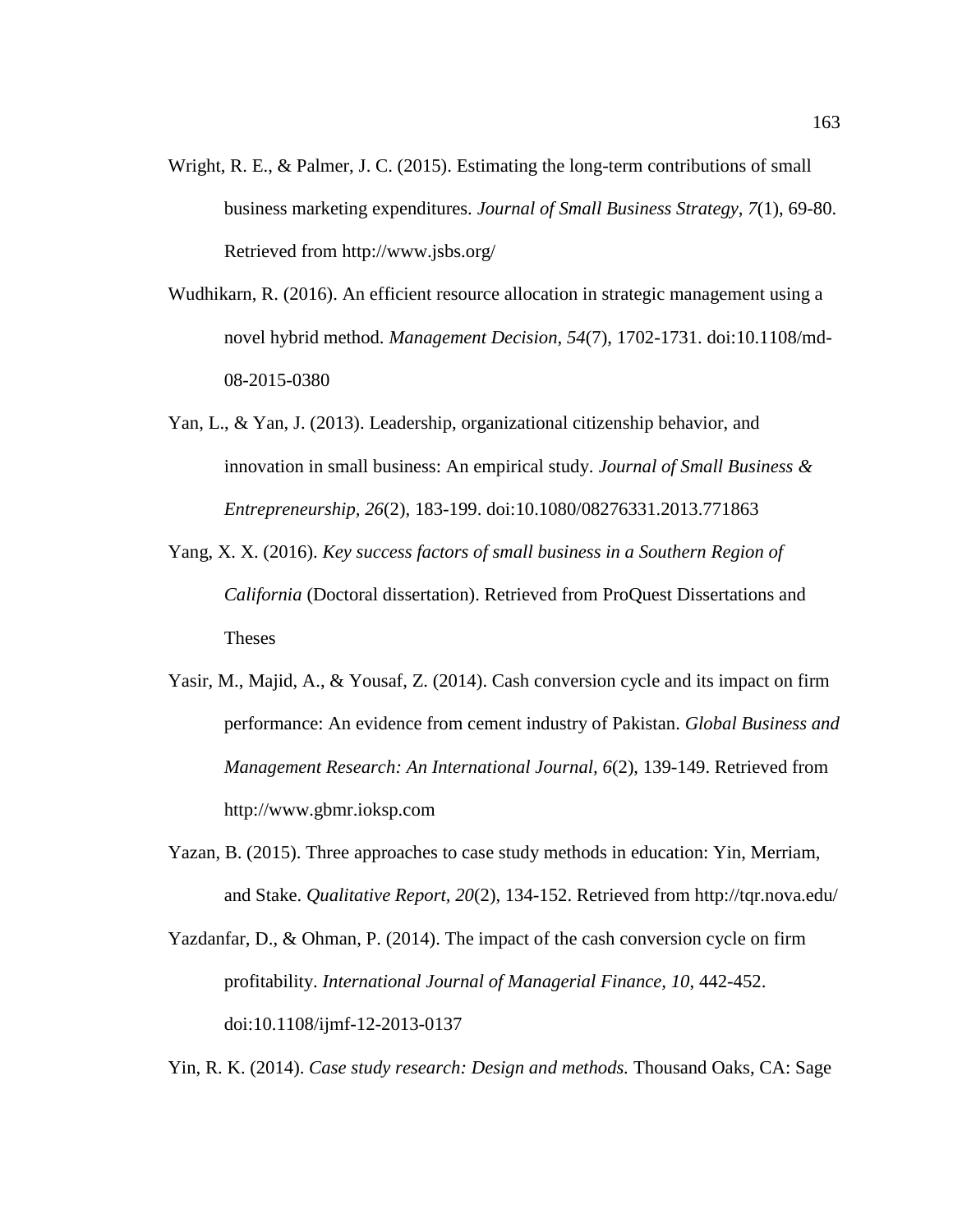Publications.

- Yun, H., Han, D., & Lee, C. C. (2013). Understanding the use of location-based service applications: Do privacy concerns matter? *Journal of Electronic Commerce Research, 14*(3), 215-230. Retrieved from<http://www.jecr.org/sites>
- Zamawe, F. C. (2015). The implication of using NVivo software in qualitative data analysis: Evidence-based reflections. *Malawi Medical Journal, 27*(1), 13-15. doi:10.4314/mmj.v27i1.4
- Zorkociova, O., Simorova, L., & Sasikova, M. (2014). Corporate identity as a strategic tool for companies to remain competitiveness in car industry during current financial and economic crisis. *Journal of Applied Economics & Business Research, 4*(1), 3-22. Retrieved from [http://www.aebrjournal.org](http://www.aebrjournal.org/)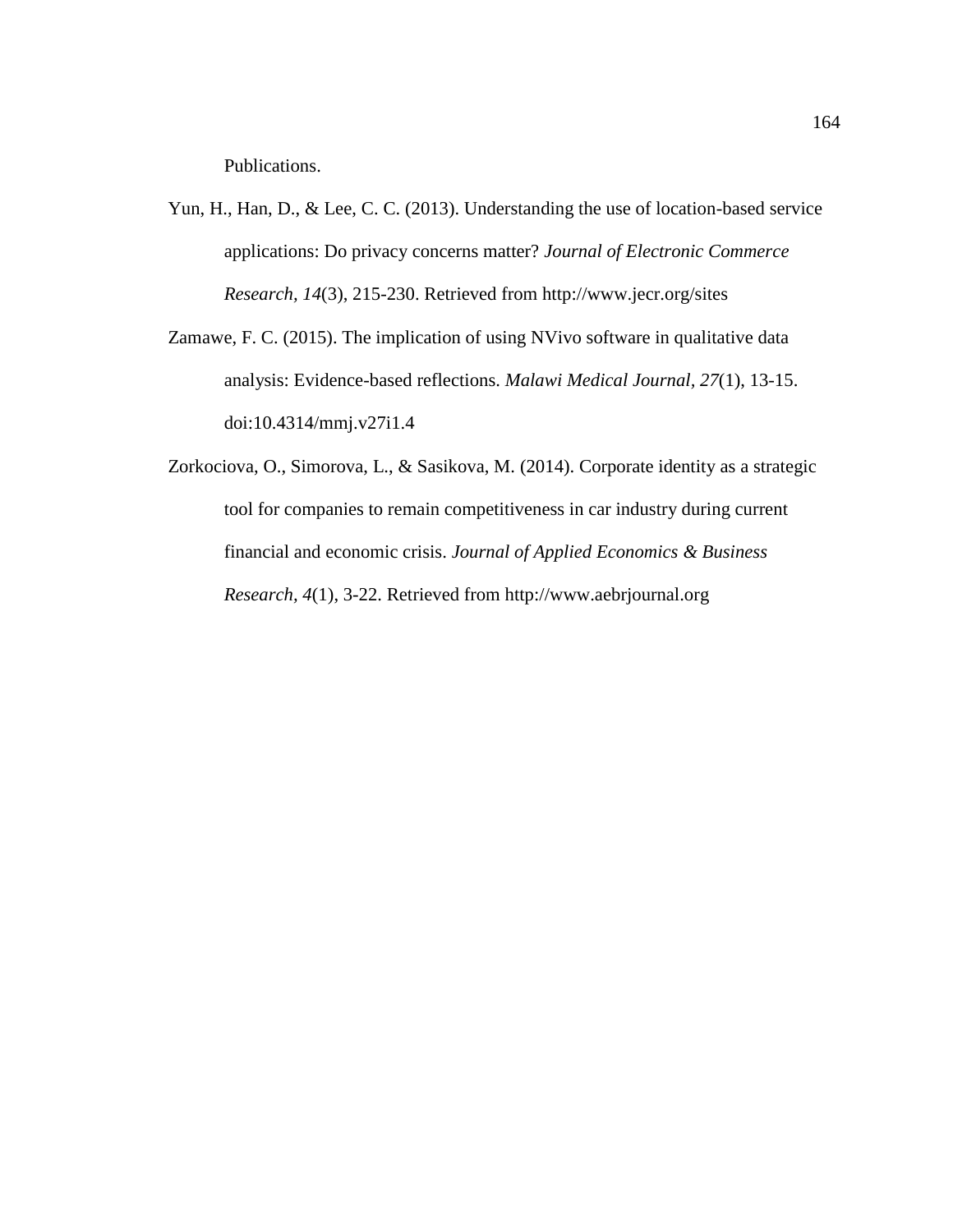## Appendix A: Interview Protocol

Location: \_\_\_\_\_\_\_\_\_\_\_\_\_\_\_\_\_\_\_\_\_

Participant: \_\_\_\_\_\_\_\_\_\_\_\_\_\_\_\_\_\_\_

Date/Time:

Name of the Study: Sustainment Strategies Small Business Owners Use for More Than 5 years

- A. Introduce:
	- a. Thank you for allowing this small business owner interview today
	- b. Introduce self to participant(s)
	- c. Main Research question: What strategies do small business owners use to acquire capital to sustain their organizations financially for more than 5 years?
- B. Present consent form, go over contents, and answer questions and concerns of participants.
- C. Give participant copy of consent form for their records.
- D. Introduce participant(s) with pseudonym m/coded identification (rule of code identification: first letter of that last name of the participant, dash, and the business industry that the participant is operating. For example L-nail salon, (the participant last name is Lee, owner of the nail salon)

E. Turn on recording device and note the date, time and location along with the interviewee pseudonym.

- F. Span approximately 45 minutes for responses to the 10 interview questions, including any additional, follow-up questions.
- G. Begin interviews with question #1; follow through to the final question.
- H. Follow up with additional questions.
- I. End interview sequence; discuss member checking with participant(s).
- J. Thank the participant(s) for their part in the study. Reiterate contact numbers for follow up questions and concerns from participants.
- K. Thank you to the participants for taking the time to participate in the study.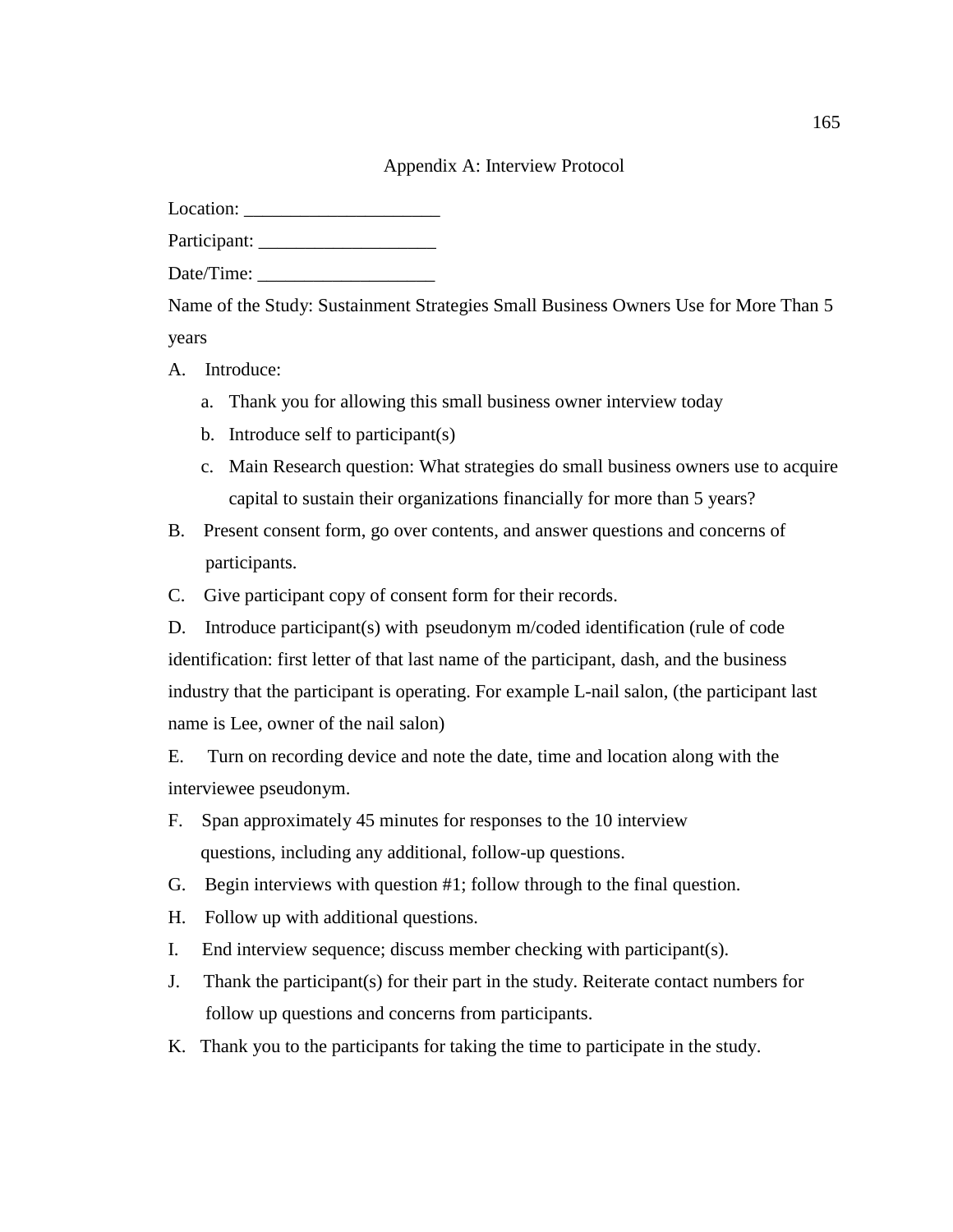# Appendix B: Participant Interview Questions

- 1. What strategies did you use to acquire capital to sustain the business financially more than 5 years?
- 2. How did you use these strategies to acquire capital to sustain the business financially for more than 5 years?
- 3. How did you measure the success of the strategies you used?
- 4. How do you manage your capital to control the inflow and outflow of cash effectively?
- 5. How have you overcome challenges to acquire capital to sustain your business?
- 6. What strategies did you use to manage and increase your business capital?
- 7. As an SBO, how did you acquire capital to sustain your business financially?
- 8. What cash management strategies did you use to ensure the survival of your business for more than 5 years?
- 9. How did those cash management strategies reduce risk in your business?
- 10. What other information, not covered in these questions, do you think is relevant to the purpose of this study?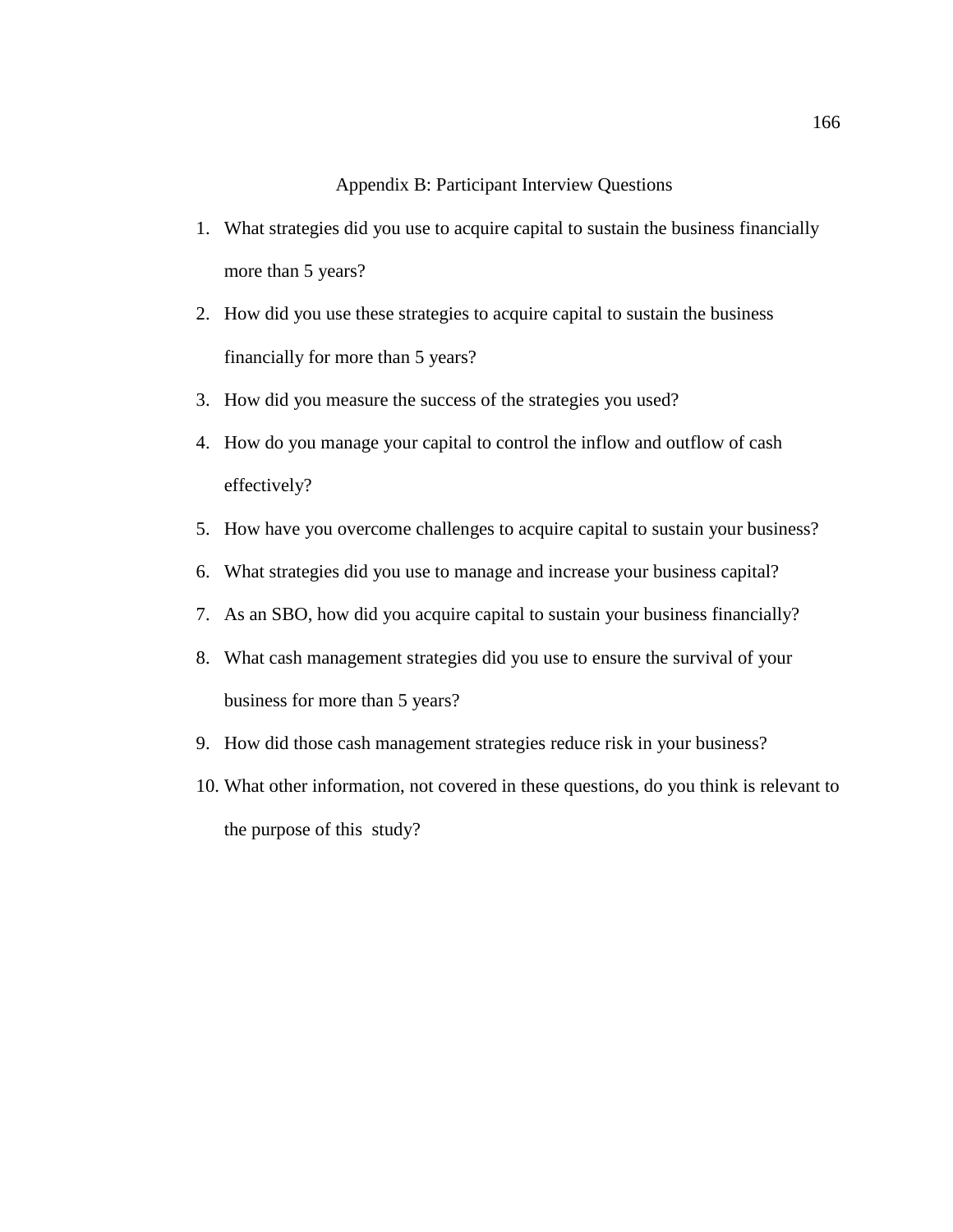## Appendix C: Interview Question Tips

• Questions should be open-ended rather than closed; for example, instead of asking "Do you know about the clinic's services," ask, "Please describe the clinic's services."

• Ask factual questions before opinion questions. For example, ask "What activities were conducted?" before asking "What did you think of the activities?"

- Use probes as needed. This include:
	- o Would you give me an example?
	- o Can you elaborate on that idea?
	- o Would you explain that further?
	- o I'm not sure I understand what you're saying.
	- o Is there anything else?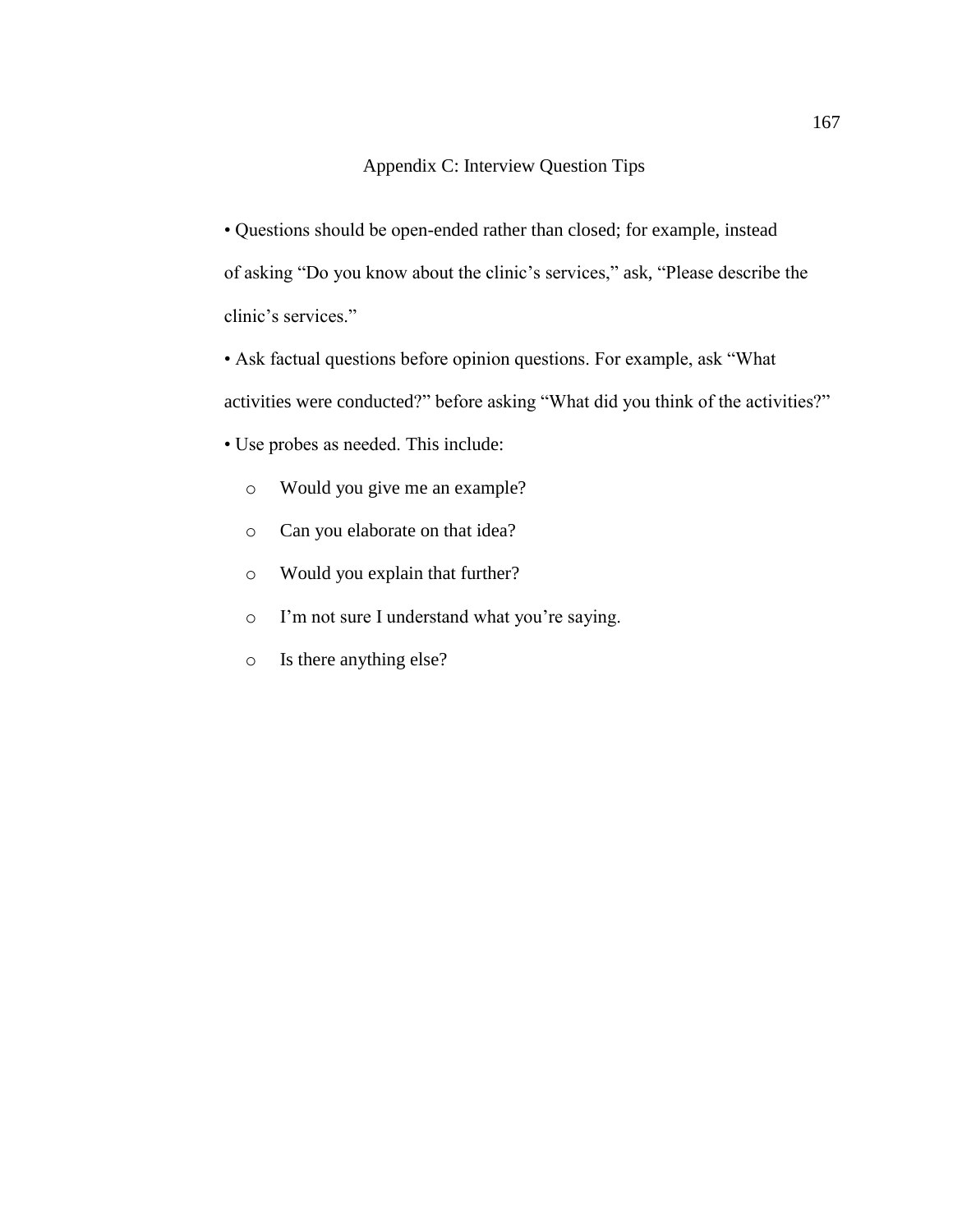### Appendix D: Letter of Invitation

Dear Small Business Owners,

Date:

My name is Son Nguyen, a student at Walden University. I am conducting a study on small business owners to complete my degree. I need your help to identify the strategies used to succeed in business in Maryland.

I am requesting an interview. The interview will take about one hour. With your permission and consent, I will ask you questions and record your answers. Your personal information will remain confidential, and will not be published nor shared with any individuals or organizations. The plan is to share the results of this study with you, business agencies, and organizations such as the cities of Maryland, for nonprofit and profit agencies, and Maryland Chamber of Commerce.

There is no compensation for your participation in this study. However, your participation can make a difference in fostering business success and employment for small business owners in Maryland.

If you decide to participate in this study, contact me by phone at (404)-935-1631 or by email at son.nguyen@waldenu.edu

Thanks for your time and consideration,

Sincerely,

Son Nguyen, MBA

DBA Candidate Walden University

Walden University policy on electronic signatures: An electronic signature is just as valid as a written signature as long as both parties have agreed to conduct the transaction electronically. Electronic signatures are regulated by the Uniform Electronic Transactions Act. Electronic signatures are only valid when the signer is either (a) the sender of the email or (b) copied on the email containing the signed document. Legally an "electronic signature" can be the person's typed name, their email address, or any other identifying marker. Walden University staff verifies any electronic signatures that do not originate from a password-protected source (i.e., an email address officially on file with Walden).